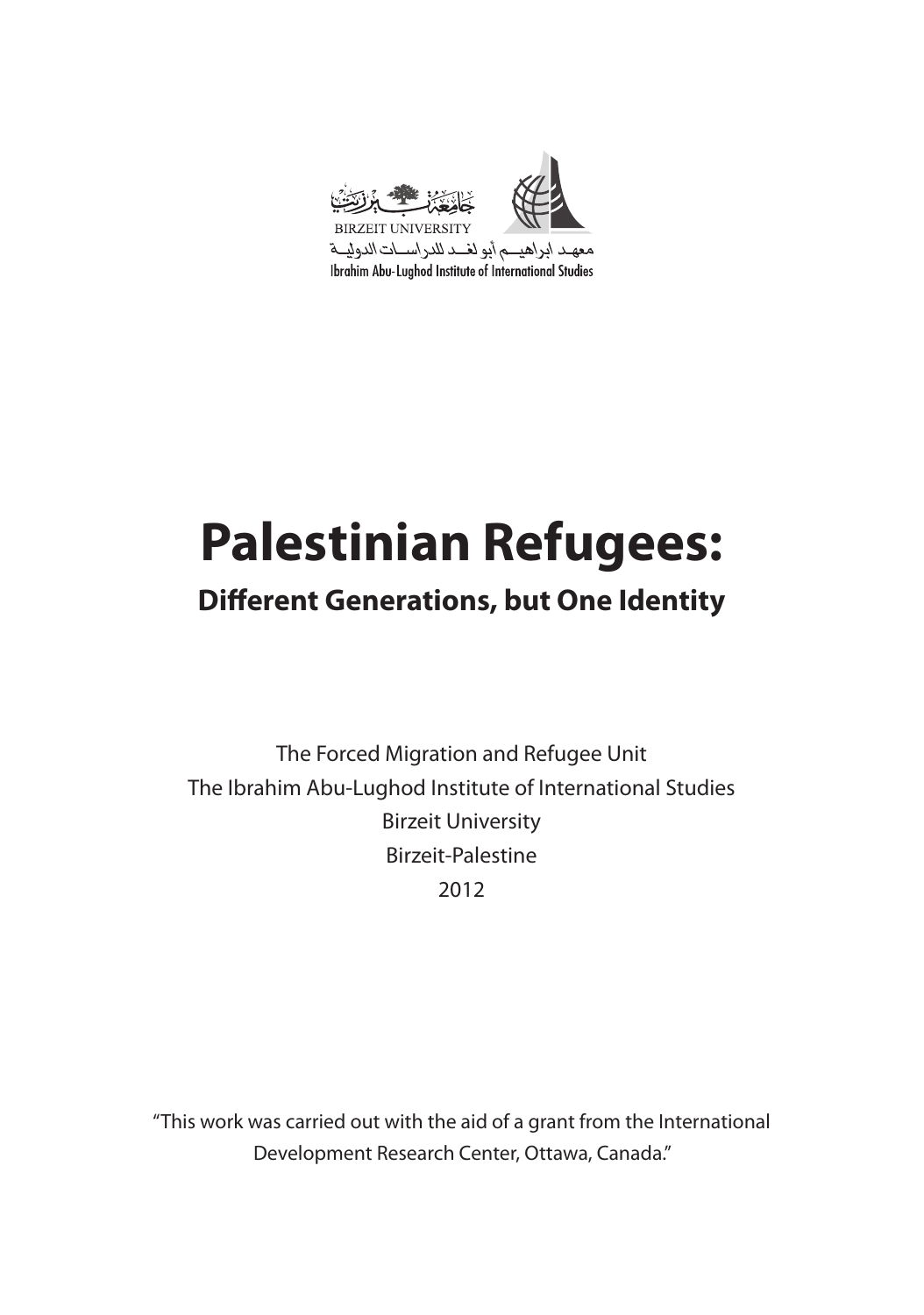

Palestinian Refugees: Different Generations, but One Identity December, 2012

All Rights Reserved ISBN 978-9950-316-49-2

The Forced Migration and Refugee Unit The Ibrahim Abu-Lughod Institute of International Studies Birzeit University B.O. Box 14, Birzeit-Palestine Tel/Fax: +970 (2)2982939 or +972(2)2982939 E-mail: fmru@birzeit.edu or ialiis@birzeit.edu Websites: http://ialiis.birzeit.edu/fmru/ http://ialiis.birzeit.edu/

Copy Editor: Sunaina Miari

The opinions expressed here do not necessarily reflect the position of the Ibrahim Abu-Lughod Institute of International Studies or Birzeit University.

Design & Printing by Adwa Design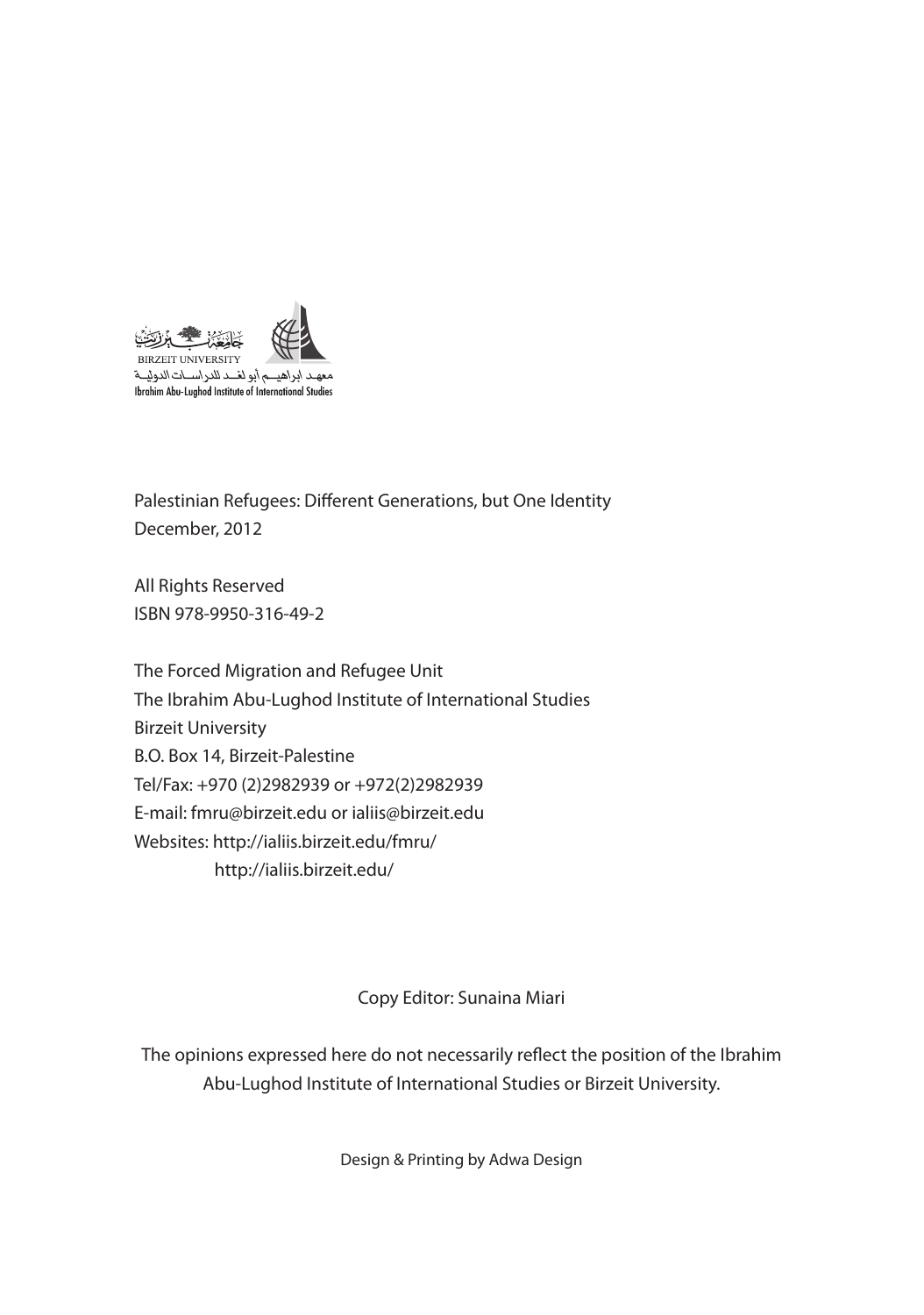# **Biography**

**Zarefa Ali:** Assistant Coordinator at the Forced Migration and Refugee Unit at the Ibrahim Abu-Lughod Institute of International Studies at Birzeit University. She received her MA degree from Birzeit University in International Studies with a concentration in Forced Migration and Refugees.

**Rana Barakat:** Assistant Professor in the Department of History and the Program of Contemporary Arab Studies, Birzeit University.

**Kristine Beckerle:** Graduated from Harvard University with a B.A. in Social Studies and a Foreign Language Citation in Modern Standard Arabic. She has volunteered with UNHCR in Geneva, as well as with UNRWA's Representative Office in New York. After graduating, she spent a year in Jordan working with UNRWA's Jordan Field Office on gender and protection issues and pursuing independent research in the refugee camps. She is currently pursuing a J.D. at Yale Law School.

**Khaldun Bshara:** Conservation architect and anthropologist. He is currently the co-director of RIWAQ where he has been working since 1994. He got his BA in Architectural Engineering from Birzeit University (1996), and MA in Conservation of Historic Towns and Buildings from the Catholic University of Leuven, Belgium (2000). Interested in space and memory, in 2007 Bshara joined the graduate program of social and cultural anthropology at the University of California, Irvine, where he obtained his MA in anthropology in 2009, and his PhD in 2012. Bshara carried out many architectural design and architectural conservation projects in Palestine. In addition, he is the author and co-author of number of books and articles, including Tashgheel-Job Creation through Restoration 2001-2011 (English 2011), Riwaq's Guidelines for Maintenance and Restoration of Historic Buildings in Palestine (Arabic 2005), and Ramallah, Architecture and History (Arabic 2002).

**Ilana Feldman:** Associate Professor of Anthropology and International Affairs at George Washington University. She is the author of Governing Gaza: Bureaucracy, Authority, and the Work of Rule, 1917-67 and co-editor of In the Name of Humanity: The Government of Threat and Care. Her current research traces the Palestinian experience with humanitarianism since 1948.

**Nell Gabiam:** Assistant Professor of Anthropology and Political Science at Iowa State University, Ames, IA, USA. Her current research focuses on Palestinian refugee camps in Syria and examines the politics of suffering, memory, and identity in relation to the space of the refugee camp.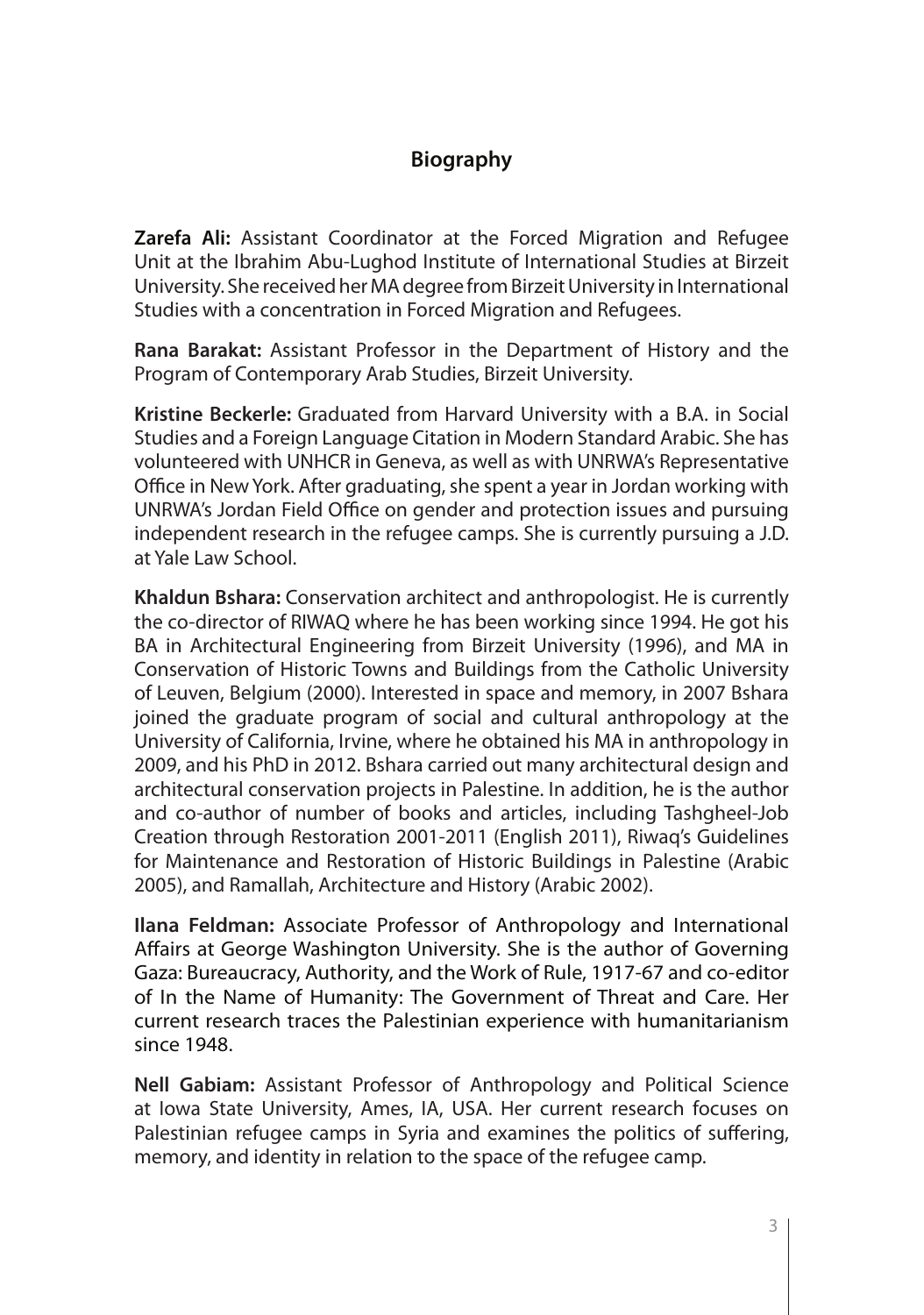**Fillipo Grandi:** Commissioner-General of UNRWA. He holds a degree in Modern History and has long been engaged in refugee work. He joined UNRWA in 2005 and was elevated to his present post in January 2010.

**Sari Hanafi:** Professor at the Department of Department of Sociology, Anthropology & Media Studies , American University of Beirut. He is also the Editor of Idafat: the Arab Journal of Sociology and author of *Crossing Borders, Shifting Boundaries, Palestinian Dilemmas,* and many other articles.

**Sophie Richter-Devroe:** lecturer in Gender and Middle East Studies at the Institute of Arab and Islamic Studies, Exeter University, with a broad research interest in gender theory and women's activism in the Middle East. Her PhD Thesis on Palestinian women's formal and informal political activism in peacebuilding, resistance and survival won the 2012 National Women's Studies Association/Illinois Press First Book Prize. She has published translations and reviews of Arabic literary works, as well as several journal articles on Palestinian and Iranian women's activism. Her work also includes research on Palestinian refugees, Palestinian cultural production, and the Naqab Bedouins.

**Rosemary Sayegh:** Anthropologist and oral historian, part time lecturer with the Center for Arab and Middle East Studies at the American University of Beirut. She has published two books, *The Palestinians: From Peasants to Revolutionaries, Too Many Enemies* in addition to many articles on the Palestinians in Lebanon, and an eBook on Palestinian women's stories of displacement.

**Leonardo Schiocchet:** Researcher of the Middle East Study Center (NEOM) in Brazil at Universidade Federal Fluminense (UFF). Has Ph.D. in anthropology from Boston University.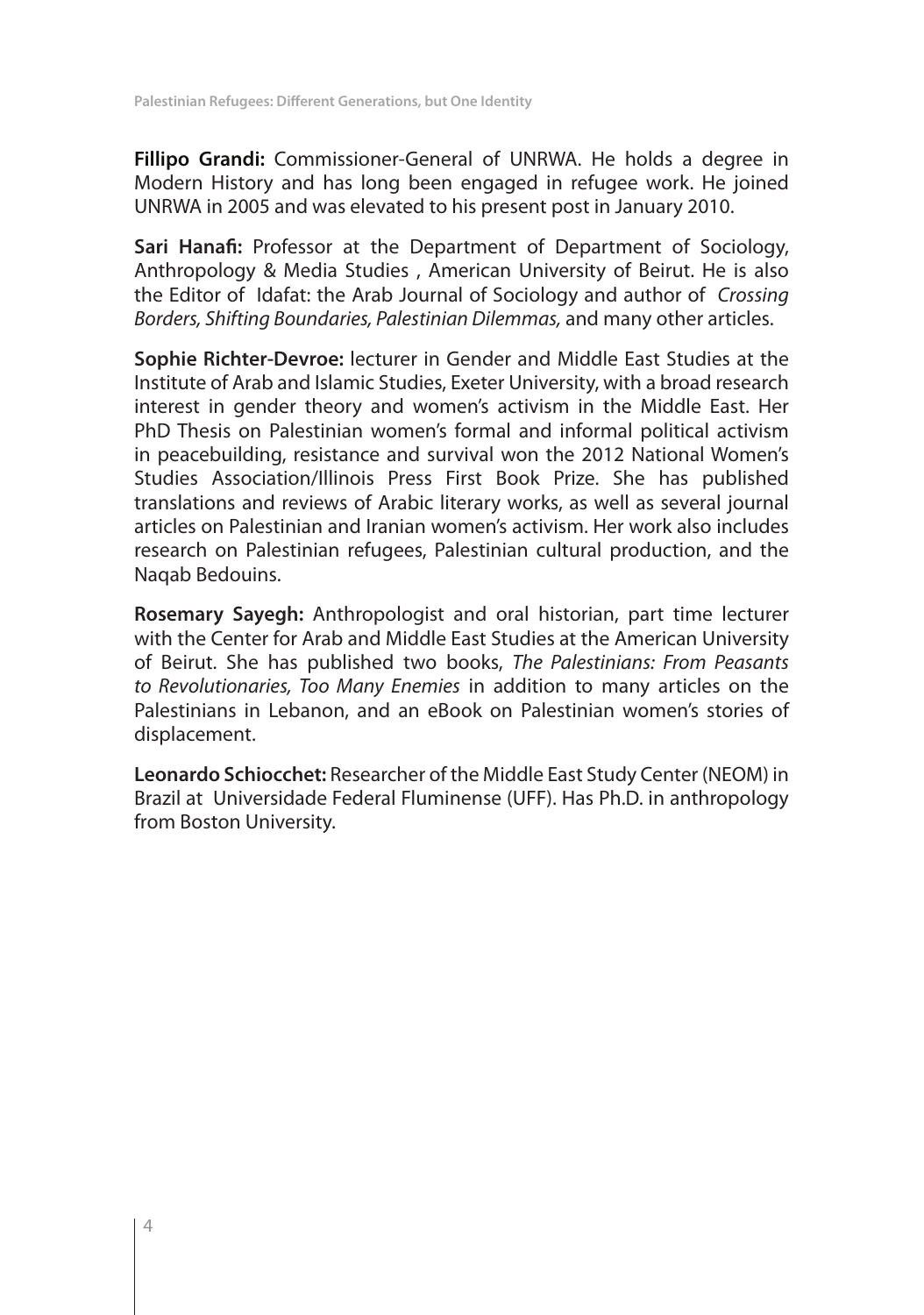# **Table of Contents**

| Zarefa Ali:<br>Introduction                                                                                                                  | 7   |
|----------------------------------------------------------------------------------------------------------------------------------------------|-----|
| Chapter One: Palestinian Refugees' Experiences: Intergenerational Differences                                                                | 11  |
| Rosemary Sayegh:<br>Palestinian Refugee Identity/ies: Generation, Region, Class                                                              | 13  |
| Ilana Feldman:<br>Palestinian Refugee Experiences in a Changing Humanitarian Order                                                           | 29  |
| Kristine Beckerle:<br>Pity versus Rights' Recognition: Rejection of the Victim Label by Palestinian<br>Refugees                              | 39  |
| Chapter Two: Palestinian Refugee Identity and the Right of Return                                                                            | 65  |
| Leonardo Schiocchet:<br>Palestinian Sumud: Steadfastness, Ritual, And Time Among Palestinian<br>Refugees                                     | 67  |
| Sari Hanafi:<br>Palestinian Refugees and The Right of Return: Towards an<br>Extraterritorial Nation-State Solution in Light of Arab Uprising | 91  |
| Sophie Richter-Devroe<br>Return Narratives of Palestinian Refugees in the West Bank: A Generational<br>Perspective                           | 103 |
| Chapter Three: The Psychological and Spatial Dimensions of Palestinian<br>Refugees                                                           | 119 |
| Khaldun Bshara:<br>For a Paradigm Shift: A Psychoanalytical Approach to Palestinian<br>Refugees' Memory and Spatial Practices                | 121 |
| Nell Gabiam:<br>Spatializing Identity: The Changing Landscape of Palestinian Refugee Camps                                                   | 147 |
| Rana Barakat:<br>Conclusion: Palestinian Refugee Studies: Divergence, Convergence<br>and Change                                              | 159 |

Annex: Keynote Address by Fillipo Grandi **169**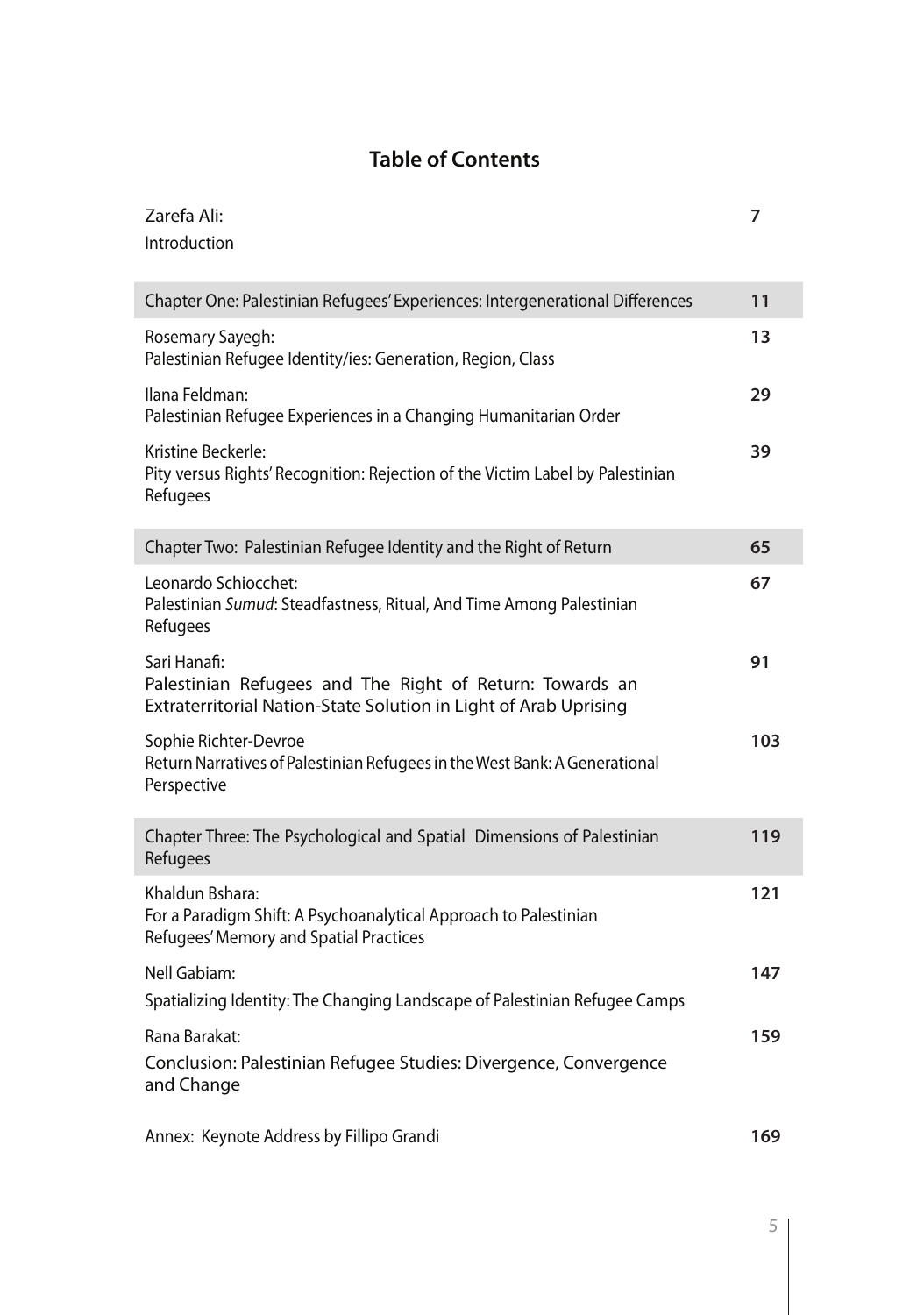**Palestinian Refugees: Different Generations, but One Identity**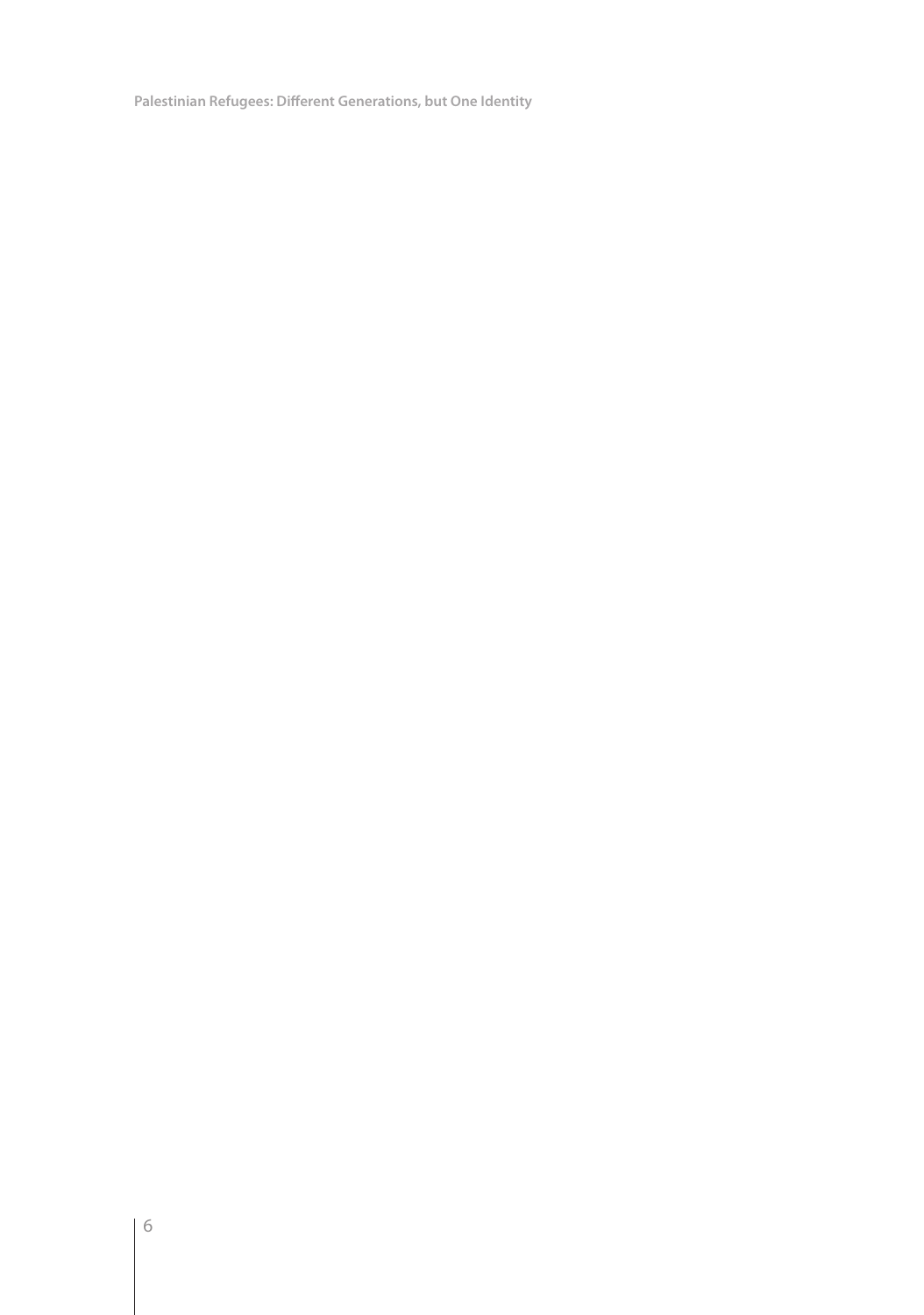### **INTRODUCTION**

Zarefa Ali

Palestinian refugees constitute perhaps the largest group of refugees on the globe. Their plight, created in 1948, endures to this day as their children, grandchildren and subsequent generations are yet living in refuge. When one speaks of the problem many aspects come to mind including psychological, social, economic, existential, humanitarian, and political ones. All these, in addition to the political environment refugees reside in, have had a significant impact on the status of Palestinians. In some Arab host countries, Lebanon being one, they have been deprived for two-thirds of a century of their basic rights, and suffer from recurring conflict and oppression. The policies of host countries, in addition to the overall geopolitical context in which they reside, powerfully affect the formation and development of their Palestinian identity.

Intergenerational differences between Palestinian refugees constitute a significant issue which the various articles included in this book seek to explore. It is often assumed that the majority of Palestinian refugees live in refugee camps, and a large portion of the specialized literature has been devoted to the status of camp refugees, whether inside the oPt or in host Arab countries. The diversity of this book is exemplified by the variety of geographic settings covered in the articles it includes, exploring the status of Palestinian refugees inside and outside of refugee camps and in various parts of the world. In addition to space, extended time is also presented. One finds a comparative study of refugees in Lebanon and Brazil, as well as intergenerational differences among Palestinian refugees in the oPt, Amman, Lebanon, Syria, and other diasporic areas.

After six decades of living in exile, Palestinian refugees continue to share characteristics which place them under a broader identity, notably that of Palestinians more generally.<sup>1</sup> In the context of studying the issue of Palestinian refugees, the emphasis should not only be on *Jeel Al-Nakba* (first generation refugees) but also on the conditions and status of their children and grandchildren. The question of intergenerational differences between Palestinian refugees is an issue worth further exploration, particularly when searching for solutions for their continued state of exile. Some insist on the

<sup>&</sup>lt;sup>1</sup> As stated in the Concept Note for the Conference entitled "Palestinian Refugees: Different Generations But One Identity," Birzeit University. This conference was held on November 21-22, 2011 and the abstracts were selected by a research committee at the Ibrahim Abu Lughod Institute of International Studies. The submitted papers were then carefully revised by a publishing committee.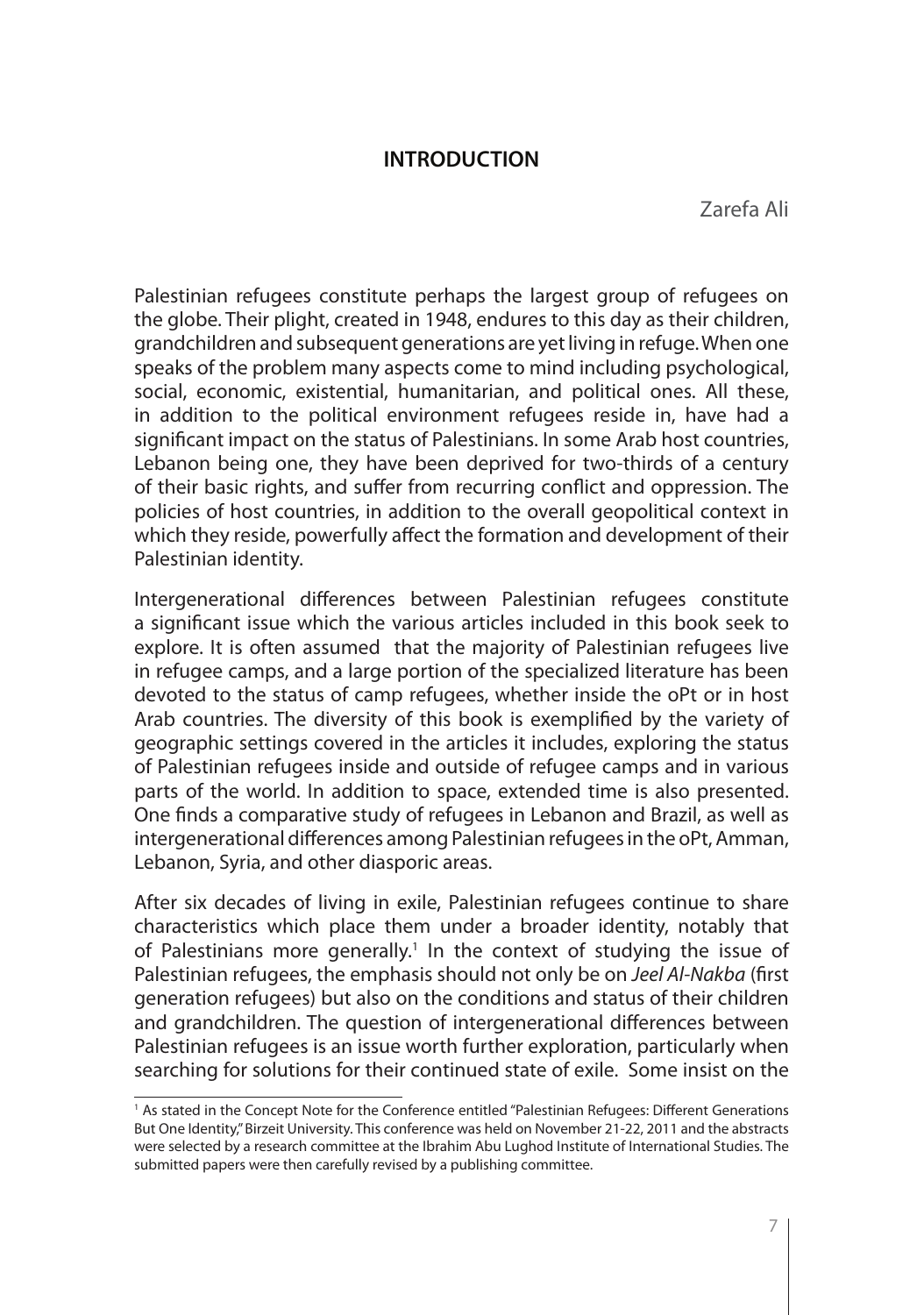dream of return, while others choose to resettle in the first or second country of refuge. However, the different perspectives of Palestinian refugees does not undermine nor conflict with their inalienable Right of Return. They all have the individual right to choose either returning to their lands or integrating in the country they currently reside in, as per the UNGA resolution 194.2 As a result, these differences should be taken into consideration while suggesting solutions for their prolonged problem. This book broadens the analysis, from generational/temporal factors to geographical and social ones, noting that differences among Palestinian refugees also extend to the areas they live in, whether in refugee camps or outside of these camps. Here many issues come into play such as level of education, political mobilization, health, labor, social, psychological and many others aspects. The geopolitical space likewise plays a fundamental role in determining the status and integration of Palestinian refugees. Due to contrasting legal contexts, many differences arise as to how to deal with the 'refugee problem' in a given space. Nevertheless, the diversity of opinions and solutions advanced does not weaken the Palestinian cause, but rather strengthens it. This is reflected in the richness of the various articles included in this book, with their different but always rich and dynamic perspectives and recommendations.

The various chapters were first presented in a conference organized by the Forced Migration and Refugee Unit at the Ibrahim Abu-Lughod Institute of International Studies, Birzeit University, entitled "Palestinian Refugees: Different Generations, but One Identity." As the title suggests, despite the differences that exist between the conditions and outlook of Palestinian refugees, their cause is one and their identity is one, Palestinian. Whether holding American, Jordanian or any other citizenship, they identify themselves first and foremost as Palestinians. In this book, and perhaps contrary to tradition, various approaches and methodologies were employed to underpin the Palestinian refugee problem such as the legal, humanitarian, political, ethnographic, social, and psychological dimensions. We thereby emphasize the importance of studying the issue of Palestinian refugees from different angles, with emphasis on the intergenerational differences. And we call for further research on the matter of intergenerational differences among Palestinian refugees, a new and intriguing field.

The first chapter of this book focuses precisely on Palestinian refugees' experiences and intergenerational differences. Rosemary Sayigh's study examines how the fourth and fifth generations of Palestinian refugees in

<sup>&</sup>lt;sup>2</sup> Article 11 of Resolution 194 states that "refugees wishing to return to their homes and live at peace with their neighbours should be permitted to do so at the earliest practicable date, and that compensation should be paid for the property of those choosing not to return and for loss of or damage to property which, under principles of international law or in equity, should be made good by the Governments or authorities responsible."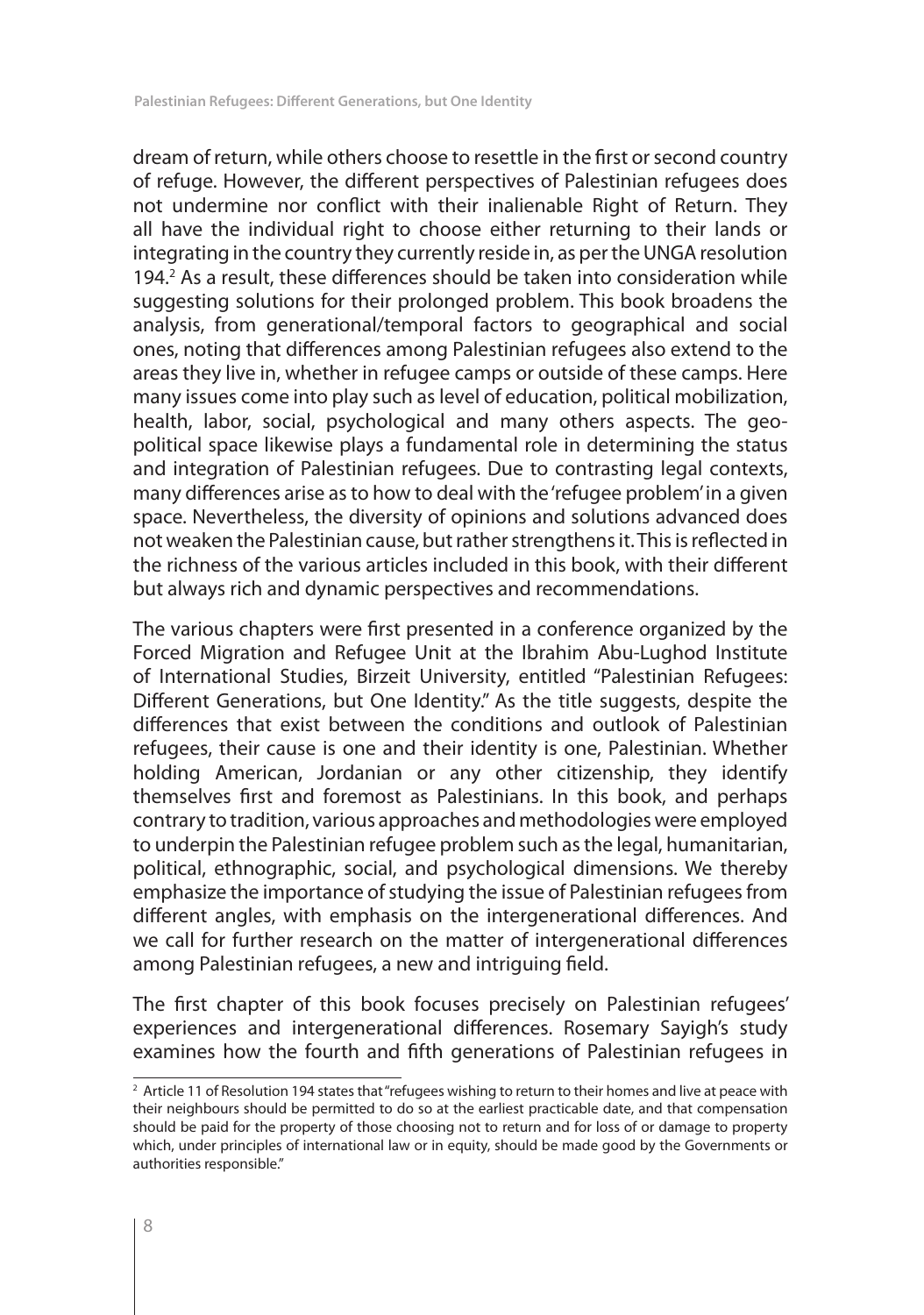Lebanon feel and live their identity, taking a sample of those residing in Bourj Al-Barajna refugee camp. She argues that there are many factors that influence Palestinian identity such as geo-political space, place and class of origin. Based on interviews with Palestinian youth in Bourj Al-Barajna, Sayigh argues that they identify themselves as Palestinians, and this self-identification is just as strong as it was in the 1970s. In her article, Ilana Feldman examines Palestinian refugees experience in a changing humanitarian order, notably in light of the distinctiveness of the Palestinian refugee condition. She focuses on humanitarian practice with emphasis on camp structure, ration provision, infrastructure, and development projects. Her study is empirically based on archival sources in addition to ethnographic fieldwork carried out in refugee camps in Lebanon and Jordan. Feldman examines how over the past six decades, humanitarian work has shaped Palestinian identity and experience. An important issue which was raised in one of the studies is how Palestinian refugees reject being labeled as victims: Kristine Beckerle's article argues that Palestinians have been labeled as victims by the United Nations, and therefore provided with pity and care by the international community. Based on interviewing Palestinian refugees in the West Bank, Beckerle examines how younger generations of Palestinian refugees overtly reject their victim role.

Chapter two sheds light on Palestinian refugees' identity and the Right of Return, with some articles presenting comparative studies. Leonardo Schiocchet for example compares between Palestinian refugees in Lebanon and in Brazil, with an emphasis on the most important referents of identity and social organization in the context of life in Palestinian refugee camps in Lebanon. His study is based on fieldwork carried out since 2006 among refugee communities, with an emphasis on three refugee communities: Al-Jalil and *Dbaye* refugee camps in Lebanon, and a set of 110 Palestinian refugees who arrived in Brazil in 2007 from an Iraqi refugee camp. Sari Hanafi, for his part, discusses the Palestinian refugees' Right of Return under what he calls an "extraterritorial nation-state solution" motivated by the Arab uprising. Hanafi explores the interplay between three factors which affect the construction of Palestinianness and which impact the process of return: social boundaries, geographical borders, and nation-state policies in the region. Some chapters in this book explore intergenerational differences in the return narratives of refugees in the West Bank. These include Sophie Richter-Devroe article analyzing interviews with first, second, and third generation of Palestinian refugees residing in the West Bank. She further examines how refugees' political narratives, imaginaries and practices regarding return are shaped by their generation, gender, and other factors.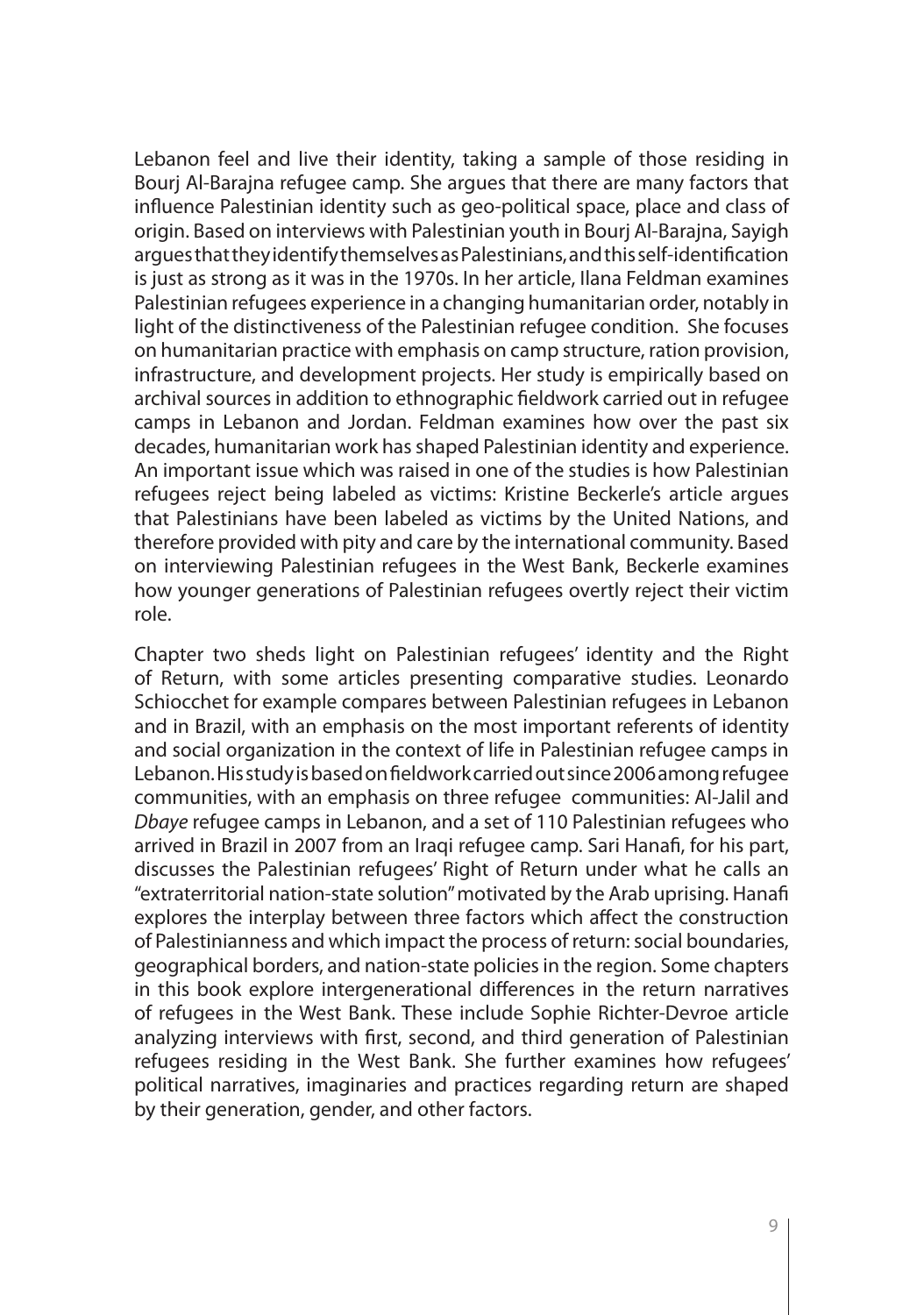Chapter three deals with the psychological and spatial dimensions of Palestinian refugees by studying refugee camps and in one instance applying psychoanalytical theory. Khaldoun Bshara argues that the production of refugee identity by the use of spatial practices takes place under the 'psychic space.' Unlike other studies conducted on Palestinian refugees, Bshara studies the psyche as the research base, applying psychoanalytical theory to investigate Palestinian refugees' feelings. He also explores how the refugees try to keep alive connections to their places of origin. Nell Gabiam describes over UNRWA's plan to rebuild Neirab refugee camp in Syria, revealing the existence of competing understandings among refugees regarding the meaning of the camp as a refugee space. Based on interviews conducted with Palestinian refugees residing in the camp, Gabiam argues that by replacing the barracks in the camp there would be nothing left to testify to Palestinian suffering and loss.

To conclude the articles in this volume, Rana Barakat presents an analysis of the various ethnographically- and theoretically based articles and illustrates their contribution to Palestinian refugee studies. She also concludes that, while attempting to answer the main questions of this volume, the authors raised new questions which inspire further research.

As can be seen through this rapid introductory overview, the present book (and the conference on which it was based) presents a diverse and yet concise kaleidoscope of refugee lives, past and present, as well as projected futures based on the core values and modalities of justice and humanity. It also conveys a clear idea of the various methodologies that are being applied to the conundrum of the Palestinian refugees and to refugee studies in general at the beginning of the twenty-first century, thus offering the reader a valuable tool for analyzing a phenomenon which increasingly haunts the international system, and challenges decision makers, civil society organizations, and the world citizenry with a loud call for change.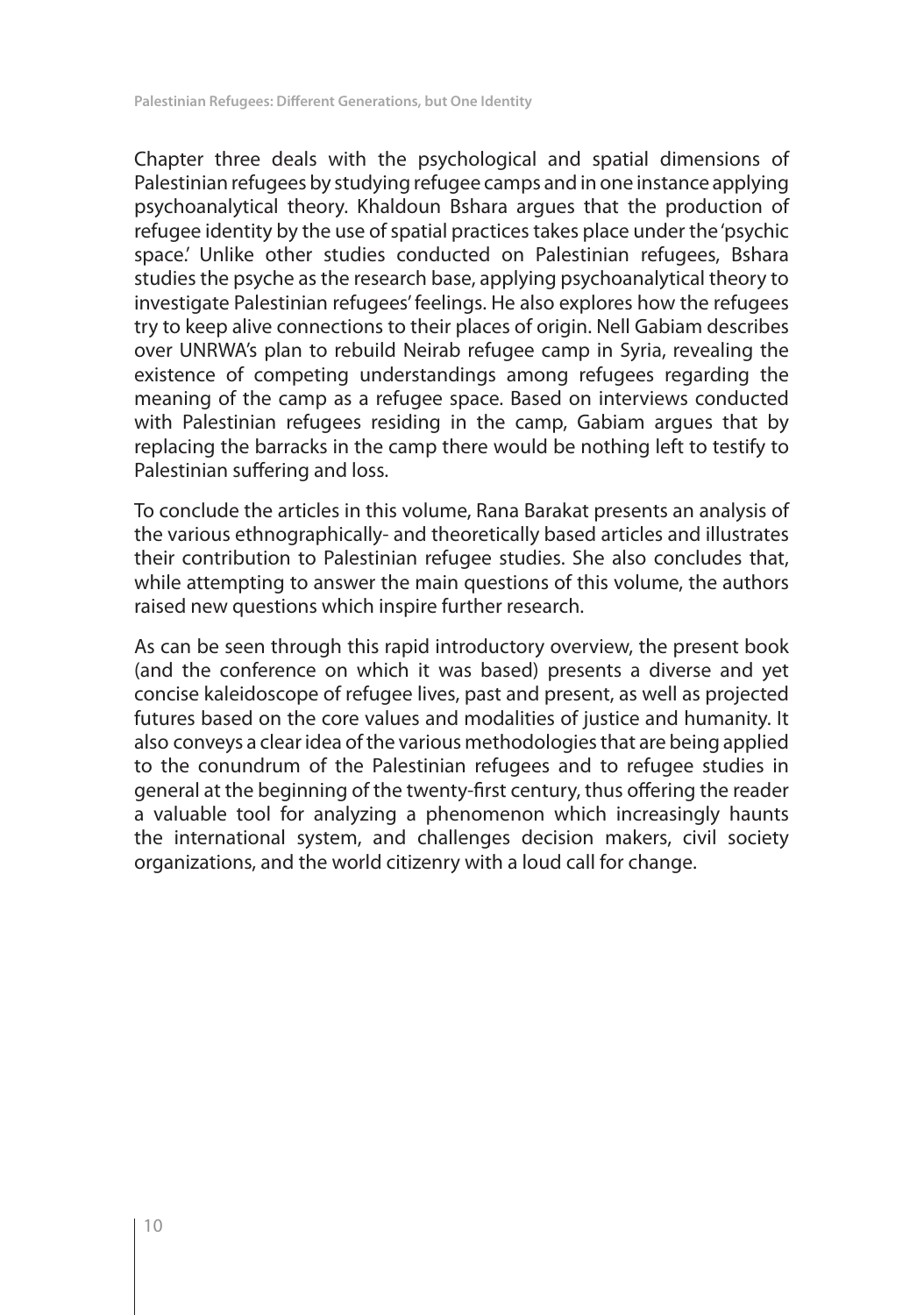# **Chapter One:**

# **Palestinian Refugees' Experiences: Intergenerational Differences**

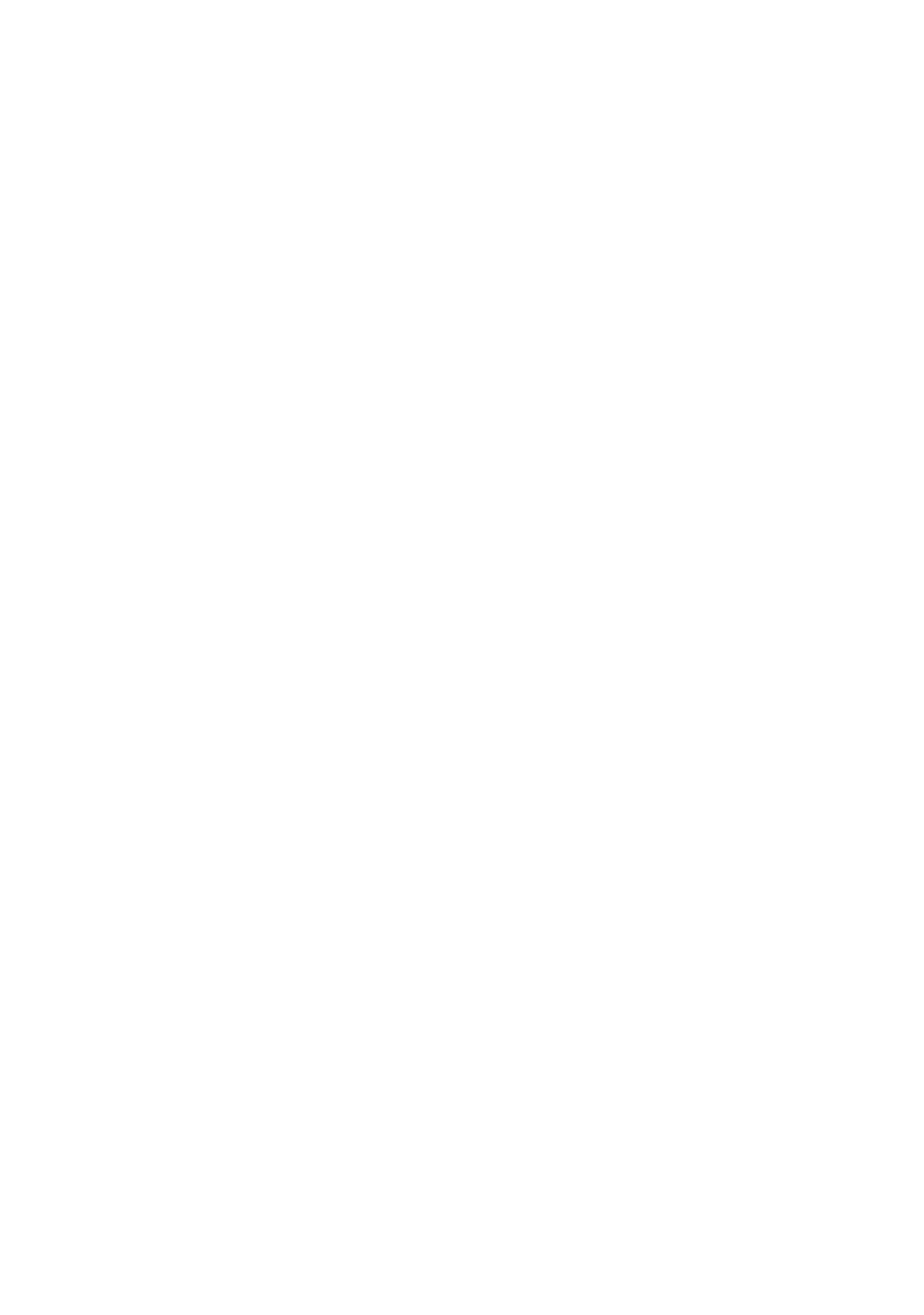# **Palestinian Refugee Identity/ies: Generation, Region, Class**

Rosemary Sayegh

# **Introduction**

My starting point vis-à-vis 'identity' is a paper by Brubaker and Cooper where they usefully distinguish between 'hard' and 'soft' meanings of the term (Brubaker and Cooper 2000). Identity, they write "tends to mean too much (when understood in a strong sense), too little (when understood in a weak sense), or nothing at all (because of its sheer ambiguity)" (Brubaker and Cooper 2000, 1). Following these authors I make a primary distinction between authoritarian registrations of citizens, refugees, etc, and the varying affiliations that a person adopts throughout her/his lifetime. Brubaker and Cooper further authors propose that 'identification' should be used in the case of authoritarian attributions, and that other terms such as 'self', 'belonging' or 'self-identification' should be used for 'soft', or subjective meanings. This distinction can be described as one between the 'objective' and the 'subjective', except that to do so essentializes their separateness. People may feel an intense subjective affiliation with a national identification, particularly in a case like that of the Palestinians, deprived of their homeland by colonialist negation. But even though the duration of their exile increases Palestinian refugees' desire for Palestine, reinforcing their sense of shared identification, yet it simultaneously deepens colorings of 'self-identification' though different locations, class positions; politics and ideologies. This poses the likelihood of a growing gap between a shared 'Palestinianness' and differing class, regional, political or individual interests.

Dispossessed of a territory and a state, the Palestinians occupy an ambiguous situation in world politics, recognized as a 'people' with a right to partial membership in the United Nations, and conceded a 'national authority' without sovereignty or independence. If their struggle is to continue, and include refugee rights to repatriation, it must depend on subjective feelings of 'commonality' and 'sameness' rather than international recognition. Because the hard meaning of identity still evades them, these 'softer' usages carry a political charge above and beyond the case for citizens of a 'normal' nation-state. In their case a diaspora-wide sense of national belonging is an essential element in a struggle for recognition waged against more powerful antagonists. In this paper I will use the term 'Palestinianness' to indicate this strategic fusion of objective and subjective identity.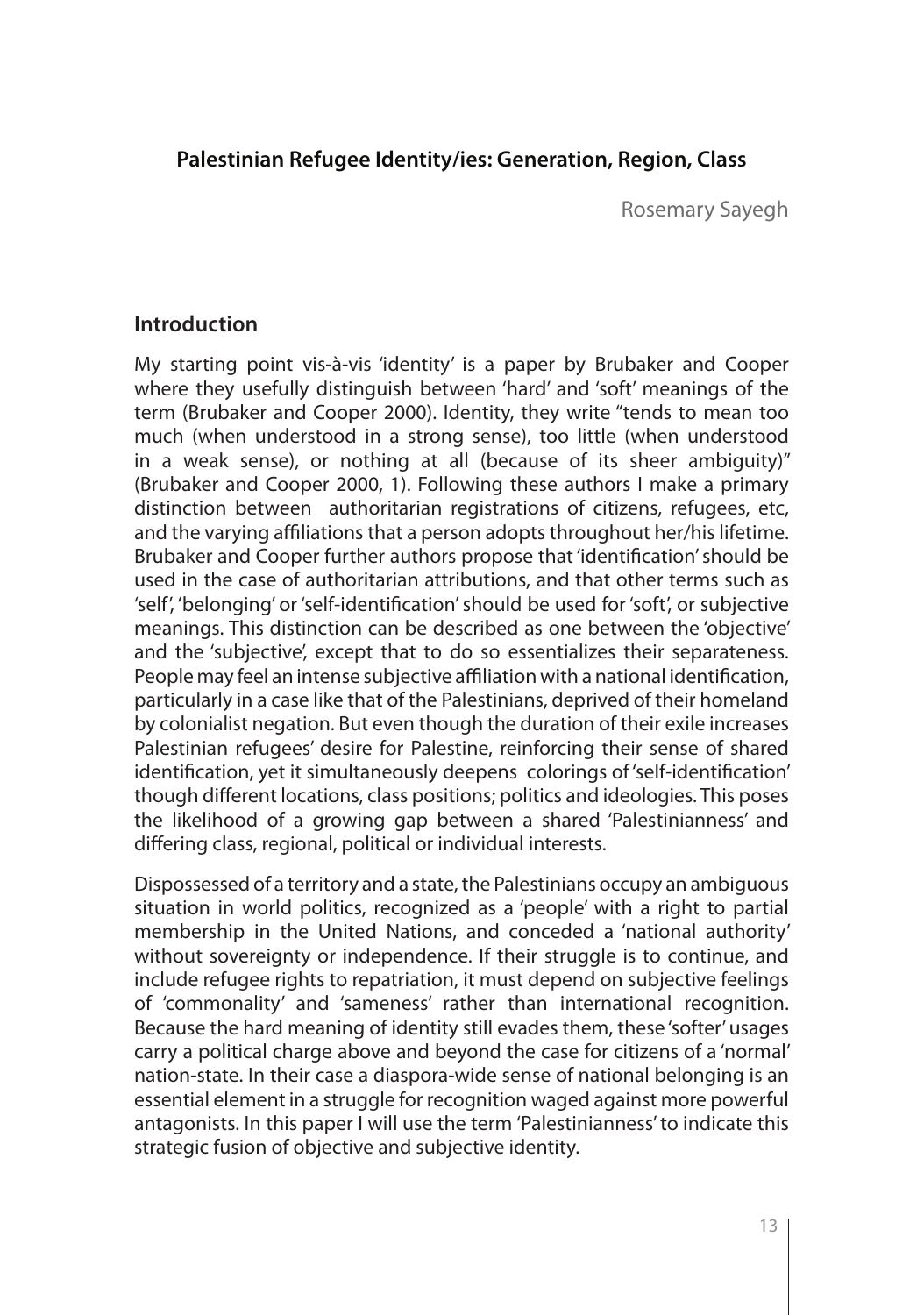While a century of struggle against imperialist-colonialist negation has produced a strong sense of 'Palestinianness', we must be careful not to exaggerate the political effects of a unity of sentiment based in a suppressed national identity. Far from having a unifying effect, the struggle to assert a suppressed identity is likely to be politically divisive, as cases such as those of the Kurds and Tamils as well as the Palestinians show. Diasporas are not likely to produce political, social, or cultural homogeneity even when a sense of shared origin is strong. When exile and scattering are as long-lasting as in the Palestinian case 'local' attachments and interests are likely to develop, especially in the absence of a state. The essential role of the state in nationcreation has been noted by many scholars, for example Arjun Appadurai who notes that the modern state is empowered by "a well-bounded domestic authority. This never exists in itself but has to be continually created through *'people production'*" (Appadurai 1996, 43, my italics). 'People production' requires a discursive and institutional emphasis on shared history, customs and identity that can only be carried out by states or national liberation struggles.

The magnitude of the problems Palestinian face generates readiness to struggle, especially among the young, but also confusion, soul-searching, 'dropping out', and 'individual solutions'. Attachment to the land is unifying on a rhetorical level, but also divides those living in historic Palestine from those outside its borders. Except for the brief period of Resistance movement mobilization (1968-1982), little has linked Palestinians of different regions, classes, and generations beyond the fact that all live the consequences of the *Nakba*. Questions to be asked are: what is the situation in diaspora communities vis-à-vis identity? How do young adults in particular diaspora regions view the 'identity issue'? What is needed to develop a unifying sense of identification not only with the land but with other Palestinians? These are the questions that frame the observations that follow. Their empirical basis is ongoing work with a group of teen-agers in Bourj al-Barajneh camp, and with young adults outside the camps involved in non-partisan, nationalsocial work. The use of interviews means that it is discursive rather than behavioral aspects of identity that are discussed.<sup>1</sup>

# **Strands Within Palestinian Refugee Identity**

Even during the period of greatest self-identification of Palestinians everywhere with the Resistance movement, the many strands or colorings of this identity were evident to ordinary camp residents, Resistance cadres, and an outsider like myself, doing fieldwork in Bourj Barajneh in the early 1970s.

<sup>1</sup> This paper presents only preliminary observations as the research on which it is based is continuing.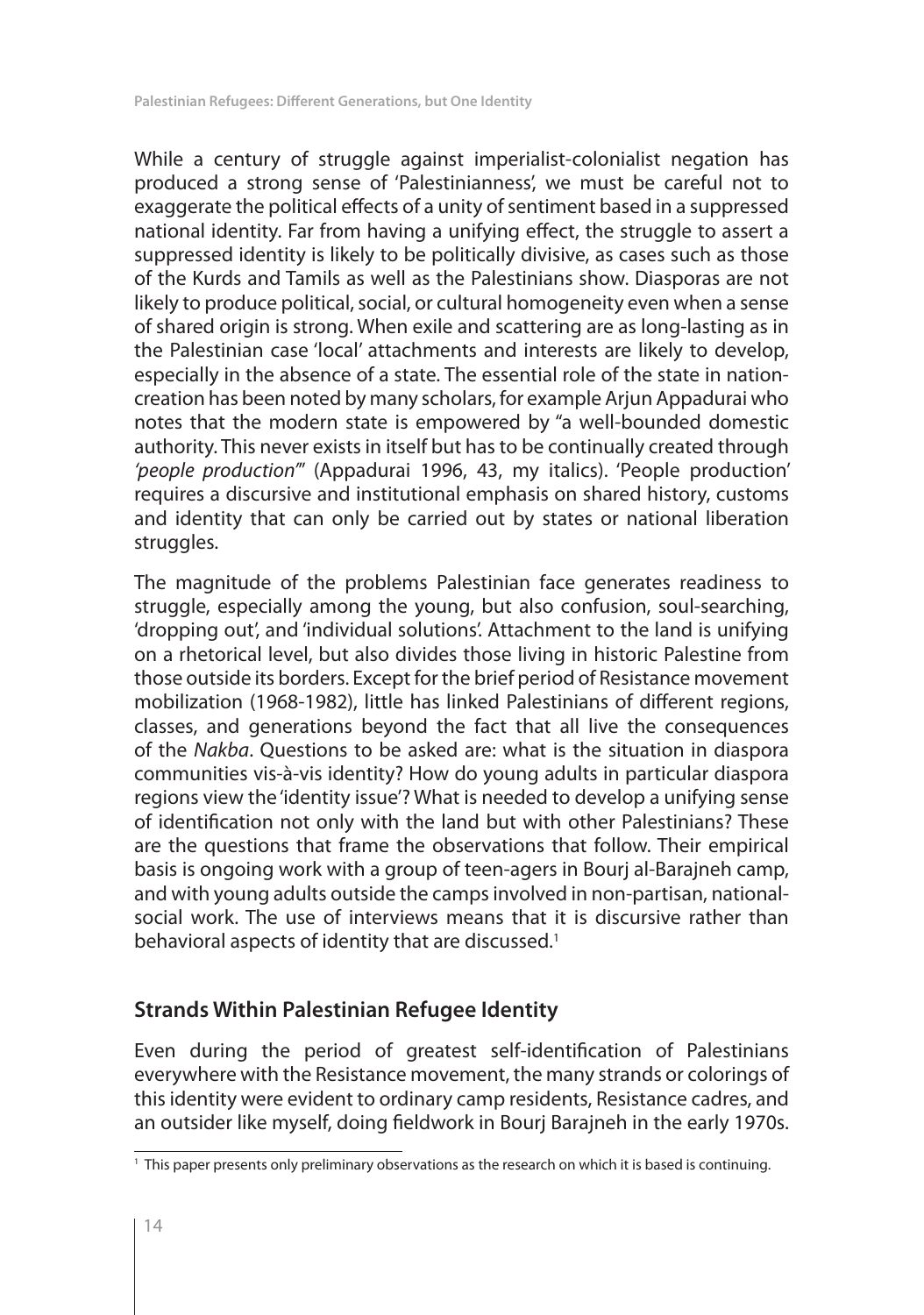To review briefly the components of this multi-strandedness, it included:

- i) Place of origin in Palestine; this was still a marker of belonging through particularities of food preparation, accent, custom, camp residence, and local memories.<sup>2</sup>
- ii) Original class in Palestine, whether urban or rural, land-owner or landless, schooled or illiterate; the urban/rural class divide was replicated in camp/non-camp residence as well as integration/non-integration into Lebanese society. Original class was still alive in camp relationships, for example in marriage-making.<sup>3</sup>
- iii) Traces of political attitudes from pre-48 Palestine still existed in the 1960s, taking forms such as opposition to political parties in general as harmful to national unity, or in partisanship for Hajj Amin Husseini as opposed to the PLO (ibid, 50-53).

To these pre-1948 differentiations, exile added new ones: in camps, educational level and work status began to weigh more heavily in prestige and influence than pre-1948 land ownership, and salaried employment created a new class boundary as the majority of camp inhabitants were forced into unskilled labor. Lebanon divided Christian Palestinians from Muslims through separate camps, introducing a level of sectarian consciousness that had not existed before. As younger camp refugees entered political parties, or clandestine resistance, new ideologies and strategies of struggle had their effect on subjective identity. Arab and Palestinian nationalism replaced old political orientations, but added new ones with a stronger hold over selfidentification.

In Lebanon, and probably in other diasporic regions too, generation became the basis of identity differentiation. Based in the initial rupture of the Nakba, everyday discourse in camps marked those already adult in 1948 as the 'generation of Palestine' (*jeel Filastin*); those born just before or after 1948 as the 'generation of the Nakba' (*jeel al-Nakba*), and those exposed in childhood to the Resistance movement as the 'generation of the Revolution' (*jeel al-*Thawra).<sup>4</sup> Linked to changes in Arab politics and the regional environment, such an emphatic degree of generational differentiation reflects the refugees' exposure to historic flux. Yet it also points to a strong form of subjective

<sup>2</sup> See (Sayigh 1994, 63).

<sup>&</sup>lt;sup>3</sup> Space allocations were influenced by status in Palestine; larger, richer villages dominated the informal councils formed in the first decades; poor urbanites drafted into camps separated themselves physically and socially from rural people (Sayigh 1994, 37).

<sup>4</sup> In Jordan, according to Abdallah, four generations were specified and named 'Filastin'; 'al-Nakba'; 'al-Saoudi'; 'al-Jedid': (Abdallah 2006, 134-3, 145, 149, 159). Some say that the fourth generation in Lebanon is named *jeel al-haroob* (the generation of wars), but this usage is less widespread than the first three.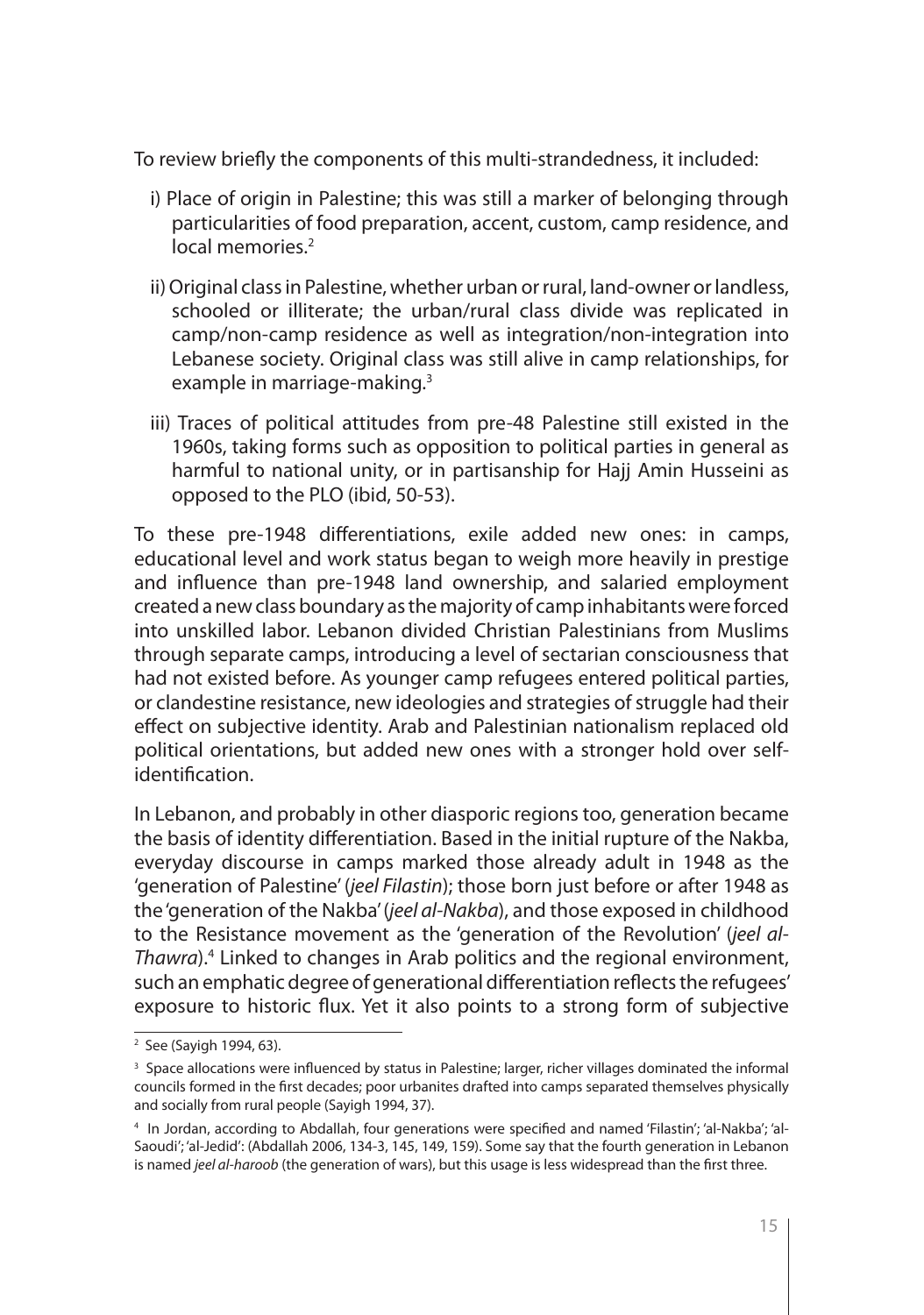identity shared by Palestinians of the same age-group across diasporic space and social hierarchies, and differentiating refugees from members of the host societies.

With the coming of the Resistance movement to Lebanon in 1970, factional affiliation became the most important marker of self identification as well as the dominant way of expressing 'Palestinianness.' Membership in a Resistance group was seen as the optimal channel through which to express national belonging; factional belonging affected every aspect of behavior. Camp inhabitants identified each other primarily through their position vis-à-vis specific Resistance groups. Membership was seen as lasting for life, and was given a family-like character through values such as loyalty to a permanent father-leader, and pressures towards in-group marriage.<sup>5</sup> The gradual decline of the influence of the Resistance groups from the 1970s until today is a product of many international, regional, and national factors: American intervention, change in the balance of Arab regime support, the Palestinian leadership's adoption of the 'two state solution', and its cooption of the 'opposition.' There were additional factors that particularly affected Palestinians in Lebanon, subverting identification with the Resistance groups, such as the distancing of the PLO in Tunis after 1982, the Oslo Accords (1993- 4), and memories of Resistance 'mistakes.'6

During the period of the Resistance movement in Lebanon, the force of national mobilization challenged family cohesion in a way that reminds us that household family and kin group inflect subjective identity to a degree that fluctuates with the political temperature. In the 1970s, a major narrative of young adults was how they had joined the Resistance against the wishes of their parents. Resistance discourse strove to suppress pre-national belongings such as that of family or locality. One of the tasks of cadres who worked in camps was to negotiate with families to let their daughters marry *fedayy'een* from 'outside', surrendering their preference for the kin-group or community (Peteet 1991, 179-183). When I condoled with a fighter on the death of his cousin in South Lebanon, he responded: "He is not closer to me than any other Palestinian". Para-military scout groups for children were another way of strengthening self-identification with the nation (or faction) while loosening that with the family.

<sup>5</sup> "Women members and cadres were expected to marry from within the organization…The family-like atmosphere that is fostered among cadres has expanded to encompass subtle forms of matchmaking and an endogamy based on political affiliation": (Peteet 1991, 181).

<sup>6</sup> By 'mistakes' people meant abuses against Shi'ite inhabitants of the South, corruption and betrayal on the part of certain PLO leaders, and 'abandoning' the community in 1982.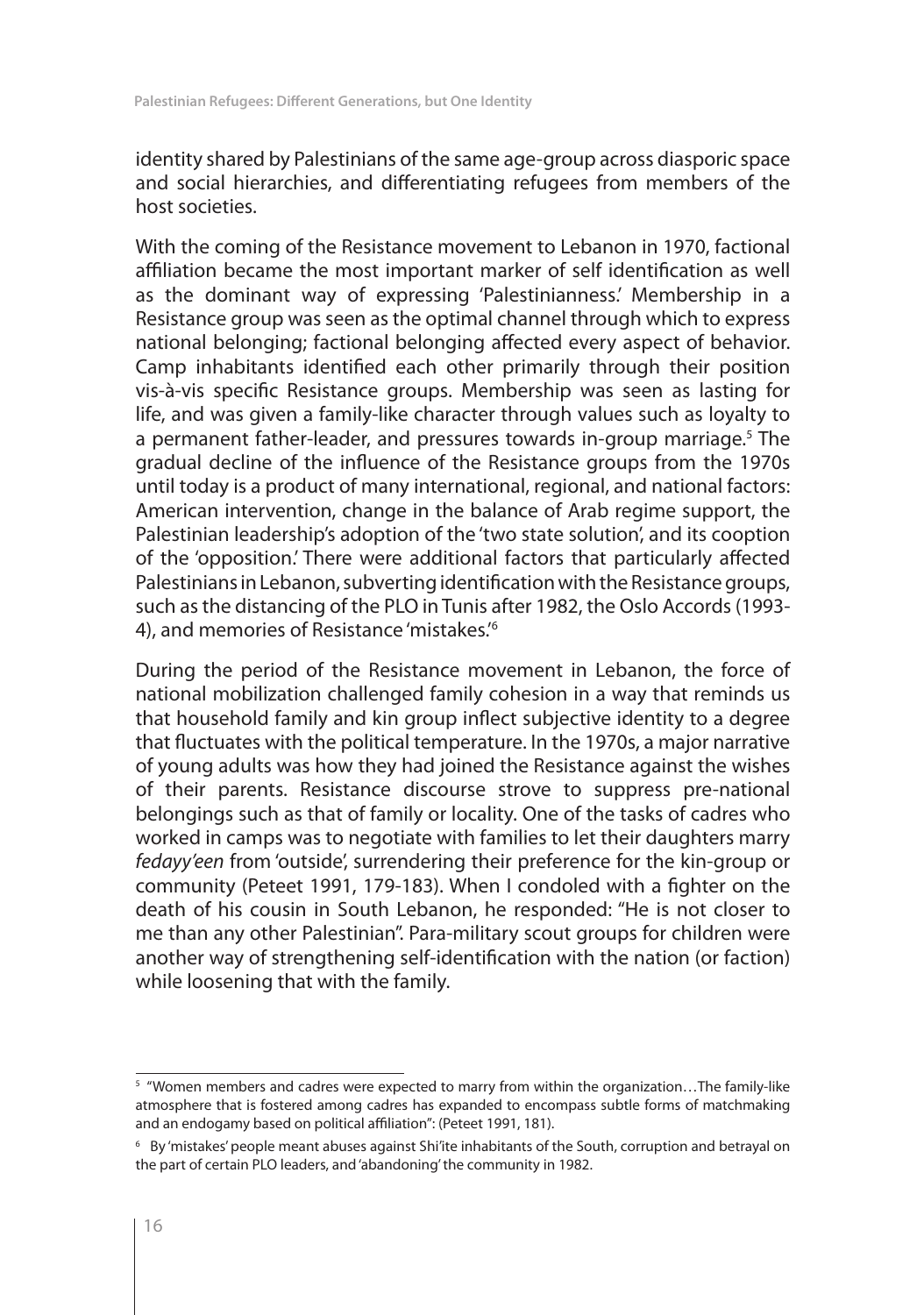# *1982: End of 'Ayyam al-Thawra'*

The evacuation of the PLO from Lebanon in 1982 left a vacuum of influence and support, as well as anger in those who felt they had been abandoned to Lebanese hostility. One symptom of anger was the rebellion that erupted within Fateh. A symptom of the vacuum was the revival of the village funds and committees that had existed before the advent of the Resistance, along with exhibitions of village memorabilia and displays of keys and other nationalist symbols in camp homes (Khalili 2004, 10). This revival of village belonging preceded the more politicized commemoration of villages that accompanied the post-Oslo, diaspora-based *Haqq al-Awda* movement, formed to contest the leadership's marginalization of the refugee issue. The beginning of the village books in 1895 was yet another symptom of resurgent village-belonging (Davis 2011, 50-1). From here unfolded a revitalization of village-based identities linked to a politics of rejecting Palestinian-Israeli negotiations, asserting refugee rights to return to their original homes, and demands for restoration of the whole of Palestine rather than the establishment of a mini-state in the West Bank and Gaza. Among the many signs of this revitalization were the use of village names in young adults' email addresses (Khalili 2005, 130); return visits to villages of origin (Davis 2011, 218; Wiles 2010, 180-185); posters showing maps of Palestine with keys; and village commemoration days in Syria (Al-Hardan 2011, 163).

Two other suppressed layers of self-identity resurfaced after 1982: religious belonging and refugee status. NGO workers reported that mothers in camps were telling their children to say 'Muslim' if strangers asked them who they were. A friend in Shatila, an active member of the Women's Union, began to wear long-sleeved coats and the *hijab*. She explained to me that Islam was "like a mask", and that it didn't affect her nationalist belonging. But it soon became evident that the return to Islam was deeper than mere protection, involving perhaps self-blame for having neglected religious practices, and blame of the national movement for having been too secular.<sup>7</sup> Piety in clothing and speech spread through the camps. Qur'anic verses replaced Resistance martyrs on home walls. There were several families in Shatila camp where the father was Marxist while the sons were *mashayekh*. The new Islamism deepened as it connected Palestinians ideologically with trends in the wider Arab world.

A debate heard in camps after the evacuation of the PLO was whether identification as refugees was not, in fact, an asset to be claimed because

<sup>7</sup> In 2010 I asked a friend in Shatila whose dead husband, Abu Ahmad, had been a local cadre of the Marxist PFLP, how she thought Abu Ahmad would have reacted to the family's turn to Islam. "He would have understood and felt the same as us" she replied.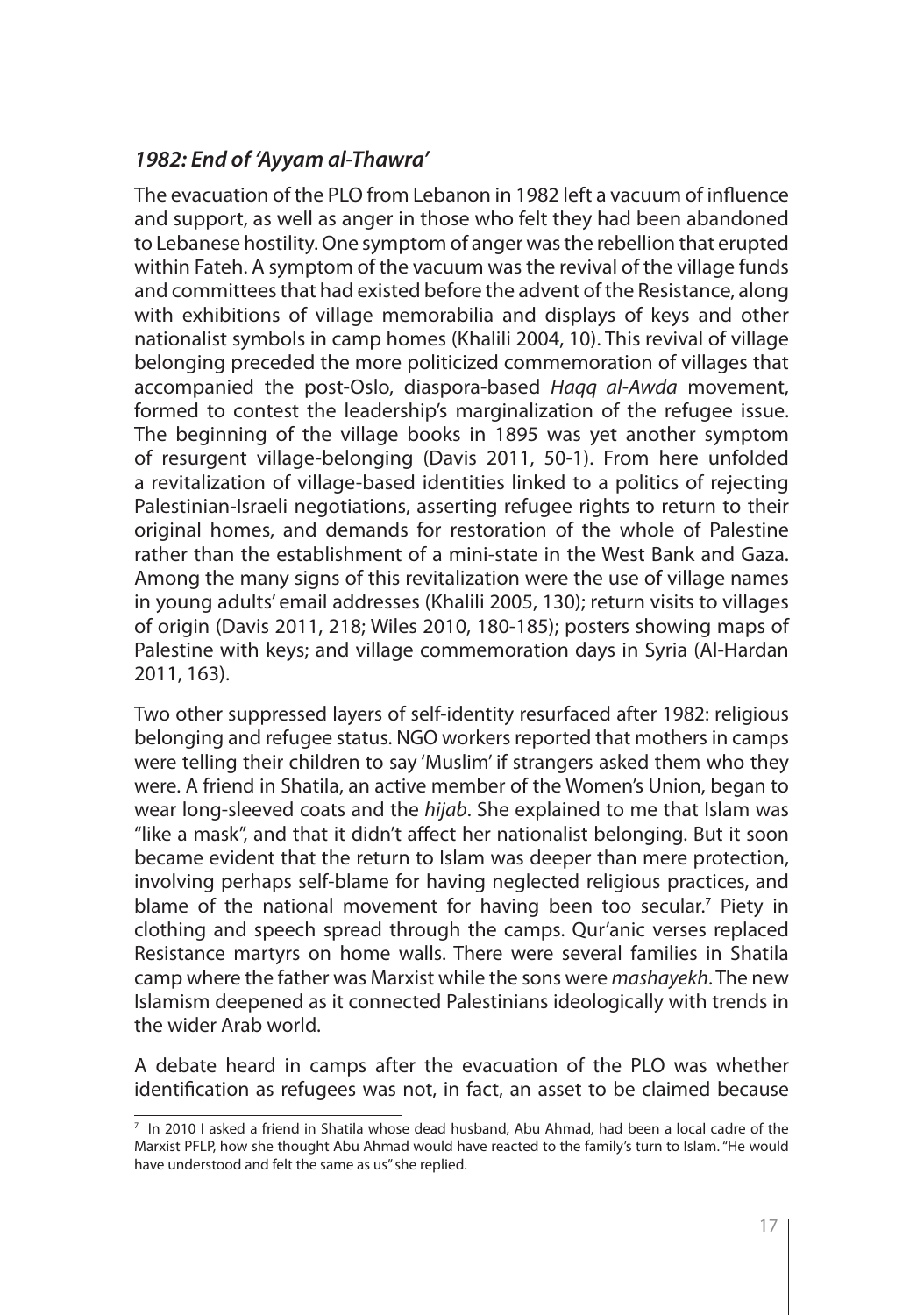of the rights contained within it. Such affirmations came in stark contrast to declarations in the 1970s expressing gratitude to the Resistance for having restored camp peoples' true identity as Palestinians against the false one of refugees. Similar debates can be heard today: some reject the term refugee as humiliating, but others affirm it as signifying that they belong in Palestine and not in Lebanon. From a recent recording in Bourj al-Barajneh: "Q: *The word refugee, do you accept it as a part of your identity, or do you refuse it?* A: Of course (I accept). The word refugee means that I'm Palestinian, and it specifies from which area. We must cling to it" (F.S. July 27, 2011). However another speaker said: "No, of course I refuse it. It means that others are higher than me. We're on the ground, they are in the sky" (S.H. July 31, 2011).

Women from Shatila camp who recorded their life stories with me in the late 1980s used phrases such as "all our lives are tragedy" to describe an existence deeply scarred by loss and displacement, with no hope of return in the near future.<sup>8</sup> Women I recorded with in Gaza and the West Bank between 1998 and 2000 told more up-beat life stories, perhaps anticipating that Israeli occupation must eventually end, leaving them 'at home'. That regional diversity affects identity as perceived by others is supported by numerous anecdotes: for example, describing a meeting in France of Palestinian youth from different diasporic regions, Racha Salah notes how 'different' they appeared to each other at first sight, and how it took time to establish commonalities.<sup>9</sup> Young Palestinians who have visited '1948 Palestine' with non-Arab passports report being commented on because of their 'different' clothes and accents. Diasporic region accumulates specificity as exile is prolonged. Increasingly tough border and document regulations immobilize the refugees, and encourages the development of regional particularisms, a trend reinforced by PLO paralysis since Oslo.10 Listening in 2011 to young Palestinians in Lebanon describe their impressions of fellow Palestinians in other diasporic regions suggests that adaptation to different hosts has produced a layer of regional specificity that colors their shared 'Palestinianness'. Regionalism weakens national unity to the degree that it allows separate interests to crystallize. No common educational program exists to give Palestinian children a shared cultural background.

<sup>&</sup>lt;sup>8</sup> All but three out of twenty speakers had lost a close family member, or more than one, through Lebanon's many wars.

<sup>9</sup> "At Bordeaux, studying with Palestinian comrades from the Occupied Territories, I noticed that our mentalities differed. Only the suffering of the absent land was common to us" [Salah 1996, 190-1. *My translation from French*.]

<sup>&</sup>lt;sup>10</sup> Palestinian holders of travel documents issued by the host countries face crushing difficulties in traveling to or through other Arab countries. For example Palestinians from Gaza, Syria and Lebanon are not allowed into Jordan. Holders of Egyptian travel documents cannot visit Syria, Lebanon, Morocco, etc. Getting a tourist visa for the EU or North America is almost impossible: Dr Bassem Serhan, personal communication. Easy movement across national borders is limited to Palestinians with financial assets, other nationalities, or 'global elite' status.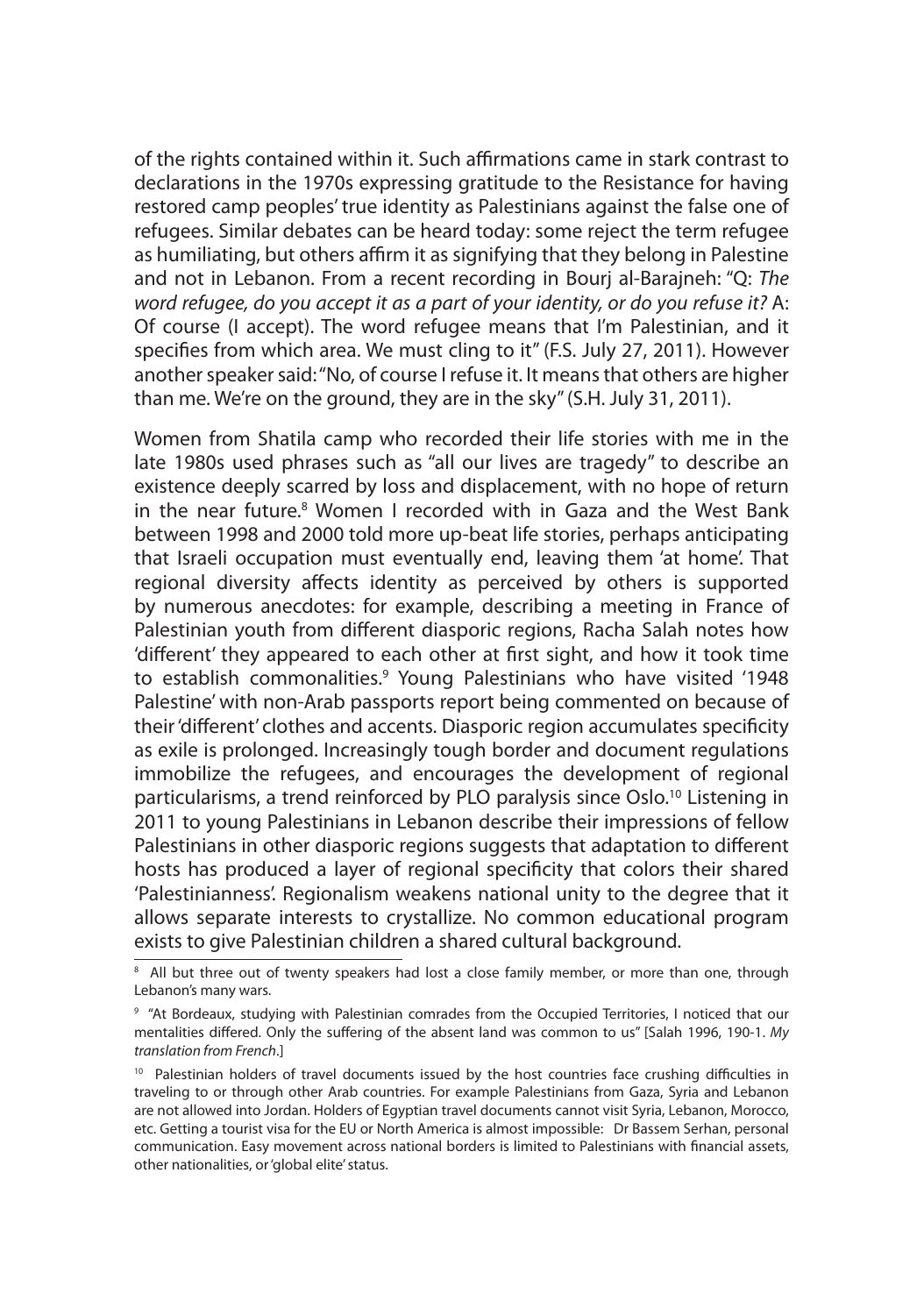# **Palestinian Refugee Youth in Lebanon Today: Generation, Region, Class**

Lebanese reactions to the wholesale destruction of Nahr al-Bared camp in 2007 showed that hostility towards the Palestinians is always present under the surface (Khalidi and Riskedahl 2007; Sheikh Hassan and Hanafi 2010). It is true that the civic rights campaign on behalf of Palestinians achieved a higher profile with debate in the National Assembly during 2010, but legal changes were minimal, hardly lifting the bars against Palestinian employment. Young people feel they have no future in this country and do everything they can to leave, but escape routes are blocked except for the tiny minority that succeeds in obtaining scholarships to study abroad.11 At a meeting to discuss possible projects for youth in Bourj al-Barajneh camp, one of the shabab made an eloquent speech expressing the despair of his generation. He began by denouncing physical and political conditions in the camp, and reminded us of the delegations that continually visit without anything ever changing.12 Most of the others agreed with him. Despair is widespread among camp youth, a product of exclusion, immobilization, and the stagnation of the national struggle.

Further discussions with Palestinian youth suggest that self-identification as Palestinian is as strong as it was in the 1970s. The term 'Palestinian' is the first young adults from Bourj` would use when asked by a stranger "Who are you?" For example one of the speakers said, "I'd answer I'm a Palestinian, I live in the camp of Bourj Barajneh. My 'belonging' (*intima'i*) is Palestinian.". I asked, "*If it was someone from the university administration what would you say?* I'd say I'm Palestinian, from Bourj camp. *And if it was a Lebanese policeman?* Also Palestinian from al-Bourj camp. *If it was someone in a company who might give you work?*  The same thing, a Palestinian, from al-Bourj camp" (F.S. interview, July 27, 2011). Respondents spoke of love for, and curiosity about, the land of Palestine. They spoke of the times when their feeling of being Palestinian was most intense:

The time of the Nakba commemoration, it affects me a lot. When there are events in Palestine, when I'm just sitting and watching TV, a lot. And especially in demonstrations, I feel my belonging more. (F.W. interview July 27, 2011).

<sup>11</sup> A recent study comparing employment and earnings of Palestinians and Lebanese across industries and occupational categories found that, while employment rates do not differ greatly, "Palestinian men and women earn lower wages than their counterparts in the overwhelming majority of categories". The psycho-social effect on youth (especially male) are higher rates of school drop out than either Lebanese or Palestinians elsewhere: (Abdulrahim and Khawaja 2011, 157-8; 163).

 $12$  From my notes. January 30, 2010: "We can do nothing now, we can barely take breath. .... We need to secure our economic situation. Young people think only of emigration but there's no road open. No one has thought for Palestine. The factions that represent the Palestinian people … express the helplessness of the leadership. Everyone dreams of return but they know it's not possible…The Arab regimes are all against the Palestinian return. Our generation can't do anything".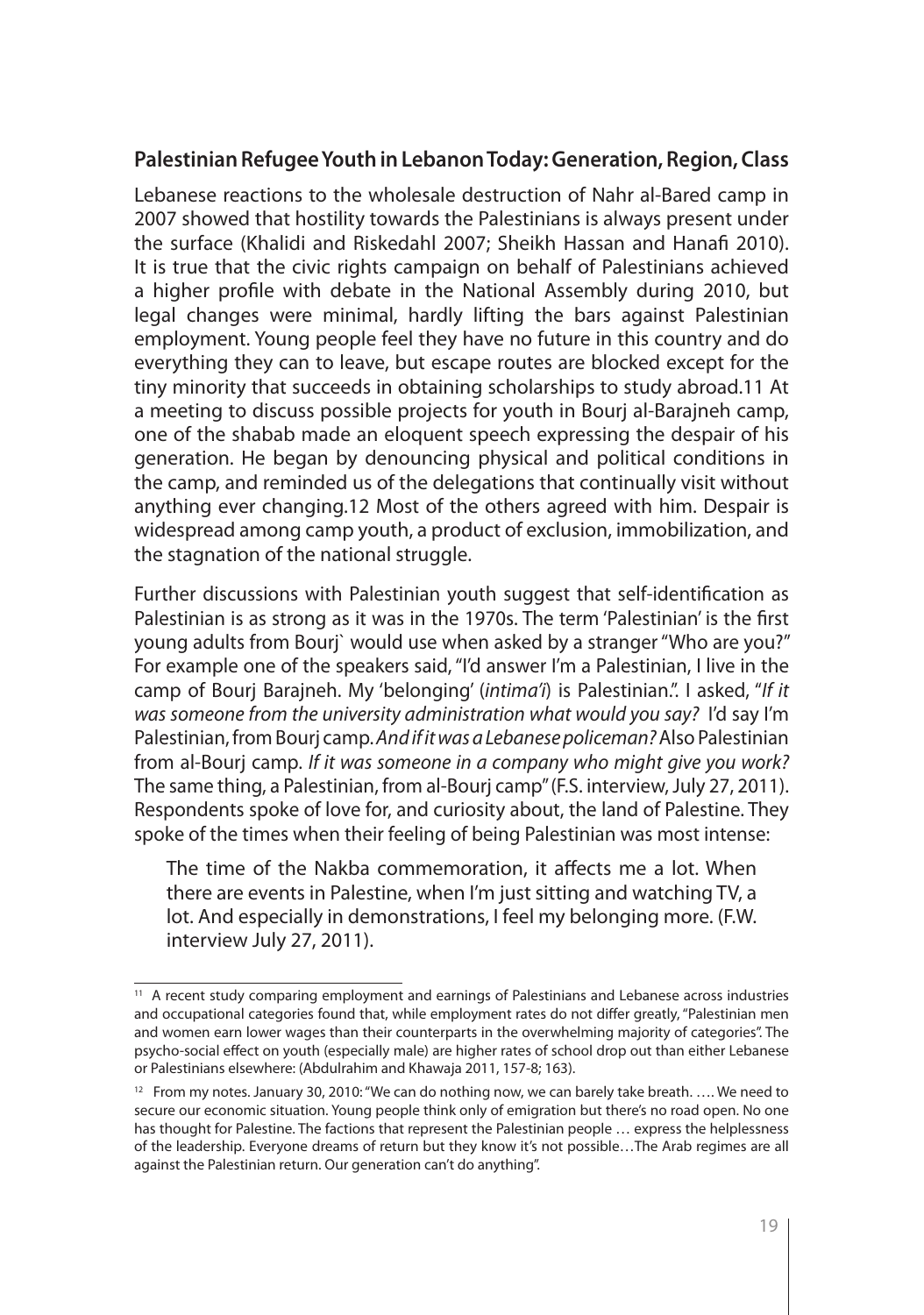#### Another response:

If there's a demonstration, or they sing Palestinian songs. Or if we see on TV that there's shelling in Palestine. If there's a demonstration or a meeting I feel more… When we went out to Maroun al-Ras, because we were very close to Palestine. We saw how many Palestinians want to return. There was only a little distance separating us from Palestine, but we couldn't enter, we couldn't do anything. I felt it then. (F.S. interview, July 27, 2011).

 The Bourj group also spoke of their need for a country, testifying to deep depression over this lack:

Sometimes I'm sitting alone and thinking of making a suicide operation, of going and killing myself . From when I was young. I'd think a lot. I'd think everyone has a country, it wouldn't matter being poor but we don't have a country, we don't have anything, we remain Palestinians in the camps. (F.W. interview, July 27 2011).

When mixing with Lebanese students in university young camp Palestinians suffer from their association with the camps, which are stereotyped by some Lebanese media and population sectors as nests of crime and squalor. During the 1980s when Amal militia was attacking the camps, it was so dangerous to be a Palestinian that people had to learn to 'pass' as Lebanese. Yet all the Bourj adolescents say they wouldn't change their accents in Lebanese milieus. For example:

Never! I never change my accent. Whatever the circumstances. Only if I want to make fun of them. If I go into Lebanese society I speak Palestinian *aa'di*. I'm Palestinian! I hate Palestinians who speak Lebanese. (F.S. interview July 27, 2011).

Another respondent said,

No. I talk the same. Just as I am, the Palestinian accent. As I accept that they talk with a Lebanese accent, so they must accept that I talk with our Palestinian accent. I don't like to change. I feel that if I changed my accent even a little it's as if I'm deserting Palestine…" (F.W. interview July 27, 2011).

Acknowledging anti-camp prejudice in Lebanese milieus, a young woman student said it was being in the university that made her feel most Palestinian:

They are surprised [by me] because they have a mistaken idea about Palestinians. I show them I'm proud of being Palestinian. I'm one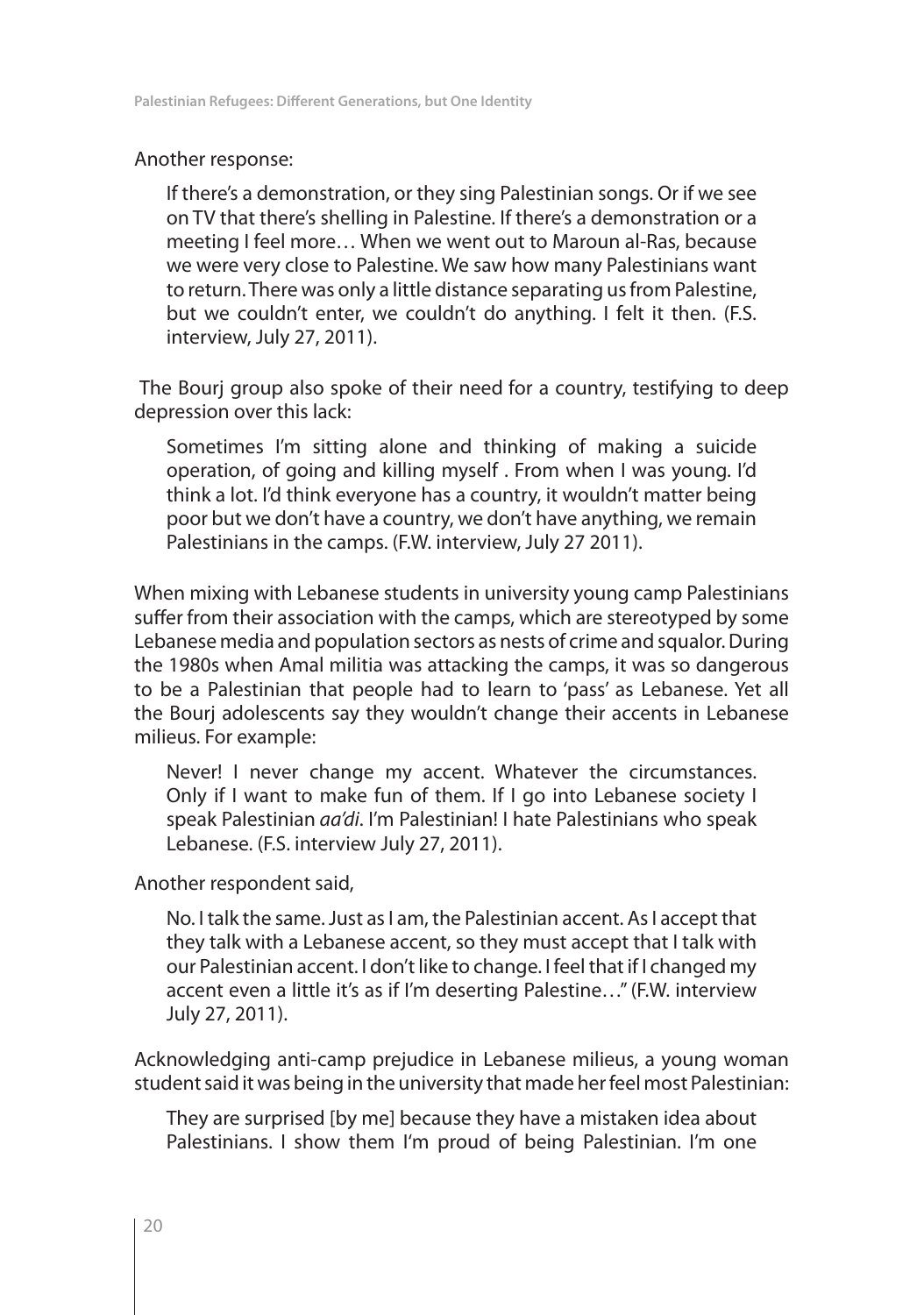hundred per cent Palestinian but I'm not a barbarian, not like this bad idea they have". (S.H. July 30, 2011).

Asked about their feelings towards Palestinians in other diasporic regions, youth in Bourj expressed contradictory ideas and feelings. Palestinians, they said, are 'one people' – some even spoke of *wihdat al-damm* (the unity of blood, a retreat from the Resistance slogan of *wihdat al-nidal*, unity of struggle). For the camp group, their strongest sense of connection is with the Palestinians in the West Bank and Gaza, whom they see daily on TV confronting Israeli soldiers. For example, one speaker said:

…I don't like talking to any Palestinians except those who live in Palestine. Those outside, I don't like them…It's true we're outside and they're outside. I'm a stranger *(gharib)* and they are strangers. Whenever I talk to anyone from a family inside Palestine, I enjoy it a lot. Through internet for example. Someone there once drew a heart with the word Palestine under it and my name… and sent it to me, I was very happy. The people in Palestine, I love them, they're fixed, stabilized in Palestine, I love to talk to them. But those outside, no. (F.W. interview July 27, 2011) .

Like the other Bourj speakers, this young woman not only expressed a greater sense of solidarity with Palestinians in Palestine, seen as ideal strugglers, but also a sense of alienation from Palestinians living in regions of the diaspora, such as America, viewed as wealthy. The same speaker said, "I talked once with someone once from Jordan -- by email -- a Palestinian -- I didn't like her. They don't like us either. (F.W. interview July 27, 2011).

Such alienation from 'other' Palestinians works both ways. The Bourj speakers had set up email correspondence with same-age Palestinians in other areas, mainly in Occupied Palestine. Several reported that young Palestinians in Palestine had accused them of having 'abandoned' the country in 1948, and of having become 'like the Lebanese'. There has also been re-connection through internet with Palestinians in Galilee, where most 'Lebanese' Palestinians have relatives, but here too accusations of refugee flight in 1948 have surfaced, while refugee youth take issue with their compatriots' use of the word 'Israel': For example one of the young Palestinians said:

I quarrel a lot with my friends in Palestine. I have friends in '48 in 'Akka, and I have a friend in Tulkarm…They say "I'm going to work in Israel". I say "There isn't anything called Israel. There's Palestine". They say, "No. We have to say Israel"... I say, "If you in Palestine say 'Israel', what should we say here?"(F.S. interview July 27, 2011).

This stereotyping of Palestinians between diasporic regions contrasts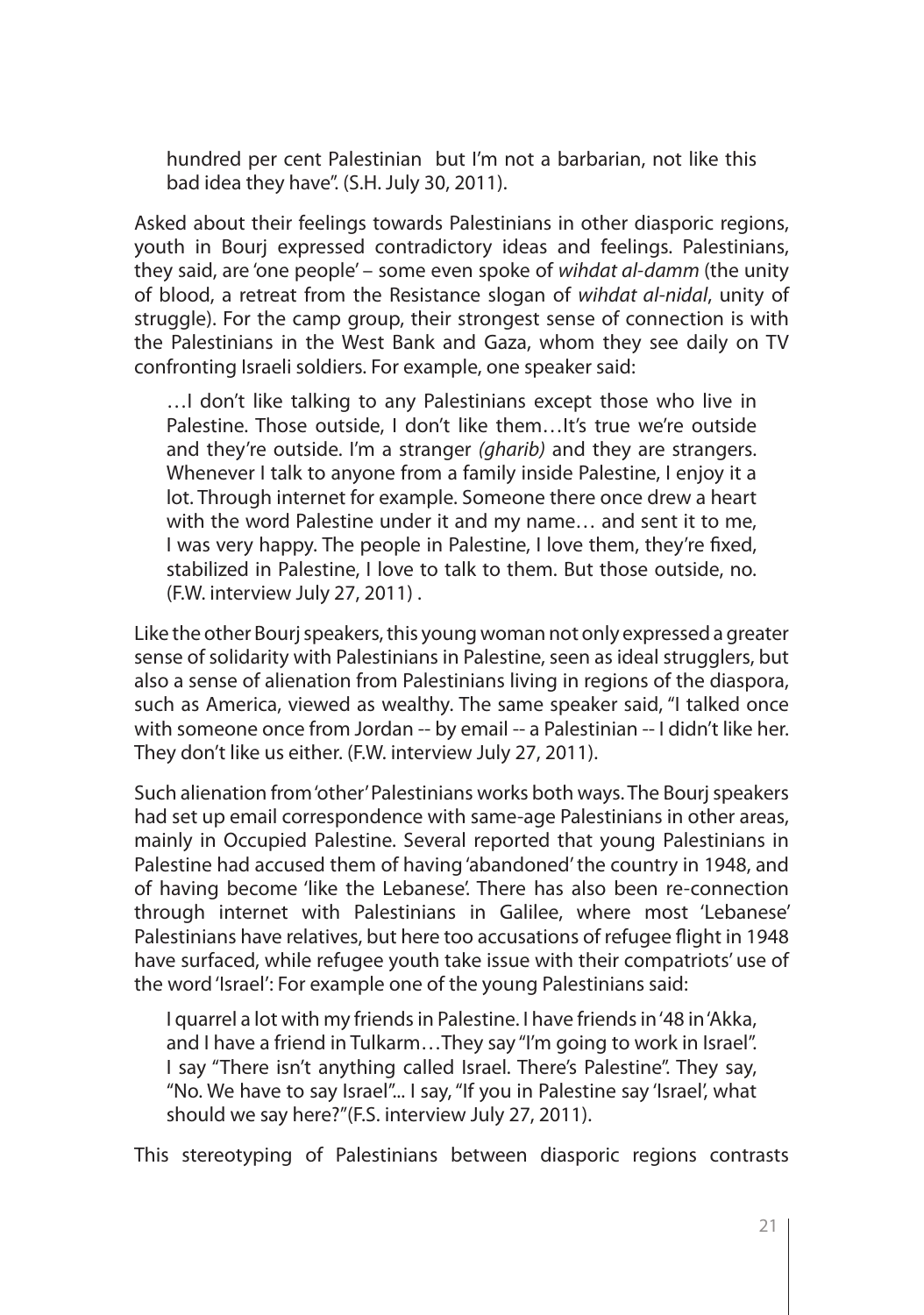strongly with the way, in the 1970s, people in Bourj Barajneh camp used to tell me how they felt that any Palestinian was like a 'sister' or a 'brother'. It seems as if political stagnation is generating negative feelings between people of different diasporic regions. While internet gives youth the means to connect with each other across national boundaries, I have the sense that the availability of internet may emphasize geopolitical distance as well as reconnect.13 Here it is important to remember that, apart from what they see on TV, most Palestinian youth have little knowledge of conditions in other diasporic areas than their own.

By far the most striking difference between camp youth today and the *jeel al-Thawra* is in feelings towards the Resistance groups. For the *jeel al-Thawra,* group membership was an integral part of their self-identification as Palestinians. Young people today see the groups as motivated by interests rather than *al-'adiyya* ('the cause'). This is one opinion:

No. I don't like to sit with people who belong to Fateh or Hamas… I don't feel that they represent anyone. These people quarrel over who's stronger… None of them work for the cause, they work for their interests. That's what matters to them, before anything else. (F.W. interview July 27 2011).

Asked if she felt the PLO represented her, another speaker said,

No, they represent just themselves… Before it was it wasn't like now when everything is material. Now if someone is with the PLO it's just for the sake of money. The pretext is to help everyone, but *they* take the money. They say they're taking the money for the Palestinians here, but no, it's just the name and the appearance. (F.S. interview July 27, 2011).

A young adult activist from outside the camps targets the 'peace process' as having led to the decline in PLO institutions and the Resistance ethos:

Over the past twenty or so years…the so-called peace process has worked to neutralize the most important of the organized manifestations of our identity (the PLO, its factions, its institutions, etc.). In the past, these organizations acted as a kind of cradle for that part of our identity that related to the liberation and return struggle -- the one I see as the most important and meaningful part of our identity. Part of this, has been a redefinition of Palestine as the West Bank and Gaza, a rewriting of our history and present…and a very

<sup>&</sup>lt;sup>13</sup> Aouragh's study of Palestinians' use of cyberspace, also notes such 'little cracks', as for example when a youth in Bourj camp chats with a Palestinian who supports a "US-led agreement with no concern for the Right of Return" (Aouragh 2011, 128).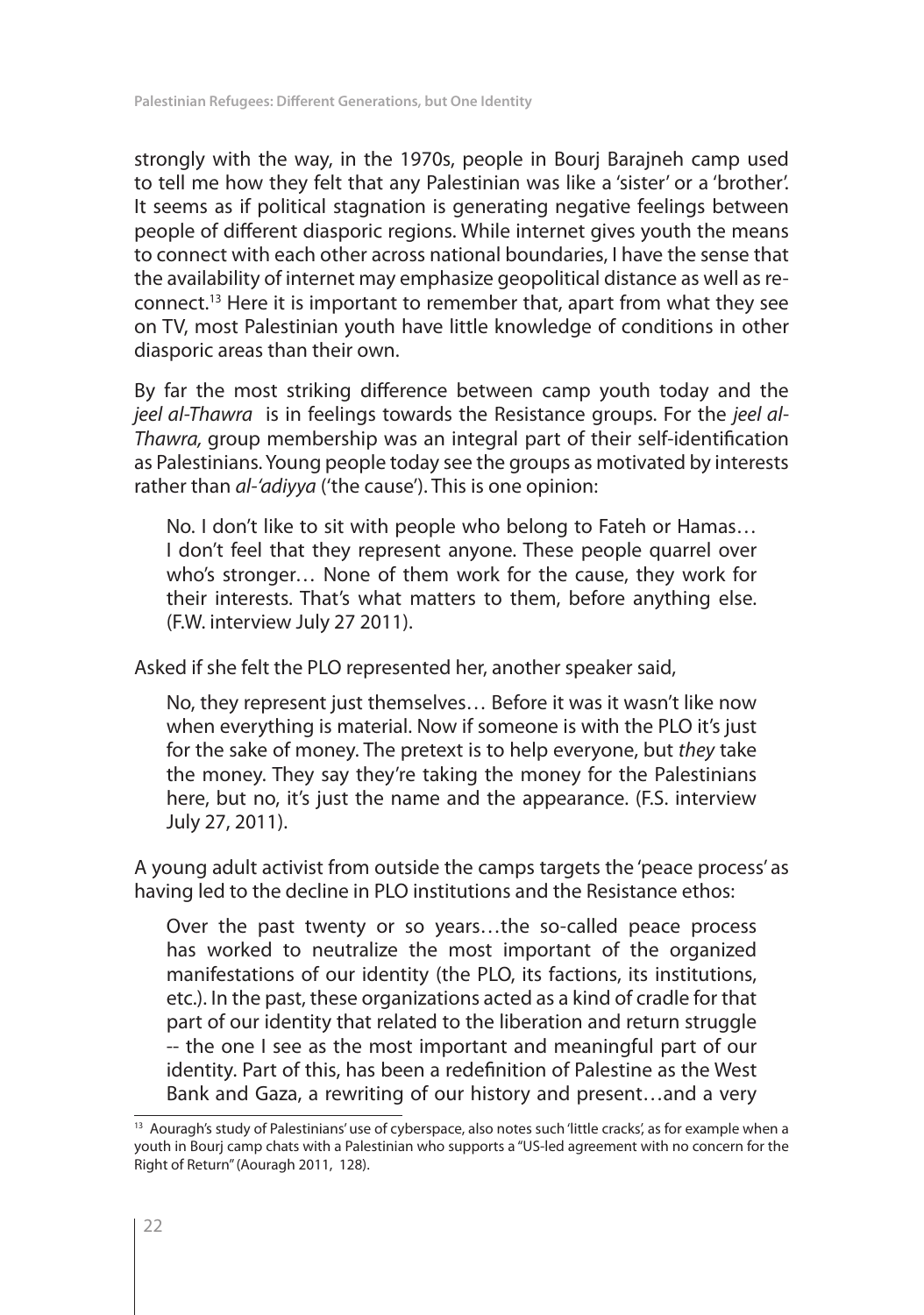clear distancing away from that insurrectionary and angry part of our identity that stems from the last 90 or so years of our history… (J.H. email correspondence, October 2, 2011).

Young adult Palestinians activists seem to be aligning themselves today on the basis of strategies and issues rather than on Resistance group membership. Moreover, as their generation emerges with its own voice and mission, they are drawn into work and debates specific to the current period, in response to a political environment very different from that of their parents, relatively liberated from sloganizing but deprived of unifying aims. An activist with the NGO Ajial<sup>14</sup> conveys part of this transformation:

I think most of the people I meet get influenced by the political belonging of their parents… But now there are new political parties. So how do we identify ourselves with regard to these new political factions?... You have people who are not Fateh but they accept the idea of *al-barnamaj al-marhalli* (liberation through stages, equated with the 'two-state solution'). And you will find someone who was PFLP who won't accept the program of stages, so they will affiliate with newly appearing parties such as the religious ones…Some people want to be with those who are doing resistance, whoever they are. And there are those …who belong to a line of political activism such as armed struggle…Other people choose civil resistance but with the strategic goal of liberating all Palestine, and not negotiating with Israel (S.R. interview October 2011).

Generational belonging since the *jeel al-thawra* has become less marked. Some use *jeel al-harb* to describe all generations since the mid-1970s, but this is not as common usage as earlier ones were. Absence of generational distinctions is doubtless partly due to the Palestinians' situation since 1982, characterized by exclusion and pressures to migrate.15 Linked to Lebanese exclusion, one finds a renewal of family solidarity compared with the 1970s, expressed both in discourse and behaviour. In the days when armed struggle was the marker of a generation, membership in a Resistance group trumped all other relationships. This was a period when children often asked their parents "Why did you leave Palestine?" Today young adults show sympathy for parents of the *jeel al-thawra* who struggled and sacrificed. Moreover, the post-1982 restoration of Islamic piety has been accompanied a reaffirmation of family values, and ideals of 'proper' behaviour. The following speaker emphasizes continuity rather than difference between generations in

<sup>14</sup> Ajial's website gives vision, scope and aims: www.ajial-lb.com

<sup>&</sup>lt;sup>15</sup> The Taef Accords of 1989 that ended the Lebanese civil war through entente between Lebanese leaders and Syria based on intensified exclusion of the Palestinians was a moment of marked deterioration: Knudsen 2007.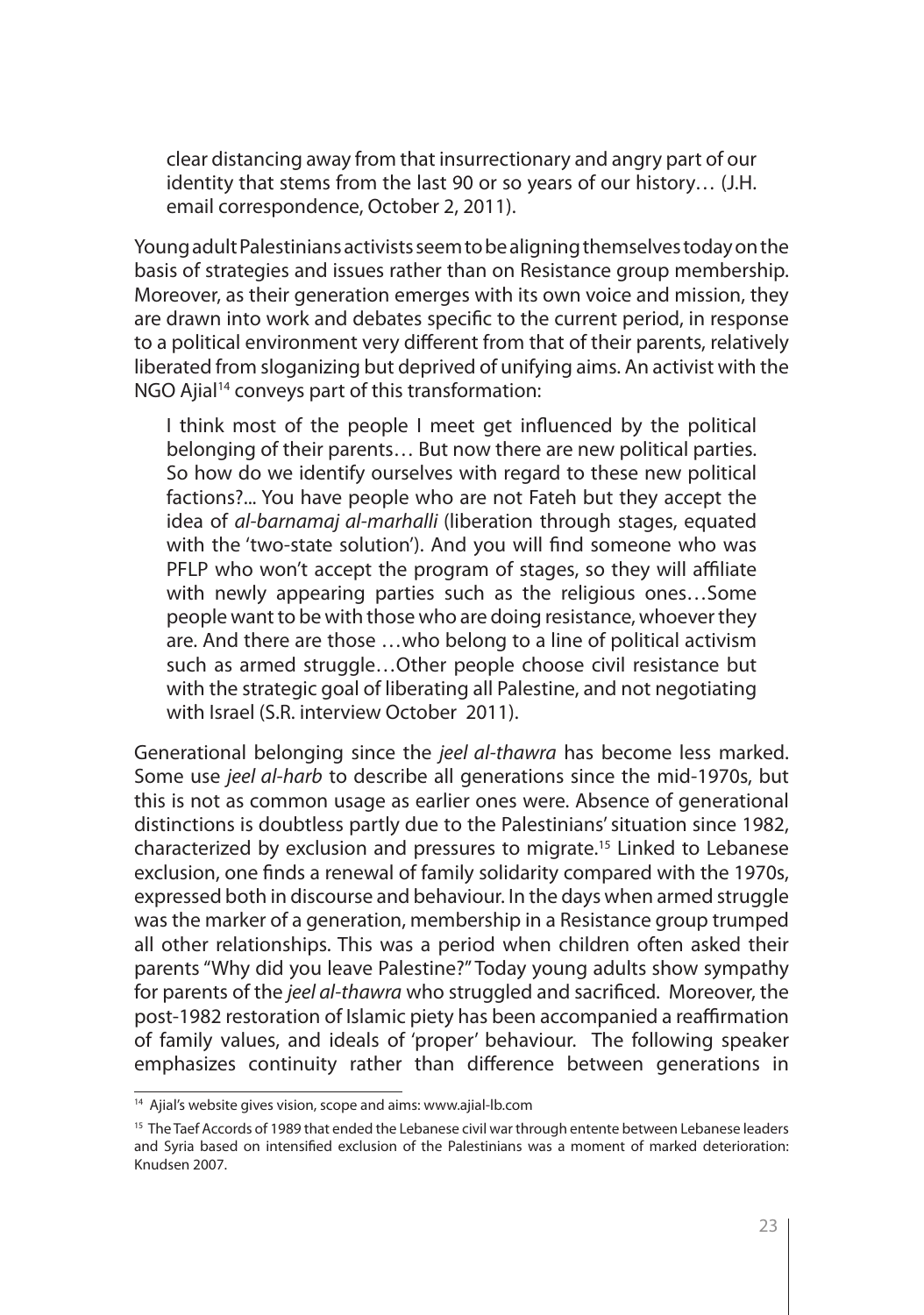#### relation to Palestinian belonging:

I think my generation has the same sense of belonging or maybe a higher one....The type of struggle has changed but it still has the same aim. My generation and the old generations talk the same language when it comes to Palestine, but we talk different languages when we talk about strategies and tools. (H.M. email correspondence October 7, 2011).

An idea that was common to all the Resistance groups in the 1970s, even the leftist ones, was the priority of national struggle over class or gender issues. Today, young Palestinian activists do not side-track issues of social inequality:

…we have to keep up with social and economic matters. People today are living the dilemma of whether the struggle will be on the socio-economical level or the political level. When we talk political we're talking liberation, we're talking opposition to political formulas, or approaches made by different people, like now the leadership is going to the UN. And then what? You stop living the social issues of the people in Lebanon, let's say in the camps? But that has a political side, it's their socio-economic situation that moves people. (S.R. interview October 2, 2011).

Awareness of class and gender as issues that obstruct the Palestinian struggle are clear in this testimony about culture and communication obstacles in the Palestinian Youth Movement:

… middle and upper class Palestinians from the Arab world are usually comfortable expressing themselves in English, while those from poorer backgrounds or from Latin America are not…English tends to dominate in international Palestinian gatherings, and middle class Palestinians from activist backgrounds in Europe and North America often come with an arsenal of arguments about how Arabic discussions 'exclude' them and are thus politically problematic. Gender issues often arise, in which women consider a man cutting them off mid-sentence to be evidence of Arab sexism… Conversely, religious youth often feel uncomfortable in such predominantly secular spaces…

The existence of an independent Palestinian youth movement is an important sign of difference between today and the 1970s. The Union of Palestinian Students was a crucial building block of the post-1948 national movement, becoming part of the PLO after 1964; each Resistance faction formed its own student and *ashbal* section. But the current Palestinian Youth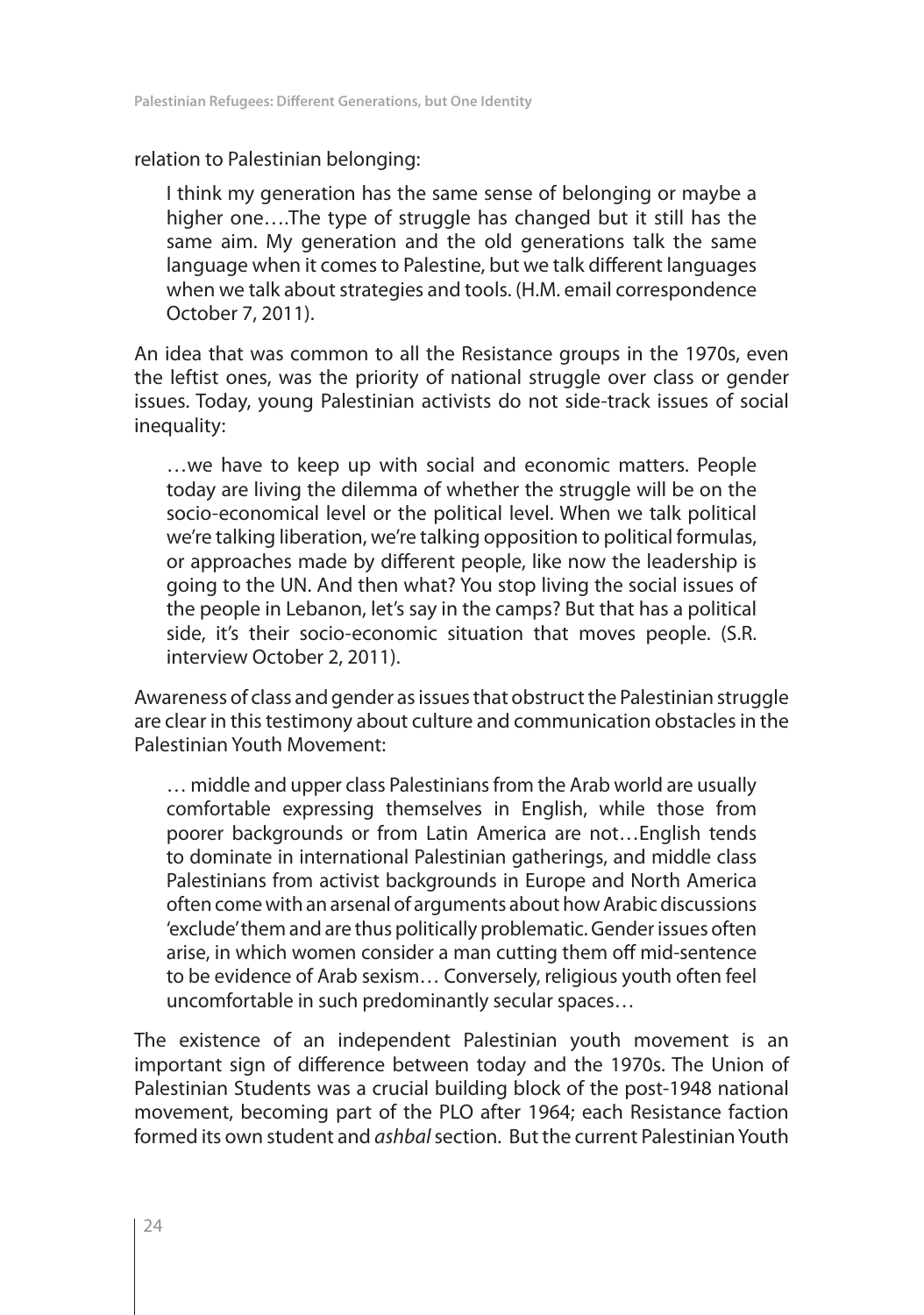Movement (PYM) is not part of the PLO, and includes 1948 Palestinians.<sup>16</sup> The PYM recently demonstrated its independence of the national leadership by criticizing the Palestinian state initiative of 2011. Al-Multaqa, formed in 1999 to hold summer camps for Palestinian youth, is another transnational youth network, formed by Ajial, a Lebanon-based NGO.17 Al-Multaqa works within the PLO framework, and those who attend its meetings are delegated by local groups -- factions and NGOs -- and thus are more likely than PYM members to represent factional divisions, though a founding member says that delegates are encouraged to speak for themselves as Palestinian youth rather than for factions.<sup>18</sup> Both Al-Multaga and the PYM engage with youth in camps. These developments cast youth gatherings as an arena where a shift in self-identification may take place, with the youth sector taking on a stronger role in national strategizing. Class, region and culture certainly exercise a divisive influence, but a summer camp delegate describes how 'mixing' dissolves such differences, and allows common feelings of 'Palestinianness' to rise to the surface:

… when [Ajial] first did summer camps, the youth would stand in their regional groupings, and not mix. The only ones who could mix were those from the West Bank because to everyone else they were heroes. After a few days of songs, discussions, and interaction you could see that the differences had gone. It's evident that there are many differences, many disappointments. The West Bank youth admitted that "we welcomed Oslo, we believed it would end the occupation. We didn't know how much you in Lebanon had suffered. We thought you were okay there."<sup>19</sup>

<sup>&</sup>lt;sup>16</sup> The PYM was formed as a Network in 2009 by young Palestinians from all parts of the diaspora as a move towards transnational unification. It became more firmly established as a Movement in August 2011, with an elected International Central Council. See http://pal-youth.org

<sup>&</sup>lt;sup>17</sup> See: www.aiial-lb.com

<sup>&</sup>lt;sup>18</sup> S.S. meeting September 29 2011.

<sup>19</sup> R.S. meeting, September 29 2011.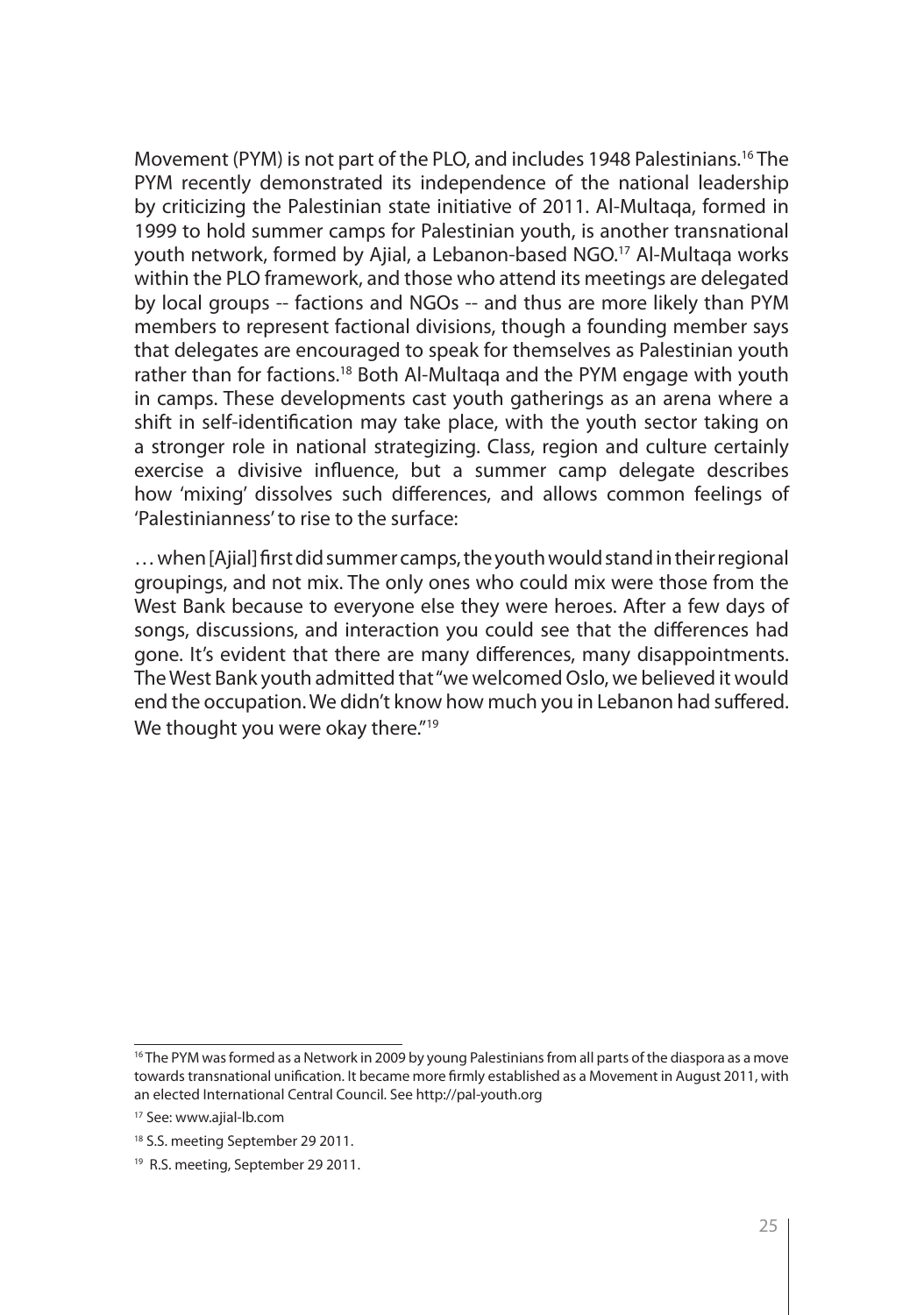# **Conclusion**

The quotation above shows that barriers of region and culture separate young Palestinians even when their support for *al-'adiya* is strong enough to bring them to a youth camp. It also shows that such barriers dissolve through interaction that brings up common issues and renews a sense of common belonging. However such meetings involve only a small proportion of Palestinian youth, and only occasionally. While such moments of unity are politically important, their reach is reduced by immobilization. Can a revitalized sense of national belonging, and solidarity with 'other' Palestinians, spring from the youth movement with its new technologies of internet connection? It is a question with theoretical as well as practical political interest, since a case of building a nation *before a state* would extend our understanding of how nations can be produced.

The interviews quoted above suggest that attachment to a territory is not enough to create a sense of national identity that includes solidarity with national 'others'. While local communities are basic to the reproduction of 'Palestinianness', the almost total absence of a circuit of communication connecting them to each other or to a centralizing institution limits the development of consciousness within them. The Palestinian National Authority can make no contribution to change in this regard, since it does not represent Palestinians outside the West Bank and Gaza, and such educational and cultural efforts as it exerts are limited to the residents of these areas. Given this gap in representation and communication, though communitybased programs are vital to sustaining attachment to the land, they cannot substitute for a fully national institution in drawing different sectors of the Palestinian people into a closer, more citizen-like relationship.

Survival in difficult circumstances makes practical demands of accommodation. In Lebanon, the failed hopes of the 'generation of the revolution' stands as a warning that patriotism and self-sacrifice may lead nowhere. For many young adults inside and outside the camps today there appears to be no authentic national program, no genuine leadership with which to identify, and to which to commit. True, this generation asserts its Palestinian belonging with pride, demonstrates, responds to national symbols, but without the mobilizing, inter-connecting framework of the 1970s. However strongly they may feel national belonging, most young Palestinians today know little of their history, or of the situation of Palestinians outside their own region. Their capacity for citizenship in a still incomplete nation needs to be recognized and encouraged through mutually constructed educational, cultural, history and civics programs circulated through the whole diaspora.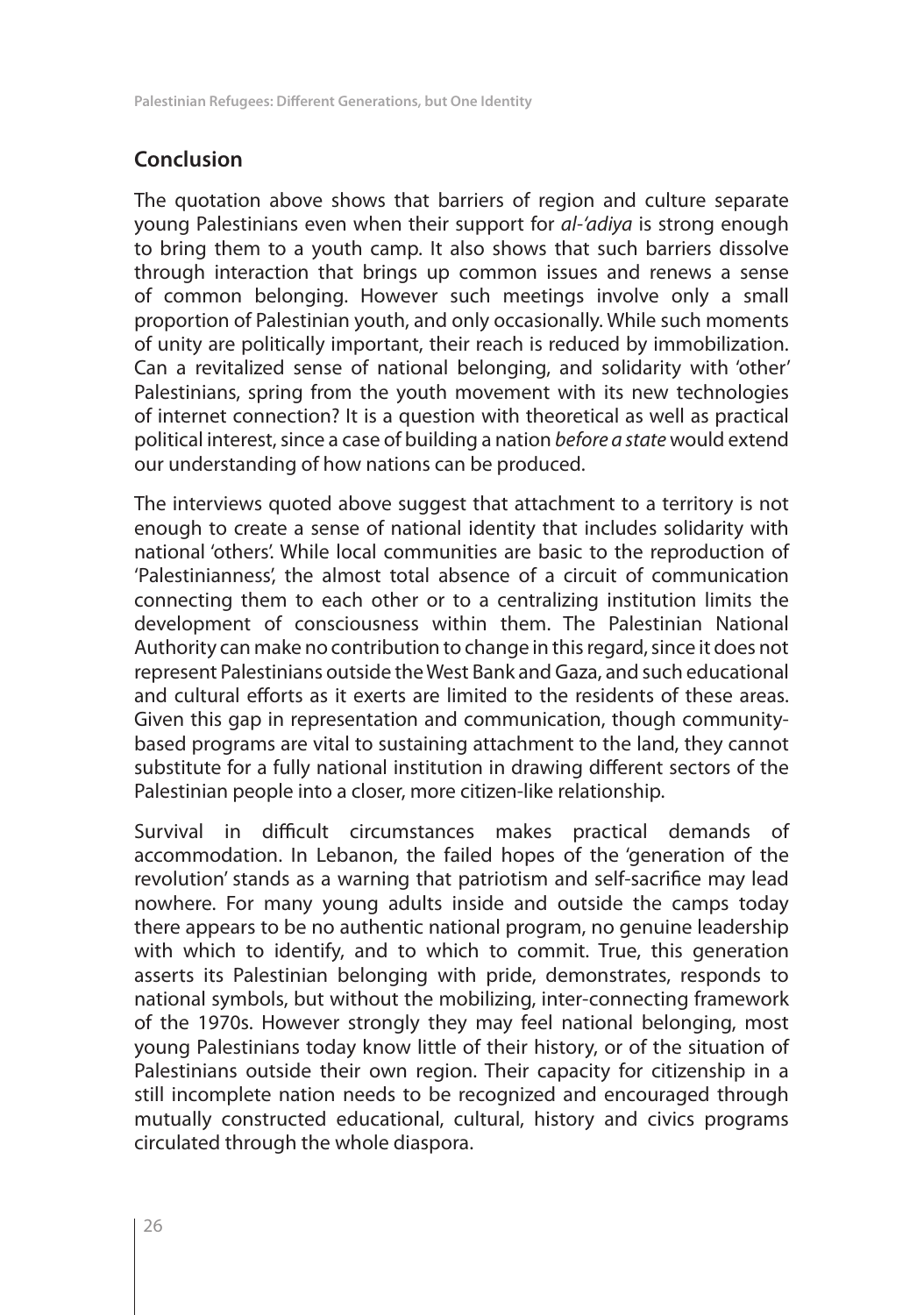Given the intrinsic difficulty of the Palestinian liberation struggle, there is a danger that national identity will become a taken-for-granted resource for sustaining a minimal trans-national unity. Such a strategy is deceptive because it *assumes* national identity rather than producing and developing it, thus giving it a 'default' role in the national struggle. A second danger is to leave national identity in its latent, undeveloped state, failing to work on it to give it political and cultural substance. However strongly they may feel national belonging, most young Palestinians today know little of Palestinian history, or of the situation of Palestinians in other diaspora regions than their own. Nor do they receive prompting to imagine a common future. What kind of state do Palestinians want? What kind of society? Are patronage and *waasta* part of the national heritage? Does maintaining cultural authenticity inevitably mean constraints on women? What does citizenship involve? The sacrifices Palestinians have offered do not deserve the answer Arafat is said to have given to someone who questioned him about patronage and corruption in the National Authority: "Do you expect us to be better than the other Arab states!?"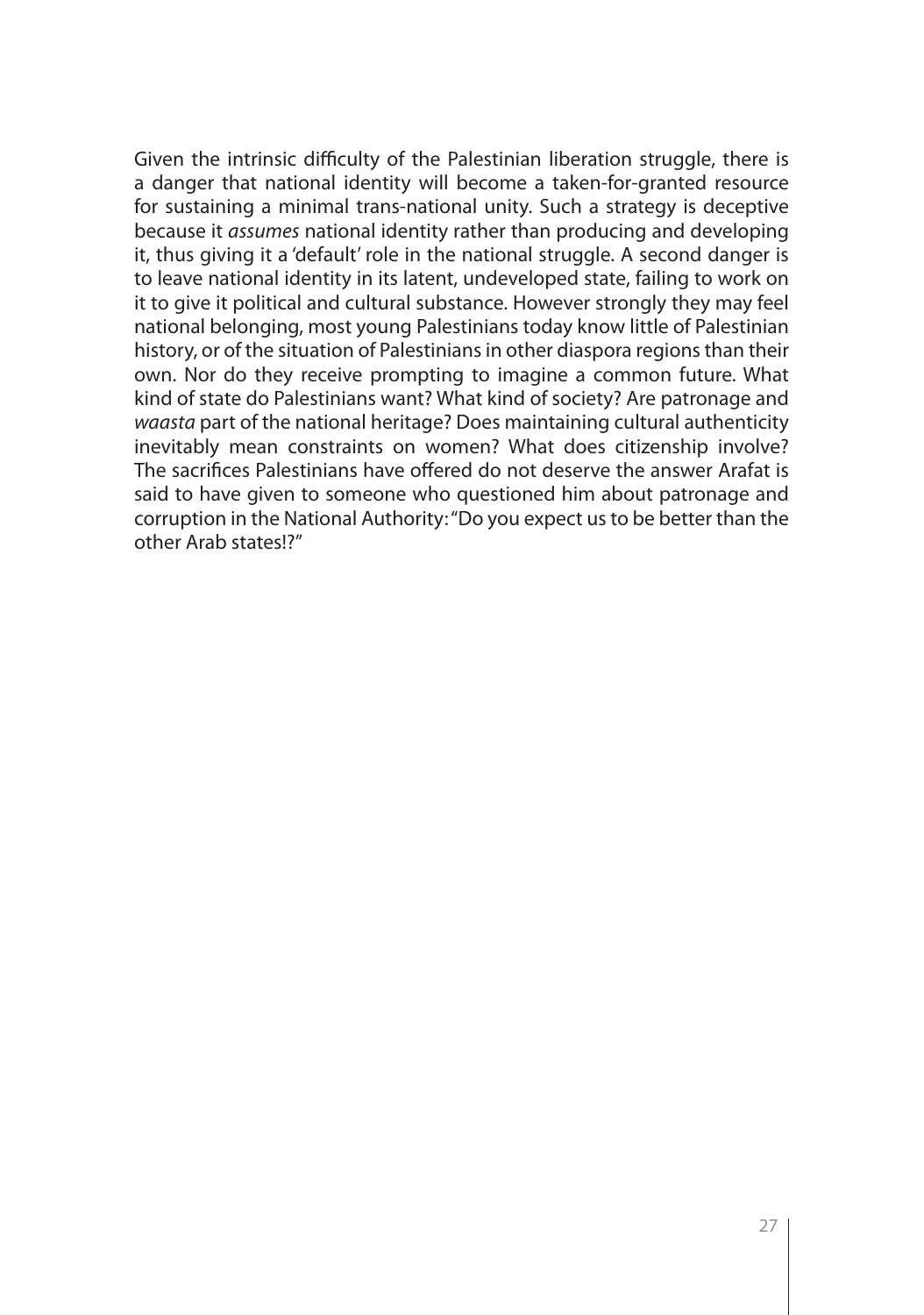# **Bibliography**

Abdallah, Stephanie Latte. 2006. *Femmes refugiees palestininiennes.* Paris: Presses universitaires de France.

Abdulrahim, Sawsan and Marwan Khawaja. 2011. The Cost of Being Palestinian in Lebanon. *Journal of Ethnic and Migration Studies* vol. 37 (1), January: 151 - 166.

Al-Hardan, Anaheed. 2011. *Remembering the Catastrophe: Uprooted Histories and the Grandchildren of the Nakba*. PhD dissertation, Department of Sociology, Dublin University.

Aouragh, Miriyam. 2011. *Palestine Online: Transnationalism, the Internet and the Construction of Identity.* London: I.B.Tauris.

Brubaker, Rogers and Frederick Cooper. 2000. Beyond Identity. *Theory and Society* 29: 1- 47.

Davis, Rochelle. 2011. *Palestinian Village Histories: Geographies of the Displaced.*  Stanford: Stanford University Press.

Khalidi, Muhammad Ali and Diane Riskedahl. 2007. The Road to Nahr al- Barid: Lebanese Political Discourse and Palestinian Civil Rights. *Middle East Report* no 244: 26- 33

Khalili, Laleh. 2004. Grassroots Commemorations: Remembering the Land in the Camps of Lebanon. *Journal of Palestine Studies* vol. 34 (1), Autumn: 6- 22.

---. 2005. Virtual Nation: Palestinian Cyberculture in Lebanese Camps. In *Palestine, Israel, and the Politics of Popular Culture,* eds. Rebecca Stein and Ted Swedenburg, 126-149. Durham: Duke University Press.

Knudsen, Are. 2007. *The Law, the Loss and the Lives of Palestinian Refugees in Lebanon.* Working paper 2007:1. Norway: CHR Michelsen Institute.

Peteet, Julie. 1991. *Gender in Crisis; Women and the Palestinian Resistance Movement.*  New York: Columbia University Press.

Salah, Racha. 1996. *L'an prochaine a Tiberiad, lettres d'une jeune palestinienne du Liban.*  Paris: Albin Michel.

Sayigh, Rosemary. 1994. *Too Many Enemies: The Palestinian Experience in Lebanon*. London: Zed Books.

---. 2011. Palestinian Camp Refugee Identifications: a new look at the 'local' and the 'national'. In *Palestinian Refugees: identity, space and place in the Levant,* eds. Are Knudsen and Sari Hanafi*,* 50- 64. Oxford and New York: Routledge.

Sheikh Hassan, Ismael and Sari Hanafi. 2010. (In)Security and Reconstruction in Post-Conflict Nahr al-Barid Refugee camp. *Journal of Palestine Studies* vol XL (1) Autumn: 27-48.

Wiles, Rich. 2011. *Behind the Wall: Life, Love and Struggle in Palestine.* Washington DC: Potomac Books.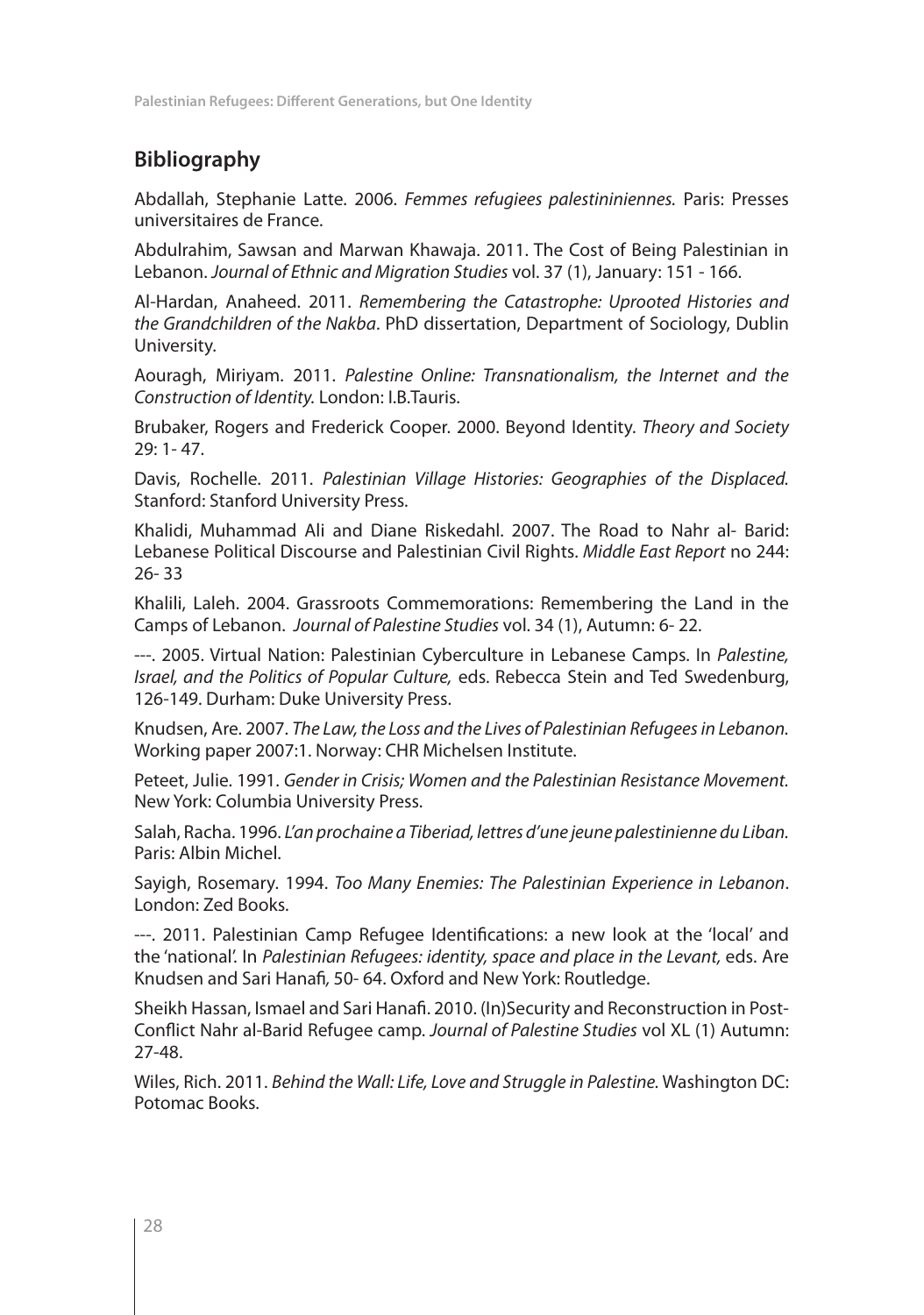# **Palestinian Refugee Experiences in a Changing Humanitarian Order**

Ilana Feldman

### **Introduction**

Palestinian refugees are among the largest and longest-lasting of what the United Nations High Commissioner for Refugees (UNHCR), the body responsible for protection and assistance for the bulk of the world's refugees, terms protracted refugee communities. Displaced Palestinians do not by and large come under the jurisdiction of the UNHCR but are rather provided services by UNRWA [UN Relief and Works Agency for Palestine Refugees]. This difference in service provider is just one of the distinctive features of the Palestinian refugee experience, its longevity being another. Despite this distinctiveness, it would be a mistake to describe the Palestinian refugee condition as utterly exceptional, as neither comparable to any other case nor relevant to understanding the broader humanitarian world. In fact, precisely because of the longevity of displacement and of the humanitarian response to that displacement, Palestinians have experienced the full range of transformations in humanitarian practice over the past sixty years. For this reason, examining this particular experience can provide an excellent window into understanding the broader post-World War II humanitarian order. Similarly, given the importance of humanitarian assistance to Palestinian communities in different countries and over more than sixty years, looking at transformation in humanitarian practice through this period can help us understand the experience of being a Palestinian refugee over the long term.

This paper does not try to analyze the entire apparatus of humanitarian practice as it has transformed over this time. Rather it highlights a few exemplary forms of humanitarian practice to suggest something of what is at stake in these transformations. The interventions considered are: rations provision, camp structure and infrastructure, and development projects. These forms of assistance work together as part of a larger humanitarian system so it would be a mistake to overstate their distinctions. Recognizing this, it is nonetheless possible (and important) to point to some key differences in the targets of these forms of aid. All are directed at the protection and promotion of human life, and particularly of vulnerable life, but each focuses on a different aspect of that life. For rations delivery the first and primary goal is to ensure the physical survival of a population. Camp structures and infrastructure clearly have the aim of survival in mind, as shelter is a basic human need. But this field of humanitarian material assistance also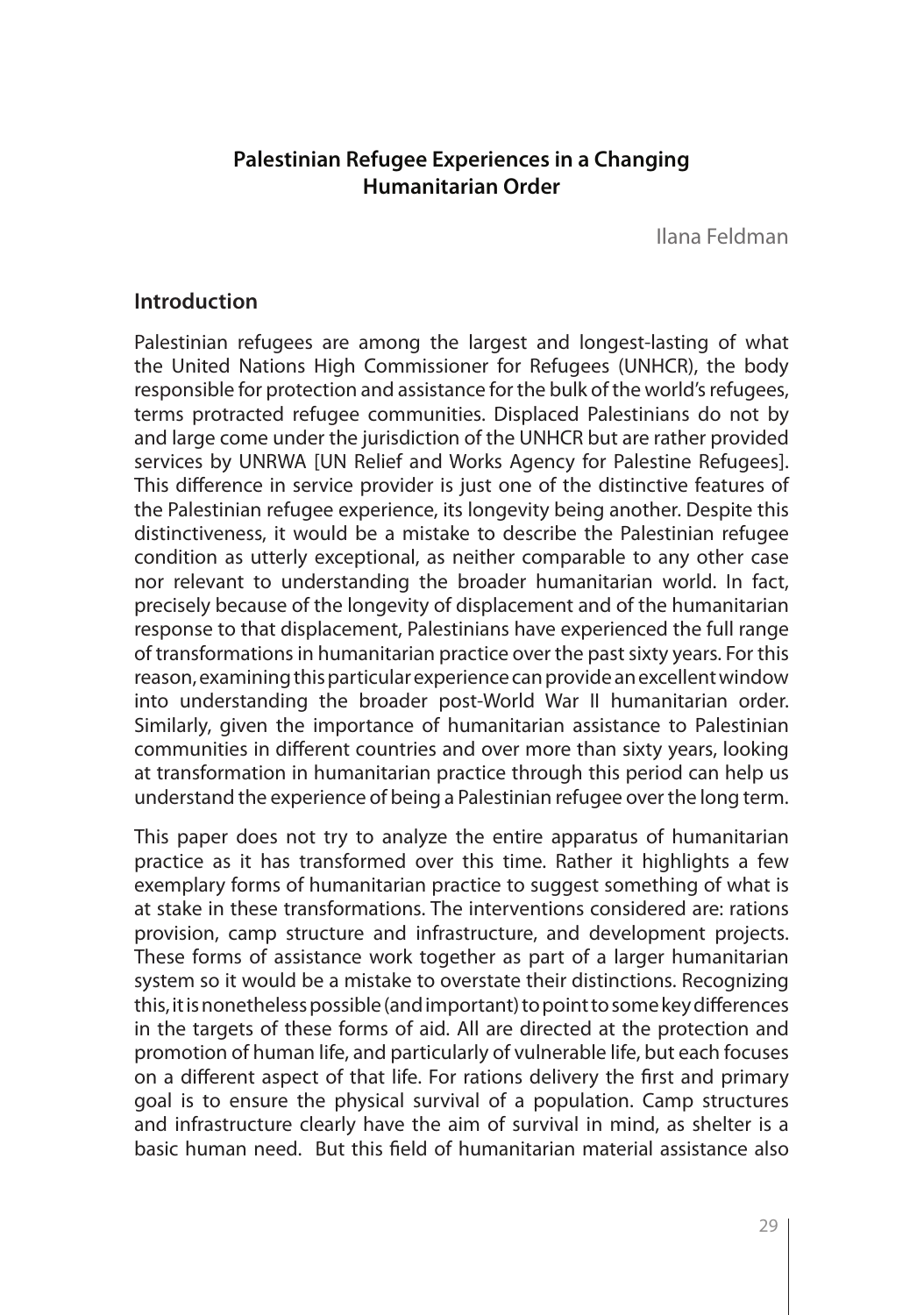operates on both familial and social life, as the spaces that people occupy (whether domestic or public) directly shape relations in both these realms. For development--whether large-scale works projects or, more recently popular, small-scale and micro-finance projects--the idea of progress, not just continuity of life or community, but also transformation of both is a principal goal.

In looking at forms of humanitarian practice that have related, but also distinct, targets and goals it becomes possible to see the complicated terrain that constitutes humanitarianism, and therefore to understand more clearly how refugees might be impacted by changing humanitarian practice over the long run. In terms of the focus of this conference, on Palestinian refugees across generations, I approach this concern less by looking at the question of identity head on and more by considering the conditions, material objects, institutions, and structures of practice that help shape that identity.

# **The Humanitarian System Over Sixty Years**

UNRWA is the single most significant agency providing humanitarian assistance to Palestinian refugees. Still aid provision began before UNRWA was created and even after its establishment there have always been multiple actors in the humanitarian field, including host governments, local NGOs, international humanitarian agencies (such as CARE, MSF, and Save the Children), political actors (such as the PLO and Hamas), and religious institutions. Mapping this entire field is beyond the scope of this paper, but I would like to note some of the key transformations in humanitarian practice over this sixty year period.

The UN was involved in providing humanitarian relief to Palestinian refugees from the earliest days following their displacement. Initially delivery of this relief was managed by organizations commissioned by the UN to distribute supplies (the American Friends Service Committee [AFSC] in Gaza, the League of Red Cross Societies in the West Bank and Jordan, and the ICRC in Lebanon). As in any humanitarian crisis, the first step for each of these organizations was the work of "triage" (Nguyen 2010), determining which persons were eligible for assistance. This triage proceeded along several lines: determining who should count as a "refugee" (both displaced and dispossessed), identifying who was in need, and categorizing people's relationships (family size and condition). It is important to recognize that not all aspects of this triage were about determining who was in the greatest need (as the medical origin of this term suggests), but equally about figuring out how people fit--or didn't- -into an emerging set of humanitarian categories. At times these categorical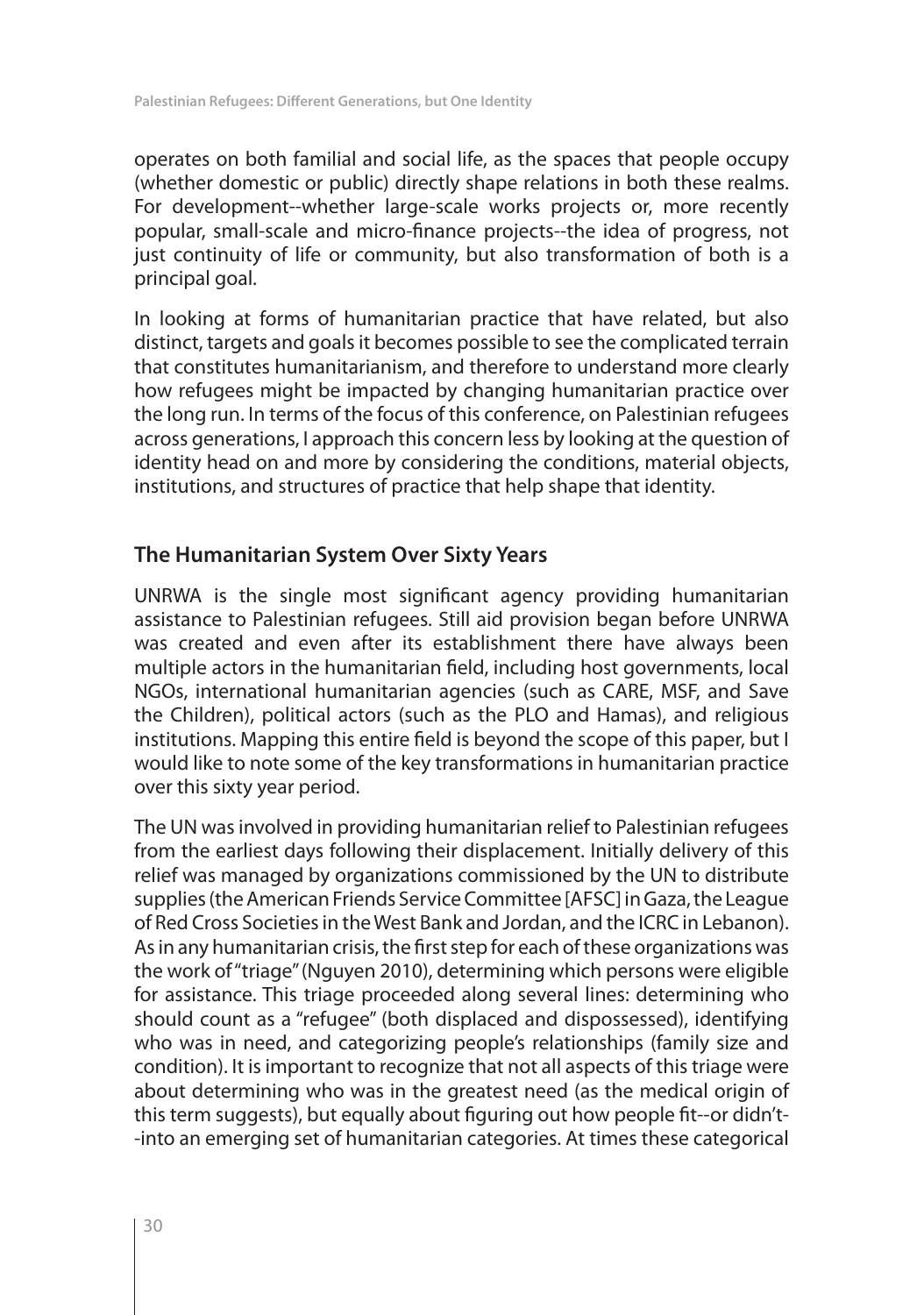imperatives were in fact at odds with people's material needs (as in Gaza where natives were not recognized as refugees even when they were often dispossessed of their property and in very significant need) (Feldman 2007).

The first form of assistance provided was food rations, clothing, tents, and basic medical care. Education was first undertaken as a voluntary effort by refugees who had been teachers in the Mandate school system, and was fairly quickly taken up as a service provided by the humanitarian agencies (Feldman 2008: 211-12). Once UNRWA was established, it sought to fulfill its dual mandate of providing both "relief" and "works" to Palestinian refugees by exploring possibilities for development projects that might take refugees off the ration rolls and enable their communities to be self-sustaining. These projects, including one in Jordan modeled on the Tennessee Valley Authority (TVA), generally floundered in the face of limited capacity, refugee opposition to anything that might undermine their return home, and difficulties with host governments (Al Husseini 2010, 8).

The question of the political consequences of humanitarian interventions also arose early on in relation to the infrastructure of refugee camps. As displacement wore on with no sign of resolution, UNRWA began the task of improving the housing in camps and of replacing tents with more solid (and potentially more permanent) structures. Refugees responded differently to these projects in different places. In Syria and Lebanon, refugees actively resisted any projects that they thought "might mean permanent resettlement" (UNRWA (a), 25). Accordingly, "experimental houses, erected by the Agency, have been torn down; and for many months, in Syria and Lebanon, there was widespread refusal to work on agency road-building and afforestation schemes" (UNRWA (a), 25). In Gaza, by contrast, UNRWA reported a smooth implementation of the building project: "The new camp construction programme in Gaza was completed before the onset of the winter of 1954-55, and now no refugees in camps in Gaza remain in tents. The Agency's Gaza officer has however, some 2,800 applications for shelter from persons outside camps; in addition births, marriages, and other social changes create a demand for shelter that has so far not been met" (UNRWA (b), 3). The politics of both building and rehabilitation of shelters has been a recurring issue over the years – though again one that is quite differently inflected in different places.

Every change in UNRWA services has been contentious, reflecting refugee concern that these changes might indicate a lessening international commitment to a just resolution of their situation and a material hardship when changes meant a retrenchment in services. Changes in rations regimes have acutely linked these two concerns. When UNRWA was first established,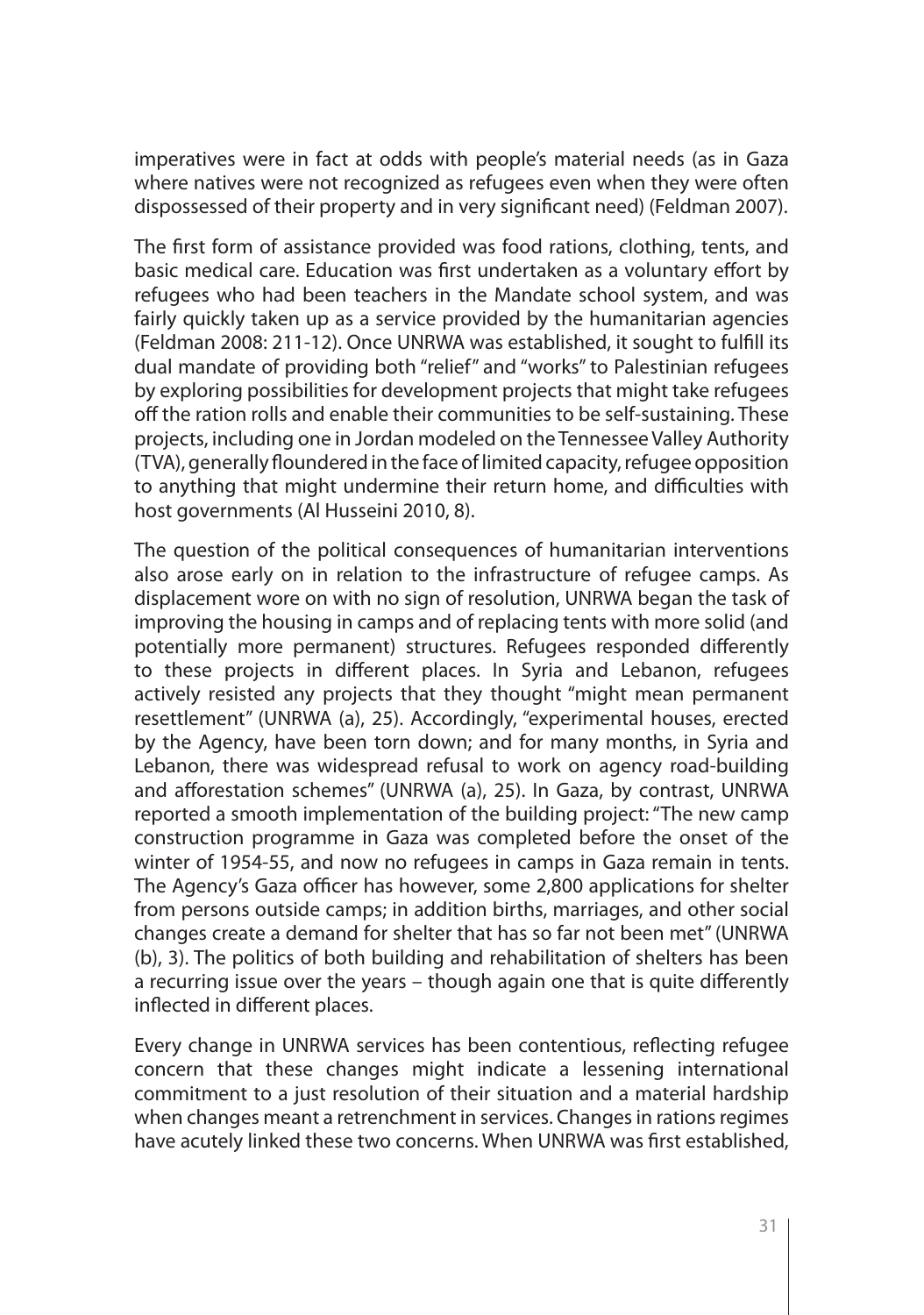it provided regular rations to all refugees on its lists; indeed, being registered with UNRWA meant being on the rations rolls. Quite quickly this total provision (which was never universal as there were all sorts of reasons why people might not have been registered on the rolls) became qualified by gradations in need. That is, if one of the first questions for UNRWA had been 'needy or not?' it was quickly transformed to 'how needy?' Income scales were developed to determine when and by how much a family's rations might be cut. New categories of refugee status were created to mark different levels of access to services. Finally, in 1982 for most Locations and in the early 1990s for Lebanon, the widespread provision of rations was halted. From this point on only families that qualified as "hardship cases" received rations, and only in limited amounts. Moments of crisis, such as the Israeli blockade of and attack on Gaza, are often accompanied by a return to rations distribution on an emergency basis.

As an agency that is entirely dependent on voluntary contributions and with an ever increasing client population, UNRWA is under constant financial pressure. It is frequently underfunded, meaning that contributions do not meet its budget requirements. It is no surprise, therefore, that services have decreased over the years and that the organization relies heavily on volunteer labor by refugees themselves to manage programs. In Jordan, for example, UNRWA has initiated a number of social service programs, such as the women's program committees, rehabilitation centers, and old age support, for which it provides almost no budget support. The programs are meant to be self-sustaining and in a number of places they have control over properties on which they are able to collect rents; most of the people who work for these programs do so on an essentially volunteer basis.<sup>1</sup> They receive nominal compensation for their work, but it is largely symbolic. Other developments in UNRWA programming over the years have included the introduction of micro-finance programs, the development of human rights curricula, and an increasing focus on non-communicable disease, all of which reflect changing priorities in international humanitarianism more generally. Just as in other areas of humanitarian and development interventions, a considerable amount of the programming directed at Palestinian refugees is driven by donor agendas (Al Husseini 2010; Rempel 2010).

Having identified the general trajectory of UNRWA services over the life of the Palestinian refugee problem, I turn now to the three forms of humanitarian action that are my focus here. This discussion seeks to begin to develop a picture of the humanitarian landscape within which people act and therefore is meant to be suggestive more than definitive.

<sup>1</sup> Interview, UNRWA field office, 22 December 2009.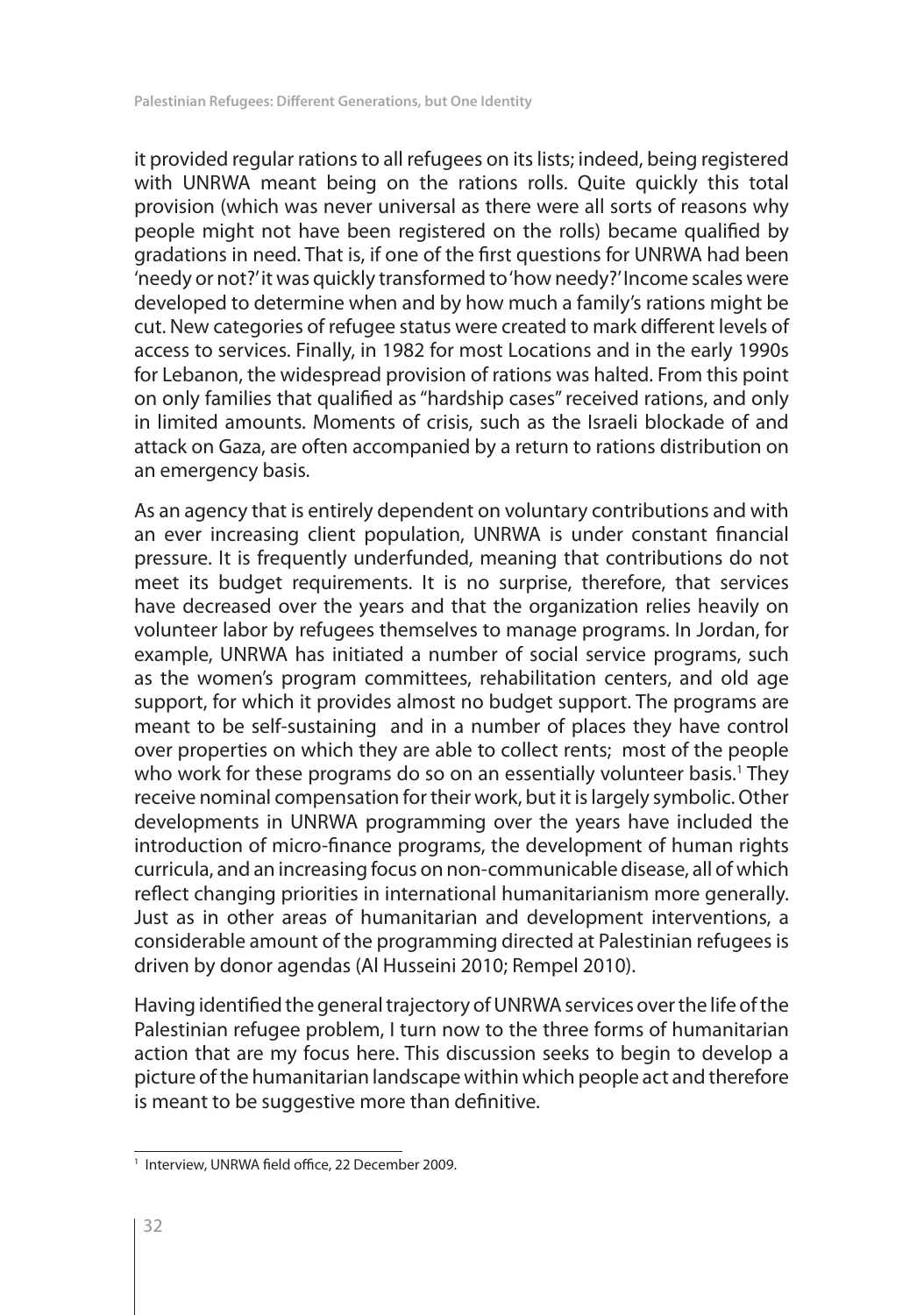# **Rations: Basic Sustenance and Refugee Life**

Rations are among the most basic and urgent of humanitarian goods. Because of this immediacy and the way that food aid sustains the most fundamental aspects of life, rations provision can seem to exemplify the humanitarian focus on "bare life," as Giorgio Agamben (1998) terms it. I should note that the reference to bare life does not mean simply a focus on the biological, but additionally the imposition of restrictions on the capacity of persons (refugees or victims) targeted by these interventions to exercise a broad range of human capacities: to express both biological life and political life. Rations provision is in fact a highly contested political field, one in which both aid providers and refugees confront and struggle over the meaning of aid. Questions and confrontations emerge at multiple junctures in the rations process, from the calories provided and the procedures for distribution to the uses to which refugees put the food given them. In each of these areas rations limn the line between providing for simple survival and refugees seeking resources for additional aspects of living.

When recipients and providers struggle over procedures and regulations for rations provision one of the issues at stake, even if not always clearly articulated, is about the meaning of rations themselves. Are they meant only to sustain life in the biological sense (clearly an important goal) or are they also part of a broader intervention into lifestyle? When refugees, for instance, sold some of their rations to be able to purchase other goods, UNRWA officials had mixed reactions. At some points such sales were seen as a problem, evidence that those recipients were not wholly in need and were using rations not for sustaining "life itself," but rather as a fungible resource for developing and maintaining a certain "lifestyle." At other moments, though, aid providers recognized that the inadequacy of rations provided for the sustenance of life meant that the lives of refugees often, in fact, depended on their capacity to mobilize such resources (UNRWA reports indicate both a relatively low calorie provision and a highly restricted diet).

If humanitarian attitudes about the meaning and use of rations were varied and sometimes contradictory, refugee attitudes have been equally complex. In the current rations regime, one that is, in most UNRWA fields, limited to "special hardship cases" and which provides very little in the way of rations even for those who qualify, the question of lifestyle looms large. Many refugees question the grounds on which determinations of need are made. In this case the question is not about rations being used as fungible resources, but about whether having other sorts of fungible resources should disqualify one for eligibility for rations. In interview after interview in Burj Al-Barajneh refugee camp near Beirut, people described their frustrations with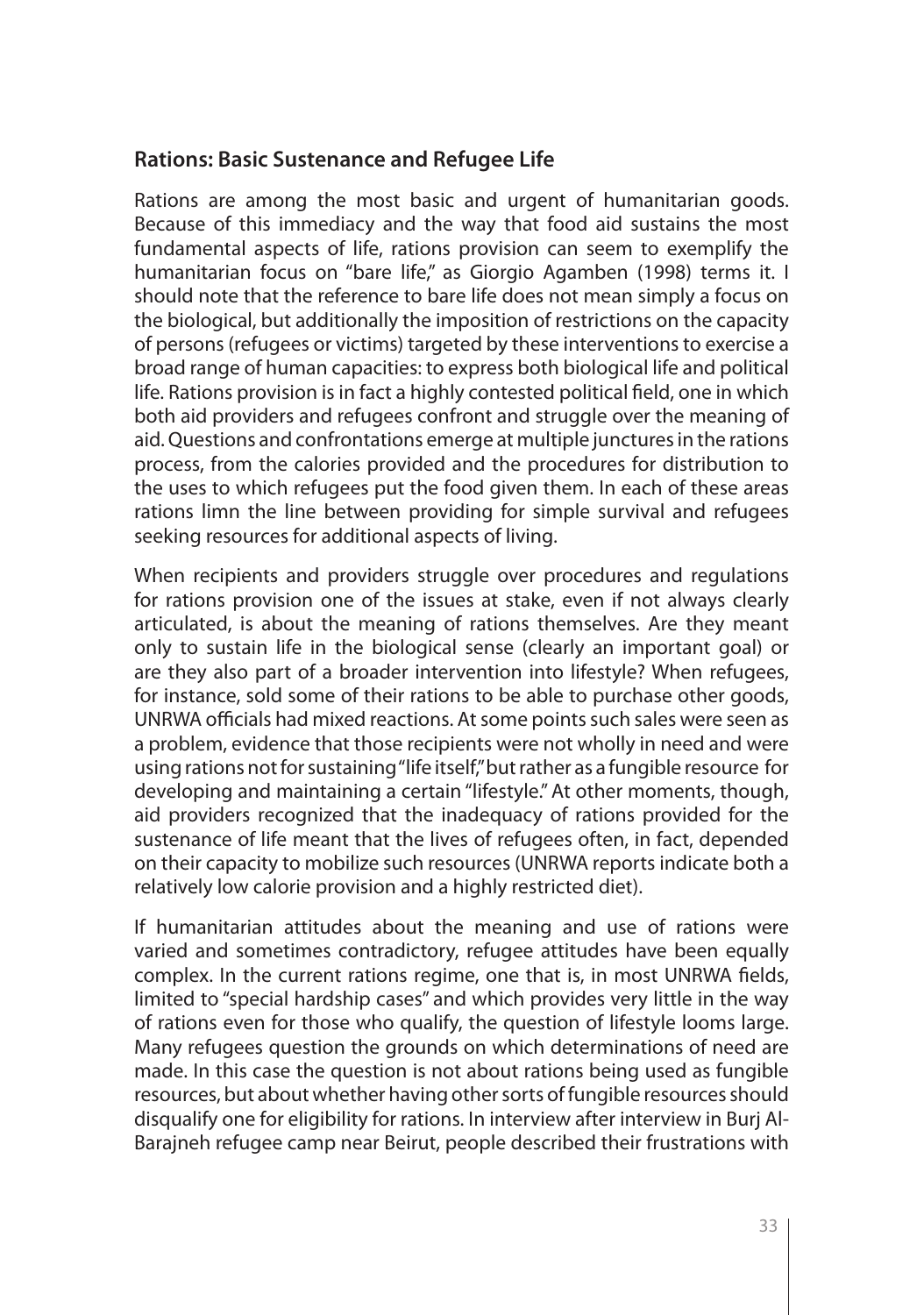the home inspections that are part of this determination.<sup>2</sup> I was told that any material object that people have in their houses--a television, satellite, or refrigerator-- could keep them out of the category of the needy. But refugees see these material objects and lifestyle markers as different matters. They believe quite strongly that even the most destitute, the most abject, to use UNRWA's new vocabulary, deserve something more than bare survival, more than just "life." They too deserve some pleasures, something that amounts to a "lifestyle."

# **Camps: Defining the Boundaries of Refugee Space**

The question of the camp has been a subject of considerable debate and discussion among anthropologists in recent years. This discussion has been characterized by two almost divergent emphases. One thread of conversation references Giorgio Agamben's work and approaches the camp as a space of exception: a space beyond law and order, inhabited by persons nearly wholly stripped of *bios* (political life) and reduced to the position of *homo sacer* (a person whose death has no meaning). For Agamben (1998), the paradigmatic camp form is the Nazi death camp, though he also clearly identifies humanitarian spaces and practices as part of the phenomenon he explores and decries). Anthropologists who have developed this investigation of the camp as a space of exception have highlighted the vulnerability of living outside of law.

Another line of inquiry about refugee camps has approached the camp as a space of almost maximum regulation, noting its utility not only as a place to house and protect vulnerable persons, but also to maximize the bureaucratic management of life that is part and parcel of humanitarian endeavors. Camps make almost every aspect of humanitarian aid delivery easier: from head counts to rations delivery and healthcare provision. It is for this reason that the condition of urban refugees has created particular challenges to aid delivery. In this second approach, the emphasis is on the camp as a space that produces refugees as manageable persons and populations. Of course, it is not only scholars who have puzzled over the meaning and impact of camps for refugee life. Aid providers and refugees alike have expressed concern about its effects. In the Palestinian context, this question has often been particularly acute in debates about the implication of changes in camp infrastructure for Palestinian political rights, and most especially the Right of Return (these debates have been quite different in different fields) (Gabiam 2012).

<sup>2</sup> As part of a multi-sited research project tracing the Palestinian experience with humanitarian assistance in the years since 1948, I have been conducting ethnographic fieldwork in refugee camps in Lebanon, Jordan, and the West Bank. This fieldwork includes observations of humanitarian programs and interviews with refugees from multiple generations.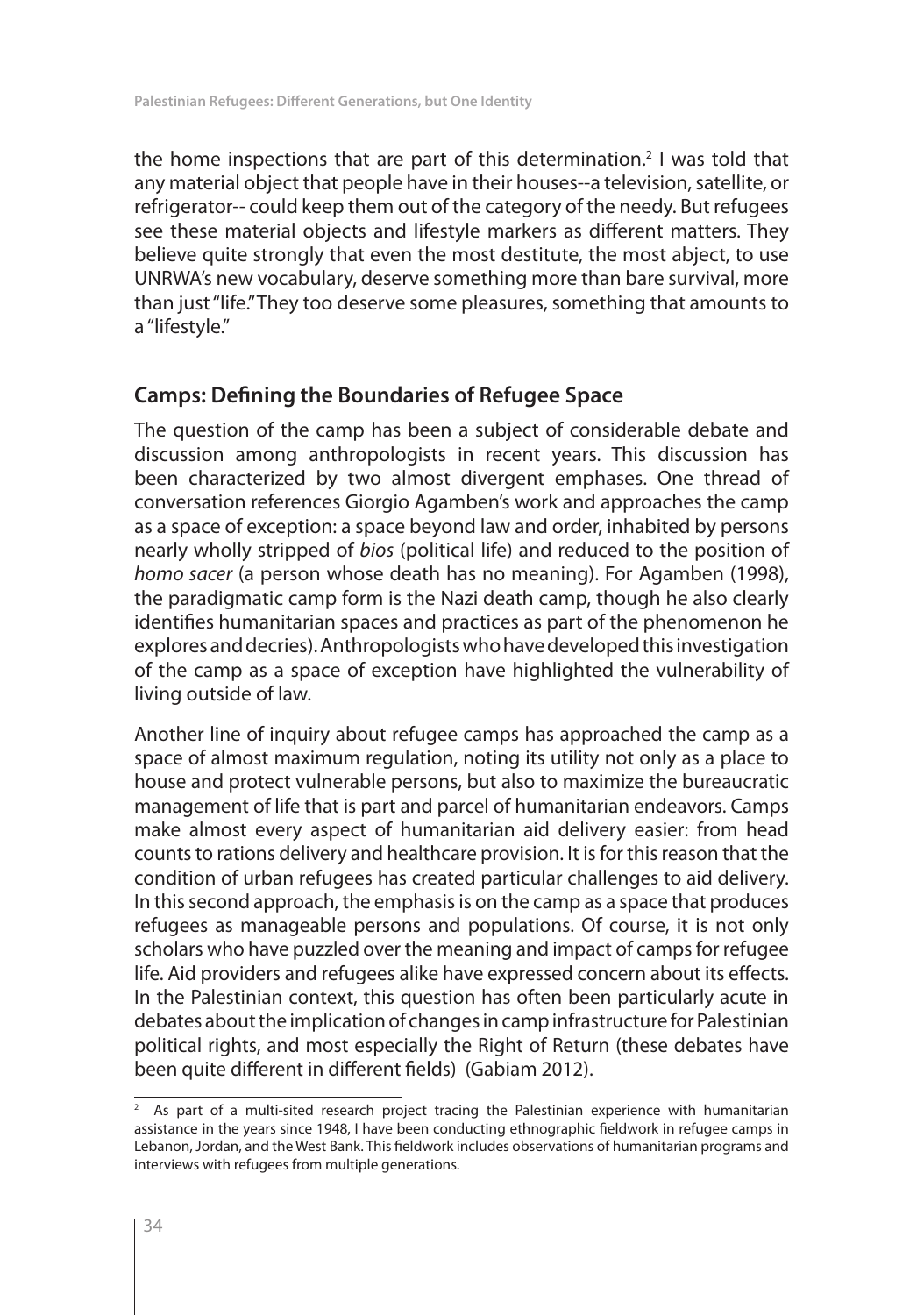Another feature of the Palestinian case, and not entirely unique to it, is a set of challenges around defining the camp as a space, both in terms of boundaries and in terms of status. Palestinian refugees have always lived in a range of spaces and never have more than half of them lived in camps. Beyond the distinction of camp versus town life, there has been another distinction, between "official" and "unofficial" camps, or between "gatherings" and "camps." These unofficial camp spaces, which neither fit easily within the framework of UNRWA practice nor fall entirely outside it, in some ways trouble the smooth operation of humanitarian action. In addition, and not surprising given the longevity of Palestinian displacement, the boundaries even of official camps are often murky. As populations have increased, and given that camps having no horizontal space to grow (vertical growth has been significant), in many places camps have spilled beyond their borders. Similar housing style, roadways, and populations exist on either side of an official, but often entirely unmarked, camp boundary. Over the years both aid providers and refugees have had to contend with categorical irregularities and spatial uncertainties as they plan services and live their lives. This murkiness in both category and space suggests that we may need to privilege a third line of analysis for refugee camps. Neither space of exception nor field of total regulation, we also need to explore camps as dynamic places of living. These places are not fixed either bureaucratically or spatially. They are sites of negotiation, contestation, and affective experience and looking at their borders can be a way into understanding this range of experiences.

# **Development Projects: Changing the Conditions of Living**

The questions that arose in relation to shelters and camps make it abundantly clear that humanitarian action is about much more than basic survival. It also raises key questions about the future of the community being aided- -about its progress and indeed about its development. Although some humanitarian organizations seek to sharply distinguish their work from that of development agencies, in practice these distinctions are difficult to maintain. This is especially true in the case of long-term refugees such as the Palestinians for whom crises of survival are superseded over time by the general problem of living with and in displacement for extended periods. In the Palestinian case, the development question was further complicated by UNRWA's mandate to be a "works" as well as "relief" agency and by the complicated politics of efforts to develop works projects; in particular, there was a concern among refugees and host countries that such projects would undermine the refugee Right of Return and delay or derail resolution of the Palestinian national problem.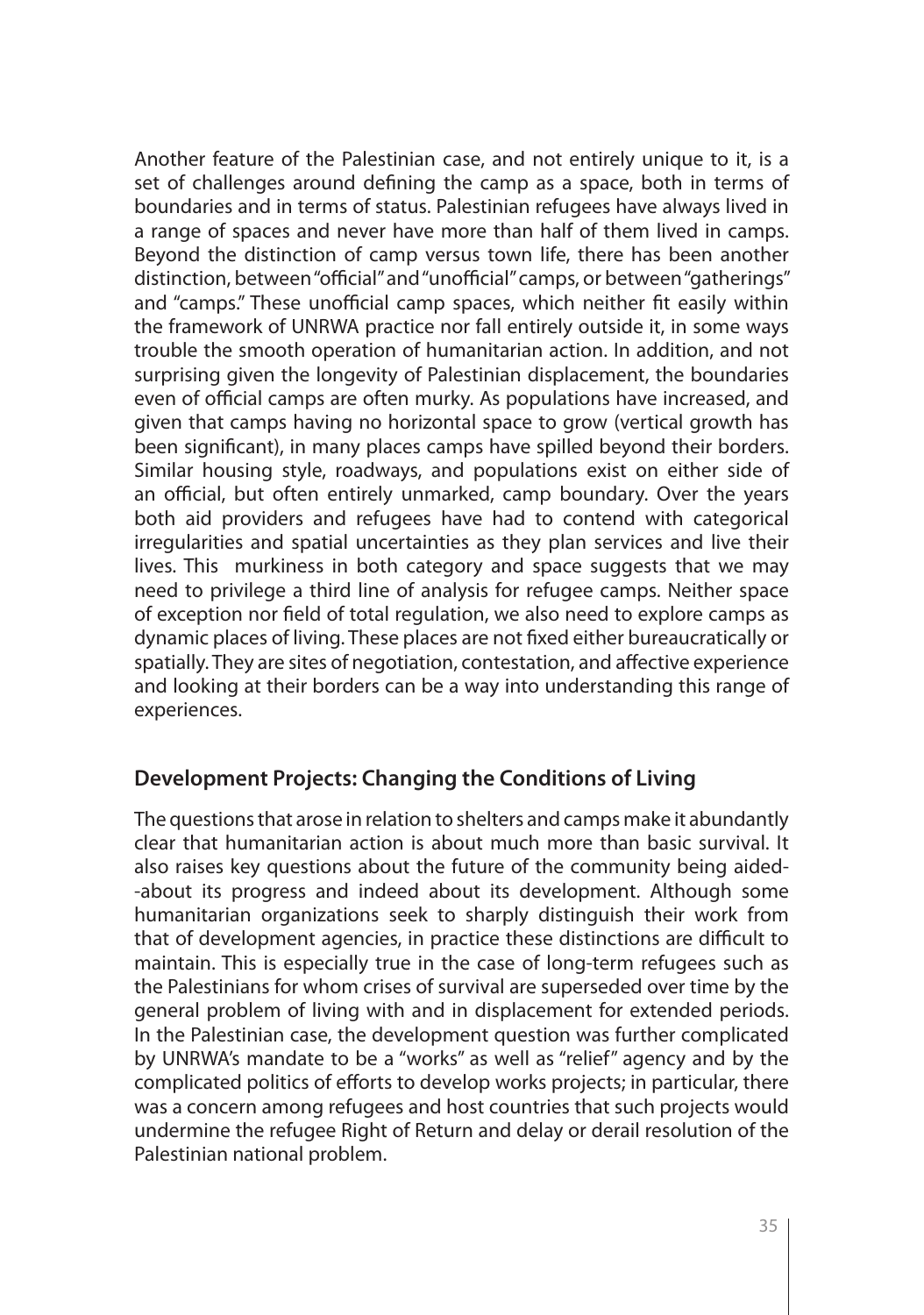That development projects were politically challenging is not a unique characteristic of the Palestinian case; even a cursory review of the literature on development shows how widespread such concerns are, though the particular political questions of this case are especially charged. Similarly, the trajectory of development efforts for Palestinians over the past sixty years, broadly speaking, moving from large-scale works projects which targeted entire communities, and which often envisioned significant environmental reconfiguration, to an emphasis on more micro-development efforts which target individual capacity building, is a result both of the specific challenges of development in the Palestinian refugee case and of broader transformations in the development field.

In early large-scale development projects, such as a proposal to develop portions of the Sinai for agricultural use and the resettlement of refugees living in Gaza,<sup>3</sup> much of the hoped for social transformation was futureoriented. The goal was to raise a new generation who, in the words of one UNRWA official, would be "removed from the debilitating and frustrating environment and the bitterness they will imbibe from the older generation who remember the old life in Palestine . . . this will at least mean that 75,000 children (average family) will not become refugees, who might otherwise have done so."4 Those already living as refugees (particularly those who were middle-aged and already raising families) were seen as essentially lost causes. The hope lay in raising a new generation that would have both a different lifestyle and a different set of life aspirations. For a range of reasons, the Sinai project, and others like it, failed.<sup>5</sup> Ultimately it proved difficult to keep Palestinians from being refugees as long as they were born into and lived in displacement.

More recent development efforts, which are part of a global landscape of neoliberal economic practice, target individuals in the first instance (though the hope is certainly that broader social change will occur through individual change). In addition, they are present as much as future-oriented. That is, the goal is to remake lives and opportunities for current generations. The goal is not to make them non-refugees, but to enable them to live more productive lives whatever their categorical position. Typical of such projects are educational courses that seek to prepare refugee youth for the job market by learning to both understand and articulate their own personalities, skills, and

<sup>&</sup>lt;sup>3</sup> UNRWA Inactive Files, Box 2, E-810-5, Sinai Project - Construction Agreement.

<sup>4</sup> UNRWA Inactive Files, Box 2, E/810 - Part , Egypt - Sinai Project General, Memo to Chief, Technical Division from Leslie J. Carver - Acting Director, Subject: Feasibility Report, 31 December 1954.

<sup>5</sup> UNRWA Inactive Files, Box 2, E/810 - Part 1, Egypt - Sinai Project General, Summary Record of Discussion Held in Colonel Gohar's Office in Cairo at 10:30 am on 18 August 1955; and UNRWA Inactive Files, Box 2, E/810 - Part 1, Egypt - Sinai Project General, To Henry R. Labouisse - Director, UNRWA, From Alexander E. Squadrilli - UNRWA Representative to Egypt, 2 November 1955.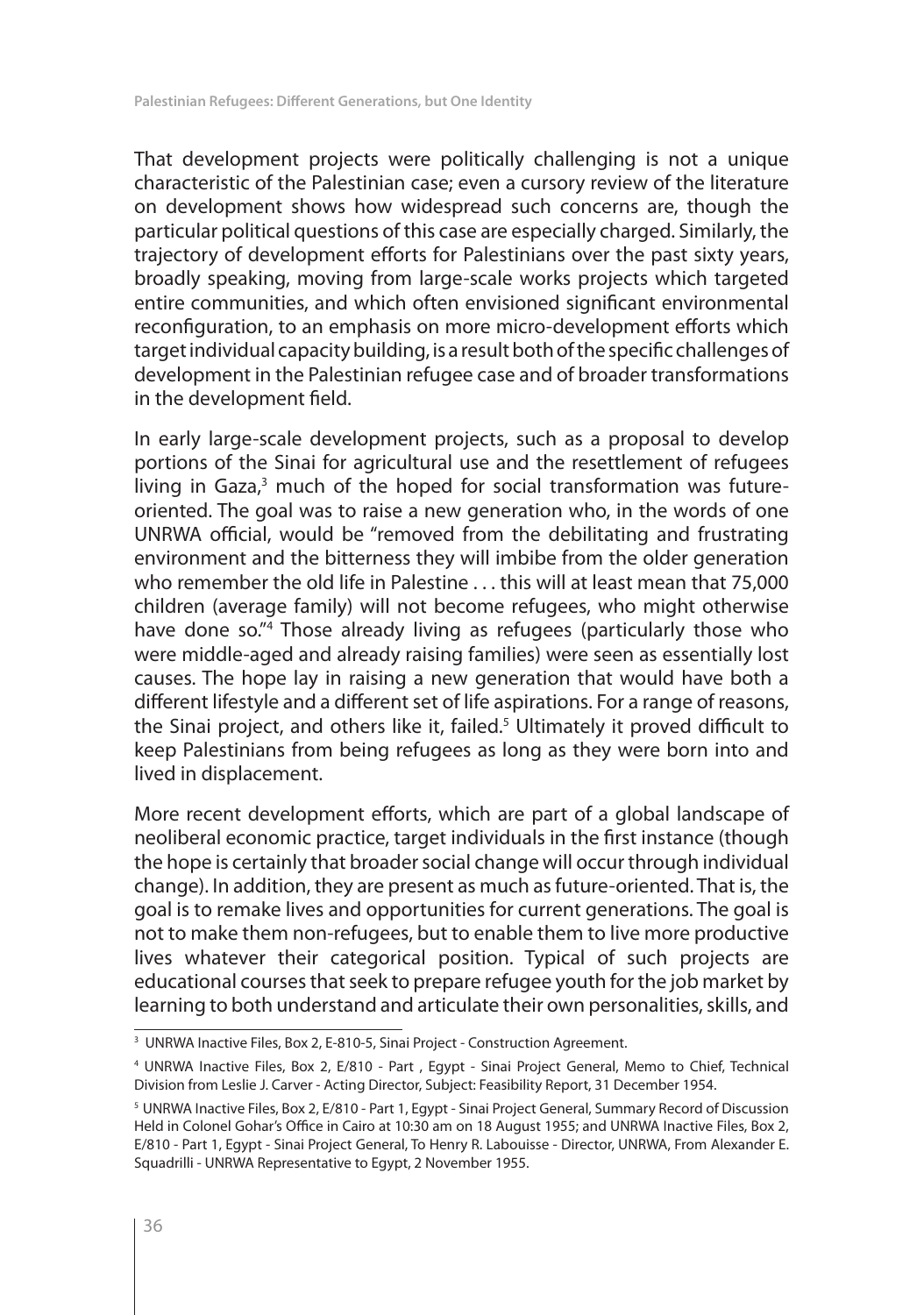values. If earlier projects foundered in part because they did not recognize the political significance of trying to change categorical positions without resolving underlying causes, some of today's projects may fail because, despite the planners' awareness of such impediments, they cannot account for the extent to which such categories necessarily impede "capacity."

# **Conclusion**

This brief discussion of these three forms of humanitarian effort and conditions, over the course of more than sixty years of displacement and assistance of Palestinian refugees, suggest some of the ways that humanitarian action structures refugees' lives. As people live their lives (as individuals, families, and communities) they necessarily respond to changes in humanitarian practice, sometimes through complaint or opposition, sometimes through an adjustment in lifestyle. To fully show how this happens would require considerably more space than I have here, but there is no doubt of the importance of humanitarian work, whether addressing life or lifestyle, whether targeting individuals or communities, and whether seeking to remake the present or the future, in shaping Palestinian experience and identity.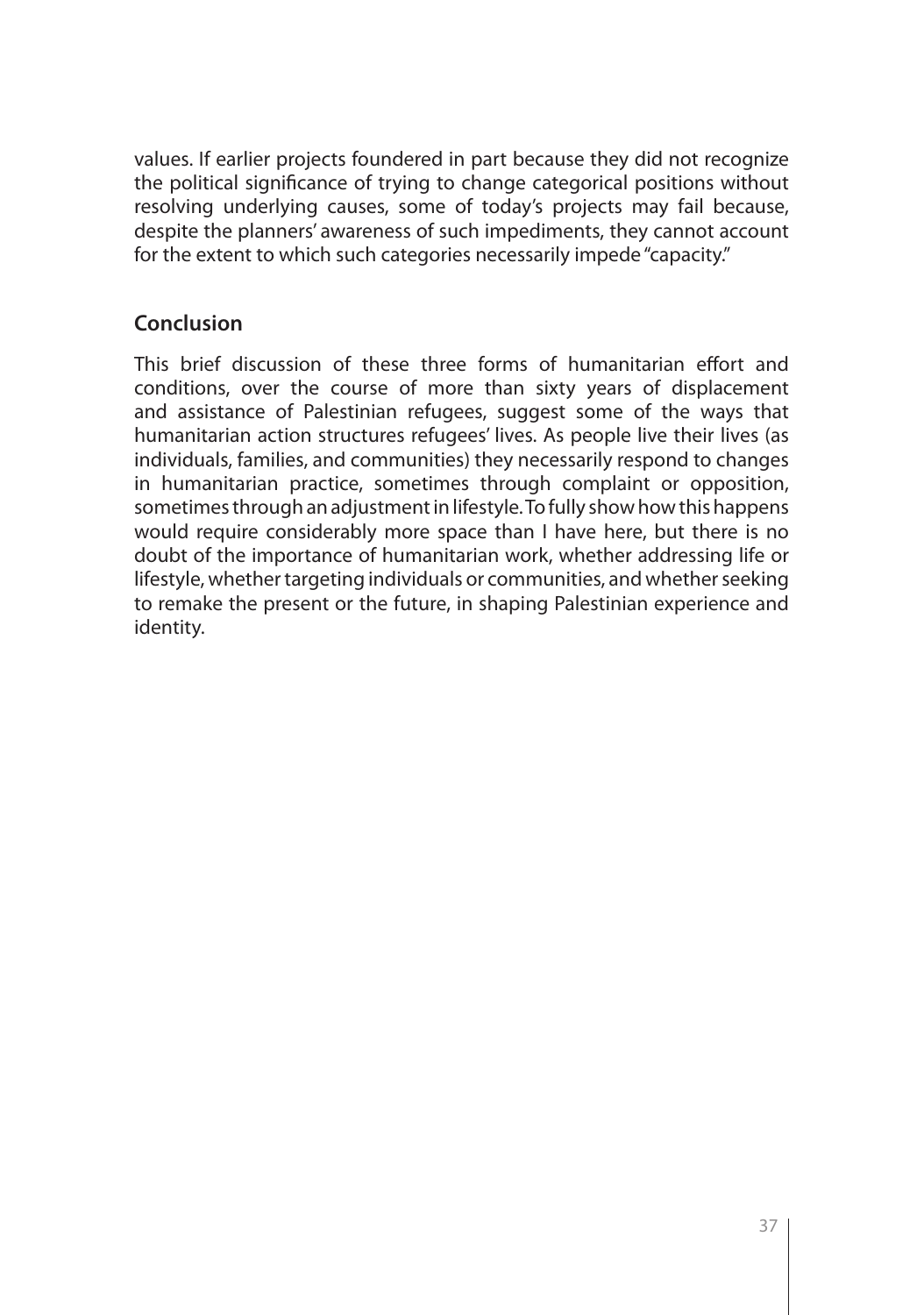# **Bibliography**

Agamben, Giorgio. 1998. *Homo Sacer: sovereign power and bare life*. Stanford, Calif: Stanford University Press.

Feldman, Ilana. 2008. *Governing Gaza: Bureaucracy, Authority, and the Work of Rule.* Durham: Duke University Press.

---. 2007. Difficult Distinctions: Refugee Law, Humanitarian Practice, and Political Identification in Gaza. *Cultural Anthropology* 22, 1: 129-69.

Gabiam, Nell. 2010. When "Humanitarianism" Becomes "Development": The Politics of International Aid in Syria's Palestinian Refugee Camps. *American Anthropologist* 114, 1: 95-107

Al Husseini, Jalal. 2010. UNRWA and the Refugees: A Difficult but Lasting Marriage. *Journal of Palestine Studies*, 40(1): 6-26.

Nguyen, Vinh-Kim. 2010. *The republic of therapy: triage and sovereignty in West Africa's time of AIDS*. Durham: Duke University Press.

Rempel, Terry. 2010. UNRWA and the Palestine Refugees: A Genealogy of "Participatory" Development. *Refugee Survey Quarterly*, 28, 2 & 3: 412-37.

UNRWA. N.D (a). *Annual Report Covering the period 1 July 1955 to 30 June 1956*.

UNRWA. N.D (b). *Report of the Director Covering the Period 1 July 1954 to 30 June 1955*.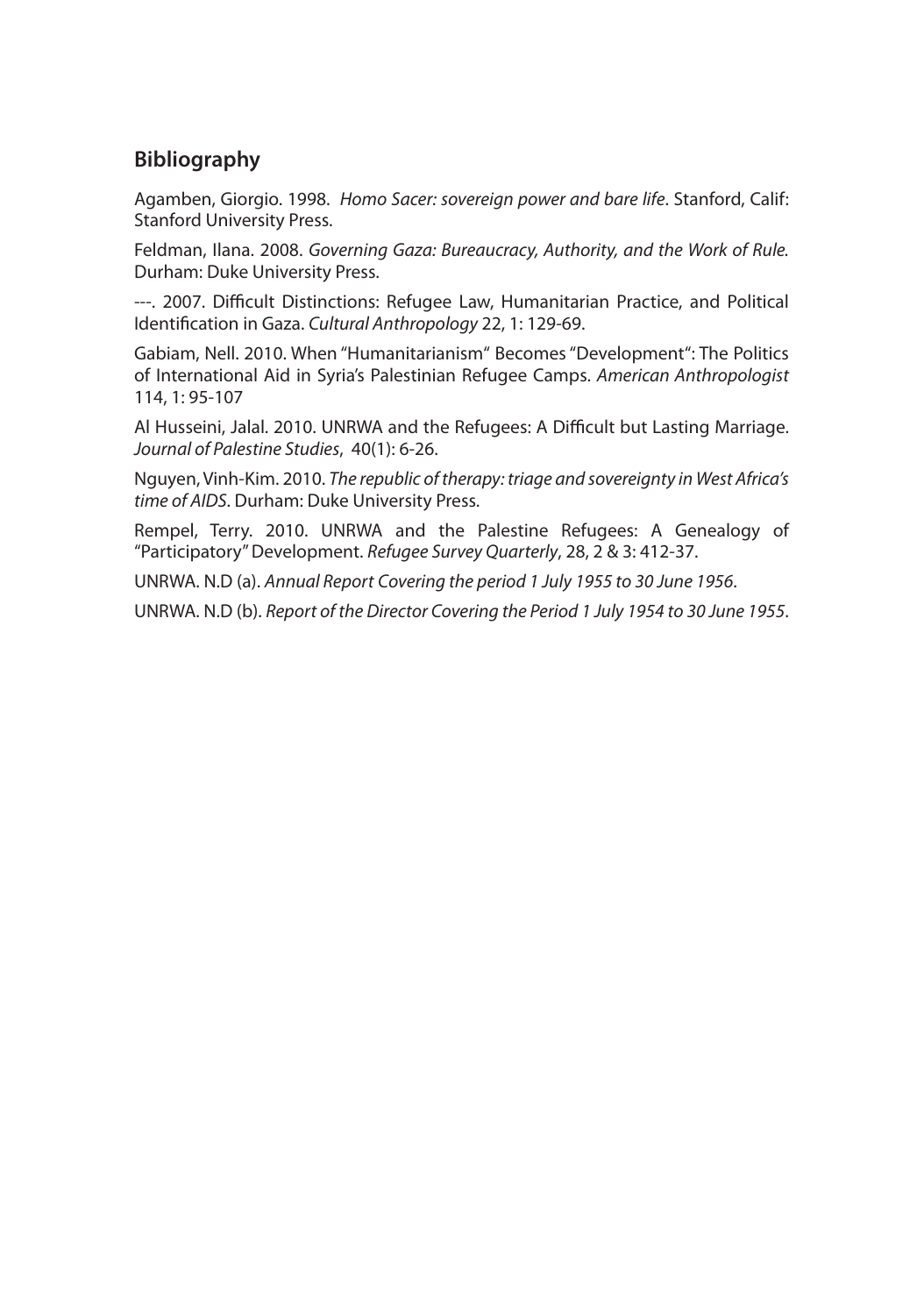# **Pity Versus Rights' Recognition: Rejection of the Victim Label by Palestinian Refugees**

Kristine Beckerle

*"The refugees are sick of being the quintessential refugee question for all of these years. They just want to live and to be allowed to live."*

Laila, a 35-year-old Palestinian refugee in the West Bank

#### **Introduction: The Parallel Use of Victimization and Reconciliation to Confront Conflict**

Over the last fifty years, the international conception of the "victim" has evolved. In his groundbreaking work, *The Empire of Trauma (2009)*, Didier Fassin documents the growing trend of humanitarian organizations to prescribe the "victim" label to both sides of a conflict. The emphasis has been on responding to trauma, which can follow the experience of being subjected to violence, perpetrating violent acts, bearing witness to violence, or being a part of a community that has been mistreated or attacked or has mistreated or attacked another community. Humanitarian organizations increasingly concentrate on providing psychological care to individuals and traumatized populations following conflict (Fassin and Rechtman 2009).

In a related trend, the international community has begun to focus on providing "restorative justice" following mass human rights violations rather than retributive justice. The restorative justice model has been actualized in the truth commissions that are becoming the norm in transitional justice frameworks (Hayner 2002, 5; Weinstein et. al 2010, 35). Restorative justice does not focus on punishment of the perpetrator of crimes, but rather on "correcting imbalances and restoring broken relationships." (Kiss 2000, 69). It recognizes the common humanity of the two sides previously labeled perpetrators and victims, emphasizing communication, connection and forgiveness over punishment and legal action (Minow 1998, 92). Mechanisms to establish "truth," understood as the construction of a new historical narrative that takes victims' accounts into consideration, are given primacy (Kiss 2000, 69). Restorative justice focuses on recognition and respect, attempting to help victims, all victims, move beyond a sense of anger (Minow 1998, 92).

Academics and practitioners in favor of restorative justice tend to argue that punishment is not always necessary. The belief is that, through wider society's recognition of the truth of what happened, the victim's dignity will be restored and relationships can be remade (Kiss 2000, 73). Yet, acknowledgment of the harm the victim has undergone and recognition of their place as a rights-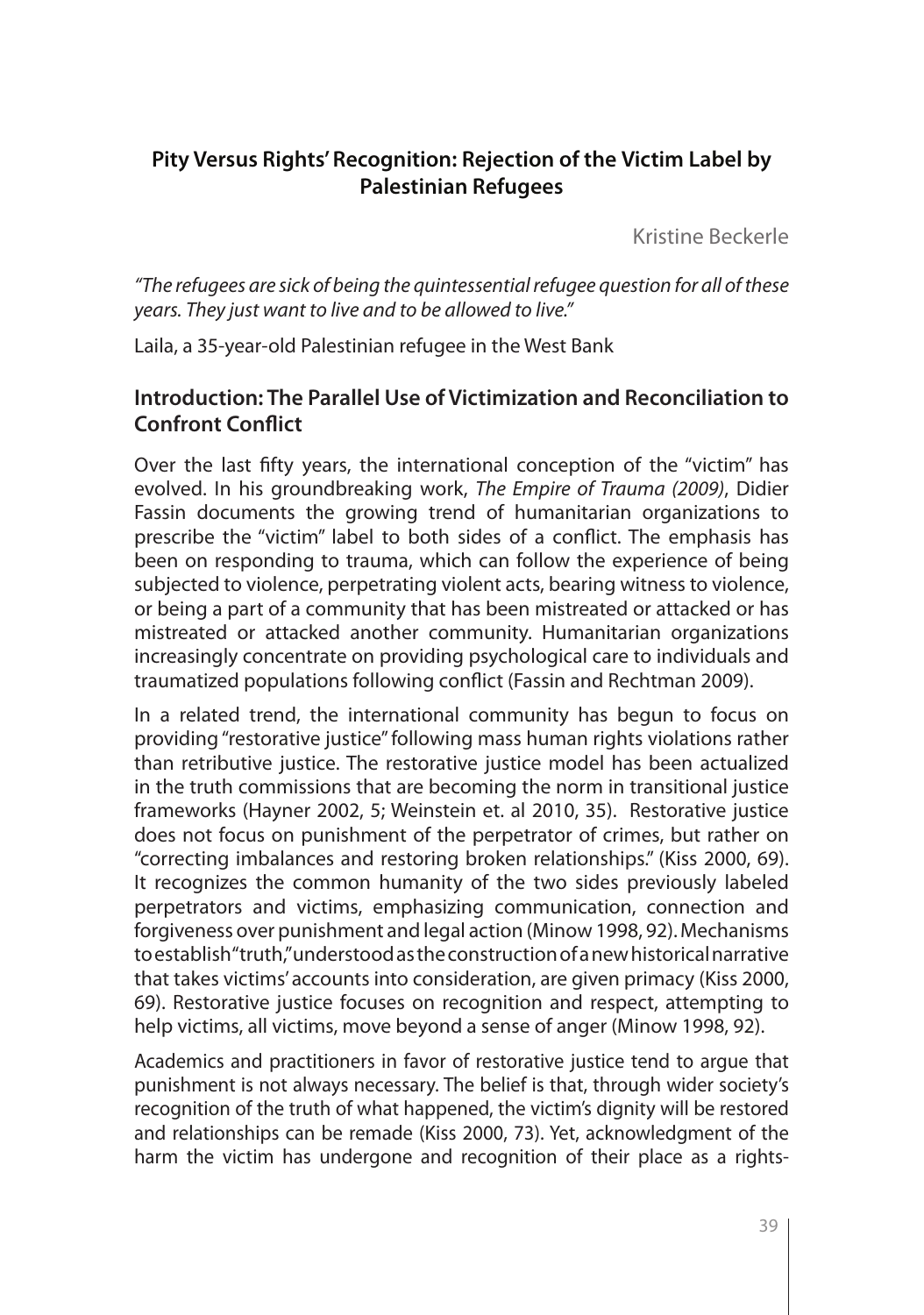bearing subject are two very different things. It is possible to pity a victim for the pain they have suffered but to continue to view them only as an object in need of charity and direction. Restorative justice mechanisms have been critiqued as focusing too much on forgiveness at the cost of justice, as well as for emphasizing moral repair rather than material repair. Discussion and opportunities for expression are provided to victims, but there is often little emphasis on making real changes to unequal social and economic structures or providing material reparations (Minow 1998, 92; Weinstein et al. 2010, 31 – 47).

In short, the growing trend of the international humanitarian community to focus on the victimization of a people has brought increased awareness to the psychological pain, trauma and suffering that different populations are subjected to. It has brought an increased understanding of the complexities of conflict and the wrongs that both sides have suffered. However, it has also led to the creation of a system where being recognized as a victim is no longer explicitly equated with the need for justice, but rather with the right to pity. By drawing parallels between perpetrators and victims and placing them on an equal plane, by claiming they are connected in their common trauma, the language of "victimization" tends to obscure questions of disparate force, power dynamics, and culpability.

The Palestinians' position as victims gained international attention during the Second Intifada. Images of little boys throwing stones at army tanks flooded the media, while teams of psychologists arrived in the West Bank to provide care for the "traumatized" Palestinian population. There was hope that the new international awareness of the victimization of the Palestinian people would correspond to the delivery of justice. However, it quickly became clear that international pity was not necessarily a precursor to international action.

Palestinian refugees had previously experienced the false promise of the victim label. When labeled "refugees" by the United Nations, they were provided pity and care by the international community, but little was done in the way of "protecting" the Palestinians' rights under international law, particularly their civil and political rights. The remainder of this article will discuss the link between the "victim" and "refugee" labels, use a small sample of interviews with Palestinian refugees in the West Bank to examine a general frustration with the "victim" label and finish by discussing the possibilities open to the international community to begin responding to and remedying the situation, specifically with an increase in UNRWA's rights' protection role.

#### **The Voiceless and Victimized Refugee**

The global governance structures that currently deal with refugee outflows have developed over the past sixty years. While important work is being done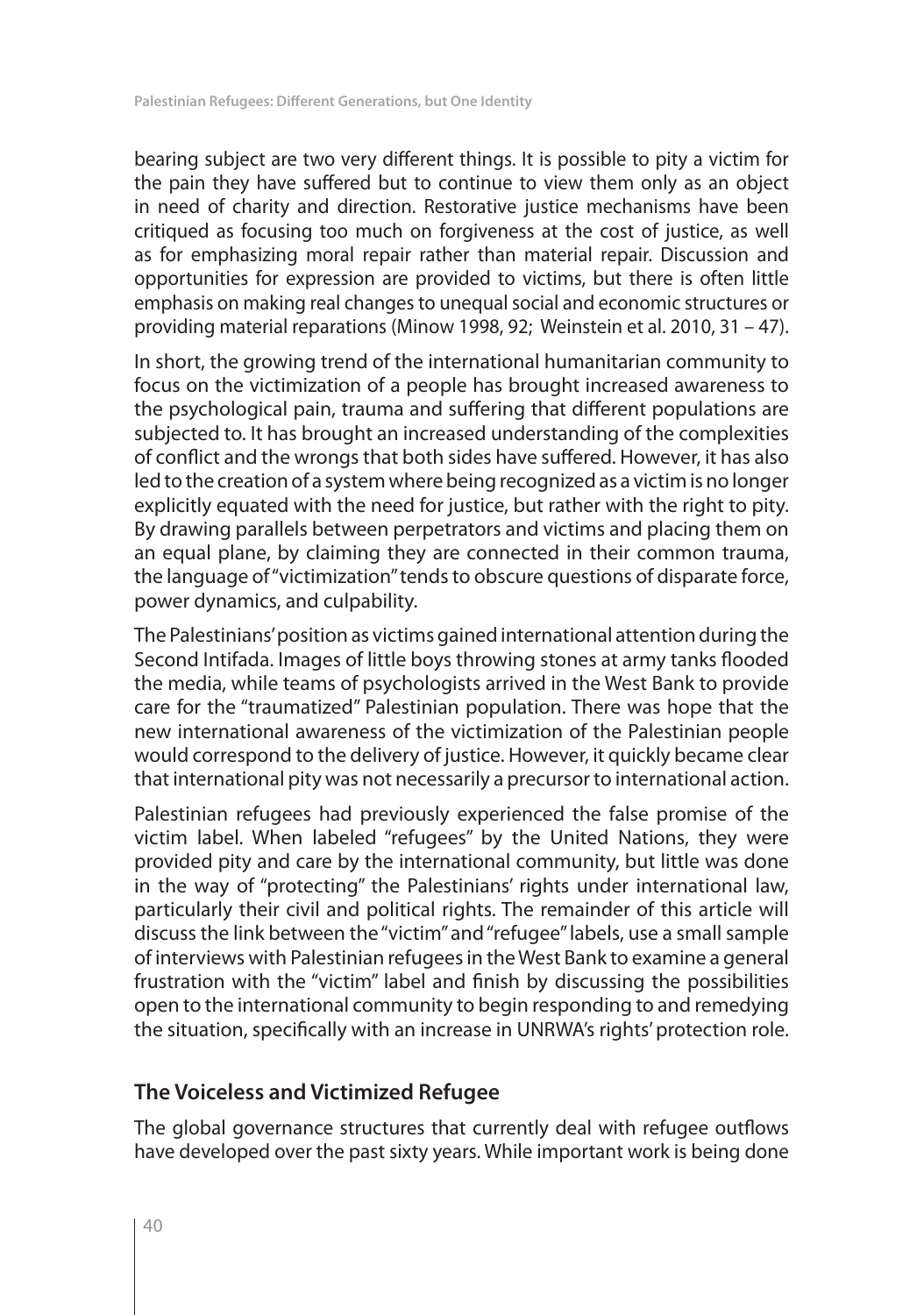in terms of providing immediate assistance and working towards finding durable solutions, humanitarian agencies, as well as the international media, often objectify, depoliticize, and homogenize those designated as refugees (Malkki 1996, 378).<sup>1</sup> Refugees are often treated as a category unto themselves, as passive recipients of aid in need only of assistance, rather than as individuals with unique histories and the right to redress (Malkki 1996, 378).

Refugees are often silenced during their experience of displacement. As Liisa Malkki discusses in her article, "Speechless Emissaries," civil society, in particular the international media, often depoliticize the category of refugee, portraying refugees as "pure victims" rather than specific persons, and as belonging to a "miserable sea of humanity" where no person has a name or face (Malkki 1996, 378). Images of refugees, generally focused on their flight and the refugee camps, are prevalent in the international realm, while individual refugee testimonies are not. This renders the refugees mute (Malkki 1996, 377-8 ; 386-7). A historical, universal humanitarian object is constructed by projecting the idea of the refugee as a member of a homogenous, helpless group in need only of humanitarian aid. The onlooker may pity this category, this image of "bare" humanity, but does not conceive of the refugee as subject and agent in his or her own future (Malkki 1996, 386-389). The vast differences and individualities present in any community, including a refugee one, are forgotten, and it is often assumed that refugees are passively following the dictates of politicians who claim to represent them (Malkki 1996, 394).

Humanitarian interventions tend to further this objectification in their tendency to ignore the specific histories, political and economic conditions and contexts of individual refugees (Malkki 1995, 496; 1996, 378, 386-387). According to the mandates of most agencies, they are meant to be nonpolitical and strictly humanitarian. The refugees are treated in the context of their present condition, provided with healthcare and other essential services, and assessed based on their current needs and vulnerabilities. They are then resettled or returned home depending on the situation. Humanitarian agencies' interventions in countries of origin tend to remain limited to assessing whether the situation is safe and conducive to a dignified return (UNHCR, "Protection"). Reparations, justice, and civil and political rights remain largely outside of these discussions and interventions.

While UNHCR places primary emphasis on including refugees' opinions in the facilitation of long-term solutions (UNHCR. "Durable Solutions"), the refugees still remain objects until resettled. The prevailing idea is that finding a durable solution and providing a refugee with citizenship is the

<sup>1</sup> Malkki's essay is a wonderful exposition on the importance of empowering refugees by giving them a voice in their individual and collective futures. She looks specifically at the case of Hutu refugees from Burundi living in Tanzania.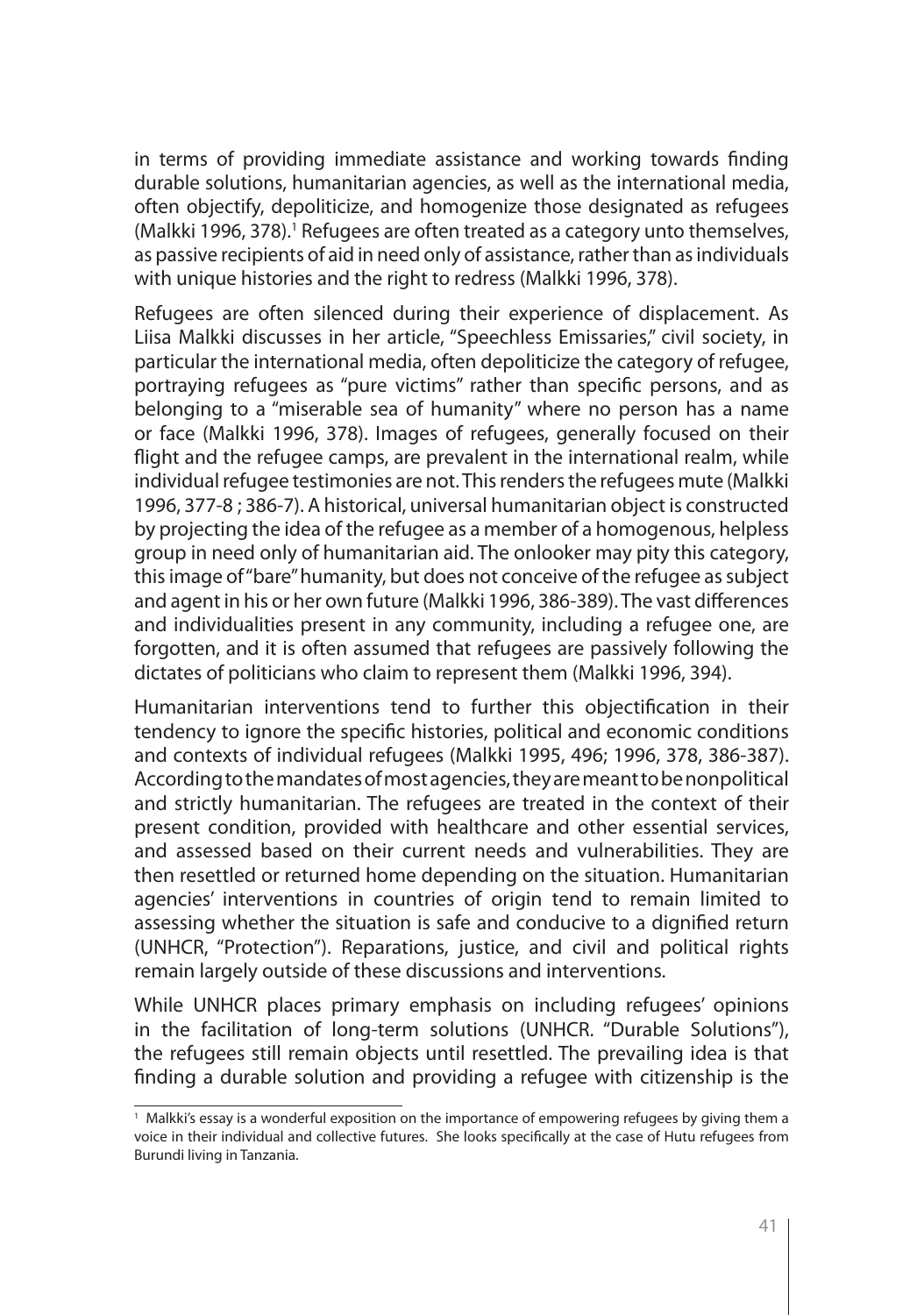most important goal. While not disputing the merits of this goal, I do dispute the assumption that refugees must wait until they gain a nationality and national protection to access rights and recourses to justice. Otherwise, until a durable solution is found, refugees are tied to the provision of aid from the international community, powerless to direct their own futures, and often stripped of the authority to give "credible narrative evidence or testimony about their own condition in politically and institutionally consequential fora" (Malkki 1996, 378).

In situations of protracted displacement, the damage done to the civil and political rights of refugees can be even greater. While UNHCR and UNRWA were not designed to provide long-term relief and protection to refugee populations, there are a number of refugee groups that have been displaced for decades, with the thirty-year plight of Afghan refugees and the sixty-year plight of the Palestinians particularly striking. In situations of protracted displacement, there are serious deficits in democratic participation of and procedural due process for refugees (Rimmer 2010b, 9). It also becomes increasingly clear that questions of the individual refugee's broader human rights under international human rights law (IHRL) and international humanitarian law (IHL) cannot be put off until citizenship has been gained. Their rights as individuals should not be abrogated in the wait for a solution that may never come. The international community must rethink its absolute focus on the political needs of refugees in regards to their future. Rather, it is necessary to bring the need for fulfillment of the right to justice and the protection of civil and political rights in the present, while refugees remain under the protection of UNHCR or UNRWA, into focus.

Some of these deficits stem from the fact that refugees tend to be treated as subjects of international refugee law (IRL) alone, which focuses on humanitarian needs, rather than as individuals with standing under IHRL and IHL. Both the UNHCR and UNRWA definitions for a refugee are problematic. The definitions consider refugees as in need of humanitarian assistance, rather than of advocacy and representation as individual victims of a specific crime, for example, forced displacement. The preamble of the 1951 Convention Relating to the Status of Refugees refers to the "social and humanitarian nature of the problem of refugees" (Preamble, 1951 Convention Relating to the Status of Refugees and its 1967 Protocol; Guy S. 2008, 6 – 8). A reconception of the refugee that emphasizes the crime suffered and the right to claim reparations would remind the international community that most refugee outflows involve a perpetrator and thus require reparative justice.

I classify a refugee as any individual who is a victim of forced displacement<sup>2</sup>

<sup>2</sup> Under international law, f*orced displacement constitutes a gross violation of human rights. The key factors in forced displacement are within the term itself--the use of force and the displacement of peoples.* Forced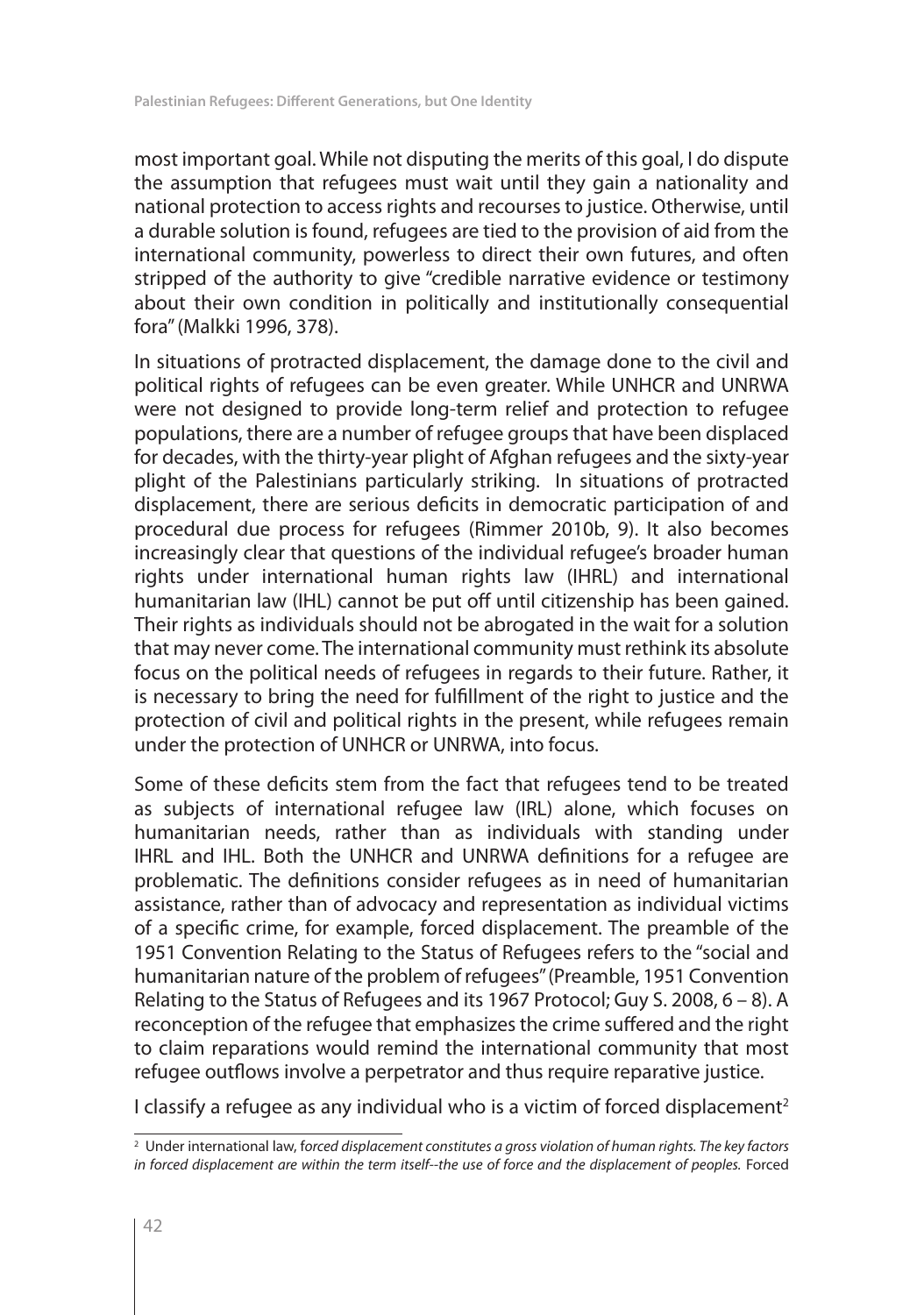and continues to lack national protection.<sup>3</sup> The definition I provide is meant to use the term "refugee" as a legal classification describing a group of diverse individuals who have been subjected to the same type of crime.<sup>4</sup> It is not meant to further embed the idea of a refugee as a "pure victim" (Malkki 1995, 511, 513), but rather to move the refugee beyond the protection of IRL and into the broader realms of IHRL and IHL. As will be discussed in the fourth section of this article, these broader bodies of law promise the right to redress, remedy, and reparation, all of which could go a long way to restoring the agency that is stripped from refugees during the initial crime and their subsequent objectification under the international assistance regime (UN General Assembly Resolution 2005, 11). *Importantly, they force a reconception of those designated as refugees as individuals with specific rights, rather than merely victims with the need for pity and bare-needs assistance.* 

*The debate on the effects of the refugee and victim labels is not only theoretical. The detrimental consequences of these are felt on the ground. I have had numerous interesting and insightful discussions with Palestinian refugees about their definition of justice and t*he emphasis they place on the need for individual empowerment and recognition. I will attempt to place their individual notions of justice in relation to the kit of "justice measures" generally employed by the international community. Many refugees equated justice with choice, tied to a prolonged and explicit frustration with their life of "victimhood." While the older generation tended to continue to focus on the crimes suffered by the Palestinian community, younger generations of refugees tended to more emphatically reject their "victim role." Both groups complained of a lack of agency, noting the restrictions placed on them by Israel and their exclusion from decision-making by UNRWA and the PA. Most interviewees noted the inadequacy of moral support and symbolic gestures if not tied to material redress in the form of real changes to the current social structure. They also often called on the international system to provide political pressure and to provide opportunities for empowerment and greater inclusion.

displacement, according to articles 7 and 8 of the Statute of the International Criminal Court, constitutes a crime against humanity and a war crime. It refers to expulsion or other coercive acts that force residents to leave the area in which they are lawfully present, without grounds permitted under international law. The 1949 Geneva Conventions also prohibit individual or mass forcible transfer of civilians. According to the 1977 Additional Protocol to the Geneva Conventions, "Civilians shall not be compelled to leave their own territory for reasons connected with the conflict."

<sup>&</sup>lt;sup>3</sup> National protection generally refers to the normal guarantees governments provide their citizens regarding basic human rights and physical security, including travel documents and legal advocacy in international fora.

<sup>4</sup> While this would exclude refugee groups displaced by natural disasters, these groups are fundamentally different and require different forms of assistance and healing than those who were forced to flee due to the actions of specific perpetrators.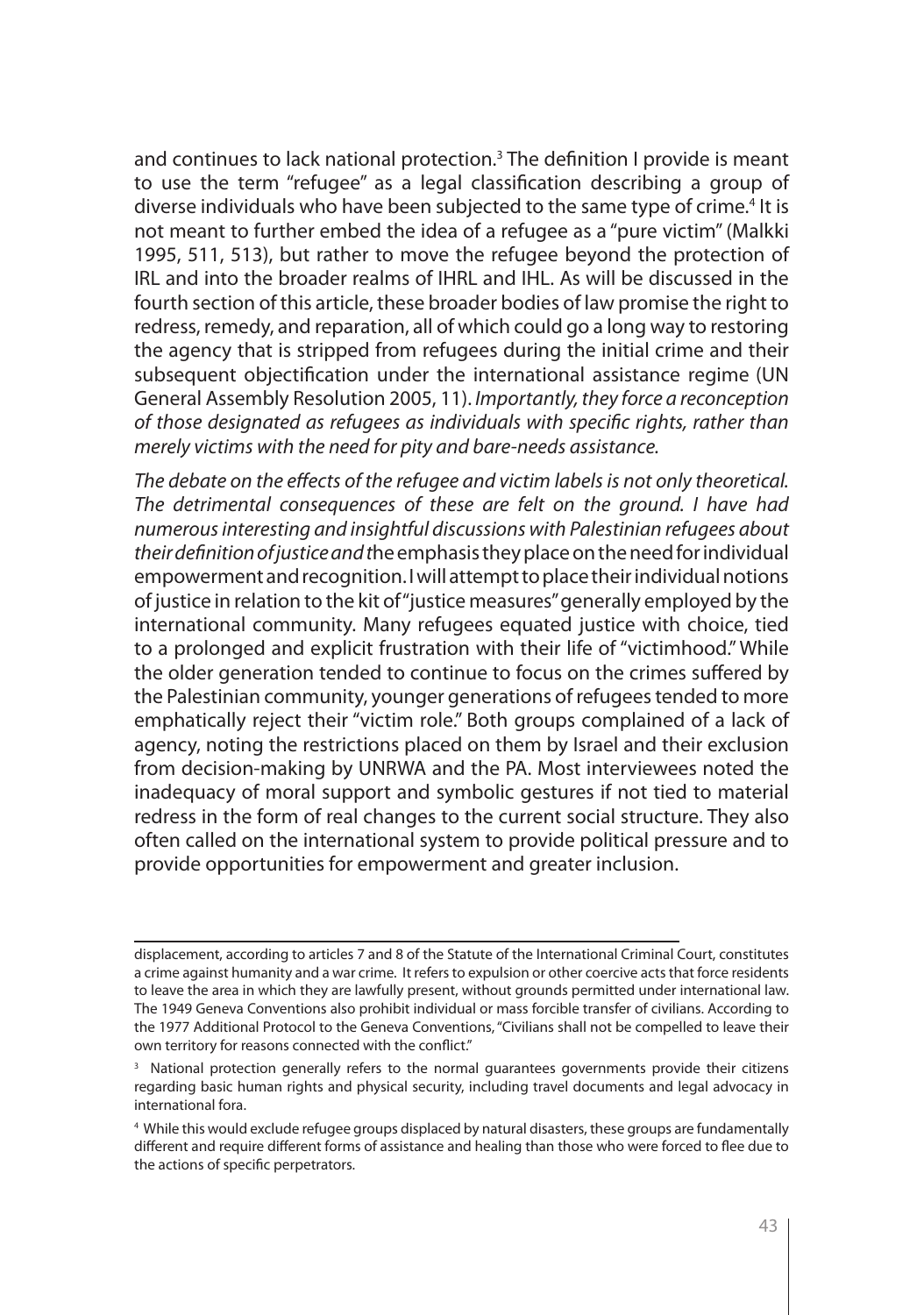#### **Localizing Reflections: Palestinian Views on Justice and The "Victim Label"**

In January 2011, I spent sixteen days in the West Bank conducting 14 indepth interviews with a representative sample of refugees, including men and women ranging in age from 18 to 85. The majority of the interviews took place in Dheisheh refugee camp in Bethlehem, while several were with refugees who lived in other areas of the West Bank or in the city of Bethlehem. In each of these hour-long conversations, I was consistently impressed by the depth of understanding the refugees had of their situation and the environment within which they were working. I began these conversations by asking my interviewee to define justice. The definitions they provided were both personally and theoretically mature.

Some of the men and women I spoke with emphasized that ideal justice did not exist on this earth, explaining it could only be found with God. The majority, however, equated justice with the "Right of Return." When claiming that justice was the Right of Return, my interviewees were not only referring to the physical land lost. Rather, return referred to the much broader claim for the restoration of life as it had been, a metaphoric return to the conditions lost rather than a physical move to previous properties. For Mahmud, a 50-year-old refugee, justice was "to go back to my own town, to have my rights, to be free, to not be occupied, to live as a normal human being." Nimer, a 30-year-old refugee who was heavily involved in the community, explained that return was "all of these things--to the village, compensation, a state, equality." As Malak, a bubbly 20-year-old, put it, there were many things "inside" the Right of Return, such as, in her words, "the end of occupation, work, school, education, water, electricity--we need all these things to have a life." Ibrahim, an eloquent 23-year-old refugee, agreed with Malak, explaining that the physical land did not matter if security, freedom, and the rights due to you did not come along with it. While my interviewees placed different emphases on what was most important to their right to return, they generally included equality, freedom, and autonomy under the umbrella term of justice.

These were not merely wishes referring to an idealized notion of how life should be, but were rather specific justice claims tied to the crime of the refugees' initial displacement. A number of the refugees I spoke with explained that these demands were legitimated as they were tied to the notion that the hardship the refugees currently suffered could largely be attributed to the loss of their lands in 1948. Amani, a 50-year old mother of five, explained that if the events of 1948 had never happened, the Palestinian community would largely be well off. Ibrahim noted that his family had left everything in their homes in 1948, "money, furniture everything." He asked,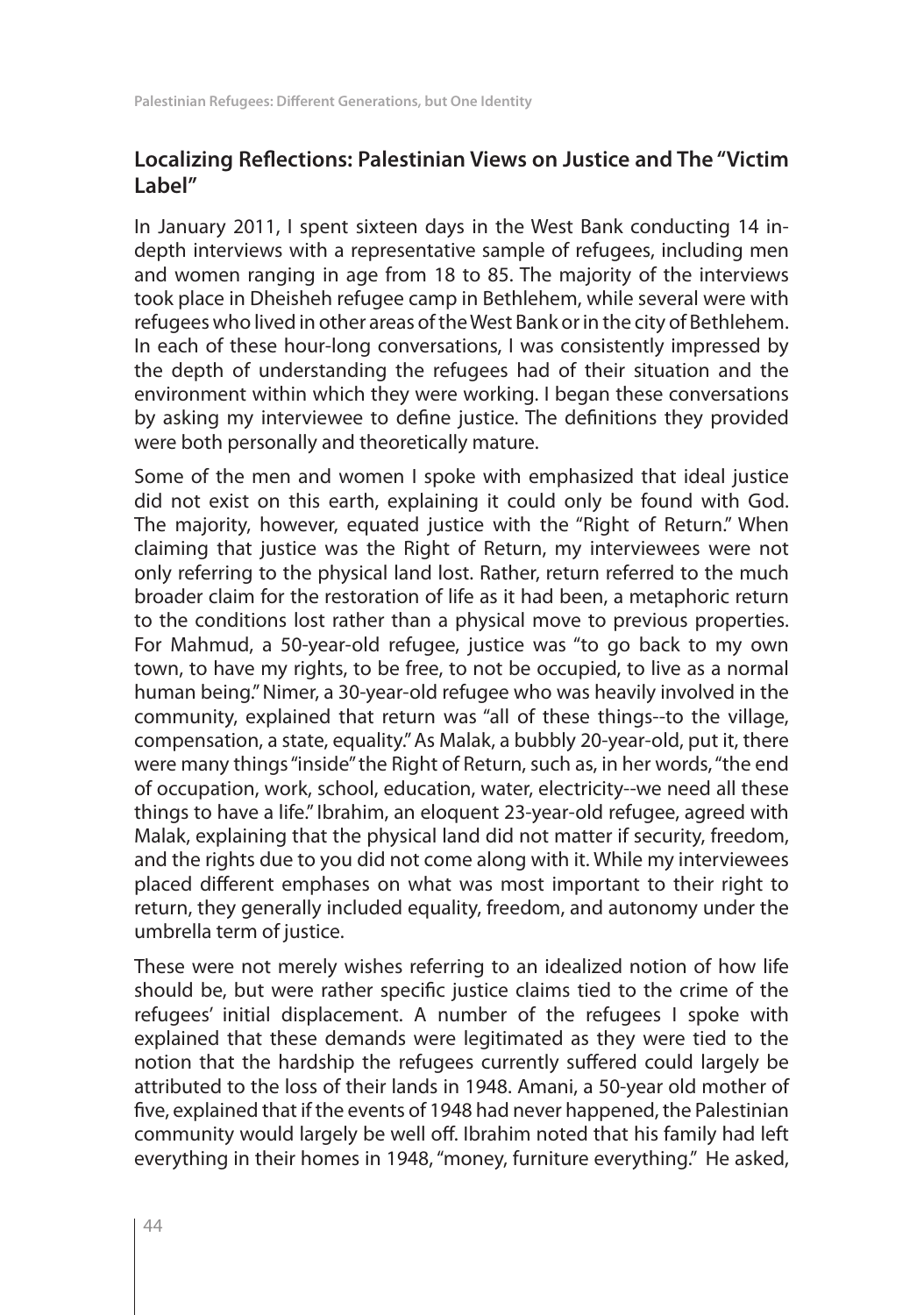"Why don't I have this money? I am 23 years old and if my little brother asks for money, I can't give him anything. How do I explain this to him?" He believed that restoration of that which had been taken, as well as that which had been lost in terms of opportunity and potential must be restored. Rectifying current inequalities was included in justice demands as these inequalities flowed from past crimes.

Specifically, claims generally included calls for restitution of the land taken, compensation for the value of the property lost, compensation for the profit Israel had made off of the land, and reparation for the "63 years of suffering" the refugees had undergone. The right to reparation for the years of suffering was particularly stressed by Abed, Kareem, Nimer, Laila, Ibrahim, Maher and Suhayl. In separate interviews, each noted that, whether or not refugees chose to return to their lands, they had all suffered during their displacement. As Kareem observed, the refugees had been dehumanized by Israel, and this must be materially redressed. Nimer focused on the fact that the Palestinians had lost their story, history, and culture along with their land in 1948. To him, payment for these less tangible, but similarly painful, losses must be included in the Right of Return. Suhayl emphasized the humiliation that came with being a refugee. He pointed to the regular, extensive security checks and the many hours spent at checkpoints and borders, which was "simply because of his refugee status." He said this was evidence of the lengthy and continued humiliation that a refugee suffers. For Suyahl, compensation had to include not just "money for the lands and the suffering" but also compensation for the "humiliation."

While my interviewees' claims to justice included references to non-material losses, they called for material, rather than symbolic, action. Many of the men and women I spoke with responded with incredulous looks when I asked them if there were any symbolic steps they believed could or should be included in justice packages. Amani and Ara immediately pointed to the history of negotiations with Israel, noting that during times when words like "peace," "reconciliation," or even limited apologies began to be heard, the situation on the ground tended to worsen, with houses continuing to be demolished and rights increasingly restricted. For them, the resulting distrust had made it impossible for words to be meaningful without material action to prove sincere intent. Mahmud, on the other hand, simply could not conceive of the possibility that Israel would ever admit its guilt. He referred to the Israeli refusal to apologize for the attack on the aid flotilla heading to the Gaza Strip in the summer of 2010. If Israel could not accept guilt for this "small" thing, he said, how would it be possible that they would ever admit their part in 60 years of the refugees' displacement? In an ideal world, Mahmud said Palestinians might ask for an apology, but what was much more important was that Israel accept the refugees' Right of Return, their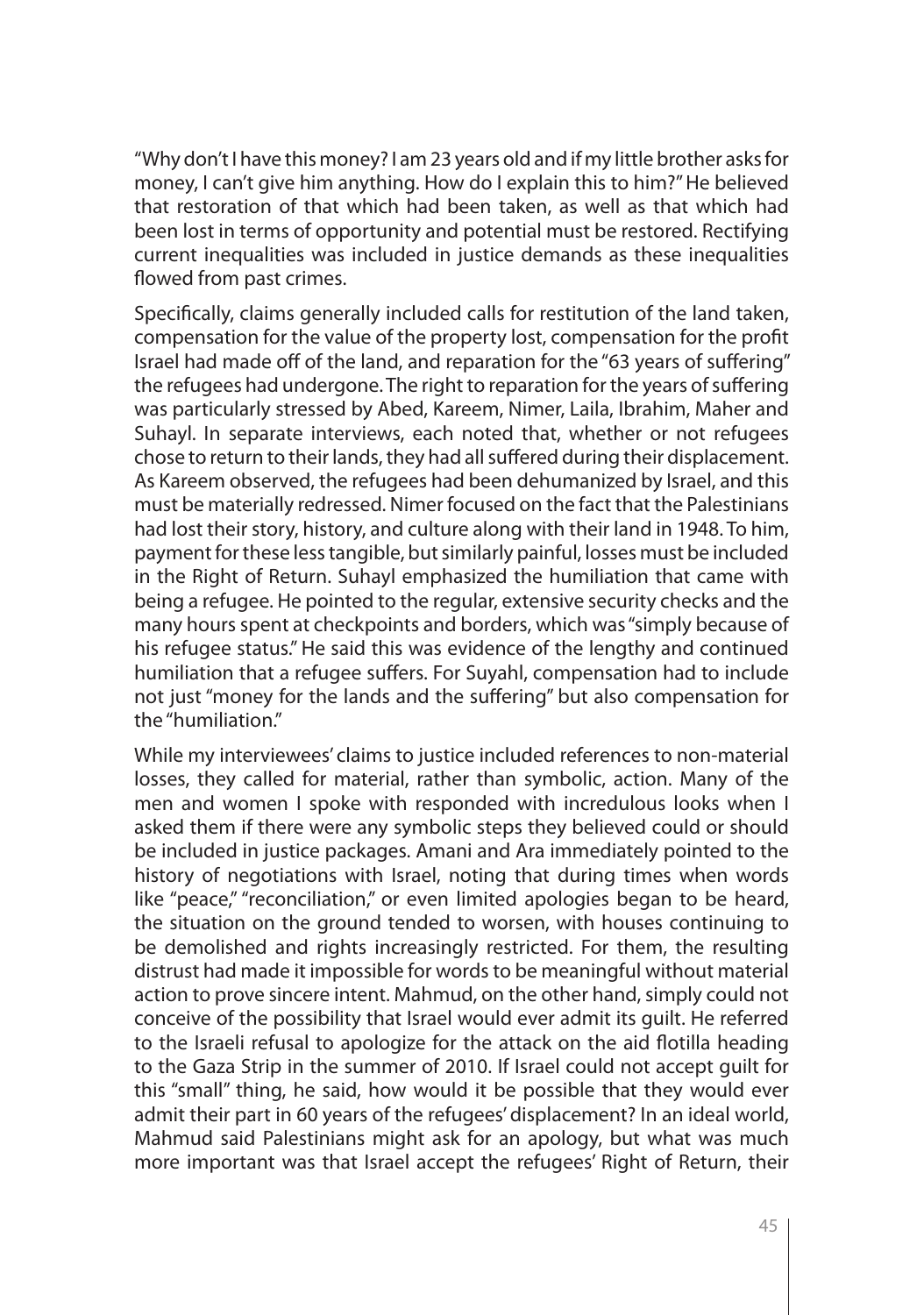right to a state and their right to freedom.

Mahmud was not the only refugee I spoke with who drew a distinction between an acknowledgment of the wrong done and an apology. Laila, an outspoken 35-year-old Palestinian with two masters' degrees, noted that acknowledgment of the atrocities in 1948 was a must if a peace settlement were to survive. She was unsure however, if she even wanted an apology. Ibrahim also demanded acknowledgment of his rights, but argued that Israel should not bother apologizing. He believed their words did not matter, and that Palestinians only wanted to see "good, practical steps" taken. Abed agreed that the first step must be Israeli recognition of the Palestinian people, but that this symbolic step must be followed with real material support if justice was to be anything more than words. Yasmeen also noted that there should be a proper ordering of Palestinians' demands, explaining that justice must first include return to their lands, followed by compensation for their suffering and finally, an apology. Acknowledgment was generally viewed as necessary because it entailed recognition of the refugees' rights and legitimate claims to justice. To my interviewees, it seemed to them that apologies, would be offered instead of, rather than on the way towards, real justice. In short, acknowledgment of wrongs tended to be seen as a first step, while apologies tended to be seen as a last.

Tied to these definitions of justice was a very explicit frustration with the life of "victimhood" forced upon the refugees. Laila declared, "Justice is the realization of one's rights. It is… whatever you decided upon that was mine and that you did not have the right to decide, that you acted upon, that you decided without and against my will, it is for you to undo that." She went on to describe the suffering she has undergone as a refugee and how that suffering is tied to being forced into a victim role. She said:

My problem wasn't losing people. I never thought dying for a good cause is something we should regret. Dying is a natural thing--we can deal with that. What is not natural, what is abnormal and unfair, is this victimhood life. I am not a victim. I do not want to be a victim. I want a different a life. I want a life where I think about legislation or women's programs or policies. Or… not think at all, to just watch TV, maybe even go on safaris. I just want to be able to decide where I go… My whole life I haven't been able to decide. I couldn't even decide what I studied. I wanted to study law--but I couldn't, because there were no law schools here and no money to go anywhere else. They decided my life from Day One. For this, I cannot forgive. I couldn't do what I wanted, I still cannot do what I want.

Kareem was more frustrated by the continual perception of the refugees as victims. As a member of the camp's popular committee, an elected refugee organization that works in the community and with UNRWA in order to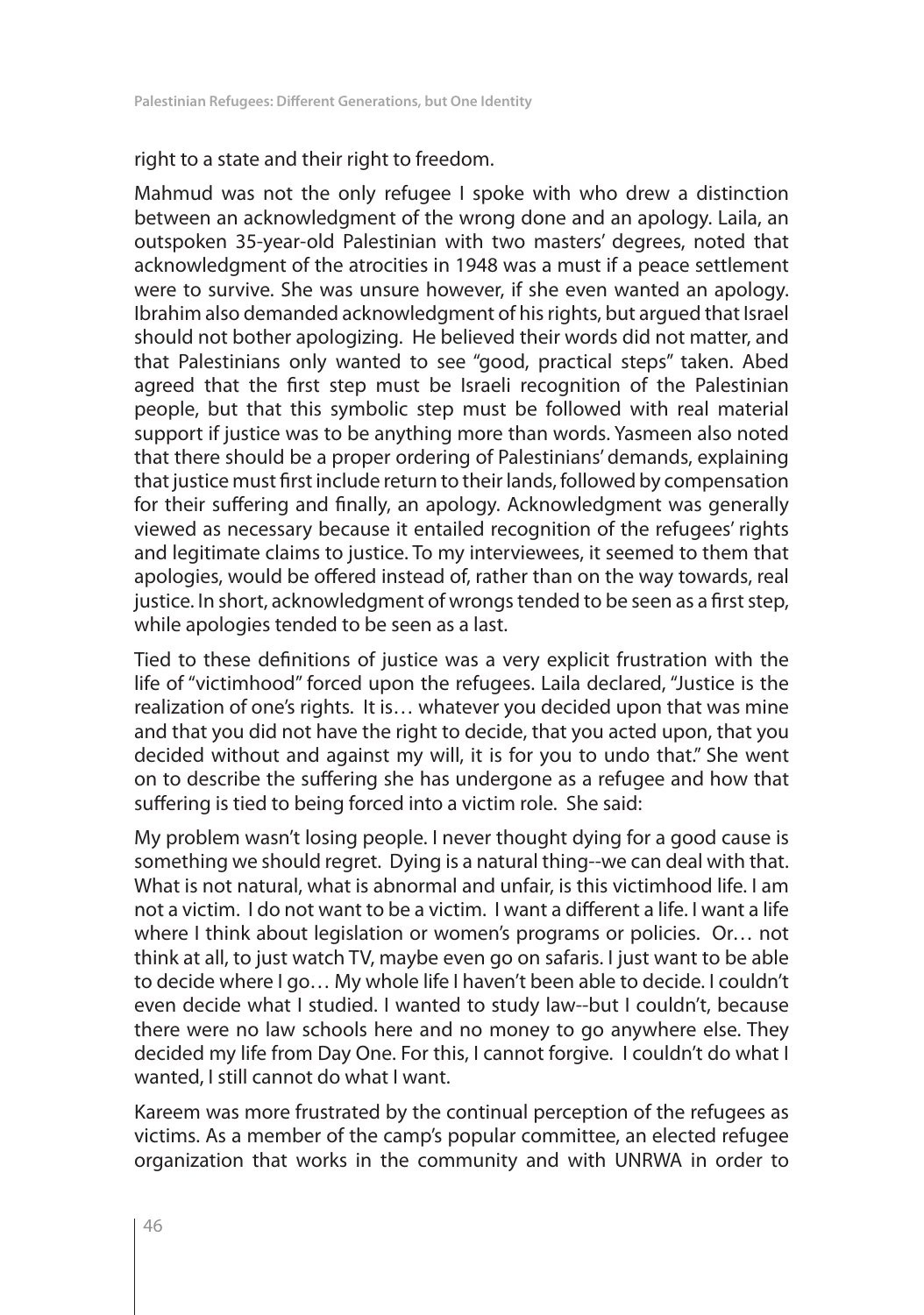improve services, Kareem works to organize and educate the residents of the camp, particularly youth, about their rights and heritage. He explained, "We do not want to organize people to cry. If you are crying all the time, you are never achieving anything. You need to do something. So many people have this idea that everyone in the camp is crying all the time. I hate that idea. We are strong. We work hard. We have responsibility." He took immense pride in the work the popular committee has undertaken. As he put it, "We need to be more serious in life, in this life, to change things." Kareem went on to describe various projects the refugees had undertaken and the different opportunities available to continue making progress.

In addition, conversations with first and second generation refugees (between 45-85 years) tended to focus more explicitly on the crimes the refugees had suffered at the hands of Israel in 1948. Almost 75 percent of my conversations with Mahmud (50 years), Nida (85 years), Abed (60 years), Amani (50 years), Ara (55 years), Maher (48 years) and Rawiyah (86 years) focused on 1948 and the period immediately after, with interviewees relating stories of the attacks on their towns, their family's flight and the difficulties they had suffered. They tended to emphasize the need to bring their story to light and to make the international community aware of their pain. Many of them asked me to share their stories, emphasized the responsibility that was on my shoulders and noted that it was the international community that could make change. Kareem (60 years), as discussed above, was the one exception to this trend in the older generation.

On the other hand, my conversations with the younger refugees (between 18 -35 years of age) tended to focus on questions of representation, advocacy and different means of changing the situation on the ground. Laila (35 years), Suhayl (30 years), Nimer (30 years), Ibrahim (22 years), Malak (20 years) and Yasmeen (18 years) all expressed a very explicit frustration with the maintenance of the status quo in their way of life. They wanted to talk more about ways available to the refugees themselves to create change, rather than the history of what had made them refugees.

As Nimer put it, "No one can represent Palestinian refugees, except Palestinian refugees." Two young women believed UNRWA represented them "because they help all the people in the camp." Nimer claimed he was "against UNRWA" because "UNRWA is not meant to help the Palestinian refugees get their rights; it is just to support them, to give them services and to help them find alternative work… This is not what I want. I do not want the international community to give me things. I just want them to put pressure on Israel to give us our rights… I do not want food, aid, clinics… we can solve our problems on our own. We just need the political support." Laila disagreed. She believed that if UNRWA were to expand its protection mandate to include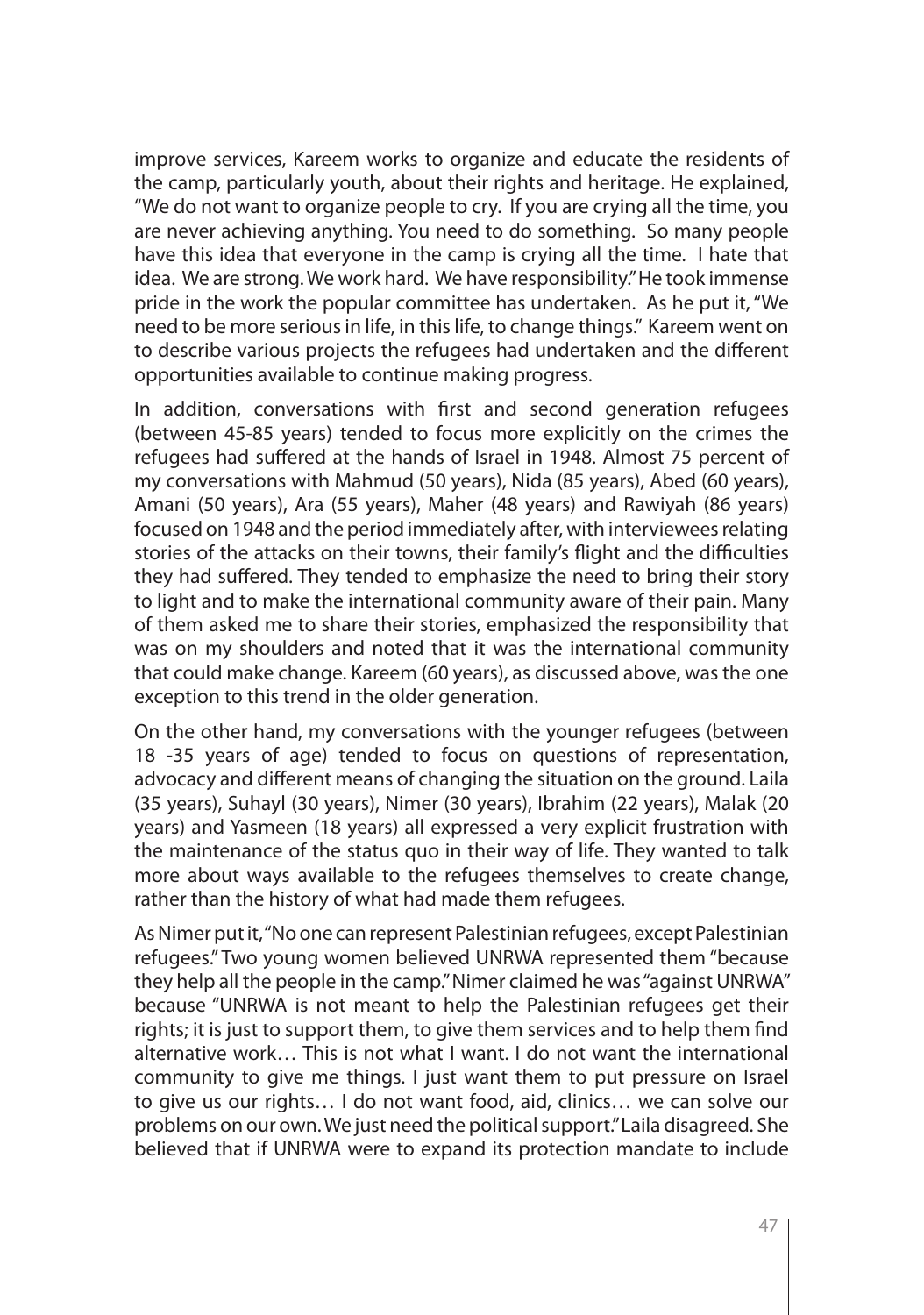resettlement and compensation, it "would be a suicide mission" and "UNRWA would disappear in a "minimum of one week." She claimed it would be seen by the refugees as a renouncement of the Right of Return and an attempt to try to solve the problem without leadership from the Palestinian community.

Laila did agree with Nimer, however, that it was up to the refugees to advocate for themselves. She believed they had to become better at presenting themselves. Laila thought the most effective way for refugees to "bring themselves to the front of the battle and to bring themselves to the negotiating table" would be to come up with alternative, concrete plans, "to step out seriously from our victim role and to present a plan for ourselves." She claimed the international community had been able to avoid taking action by saying they had to plan for the refugees. The majority of my interviewees agreed with Laila in some way, believing that the voice of the individual Palestinian is currently muffled and often ignored in favor of the self-serving interest of other, more powerful parties. While the older generations tended to emphasize the responsibility of the international community to make change, the younger interviewees continuously pointed to the possibilities presented by TV, advertisements, newspapers, court cases and, occasionally, armed struggle for refugees to make change for themselves.

Embedded in the majority of my interviews was a fierce and continued call for empowerment. Many of the refugees I spoke with expressed the feeling that decisions being made for them, either by Israel or the international community through the system of humanitarian aid, only served to reinforce their victimization. As 85-year-old Rawiyah put it, the Palestinians had more dignity before the catastrophe in 1948. Nimer emphasized that he felt patronized by UNRWA, which he believed provided the refugees with aid but did not empower them. Nimer's and others' demands for empowerment included calls for participation in discussions about their future and the right to choose their own fate, be it to return to their original homeland, to remain in the camp, or to be resettled. Twelve of the fourteen refugees I spoke with also emphasized the importance of the recognition of their rights as a means of acknowledging the refugee as a human being with justifiable demands.

Refugee testimonies highlight the disconnect between local and global agendas and document a widespread frustration with being ascribed the label of "victim." When an individual is designated a refugee, they are often reduced to Giorgio Agamben's notion of "bare life," an existence "marked by a condition of pre-political absolute victimhood" that "exists in tension with the attempts to produce political beings found in the struggles of individuals" (Shaw 2010, 8). The refugees' frustration with their passive role vis-à-vis UNRWA and their continued perception as victims reminds of their position as civil and political rights-bearing subjects with legitimate claims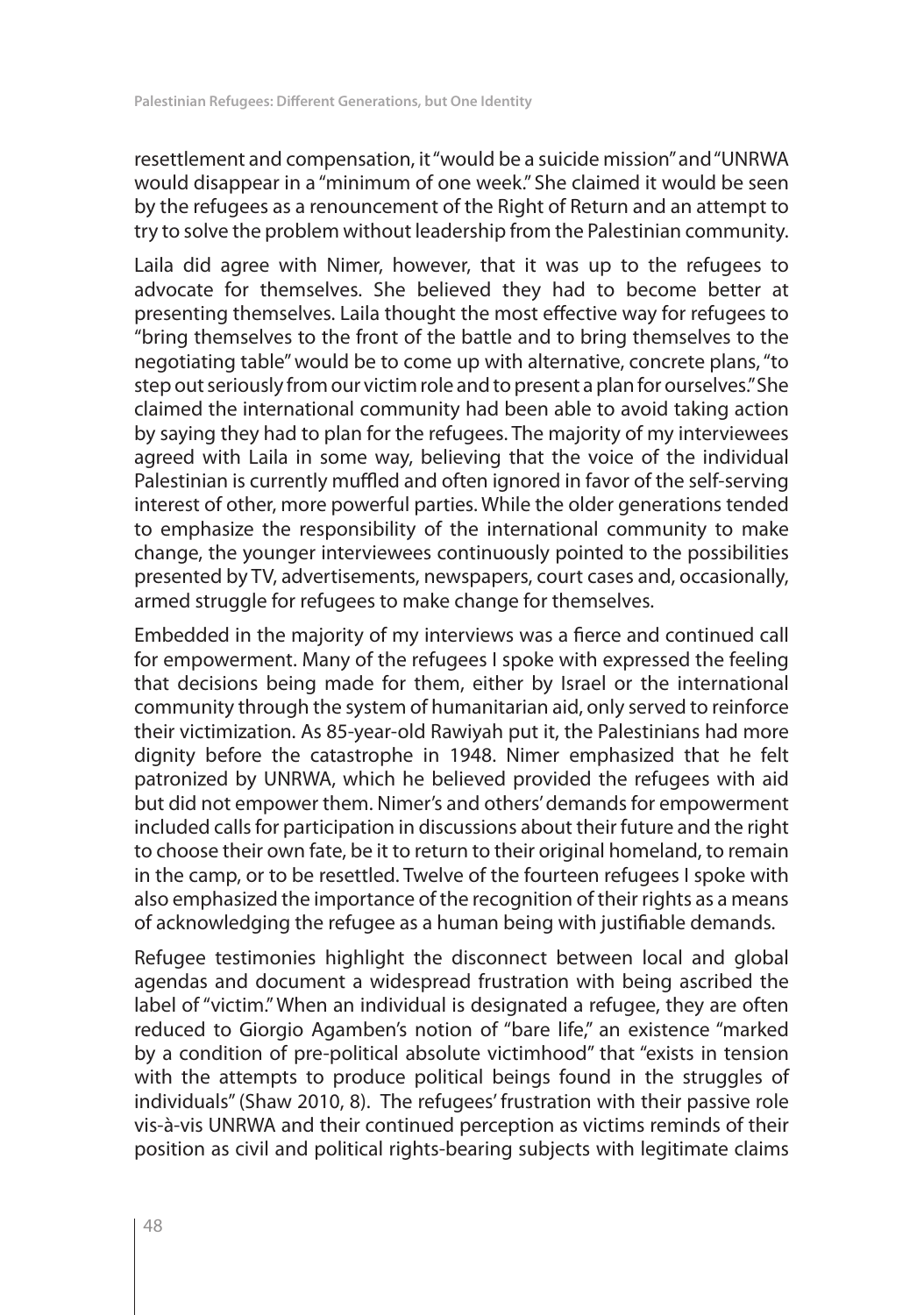to justice, autonomy, and representation. Their continued emphasis on the need for empowerment and material action, rather than symbolic gestures, makes clear that many of the actions and moral repairs advocated for by restorative justice frameworks would likely be rejected by them and only serve to deepen the objectification the refugees already feel in their daily lives, this time forcing them to forgive.

The lack of alignment between the refugees' understanding of justice and that of the international community is important. Through justice mechanisms, the international community broadly aims to end conflict and cycles of vengeance. For this to occur, individuals and communities must feel that justice is delivered (Minow 1998; Kiss 2000). If international legal norms do not correspond to local understandings of justice, it is unlikely that populations will feel their grievances have been adequately addressed. Researchers have become increasingly aware of the danger of this disconnect, beginning to head into the field to conduct surveys or ethnographic research with local populations regarding their desires for a solution and understandings of justice in post-conflict settings (Shaw and Waldorf 2010). This research is important in helping to ensure that the justice mechanisms eventually established do not leave too many festering questions, complaints, or doubts among local populations. While ideal justice can never be delivered, it is better to attempt to match holistic response mechanisms with local demands to ensure justice delivery is as effective as possible. One way available to the international community to begin matching the services they provide with the demands being made by Palestinian refugees would be a continued expansion of UNRWA's protection role, particularly in terms of international protection.

#### **Empowerment Through Protection**

One aspect of restoring the agency of refugees, or empowerment, consists of educating them about their rights under international law, as well as helping them to advocate for, access, and make claims for themselves in internationally consequential fora. This type of empowerment falls under the duty of "international protection" of humanitarian agencies such as UNHCR and UNRWA, specifically mandating that the two agencies ensure that refugees *are provided the rights due to them as both refugees and individuals.* 

The Responsibility to Protect doctrine (R2P) states that the international community has a duty to intervene to protect individuals whose states are unwilling or unable to protect them from the most egregious crimes under international law, including genocide, ethnic cleansing, war crimes and crimes against humanity (UN General Assembly 2009, 1; Rimmer 2010b, 1).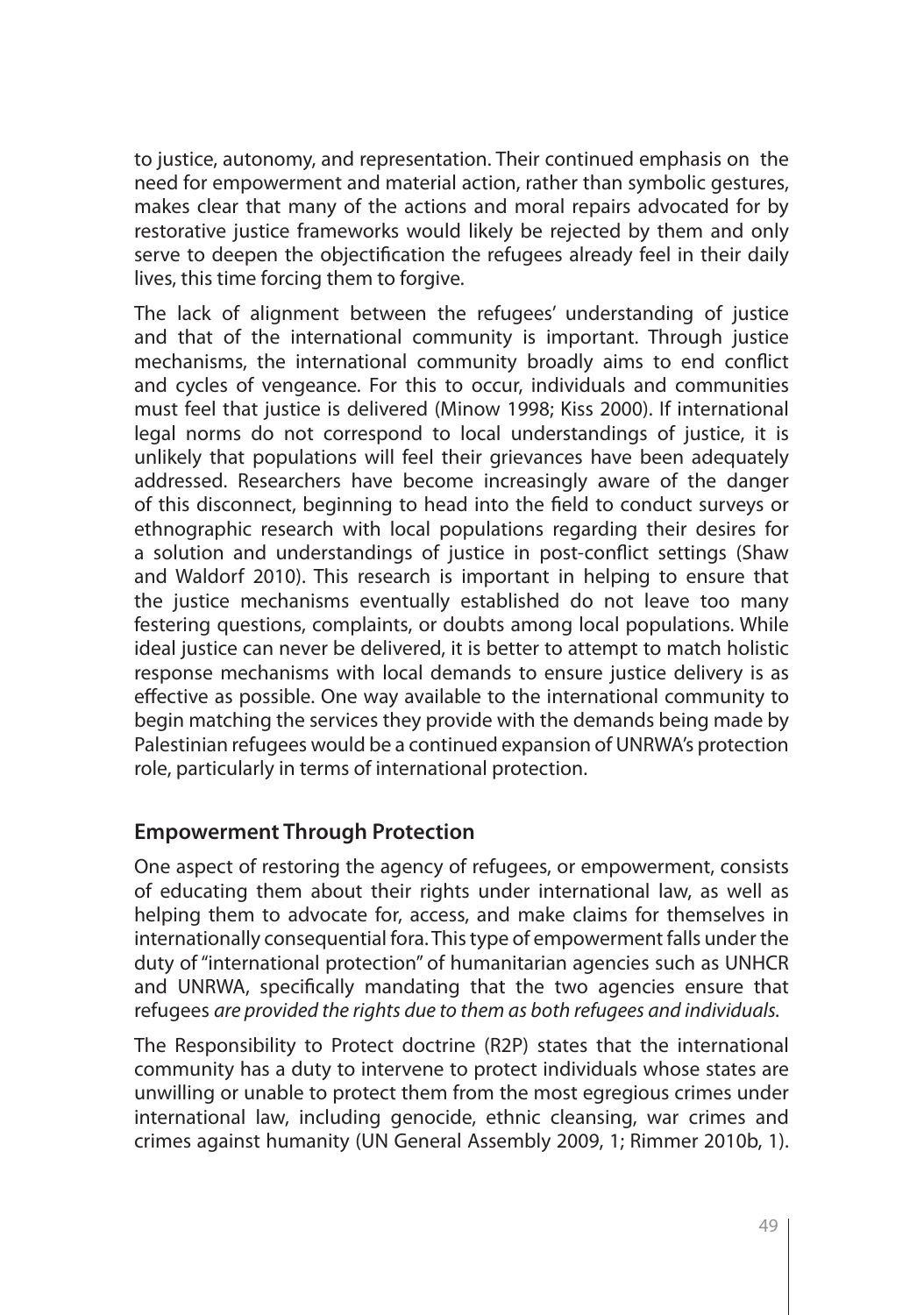According to the definition given above, refugees require protection as they are victims of forced displacement (classified as a crime against humanity and a war crime) and lack national protection. In addition, R2P emphasizes the need to prevent conflict. The international community has perceived a link between the forced movement of peoples, the attendant human rights violations, and instability. Refugees are often seen as a threat to international peace and security (Rimmer 2010b, 2-3, 7). The most recent report of UN Secretary-General Ban Ki-Moon on R2P states that mainstreaming the protection of refugees and the internally displaced into the priorities of UN agencies would help further the R2P doctrine (Rimmer 2010b, 7).

In the humanitarian field, protection refers to "all activities aimed at obtaining full respect for the rights of the individual in accordance with the letter and spirit of the relevant bodies of law." The definition was most recently enunciated by the Inter-Agency Standing Committee, which brings together a broad range of UN and non-UN humanitarian actors. It has been developed since the 1990s in workshops led by the International Red Cross and is currently the most widely accepted definition of protection within the international humanitarian community (Bartholomeusz 2010, 466). In the case of Palestinian refugees, the relevant bodies of law include IHRL and IHL.5

While UNHCR has an explicit mandate to "protect" the majority of the world's refugees, UNRWA does not. The exclusion of Palestinian refugees from the 1951 Convention was meant to afford them a heightened protection, regime through the United Nations Conciliation Commission for Palestine (UNCCP). However, the UNCCP is now obsolete, and Palestinians have been left without an agency mandated to provide them protection since the early 1950s (Akram 2000).<sup>6</sup> They have lacked the benefit of the advocacy and interventions that the majority of the world's refugees receive from UNHCR (Akram 2000). Rather than reviving the now defunct UNCCP, UNRWA is best situated to take over the role of international protection for the Palestinian refugees, increasing their work to ensure the refugees' human rights are

<sup>&</sup>lt;sup>5</sup> For most of the world's refugees, the relevant bodies of law include IHRL, IHL and IRL. Palestinian refugees, however, are excluded from the IRL regime due to Article 1D of the 1951 UN Refugee Convention (for more, see: Takkenberg 1998). The way in which the international refugee law regime categorizes, conceives of, and defines responses for a refugee, however, has still influenced UNRWAmandate refugees. The conception of a refugee in the international community (discussed in the first part of this paper) was shaped by and arose from the legal regime on which it was based. This conception is broader than the legal definition, and has impacted the way in which Palestinian refugees are understood and the humanitarian responses to them defined. Even within UNRWA, there is still an effort to uphold the principles of international refugee law, despite formal exclusion from the legal regime. For example, in the UNRWA Jordan Field Implementation Plan 2012-2013, IRL is included as one of the bodies of law to which UNRWA should look to when striving to ensure the rights of Palestinian refugees are protected.

<sup>&</sup>lt;sup>6</sup> While another UN agency, the Office of the United Nations Special Coordinator for the Middle East Peace Process (UNSCO), was established in 1994 following the signing of the Oslo Accords, the agency is weak, largely inactive, and lacks a specific mandate on refugees.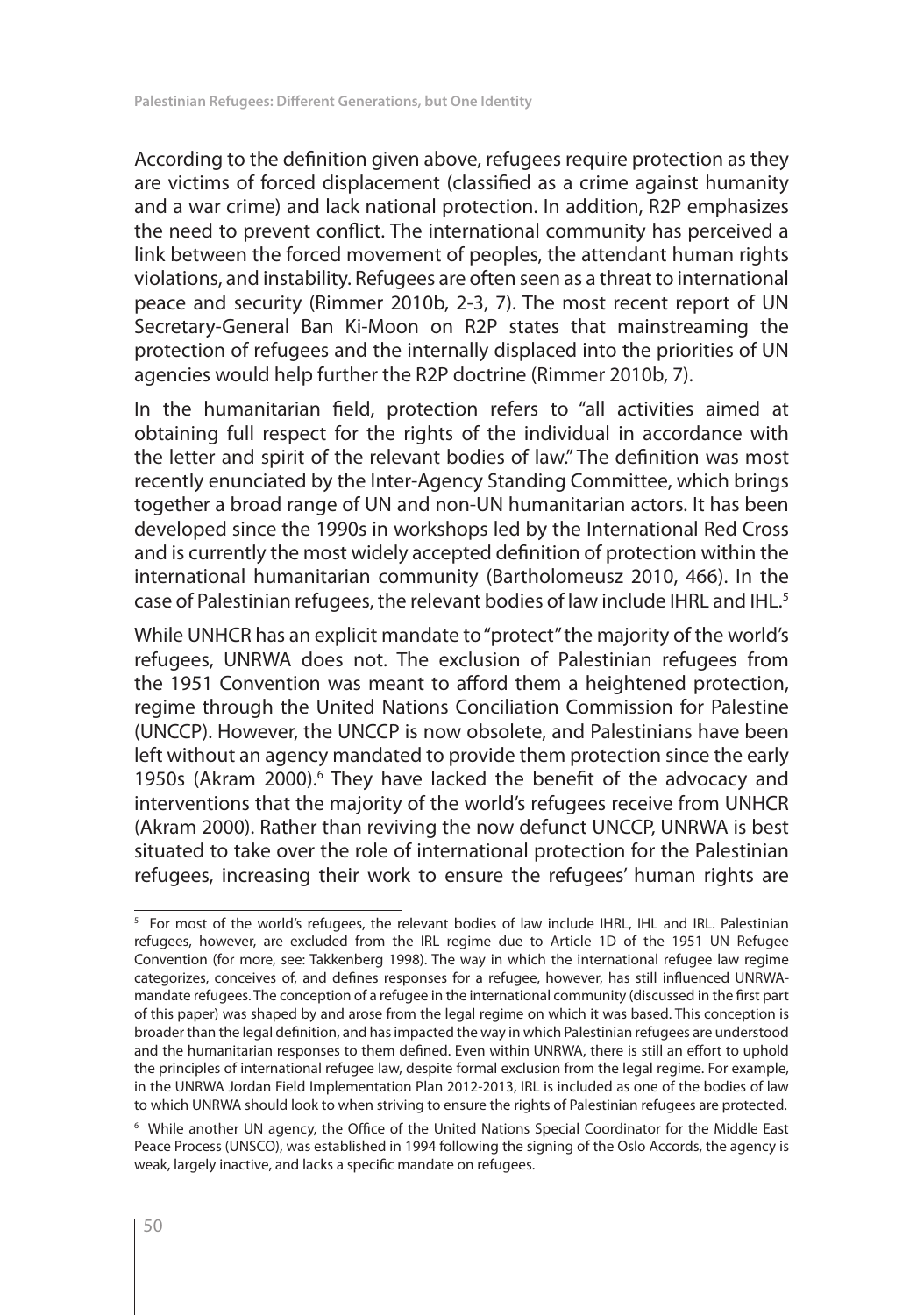respected and their agency restored so that they can make their demands heard in discussions concerning their futures.

Despite the fact that UNRWA lacks a specific protection mandate, UNRWA has begun to increase its protection role over the past few years. This work has been recognized both within the agency and within the broader UN system (Morris 2008, 1). In 2010, the General Assembly (GA) noted in the main resolution concerning UNRWA that it was "aware of the valuable work done by the Agency in providing protection to the Palestinian people, in particular, Palestine refugees."<sup>7</sup> The GA had used the same language in resolutions in 2007, 2008 and 2009.<sup>8</sup> In 2010, the GA further expressed "special commendation to the Agency for the essential role that it has played for over sixty years since its establishment in providing vital services for the well-being, human development and protection of the Palestine refugees and the amelioration of their plight."<sup>9</sup> The UN's recognition is significant, and UNRWA has taken it as a confirmation of their protection role and right to undertake protection work.

UNRWA defines protection as ensuring that every refugee feels "assured that his or her rights are being protected, defended and preserved."<sup>10</sup> According to a report prepared by consultant Nicholas Morris in 2008, protection has four components for UNRWA, two relating to internal agency matters and two regarding external matters.<sup>11</sup> The first external protection component, the right to a just and durable solution, highlights the difference between UNHCR and UNRWA. While UNHCR includes the search for durable solutions in its protection mandate, UNRWA is asked to leave the achievement of solutions to other actors (Morris 2008, 3). UNRWA's role is merely to "highlight the urgent need for that solution and to help ensure that in its elaboration the rights and interests of the refugees are safe-guarded" (Morris 2008, 3). Yet, leaving the search for durable solutions for individual Palestinian refugees to other actors has led to the abrogation of the individual right to justice in the name of collective demands.

The second external component Morris takes up is "international protection." Morris writes that in regards this form of protection, UNRWA can and should continue promoting respect for the rights of the refugees through monitoring violations, offering support and advice to individuals, advocating at all levels, directly or indirectly engaging with host governments and the

<sup>7</sup> *Operations of the United Nations Relief and Works Agency for Palestine Refugees in the Near East*, UN General Assembly Resolution 65/100 (A/RES/65/100), 10 December 2010, (emphasis added).

<sup>8</sup> (Bartholomeusz 2010, 466); For more on the gradual expansion of UNRWA's protection role, see Kagan (2010, 511-530) and Kagan (2009, 417-438).

<sup>9</sup> UN General Assembly 2010, Emphasis added.

<sup>&</sup>lt;sup>10</sup> Morris (2008, 2-3), quoting UNRWA's Interim Programme Strategy 2008 - 2009, 24 September 2007, 1.2.

<sup>11</sup> Nicholas Morris, a retired UNHCR staff member, acted as a consultant for UNRWA for two months in order to examine what protection means for UNRWA in concept and practice.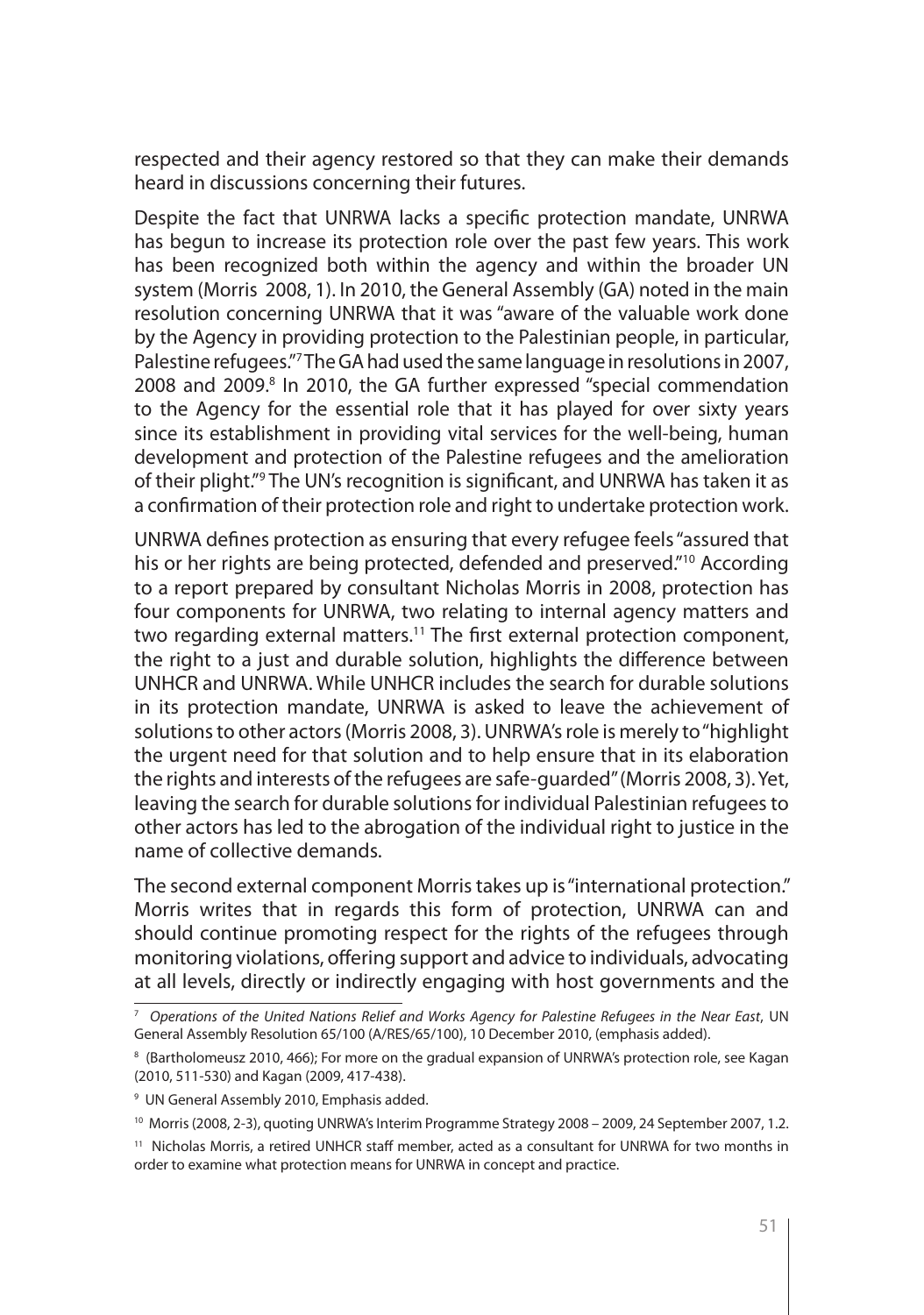international community and reporting to bodies "whose recommendations are legally binding and require monitoring" (Morris 2008, 4). The consultant specifically recommends that UNRWA make "increased use of the UN human rights system, concentrating on those mechanisms whose findings and observations carry most weight" (Morris 2008, 4).

UNRWA is working to increase its' protection role by adopting some of UNHCR's best practices in regards protection. To highlight the improvements UNRWA is attempting to make, it is necessary to examine UNHCR's work for refugees. Yet, this strategy is limited. While UNRWA would improve by adopting the best practices of UNHCR, both UNHCR and UNRWA need to rethink their protection work in order to ensure that every refugee's rights are holistically "protected, defended and preserved." Reparations provide a useful lens for understanding the limitations that remain in UNHCR's protection work, as well as offer some practical first steps UNRWA could take in order to empower and better protect Palestinian refugees.

# **UNHCR's Protection Role**

In the Statute of the Office of the High Commissioner for Refugees, it states that UNHCR, "acting under the authority of the GA, shall assume the function of providing international protection… to refugees."12 Despite this statutory mandate, UNHCR shied away from human rights work for decades, focusing on "protecting" refugees in the context of humanitarian and nonpolitical work, looking specifically at the rights guaranteed under the 1951 Convention and the principle of non-refoulement (Stavropoulou 1998, 546). It was only in the 1990s that UNHCR began increasing its dialogue with human rights bodies and IHRL frameworks. It began addressing the Human Rights Commission, increasingly contributing to human rights treaty body deliberations and urging its staff to include human rights in their efforts to protect refugees (Stavropoulou 1998, 546).<sup>13</sup> UNHCR has also promoted the inclusion of human rights in international conferences on refugees and the setting of standards in the area of forced displacement (Stavropoulou 1998, 546). These advances have helped pave the way for a greater role for UNHCR in representing and protecting refugees in regards to their human rights. Yet,

<sup>&</sup>lt;sup>12</sup> Quoting the Statute of the Office of the High Commissioner for Refugees (Wolfson 2005, 55-56).

<sup>&</sup>lt;sup>13</sup> A human rights treaty is a formal document that imposes binding obligations on the states that ratify the document. The Universal Declaration of Human Rights, the International Covenant on Civil and Political Rights, and the International Covenant on Economic, Social and Cultural Rights make up the core of international human rights treaties. Over the years, additional treaties have been ratified which address more specific human rights violations. The eight principal treaties have a corresponding "treaty body" that consists of committees of independent and impartial experts that oversee the implementation and monitoring of the treaties; "Treaty Bodies," Amnesty International Information Publication. Accessed 28 March 2011.

http://www.amnesty.org/en/united-nations/treaty-bodies/what-are-treaty-bodies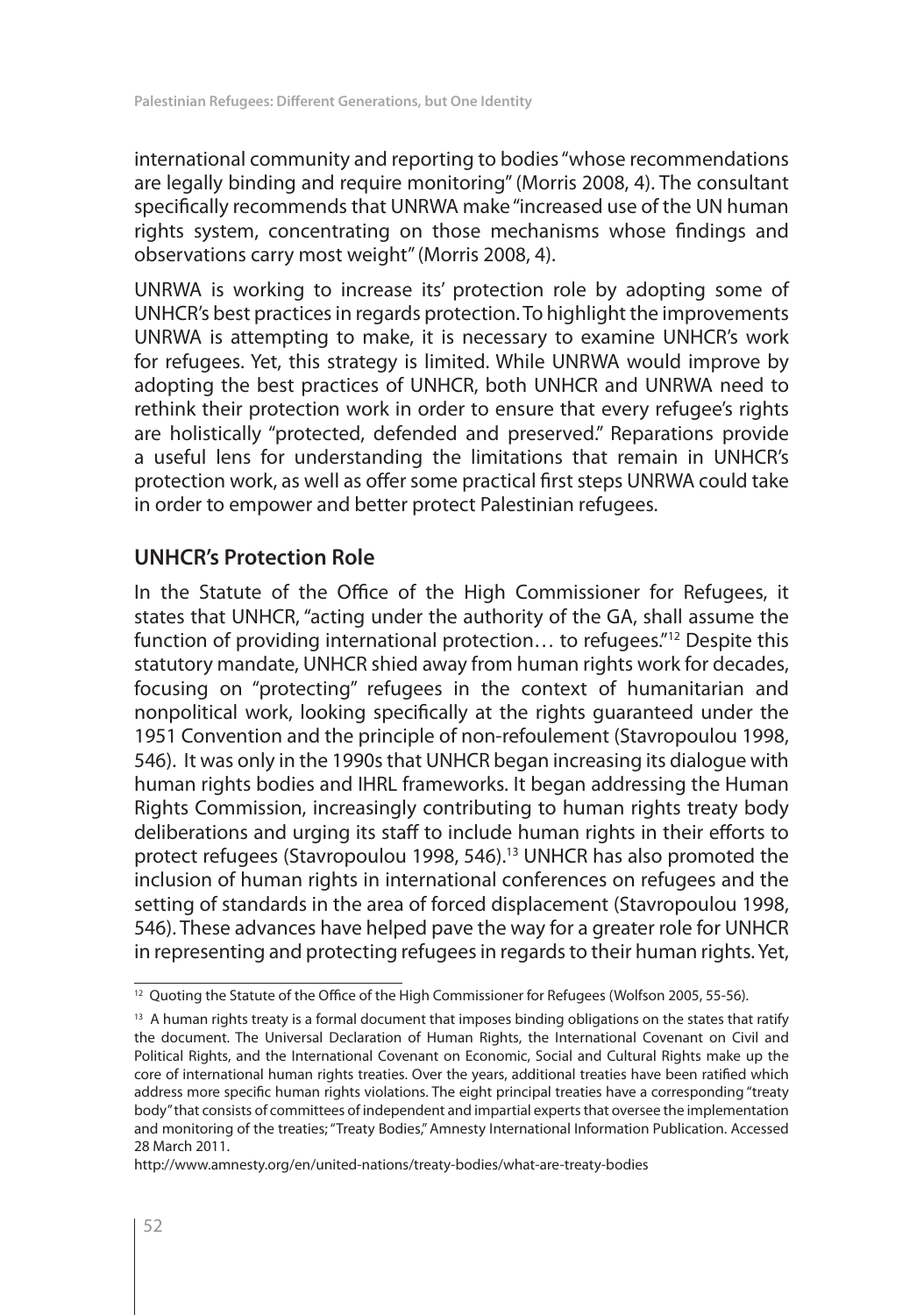discussions have *tended to focus on monitoring the human rights of refugees while they are refugees, rather than looking at the need for justice for the crime of displacement and the right to reparations.*

UNHCR already has experience offering legal protection to refugees, mainly in the context of voluntary repatriation to their country of origin (Wolfson 2005, 58-9; Rimmer 2010, 3). UNHCR helps identify and remove legal and administrative barriers to return and undertakes rule of law activities in the realm of citizenship, property, amnesties, and documentation (Wolfson 2005, 58-9). In post-conflict and transitional justice settings, UNHCR has played an important role in implementing property restitution schemes and, in some cases, intervening with governments on the refugees' behalf and ensuring refugee participation in decisions concerning them (Dumper 2007, 394- 395).<sup>14</sup> The organization also provides support, both financial and legal, local capacity building, advice on drafting legislation, and help with implementation and enforcement of legislation. In addition, UNHCR leads informational campaigns, offers legal advice to returning refugees and monitors their human rights situation (Wolfson 2005, 58-9). In short, UNHCR serves in a protection role before, during, and throughout the transitional period for returning refugees.

UNHCR's protection mandate does not only extend to those refugees returning to their country of origin, however. UNHCR has a representative role to play for all refugees, particularly in protracted refugee situations (Wolfson 2005, 58-9; Rimmer 2010, 3).<sup>15</sup> Yet, while a refugee remains displaced, the agency continues to focus primarily on the rights guaranteed to them under the framework of IRL alone, concentrating on issues of nonrefoulement, asylum claims and advocating for durable solutions (UNHCR. "Protection").16 There is no concentrated focus on empowering refugees to make claims through the use of IHRL or IHL while they remain refugees and the discussion of the human rights violations that actually caused

<sup>&</sup>lt;sup>14</sup> In Guatemala in the late 1980s, refugees created a group of representatives to negotiate the terms of their return directly with their government. UNHCR gave the group logistical and other support, despite the fact that the Guatemalan government originally tried to ignore the refugees. An agreement for return was eventually reached between the refugees and the government. Consultation fora and monitoring groups were also established so that the refugees could bring forward complaints and voice their concerns throughout the return process. The case of the Guatemalan refugees is a success story of refugee participation in voluntary repatriation programs and an example of the assistance that can be offered by the international community through UNHCR or UNRWA.

<sup>&</sup>lt;sup>15</sup> As discussed, there is a prevailing idea that refugees must wait until they gain a nationality and national protection to access rights and recourses to justice. In situations of protracted displacement, a refugee may never achieve a nationality.

<sup>&</sup>lt;sup>16</sup> The principle of non-refoulement, a part of customary international law, prohibits the forcible removal of a person to a country where there is a real risk of persecution. For many refugees, this has come to apply to countries in which they are seeking asylum that wish to return them to the country of origin from which they fled.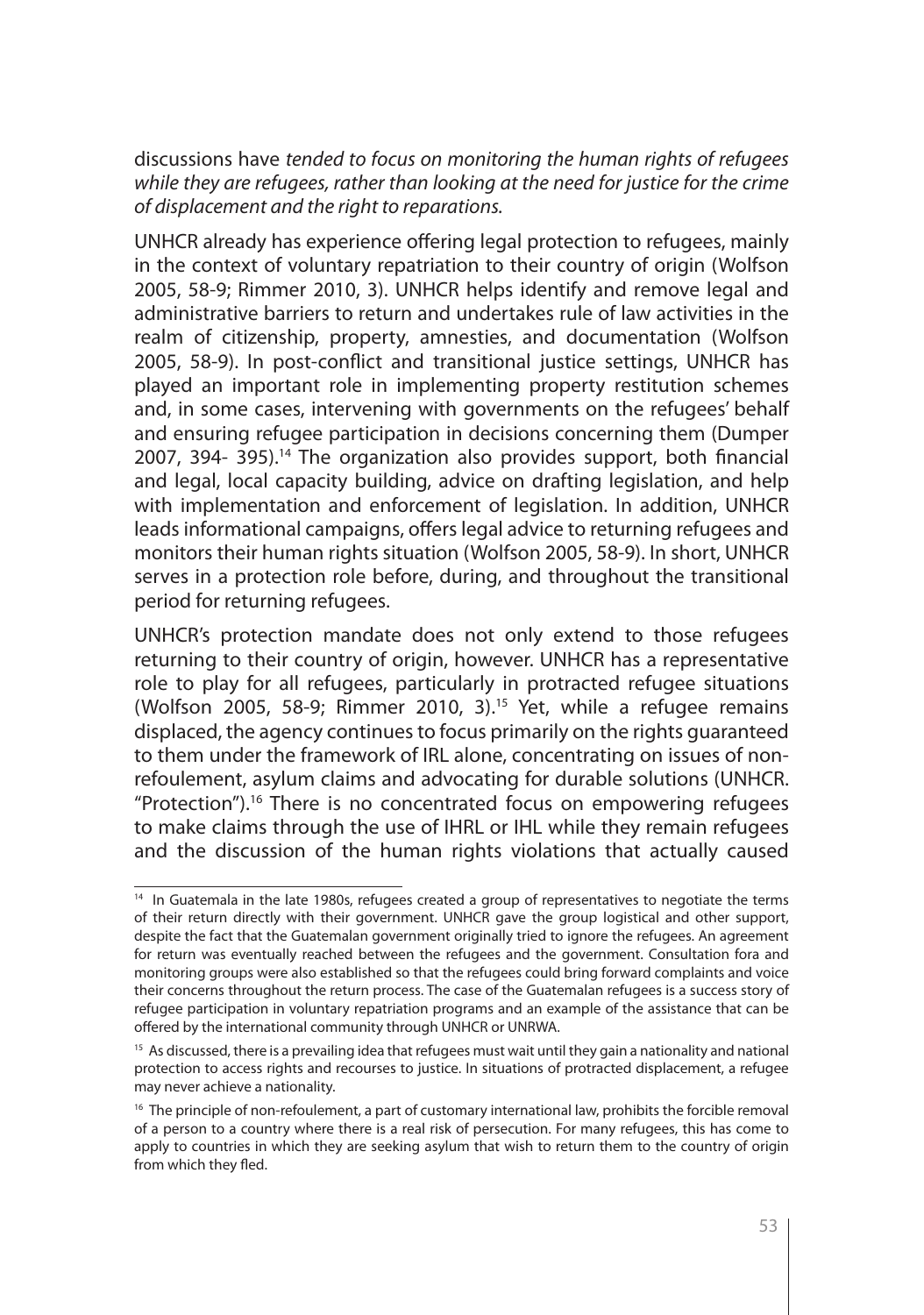refugee outflows remains largely absent (Malkki 1995, 518). In addition, while refugees who return have been beneficiaries of restitution schemes, refugees who have been resettled have generally not been compensated for lost property. In short, refugees' broader right to reparations has been largely ignored (Malkki 1996, 390).

# **Protection Through Empowerment: Linking The Refugee to IHRL and IHL**

Both UNHCR and UNRWA are uniquely placed to create linkages between the relevant bodies of law (for UNHCR, IRL, IHRL and IHL; for UNRWA, IHRL and IHL) to combine humanitarian protection with legal protection and advocacy. Each body of law, although occasionally overlapping, offers a different set of protections to distinct groups. IRL focuses on protecting those seeking asylum or those recognized as refugees, primarily guaranteeing economic and social rights and ensuring that the principle of non-refoulement is respected. IHL outlines the rules of war, including the protections due to civilians during conflict. IHRL entitles each person to a "Bill of Rights" on the international stage. It is the latter two bodies of law that offer the most in terms of helping refugees move past bare-life, victim status.

When recognized as a refugee by UNHCR, an individual gains standing under IRL. Yet, as a victim of forced displacement and as an individual, they also have standing under IHRL and IHL. Palestinian refugees, while excluded from IRL, have standing under IHRL and IHL. These broader bodies of law provide one of the only means available to individuals to seek justice while still designated a refugee. IRL does not include the right to redress and reparation for the crime of forced displacement or any arenas where individuals can bring justice claims. IHRL and IHL protect the right to reparation and, while limited, offer some fora where refugees could bring claims. For example, four of the eight core human rights treaties allow individuals to lodge complaints against states for violating their rights (ADH- Genève. ND. "The Rule of Law in Armed Conflicts Project").

Both UNHCR and UNRWA have begun to focus on reporting violations of refugees' rights through the UN's human rights mechanisms. Their concentration, however, has been on monitoring and reporting violations of rights for the refugees, rather than on providing refugees with the tools necessary to advocate for themselves as subjects under IHL, IHRL and/or IRL. These efforts do not effectively, fully empower the refugees.

Furthermore, discussions with refugees as to their rights under IHRL and IHL are noticeably absent from UNRWA's own definition of its protection work, which reads: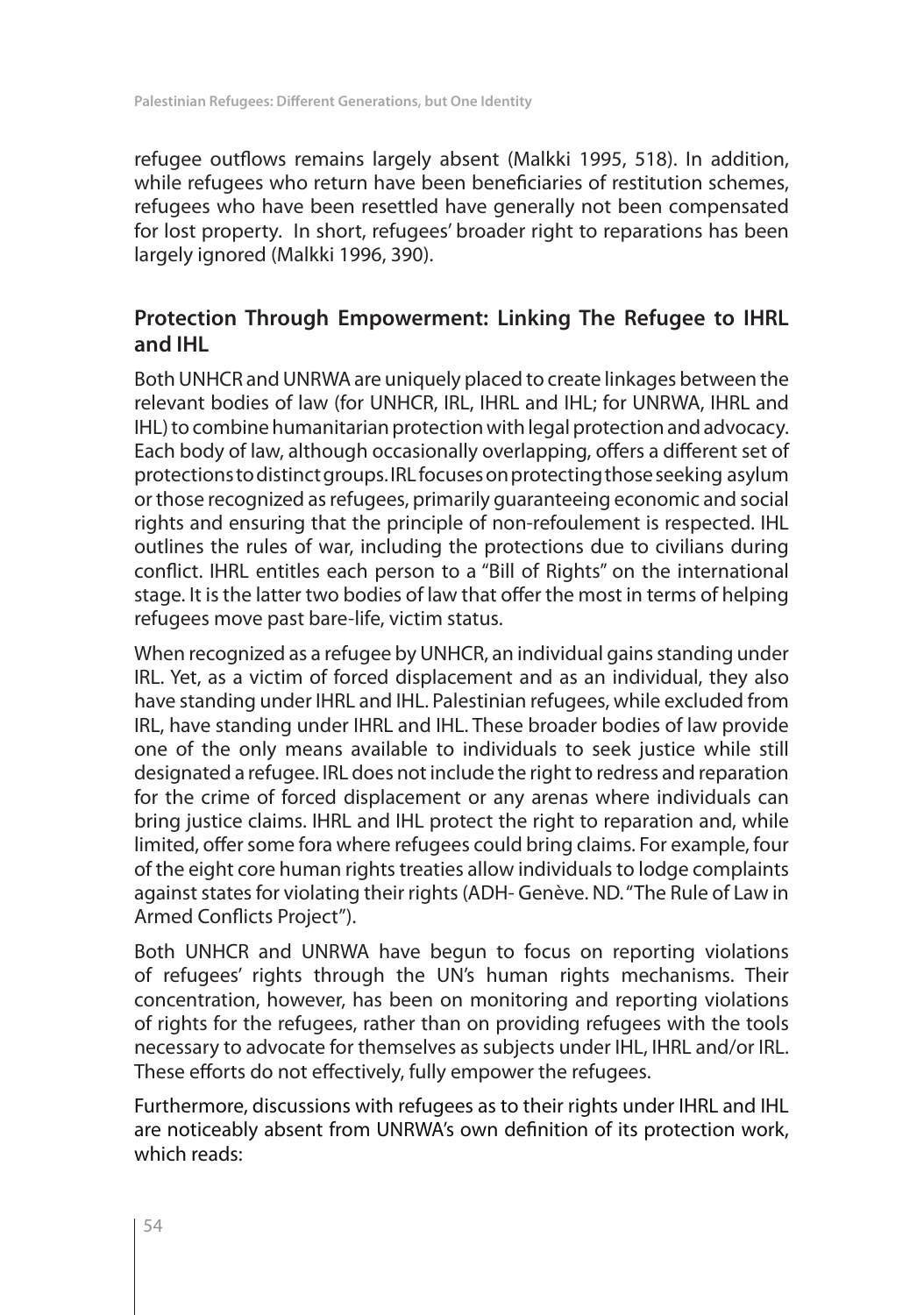Promoting respect for Palestine refugees' rights through monitoring, reporting and intervention, delivering services in a manner that promotes and respects the rights of beneficiaries, ensuring that protection needs are addressed in all aspects of programming, policies and procedures and advocating in public statements as well as private interventions with a broad range of interlocutors to promote the protection of refugee rights (UNRWA "About UNRWA").

Without empowerment, the fundamental failure of the UN and the involved states over the years to provide the Palestinian refugees the right to choose- -to return, to stay, to leave, to start again--continues. Their victimization is embedded.

This is not to say that the humanitarian assistance and protection that UNHCR and UNRWA currently provide refugees is not important. It is merely pointing out that this work is limited and could be improved. "Protection" as currently understood does not incorporate the right to justice for these individual victims of forced displacement. Increasing protection to include justice is the first step to ending the "victimhood life" of the refugees, at least in regard to their relationship with the UN. A discussion of individual reparations packages can be the basis for exploring the importance for humanitarian agencies' to link and incorporate the three bodies of IRL, IHRL and IHL more fully to better fulfill their protection mandates.

# **Linking Reparations and Protection: "Burden Bearing"**

Reparations offer one potential option for humanitarian agencies to begin the process of empowerment. Reparations claims for the crime of forced displacement address both the material and the moral realms of repair needed after being subjected to a crime and highlight the need to create linkages between IRL, IHRL, and IHL (ADH- Genève. ND. "The Rule of Law in Armed Conflicts Project"). Further, reparations remind of the need to bring the questions of perpetrators, guilt, and burden-bearing into discussions concerning refugee outflows and their solutions.

Individual reparation packages hold great promise for refugees. These packages can help refugees overcome the victimization that began with the violation of their human rights and continued through their experience as a refugee due to their objectification under the international assistance regime. Reparations help facilitate agency, particularly through the empowering process of advocating for one's rights.<sup>17</sup> Reparations could help in the acknowledgment that refugees are more than mere humans

<sup>&</sup>lt;sup>17</sup> For more on reparations, see Hayner (2002) or Minow (1998).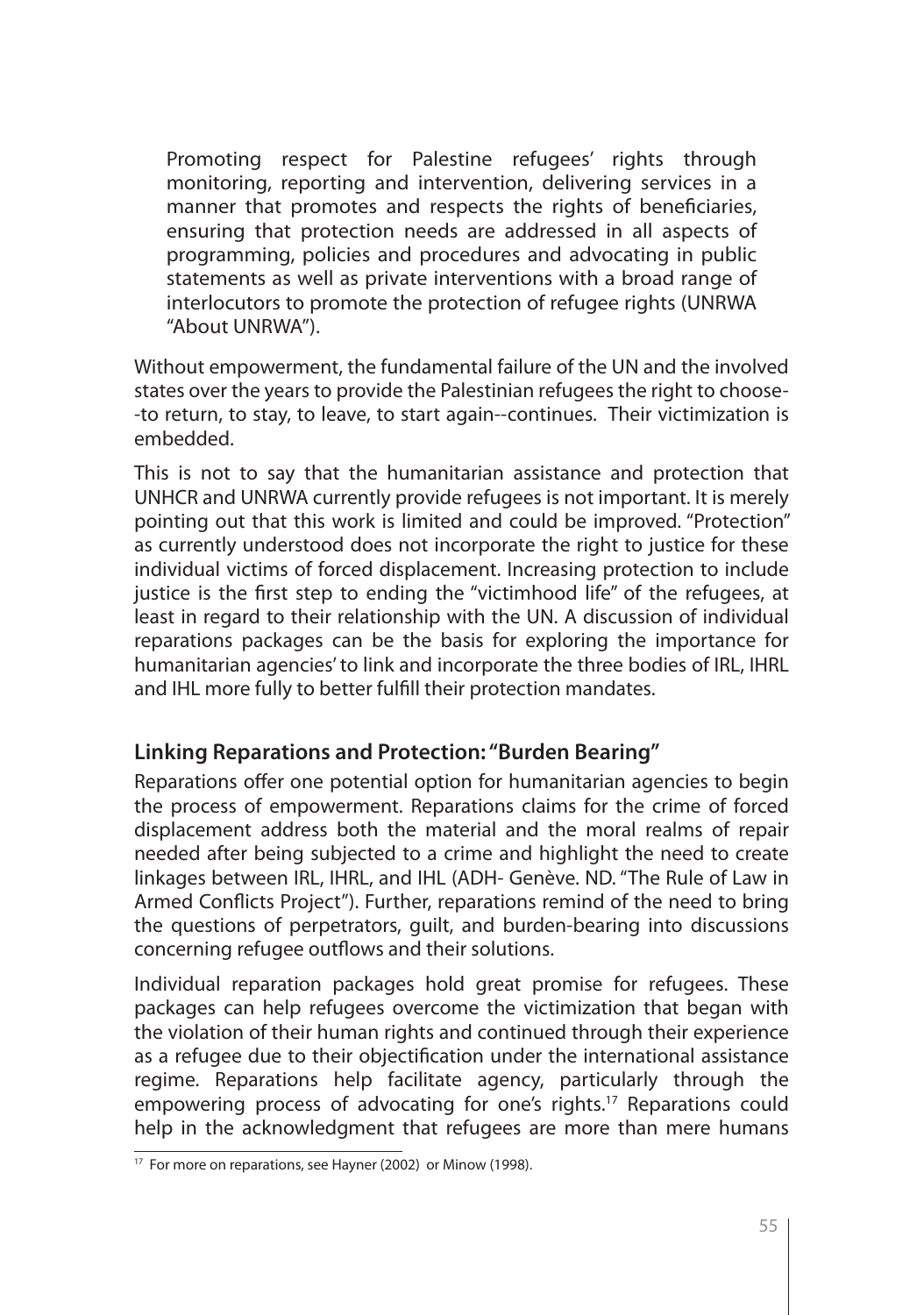undergoing suffering. They also have "narrative authority, historical agency and political memory" (Malkki 1996, 398). Practically, reparations can help refugees establish themselves in their new countries or their old ones, easing some of the extreme economic hardship that often accompanies refugee status. Finally, as symbols of justice, reparations can be the keys to closure for refugees and their families, especially if they are coming from, and thus holding accountable, the perpetrators of forced displacement (Rimmer 2010, 2). There are even some precedents involving reparations for refugees. These have all been seen, however, in a transitional justice context in societies reconstructing themselves following conflict, rather than through the use of established human rights machinery.<sup>18</sup> In short, reparations remind that many refugees are victims of a specific crime, but are not merely bare-life victims. They require justice, both individual and collective.

As outlined by the 2006 UN Basic Principles on the Right to a Remedy, victims of gross violations of human rights hold a broad right to reparations, including restitution, compensation, rehabilitation, and the right to an apology. As victims of forced displacement, classified as a crime against humanity and a gross violation of human rights, refugees, including Palestinian refugees, are legally entitled to reparations in the eyes of the international community.

According to the Basic Principles on the Right to a Remedy, there are three specific rights under IHRL and IHL that are promised to victims. First, the Basic Principles promise access to relevant information concerning violations and reparation mechanisms. Second, the Basic Principles promote the right to equal and effective access to justice. Third, they promise adequate, effective and prompt reparation for harm suffered (United Nations General Assemly 2005, 11). Each right has a set of corresponding practical measures that could be taken in order to empower refugees to make claims for the rights due them both under the Basic Principles and more broadly. These rights are not specified or provided by IRL. Only by incorporating the two broader bodies of IHRL and IHL into their protection work can UNHCR and UNRWA help refugees access their right to empowerment by way of reparations claims. Here, I will discuss both UNHCR and UNRWA, but focus specifically on the Palestinian case. Of course, there are many ways in which the two agencies could work to restore refugees' status as subjects. The recommendations below represent only one example.

<sup>&</sup>lt;sup>18</sup> The truth commissions in Sierra Leone, Guatemala, Peru, and Timor-Leste all viewed displacement as a human rights abuse, yet their efforts were ad hoc and constricted. In Guatemala, reparations were given to the displaced for the violations they suffered before, during, and because of displacement. In Bosnia, when large numbers of refugees were returning, restitution programs restored actual land, homes, and lost property (Rimmer 2010, 2).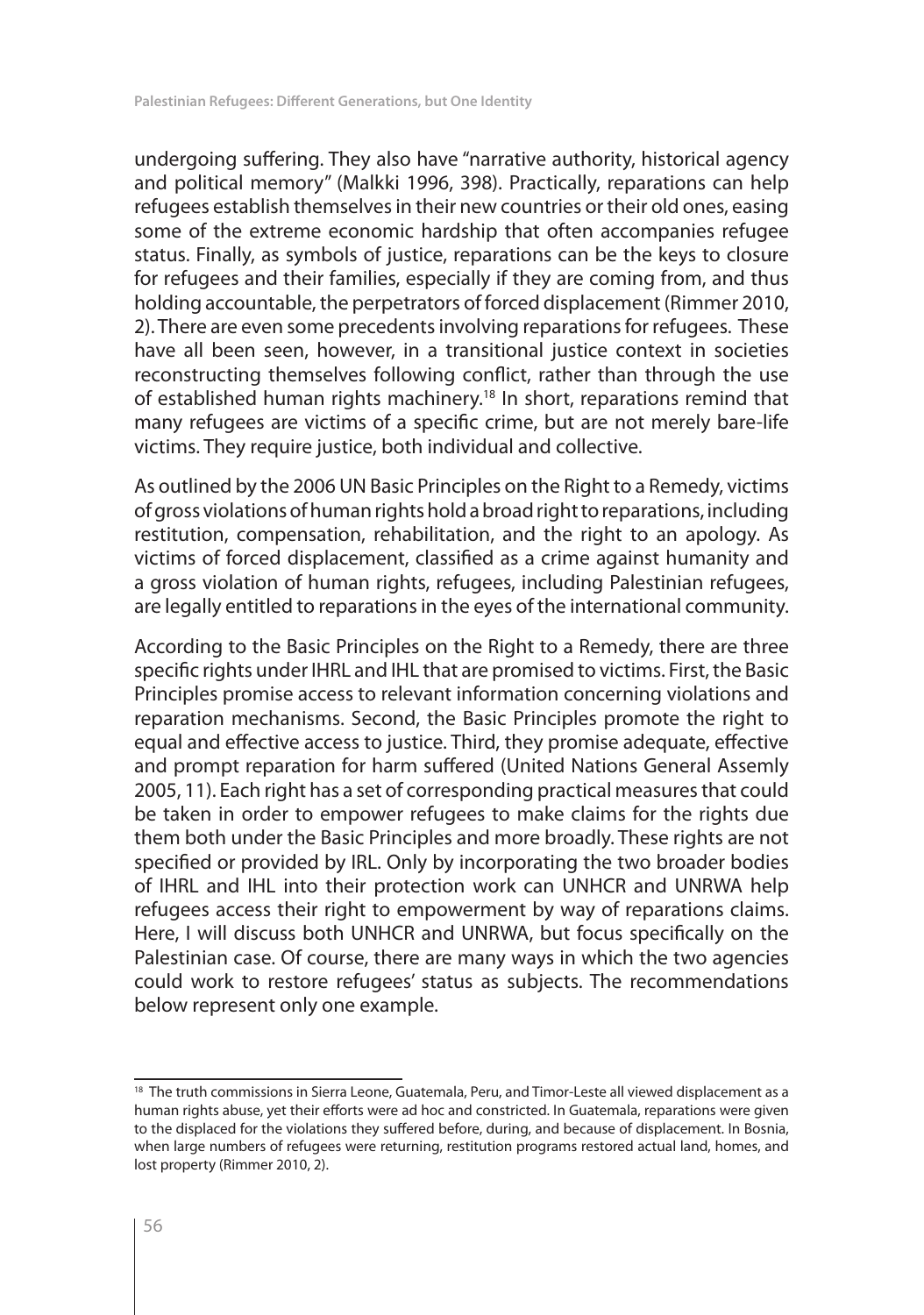# **Access to Relevant Information**

To ensure access to information, both UNHCR and UNRWA could lead information and awareness-raising campaigns with the refugees about their rights under IHL, IHRL and/or IRL, discussing their rights as refugees, as victims of forced displacement, and as human beings. More specifically, UNRWA should begin a meaningful dialogue with the refugees as to their desires for the future. Providing refugees' access to full and accurate information regarding their potential claims is an important part of this dialogue. It would also serve to increase the refugees' agency by facilitating the making of informed decisions.

There are two particular sets of documentation to which the refugees should be given access. First are the recently digitized UNRWA records, in particular the "Family Files." The UNRWA Commissioner General has stated that the efforts to preserve these files "underscore our commitment to the protection of the refugees we serve" (UNRWA 2009) For the refugees, the records contain a wealth of information that could be useful in making claims or decisions regarding their futures. The wide range of archives includes over 16 million refugee records dating back more than 60 years. The records, according to an UNRWA report, contain factual information "that could be relevant in the settlement of the Palestine refugee issue" (Nasser 2003, 4). The records have not been systematically disseminated to the refugees, and it is unclear as to whether or not refugees would be provided access to them upon request.

The second set of files that should be provided to Palestinian refugees are those compiled by the UNCCP that relate to them and their families. The Commission completed an extensive identification and valuation project in 1964, compiling figures as to the state of individual Palestinian property holdings in 1947 (United Nations General Assembly 1961, 51 – 52). While these records have also been digitized,<sup>19</sup> they have still not been released to the refugees, remaining under lock and key in the UN archives in New York (United Nations General Assembly 1961, 51 – 52). Practically, as both the UNRWA and UNCCP systems are digitized, it seems a realistic possibility to link the two sets of files. If provided access, this would allow the refugees to use the UNCCP documents to establish their property claims and successive generations to use the UNRWA documents to establish their relation to the original owners of the properties.

Over 50 years ago, UNCCP Special Representative Joseph Johnson recommended that the commission begin consultations with the refugees

<sup>&</sup>lt;sup>19</sup> The project to preserve and modernize the UNCCP records was completed in 2000 (see: Annex to a note by the Secretary General: *fifty-fourth report of the UN Conciliation Commission for Palestine* (A/55/329), 31 August 2000; For more on the project of transforming the paper files to a computer database including the names of all property owners, location of properties and property, see Fischbach (2003).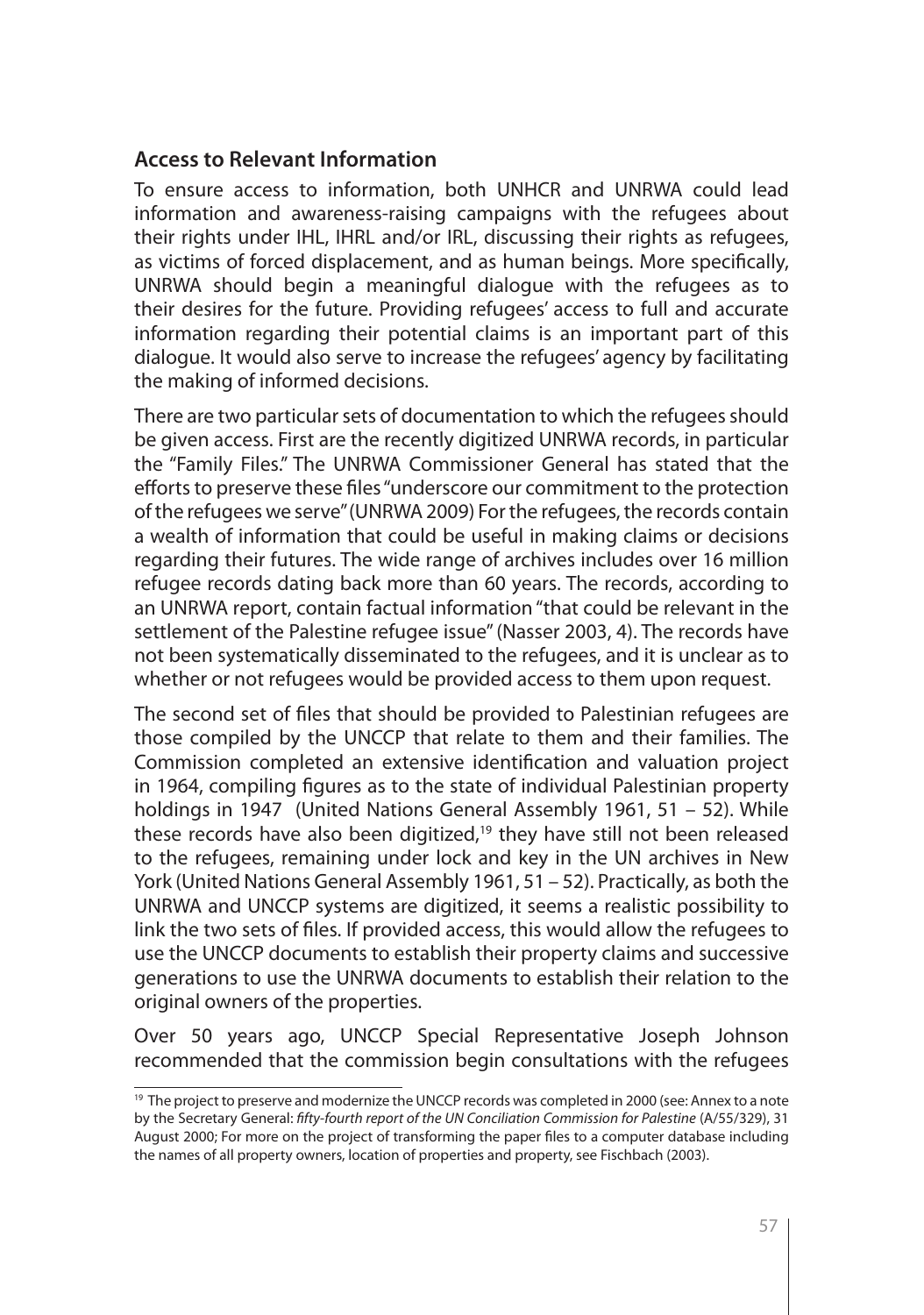regarding their current position and realistic possibilities for their future. This dialogue, simply intended to ensure that the refugees were fully informed of their rights and options, never began. UNRWA has the ability to begin these consultations for the first time. As laid down in international law, refugees have the right of access to relevant information--the UNCCP and UNRWA files are certainly relevant. To increase their agency, the refugees should be provided the information necessary to make an informed and realistic choice regarding their future. For those who choose, the records could provide the basis for a strong legal claim for reparations.

#### **Equal and Effective Access to Justice**

It is through individual complaints and adjudication that human rights are given real meaning and, quite literally, put into force. By drawing attention to the violations of international norms, individuals can remind of the need for justice. Yet, in the case of individuals lacking citizenship, there are very few avenues available to make claims heard. Human rights treaty bodies offer one potential means for bringing individual complaints in front of a quasi-judicial body, but their promise for refugees remains limited, as they only pertain to specific violations of particular treaties, and no current treaty deals with the crime of forced displacement as such (Stavropoulou 1998, 539). For this and other reasons, human rights treaty bodies remain extremely underutilized by refugees (Stavropoulou 1998, 540).

For Palestinian refugees, the hurdles to accessing justice are even higher. Israel has shielded itself domestically and internationally.<sup>20</sup> While Israel is a signatory to many of the principal human rights conventions, it has submitted reservations that would prevent individual legal challenges by Palestinians, refused to submit to the jurisdiction of the conventions' enforcement bodies, and has not incorporated the treaties' dictates into domestic law (Akram 2000b). There is currently no meaningful mechanism through which individual Palestinians can challenge past and present violations of human rights (Akram 2000b).

<sup>&</sup>lt;sup>20</sup> Lawyers have made restitution and compensation claims on behalf of Palestinians in Israeli courts without success for years. In domestic law, Israel's legal claim to Palestinian property is based on the "laws of absentee property." The law includes in the definition of an "absentee" the vast majority of Palestinians who left their homes, however briefly, as a result of the 1948 conflict. Once defined an "absentee," a Palestinian immediately loses their right of ownership to their property. The sole right, title, and use of all absentee property was given to the Custodian of Absentee Property, to be used for the benefit of Israel. In 1961, the Israel Land Administration (ILA) was created to take over the administration of almost all Palestinian refugee land confiscated under the absentee property laws. The creation of the ILA insulated the state from claims from the original Palestinian landowners of wrongful taking of property and discriminatory application of the laws, and the ILA, as a "non-state" entity, was able to include regulations on every land transaction that prohibited the transfer of the property to non-Jews. (Similar "restrictive covenants" used by whites in the US to prevent the transfer of land to blacks were declared illegal decades ago). Finally, Israeli legislation declares that the only compensation to be paid in case of challenge by the owners of the "absentee property" is value fixed at 1950 prices, with prohibitions on the restitution of the property (Akram, 2000b).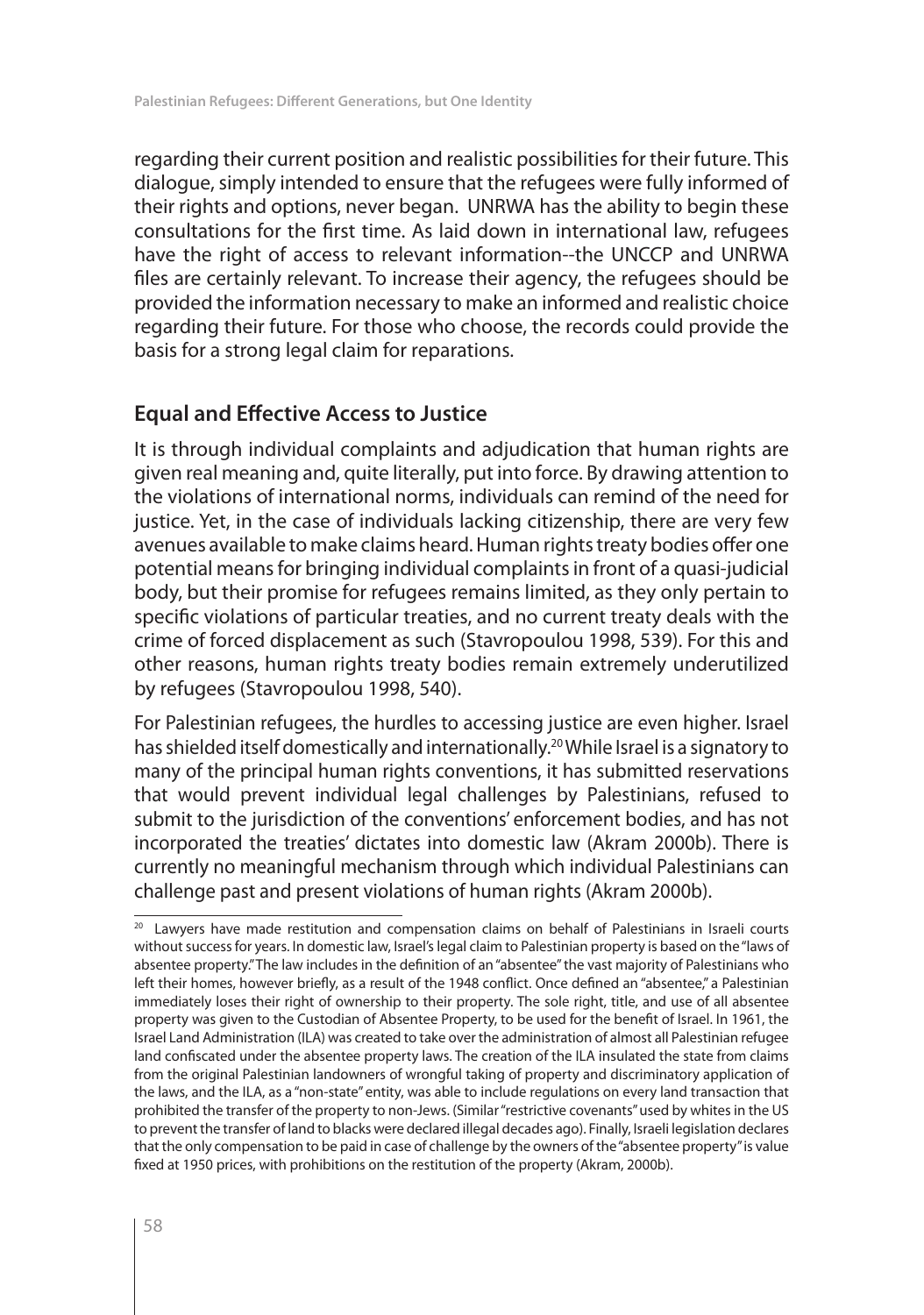Yet, international case law is clear that a right must be distinguished from the procedural capacity to exercise that right. An individual, even if unable to exercise their right at the international level, still holds that right.<sup>21</sup> For Palestinians lacking a court through which to bring individual reparations claims, creativity is needed to make their voices heard. As Susan Akram, a Boston University law professor who has extensively studied the legal position of Palestinian refugees, points out, there are a number of different avenues through which Palestinian refugees could attempt to apply pressure for reparations claims. While unable to submit individual complaints, refugees and refugee organizations can and should continue to collect and present evidence to the various human rights treaty bodies on the ongoing violations of their rights every time Israel is due to submit its periodic compliance reports. Palestinians could use advocacy techniques to pressure Europe and those countries trading with Israel to mandate its compliance with the human rights treaties. Refugees could also advocate for a case to be brought against Israel in the International Court of Justice (ICJ). As only states and, theoretically, international organizations, have standing with the ICJ, individuals would have to lobby either UNRWA or a host country to bring claims (Akram 2000c).

UNHCR and UNRWA do not have the power to establish effective legal mechanisms in which refugees could bring claims. The agencies do, however, have the power to help refugees navigate the complex international fora through which there is potential for making their voices heard. Through advocacy, the greater need and desire for access to justice mechanisms will be brought to light.

# **Adequate, Effective and Prompt Reparation for Harm Suffered**

Neither UNHCR nor UNRWA can ensure the delivery of adequate reparation. The agencies can facilitate the expediency of the process. Advocacy and the attempt to bring legal claims are important sources of pressure to ensure delivery of justice. Even failed legal claims allow a form of non-violent protest against the original crime and help indicate gaps in the current legal system. In addition, the advocacy process can be a cathartic and empowering experience for refugees (Akram 2000b). Both UNHCR and UNRWA have a duty to increase refugees' knowledge of their rights and access to different fora to make their voices heard in order to facilitate the achievement of reparation. Further, applying this pressure and making publicly known the refugees' knowledge of and attachment to their rights could impact negotiations. It would remind that the individual's rights, as mandated by law, cannot be abrogated in the name of collective appeals or political expediency. If

<sup>21</sup> This was affirmed by the Permanent Court of International Justice in the *Jurisdiction of the Court of Danzig* case. Similar logic was followed by the International Court of Justice in the *LaGrand* case in 2001; (Schwager 2005, 419).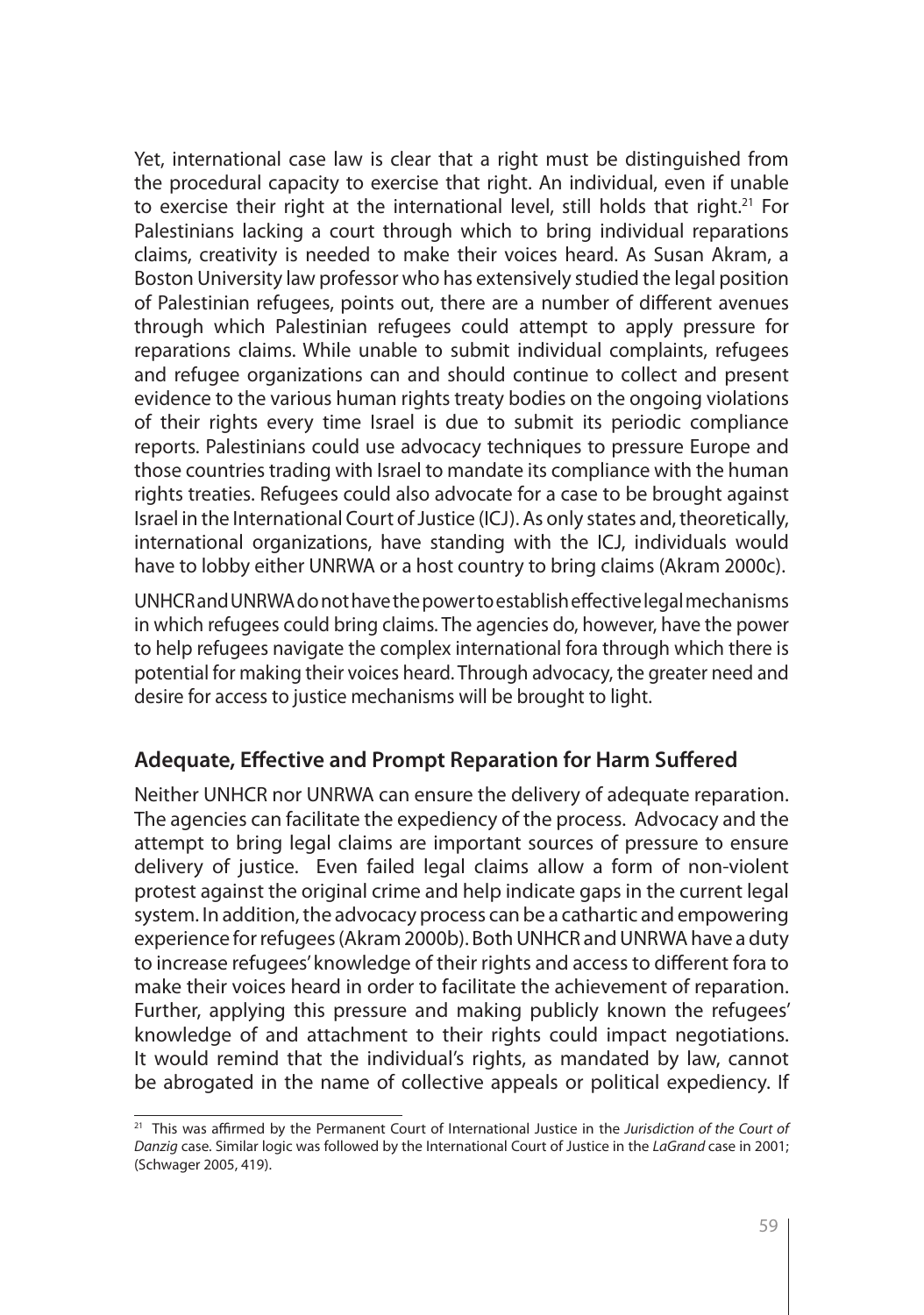pressure is not applied and claims are not made previous to an agreement being reached, however, there is serious danger that the right and ability to achieve individual justice will be extinguished (Akram 2000c).

#### **Conclusion: Broadening The Scope of Discussion and Burden-Bearing**

The importance of international law for Palestinians is in the legitimacy the language of law offers to them. Twelve of the fourteen refugees I spoke with noted that their rights derived from international law, appealing to UN resolutions in order to provide their demands with more weight. Specifically, refugees tended to refer to UN resolution 194 as the source of their right to return and compensation. Adopted in 1948, resolution 194 has taken on a life of its own in popular Palestinian rhetoric, often pointed to by the Palestinian Authority, local leaders, and individuals as evidence of the international community's promise that justice will one day be delivered to Palestinian refugees (Khalidi 1992, 31). When making claims for justice, either on an individual or communal level, resolution 194 is usually utilized to emphasize that these claims, codified in international law, must be respected.

In addition, the case of resolution 194 demonstrates the ability of laws to gain or lose power depending upon the saliency they have in the public sphere. Historically, Palestinian claims to justice have revolved around this singular resolution, prioritizing it over other, international legal rights to which Palestinians are entitled. For example, the right to reparation as discussed above and elucidated by the UN Basic Principles offers much more explicit and broader reparation packages than those provided for by resolution 194. Yet, the Basic Principles have not gained a place in Palestinian demands. While the language of international law plays an important role in the Palestinian community's claims for justice, the rights it promises have not been holistically acquired. Rather, certain aspects of international law have gained primary saliency, while others have largely been ignored.

The refugees are currently waiting for nation-states to deliver justice, but rights are not easily granted from above. The law must be used to assert and claim rights in order to achieve them. While Palestinians have been unable to either access, or make successful claims in, domestic or international legal fora, the language of law and human rights help make the community's claims legible and legitimate to the outside world. For the Palestinian refugee community, law is not justice. Rather, law is utilized as one form of pressureinducing advocacy that may eventually lead to the structural changes that would actually comprise true justice. UNRWA, and UNHCR for other refugees, has a duty to help refugees utilize international law as such.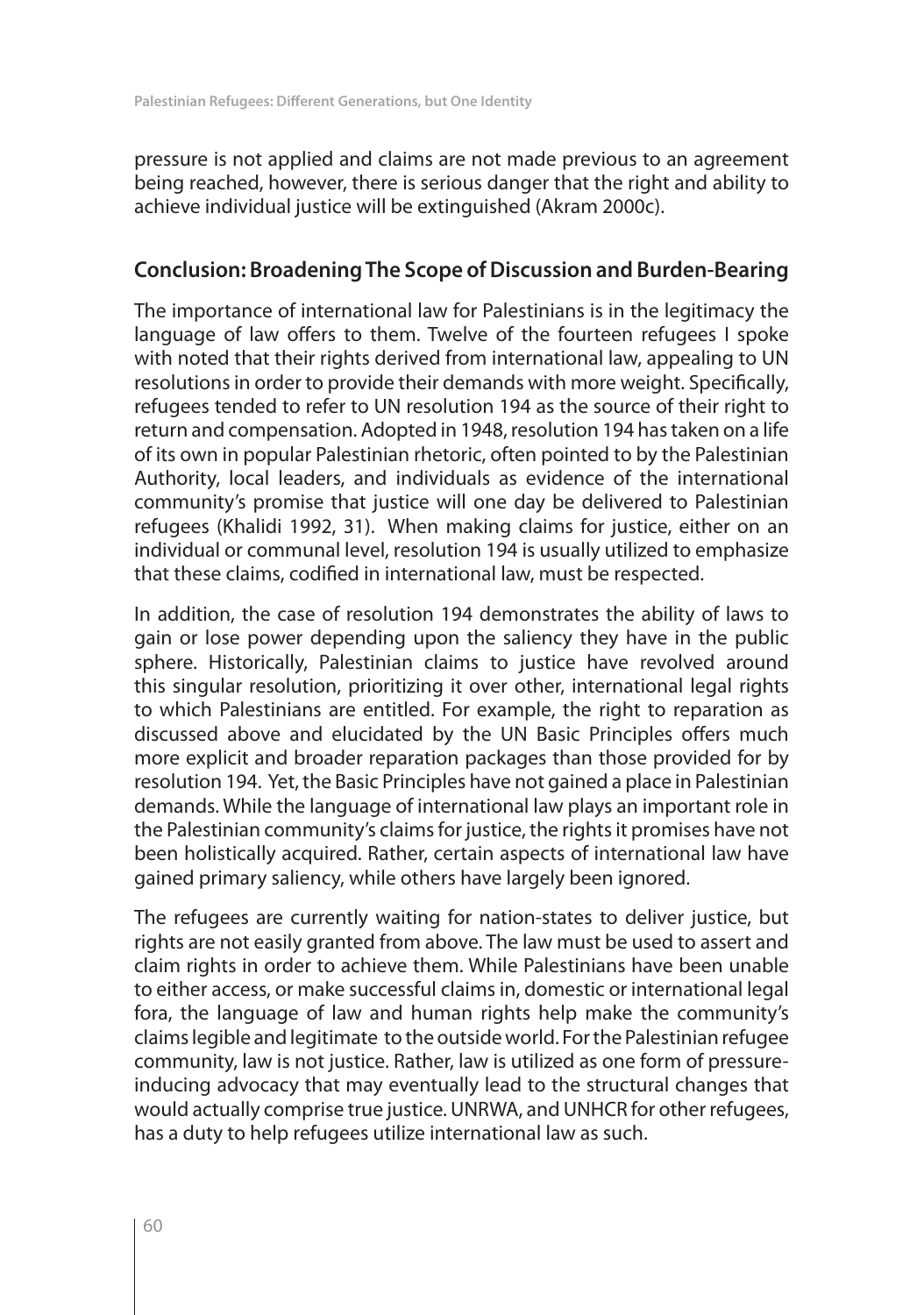Palestinian refugees are in absolute need of international legal protection. While UNRWA has increased its protection role over the past few years, its work remains limited. The agency is uniquely placed to restore the agency of Palestinian refugees by increasing their ability to advocate for themselves and make their claims heard for reparations and solutions. UNRWA asserts that it focuses on the "human development" of the refugees. This development must include more than education and healthcare. It must empower the refugees to become agents in the determination of their individual futures.

More broadly, refugees, and particularly Palestinian refugees, remain a profound concern in the field of international relations. Mass migrations cause domestic instability, place burdens on states and regions that are often already over-burdened, aggravate interstate tensions and threaten international peace and security (Malkki 1995, 504–507). The international community focuses on "burden-sharing," working towards lessening the tension refugees cause by providing aid. The refugees become further and further dependent on the international community and, by extension, donor governments (Rimmer 2010b, 9). There is no discussion of holding accountable the states and individuals responsible for causing refugee outflows in the first place (Rimmer 2010b, 8). By bringing culpability for displacement into the discussion, the focus could shift from "burden sharing" to "burden bearing," with the payment of reparations helping to lay the groundwork for a preventative strategy regarding new refugee outflows (Rimmer 2010b, 10).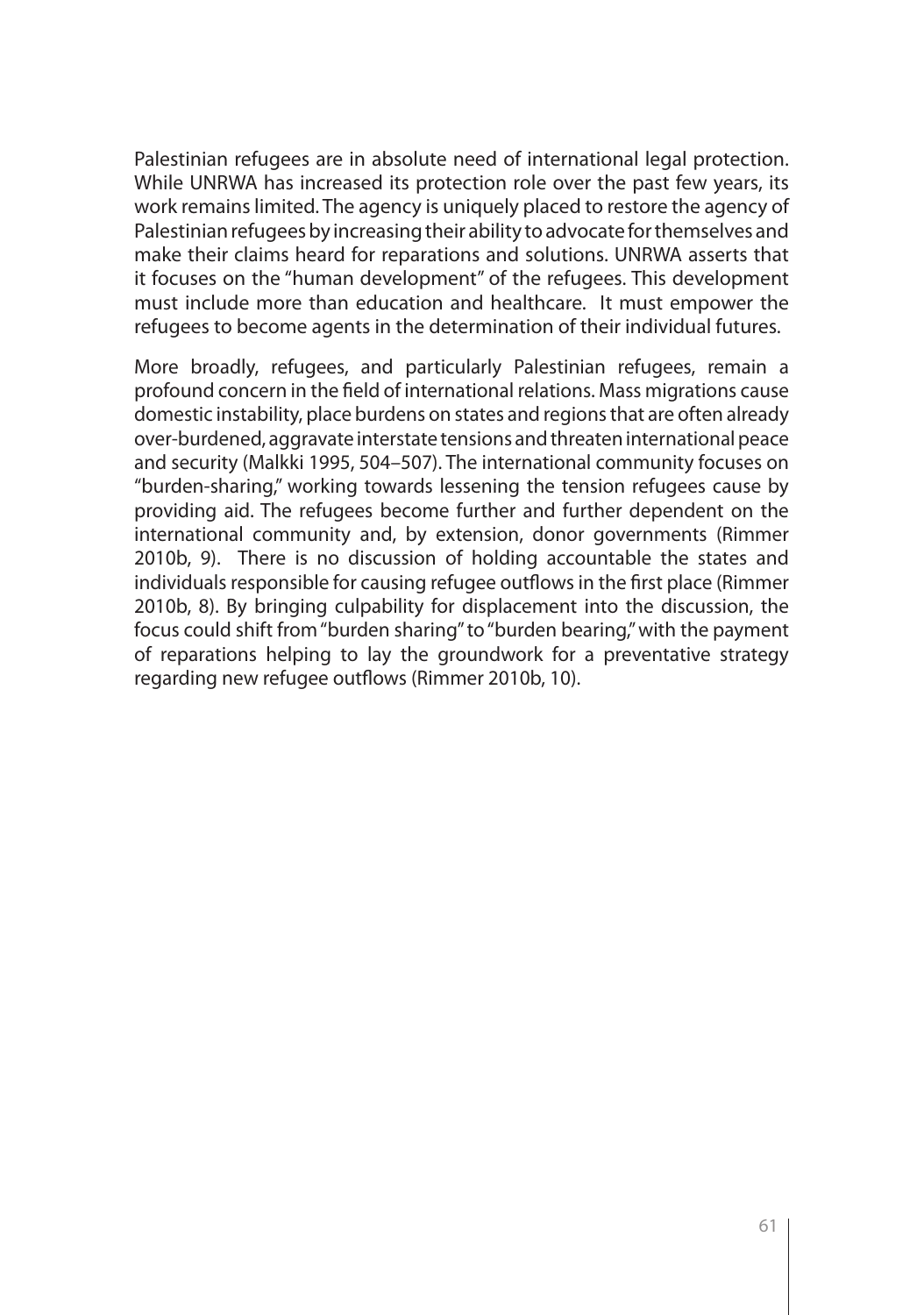# **Bibliography**

ADH-Genève. N.D. *The Rule of Law in Armed Conflicts Project.* The Geneva Academy of International Humanitarian Law and Human Rights. Accessed 3 January 2011. www. adh-geneve.ch/RULAC/index.php.

Akram, Susan. 2011. *International Law and the Israeli-Palestinian Conflict: A Rights-Based Approach to Middle East*. Routledge: New York.

---. 2000. *Palestinian Refugee Rights: Part One - Failure Under International Law*. Information Brief No. 44. The Center for Policy Analysis on Palestine or The Jerusalem Fund, (accessed 17 November 2010).

http://www.thejerusalemfund.org/www.thejerusalemfund.org/carryover/ pubs/20000728ib.html

---. 2000b. *Palestinian Refugee Rights: Part Two — Israel's Legal Maneuvers*. Information Brief No. 41. The Center for Policy Analysis on Palestine, (accessed 17 November 2010).

http://www.thejerusalemfund.org/www.thejerusalemfund.org/carryover/ pubs/20000804ib.html

---. 2000c. *Palestinian Refugee Rights: Part Three — Strategies for Change*. Information Brief No. 40. The Center for Policy Analysis on Palestine, (accessed 17 November 2010).

http://www.thejerusalemfund.org/www.thejerusalemfund.org/carryover/ pubs/20000821ib.html

Amnesty International. N.D. *Treaty Bodies*. Amnesty International Information Publication, Accessed 12 December 2010. http://www.amnesty.org/en/unitednations/treaty-bodies/what-are-treaty-bodies

Bartholomeusz, Lance. 2010. The Mandate of UNRWA at Sixty. *Refugee Survey Quarterly*, Vol. 28.2/3: 452 - 474.

Dumper, Michael. 2007. Comparative Perspectives on the Repatriation and Resettlement of Palestinian Refugees: The Cases of Guatemala, Bosnia and Afghanistan. In *Israel and the Palestinian Refugees*, eds. Eyal Benvenisti, Chaim Gans, Sari Hanafi, 387 – 408. Berlin: Springer Press.

Fassin, Didier and Richard Rechtman. 2009. *The Empire of Trauma: An Inquiry into the Condition of Victimhood*. New Jersey: Princeton University Press.

Fischbach, Michael. 2003. *The Usefulness of the UNCCP Archives for Palestinian Refugee Compensation/Restitution Claims*. Paper presented at the Stocktaking II Conference on Palestinian Refugee Research, Ottawa, June 17-20.

Goodwin-Gill, Guy S. 2008. *Convention and Protocol Relating to the Status of Refugees*. UN Audiovisual Library of International Law.

Hayner, Priscilla. 2002. *Unspeakable Truth: Facing the Challenge of Truth Commissions*. New York: Routledge.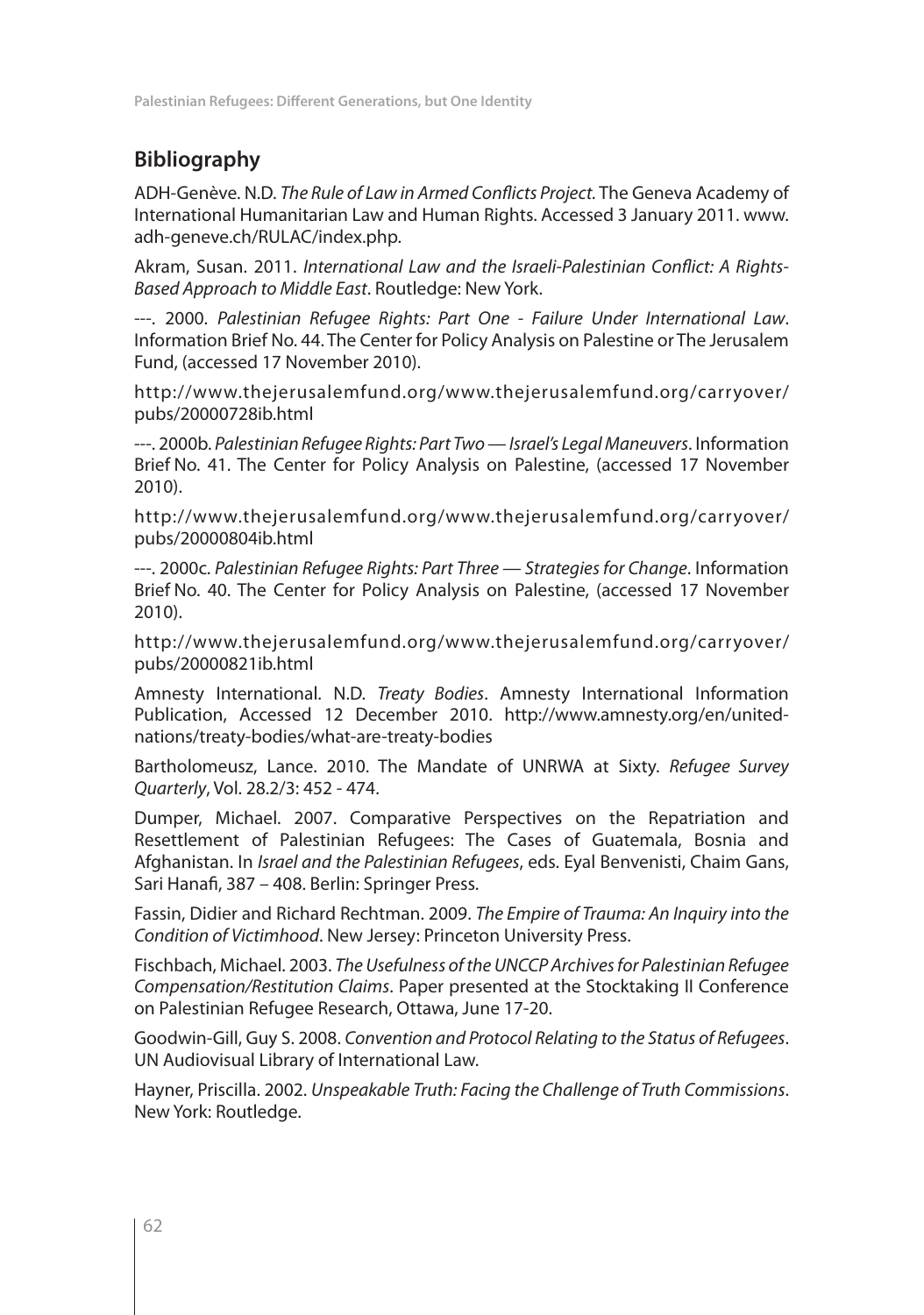Kagan, Michael. 2010. Is there Really a Protection Gap? UNRWA's role vis-à-vis the Palestinian refugees. *Refugee Survey Quarterly*, Vol. 28.2/3: 511 – 530.

---. 2009. The (Relative) Decline of Palestinian Exceptionalism and its Consequences for Refugee Studies in the Middle East. *Journal of Refugee Studies*, Vol. 22.4: 417 – 438.

Khalidi, Rashid. 1992. Observations on the Right of Return. *Journal of Palestine Studies*, Vol. 21.2: 29 – 40.

Kiss, Elizabeth. 2000. Moral Ambition Within and Beyond Political Constraints: Reflections on Restorative Justice. In *Truth v. Justice: The Morality of Truth Commissions*, eds. Robert Rotberg and Dennis Thompson, 68 - 98. Princeton: Princeton University Press.

Malkki, Liisa. 1996. Speechless Emissaries: Refugees, Humanitarianism, and Dehistoricization. *Cultural Anthropology,* 11(3): 377 - 404.

---. 1995. Refugees and Exile: From "Refugee Studies" to the National Order of Things. *Annual Review of Anthropology*, 24: 495 – 522.

Merry, Sally E. 2006. *Human Rights and Gender Violence: Translating International Law into Local Justice*. Chicago: University of Chicago Press.

---. 1998. Legal Pluralism. *Law and Society Review* 22(5): 869-901.

Minow, Martha. 1998. *Between Vengeance and Forgiveness*. Boston: Beacon Press.

Moore, Sally F. 1986. *Social Facts and Fabrications: "Customary" Law on Kilimanjaro 1880-1980*. Cambridge University Press.

Morris, Nicholas. 2008. *What protection means for UNRWA in concept and practice*. UNRWA Consultant's Report, 31 March: 1-11.

Nader, Laura. 1990. *Harmony Ideology: Justice and Control in a Zapotec Mountain Village*. University of California Press.

Nasser, Maher. 2003. *The Palestine Refugee Records Project*. Paper presented at Stocktaking II Conference on Palestinian Refugee Research, Ottawa, June 17 – 20.

Rimmer, Susan. 2010. Reconceiving refugees and internally displaced persons as transitional justice actors. *UNHCR New Issues in Refugee Research*, Research Paper No.  $187:1 - 13.$ 

---. 2010b. *Refugees, Internally displaced persons and the "responsibility to protect"*. UNHCR New Issues in Refugee Research, Research Paper No. 185: 1 – 21.

Schwager, Elke. 2005. The Right to Compensation for Victims of an Armed Conflict. *Chinese Journal of International Law*, Vol. 4: 2: 417 – 439. Oxford University Press.

Shaw, Rosalind and Lars Waldorf. 2010. "Introduction": Localizing Transitional Justice. In *Localizing Transitional Justice: Interventions and Priorities After Mass Violence*, eds. Rosalind Shaw and Lars Waldorf, with Pierre Hazan, 3-26. Stanford: Stanford University Press.

Stavropoulou, Maria. 1998. Displacement and Human Rights: Reflections on UN Practice. *Human Rights Quarterly,* Volume 20.3: 515 – 554.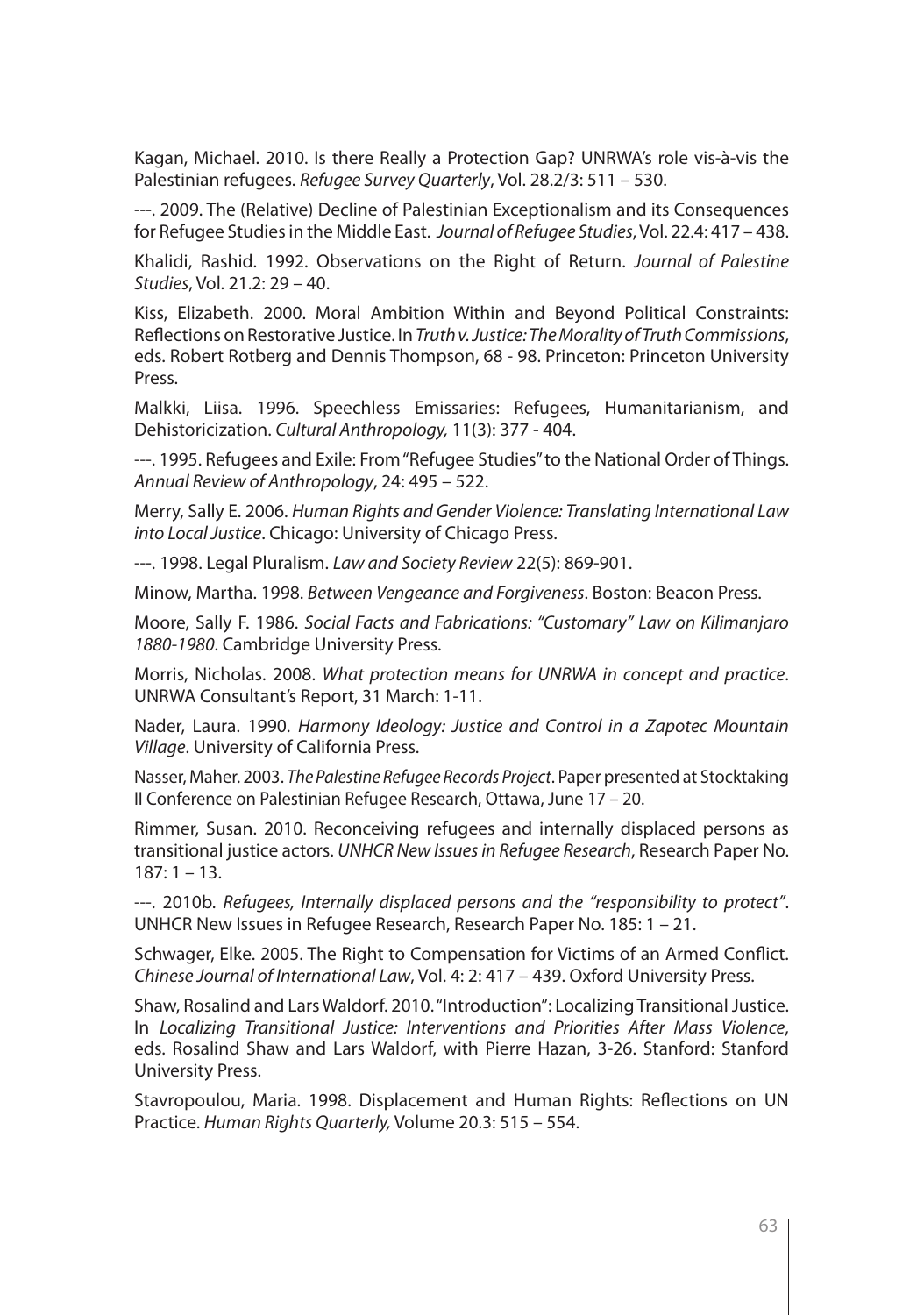Takkenberg, Lex. 1998. *The Status of Palestinian Refugees in International Law*. Oxford: Clarendon Press.

United Nations General Assembly. 2010. "Resolution 65/100" 10 December. In *Operations of the United Nations Relief and Works Agency for Palestine Refugees in the Near East* (A/RES/65/100).

---. 2009. *Implementing the Responsibility to Protect, 12 January*. Report of the Secretary-General to the General Assembly (A/63/677).

---. 2005. "Resolution 60/147", 16 December. In *United Nations Basic Principles and Guidelines on the Right to a Remedy and Reparation for Victims of Gross Violations of International Human Rights Law and Serious Violations of International Humanitarian Law* (A/RES/60/147).

--- . 2000. "Fifty-fourth report of the UN Conciliation Commission for Palestine," 31 August. Annex to a note by the Secretary General (A/55/329).

---. 1961. "UN Working Paper Prepared by the Secretariat", 2 October. In *Historical Survey of Efforts of the UN Conciliation Commission for Palestine to Secure the Implementation of Paragraph 11 of GA Resolution 194 (III): The Question of Compensation* (A/AC.25/W/81/Rev.2).

UNHCR. N.D. *History of UNHCR*. Accessed 12 December 2010. http://www.unhcr.org/ pages/49c3646cbc.html

---. N.D. *Protection*. Accessed 12 December 2010. http://www.unhcr.org/ pages/49c3646cc8.html

---. N.D. Durable Solutions. UNHCR.org.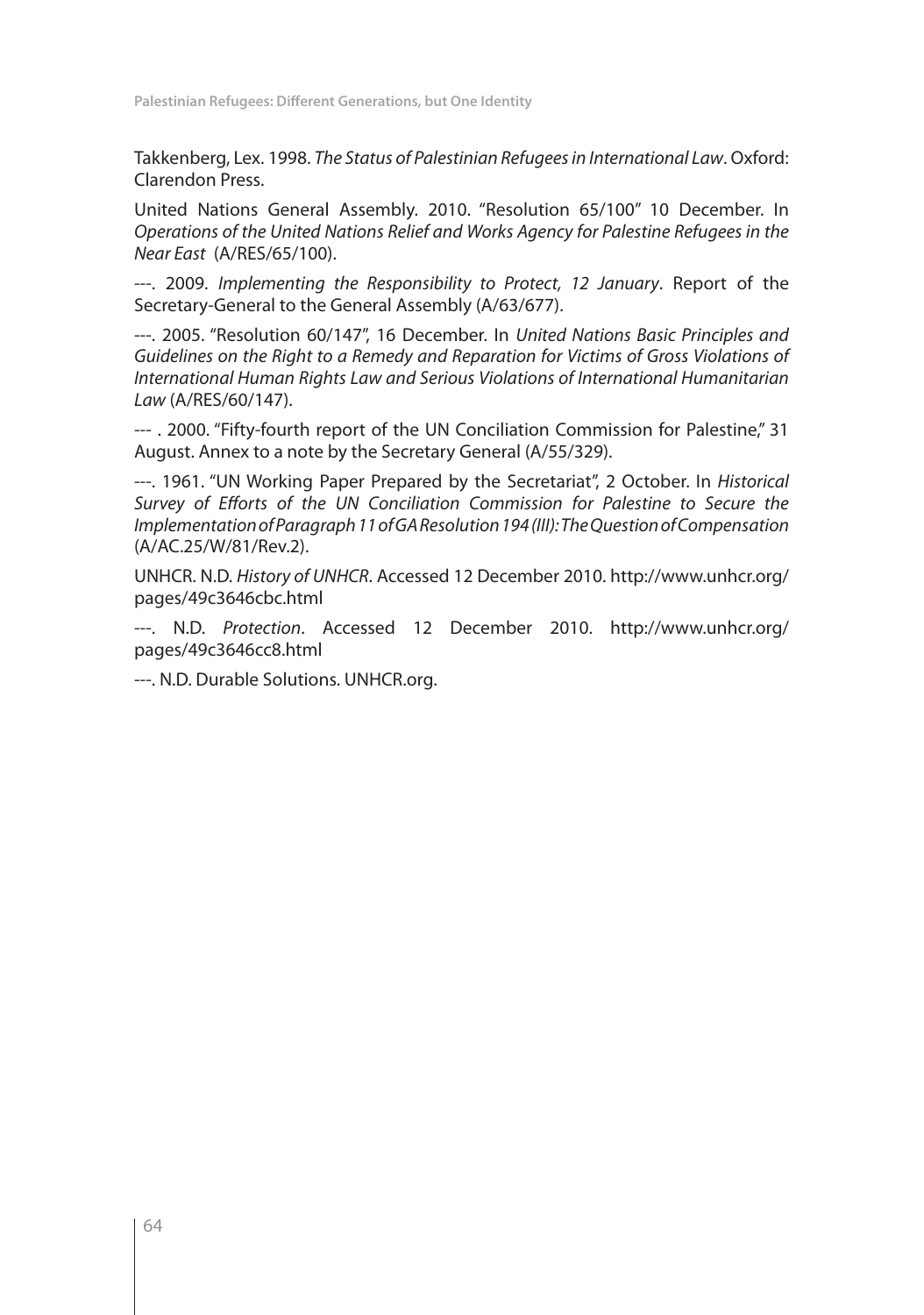# **Chapter Two:**

# **Palestinian Refugee Identity and the Right of Return**

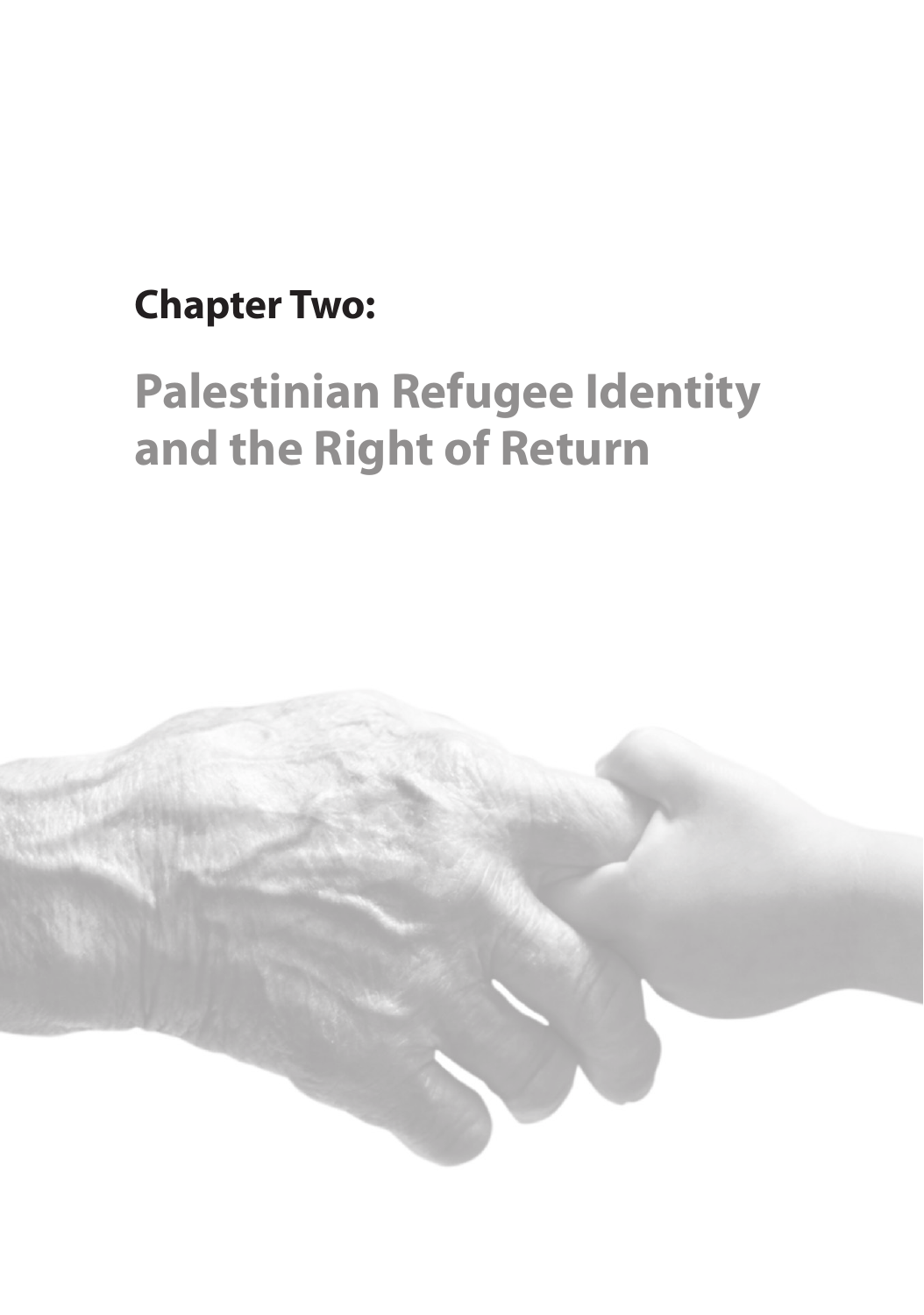**Palestinian Refugees: Different Generations, but One Identity**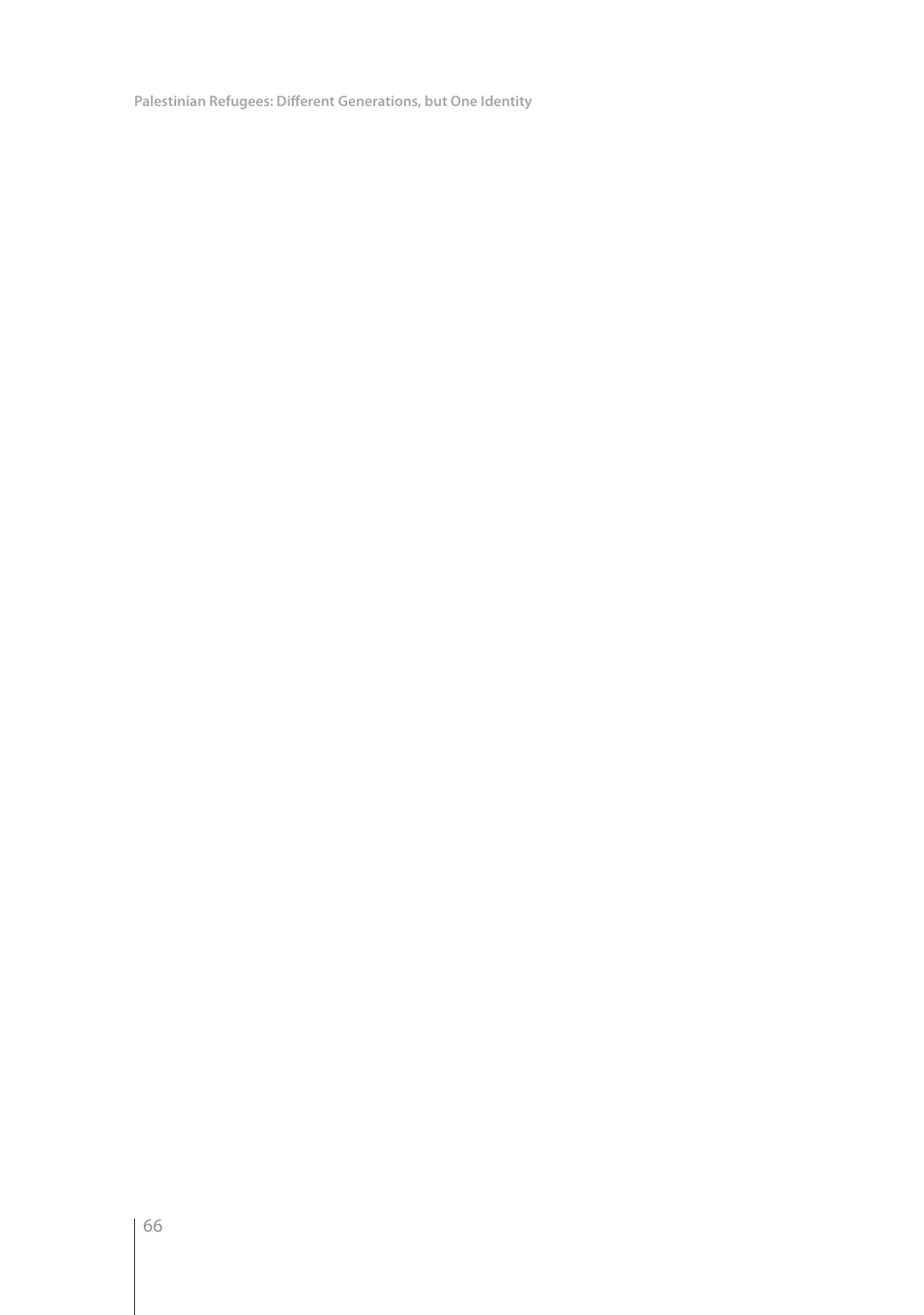# **Palestinian** *Sumud***: Steadfastness, Ritual, and Time among Palestinian Refugees**

Leonardo Schiocchet

#### **Introduction**

This article presents an analysis of an important tendency related to the social belonging process of Palestinian refugees which is firmly tied to variations of a Palestinian conception of time. This tendency is to symbolically link the definition and experience of Palestinianness in the present through the concept of *al-Sumud* (steadfastness). Through the notion of *Sumud,* an Islamic divine attribute, and *Samid* (plural, *Samidin*), a derived term that denotes the subject who possesses the qualities of *Sumud*, the Palestinian conception of time is, for many Palestinian refugees, in large measure inscribed into an Islamic praxis.

This study is based on fieldwork since 2006 among a few Palestinian refugee communities, with special emphasis on three of them: Al-Jalil and *Dbaye* refugee camps in Lebanon, and a group of about 110 Palestinian refugees, who arrived in Brazil in 2007 from an Iraqi refugee camp, and are today spread around the country. This study also takes into consideration my fieldwork in many other Palestinian refugee camps in Lebanon and with Palestinian refugees in Syria and Jordan. In terms of reach, my argument is thus more general. What I present in this paper is a broad tendency of refugees to define, express, and experience Palestinianness.

#### **Existence as Resistance**

In practice as much as in discourse, the most general understanding of Palestinianness among refugees passes through the shared experience of loss and the condition of exile to which they are subjected. In the face of more than six decades since the beginning of the original diaspora, Palestinian refugees are haunted by fears of the effacement of their properties, rights, lifestyles, and, more importantly, their own identity. Such fears mark their understanding of themselves, which in turn position their engagement with the world. The fear of self-effacement also leads to an idealization of one's own existence as resistance. Within Palestinian refugee camps in general, being a refugee is one more element reinforcing the equation "existence = resistance" as an attribute of Palestinianness.

The "existence=resistance" equation defines the sort of passive resistance that characterizes the idea of *Sumud* as opposed to, for example, *muqawama*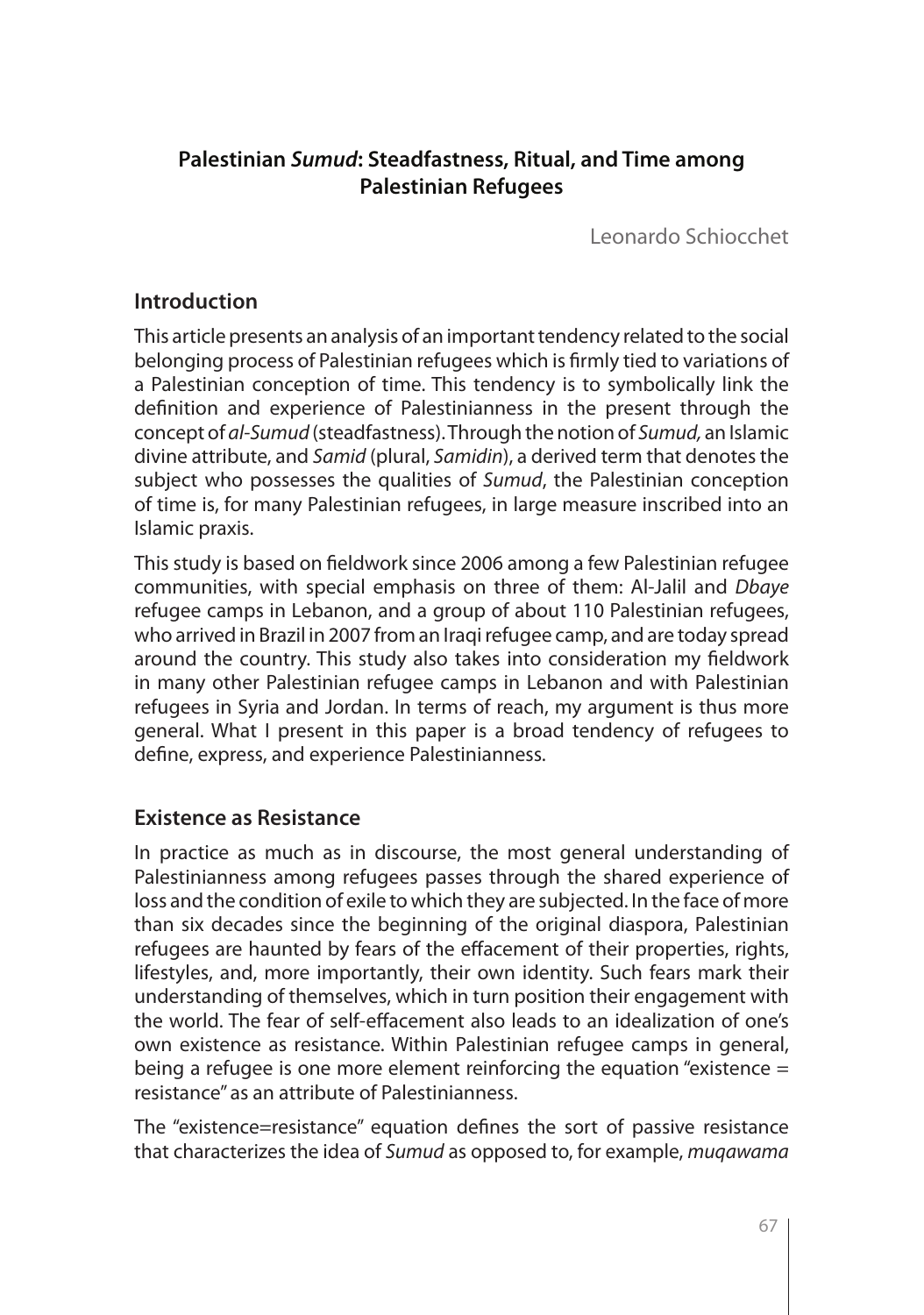(resistance), which is a more active form of resistance (armed resistance, for instance). Palestinian refugees tend to feel and say they are *mahrumin* (dispossessed). Their shared experience of dispossession makes them *mahrumin* at the same time that it makes their mundane, quotidian routines an act of resistance in their eyes. Through language, folklore, and practices, they insist on their dream of living the plenitude of their Palestinianness that is, being Palestinian without the attached stigma of the term and the practical impediments that this stigma generates. The most pressing of these impediments is the refugee condition itself. Thus, living as a refugee automatically entails being *samidin* (unless the refugee actively undoes this qualification through certain behaviors such as becoming a spy or collaborator for Israel), but does not necessarily entail participation in the *muqawama*.

All *Samidin* Palestinians are thus also considered martyrs of *Al-Qadyia al-Falastinyiah* ("The Palestinian Cause") upon death, not only according to the discourse of the political parties and social movements, but also according to popular understanding. However, participation in, for example, a martyrdom operation,<sup>1</sup> whether independent or organized by an Islamist or secular political group, generally provides the participant more social capital, thereby adding to his/her Palestinianness. Today, this differentiation has even led to a modification in colloquial Arabic usage, introducing the new term "*istishhadi*"2 (a martyr that deliberately seeks his martyrdom) as opposed to *shahid* (a martyr).

#### *Al-Sumud* **in Context**

Despite the contemporary, and sometimes involuntary, tendency to inscribe Sumud into an Islamic praxis,<sup>3</sup> the concept has also a more "secular" history as evidenced by the PLO usage of the term, which emphasizes that to live as a refugee and to insist on being Palestinian alone (for example, through celebrating Palestinian food or dance) is already an important form of resistance against the imperialist objectives of Israel. But even among the Palestinian Christians<sup>4</sup> or Marxists to whom I spoke, for whom Islam did not define the terms of their vernacular politics, conceptions of *Sumud* were still greatly influenced by the sociality that the term has for Muslims. This is partially because, consciously or unconsciously, even the PLO's framing of

<sup>&</sup>lt;sup>1</sup> Most non-Arabic sources ethnocentrically understand (or incorrectly translate) `amalyia istishhadyia as being a "suicidal" operation regardless of the intention behind it.

<sup>2</sup> For more on this read Nasser Abufarha's The Making of the Human Bomb (Abufarha 2009).

<sup>&</sup>lt;sup>3</sup> I understand Islam more broadly as a culturea, so in this case even the understanding of most Christian Palestinians is somehow tied to an Islamic definition and popularization of the concept. And, more strictly, Islam also means a religion for a Muslim religious activist segment among the Palestinian refugees who are the object of this paper.

<sup>4</sup> The Palestinian refugee camp, *Dbaye*, consists almost completely of Palestinian Christians.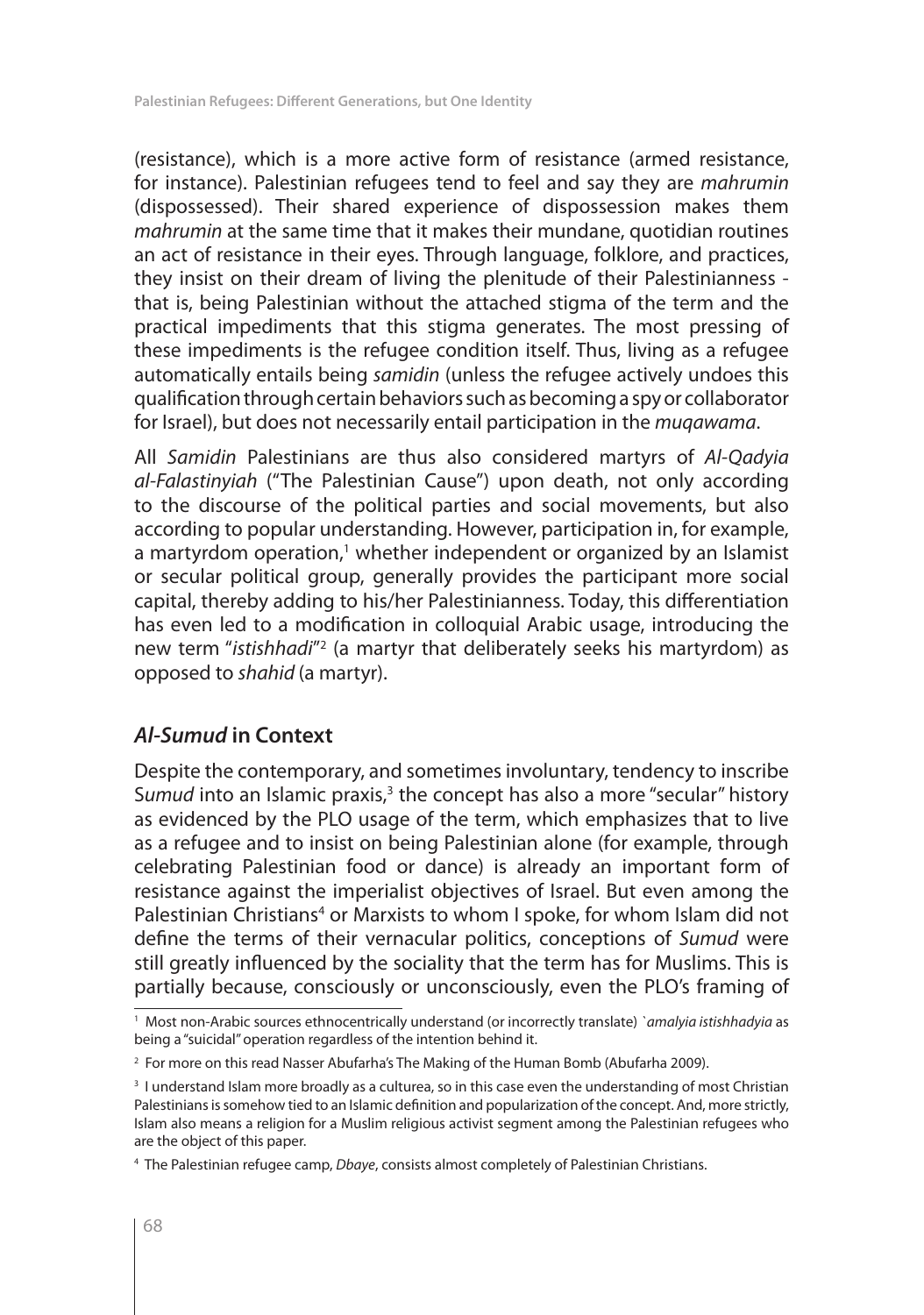the "Palestinian cause"--which popularized the general usage of the term *Sumud* in Palestinian cultural and political dialects--borrowed many of its idioms from Islamic culture.

However, *Sumud* is not always a force shaping Palestinian refugees' lives. In *Dbaye*, a Palestinian refugee camp located in *Metn* (Mount Lebanon, Lebanon), for instance, I found that although the idea of *Sumud* was still very much present, especially in the older generation's discourse, it was not particularly important for younger generations nor did it define either generation's everyday social practices. Among the most important reasons for *Sumud's* effacement from the discourses and practices of younger generations in *Dbaye* is that, due to a very specific and special historical context, most of these youth do not in fact define themselves unambiguously as "Palestinian."5

That older generation, which still tends to define itself unambiguously as Palestinian, continue to assign great importance to the idea of *Sumud*, which attests to the general indexing of Palestinianness through the commitment to being *Samidin.*<sup>6</sup> Furthermore, the reason that in *Dbaye* the older generation's social practices do not reflect a *Samidin* posture as much as those of the same generation in other Palestinian refugee camps that I knew in Lebanon is the difference between these refugees' identity discourses and their social practices. This difference can be explained by the older generation's lack of hope of return to their now changed homeland, and consequently, the tentative accommodation of their lives to a foreign environment as they maintain a stereotypical discourse of Palestinianness. Thus, being "Palestinian" today for this specific group in *Dbaye* has more to do with how they lived their lives in the past than with how they live their lives in the present. In contrast, younger generations in the same camp tend to define their identity through their present engagement with their Lebanese surroundings and the largely Lebanese composition of the camp itself.

The Palestinian conception of time, related to the concept of *al-*S*umud,* was historically generated and maintained within the context of the secular activism of a Muslim majority, but today its vernacular language has become ever more Islamized. In the cases where *Sumud* is an essential component of social practices (not just in discourse), I found a tendency toward what I call a "hyper-expression of identity," which is responsible for the ritualization of the quotidian. The focus of this paper, the process of social belonging of these Palestinian refugees as informed by the concept of *Sumud*, encompasses both identity and social organization, and is critically inspired by the writings of

<sup>5</sup> Although I will develop this theme later in this paper, a much deeper analysis of this context and social belonging in *Dbaye* is offered in my PhD dissertation (Schiocchet 2011).

<sup>6</sup> Through this paper I will be presenting a very widespread tendency. It must be understood that this general tendency has infinite variants, potentially, and that it certainly does not apply to every single case.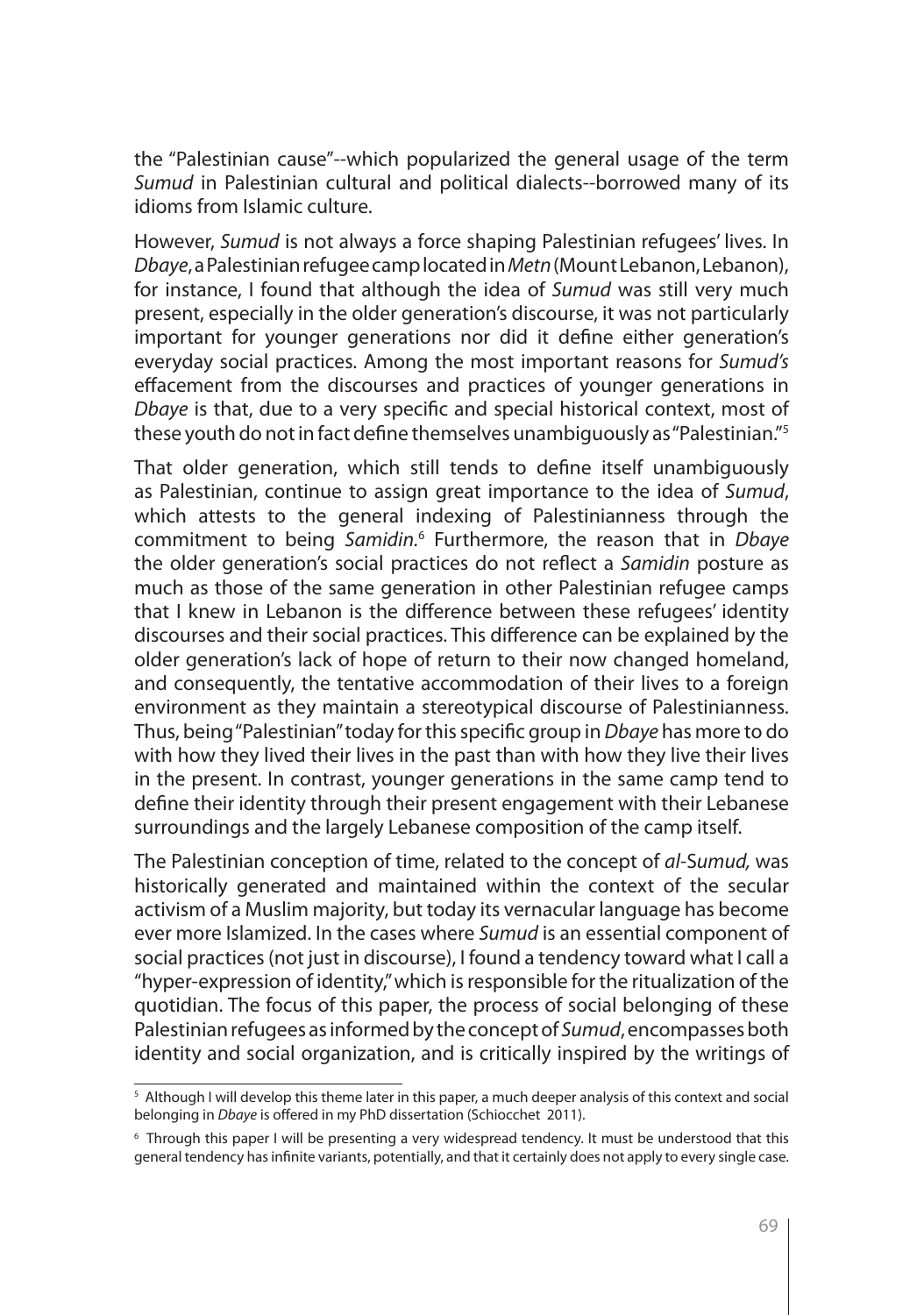Edmund Leach (1990, 2001, 2008), Jack Goody (1961), Stanley Tambiah (1981, 1997), and Roy Rappaport (1999). The process of ritualization mentioned above and thus the ritual analysis are based on forms of Palestinian social belonging I witnessed in the field, which were firmly tied to variations of a Palestinian time conception that has also in part been noted by Lena Jayyusi (2007) and Rosemary Sayigh (2007).

#### **Quotidian Refugee Palestinianness Expressions and Ritualization**

In 2003 there were 7,553 Palestine refugees registered in the total area of 42,300 square meters of the Palestinian refugee camp, Al-Jalil, according to UNRWA's most recent statistics.<sup>7</sup> Many Al-Jalil inhabitants told me that about seventy percent of all people in Al-Jalil (*Ahl Al-Jalil*) live today in northern Europe, and I myself met some of them when they flocked to the camp during summer to reconnect with their families and friends. During my field research, the camp was surrounded by the walls of interconnected, small, concrete buildings. Large abandoned buildings that once served as French barracks still stood above a large number of smaller buildings, sometimes built on top of one other and creating two-story buildings, at the center of the camp. This configuration left just enough space for a paved street to cut across the wall of small buildings and the cluster of small buildings surrounding the old French Barracks, where the camp was built. The main street was in the shape of a square, closed circuit, and was just as wide as a car, plus a few centimeters, in its narrowest part, and with the width of two cars plus some centimeters in a few of its wider parts. Narrow alleys between the buildings wound irregularly throughout the whole camp, where young men gathered to smoke *argile* (water pipe) and chat, while old men and women chatted at the doorsteps of their houses.

The public spaces of gathering mostly faced the main street; there were stores, political offices, NGO and charitable organization centers (*marakaz* or *jam'ayet*), as well as the mosque and the UNRWA school. A *hajiz* (checkpoint)*,* built next to one of Fataĥ's offices, guarded the right side of the camp's main entrance. On the left side of the entrance was a *zawye* (corner) clear of buildings and regularly used as a gathering place for discourses, demonstrations, strikes, celebrations, etc. The back of this *zawye* harbored the UNRWA office, and usually the main speakers in an event were photographed and filmed (by local organizations) in front of this office--although, when mentioned, UNRWA was usually attacked for its incompetence, goals, and/or behaviors.

The first thing I noticed upon seeing Al-Jalil for the first time was how physically demarcated it was from its surroundings. Not all Palestinian

<sup>7</sup> This camp is officially known as *Wavel* by UNRWA (United Nations Relief and Works Agency for Palestine Refugees in the Near East) and the Lebanese government alike.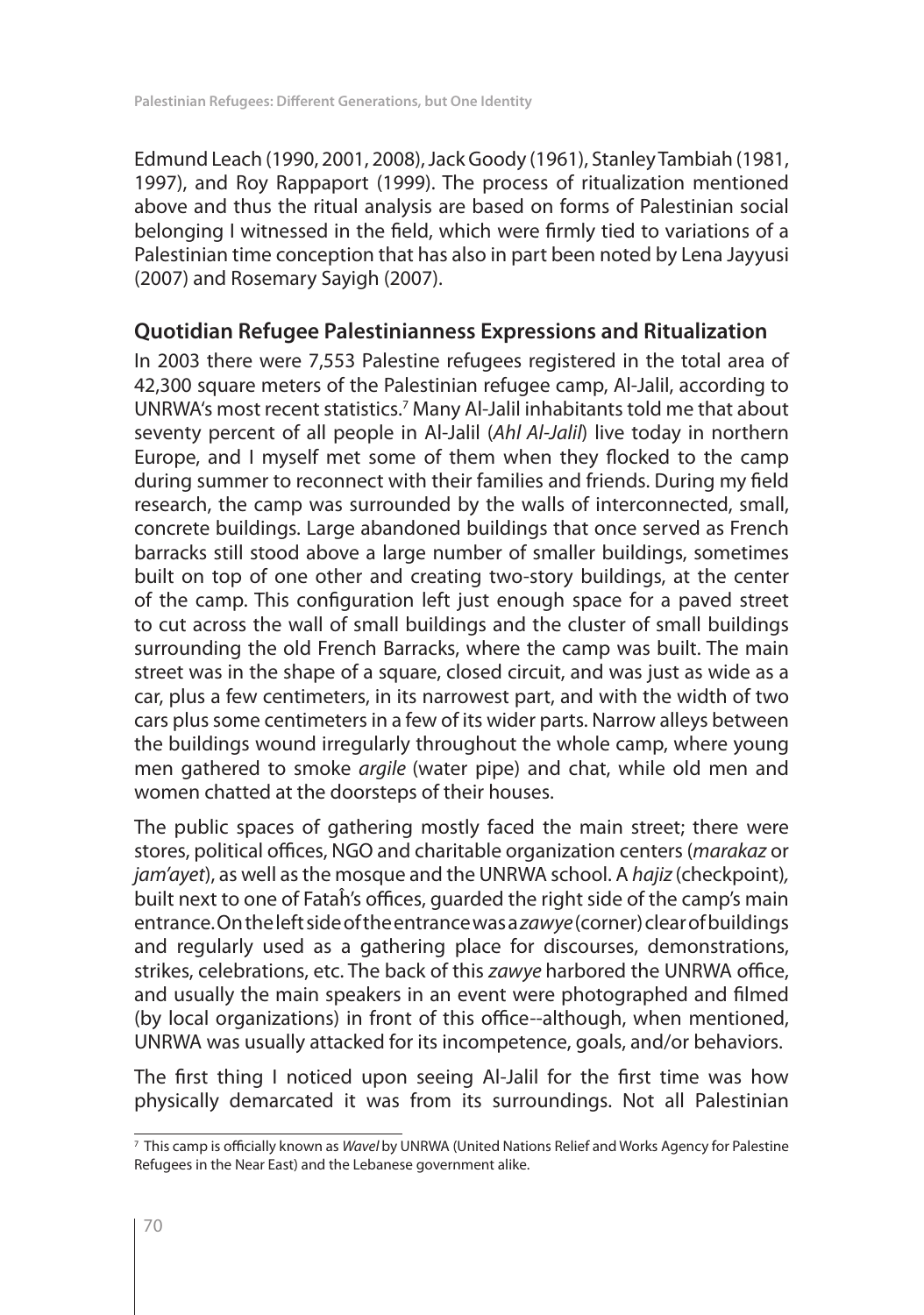refugee camps look like this. In fact, most camps' physical boundaries are not demarcated as clearly as those of *Al-Jalil*. In Syria and Jordan, camps tend to be much more open, and some can even be confused with poor local neighborhoods generated by more internal urbanization processes. Al-Jalil's physical boundaries, however, as with most Palestinian refugee camps in Lebanon, tend to be much more defined. For instance, the camp has only one public entrance, which is guarded day and night by armed Palestinian factions. Other Palestinian refugee camps in Lebanon (such as *'Ain el-Helwe*, *Rashidyie*, and *Nahr al-Bared)* also have Lebanese checkpoints at their single entrances. While most of the 12 camps in Syria and the 10 camps in Jordan do not have their physical boundaries as clearly defined as Al-Jalil's, most of the 12 camps in Lebanon and the 27 camps in the Occupied Territories (19 in the West Bank and 8 in Gaza) are much like Al-Jalil in this respect.

In most cases, including that of Al-Jalil and *Dbaye*, the camps' physical boundaries do not confine Palestinian refugees within them, since typically a large population of refugees lives in the areas surrounding most camps. Camp boundaries do tend to determine a social territory, however. For instance, in Al-Jalil, people who live on the outskirts of the camp still spend most of their time within the camp, and have the pace of their daily lives very much defined by social processes emanating from the camp as their epicenter. Also, camps such as *Dbaye* and *Shatila* in Lebanon, and a few others in Syria and Jordan, are characterized by their large, stable population of non-Palestinian inhabitants. But this should not be taken as an index of effacement of Palestinian social belonging. For instance, although nearly half of Shatila inhabitants are not Palestinian today,<sup>8</sup> the camp's quotidian life is still very much marked by social processes related to Palestinianness, similar to the ones I will now describe as I experienced them in Al-Jalil.

My experience of living in Al-Jalil was significantly defined by what I called before the "hyper-expression of identity." It was not just any kind of identity, but specifically a Palestinian identity that included expressions ranging from collective practices and narratives to personal practices and discourses, all of which were understood mainly in national terms, and was almost always bound up with ethnic, political, and religious conceptions. For example, during political rallies in the name of the national cause, the invocation of religion and ethnicity was generally integral to the event. In Al-Jalil I would often hear the *shahada*<sup>9</sup> (*La illahu ila Allah, wa Muhammad rasul Allah!*) in connection with the denunciation of anti-Arab postures or to address a Palestinian national-political demand.

<sup>&</sup>lt;sup>8</sup> Many of these non-Palestinian inhabitants of Shatila are of Gypsy, Sudanese, Pilipino, Kurd, Syrian, SriLankan, or even of poor Lebanese origin.

<sup>9</sup> The *shahada* is the profession of faith that, if properly done and witnessed, oficialized a subject's conversion to Islam. It is used by Muslims, among other things, as a statement of faith.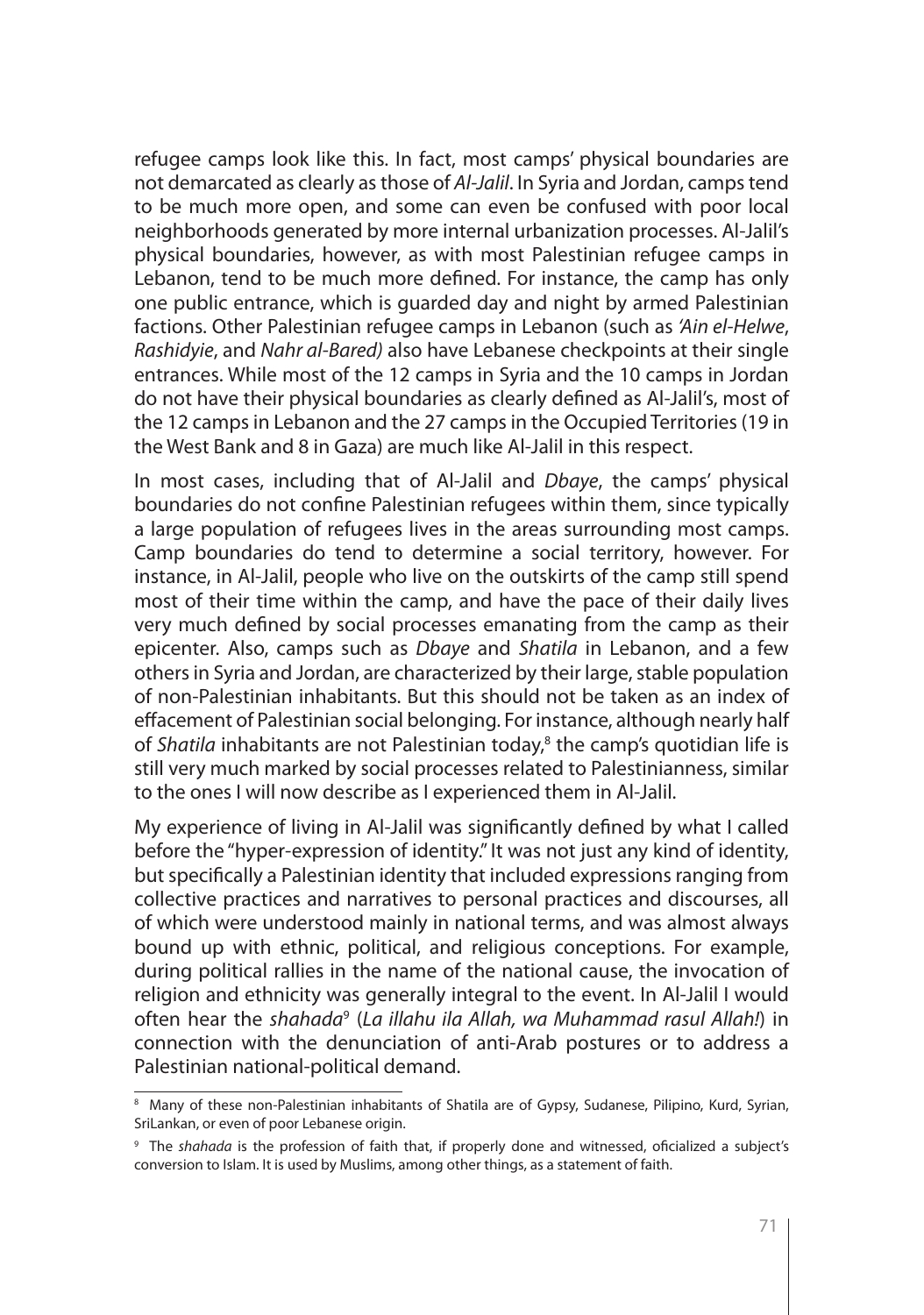In Al-Jalil, I usually woke up to the sound of music coming from one or another office of the various political parties or local foundations. There were about twelve "political parties" or "movements" (*harakat el-siyasiya*) at the time of my fieldwork in the camp between 2006 and 2008, and about the same number of NGOs and local foundations (most of which depended on international donors). While political offices frequently played military marches as party hymns, the offices of local foundations typically preferred Palestinian traditional folk music (*debke*) or national singers and poets such as Marcel Khalifa or Mahmud Darwish.<sup>10</sup> In some cases, there was a confluence of both types of music. For example, the headquarters of *Fatah al-Intifaďa* lent a large empty room in their office to a local youth *debke* group for rehearsals.

Besides waking up to nationalist hymns, I would be confronted with an infinite number of posters covering virtually all the camp walls each time I opened the doors of my bare, concrete and brick lodging and faced the camp. These included posters of specific political parties, pictures of martyrs of the Palestinian cause (*istashhadyun* – those who were nationally considered to have actively pursued martyrdom), posters of certain Lebanese or other Arab leaders considered to be keepers of the Palestinian cause,<sup>11</sup> and calls for political and social engagement from local foundations, as in a "march for the liberation of Gaza," for example. Under and over these posters, the walls would also be covered with graffiti of Palestinian symbols, some of the most common of which were the Palestinian flag, Quranic sayings, keys (symbolizing the reopening of Jerusalem for the Palestinians), the Dome of the Rock, the pre-1948 map of historical Palestine, and other national symbols (most of which were not only national but also political, ethnic and/or religious).

Along with the density of the music and sounds (which often emanated from multiple places) and the visual density of the posters and graffiti, the streets of the camp contained a multitude of people carrying their own personal charms, such as necklaces, t-shirts, rings, wristbands, and other paraphernalia that reproduced the same symbols which were spread throughout the public space of the camp. In their discourse, the people would also disseminate these same themes, fueling this very high-density expression of Palestinianness in everyday life. The density and frequency of these expressions, and the depth with which I felt they penetrated the everyday life of the community and of individuals, were unparalleled in my own personal experience. I have known many countries and peoples in my life, but I had never seen such as heavy

<sup>&</sup>lt;sup>10</sup> Although Marcel Khalifa was in fact Lebanese, Palestinians consider him a national hero due to the singer's pro-Palestinian stance during the Lebanese civil war.

<sup>11</sup> While in al-Jalil, posters of Ĥasan Nasrallah (leader of *Hizbolla*) were common in other camps, which had different hegemonic politics, posters of other leaders could be found. In Baddawy or Nahr al-Bared to the north of Lebanon, for instance, I found posters of Saddam Hussein. In Ďbaye, I even found posters of the Lebanese general Michel 'Aoun (who is generally considered to have a largely anti-Palestinian posture).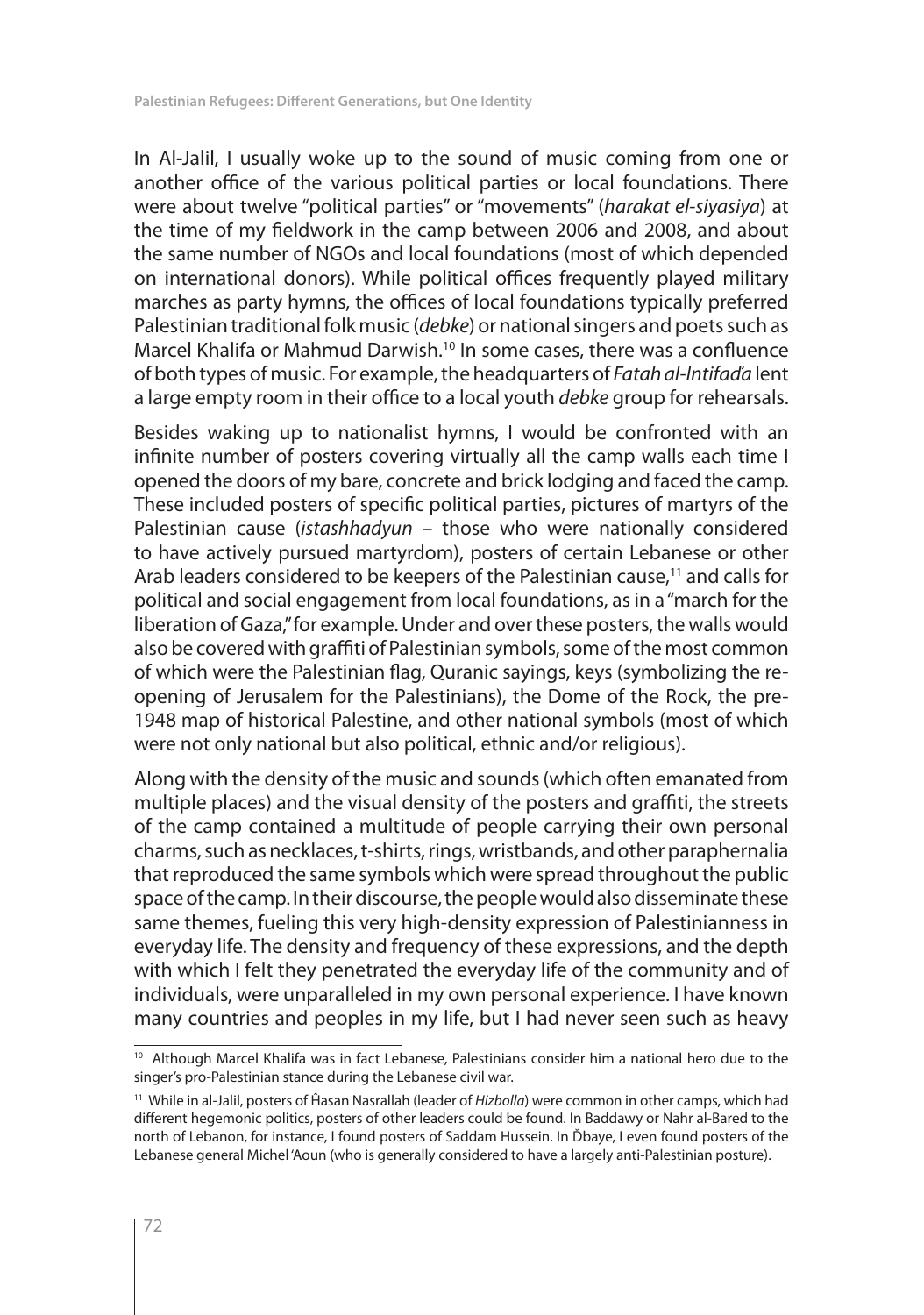display of identity before. What I witnessed in Al-Jalil was a hyper-expression of identity (Palestinianness), which I understood to be highly associated with the boundedness of the local community to its refugee condition. I will return to this later, but for now I wish to continue to draw a picture of this hyper-expression of Palestinianness.

I do not present here all the forms of expression of Palestinianness in Al-Jalil, since for our discussion the selected examples suffice. Broadly speaking, however, the camp also had a calendar of events ranging from fixed yearly celebrations to one-time, extraordinary national events that happened frequently. Besides that, even personal celebrations such as birthdays, marriages, and funerals were often flooded with nationalist expressions. At a marriage, for example, it was common to hear discourses depicting how the groom was a committed Palestinian. At a funeral, a Palestinian flag (or that of a political party) would cover the deceased's coffin as a sign of moral rectitude.

Among the annual calendric celebrations were, for example, *al-'yd milad al-naby* (The Prophet's Birthday), *ywm al-nakba* (*Nakba* Day),*<sup>12</sup> ywm al-ard* (Land Day),13 *ywm al-quds* (Jerusalem Day), and many others. These are but a small fragment of the calendar that Al-Jalil shares with most other Palestinian refugee camps and with other Palestinians, refugees or not, living all around the world. Among the extraordinary celebrations were, for example, the coming of a new political party to the refugee camp, labor strikes at UNRWA facilities against some perceived injustice, boycott campaigns against Israeli products made in the Palestinian territories, a "successful" Palestinian martyrdom operation, and popular culture exhibits (such as folk dance or theater performances).

Most of these extraordinary celebrations were not primarily motivated by religion and, having been established long ago, were already squarely placed on the camps' calendar. There were also many personal, extraordinary celebrations, such as marriages, funerals, and others. As mentioned before, these were also often infused with nationalistic, religious, ethnic, and political themes. I did not mention them, however, in the previous list including strikes and boycotts because, although they also had a collective dimension, they were not defined by a horizontal bond of shared experience as in the case of strikes and boycotts. Even in the celebration of a martyrdom operation, the *istishhady* is different than the shahid in this sense. Although any death can inspire national feelings, the primary purpose of celebrating an *istishhady* is to instill a shared experience of Palestinianness and create a specific political

<sup>&</sup>lt;sup>12</sup> The significance of this term to Palestinians will be developed in what follows, but for now it suffices to say that *Nakba* in Arabic means "catastrophe", and it is used by Palestinians to name the 1948 creation of the state of Israel and consequently the beginning of their condition of refugeeness.

<sup>&</sup>lt;sup>13</sup> Land here means specifically the land of Palestine.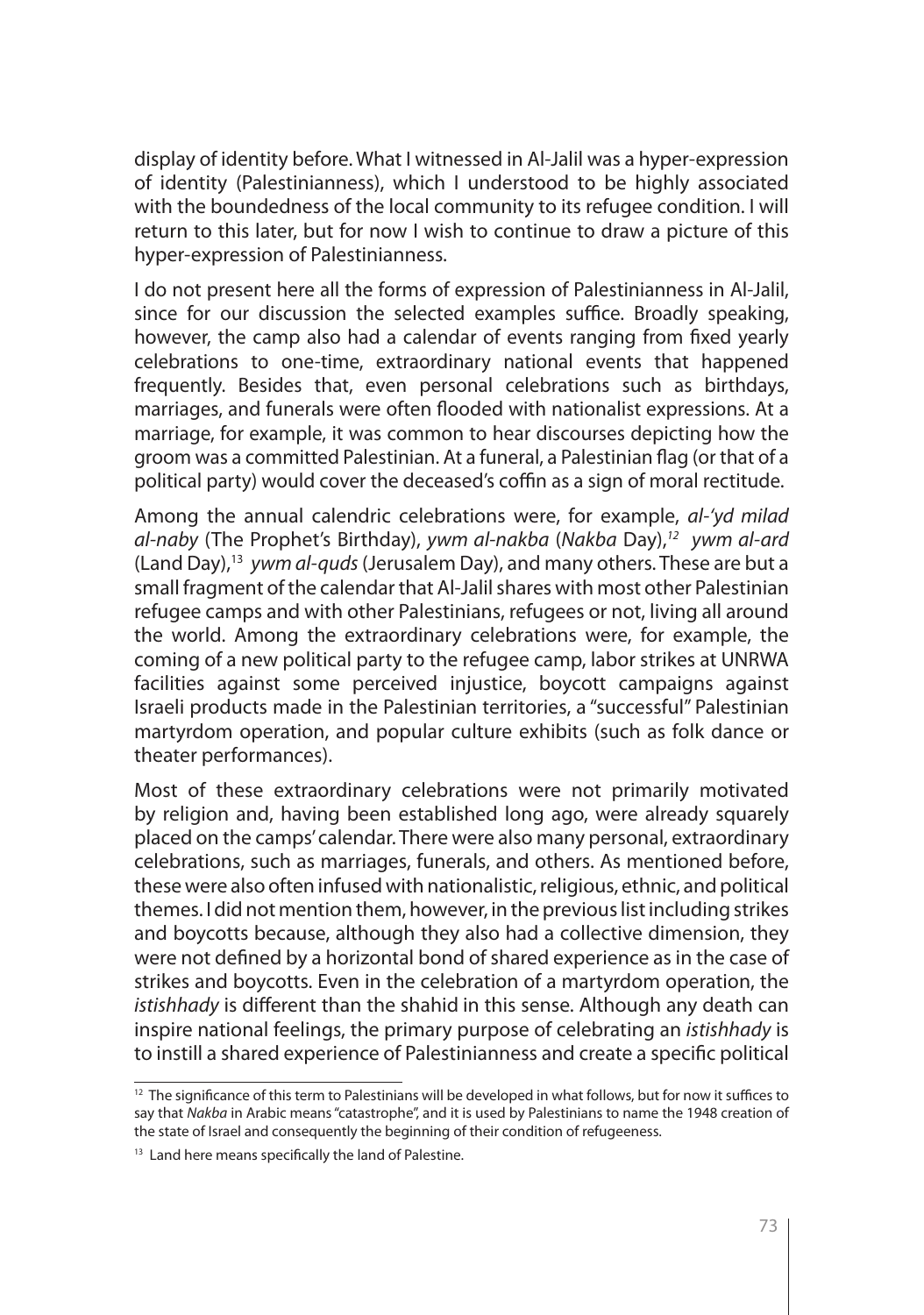effect i.e. if not another *istishhady*, then at least *Sumud* (steadfastness) among the community. It is precisely in this entailment of generating and maintaining *Sumud* ritually, something akin to what Benedict Anderson said about map, museum and census (Anderson 1983), that I see the basic general structural similarity between calendric and extraordinary collective celebrations in Palestinian contexts, including in Al-Jalil refugee camp as well as many others.

Rosemary Sayigh has called these series of commemorations in Palestinian refugee camps in Lebanon an aspect of "the tempo of daily life," in the following passage:

With the expansion of PRM [Palestinian Resistance Movement] programs, the *tempo of daily life* in the camps changed, becoming charged with commemorations and celebrations: international days such as 1 May and 8 March. All these were occasions for speeches by Resistance leaders, displays of handicrafts, performances of plays, songs and dances. Such events became part of and helped people to absorb, the continual attacks and losses. 'We mourn and marry on the same day' is the way one young PRM cadre expressed this new popular culture of resistance (Sayigh 1994, 104).

Like Sayigh, I am interested in public performances such as festivities and celebrations (*ihtifalat*), rallies and demonstrations (*masirat*; *mudhaharat*), and strikes (*idrab*) as channels for expressing identity. My analysis is geared toward a more explicit understanding of how such practices compose a set of rituals that, in turn, account for the socialization process, social organization, and the interaction among different groups inside a community such as Al-Jalil.

While the types of celebrations may vary and while different camps may celebrate similar events differently, nonetheless, it is possible to point to a certain ritual structure that is reproduced every year in most Palestinian refugee camps, at least in Lebanon:

An event generally starts with a walk around the camp (or, occasionally outside the camp), and is driven by the chanting of an infusion of nationalistic, religious, political, and ethnic themes. Participants hold high symbols relating to these themes. By far, the most common of these symbols is the Palestinian flag. Participants are typically organized in groups, although the structure is loose- -passersby, curious or circumstantial participants, and others uncommitted to any party, movement, or institution are always part of the march. Most of the time, a certain group which organizes the event makes itself prominent. Events promoted by political parties usually have their party leaders and local and invited notables at the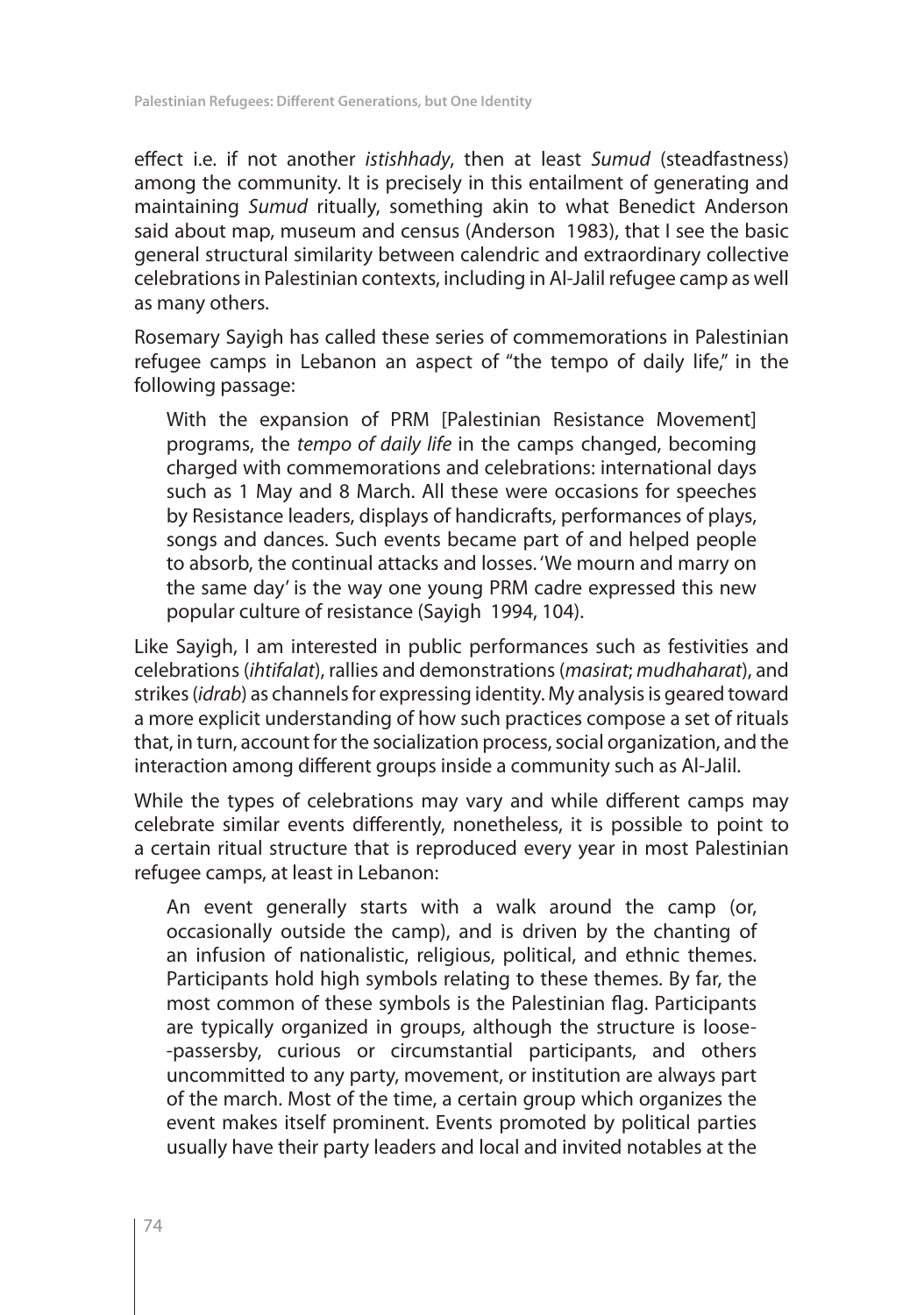very front of the march. It is also common for these representatives to create a human chain as they march together hand-in-hand or armin-arm; who marches after them often varies. In events promoted by local institutions, such as NGO's, humanitarian groups, charity organizations, and cultural centers, performance groups, especially those comprised of children, often lead the march. Local Boy Scouts, promoted by a political party or any other organization, are a must at these events. After one or two (or three) turns around the main streets, depending on the size of the camp, local leaders and, sometimes, invited guests make speeches, a staple feature of the event. These speeches generally embed ethnic, religious, political and other themes with Palestinianness, and instill *Sumud* in the participants. After the speech, the march tends to disperse and the event ends.

As a result of the values instilled through these events and the consequent establishment of an ideal Palestinian posture, it is common to attribute moral value to a person's life depending on how "active" (*nashat*) he/she is in "The Palestinian Cause." One measures one's own commitments in terms of degrees of a *samidi* posture: the *istishhady* is generally at the top and the collaborator is almost invariably at the bottom. <sup>14</sup>

The pace of daily life in Al-Jalil, as in most other Palestinian refugee camps in Lebanon and the Occupied Territories, contains the same rituals that are found in the circuits of celebration described above. Thus, there is a common feature of instilling Palestinianness and *Sumud* in the quotidian, mundane life. I call this continuum of the entire range of ritual behavior in such Palestinian contexts a "ritual tempo" (Schiocchet 2011). I understand this concept to be an elaboration of what Sayigh called the "tempo of daily life," pointing to this "tempo's" ritual properties, of which perhaps the most pervasive is the (not necessarily causal) instilment and spreading of *Sumud* among the participants, and its frequent attribution as a measure of Palestinianness.

Al-Jalil's high level of ritualization of daily life can be attributed mainly to the value of *Sumud* that pulls individuals and groups to a hyper-expression of their personal and collective selves, a process connected to two other interconnected processes of "hyperinfrormation" and "hyperredundancy", as described by Valentine Daniels and John Knudsen (Daniel and Knudsen 1996). For Daniel and Knudsen, the refugee experience is difficult to comprehend due to its extreme uncertainty and unpredictability. This ambiguity generates what the authors call hyperinformation, that is, an experience devoid of redundancy. Hyperredundancy, by contrast, is a process

<sup>&</sup>lt;sup>14</sup> I am careful here because not all Palestinian refugees in Lebanon agree on the tactics of fighting for the "Palestinian cause." Many of them are actually against martyrdom operations, although most of them would still attribute to *istishhady* a very high measure of steadfastness and commitment to Palestinianess.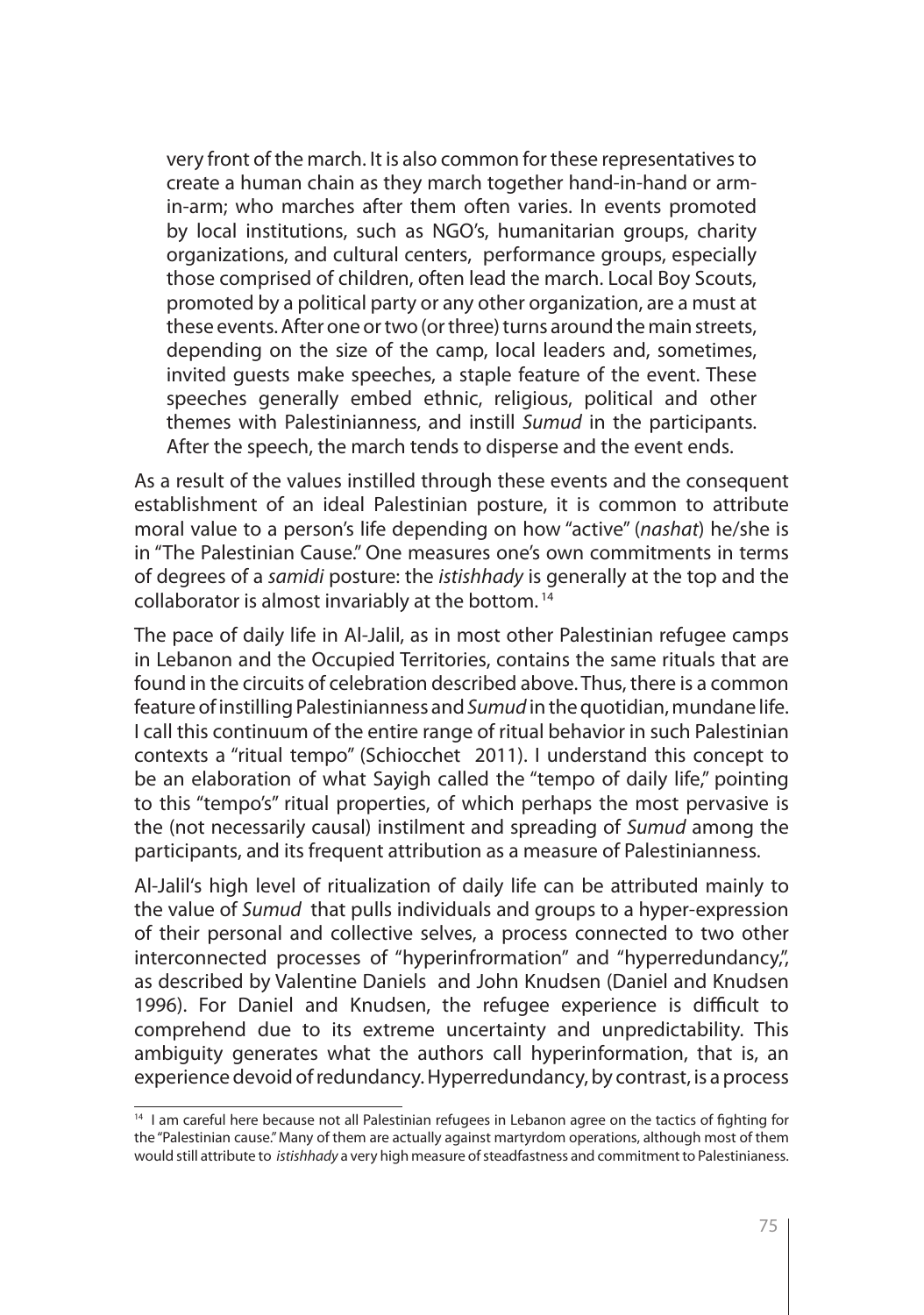by which "individual identities and continuities" tend to be "systematically neutralized" generating a condition of hyperredundancy, "once again making for meaningless existence."

Ritual tempo, being the ritualization of the rhythm of daily life, is not simply a synonym for ritual, but rather a context in which much of daily life is framed. Although not everything that the inhabitants of Al-Jalil and *Dbaye*  do is ritual, the very context in which the mundane is framed in these two settings is ritualized. The ritual tempo is in the ritualized context, pace, and rhythm, of daily life, and not in a ritual performance with a clear setting, structure, narrative, and pre-conceived symbolic system. My premise is that the subjunctive interstices composed of ritualized interpersonal relations between subjects create and coordinate peoples and things through a process akin to that of a more generalized and ritualized version of Gadamer's fusion of horizons (Gadamer 2005). Thus, ritual tempo is not beyond the individual but is never within the individual either. Rather, it is located in the interstices and boundaries between individual and context.

Therefore, ritual tempo, the ritualization of the rhythm of daily life, is not simply a synonym for formal ritual, but rather a pervasive context in which much of daily life is framed. Although not everything that the inhabitants of Al-Jalil do is ritual, the context in which the quotidian is framed in the camp is ritualized, largely because of the experience of time within time that compels the refugees to constantly rearticulate and recreate their condition through ritualized modes of behavior.

In sum, Al-Jalil's ritual context, as I experienced it, was marked by ubiquitous symbols of Palestinianness such as the Palestinian flag, images of the fighter and the martyr, the key, and the map. While the Palestinian flag and the map evoked the continuum of the nation in Palestine and in exile, the fighter, the martyr and the key evoked the process by which the community engaged in searching for a utopian union. These symbols were generated inside the offices, public places, social organizations, and creative minds of individuals, and then reproduced and dispersed throughout the community via group networks and public performances constitutive of the community's ritual tempo.

# **Sacralization and Ritualization of the Quotidian**

Since the end of the 1980's, social movements and political parties explicitly characterized as "Islamic" have been gaining momentum in the Palestinian political and social scene, as much as in other Middle Eastern countries. Islam has been increasingly incorporated into the nationalist, political, ethnic, and moral language in two different ways: first, as rejection of discourses and practices seen as non-Islamic and a substitution of discourses and practices seen as Islamic; and second, as the Islamicization of discourses and practices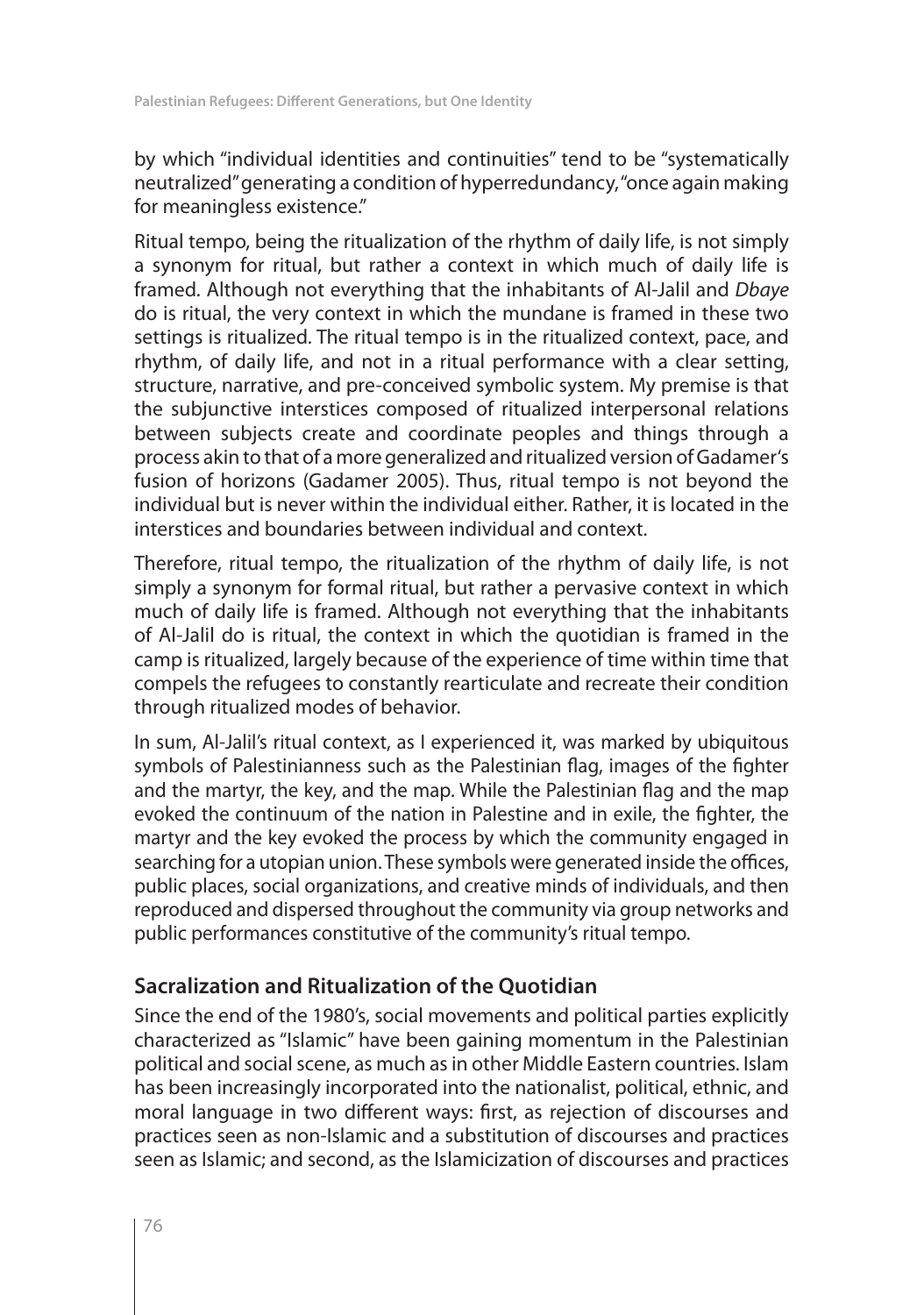that once were perceived as secular.

The concept of *Sumud*, developed as a secular praxis (although with inspiration from Islamic culture), has become more and more inscribed into an Islamic praxis by Muslims, in the same way that political activism and Palestinian resistance have been increasingly conflated with Islamic resistance. Based on what many Palestinian Christians said to me, this was one of the main reasons for their discontent with the Palestinian political scene today, and the reason why some no longer dream of returning to Palestine, despite their overall maintenance of the *Sumud* discourse. Thus, niches exist whereby *Sumud* is not re-Islamized and the concept (and the "resistance") continues to have a primarily secular character.

While political resistance has become increasingly associated with Muslim resistance in many Palestinian social circuits, what makes the concept of *Sumud* particularly susceptible to Islamicization is that historically *Sumud* is one of the divine attributes. It is possible to find in the *Qur'an* and in the *Sunna* direct justification for the necessity of a *Samidi* posture and for the maintenance of its sacred meaning. Given that most Palestinian political activists are Muslims (and at least somewhat religious), and given that Islam is also a cultural reference beyond religious praxis, the majority of the Palestinian political activists today maintain some Islamic reference for the meaning of *Sumud*.

However, more pervasively, the concept of *Sumud* allows for all Palestinians to feel and be recognized as foci of resistance. Thus, a very large part of the Palestinian population – especially those composed of refuges and the inhabitants of the Occupied Territories – gives meaning to its own existence through the idea of *Sumud*. This, in turn, confers to *Sumud* a variable measure of sacredness dependent on the subject in question. This sacredness may be Islamic or only a referent to the sacralization of what is considered "The Palestinian Cause".

In the case of the Palestinian refugees living in most of the refugee camps in Lebanon, the social, territorial and identity confinement to which they are subjected evokes and reinforces the subjects' Palestinianness even in the most mundane of quotidian tasks. And, as with all things relating to the sacred, *Sumud* involves certain obligations at the same time that it gives meaning and legitimization to the subjects' actions and conceptions. Because the subjects invested with *Sumud* turn their own existence into something sacred, quotidian life routines are by extension sacralized. Thus, enduring the hardships of the camp, the pain of dispossession, or the suffering of loss, separation, and prejudice becomes a moral imperative, a sacred mission. Finally, this sacralization is an integral part of a process by which the quotidian becomes ritualized.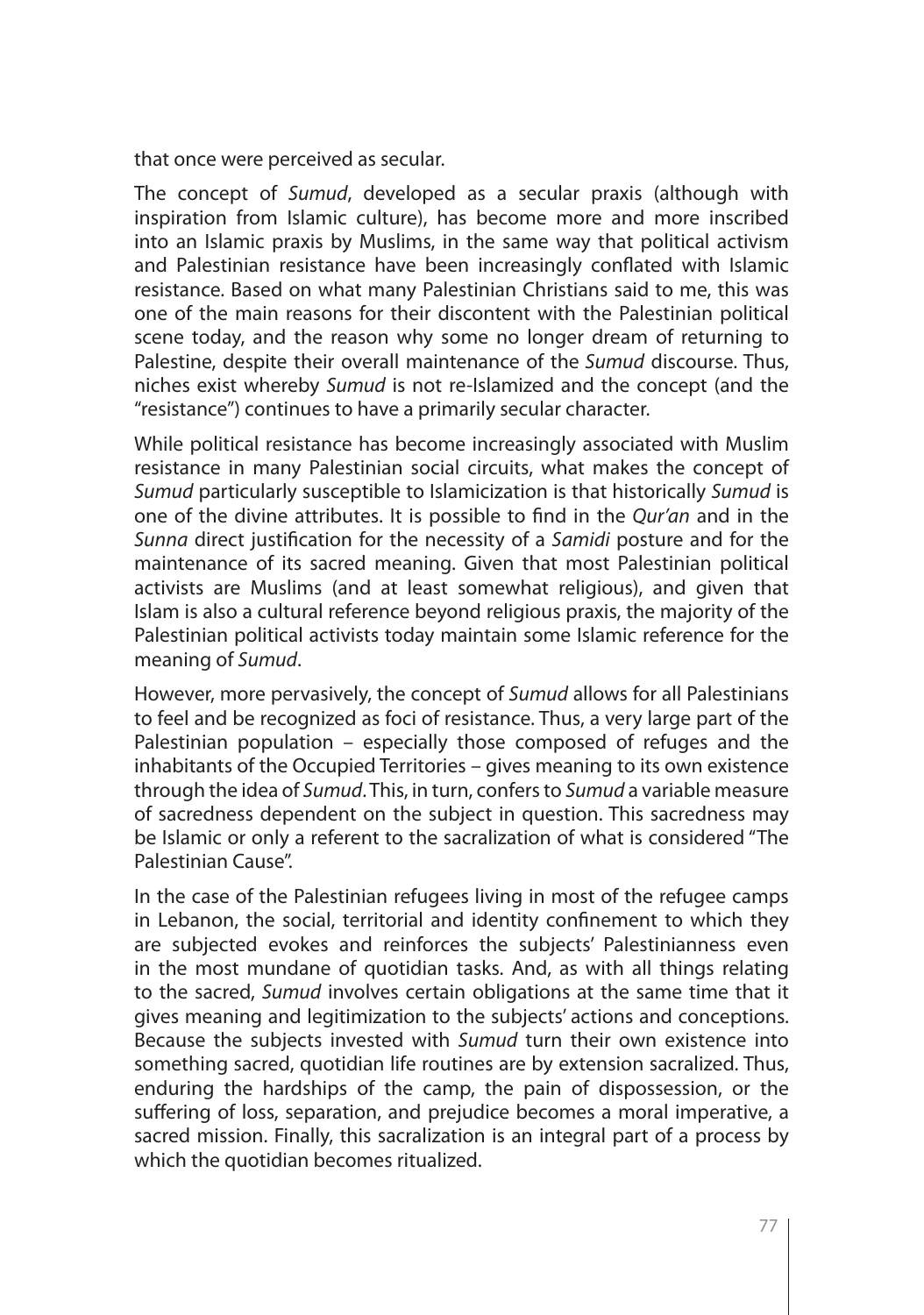### **Palestinian Time**

Palestinian refugees in Al-Jalil, *Dbaye*, and also Brazil spent much of their time thinking and talking about their condition, as their refugee status makes the present time a "time within time."<sup>15</sup> While living among these refugees, I had the impression that this "time within time" constitutes a force compelling individuals to collectively articulate their existential condition, and thus further ritualize their daily lives. In what follows I will be exploring what this local conception of the present entails for the refugees among whom I conducted fieldwork.

Ritualization was more pervasive and overt in Al-Jalil than in *Dbaye* and Brazil. This occurs in the context of camp environments that are more closed off from the rest of their geographical and social contexts, as Palestinian refugee camps in the Occupied Territories and Lebanon tend to be, for different reasons. As already discussed, *Dbaye* camp residents lacked the social practice of *Sumud* and other ritual behaviors mainly because their Palestinianness was not celebrated as much as in most other camps in Lebanon.<sup>16</sup> Palestinian refugees, who very recently arrived in Brazil from Iraq, were generally not very well integrated into the local context, despite the pattern of individual isolation of each family.<sup>17</sup> It is precisely because of their isolation from one other that these refugees did not manifest as much of a *Sumud* posture linked to a hyper-expression of their Palestinianness, or as much ritualized behavior relating to these first two concepts. But as suggested in the beginning of this paper, the praxis I observed in Brazil does not necessarily break the general linkages between an ideal Palestinian postureof *Sumud*, the hyperexpression of Palestinianness, and the ritualization of quotidian time. And, although the different contexts generate certain internal differences in how Palestinianness is conceived and lived, these differences do not completely interrupt a certain Palestinian time conception, but instead tend to introduce many variations on the same theme.

Largely due to their refugee condition, Palestinians in both camps live

<sup>&</sup>lt;sup>15</sup> The term is from Lena Jayyusi (Jayyusi 2007).

<sup>16</sup> This has possibly much more to do with the historical impossibility of *Dbaye* residents living their Palestinianess than with the lack of willingness to do so. An interpretation for this will be given in the section entitled "Palestinian Time without Return."

<sup>&</sup>lt;sup>17</sup> This pattern has to do in part with a conscious policy of separating these refugees in small familial groups and sending them to different cities in Brazil so they would be "integrated" to the local context easier – or so goes the thought of the UN agency (ACNUR), the Brazilian government, and the NGO's who worked for ACNUR. But this pattern has also to do in part with the fact that these refuges, contrarily to those living in the refugee camps in Lebanon, lived for the most part of their lives outside refugee camps, and did not know each other before experiencing life in the Iraqi camps five years before reaching Brazil. That is, they were not used to acting as a corporate group before coming to Brazil, as such the sociological conditions for their mutual identification and socialization in Brazil were not very impressive.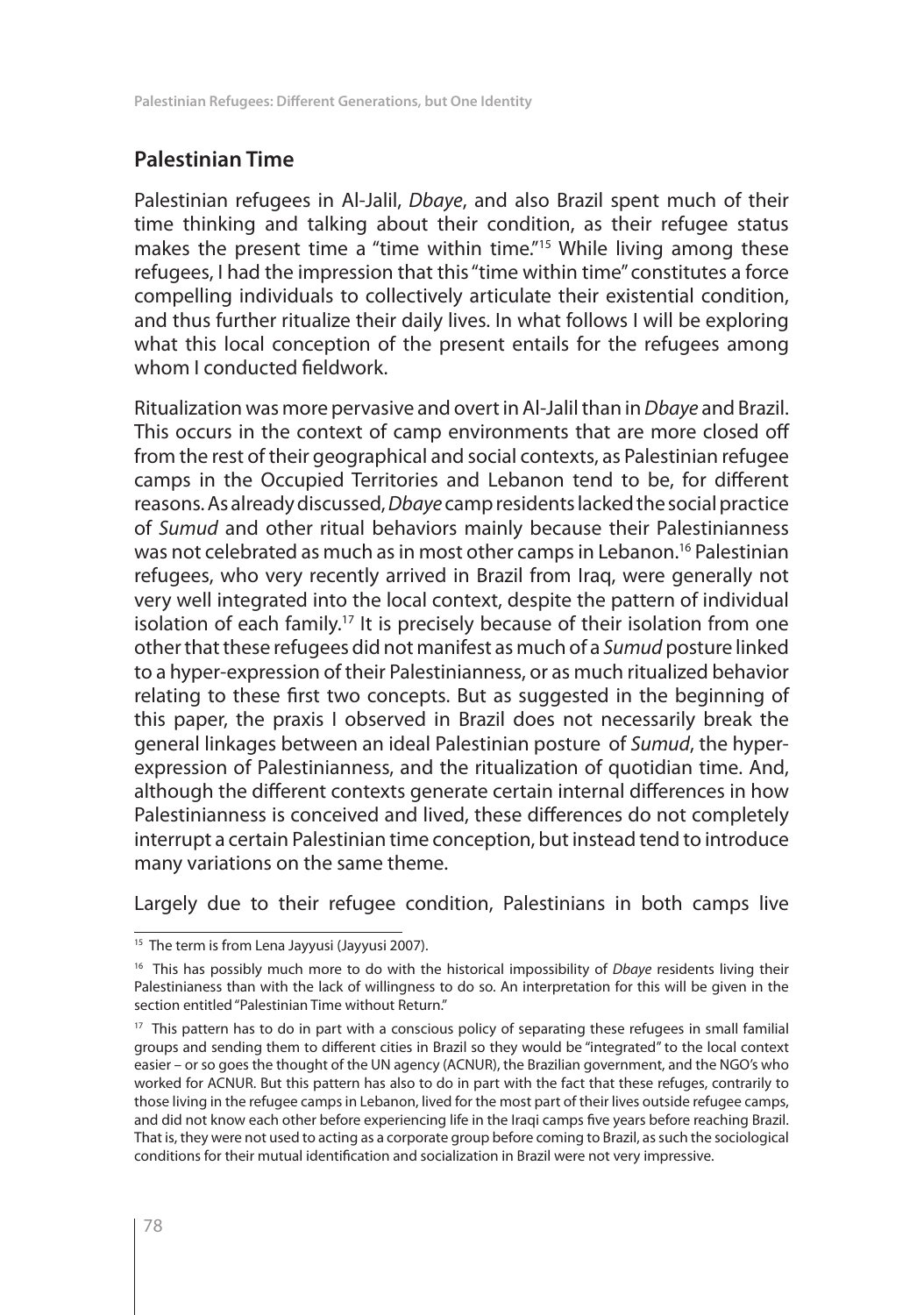the present time as a "time within time" (Jayyusi 2007) in contrast to the "normal time" of non-refugees. That is, the present is a disturbance of the normal historical development of the Palestinian nation, for it does not allow Palestinians to live the plenitude of their Palestinianness. Only in the future, when a corrective measure resets the national calendar, will Palestinian time be back to normal and Palestinians will be allowed to be Palestinians again as they once were (in the past before 1948). Thus, this "time within time" constitutes a force pulling individuals to collectively articulate their existential condition, and further ritualize their quotidian routines.

The ritualization process I presented so far is firmly anchored into variations of a Palestinian time conception symbolically propelled by the notion of *Sumud*. But even when ritualization is weak or inexistent (as among *Dbaye* residents and Palestinian-Iraqi refugees in Brazil, respectively), I still found variations of this same time conception that characterizes the present as a "time within time", as I will develop here. An aspect of this Palestinian conception of time was noted previously by Rosemary Sayigh (Sayigh 1979; 1994; 2007), Lila Abu-Lughod & Ahmed Sa'di (Abu-lughod & Sa'di 2007), and especially by Lena Jayyusi; another part of this concept had previously emerged within the political debates surrounding Palestinian civil society. My understanding of the basic structure of this Palestinian time conception first emerged as a consequence of my interaction with Palestinian refugees from Al-Jalil and *Dbaye* camps in Lebanon, and then my interaction with the group of Palestinian refugees that came from Iraq to Brazil in 2007.

As stated throughout this paper, the way in which the notion of *Sumud* is constitutive of daily life in most of the refugee camps in Lebanon accounts for the sacralization and ritualization of the quotidian. This sacralization is partially anchored in a Palestinian time conception that is at once reinforcing and being reinforced by the ritualization of the quotidian.

The first element of this temporal conception is the notion of "*Al-Nakba.*" This term, in its common Palestinian usage, refers to the creation of the state of Israel in 1948, the displacement of refugees, and the consequent emergence of the refugee question. *Al-Nakba* means literally "the catastrophe," and it is thus a mythologized event, stating the origins of Palestinian refugeeness. Being a refugee, for most Palestinians, is not the ideal way of being Palestinian. In general, among the Palestinians I studied, to live Palestinianness in its plenitude meant to be able to live in ways that evoked the pre-*Nakba* past. There is a general commitment among Palestinians to search for the possibility of living the plenitude of an ideal Palestinianness that can be found in a future that includes a return to a pre-*Nakba* past.18 This

<sup>&</sup>lt;sup>18</sup> This does not mean that there are no exceptions.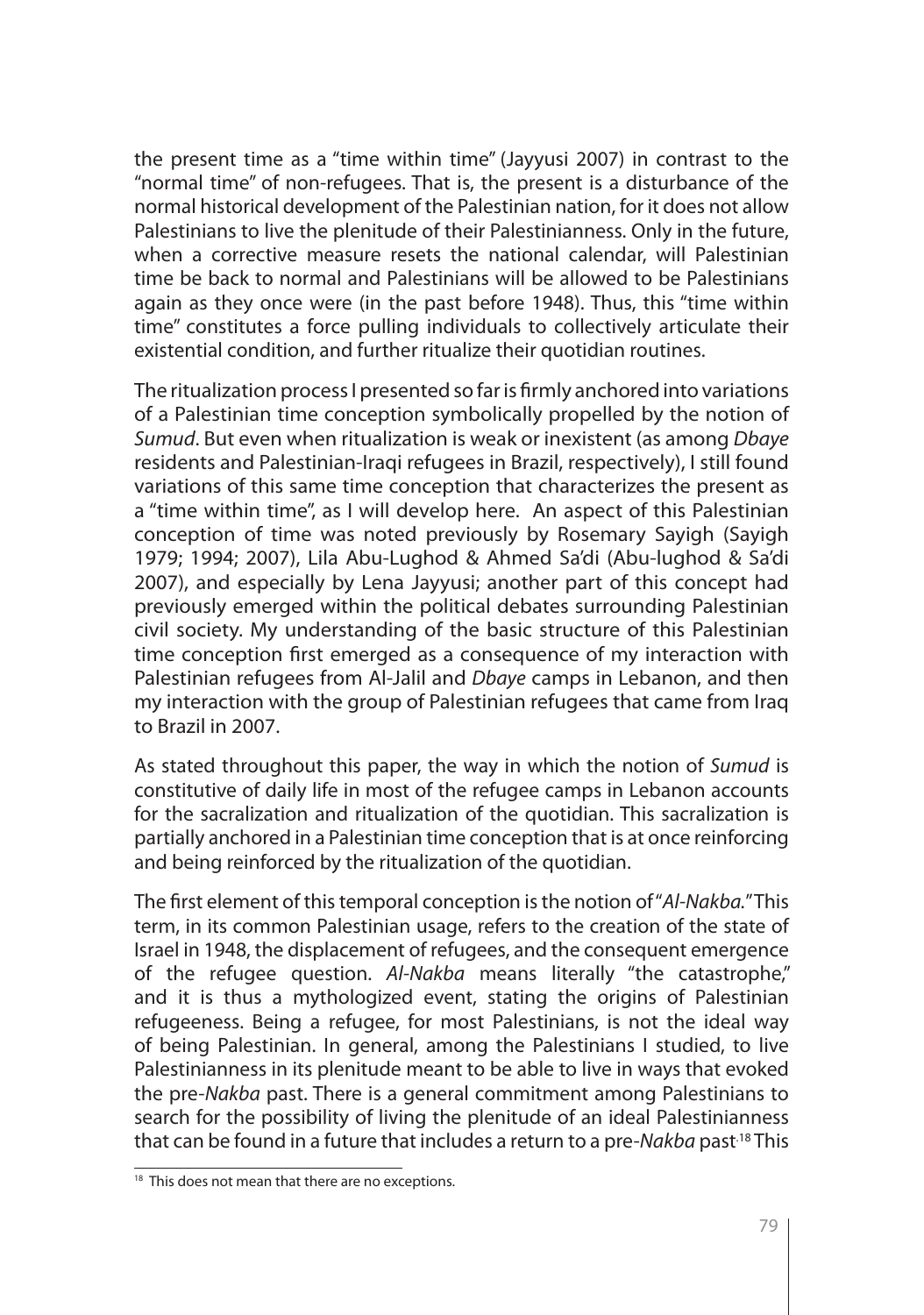commitment is then translated into a steadfast posture generating *Sumud, which is* directed toward versions of "the Palestinian cause" and provokes the sacralization of the quotidian.

The second element of this general conception of Palestinian time that I found among the refugees I studied "the return." The implementation of "the return" as a temporal conception is as follows: Palestinians invest the quotidian with *Sumud* through/toward the Palestinian cause. The utopic objective of such a cause is understood more generally, and almost independently of political orientation, and thus of the means in which it is employed, as *Al-'Awda* (the return). In this way, *al-Haqq al-'Awda19* (the Right of Return) is invested with exceptional meaning, inspiring social action and shared worldviews among groups of Palestinian refugees and individuals in Lebanon, Brazil, and all around the world.

The final element in this temporal conception is the present, which is therefore understood twofold: first, as a temporary, irregular aberration to be abolished upon The Return and through the Right of Return (an idealized conception motivating agency, identity and social organization in the present); and second, as an almost ineluctable but also unacceptable condition determining Palestinian fate in the present (a "realistic" conception also motivating present-time agency, identity and social organization). Either way, the present is a "time within time" in the sense of a repudiated mythic time to be abolished by reaching a future that is largely contained in an ideal past. In this way, time folds within itself. Generally speaking, to be Palestinian is therefore to experience a shared identification with the consequences of *al-Nakba*, and to agree on the rightfulness of the mythic return as a personal and collective right.

# **Palestinian Time without the Return**

Even among Palestinians who do not actually desire "going back" to Palestine, in most cases one can still find this general Palestinian temporal conception marked by the pre-*Nakba* past, the aberrant present, and rightful return as defining Palestinianness. Among these Palestinian individuals and groups, the professed unwillingness to return to Palestine tends to appear as though it has caused them to split from the larger group in terms of their life choices and trajectories, but not in terms of their Palestinianness or the commitment to the general right of choosing "the return" or not. This is best shown by examining closer the cases of the *Dbaye* refugee camp in Lebanon and the Palestinians who came to Brazil from Iraq.

<sup>&</sup>lt;sup>19</sup> This concept, as employed by Palestinians, is originally based upon different understandings of the UN General Assembly Resolution 194 and of what it entails.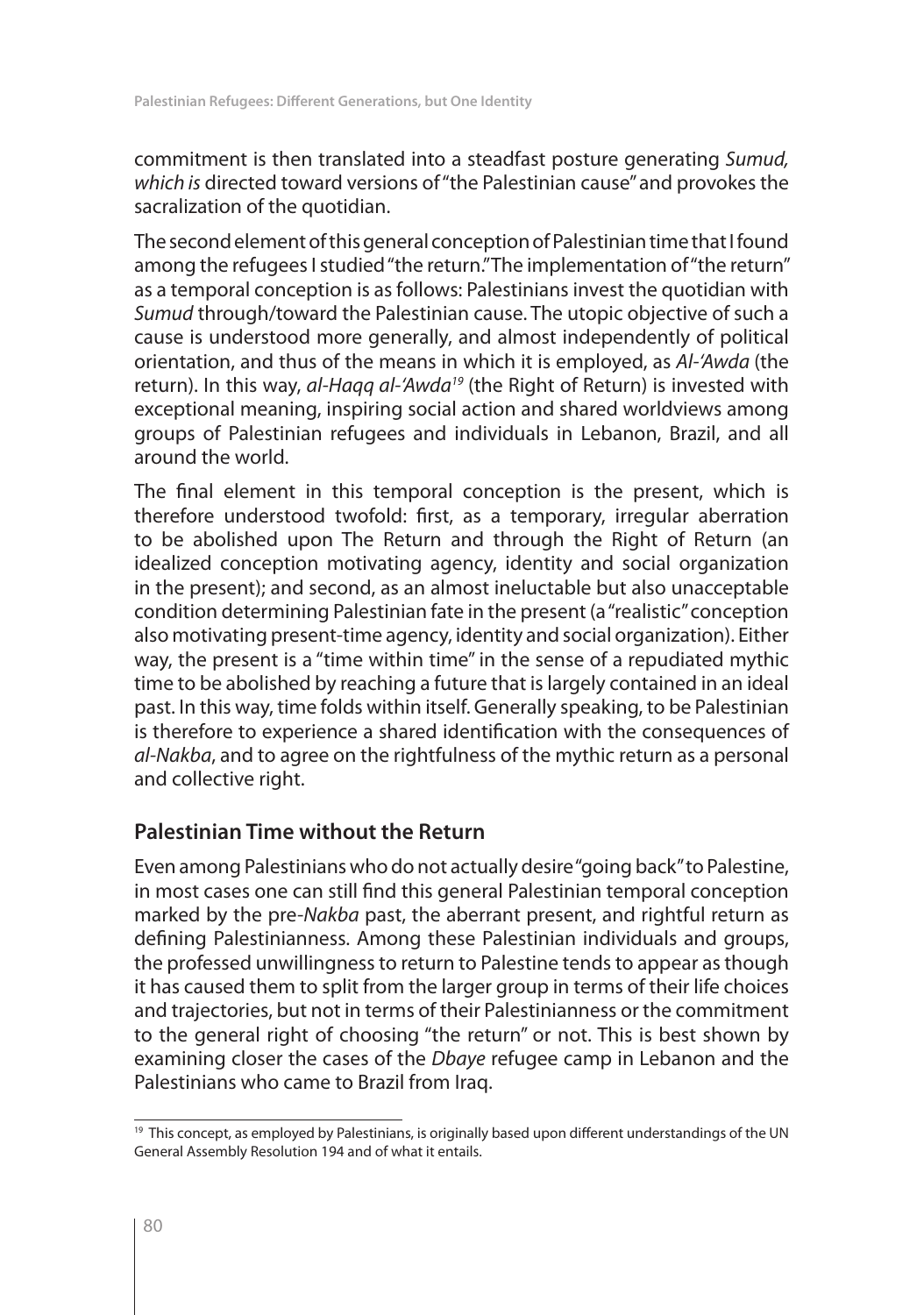As in the case of Al-Jalil and most Palestinian refugee camps in Lebanon, *Sumud*, when directed toward "the Palestinian cause," is the main force driving the hyper-expression of Palestinianness, and the sacralization and ritualization of the quotidian. But, this was not the case in *Dbaye*. Every single camp has its own specificities, and even Al-Jalil is different from 'Ain al-Helwa, Beddawy, al-Buss, Shatila, Mar Elias,*Dbaye* and others. But *Dbaye* was different in an exceptional way. It was perceived as singular to the extent that most Palestinian refugees who actually knew of its existence would state that *Dbaye* was not a Palestinian refugee camp.<sup>20</sup> The most important differences include: the complete absence of Palestinian political parties, social movements, charitable organizations, and other institutions; the perceived lack of commitment to the Palestinian cause (and thus the lack of *Sumud*); the isolation of the camp from other camps, since inhabitants of *Dbaye* generally did not participate in activities that brought together other camps, and since other camp inhabitants generally had little or no information about *Dbaye'*s happenings; the supposed higher standard of living of *Dbaye* inhabitants; and, finally, the fact that almost the entire camp was Christian. All these elements were mutually reinforcing and understood in conjunction with each other.<sup>21</sup> Thus, other Palestinian groups frequently resorted to stripping *Dbaye*'*s* social space and its inhabitants of their Palestinianness.

In *Dbaye* there is indeed a certain lack of *Sumud* related to "The Palestinian Cause" that lead the camp away from further collective sacralization and ritualization of their quotidian, and the germane process of hyper-expression of Palestinianess. Many Palestinian refugees from other camps said that *Dbaye* was different especially because of its lack of *Sumud*. They also somewhat commonly said that *Dbaye* residents were not committed to "The Palestinian Cause" because they were Christian. They claimed that because of their Christianity, they must be eagerly awaiting *tawtin* (to take local citizenship), which refers to the process of taking up Lebanese citizenship, in this case.

Taking up local citizenship is perceived by most Palestinian *samidin* (selfproclaimed or not) as giving up one's Palestinianess, a process that is considered to have broad consequences. Through *tawtin*, the *muwatan* (the citizen/the one who has citizenship) is also compromising "The Palestinian Cause" by effacing the refugee question yet maintaining the *status quo*. *Tawtin*  allows for the erasure of a Palestinian's refugeeness thereby undermining one of the most important and evident traces of *Al-Nakba*. Therefore, *tawtin*

<sup>&</sup>lt;sup>20</sup> Many refugees do not know of the existence of a Palestinian refugee camp in Mount Lebanon, which is composed almost exclusively of Christian Palestinians. Reasons for that are explored in my Ph.D. dissertation (Schiocchet 2011).

<sup>&</sup>lt;sup>21</sup> In my Ph.D. dissertation I disagree with this local theory, and bring forward a more detailed historical account that offers an alternative interpretation of why *Dbaye* is as it is.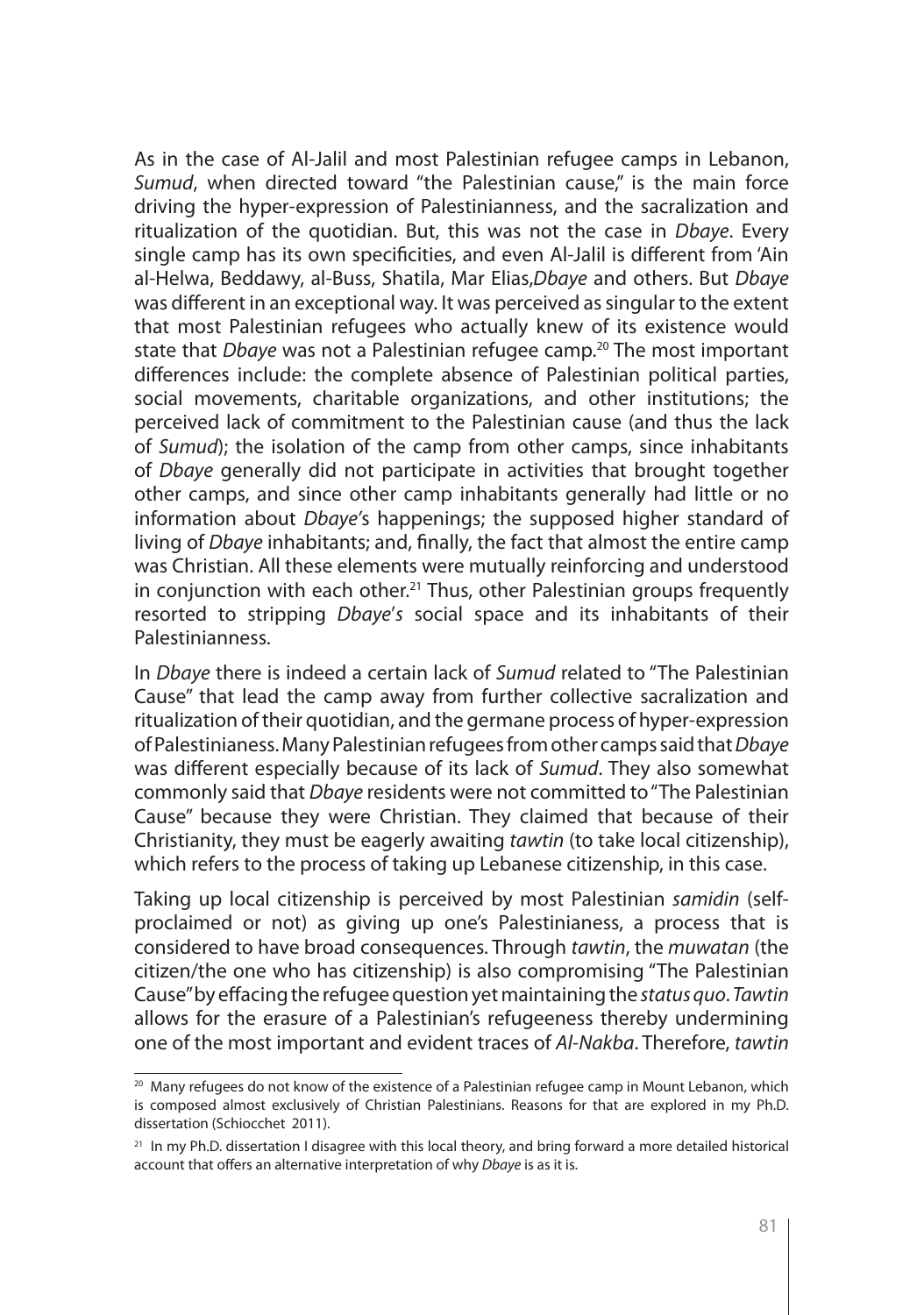#### is diametrically opposed to *Sumud*; both terms are conceptually, contrary.

Thus, it is precisely the lack of *Sumud* that makes *Dbaye* different in the eyes of most Palestinian refugee camp dwellers in Lebanon. In spite of the evident lack of *Sumud* in *Dbaye*, it is not religion alone (or mainly) that explains its historical difference from the other camps. The general tendency toward *tawtin* instead of *Sumud* as the founding element of a widely shared ethos in *Dbaye* has to do with the historical circumstances of this camp. The lack of *Sumud* has to do with the impossibility of the implantation of Palestinian *tanzimat* (political organizations) in *Dbaye*. *Dbaye* is located in an area that since the 1970s has been dominated by Lebanese Christian political parties overtly hostile to the Palestinian refugee presence in Lebanon. Unprotected, *Dbaye* residents suffered through three major Lebanese invasions. During the Lebanese Civil War (1975-1990), Phalangist militias took the camp and established political and military offices inside it. Palestinians then learned to play down their Palestinianess as a means of survival. After the last conflict in 1990, many of the Lebanese militia remained inside the camp. As a consequence, the camp was completely devoid of all Palestinian institutions.22 *Dbaye* developed a very specific socialization process, especially relating to younger generations, and adaptation to life around the camp (Schiocchet 2010; 2011).

No other remaining camp in Lebanon was devoid of Palestinian institutionbuilding. Supporting my historical thesis, as opposed to the religious one, about *Dbaye*'s singularity, is the fact that other Palestinian refugee camps in Lebanon with a relatively large number of Christian Palestinian refugees, such as Mar Elias and Jisr al-Basha, did not develop the same ethos as did *Dbaye*. While Lebanese and Palestinian fighting in the 1970s during the Lebanese Civil War completely destroyed Jisr al-Basha, Mar Elias still presents examples of Christian families living their Palestinianess in similar ways to Muslim inhabitants of the camp, within the general conception of Palestinianess and its relation to the notion of *Sumud*. Mar Elias even has a cemetery for the Christian martyrs of "The Palestinian Cause."

From the *Dbaye* inhabitants' perspective, the following factors relating to the PLO generally undermined their bond to the Palestinian political and social apparatus as a whole: the PLO was never established in *Dbaye*; it never seriously tried to take control of the camp during the Lebanese civil war (possibly because this would have been a very expensive military operation and a position difficult to hold for long given the location of the camp); the PLO never helped *Dbaye* inhabitants militarily during their conflicts with the

 $22$  The influence of Palestinian institutions in the local socialization processes in the camps during the period of the Lebanese Civil War (1975-1990) cannot be compared with other influences. This influence, although sometimes through different hegemonic political ideas, continues to be as important even to this day (Schiocchet 2010; 2011).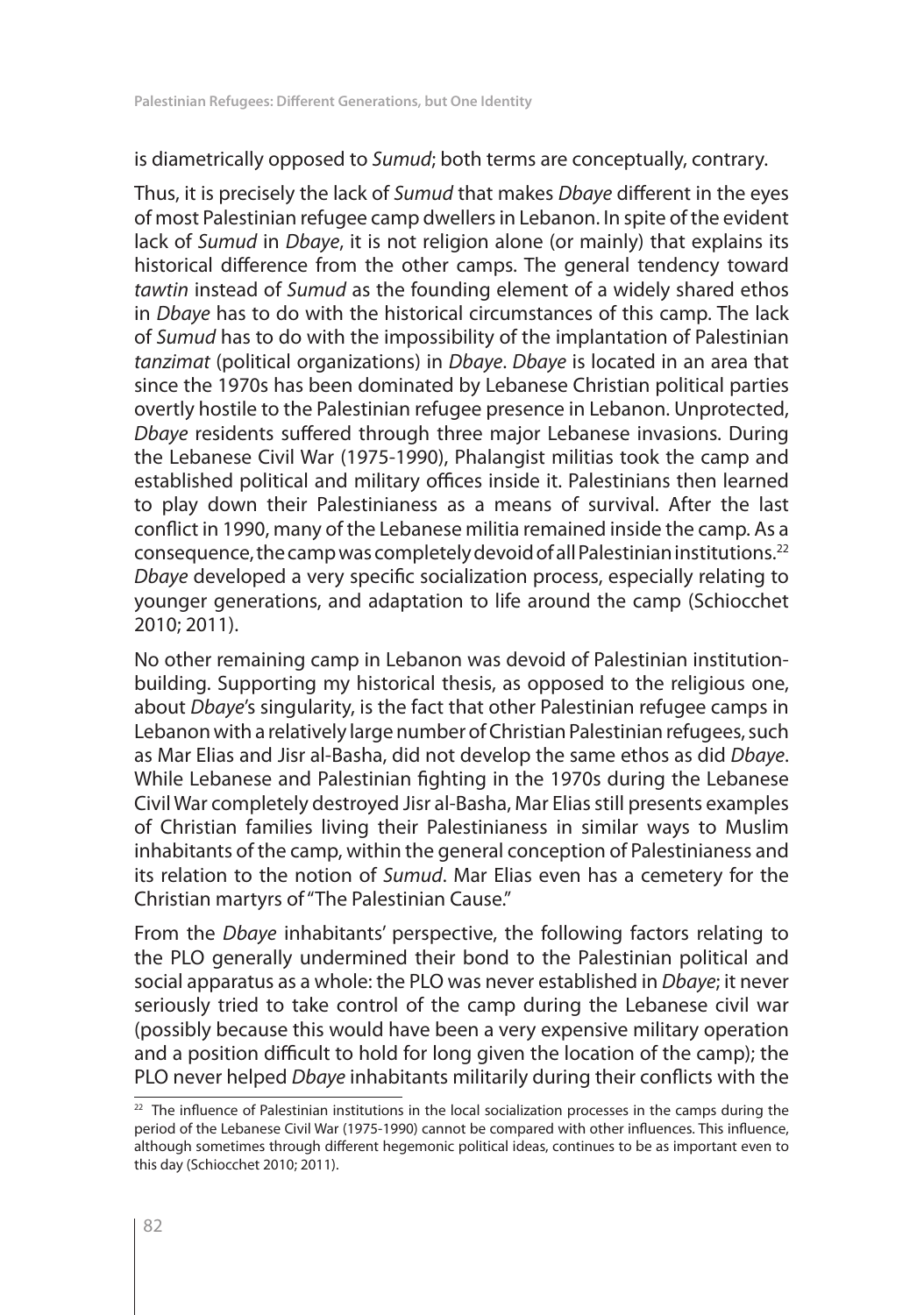Lebanese; and it never invested much in terms of financial, health, education or other services in the camp. Without the support of Palestinian institutions, and given their tendency to accuse the PLO and other Palestinian political institutions of neglect,<sup>23</sup> *Dbaye* inhabitants were not socialized to emphasize their Palestinianess as much as other identitarian traces. Consequently, and due to other several factors, most of the camp's inhabitants did not wish to return to Palestine.

As a consequence of this historical context and the general ethos it shaped, $24$ *Dbaye* inhabitants were not very committed to the idealization of a future return (*al-'Awda*) as a possibility of living the plenitude of their Palestinianess. This, in turn, has practical consequences for the general Palestinian temporal frame that I presented in the previous section. Personal idealization of the future tends to be thus open-ended and dependent on individual and group will. While many simply wished to become Lebanese and refrained from a more collective Palestinian discourse, others still pointed to the importance of the Return as a collective solution while choosing another path for their individual selves and their families.25

The case of the Palestinians who arrived in Brazil from Iraq in 2007 exemplifies yet another variation of the basic temporal scheme presented in the last section. Like *Dbaye* inhabitants, most of these Palestinian refugees had a different relation to *Sumud*. The concept tended to appear in discourses more piercingly then it appeared in *Dbaye*, and yet it was less evident than in the social interstices among people in Al-Jalil. Among the refugees in Brazil, there was not the same reaction against *tawtin* that I found in Al-Jalil, since the former had resettled in Brazil from Iraq, where most of them had lived until the Iraq war. Almost all of these refugees sated that before the Iraq war they had lived in politically and socially similar conditions to the Iraqis themselves. They did not gain citizenship from the regime of Saddam Hussein, but they enjoyed all the civil rights of Iraqis, except the right to compete for the highest-profile political jobs.26 With one or perhaps two exceptions, this group expressed support for Hussein's reign, stressing that he was a great leader.<sup>27</sup> Some of them even had jobs in the state department

<sup>23</sup> The reasons given by the locals for the PLO's alleged lack of interest in *Dbaye* are many. They range from the Christian profile of the camp to other interpretations more empathetic with the PLO (for instance, those which accept the general historical impossibility of a military operation that would put *Dbaye* into Palestinian care).[

 $24$  For a far more complete characterization of this context and general ethos, see Schiocchet (2011).

 $25$  Some already have Lebanese citizenship. The process by which many of them got their Lebanese citizenships is explained in Schiocchet (2011).

<sup>&</sup>lt;sup>26</sup> Some, not these, refugees would say that this prohibition did not make them different at all from most other Iraqis.

 $27$  This position is also very common in Lebanon, given that Saddam Hussein militarily, financially and politically supported the PLO during the Lebanese Civil War against a few Maronite political parties, the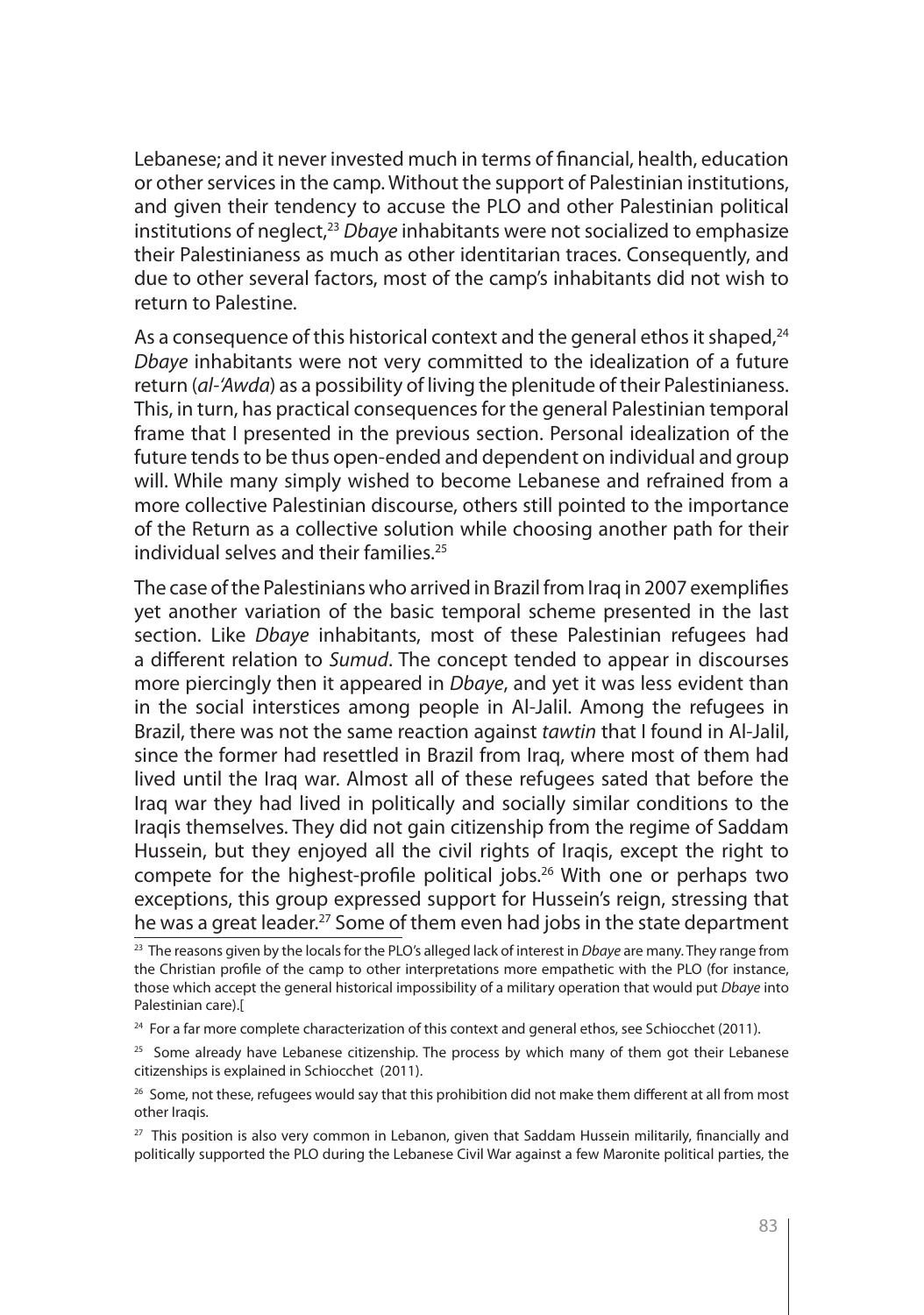during Hussein's regime, and most of them enjoyed what they saw as a protected minority status. It was precisely this status that made them a target of political groups fighting Hussein supporters.

Thus, the majority of these refugees living today in Brazil did not live in refugee camps before the war, but rather in normal residences chosen by them and spread among the main cities of Iraq, especially Baghdad. For only five years before being resettled in Brazil, they had to live in refugee camps located in the no-man's land between Iraq and Jordan.<sup>28</sup> While some lived in a camp named *Mukhayam al-Karame* for a while, they all met in a camp named Rawaished, located within Jordanian borders. Palestinians were a minority in Rawaished (and al-Karame), as the camp also sheltered Kurds, Sudanese, Iranians, and Iraqis, among others. The camp was under strict Jordanian surveillance, and many refuges reported later, while in Brazil, that even their charitable institutions were under the command of the Jordanian state.

As the camp was mixed politically and ethnically, there was no common flag among the refugees, and the inhabitants directed their resistance against the difficulties of everyday life, such as the lack of food and water, rather than a specific social actor. The Palestinian refugees who ultimately went to Brazil were selected by a triageprogram that sent all the other camp dwellers to other countries such as the United States and Sweden.<sup>29</sup> Despite the harsh living conditions in Rawaished, some refugees at first rejected the idea of going to Brazil--some because their relatives were settled in other countries and they wished to be reunited, others because of reasons having to do more directly with their expectations of Brazil. But, as per the international regime regarding refugees, refugees have no right but to submit themselves completely to the mercy of "humanitarian" agents (Malkki 1995). As a result, despite some resistance, the entire group had to go to Brazil. Adding to the initial feelings of the refugees about the subsequent sequence of failures on the part of the responsible parties in Brazil, consisting of the UN, the NGOs hired by the UN to work on its behalf, and the Brazilian government, the result deepened the general discontentment among the refugees with their resettlement in Brazil.

This discontent caused different groups of Palestinians in Brazil to rally against their situation. Although their Palestinianess was very much part of these expressions, their demands were more localized, having to do with the future of the group and not necessarily with all the Palestinians in the world. Therefore, *Sumud* was involved in this resistance, but although "The

Shi'a group AMAL, Syria, and Israel.

<sup>&</sup>lt;sup>28</sup> There were other such camps between Iraq and Syria.

<sup>&</sup>lt;sup>29</sup> This story was presented to me by them, by the Brazilian government agency responsible for the refugees (CONARE), and by the UN refugee agency representatives in Brazil (ACNUR). From Iraq, only this group of Palestinians was resettled in Brazil.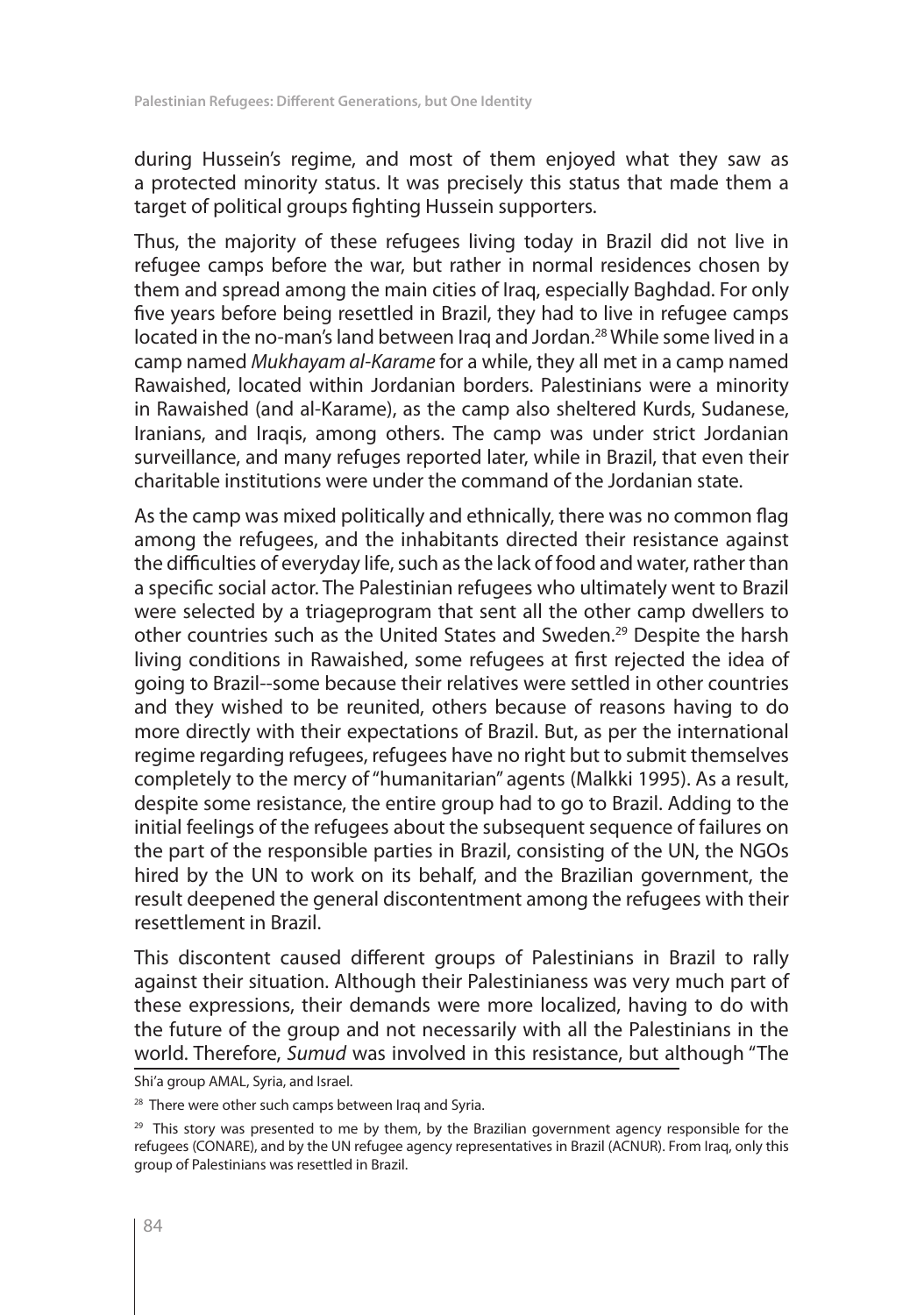Palestinian Cause" was very frequently present in their discourse, it was not exactly Palestinianess that was at stake. While they may have attributed the cause of their dispossession to being Palestinian, instead of demanding a solution to the Palestine question they tended to demand a solution for their own problems in Brazil.

In this situation, *tawtin* was not the opposite of *Sumud* precisely because of this dislocation of the Palestinian cause to much more circumscribed, local, civic goals. "The return" was invoked in resistance against the injustices of the resettlement in Brazil, as a claim to a rightful resettlement procedure rather than as the main goal of resistance. In other words, since the *Nakba* is generally seen by Palestinians as the creation of Israel by an international body namely, the UN, and at least tolerated if not celebrated in most parts of the world, the Palestinian cause tends to rest on the idea that the international community has the full responsibility of committing to the wellbeing of the Palestinian refugees, until a solution to the Palestinian question is reached. Thus, rallying against the failures of the resettlement program in Brazil was seen by the different groups of affected refugees as justified since at a minimum refugees have the right to proper conditions of resettlement, if not return to Palestine. I see this as the group's counterargument to the international humanitarian regime imposed upon them. Ironically, by accepting the terms for negotiating their condition, this thinking may in some measure legitimate the international regime.<sup>30</sup>

These issues point to one of the main differences between rallying for a cause in Al-Jalil and doing so in Brazil. Namely, the collective character of mobilization in the former is centered on Palestinianess, as opposed to the more circumscribed character of the latter, which, although justified in terms of Palestinianess, is much more centered on local demands than on the national cause. "The Palestinian Cause" still stirred up some participation among the Palestinian refugees in Brazil, but only in the sense of much lesser demands and shared motivations generally attached to more mundane goals, such as food and shelter in Brazil.

Thus, there is a difference between the *Sumud* called upon in Al-Jalil and that in Brazil. Further influencing this difference is that Palestinian social institutions did not socialize the refugees who came from Iraq, as in the case of the refugees in *Dbaye*. In addition, the refugees living in Brazil were not grouped together and they lived in relative isolation and autonomy from their host society; they felt like a minority protected by the host society's regime. As a result, they did not know and did not claim to know as much

<sup>&</sup>lt;sup>30</sup> Because of that, groups and individuals sympathetic to groups like Hamas or the Popular Front for the Liberation of Palestine tend or tended to reject the basic legitimacy of the international humanitarian order.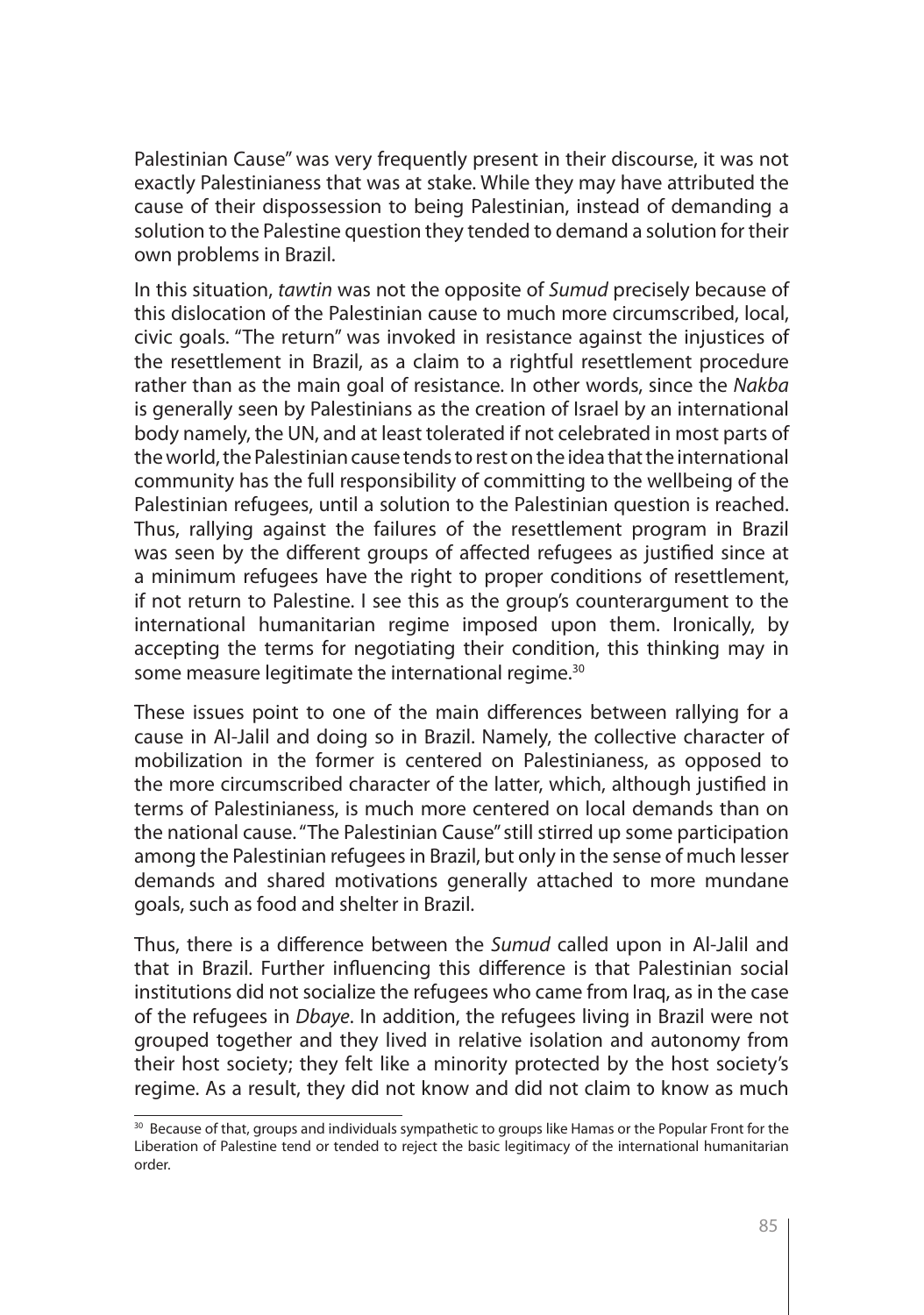about Palestine or about being Palestinian refugees as did their counterparts in Al-Jalil and *Dbaye*.

More importantly, until the war in Iraq, and especially until their relatively recent move to the Iraqi refugee camps, they did not have their Palestinianess excessively emphasized above other forms of social belonging, unlike the experience of Al-Jalil inhabitants. The socialization in Iraq of this group of Palestinian refugees did not make them feel like local pariah, as refugees tended to feel in Lebanon (in Al-Jalil, *Dbaye*, and in other camps in general). Thus, this group did not develop the same hyper-expression of Palestinianess as did Al-Jalil inhabitants. Since they did not have a very dense Palestinian public sphere through and against which to live their quotidian lives, ritualization of the quotidian did not happen in the same way that it did in Al-Jalil, and identity maintenance was not as much marked by Palestinianess.

That is not to say that the Palestinians coming from Iraq to Brazil were not committed to their Palestinianess and to the Palestinian Resistance (almost invariably an expression of their commitment to what they understand as ("The Palestinian Cause"). Many in this group were veterans of the resistance around the world (in the Occupied Territories, Libya, and other countries), and a few of them actually fought (or claimed to have fought) during the war in Lebanon. Many of them have indelible scars on their bodies and psyches left by torture, long-term imprisonment, armed conflict, social stigma, and other elements marking their Palestinianess. Such marks of Palestinianess were generally most evident among the older generation within these groups of Palestinian refugees. But, this same generation seemed to have lost much of its will to continue the resistance. Many of these individuals, while maintaining a rhetoric of *Sumud*, seemed to have resolved that their time of endless physical resistance was over, and this task should be taken up by younger generations. Illustrating this sort of resignation, I commonly found people living in houses for more than six months (and at times more than a year) without making it their own home. Contrary to Arab custom, they would neither clean their houses, nor even place personal paraphernalia on their walls. In many houses I found Catholic symbols left by their previous owners still hanging on walls, and a complete absence of any signs of Palestinianess. In addition, many of these residents reported to me that they had lost their religious faith as an effect of living in Brazil.

These behaviors and views can be seen as a form of rejecting settlement in Brazil. And yet, most of these Palestinians told me that they liked the country and wanted to live there for the rest of their lives. The only impediments they complained about were the tough conditions of their resettlement in Brazil, including for instance, their refugee status, the failure of a proper Portuguese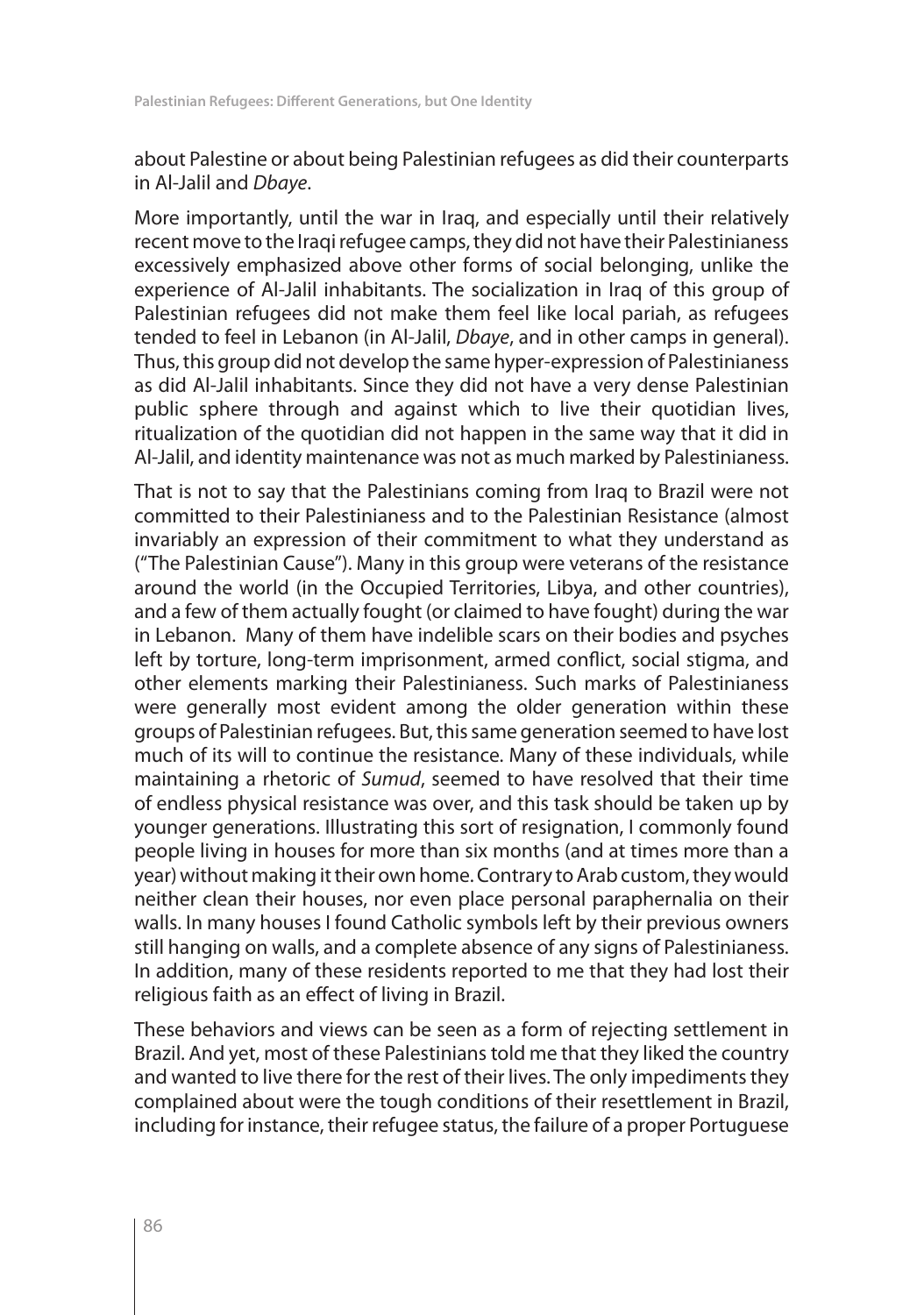language program,<sup>31</sup> lack of social and health care, and especially a lack of financial assistance. Therefore, resistance to settling in Brazil cannot be taken necessarily as an index of *Sumud*. On the contrary, it can be taken as a loss of will to live in resistance. These refugees seemed to have slowed down their resistance in the name of their Palestinianess, but without having abandoned the ideal attached to their definition of Palestinianess.

# **Conclusion**

To conclude, the hyper-expression of Palestinianess and the sacralization and ritualization of the quotidian are features of certain contexts that tend to increase the physical and social isolation (and stigmatization) of refugees. These social traits only emerged in the refugee camps in Lebanon through a socialization process very much influenced by Palestinian institutions (especially those of the PLO during the Lebanese Civil War) that made possible a shared understanding of their condition and joint social action. Perhaps the most powerful element in this socialization was a certain Palestinian notion of time that tended to push Palestinians toward understanding their present condition as an aberration, to be resolved by a posture defined by *Sumud* and geared toward what was understood as "The Palestinian Cause." But even when social isolation was not present, and socialization lacked the Palestinian nationalist apparatus, a general notion of Palestinianess still tended to be defined by some key elements, such as the notion of the *Nakba*, the abomination of the present Palestinian condition, and the utopian notion of *'Awda* (return), at least as a social possibility independent of personal choice.

To illustrate this point, I conclude with a brief anecdote from my fieldwork. Talking to a Palestinian refugee in Brazil, a scholar from Baghdad University, I heard something that expressed much of the ambiguous relationship that many like him, in this group, seemed to have to the idea of *Sumud*, in the context of their *tawtin* process in Brazil. Citing Michel Foucault and Edward Said, this man told me that *al-Haqq al-'Awda* (the Right of Return) did not exist in practice, and that, as such, it should be substituted by the notion of *Qudra al-Dhahab* ("power to go to…"). He also explained to me that he could not return to a land that he did not actually know in practice, as he was born and raised as a Palestinian in Iraq. According to him, the concept of return (*'Awda*) was a fiction as much as the idea of "rights" (*haqq*). "And what right do we have?" he asked me. Rights for him was only *wa'ad* (promise), and *qudra* (power, possibility, or decree). It was not something found only in the sphere of ideals and in the future, but something found in the present and through

<sup>&</sup>lt;sup>31</sup> Many among the older generations were still only capable of uttering a few words and sentences in Portuguese, after about four years in Brazil. Those who learned the language did so on their own.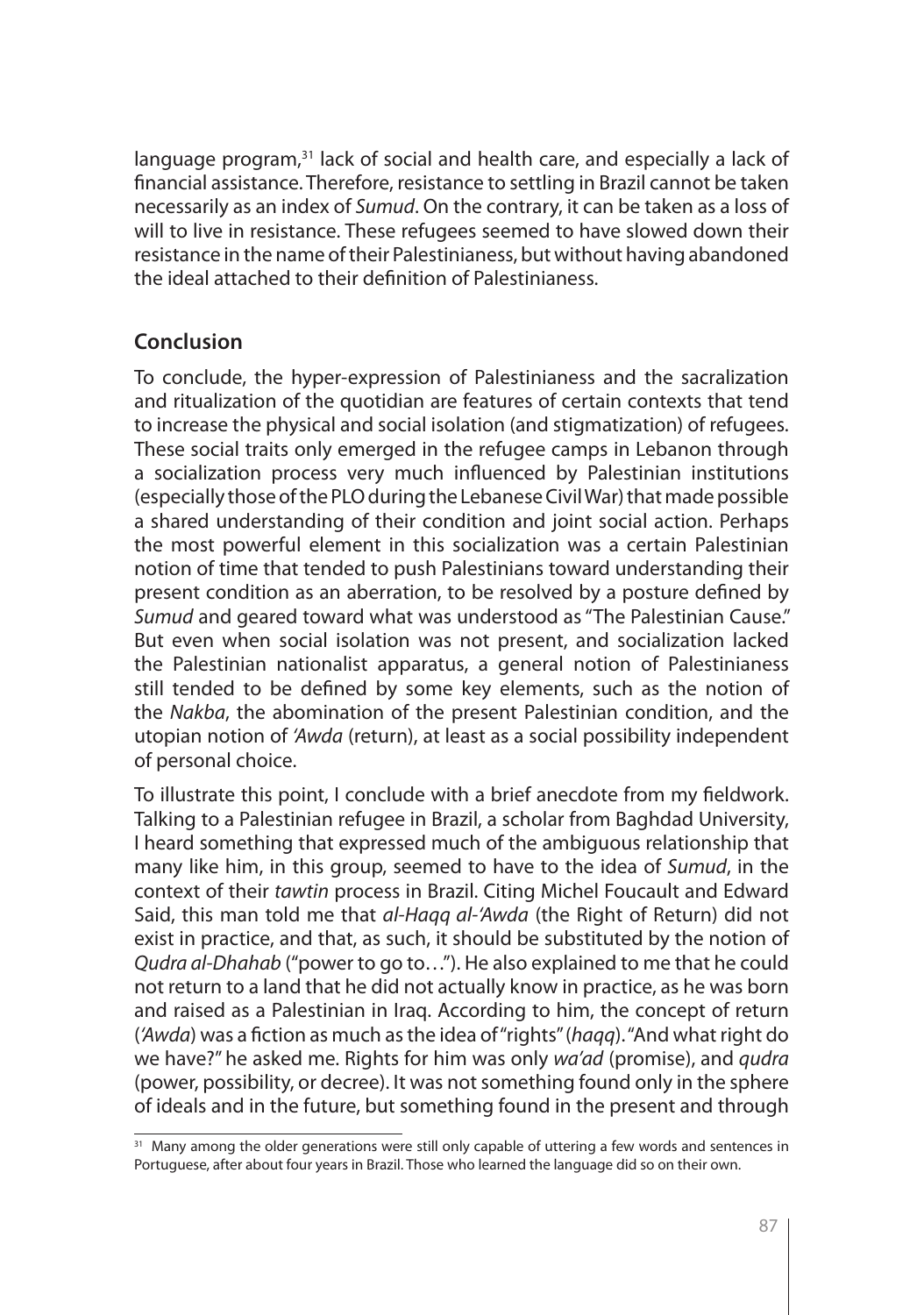practice. This new term (*Qudra al-Dhahab*) permitted him to justify his own political stance in relation to his personal goals, something that, according to him, *al-Haqq al-'Awda* had not yet made possible. With his own framework he could reconcile his preference to remain in Brazil with his more general political stance of remaining loyal to the collective Palestinian "power to go" to Palestine for every single refugee who might wish to do so. Thus, *Sumud*, as explained in this way, is not contrary to *tawtin*, for the collective power is disentangled from personal desires.

While maintaining the collective commitment to *Sumud* toward "The Palestinian Cause" in discourse, and at the same time maintaining the commitment to his own *tawtin*, this refugee's proposition changed significantly his own personal, temporal frame without necessarily changing the Palestinian temporal frame whereby the return is seen as a coming back to an idyllic, pre-*Nakba* past. On one hand, this compromise seemed to generally attract more many of the refugees who arrived in Brazil along with this scholar. On the other hand, *Dbaye* camp inhabitants and those who once inhabited Rawaished refugee camp in Iraq were the two most extreme cases of departure from the kinds of social processes I found in Al-Jalil. There are certainly other cases as or even more distant to this process. Nonetheless, all these cases point to some important regularity.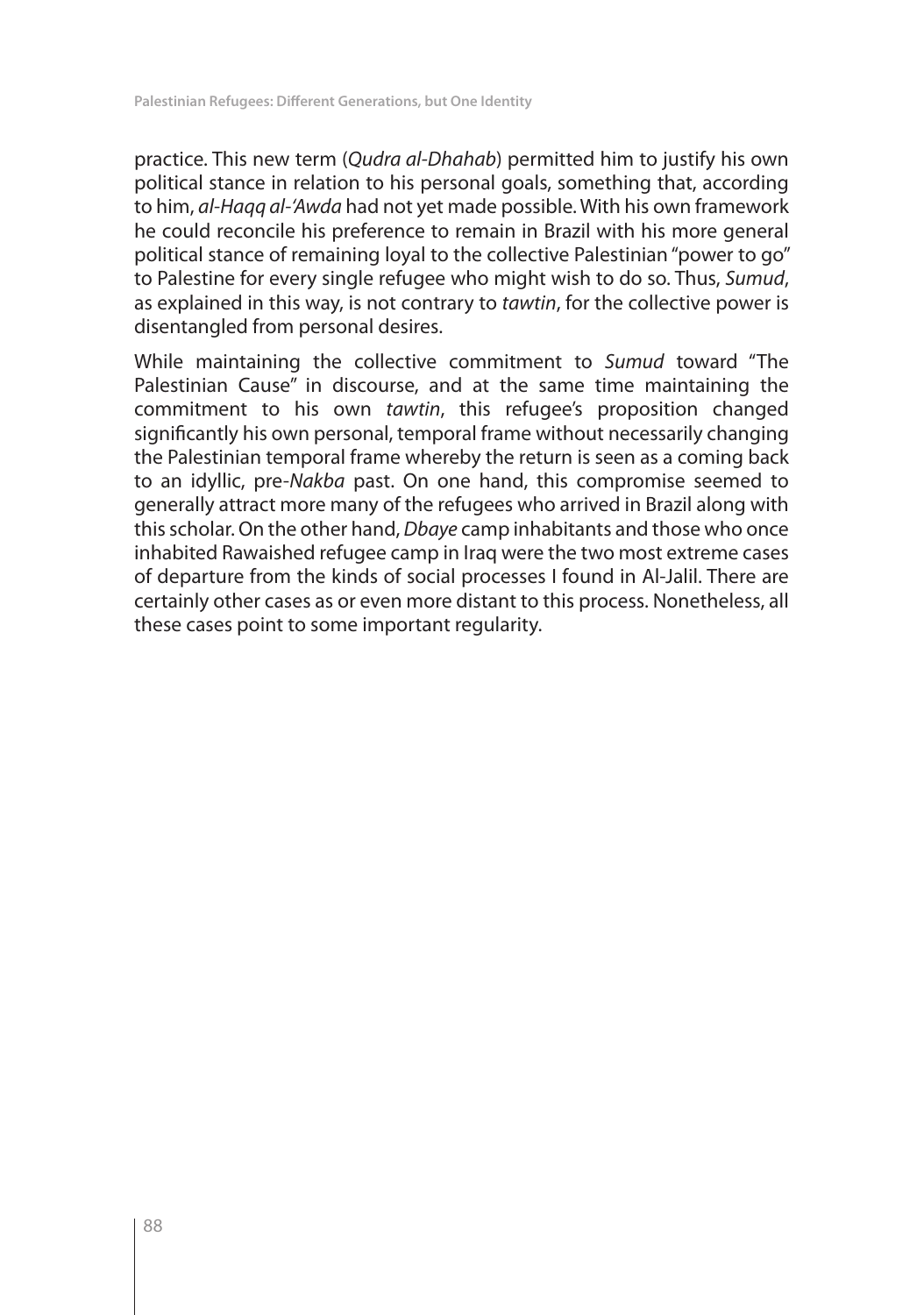# **Bibliography**

Abufarha, Nasser. 2009. *The Making of the Human Bomb: An Ethnography of Palestinian Resistance*. Durham, NC: Duke University Press.

Anderson, Benedict. 1983. *Imagined Communities: Reflections on the Origins and Spread of Nationalism.* New York: Verso.

Eds. Daniel, Valentine, and Knudsen, John. 1996. *Mistrusting Refugees*. Los Angeles: University of California Press.

Gadamer, Hans-Georg. 2005. *Truth And Method*. New York: Continuum.

Goody, Jack. 1961. Religion and Ritual: The Definitional Problem. *The British Journal of Sociology*, Vol. 12, No. 2 (Jun., 1961), pp. 142–164.

Jayyusi, Lena. 2007. Iterability, Cumulativity, and Presence. In *Nakba: Palestine, 1948, and the Claims of Memory*, ed Ahmad Sa'di & Lila Abu-Lughod, 107-134. New York: Columbia University Press.

Leach, Edmund. 1990. Masquerade: The Presentation of the Self in Holy-day Life. *Cambridge Anthropology,* vol. 13(3): 47-69.

---. 2001. *The Essential Edmund Leach. Anthropology and Society, vol. 1*. New Haven: Yale University Press.

---. 2008. *Political Systems of Highland Burma: A Study of Kachin Social Structure*. London: The University of London – The Athlone Press.

Malkki, Lisa. 1995. Refugees and Exile: From "Refugee Studies" to the National Order of Things. *Annual Review of Anthropology*, Vol. 24. 495-523.

Rappaport, Roy A. 1999. *Ritual and Religion in the Making of Humanity*. Cambridge: Cambridge University Press.

Sayigh, Roesemary. 2007. Women's Nakba Stories. In *Nakba: Palestine, 1948, and the Claims of Memory*, ed. Ahmad Sa'di & Lila Abu-Lughod, 135-160. New York: Columbia University Press.

Seligman, Adam; Robert P. Weller; Michael Puet; and Bennet Simon. 2008. *Ritual and its Consequences. An Essay on the Limits of Sincerity.* New York: Oxford University Press.

Schiocchet, Leonardo. 2010. Between the Catastrophe and the Promised Return: Palestinian Refugee Trajectories and Conceptions of Time in Lebanon. In *IWM Junior Visiting Fellow's Conference*. Accessed in 06/07/2011.

http://www.iwm.at/index.php?option=com\_content&task=view&id=424&Item  $id=12$ 

---. 2011. *Refugee Lives: Ritual and Belonging in Two Palestinian Refugee Camps in Lebanon*. Tese de doutorado apresentada ao departamento de antropologia da Boston University.

Tambiah, Stanley. 1981. *Performative Approach to Ritual*. For the British Academy. London: Oxford University Press.

---. 1997. *Leveling Crowds: Ethnonationalist Conflicts and Collective Violence in South Asia*. Los Angeles: University of California Press.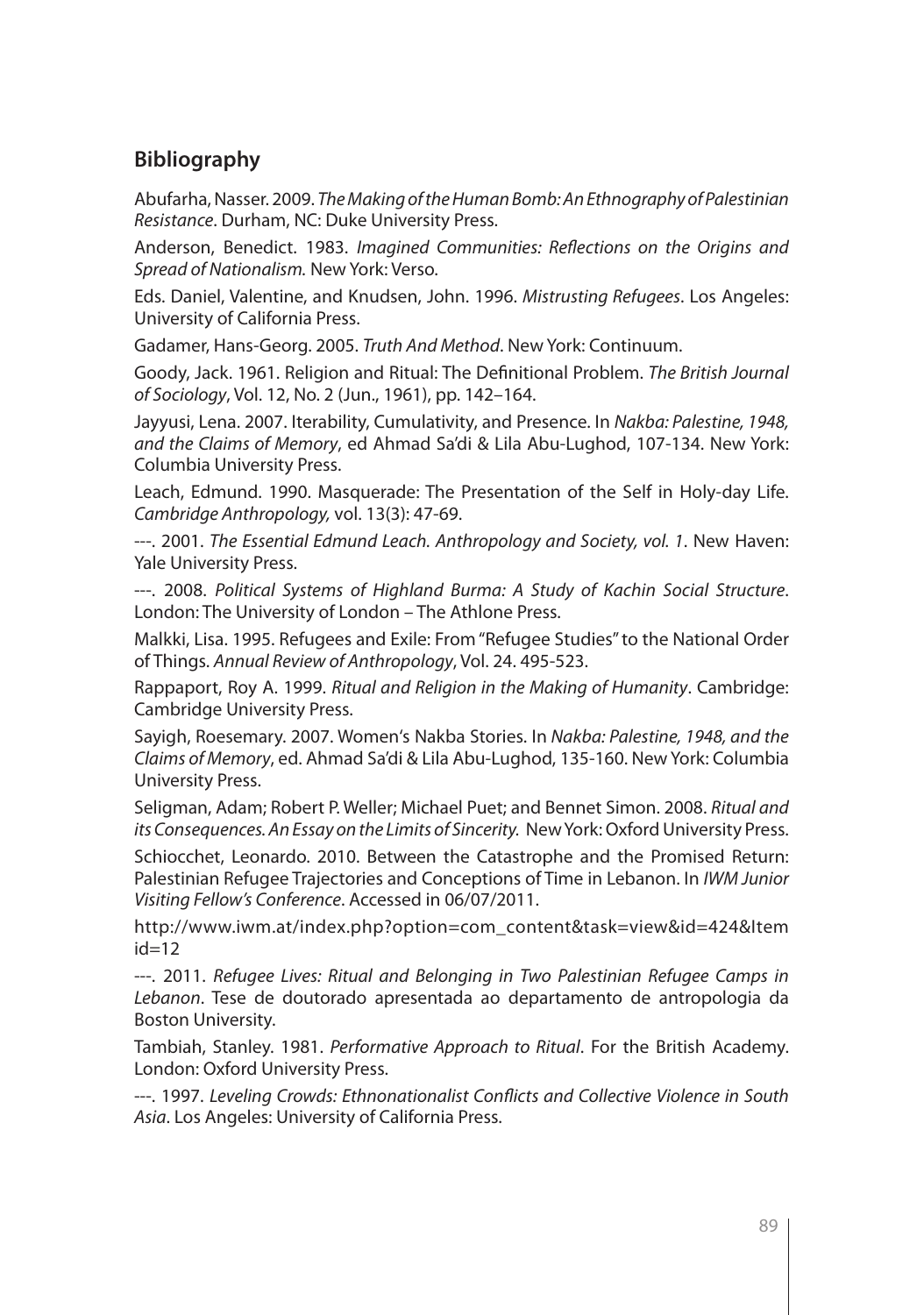**Palestinian Refugees: Different Generations, but One Identity**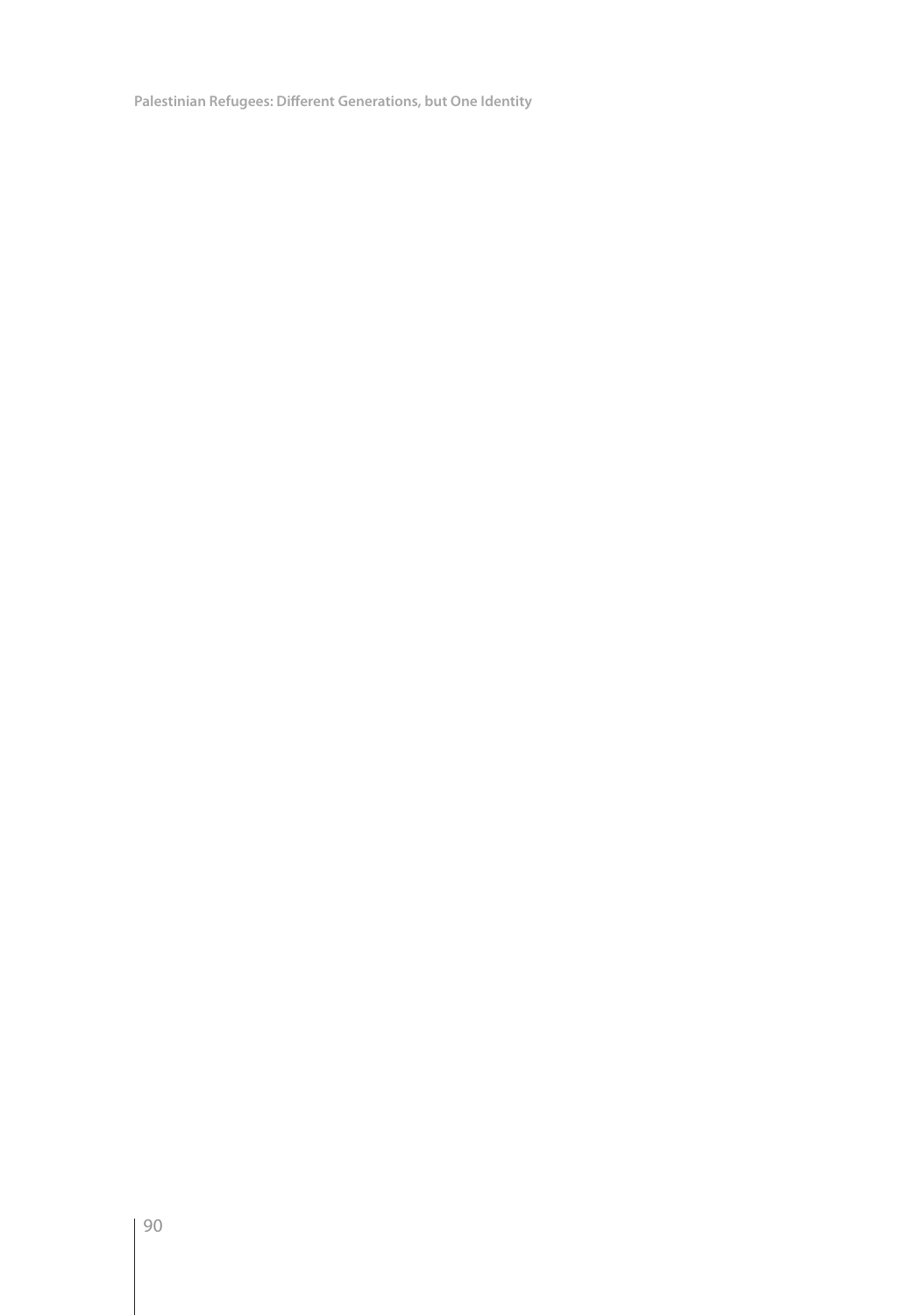# **Palestinian Refugees and The Right of Return: Towards an Extraterritorial Nation-State Solution in Light of Arab Uprising**

Sari Hanafi

### **Introduction**

Many studies have shown a contradiction between the two-state project and the demand for the Right of Return. One of the first who suggested this is Azmi Bshara, who showed how the Right of Return takes its full meaning only under a one-democratic-state solution. Bshara notes:

Maybe the time has come to confront the self-deceitfulness of the Palestine Liberation Organization during the entire phase of speaking of a two-state solution (an Arab and a Jewish state), and dividing Palestine with insisting on attaching refugees' Right of Return with these two states, as if the word "and" is enough for the formation of a reasonable association. There is no possibility of implementing Palestinian refugees' Right of Return inside the Jewish state. As there is a structural contradiction between a two-state solution and the Right of Return for Palestinian refugees, which will change the demographic composition of the Jewish state, this will only take place with the permission and content of the Jewish state itself (Bshara 2002, 80).

In the Bethlehem Fatah communiqué of December 2003, the authors refused to consider the Palestinian state as a substitute for the Right of Return: "If we must choose between the Palestinian state and the Right of Return, we will choose the latter." But is there a solution that encompasses the Right of Return and a Palestinian state? What are the forms of political action that refugees can use that are inspired by the reality of the Arab revolutions? This is what my article will examine.

# **An Extraterritorial Nation-State?**

The Palestinian negotiators often invoke questions revolving around rights or the number of eventual returnees or the technical economic and social capacity for absorption, but not around the question of the nature of both the Palestinian and the Israeli nation-states, Palestinian and Israeli concepts of state sovereignty and its inherent violence, and the inclusion/exclusion that the state exercises to determine who is a citizen. Nowadays, in the time of the quasi-failure of a viable two-state solution to the Palestinian– Israeli conflict, a democratic one-state solution seems equally unlikely in the foreseeable future. Moreover, the problem is not only about the feasibility of the two-state solution but also about its normative stance. A creative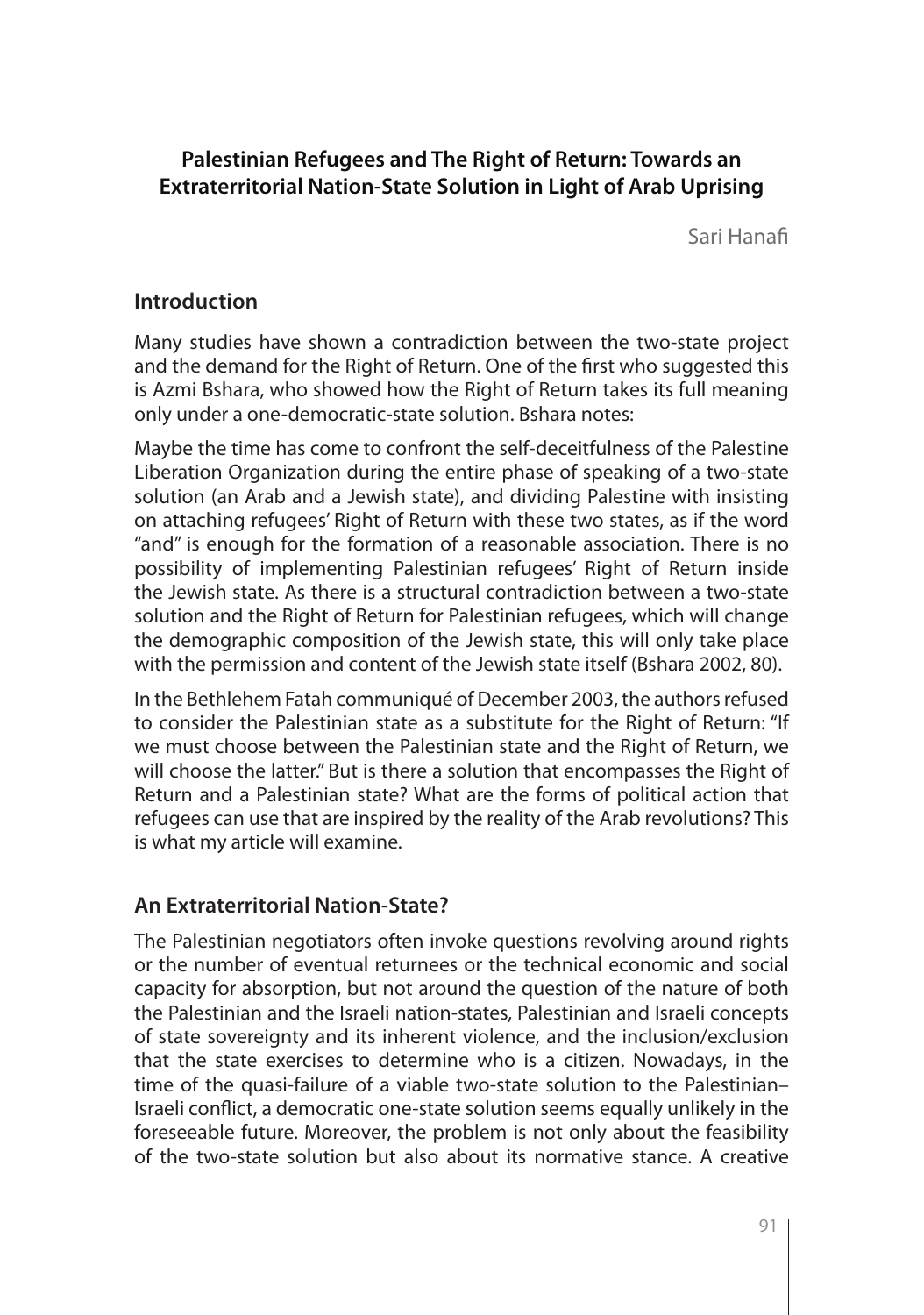#### solution that preserves the Right of Return thus should be envisaged.

In view of my research (Hanafi 2010), I found a profound tension between the transnational practices of Palestinian transmigrants/returnees/refugees and the policies of countries in the region, including the Palestinian National Authority (PNA) and Israel. Despite refugees' intense longing to obtain the Right of Return, they have experienced various forms of relationships with the societies of host countries, including integration and in some cases the feeling of belonging, especially from the third and fourth generation. This is what I call flexible behaviors in spite of the inflexible policies of the states in the region, policies that have seen flexibility and mobility as a threat to the classical authoritarian pattern of sovereignty.

This is why I have called for the establishment of an extraterritorial nationstate. I define it as a state that consists of geographical space just as any other country,<sup>1</sup> but one that distinguishes between social citizenship and nationality. By social citizenship I mean the individual resident obtaining all rights except the right to vote, and equality under law, whereas nationality requires enjoying all rights including the political rights. An extraterritorial state differs from a strict classical form of a nation-state which confirms that each citizen has a single belonging to his/her nation state, with no place for a dual belonging.

There are three prerequisites for a solution based on a model of extraterritorial nation-states: the ability to hold three nationalities, one of the current host country (or a third country), Palestine, and Israel; full responsibility being assumed by Israel for the creation and plight of the Palestinian refugees; and any restriction of these advantages being subject to bilateral or multilateral agreement between concerned states. Here Lex Takkenberg stressed the importance of convening an international conference to reach agreement on a harmonized approach to citizenship and residency for Palestinian refugees (Takkenberg 2007). The joint effort of the Organization of Security and Cooperation in Europe and the United Nations (UN) Higher Commissioner for Refugees on harmonization of citizenship and residency standards in the countries of the Community of Independent States is one example that may be considered for guidance. Lack of harmonization could engender continued forced migration across the region and could lead to instability and/or conflict where one state's citizenship or residency laws—in the context of unresolved displacement or new flows—could be regarded as a threat by another state.

Accordingly, the rights and the duties of those who live in the Occupied

<sup>&</sup>lt;sup>1</sup> So it is not a (De-territorialized Nation-state) as considered by the anthropologist Basch and her colleagues (Basch, Glick Schiller and Szanton Blanc 1994). Meaning that wherever the forced or economic migrant goes, his state will move with him. As Smith (1998) shows that the nation-states are of "spatial dimension" by definition.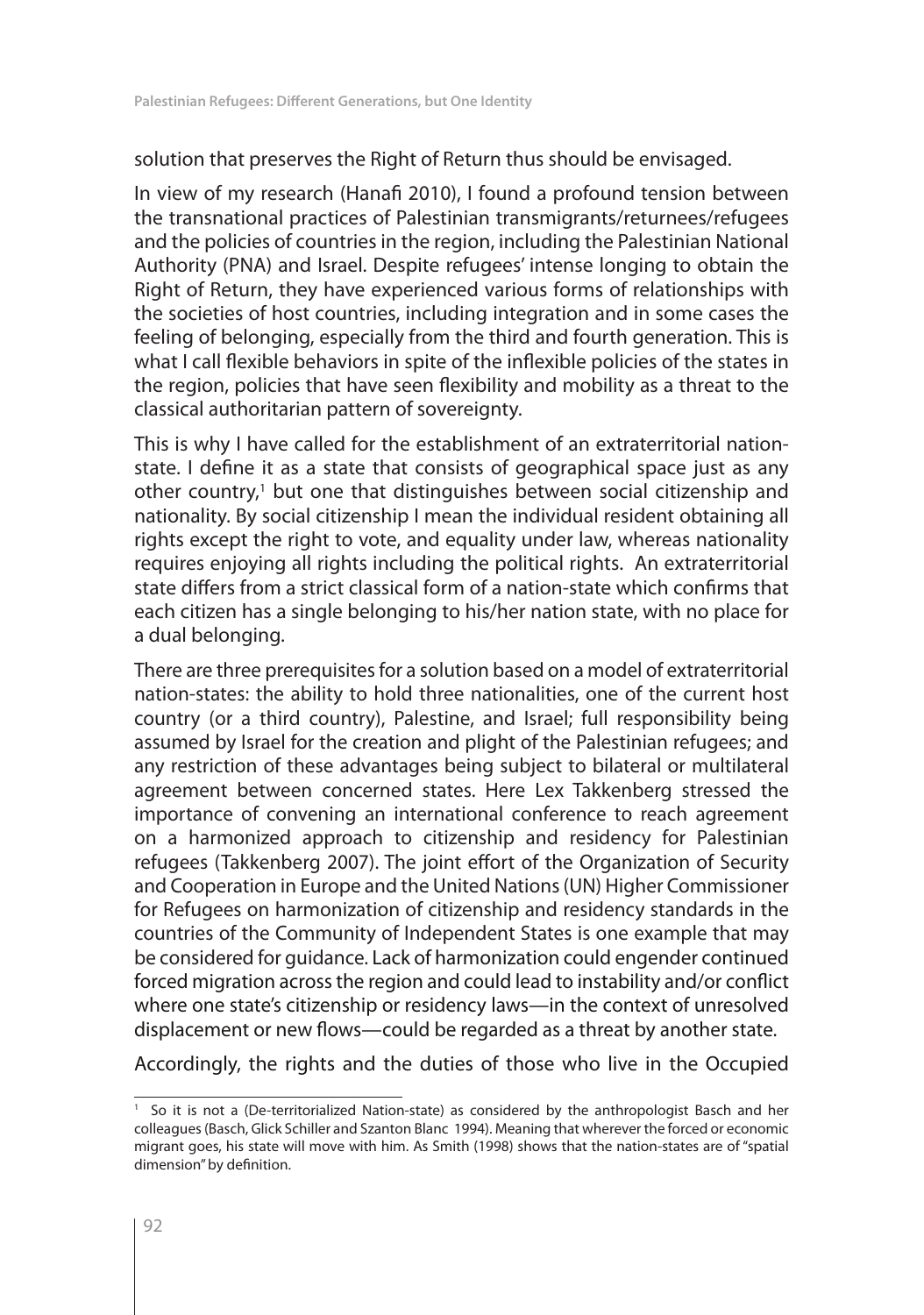Palestinian Territories (OPT) would not be a function of their nationalities (i.e., whether they are Palestinian or not). At the same time, those who live abroad and are of Palestinian origin could also enjoy rights and duties, even though they do not reside permanently in the OPT.

However, such an arrangement will be possible only if the PNA is able to enter into special agreements with countries that host Palestinian refugees, to facilitate the attainment of full dual citizenship. Accordingly, Palestinian citizenship would be available even to people residing outside of Palestine. This, particularly in light of salient questions regarding the possibility of absorbing Palestinian refugees, could be an honorable solution for those who are not willing to return but who would nevertheless like to belong to a Palestinian nation and be involved in Palestinian public affairs.

As a result, the solution of an extraterritorial nation-state will enable a Palestinian refugee in Egypt, for instance, to have Palestinian, Israeli, and Egyptian citizenship. This would allow him/her to reside and work in any of these three countries. He/she could also live in Gaza because of the low housing costs, while working in Jaffa, for example, or for that matter could live in Jaffa and work in Gaza.

The only nation-state in the region that takes this form is Israel. Israel defines itself as a state for all Jews in the world, with an unclear limitation of its international boundaries and with a problematic relation to the land of Israel. In addition to the borders of the land, it recognizes the dual nationality of its citizens. However, all this does not enable Israel to becoming an extraterritorial nation-state, because Israel is a state built on a racist colonial project that does not treat its citizens equally, and the state's identity is defined by the majority of newcomers.

Thus it is a nation-state only for Jews throughout the world, who are characterized as communities, each of which has the "right to return" and also full rights of citizenship in any country where they reside. As a result, Israel is a paradigm of a classical nation-state, and the unity of this state is based on religion, a nationalism-religion combination, or simply nationalism, as multiple alternatives.

The logic of an extraterritorial nation state is not only embedded in administrating the refugee problem, but also in finding solutions for it through promoting migration and residency regulations. The suggested solution is a national, international, humanitarian, legitimate right that represents the essence of the struggle. So the extraterritorial project in the Arab countries and the Palestinian state aligns with the way Arab nationalism has perceived a solution for residency and citizenship when the Arab nation is dispersed in different nation-states. This project inspires as well from the,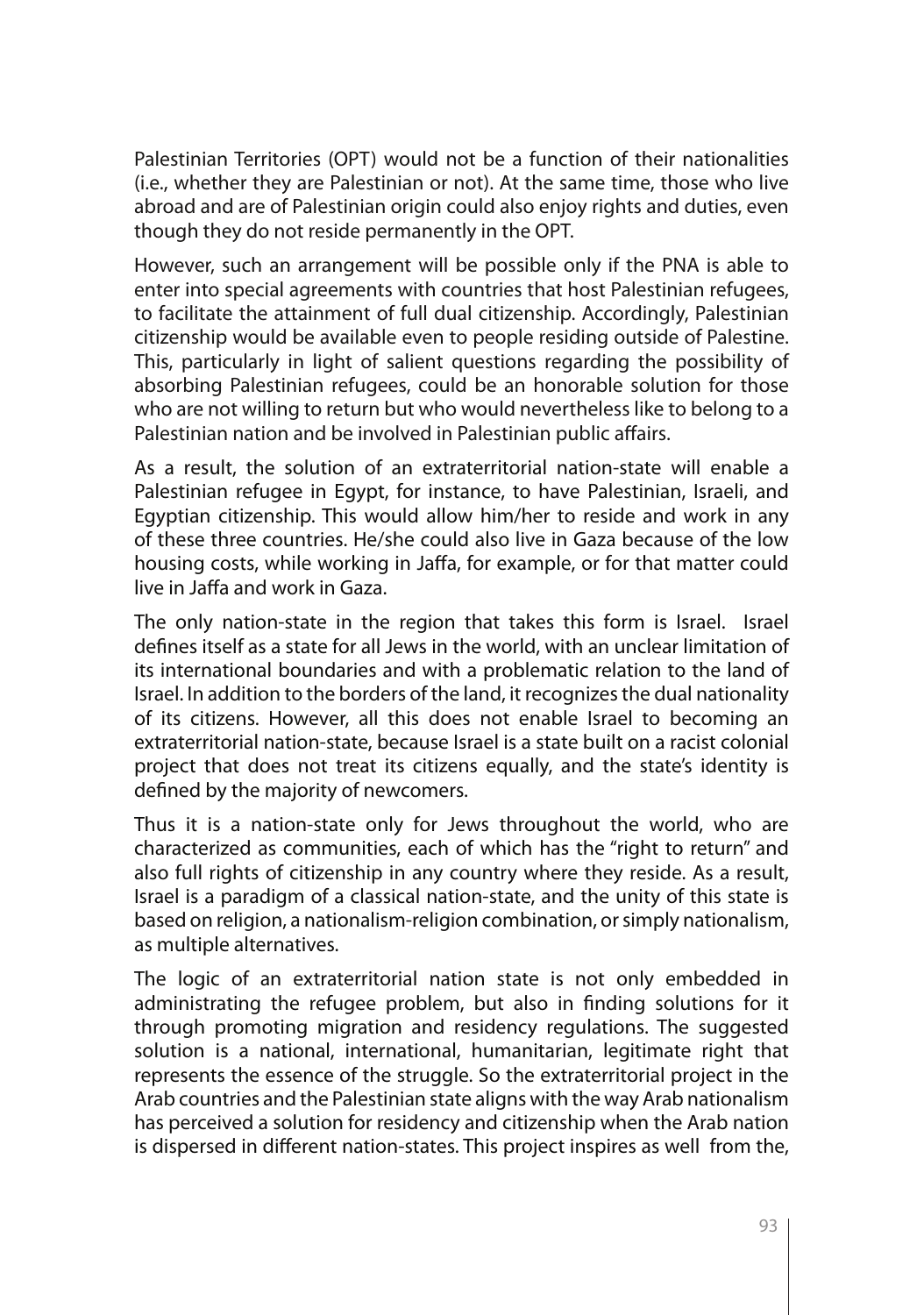classic German mode of separating between nationality and citizenship and the from the nationalist Arab thought, formulated by Sati' al-Husri, Zaki al-Arsuzi. This is a way to push toward the Arab unity.

The Arab framework will allow a Palestinian in Syria, for instance, to be a Palestinian and a Syrian at the same time, or for a Palestinian in Egypt to be both a Palestinian and an Egyptian. There are two factors that play a positive role in supporting the model of a territorial state: first of all, the presence of refugees in the region, as Hannah Arendt describes them, as a leading actor and a vanguard for humanity (Arendt 1958, 280) as thanks to them the classical form of the nation-state founded after World War II revealed its incapability to deal with the displacement and other repercussions of war and conflict. The second factor derives from the recent Arab revolutions, not only in terms of changing regimes but also in implementing new values that are based on activating the spirits of the Arab nation and respecting human rights, including that of refugees.

This form of solution aligns with political developments in other areas of the world. It no longer involves considering, in a traditional manner, that "in the Nation State each citizen stands in a direct relation to the sovereign authority of the country" (Bendic 1977). It does not reflect the terms of admission to citizenship, which separate the "insiders" from the "outsiders." Neither does it extend this type of reflection which uses citizenship as its foundations for the territory of the nation-state.

In Europe, for instance, any French citizen is also a European, who can go to the European court to sue his/her government or any group located in his/her own country. The majority of Bosnian refugees, since the Dayton Agreement of 1995, have enjoyed resident status or are even naturalized in a Western European country, as well as possessing the Bosnian nationality, as they have the right to return there.

Some might argue that this model has been applied only in developed countries where economic factors play a determining role, but we also find informal or formal flexibility in many developing countries in Asia (as in the relationship between China and Hong Kong) and Africa (as with very permeable borders between some African states).

The Middle East is far from being in the phase of post tough form of nationalism. It is important, however, to note that this model exists. In this framework, taking into account the very pro-Israeli position of the West, I propose the possibility of connecting Palestine and Israel to a European space as a carrot strategy convincing the belligerents (mainly Israel) of the fact that no matter what their national sovereign space is, both national spaces are part of the European space's frontier.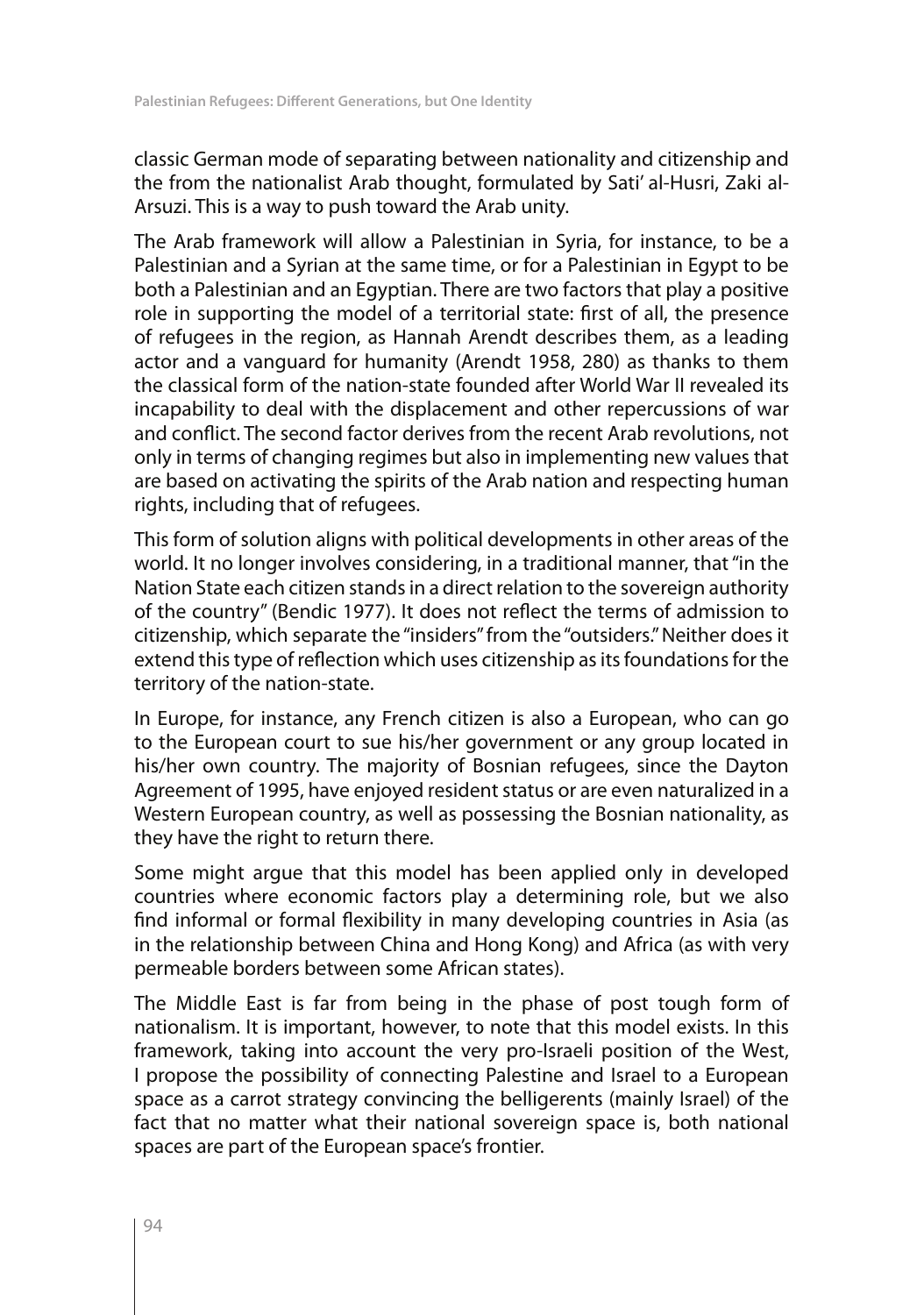The suggested model of allowing the possession of dual or multiple citizenships, which was previously considered a threat to the international order and to nation-states, has become accepted and even protected under international law (Stasiulis and Ross 2006, 330). Some theorists argue that if "citizenship is inclusive and rights-enhancing, then dual citizenship should be doubly so" (Stasiulis and Ross 2006, 330).

On the basis of this concept, and in the framework of the extraterritorial nation-state, one may follow the thoughts of the Israeli historian Amnon Raz about a two bi-national states, one Palestinian state with Palestinian and Jewish persons and the other a bi-national Israeli state with Jewish persons and Arab Palestinians. This leaves us with a political separation, without a geographic separation.

This article has argued in favor of the model of two extraterritorial nationstates (Israeli and Palestinian), and this model falls somewhere between the two-state solution --because of power inequities and now leading to an apartheid system-- and the relatively unpopular bi-national state solution. A sort of "confederation" may be a more feasible solution: two extraterritorial nation-states, with Jerusalem as their shared capital, contemporaneously forming, without clear territorial division, two different states.

Two possibilities can potentially resolve the Palestinian refugee problem: one that follows the model of the two rigid -states solution, and the other that follows the model of extraterritorial nation-states. If the current solution has been based on the assumption that the return of refugees is a matter of demographic and political instability, I argue that in the new framework the debate should shift to other issues at stake, such as citizenship and circular mobility (meaning that an individual may undertake geographic movement between many countries, including his/her country of origin).

This solution differentiates between citizenship and actual residency. While all refugees should benefit from multiple nationalities (or multiple citizenship in the case of Palestinians in Lebanon, wherein many Lebanese refuse granting Palestinians Lebanese citizenship), the possibility of exercising their Right of Return will not necessarily translate into a mass movement of populations. In other words, any other solution must be regional (with an initial condition that preserves Palestinians' Right of Return); otherwise, the lack of coordination between host countries and the country of origin could end up sending refugees in a perpetual orbit between countries because they are denied resident status.

The ability to hold three nationalities, including that of the current host country (or a third country), could constitute one of the possible just solutions to the refugees' problem, while nation-states in the region would prefer other solutions which utilize less of a rights-based approach. For instance, other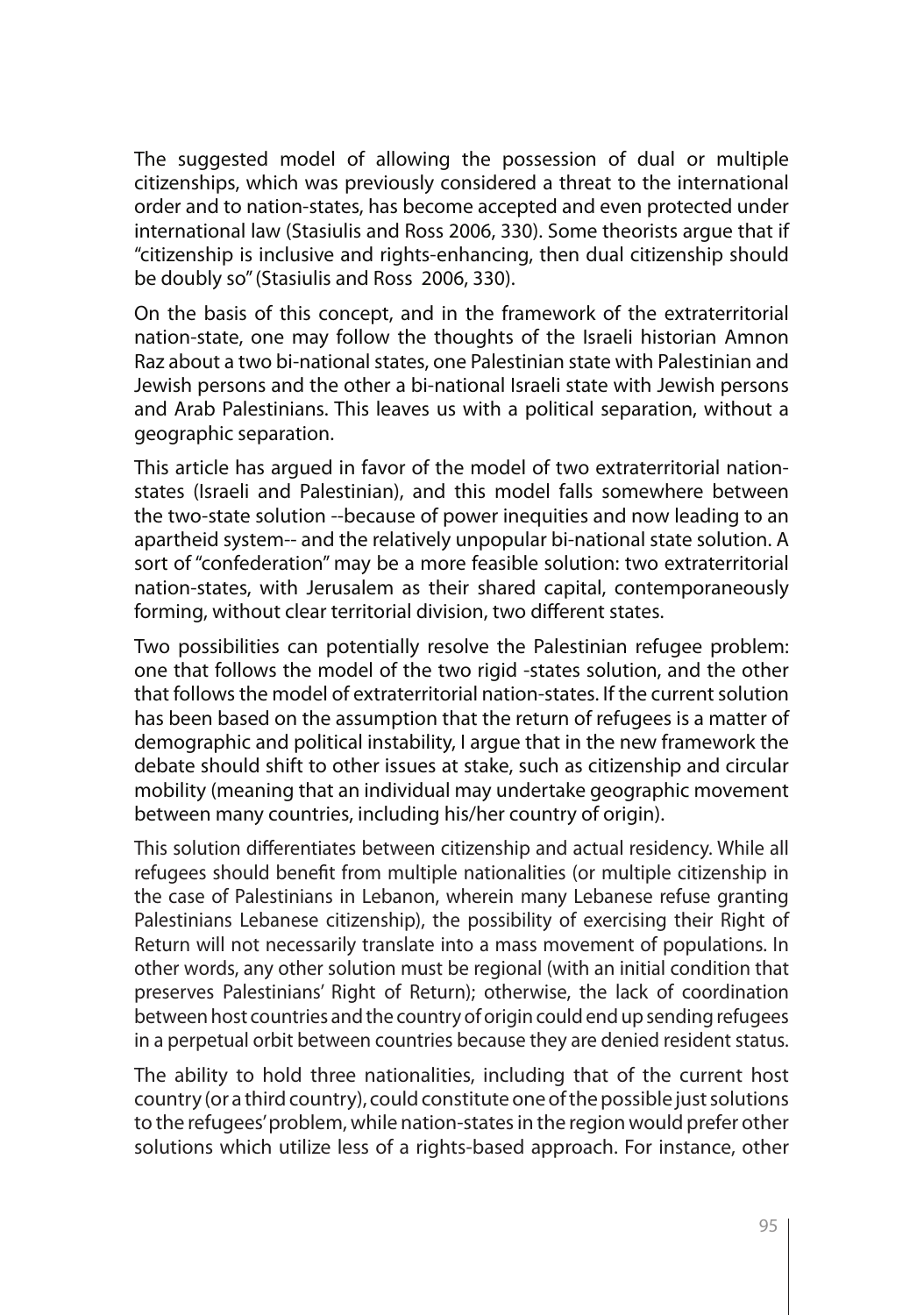constitutional arrangements based on residency and not on citizenship could be feasible, allowing refugees to have multiple residencies instead of multiple nationalities. However, this is likely to generate conflict rather than resolve it, as traditionally the countries of the region are quick to expel noncitizens in the event of social or political conflict. Another possibility, which is worse, could be based on circular migration, managed and regulated by the states in the region to determine the quotas of admitted refugees in such a way that they match labor needs in specific economic sectors. Both cases are an attempt to escape from rather than discover a just solution that is based on respecting the Right of Return.

Regarding the UN Bid and its relationship to the Right of Return, I will seize the opportunity to open discussion regarding whether it is plausible to work on finding sovereignty on a portion of Palestinian land, and at the same time finding a just solution for the refugee issue. This approach results in adopting an historical settlement which does not neglect the legitimate rights of refugees.

There are three scenarios: First, that the Palestinian leadership should establish a Palestinian nation-state on the 1967 borders in a unilateral way, an effort which could only be buried while still in the making, a futile effort at returning Palestinians to all the cities and villages of which they were dispossessed. In the second scenario, the leaders would search for a creative solution, for a strong state which I call "extraterritorial," which cannot conflict with the principle of the Right of Return and which establishes justice and the right of an historic settlement for the Palestinian-Israeli struggle. The third scenario is the continuation of the status quo of the Palestinian National Authority, which is an inadequately functioning institution with delusive sovereignty and without the ability to deal with the refugee problem and the Right of Return.

I consider the second scenario a premise to start a new phase that is based on the return of the human rights approach and the invocation of international law to end the Israeli occupation, in addition to returning broader Arab sentiment to the cause (as when Arabs went to the UN united) and rejecting the confinement of political action to negotiation with exclusive US mediation, and supporting the resistance. This approach promises new horizons, especially as it coincides with the Arab revolutionary movement and with the support of emerging democratic Arab states.

Within the context of this premise, the US-Palestinian Community Network organized a demonstration on September 15, 2011 in front of the UN building, demanding "equal sovereignty, and implementing Palestinian refugees' Right of Return." Such claims are a prerequisite for the extraterritorial nationstate that is sensitive to the issue of citizenship.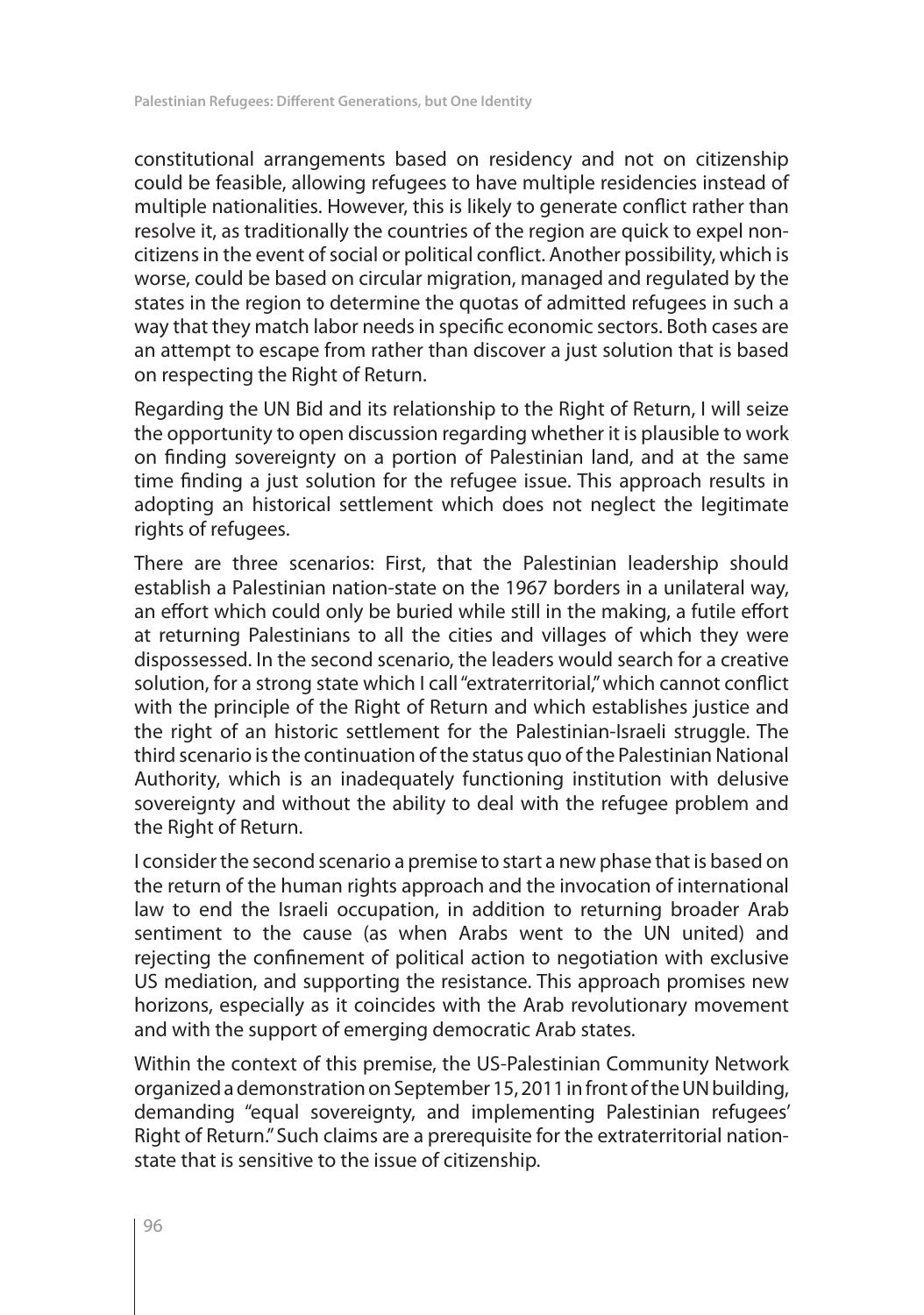The creative solution is built on the extraterritorial nation-state, which is first of all a solution that fits the spirit of Arabism, Arab nationalism, and the movement of history, which is represented in the establishment of a flexible nation-state. It is not only a political approach that is sharply focused on how to solve problems (including the Right of Return), and the outcome of which would be acceptable and satisfying for both conflicting or disputing sides, in which each side finds a solution for its problem. More than this, it exceeds the limitations of this approach, as the creative solution does not limit action to the circles of decision-makers who are thus far unable to resolve their disputes and struggles, but expands into the mobilization of public pressure on the matter.

### **Refugees Dancing to the Beat of the Arab Spring**

The Arab revolutions are national revolutions, $<sup>2</sup>$  but their implications go</sup> beyond narrow nationalism. The Arab revolutions have brought back a sense of nationalism as it pertains to all Arabs. In a lesser way, they have also promoted the Islamic dimension (as with the relationship between Turkey and some Eastern Asian countries). The popular and official welcoming of Ismael Haniya, Palestinian prime minister of the resigned government, by a massive crowd in Egypt and Tunisia, is the most obvious proof of a new Arab intensity regarding the Palestinian cause in all the incidents of the Arab Mobilization.3 Despite this, one can imagine a far less optimistic scenario. As a result, implications are still open, and these revolutions and the Palestinian cause (especially regarding the refugees) will affect each other.<sup>4</sup>

The Arab spring has brought back the project of establishing the Arab unity

<sup>&</sup>lt;sup>2</sup> The Arab revolutions advocated the saying, "There is no voice louder than the voice of battle," which crowned the hieratical thinking of prioritizing the battle with Israel and imperialism at the expense of democracy, freedom, and social justice issues. This was clear in the discourse of some of the Arab regimes and in the discourse of some of the political parties which mobilised society and allowed security and military forces to acquire some of the civil positions under the cover of prioritizing battle.

<sup>3</sup> Neither the Egyptian nor Tunisian revolutions overlooked the Arab-Israeli struggle, although I was glad to see that this issue wasn't the priority of the revolutions. Both regimes are at the axis of moderation, and this is what led to a huge dichotomy in their speeches. The feelings of the public who saw their moderation for green cards as the continuation of the Israeli settlement project, blockade of Gaza and oppressing Palestinians. Some of the writers in *Al-Ahram* newspaper in addition to both governments' news caught my attention as they criticized Mubarak's greeting of Netanyahu on January 4. The next day Israel announced the demolition of Arab houses in Jerusalem and bombarded Gaza; three Palestinians were killed. In this context, the Israeli fear from both revolutions carries a meaning. The weak Arab situation will not continue defending its regimes. One of the possible scenarios is returning the leading role to Egypt in uniting Arabs, and enabling the representatives of the Palestinian society (PLO and Hamas) to fight the Zionist project. The use of the word dignity in many of the speeches of the representatives of the revolutions also grabbed my attention. The dignity of a nation has been compromised by Arab regimes through its dependency on nations which support the policies of the Zionist entity.

<sup>4</sup> This section of the research is based on intense observation of the paths of the Arab intifadat and a number of interviews which were conducted with activists in the Arab Intifadat, and with some Palestinian leaders.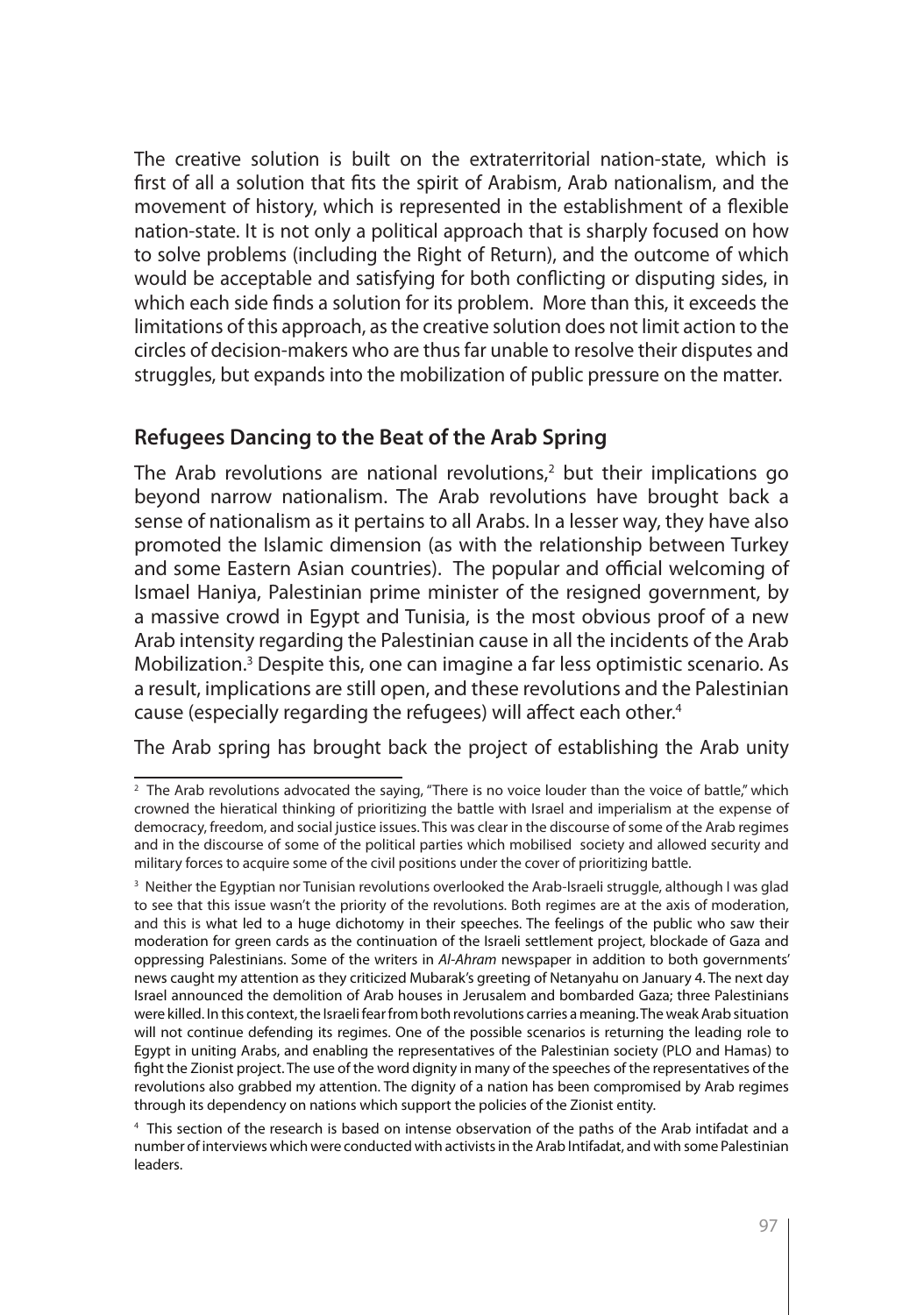but this time from below, and the Arab channels (al-jazeera, al-Arabeyya, etc.) have played a crucial role in doing so, through informing Arab publics beyond the nation-state. Additionally, if the question of Palestine is a common factor for many Arab societies, the issue of freedom, dignity, and social justice on a larger scale becomes blended with it. As a result, demonstrations filled the Arab streets in collaboration with revolutionaries of Aden, Tahrir, Tunis Babo Amar (Hums) and Diraa, etc.<sup>5</sup> In light of the formation of this new Arab identity, the Palestinian cause is promoted in two ways: first, the call for ending the occupation and overthrowing the Zionist project, second, resolving the Palestinian refugee problem on the basis of the Right of Return and by granting refugees some of their basic economic and social rights enshrined in human rights doctrine, international treaties and conventions relating to refugees, thus defeating the rightwing' racist project in some of the Arab countries (like in Lebanon).

The Arab revolutions not only reactivate new political subjectivities (Hanafi, 2012), they also enacted a new form of political action: peaceful, nonviolent action. In this arena, the *common sphere* (informal groups, local communities and reflexive individuals) has been activated after proving that theories which reduced the society into a binary private sphere and a public sphere are incapable of comprehending the dynamics of political and social mobilization in the area. Jürgen Habermas has predicted the importance of NGOs, parties, and unions in the public sphere, considering that they are the mediators between a citizen and the state. Tony Negri and Michael Hardt (2009) have added that the common sphere, not the public sphere, plays a main role in mobilizing communities.

The common sphere indeed is the one that made the Tahrir Square in Suez, Alexandria, Sanaa, Aden, and Bab Omar (the liberated squares) the places in which collective action was formulated, far more than the capability of any of the NGOs, unions, or political parties. New political subjectivities moved

<sup>&</sup>lt;sup>5</sup> This national identity is in the making and meets with two other identities. The first identity is the national identity. In any Kufmanian reading for the liberated fields (according to Daram Basam) one notices that it has transformed into laboratories that give birth to new national feelings that consist of solidarity, sacrifice and interdependence. I present an example of the Syrian case nowadays: while everyone confirms the danger of the emergence of tribal and sectarian conflicts in Syria, not many have paid attention to the formation of a new Syrian identity. Meaning, this country which has been penetrated by corruption and neoliberalism has in some cases reinforced some of the local geographic identities and tribal identities in the past. It has also created boundaries between these localities. One can talk much about how the people of Aleppo detest the people of Idleb, or how the people of Damascus have put negative judgments on the values of "Shuwai" Deir Zour and the "Fellaheen" of Houran Bedouins and Kurds. The Syrian revolution brought back the inseparable social unity and thus has formulated a new identity based on citizenship that respects the particularism of some of the ethnic groups and minorities. This has helped in reinforcing the national identity of the opposition, which is an opposition to the tribal authoritative discourse which depicted this revolution in the first speech of Bashar Al-Assad into the issue of "disorder". There is a new national identity in formation which will form the fortress in front of the formation of tribal and local identities; which is the formation in which foreign powers play a role in separating the right of minorities from the issue of granting citizenship for all.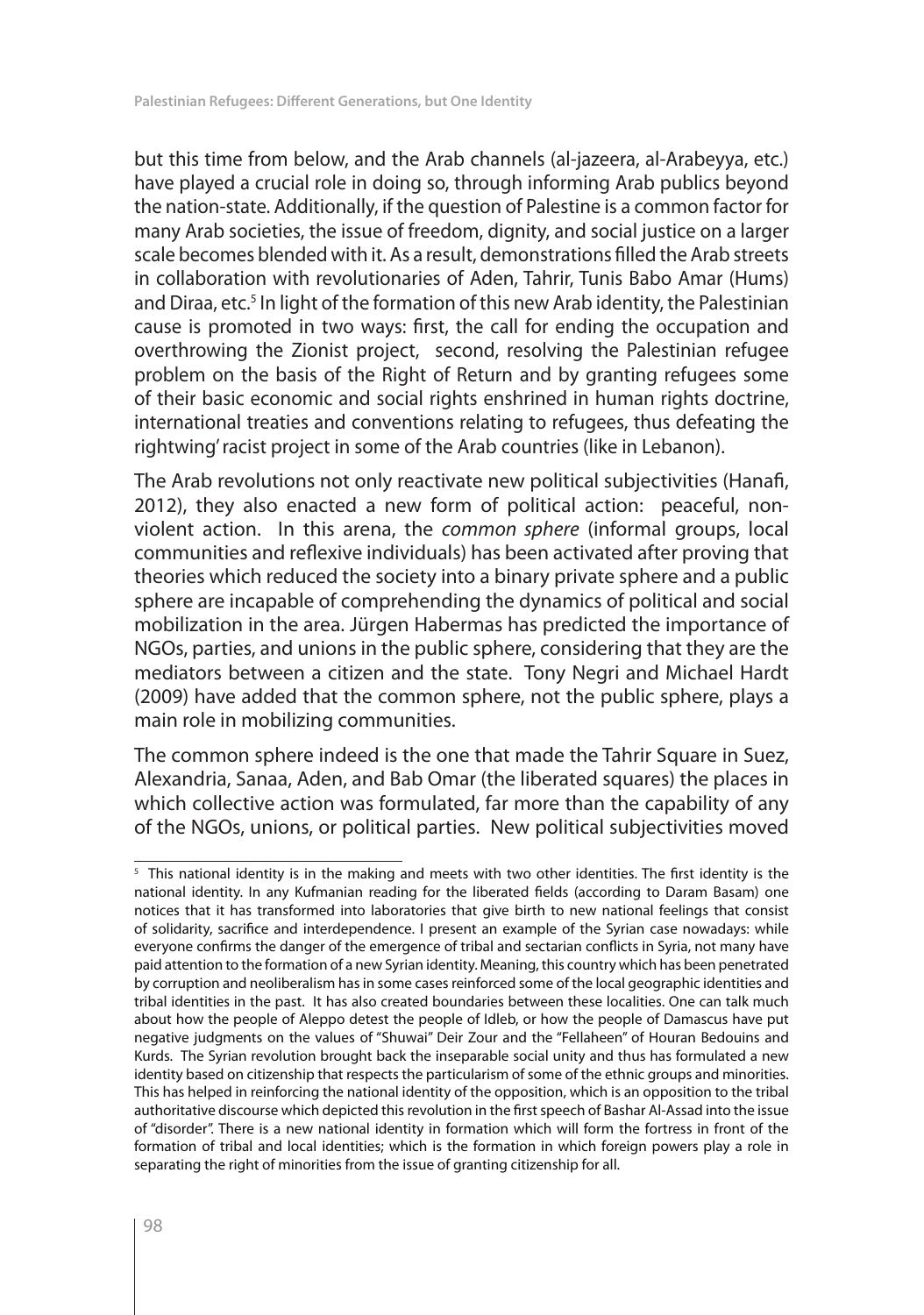from these places to Palestine, where the new protest movements have linked the national, the political and the social of the everyday life. Here I will present four examples of the impact on the Arab revolutions:

The first example: ever since the beginning of the Arab uprisings, Palestinians from the West Bank and Gaza have set off demonstrations but did not directly claim to end the occupation, but rather to end the division between Gaza and the West Bank, between Fatah and Hamas, etc. With that in consideration, the reinforcement of the internal front is a prerequisite for the end of the occupation. The youth of Palestine have initiated the revolution via Facebook, with the slogan "people want to end the division," and they set a date of February 11, 2011 to be a decisive moment, but the world was preoccupied at the time with the Egyptian situation. Another date was suggested, March 5, for protests in the West Bank and Gaza calling for and end to the division, yet the security forces in the West Bank and Gaza have suppressed these demonstrations despite the fact that they were peaceful and raised the Palestinian flag. Even so, those demonstrations have mobilized efforts at reconciliation. Indeed on February 6, Al-Doha sponsored the completion of the reconciliation between Mahmoud Abbas and Khaled Mish'al, so that they would begin with executive steps to form a consensus government headed by Abbas and activated by the PLO, thus opening the way for elections. However, this attempt so far failed but the tension between Hamas and Fatah is much less.

The second example: there is a problem between connecting refugee camps with the urban texture of surrounding cities, and this has resulted in "purposeful" neglect of these camps, which are predominantly poor, and whose inhabitants have no say in local council elections. In this context, the inhabitants of Arroub refugee camp have appropriated land from the region near the camp in order to build a soccer field after Israel and the PNA have refused (for various reasons) the construction of this land. The message thus is that it is no longer acceptable in the era of Arab revolutions to broadcast slogans about liberating Jerusalem, without liberating camps from discrimination. Palestinian camps are perceived as places for inhabitants without services provided to them from the Lebanese state, or as places in which refugees have been deprived of their basic rights of work and ownership.

The third example is in the resistance of the settlement project from the inside through groups who are not associated with classical institutions of the civil society, but rather through the civil-based sphere, which has flexible and weak ties with the civil society that has local extension and global solidarity. Since international relations reflect economic and political interest, BDS (Boycott, Divestment, and Sanctions) activates its strategies through boycotting all cultural, academic and economic Israeli institutions. Some Palestinian youths have suggested even to boycott the countries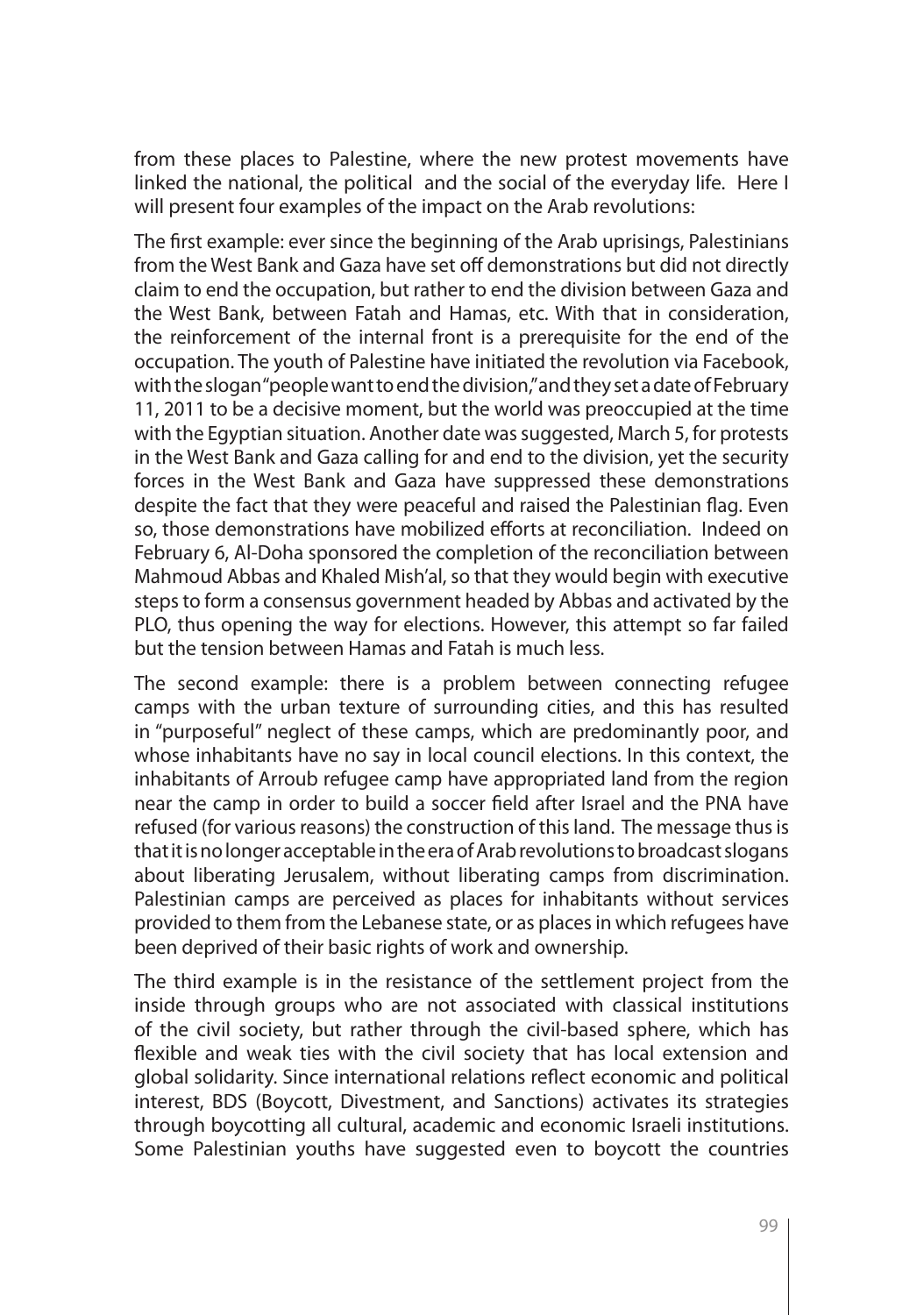and companies that support Israeli colonial practice by creating an index of these entities. They have announced that they are not boycotting Jewish companies, but companies that support Israel. In short, the Arab revolutions have a significant impact on the future of the Arab-Israeli conflict, through activating the civil-based sphere.

The fourth example: a group of Palestinian youth decided to use social networking to carry out mass demonstrations toward the borders of Israel. Indeed, these independent young groups organized a demonstration aimed at put again in the local, regional and international agendas the issue of the refugees return after being marginalized by the official Palestinian political discourse, in conformity with two decades of Oslo process paradigm. If the first demonstration on May 15 was so successful in terms of mobilization, it has also led to the loss of a number of youths who were killed by the bullets of Israeli soldiers on the southern borders of Lebanon and the occupied Golan heights in Syria. Needless to say, the youth movements have been terminated by many Palestinian factions that rejected the autonomous role these youths played in leading the 'return' demonstrations (for more see Shaheen 2011). This is the same position adopted in June 2010 by many pro-Syrian factions regarding the social and economic rights organized by a network of 112 Palestinian and Lebanese civil society institutions.

Some of the young Palestinian leaders we interviewed have called for a march towards the borders of the Zionist entity, because what happened in the week that followed the commemoration of the Nakba on the Syrian borders (the second demonstration) was not related to the symbolic act of the return of refugees, but it served as a message sent by Syrian regime that this regime is ready to 'bother' Israel if international pressure continues against it.<sup>6</sup> The May 27 demonstration has led to the death of fourteen persons, plus eight others from Yarmouk camp, after the victims' families burned the office of the Popular Front for the Liberation of Palestine- General Commandment. Their parents maintained that the organization had recklessly sent their children towards the borders and without protection.

<sup>6</sup> See Rami Makhlouf's interview in the *New York Times,* which connects the stability of Syria with the stability of Israel.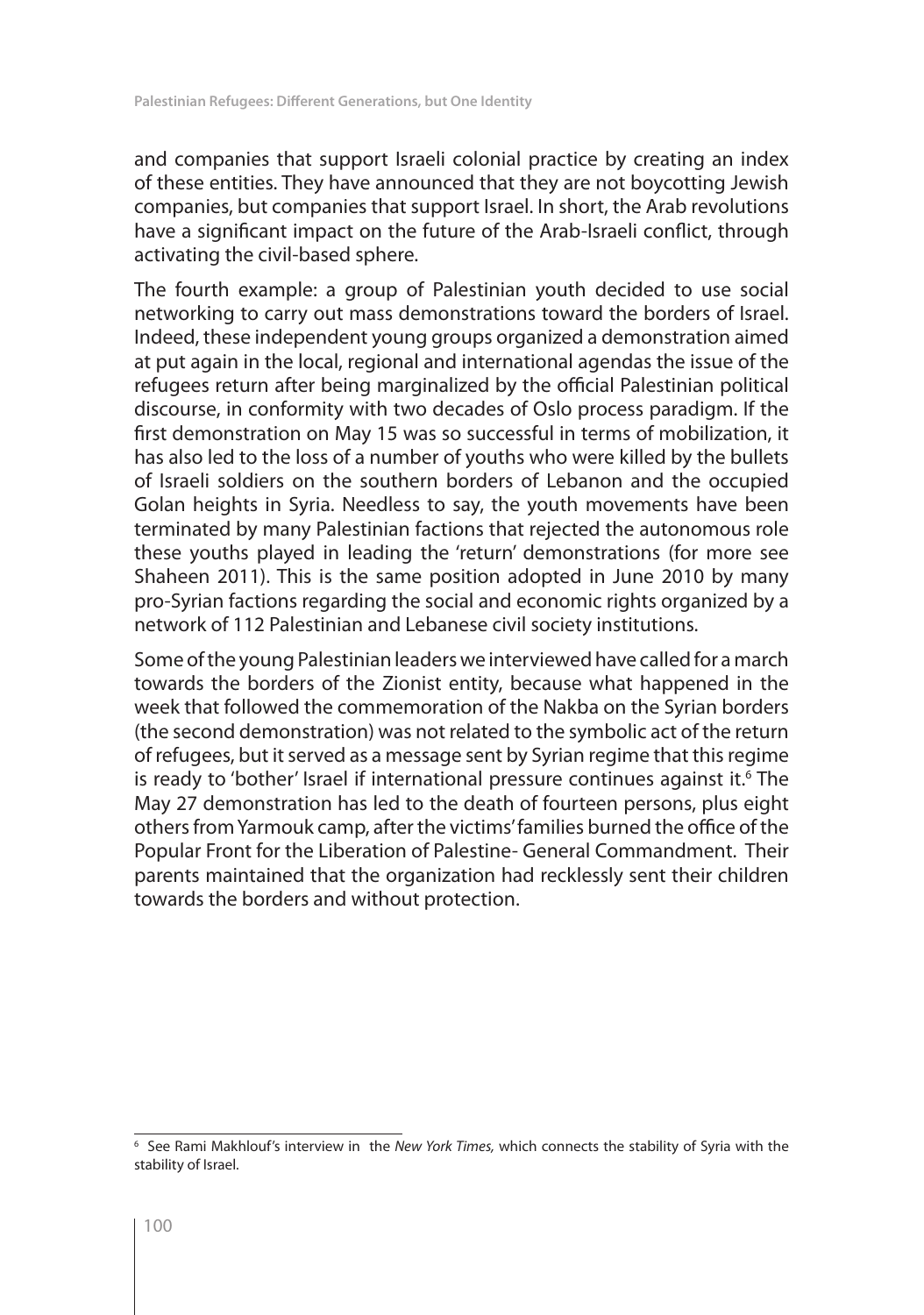# **Bibliography**

Abrash, Ibrahim. 2011. Attawrat Al'arabiya wa Falastyn: Isti'adat Albu'd Alqawmy īla Ta'zyz Albu'd Al-Islamy? *Journal of Palestine Studies*, vol. 87: 7-18. (Arabic)

Arendt, Hannah. 1958. *The Origins of Totalitarianism.* MG15, 2nd enl. ed. New York: Cleveland World Pub. Co.

Basch, Linda, Nina Glick Schiller, and Cristina Szanton Blanc. 1994. *Nations Unbound: Transnational Projects, Postcolonial Predicaments, and Deterritorialized Nation-States.* New York: Gordon and Breach.

Bendix, Reinhard. 1977. *Nation-building and citizenship*. Berkeley: University of California Press.

Bshara, Azmi. 2002. *Li Alla Yafqid Alma'na: Maqalat min Sanat Alintifada Alula*. Ramallah: Mowaten. (Arabic)

Hanafi, Sari. 2010. Ad-dawla – Alqawmiyya Ghayr Almarina w Almowatana Almarina Fy Alwatan Al'araby. *Idafat (Arab Journal of Sociology)*, vol. 10: 29-56. (Arabic)

Hardt, Michael and Antonio Negri. 2009. *Commonwealth*. USA: Harvard University Press.

Shaheen, Khalil. 2011. Almusalaha Alfalastynia Bayna Na'y 'Amalyat Assalam Wa Tajahul Durūs Arraby' Al'araby. *Journal of Palestine Studies*, vol. 87: 131-148. (Arabic)

Smith, Robert. 1998. Reflections on Migration, the State and the Construction, Durability and Newness of Transnational Life. In *Soziale Welt Transnationale Migration*, 12. Baden-Baden: Nomos Verlagsgesellschaft.

Stasiulis, Davis & Darryl Ross. 2006. Security, flexible sovereignty, and the perils of multiple citizenship. *Citizenship Studies*, vol. 10: 329–348.

Takkenberg, Lex. 2007. The search for durable solutions for Palestinian refugees: a role for UNRWA? In *Israel and the Palestinian refugees*. Eds. Sari Hanafi, Eyal Benvenisti, & Chaim Gans, 373-386. New York: Springer.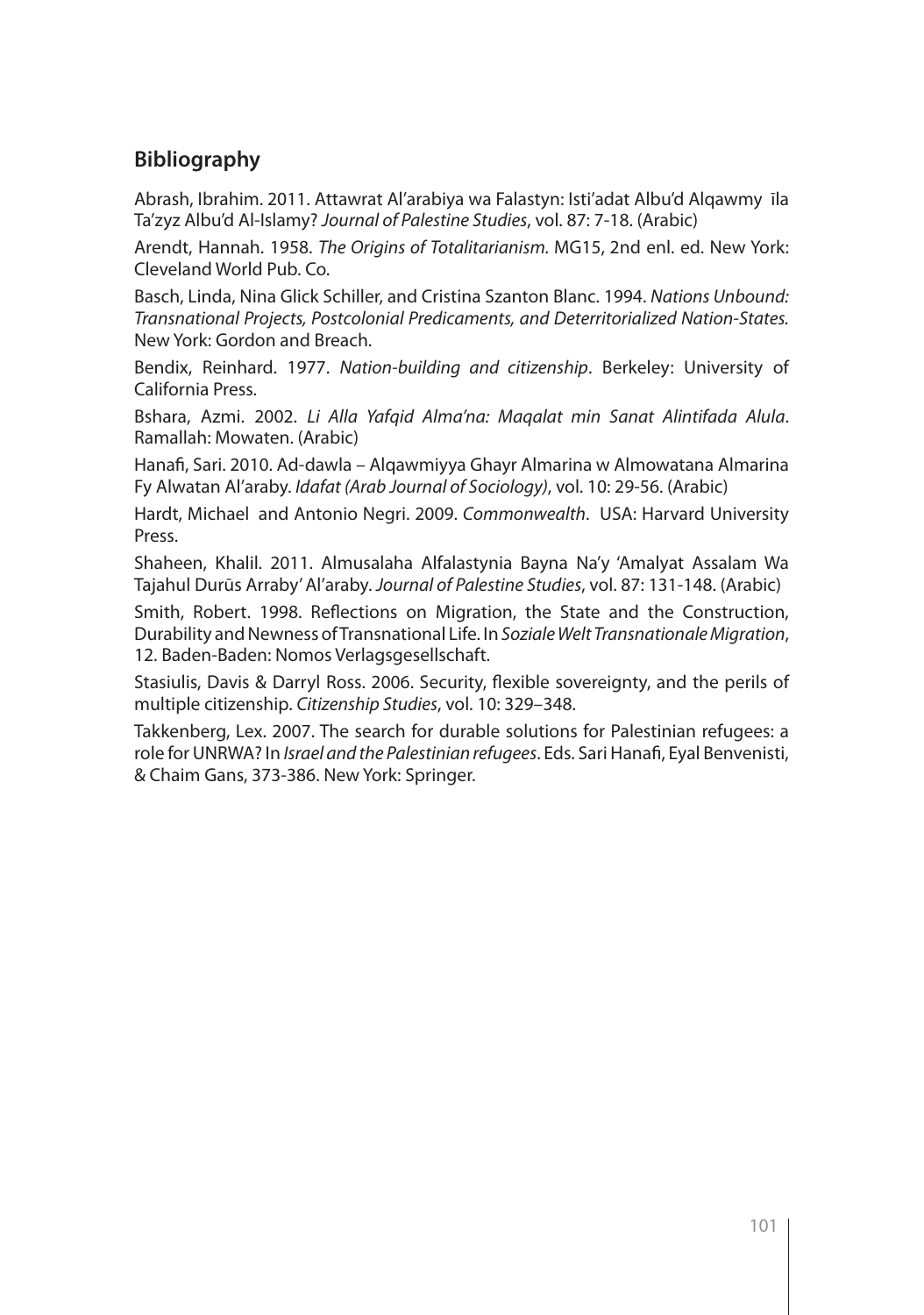**Palestinian Refugees: Different Generations, but One Identity**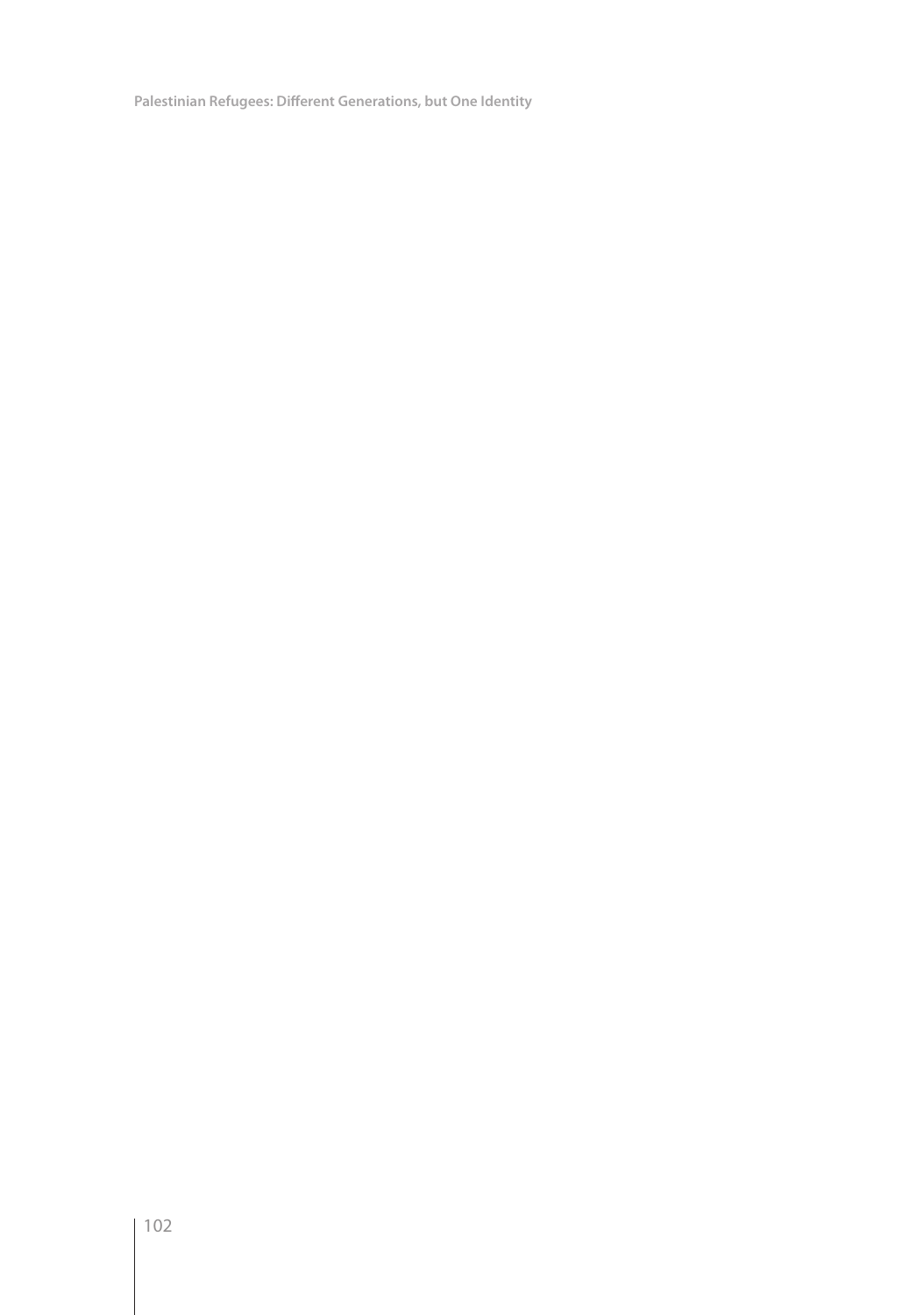# **Return Narratives of Palestinian Refugees in the West Bank: A Generational Perspective1**

Sophie Richter-Devroe

### **Introduction**

The Right of Return is arguably one of the central aspects preventing a resolution of the Palestinian-Israeli conflict, and certainly one that stirs debate. Critiques centre on the two-state solution, and, more specifically, on arguments which understand the Oslo Accords to mean that refugees must be settled within the 1967 borders (see e.g. Badil 2001). Such approaches, justified by its advocates as 'pragmatic' and exemplified, for instance, by the Nusseibeh-Ayalon Agreement (Nusseibeh-Ayalon 2002), consider the full implementation of the Right of Return utopian. These positions have been contested, by, for example, Abu-Sitta (2001) who has statistically shown that space, in fact, is not a problem: all refugees could return. Moreover, the Right of Return is a legal right enshrined in a number of United Nations resolutions and international human rights instruments, most importantly United Nations General Assembly Resolution 194.

More recently proposals for a one-state solution or a bi-national state (e.g. Abunimah 2006 and Pappe 2008) have put a further challenge to the current negotiation agenda, its focus on a two-state solution and its abandonment of the refugee question. These proposals move beyond narrow nationalist, legalistic and/or 'pragmatic' approaches, identifying the Right of Return as central to the Palestinian question and finding that any solutions to the conflict must guarantee the right and possibility for all Palestinian refugees to return to their home towns and villages - not only as a requirement of international law, but as an essential step towards dismantling Israeli ethnonationalist and settler-colonial policies.

In this paper I propose an ethnographic approach aimed at tracing and comparing different political cultures on the Right of Return as articulated and proposed by refugees themselves.<sup>2</sup> Based on more than two years of

<sup>&</sup>lt;sup>1</sup> A longer version of this article has been published in and is copyrighted to Refugee Survey Quarterly doi:10.1093/rsq/hdt002 at http://rsq.oxfordjournals.org/content/early/2013/02/23/rsq.hdt002.abstract . The OUP content is view only, (c) Author(s) [2013]. All rights reserved, and does not come under a Creative Commons license.

<sup>&</sup>lt;sup>2</sup> The data was collected in the framework of a joint research project on "Reconciling Integration and the Right of Return. Rethinking Palestinian Refugeehood" with Dr. Ruba Salih (SOAS), funded by a research grant from the Council for the British Research in the Levant (CBRL). The research covered refugees in Lebanon, the West Bank and Jordan, focusing mainly on camps close to urban centres, such as Deheishe and Aida camp in/near Bethlehem; Hittin and Baqa' camp in/near Amman; and Burj al-Barajne and Shatila camp in/near Beirut. Interviews were taped or notes taken. Names of all interviewees are anonymised. A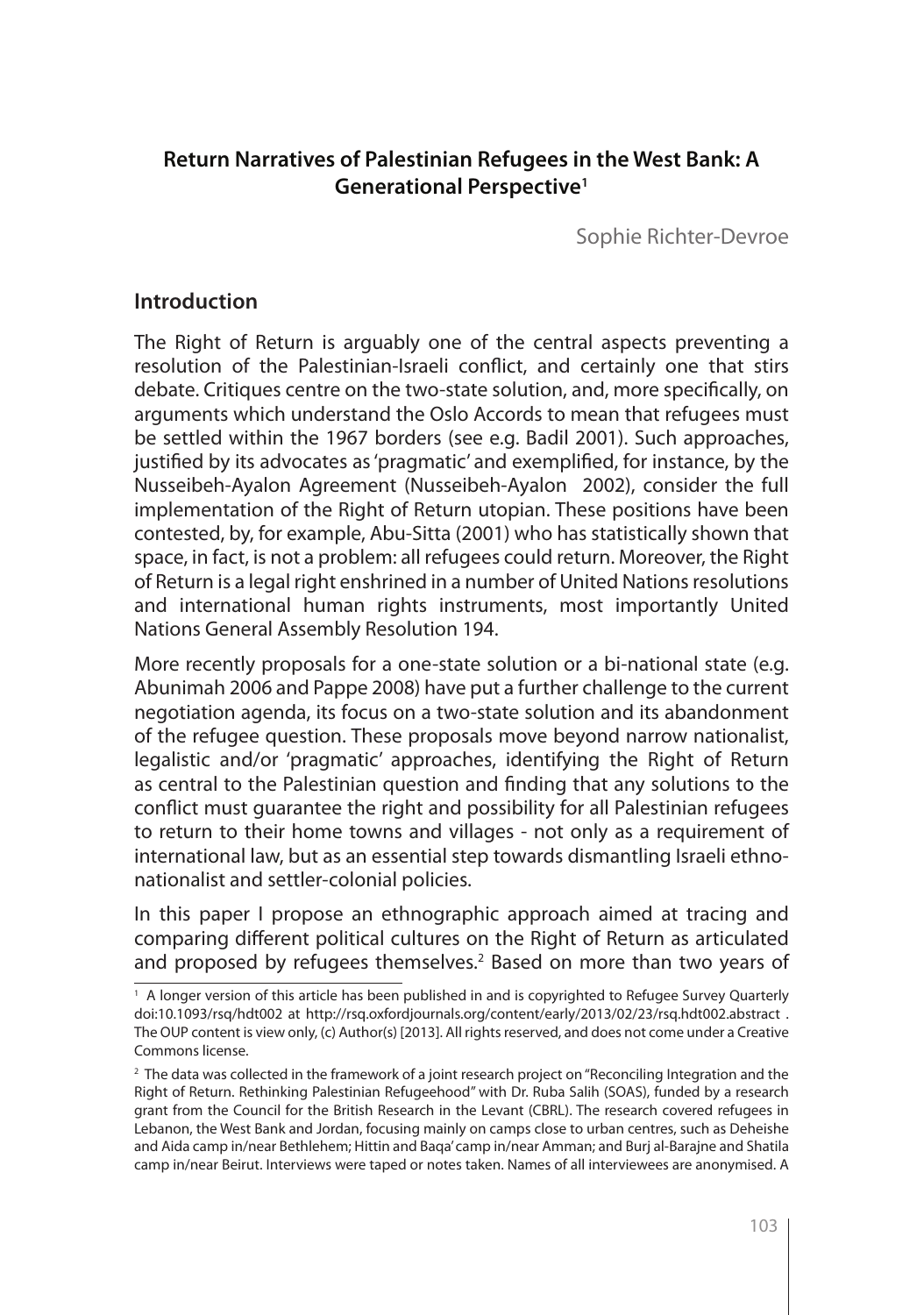field research (2008-2011) and over a hundred interviews, this paper will focus on generational differences in the return narratives of refugees in the West Bank, asking the following two main questions:

- 1. What does return (and/or the village/place of origin) mean to different refugees?
- 2. How exactly do different refugees envisage return, and thus their 'Palestine-projects'?

Answers to these questions differ widely; refugees' political narratives, practices and imaginaries on return are shaped by their class, gender, generation, political context and various other factors. While refugees are without doubt united in their demand that the Right of Return is inalienable and must be recognised, they differ in their proposed political narratives and scenarios on how exactly this right should be implemented. Return, and more specifically the village/place of origin, carries different meanings for different refugees.

Adopting an intersectional approach, I argue here that generation is one of the main factors shaping refugees' different political cultures on return. Particularly interesting are the narratives and imaginaries put forward by the younger generation of ca. 35 years and below. Palestinian youth<sup>3</sup> often display the most creative and innovative political cultures (see also Sayigh 2011). They tend to provide a challenge and critique to elite (Palestinian as well as international) politics, and also urge us to rethink what (doing and imagining) politics for Palestine mean today (see also Salih 2011).

# **Theoretical Consideration**

Studies on Palestinian refugees have been predominantly of a statistical, demographic, developmental or policy-oriented nature. Over the last two decades literature that sees Palestinian refugees as active agents of change, tracing not only their living conditions, but also their memory dynamics, imagined homelands, histories of dispossessions and different forms of participation in the national struggle, has grown (e.g. Brand 1988; Farah 1997; Gandolfo 2005; Hanafi 2011; Knudsen and Hanafi 2010; Lindholm Schulz 2003; Masalha 2004; Nabulsi 2006; Peteet 2005; Sayigh 1994; 2011; Shiblak

longer version of this article, proposing a comparative analysis of refugees' return narratives in Lebanon, Jordan and the West Bank has been submitted to the *Refugee Survey Quarterly*.

<sup>3</sup> Youth tends to be taken for granted as a 'natural' category. In fact, as Swedenburg (2007) shows "youth" is a socially and culturally determined category, a transitional phase between childhood and adulthood that, in its contemporary form, is a product of modernity." As such, "youth" indicates a particular socialised life cycle and way of living with specific social and economic responsibilities. In the Palestinian context, due to unemployment and delayed marriages, "youth" as a social category can expand up to 35 or even 40-year-olds (see for example Swedenburg 2007 and Farah 2005, 112).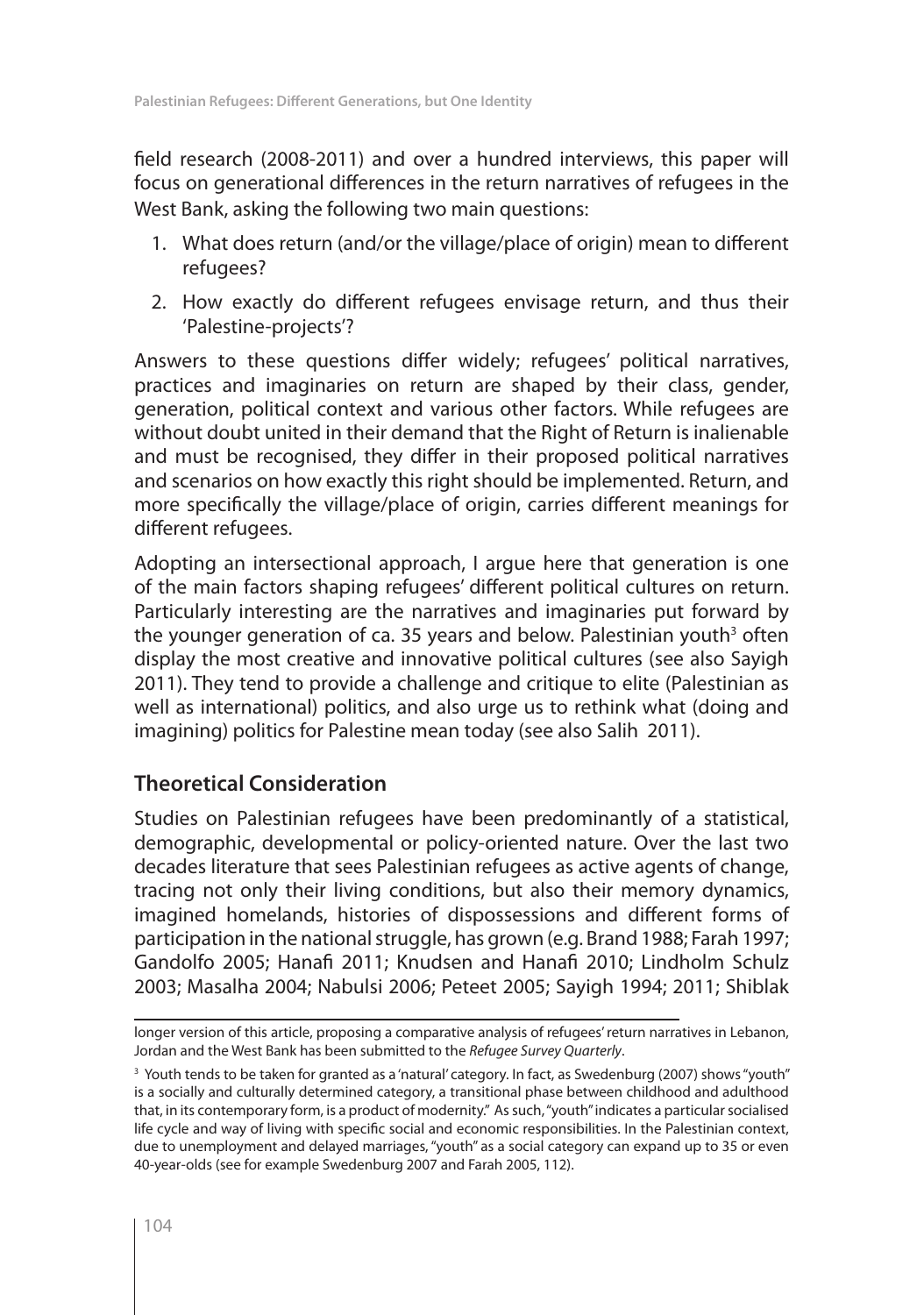2005). Studies have thus increasingly shifted from focusing on Palestinian refugees as victims and recipients (of aid, development, policies, etc.) to considering them as active political agents with distinct (and multiple) political subjectivities and cultures.

Refugees' political cultures, particularly regarding return, are not uniform. The spatial, political and social dismemberment of the Palestinian community has given rise to new forms of (often more locally/context-specific) political cultures and actions (see also Taraki 2008). Refugees' political subjectivities thus are varied and fluid, and their political narratives, strategies and cultures creative and diverse. Nevertheless, in official political rhetoric the uniformity and exceptionality of the Palestinian refugee experience is often stressed to create unity among the dispersed nation. Political actors often present their Palestine-projects, their return agendas and their Palestinianness as 'authentic,' and 'untainted' by, or even in opposition to, international or transnational political agendas. They might view different political projects proposed for Palestine with suspicion, fearing that these might further fragment and/or paralyse the Palestinian national struggle.

In reality, however, different return narratives and projects are not 'authentic' or bounded, but rather constitute a merging of different local, national and trans- and international political discourses. Political cultures in and on Palestine – and particularly if they deal with a highly symbolic, sacrosanct and politically sensitive topic such as the Right of Return – are thus not only political in nature, they are also struggles for identity, for legitimacy, support and power. Across different generations, but particularly among younger refugees, the Right of Return, as the ethnographic data presented here will show, is no longer framed only within a nationalist narrative, but is increasingly merged, treated within, and linked by local actors to international or global rights discourses. Accounting for these dynamics, my aim in this paper is not only to trace differences in political cultures on return, but also to identify how and why such different return cultures came about: How do local actors 'indigenise' international political agendas and transnational solidarity projects? More particularly, how (and why) do they appropriate, rephrase and merge international rights discourses, nationalist discourses, and/or transnational/global justice agendas into their own local political narratives and imaginaries? The constructed narratives on the Right of Return, of course, stem from political convictions, but they are also a way for local actors to prove and demarcate their identity boundaries, as well as to challenge social and political opponents. The specific local context thus plays an important role.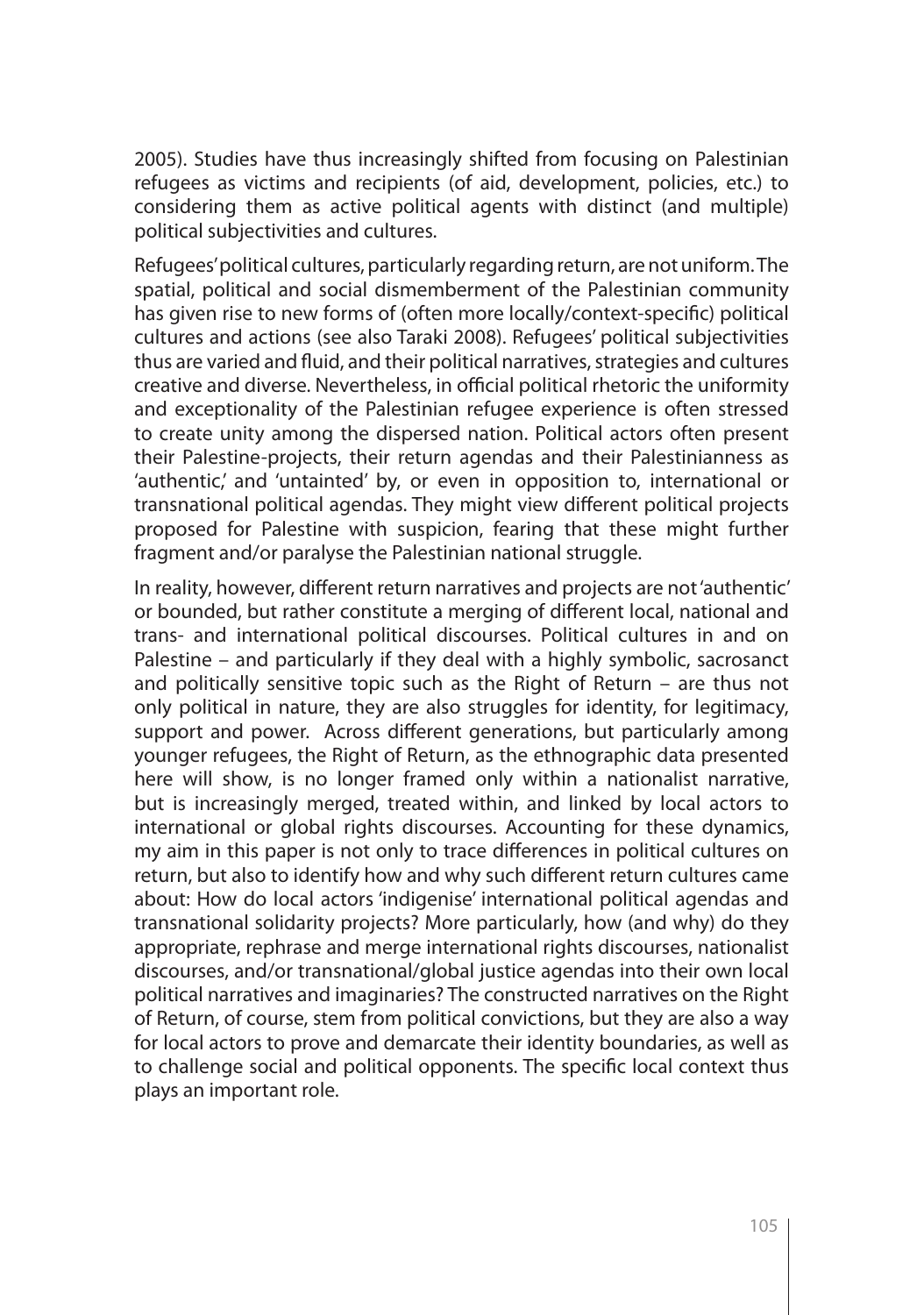# **Refugees in The West Bank**

The total number of UNRWA registered refugees in the West Bank reaches around 727000 (UNRWA 2012). Ca. a quarter of refugees in the West Bank live in one of the 19 official refugee camps.

Refugees in the West Bank are caught in a paradoxical situation of living as Palestinian refugees within the Palestinian quasi-state under Israeli occupation. Residing in the Occupied Territories, they are, just like most Palestinian citizens (*muwatineen*), considered resident aliens or foreigners under Israeli civil and military law (see also Khalil 2007, ftn 76; Badil 2003; 2005). In contrast to other refugees outside the 1967 borders, refugees in the West Bank can, just like the *muwatineen*, run for and vote in the Palestinian Legislative Council elections. While all refugees in the West Bank (inside and outside the camps) can participate in these national elections, only those residing outside the camps in villages and towns vote for municipal elections (Badil 2005; Al-Husseini and Bocco 2010, 274). Refugees in the West Bank may thus sometimes act as Palestinian citizens (e.g. in national elections), but at the same time they are careful to maintain their distinct refugee identity as different from the *muwatineen* as an enforcement of their right to return.

In the West Bank, as elsewhere, refugees operate under various regimes of sovereignty, most importantly that of the occupying power (Israel), their (host) government (the PA), UNRWA, different political parties, but also refugee organisations, such as the popular committees in the camps. The PA builds its legitimacy on its rhetoric to guarantee refugee rights, but its actual practices cement the exclusion, marginalisation and discrimination of refugees. The vast majority of refugees to whom we spoke experienced such discrimination. They criticised the PA for its policies, and – most importantly – for abandoning their cause by accepting the two-state solution in Oslo. Instead, refugees are calling for political change, democratisation and adequate representation.

Criticism, of course, is not primarily centred against the PA, but against the Israeli settler-colonial project. Seeing and experiencing how the settlercolonial project proceeds in the West Bank on a daily basis, many refugees are convinced that a Palestinian resistance agenda must start with critiquing and dismantling the Zionist ethno-nationalist and settler-colonial project in Palestine. Often the camp and the distinct refugee political identity are represented as the last strongholds of Palestinian resistance.

Refugees unanimously demand the recognition of their Right of Return. Yet, when it comes to actual implementation, considerations such as discrimination by the PA, the need to improve life in the camp, feelings of belonging 'here' but also 'there' are mixed with uncertainties of how repatriation to their places of origin, more than sixty years after the Nakba, in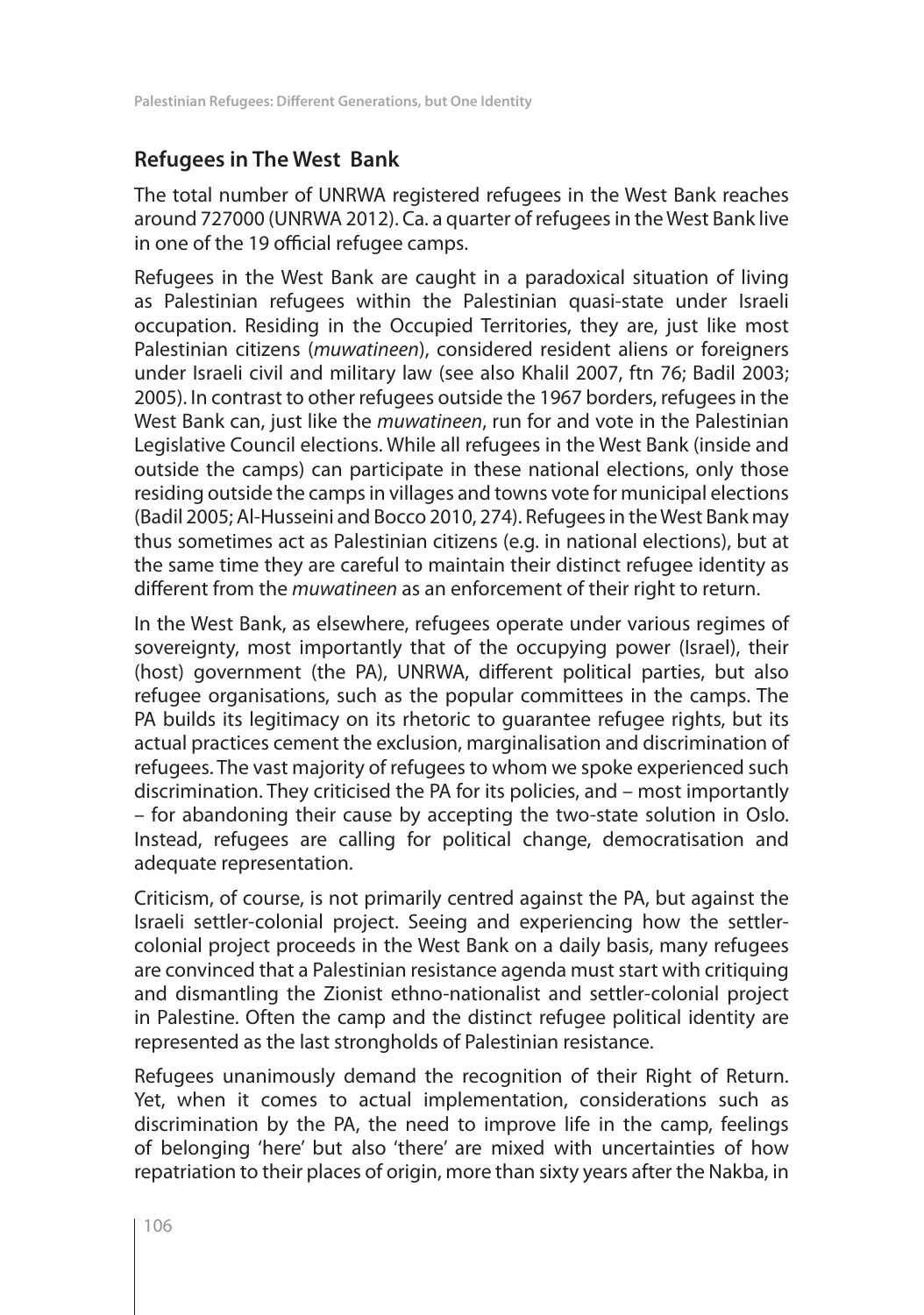a state defined by an exclusionary construction of ethno-religious citizenship would work. While refugees are thus often seen as, and have to comply with their image as, the last guardians of the Right of Return, they do have different narratives as to *how* to implement that right. Such variations occur particularly across generations.

# **Three Generations**

Generation is a primary marker in the Palestinian refugee community. Palestinian refugees themselves use generation to describe their own identity, often in relation to historical events. The generation of those who experienced the Nakba (as young adolescents or children) has broadly taken the name of *jeel al-nakba* (the Nakba generation), while the subsequent generation, given the prominent role of the PLO and the Resistance from the 60s to the 80s, is often referred to as *jeel al-thawra* (the generation of the Revolution), particularly in Lebanon. In the West Bank those who were active as youth and young adults in the First Intifada, are often called *jeel al-intifada* (the Intifada generation).4 Each of these generations has lived through particular historical events, which have profoundly shaped their political cultures and strengthened their identification with their generational group, their *jeel*.

When studying political cultures through an intergenerational lens, one should, however, not directly and exclusively associate certain trends or characteristics with only one generation. Political cultures tend to come about as a result of and in response to certain historical or political events and thus are often predominantly found among particular age groups. But despite such trends, political cultures are, of course, cross-generational. In the following overview I present different political cultures on return according to the three generations in which they predominantly – but neither uniformly nor exclusively - are upheld.

# **The Nakba Generation – Longing to Return Home**

When talking about returning to their village of origin, refugees older than 65 of age, i.e. those who fled during the Nakba, tend to take a romantic, homesick view, stressing their attachment to the (home-)land (*al-'ard*). For example, Amal in Aida refugee camp remembered Ajjour, her village of origin:

In Ajjour we were farmers. We were planting everything and we were

<sup>4</sup> These identifications by generation, of course, are not uniform. Sayigh (2011, 3) and Peteet (2005, 98) studying refugees in Lebanon, for example, further identify the usage of *jeel filasteen* (the generation of Palestine) for those a little older than the *jeel al-Nakba*.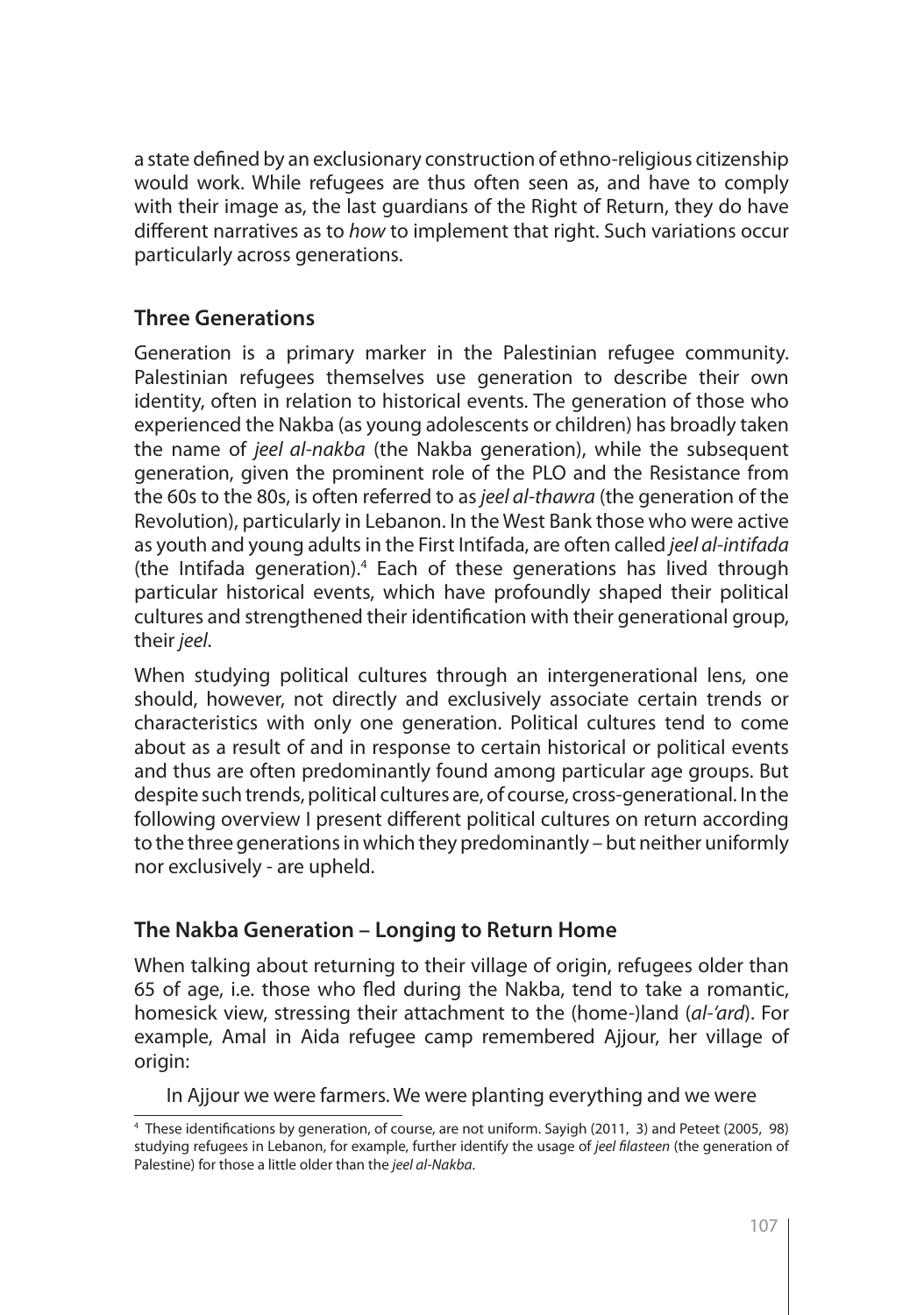living from it. Everything [we needed] came from us. We had a lot of land, for farming, sesame, humus, everything was on our land, tomato, courgette, beans, etc. The land was fertile. Do you really think we can to return to our land? No, now I am too old. It is gone (Amal, Aida Camp 2010).

For this generation, the village of origin thus stands for a concrete place, their home and house, and encapsulates their identity as farmers in pre-48 Palestine. Although they have distinct memories of their villages and homes, their memories of the lost homeland are idealised. Members of the Nakba generation often present their lost homes and villages as a paradise: land was abundant and fertile, neighbours kind and supportive, and life stable and secure.

Nakba refugees narrate a romantic and idealised, but at the same time hopeless and disappointed feeling, mourning the loss of an identity, related rights and status. A recent survey (Al-Husseini and Bocco 2010, 282, ftn 83) found that while 2nd and 3rd generation refugees were chiefly concerned with daily problems of discrimination and poverty in the camps and in the host country, respondents from the Nakba generation cited "homesickness/ longing for return" as their main most important problem.

With their romanticised, strongly emotional collective memories of the past (often omitting social, political or economic stratifications and tensions) in pre-Nakba Palestine, refugees, however, mainly want to make a comment on the difficult situation they find themselves in now, as refugees in the camps. As Peteet (2005, 216) discussing the case of refugees in Lebanon) argues: "[i]ndeed, recovering the past is not always an object of desire. What the past does represent, however, is what has been denied – a safe location, recognition of rights, and a sense of belonging in one's own homeland, and a process of justice."

Ayed, a first generation refugee now residing in Deheishe, reflects this focus on justice in his narrative on his village of origin, al-Qabu:

I was 13 years at the Nakba. I knew which land belongs to whom. We were thinking that we will return to our land. We taught this to our children…I do not see this [his residence in Deheishe camp] as my house. I consider myself a refugee [*laji'*] in the camp [*mukhayyam*]. This is not my house. In the UNRWA [regulations] it is written that this is not your land. It was build on the foundation that this is not our land ['ard]. The *watan* [homeland] is the one that we left behind (Ayed, Deheishe 2010).

The great majority of refugees who experienced the Nakba thus understand and envisage return as an actual physical and permanent return; they wish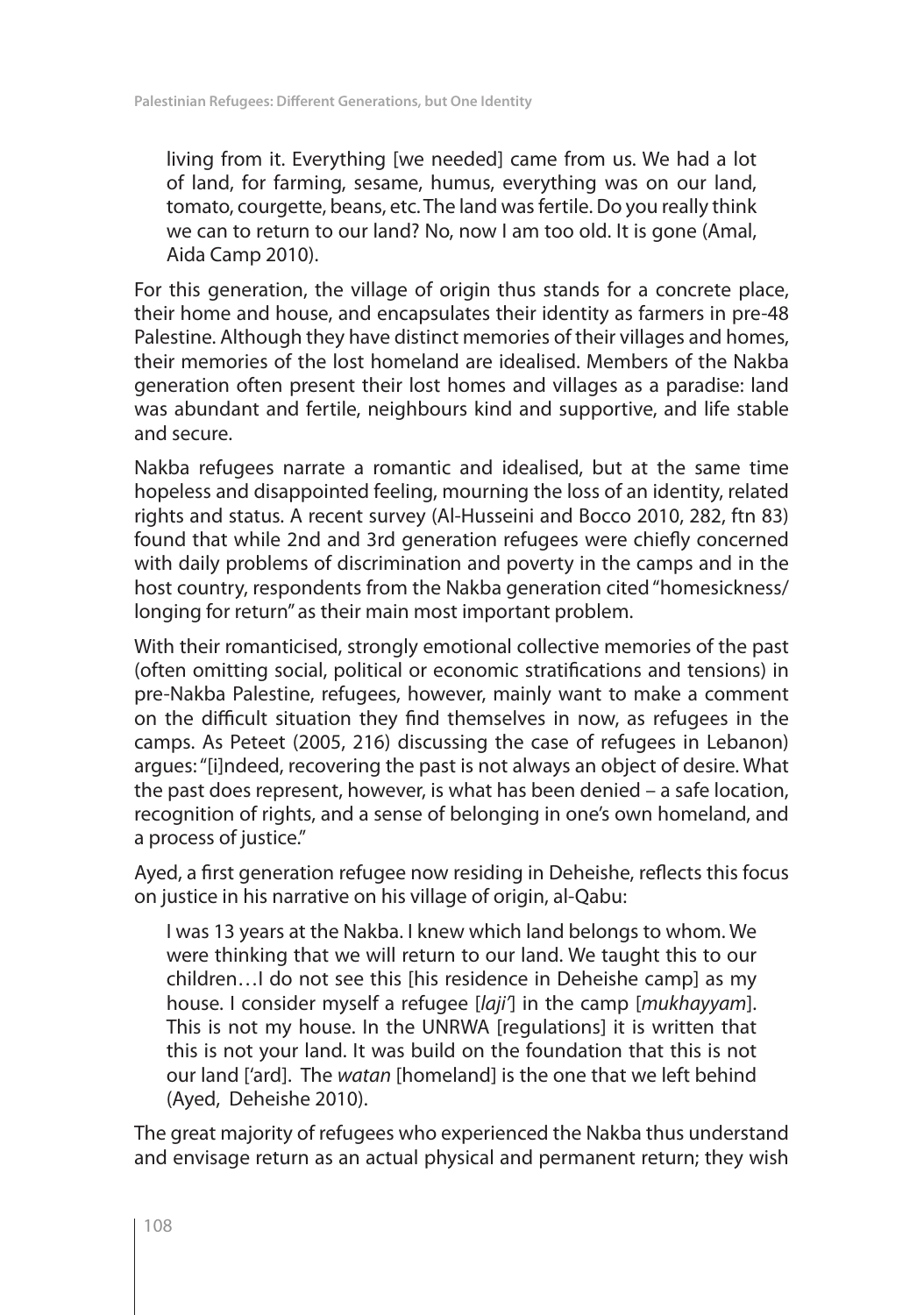to return to their village and home to resume their life as lived before the expulsion. Land (*al-'ard*) stands out as a major reference in the narratives of this generation. It symbolises not only production, subsistence, ownership and a specific socio-economic identity and lifestyle, but more importantly stands for the rights and status that living on one's own (home-)land, as citizens, offers.

# **The Middle Generation – Creating a Political Culture on the Right of Return**

Second generation refugees do not have these concrete memories of the village of origin, and they often criticise the (perceived to be) apolitical, romantic view on the Right of Return as taken by their parents. Instead, they often approach the Right of Return chiefly from a rights-based political perspective.

Lama, a second generation refugee from Askar camp, Nablus, who now lives as a secretarial worker in Ramallah, for example, tells of her father, a refugee from Yaffa, that he keeps memorabilia of Yaffa everywhere in the house. "It's like something sacred for him," she (Lama, Ramallah 2010) says, and is sure that he would return immediately, if given the choice. Yet, she also scolds him for not being very practical with his claim to return. For him, she says, it was more important to get his daughters married (even to non-refugees, thus losing the refugee status for the children) than ensuring that they are mentioned on his UNRWA card so that the refugee status is passed on.<sup>5</sup> She thus criticises her father for being concerned more with "traditions" (i.e. marrying his daughters), than with refugees' political rights and legal status.

Instead, for her it is most important to educate the new generation about their rights, the Nakba, to tell them something very concrete, not romantic, about their village of origin. She herself has four boys, and says she wants to provide them not with memories, but with facts (for example, on whether their place of origin was destroyed, who lives there now, where exactly it is, etc.). She wants to inform them about their rights as refugees and about how their case has been appropriated by various political actors. In her view, her role as a mother is to educate her children about their political rights so that they are able to act.

This rights-based approach also functions as a counter to the PA's negotiation and two-state agenda. The second generation of refugees has lived through crucial political events: the First Intifada (1987-1993) encouraged widespread

<sup>&</sup>lt;sup>5</sup> UNRWA's "Palestine refugee" status is transmitted through the paternal line. This means that children born to a Palestine refugee mother and non-refugee father are not registered with UNRWA, do not hold the UNRWA card, and are not entitled to UNRWA's services. See Cervenak (1994) for a detailed discussion.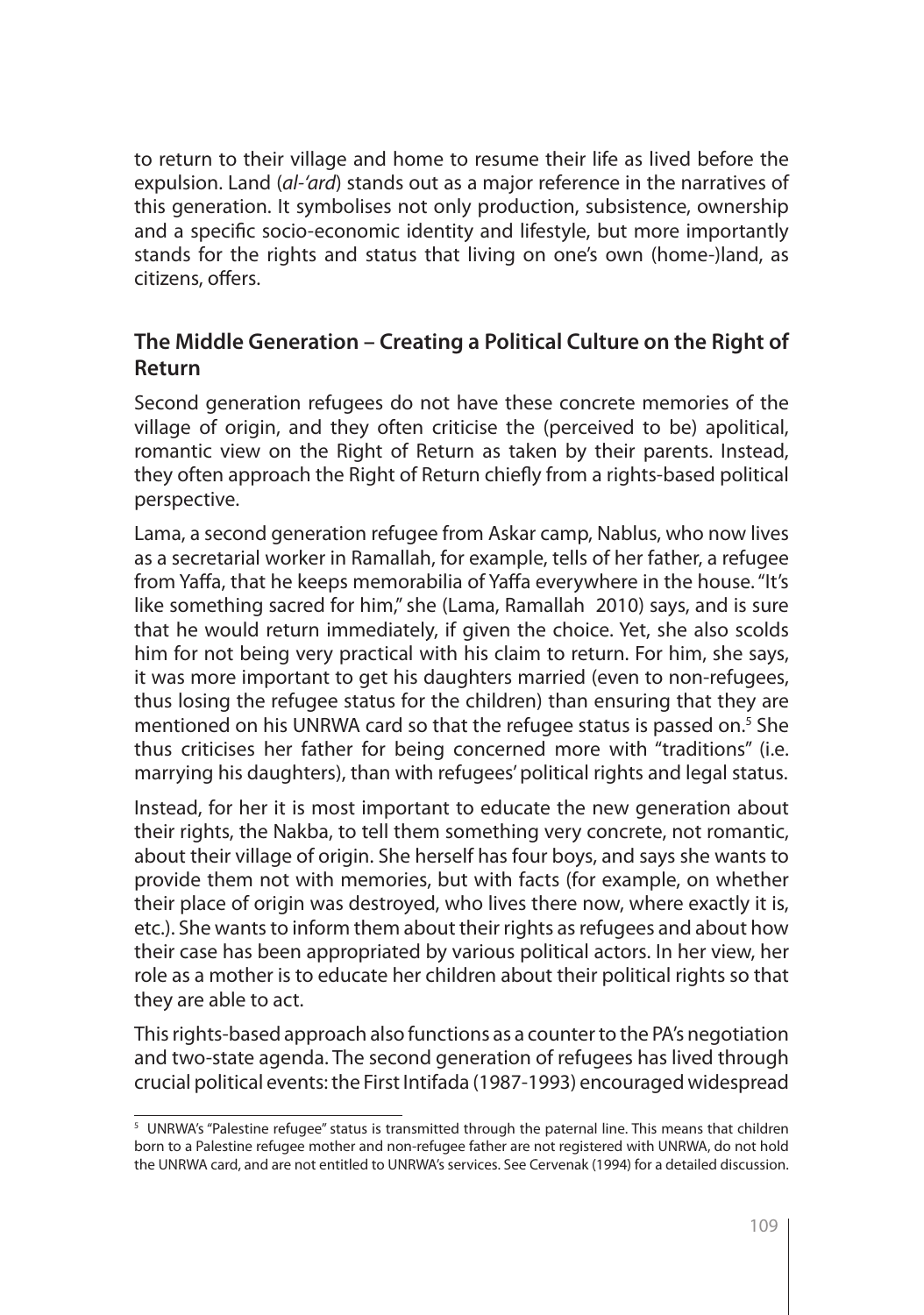grassroots political participation; and – most importantly – the Oslo Accords (1993) established the two-state solution as the mainstream scenario for a future Palestinian state, leaving the refugee question unresolved, and in an even more precarious situation. The recent release of the Palestine papers provided final proof that the PA abandoned the refugees and their Right of Return in their negotiations. It revealed that PA negotiators were prepared to make major concessions on the refugee issue (see, for example, Al-Arian 2011 and Karmi 2011). The great majority of refugees whom we interviewed was critical of the PA's negotiation agenda and perceived the Accords as a sell-out of their Right of Return.

While many from this generation originally took up both popular (largely nonviolent) and armed resistance as a way to struggle for Palestine and the Right of Return, the post-Oslo period saw a dramatic decline of such broad-based political activism,<sup>6</sup> strengthening instead a political culture that prioritises and works on the basis of refugees' legal status, rights and self-representation. Many former activists, particularly from the left-wing political parties founded NGOs and awareness-raising groups. Samir, the founder and head of an NGO in Aida refugee camp near Bethlehem, put the aim of his organisation (and more generally, I would argue, of his generation) in the following words:

After Oslo there was an emptiness here. We needed to work on the [political] culture of the refugees. Creating a [political] culture of Right of Return (*thaqafa-t-haqq al-'awda*) means educating the children about their villages of origin, about their rights - to keep something concrete/tangible (*malmus*) for them (Samir, Aida camp 2009).

Refugees of the second generation, like Lama and Samir, thus adopt and want to pass on to their children a political rights stance towards return. Abandoned by the leadership and without adequate representation, refugees, particularly from the 1990s onwards, increasingly prioritise their legal status and rights as refugees in their political narratives of self-identification, representation and claim-making (see also Peteet 2005, 209-211). Today's political culture of second generation refugees thus tends to seek support in international law and UN resolutions, particularly UNGAR 194.

In sum, this generation's legal rights-based approach with its focus on legal refugee status opposes not only their parents' 'romantic' approach to return and the PLO's centralist liberationist stance, but also functions today as a counter to the PA's abandonment of the refugee question in their negotiation and two-state agenda.<sup>7</sup>

<sup>6</sup> The detrimental impact of post-Oslo donor money on Palestinian civil society and institution building has been widely documented. See for example Jad 2004; Hammami 1995; Hanafi and Tabar 2005.

<sup>&</sup>lt;sup>7</sup> Of course, this political narrative is not adopted unanimously among members of the second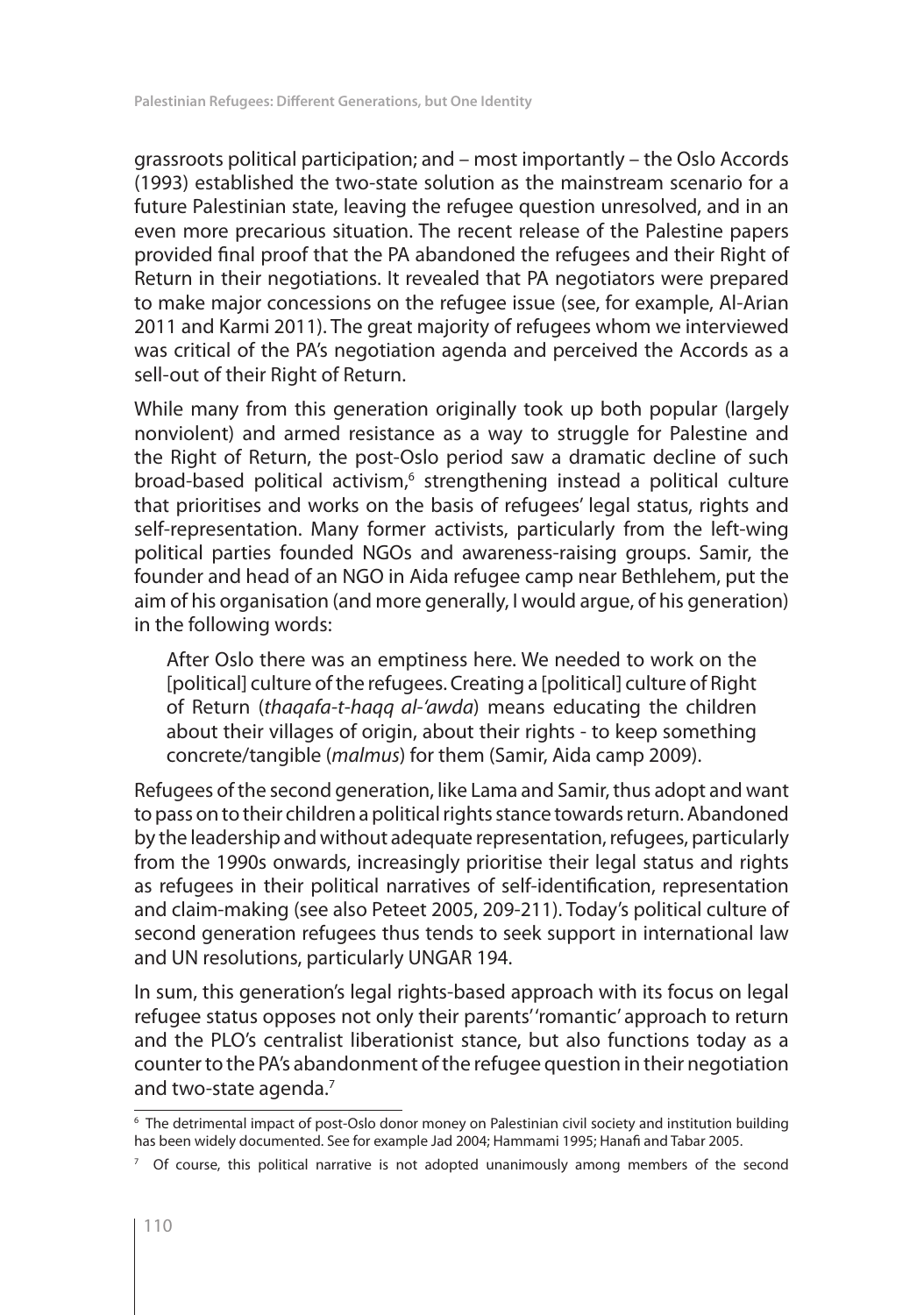# **The Younger Generation – Return to the Homeland, not (Necessarily) the Home**

Young Palestinians make up a large percentage of the Palestinian refugee community. Studies that have explored the situation and political agency of young Palestinian refugees (Chatty 2009; Chatty and Hundt 2005; Bocco, et al 2007; Sayigh 2011) have argued that young Palestinian refugees express their political viewpoints clearly, demonstrating a high level of political agency and awareness. Youth narratives on return are often decidedly different from those of older generations.

The younger generation tends to highlight discrimination against them and their lack of property rights in the host country (see also Al-Husseini and Bocco 2010, 282, ftn 83) as among the major reasons why they would want to return:

We are not going to stay here forever. This is land rented by the *wikala* [UNRWA] - it is not our land. [...] If we talk of choice, there is nothing here that I can choose, it is not mine. Of course, in the villages of origin the houses are destroyed, [but] we will return, we will start from small and build things up. If they [the Israelis] want to stay, they have to bear. We are the owners of the land, so it is not up to them to decide whether to accept us or not. We are the owners of land so it is us who decide (Ali, Deheishe camp 2010).

Younger refugees, such as Ali, do not necessarily follow their grandparents' 'romantic' notions of home and belonging, nor do they confine their narratives to a legalist rights-based approach as their parents. For them, the Right of Return is first and foremost a political project: Return means choice, and regaining ownership and control of the land of Palestine, the homeland. In a discussion with Ali, Mohammad, also a refugee in his twenties from Deheishe camp, explained how he imagines the implementation of return:

For me, my village of origin represents all of Palestine. When we get the right to return, it doesn't mean that I necessarily want to return to this village. It means that I can return to any place anywhere in the whole of Palestine (Mohammad, Deheishe 2010).

Similarly Maysoon, in another group discussion in Deheishe, said:

We are not going to put on the *hatta* [Palestinian scarf] and look like peasants. I am the one who chooses. This is the important thing, that I can choose. If I want to stay here in the camp then I can. I can stay anywhere (Maysoon, Deheishe 2010).

generation. Differentiations exist particularly according to political party affiliation which is a dominant maker of political identity, particularly in this generation.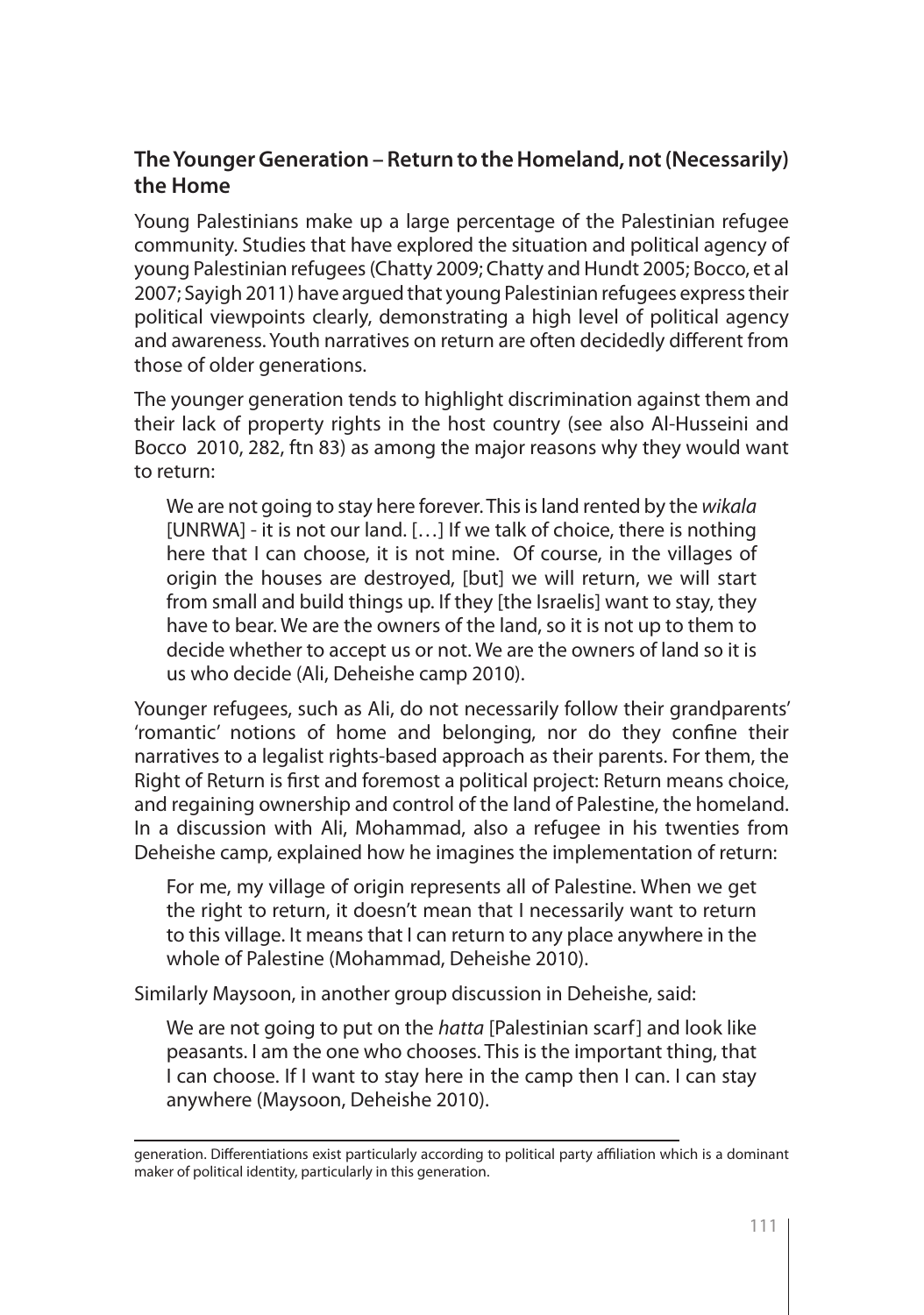Younger refugees thus do not conceive the Right of Return as a return to their villages or towns of origin (i.e. to an actual place), nor do they understand it as a return to a specific identity (that of farmers, as lived by their grandparents). Rather for them the village of origin and the Right of Return constitute symbols of their collective political project: of demanding their right to return to and regain their homeland, historical Palestine. They want to be able to choose where in all of Palestine they would live.

The exact return scenarios articulated by this generation differ, however. In a focus group discussion in Aida Camp with young refugees three different scenarios were articulated. While Marwan was clear in that he "cannot accept to share the land with anyone. This land is mine" (Marwan, Aida camp 2010), Mustafa adopted a more nuanced perspective: "If [the Israelis] accept to live with us, on an equal basis, we [will] give them Palestinian citizenship [...] the Israelis should become Palestinians citizens" (Mustafa, Aida camp 2010). Aisha added to Mustafa's proposal of equal citizenship a critique of Zionism: "We are not against the Jews but against the Zionists. They should accept us and we will accept them" (Aisha, Aida camp 2010).

While some (but few) from this younger generation are unwilling to share the land, others (such as Aisha and Mustafa) critique the Zionist settler-colonial project and the Jewish nature of the Israeli state, rather than the Israeli state itself. If granted equal citizenship rights, rather than being subjected to a construction of citizenship based on ethno-religious designations, these young politically-aware and politically-active refugees thus could imagine a joint future in one state.

Many of the respondents from this age group also stressed their need for mobility. They pointed to the restrictions they face on a daily basis as a result of Israeli spatial control and land grab policies, but also stressed the proximity to their villages of origin, which are often just a few kilometres away on the other side of the 1967 borders. Yazan, whose family is from Miska but who grew up and lives in Tulkarm refugee camp, for example, argued that if the Right of Return was granted to him he

…could go and live there [in Miska, his village of origin] but always come back to Tulkarm. I do not have to go back to Miska. I could decide and live in Yaffa as well. I can go and decide to live wherever I want. I have no problem; I would live together with the Jews, but only as a religion. I would never accept to live under an Israeli government (Yazan, Tulkarm camp 2010).

Young refugees, like Yazan, who did not experience displacement first hand, who grew up predominantly in camps, and who mostly have not been to their families' places of origin, but have learned about them from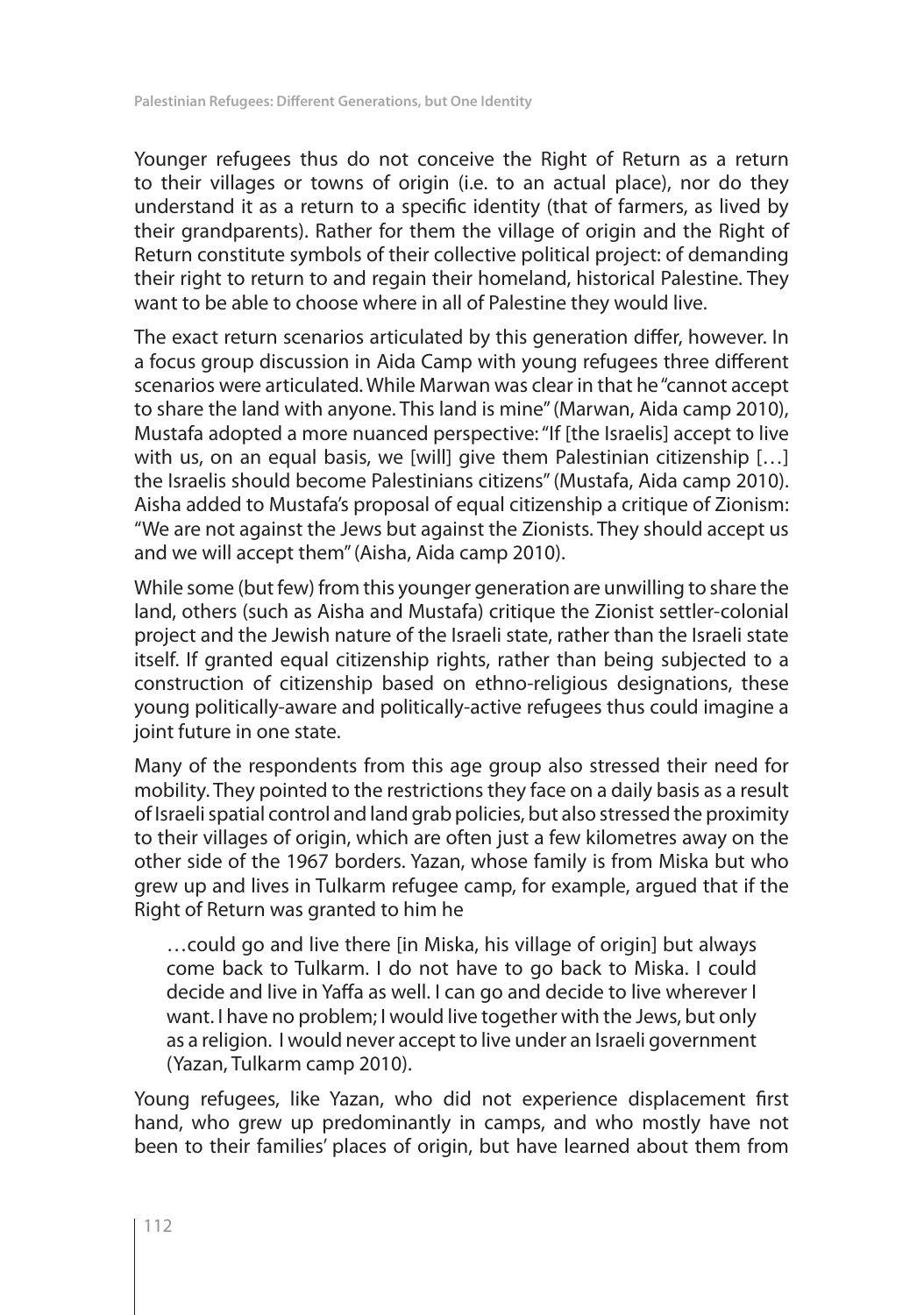their grandparents' memories, have multiple, and sometimes contradictory references to 'here' and 'there.' Their villages of origin, 'there' have important symbolic value for them, but they are uncertain how to build a life in a place practically unknown to them, where they would be subjected to discriminatory state policies based on ethno-religious nationalism. 'Here', in the West Bank, they experience a sense of belonging and an identity as Palestinians. They participate in civil and political life in the Palestinian quasi-state (e.g. through participation in national elections), but at the same are marked by discrimination. While of course identifying themselves as Palestinians (see also Mi'ari 2012), refugees in the West Bank broadly reject the prospects of being assimilated as citizens in the 1967 borders. In order to uphold their refugee identity and related rights, they simultaneously stress their common identity as Palestinians, and their distinctiveness as refugees, which entails marked differences from West Bank citizens, the *muwatineen*.

Given the proximity to the villages of origin, their multiple and ambiguous ties to home-, and host country, increased transnational ties through e.g. internet communications, as well as their concrete experiences of Israeli occupation and settler-colonial policies, young Palestinian refugees in the West Bank thus often propose transnational forms of life which would allow them to maintain connections to both places. In their return scenarios issues such as mobility, equal citizenship rights, and justice are prioritised, to the extent that some can even imagine a one-state solution and/or transnational forms of life.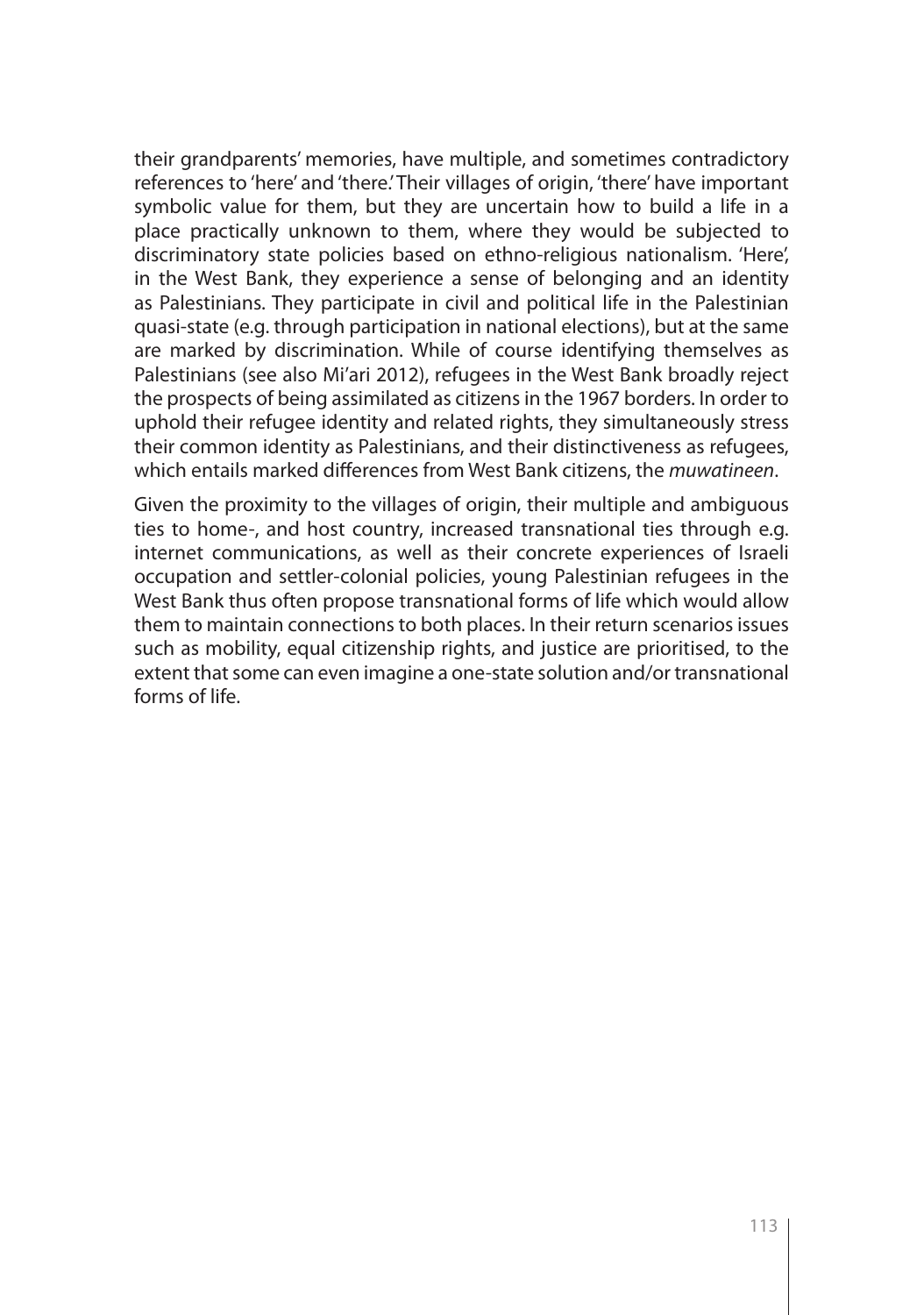## **Conclusion**

Palestinian refugees (and non-refugees) unanimously agree that the Right of Return is an inalienable right that must be recognised. Yet, actual political cultures on how to *implement* that right – and thus the meanings, imaginaries and exact scenarios of return as expressed by refugees themselves - differ. Studying these different political cultures on return is particularly pertinent now at a time of serious political, territorial and social fragmentation of the Palestinian community. It might, moreover, feed into future nation-state scenarios. Particularly interesting in this regard, are the return narratives and imaginaries of the younger generation of refugees.

For the younger generation the Right of Return is first and foremost a collective political project: references to the villages and towns of origin have little to do with (individually) returning to that concrete place, home our house (as upheld by the Nakba generation), nor do they aim at spreading historical and cultural awareness (as proposed by the second generation). Rather, for the younger generation the places of origin (and the Right of Return more broadly), stand for, and aim at consolidating, their collective political project to claim their right to *choose* where and how to return to their homeland, Palestine.

By proposing alternative return narratives and scenarios the young demarcate their identities, and challenge the older generations' hold on power. Young refugees are disillusioned with the big, but ultimately empty, slogans of the PA, PLO and political party elites. They have not experienced the hope that at least some Palestinians felt in 1993, but have only seen the failure of the peace process, the tightening of the occupation, and the corruption in the Oslo-installed PA. With their return narratives, they oppose both the PLO's nationalist liberationist stance, and the PA's post-Oslo stance on return, which often tries to combine the two-state solution with UNGAR 194, but remains vague on actual implementation scenarios

Moreover, youth political narratives on return highlight the restrictive and unequal nature of national borders, thus questioning the classic, exclusively territorially-based, nation-state model as upheld in classic political theory as well as by mainstream political actors, such as the PA (see also Hanafi 2011; Peteet 2005, 26). This generation grew up in an atmosphere of rising critiques against Zionism; they also witnessed and contributed to the strengthening of solidarity movements, and more recently saw the push for democratisation and equal rights in the Arab Spring. With their creative return narratives young refugees align themselves more closely to the political discourses of today's transnational global justice and solidarity movement, and scenarios such as the one-state solution. Many can imagine sharing the land under equal citizenship rights and, given their multiple belongings to the camp,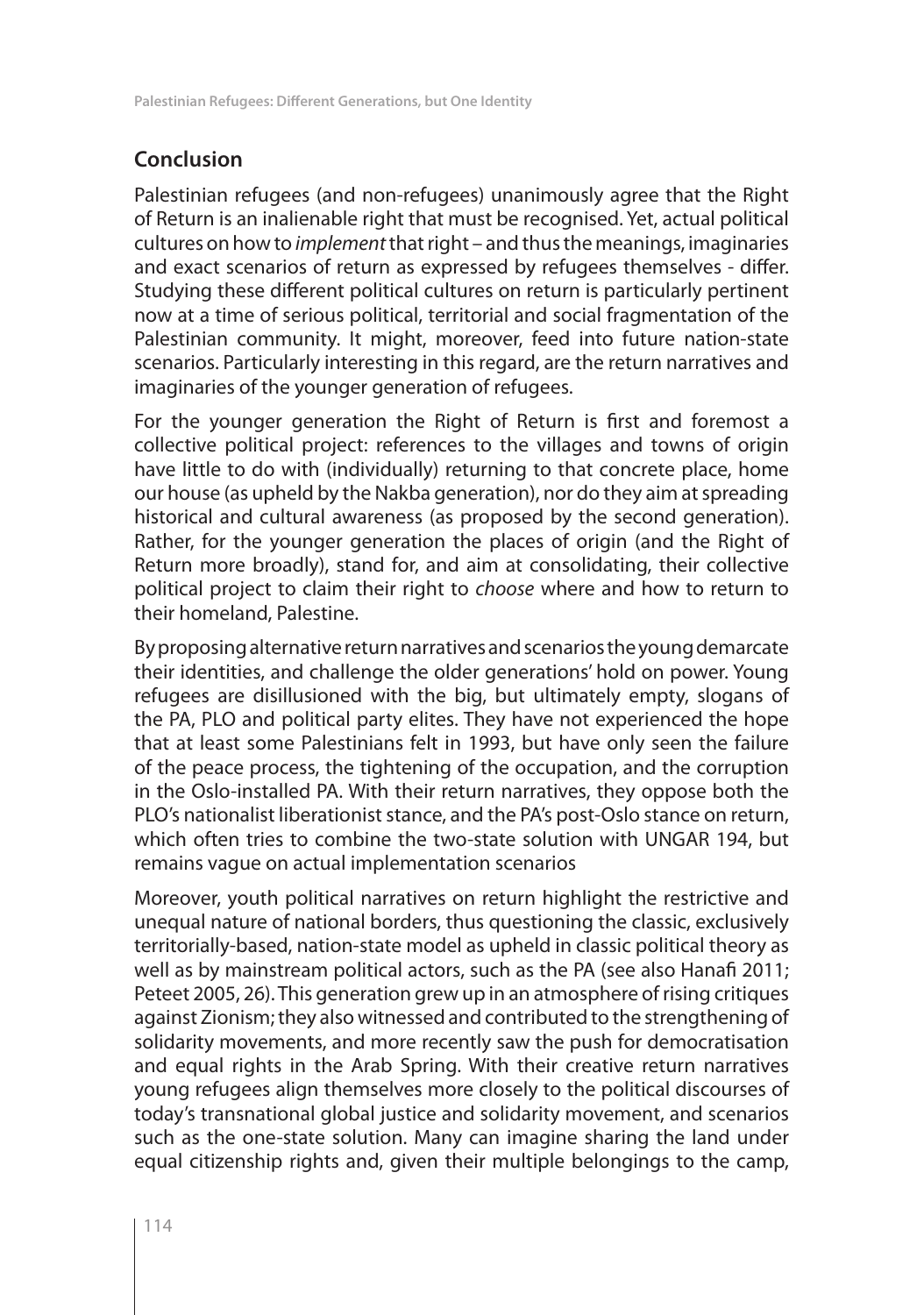the West Bank and their homeland, historical Palestine, they also propose more transnational forms of life between 'here' and 'there', thus prioritising access to, over permanent settlement in, the homeland.

The return narratives and Palestine-projects proposed by young Palestinian refugees in the West Bank thus often advance both a more holistic approach, in which the Right of Return is framed within broader struggles of justice, democratisation, human rights and equality, and a more flexible, deterritorialised scenario for a future Palestinian nation-state. As such, their creative and innovative political imaginaries promise to breathe some fresh air into the often ideologically-tainted and deadlocked debate on the Right of Return.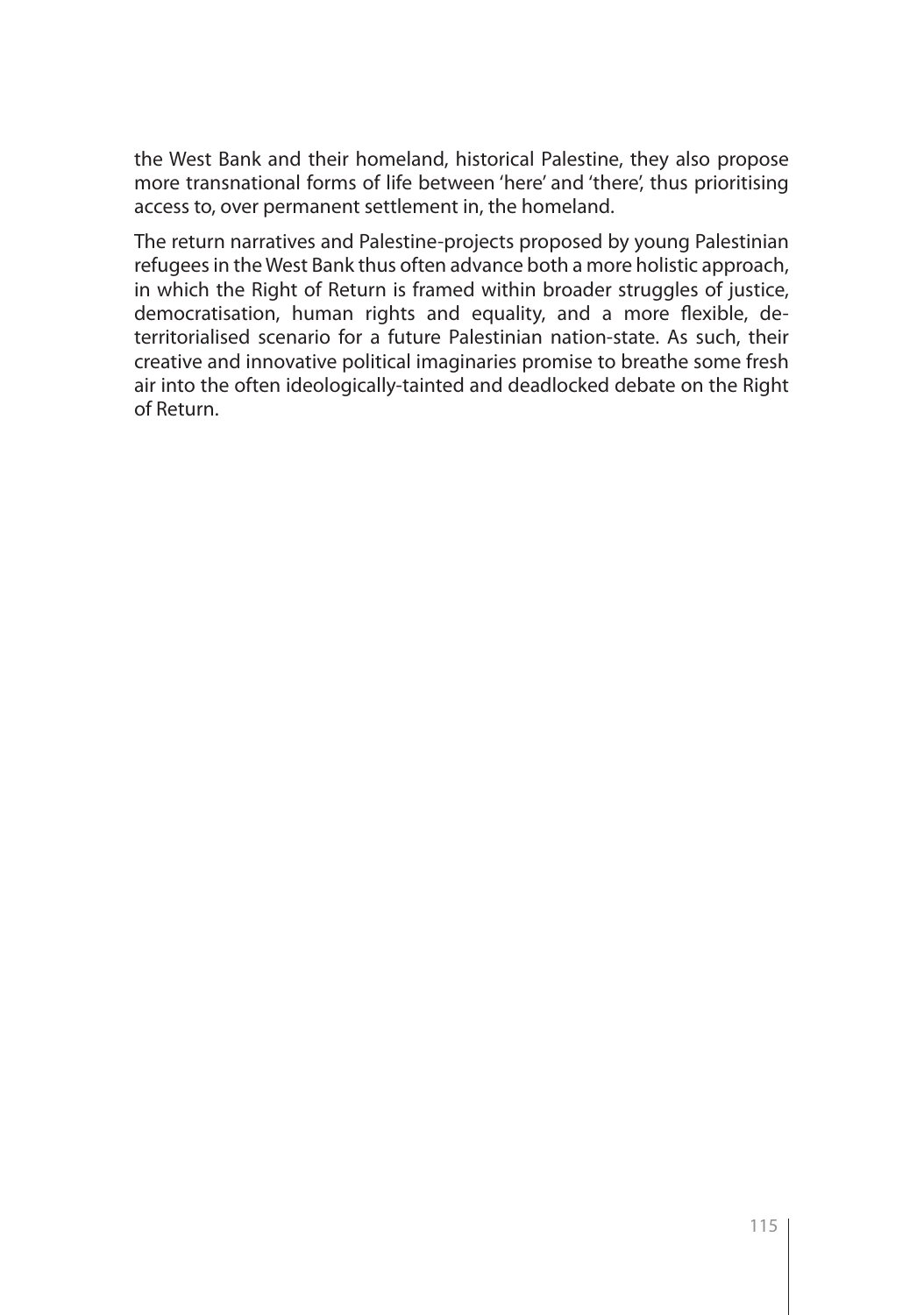# **Bibliography**

Abunimah, Ali. 2006. *One Country: A Bold Proposal to End the Israeli-Palestinian Impasse.* New York*:* Metropolitan Books.

Abu-Sitta, Suleiman. 2001. The Right of Return: Sacred, Legal and Possible. In *Palestinian Refugees: The Right of Return,* ed. Aruri, N. London: Pluto press.

Badil. 2001. *Initial Remarks Concerning Comments by Sari Nusseibeh on Palestinian Refugee Rights*, BADIL Resource Center for Palestinian Residency and Refugee Rights, 24 October 2001. Available at: www.badil.org/Publications/Monographs/Remarks. Nusseibeh.pdf (last visited 30 July 2012)

Badil. 2003. *Survey of Palestinian Refugees and Internally Displaced Persons*. BADIL Resource Center for Palestinian Residency and Refugee Rights, Available from: http://www.ochaopt.org/documents/opt\_prot\_badil\_studey\_survey\_of\_refugees idp\_2003.pdf (last accessed 29 September 2012).

Badil. 2005. Palestinian refugees in the OPTs Citizens or Refugees?" *Paper presented to the Symbosium on Basic Rights of Palestinian Refugees In Host Countries: Reality And Responsibilities*, Damascus, 12 – 14 December 2005. Available from www.badil.org (last visited 30 July 2012)

Al-Husseini, Jalal. and Bocco, Riccardo. 2010. The Status of the Palestinian Refugees in the Near East: the Right of Return and UNRWA. *Perspective Refugee Survey Quarterly*, Vol. 28, No. 2-3, pp. 260-285.

Bocco, Riccardo. 2007. *The Living Conditions of the Palestine Refugees Registered with UNRWA in Jordan, Lebanon, the Syrian Arab Republic, the Gaza Strip and the West Bank: A Synthesis Report*, IUED, Geneva Switzerland.

Brand, Laurie. 1988. *Palestinians in the Arab World: Institution Building and the Search for State*. New York: Columbia University Press.

Cervenak, Christine. 1994. Promoting Inequality: Gender-Based Discrimination in UNRWA's Approach to Palestine Refugee Status. *Human Rights Quarterly*, Vol. 16, No. 2, pp. 300-374.

Eds. Chatty, Dawn and Hundt, Gillian 2005. *Children of Palestine: experiencing forced migration in the Middle East*. New York; Oxford : Berghahn Books,.

Chatty, Dawn. 2009. Palestinian Refugee Youth**:** Resilience, Coping and Aspirations. *Refugee Survey Quarterly* 28, pp. 318-338

Farah, Randa. 1997. Reconstructions of Palestinian Identities in al-Baq'a Camp, eds. Bocco and Hannoyer. In *Palestine, Palestiniens, territoire national, espaces communautaires*. Beirut: CERMOC.

Farah, Randa. 2005. Palestinian Refugee Children and Caregivers in Jordan, eds. Dawn Chatty and Gillian Lewando Hunt. In *Children of Palestine*. New York, Oxford: Berghahn Books.

Gandolfo, Luisa. 2011. *Palestinians in Jordan: The Politics of Identity*. London: I.B. Tauris. Hammami, Rema. 1995. NGOs: the Professionalisation of Politics. *Race & Class*, Vol. 37, No. 2.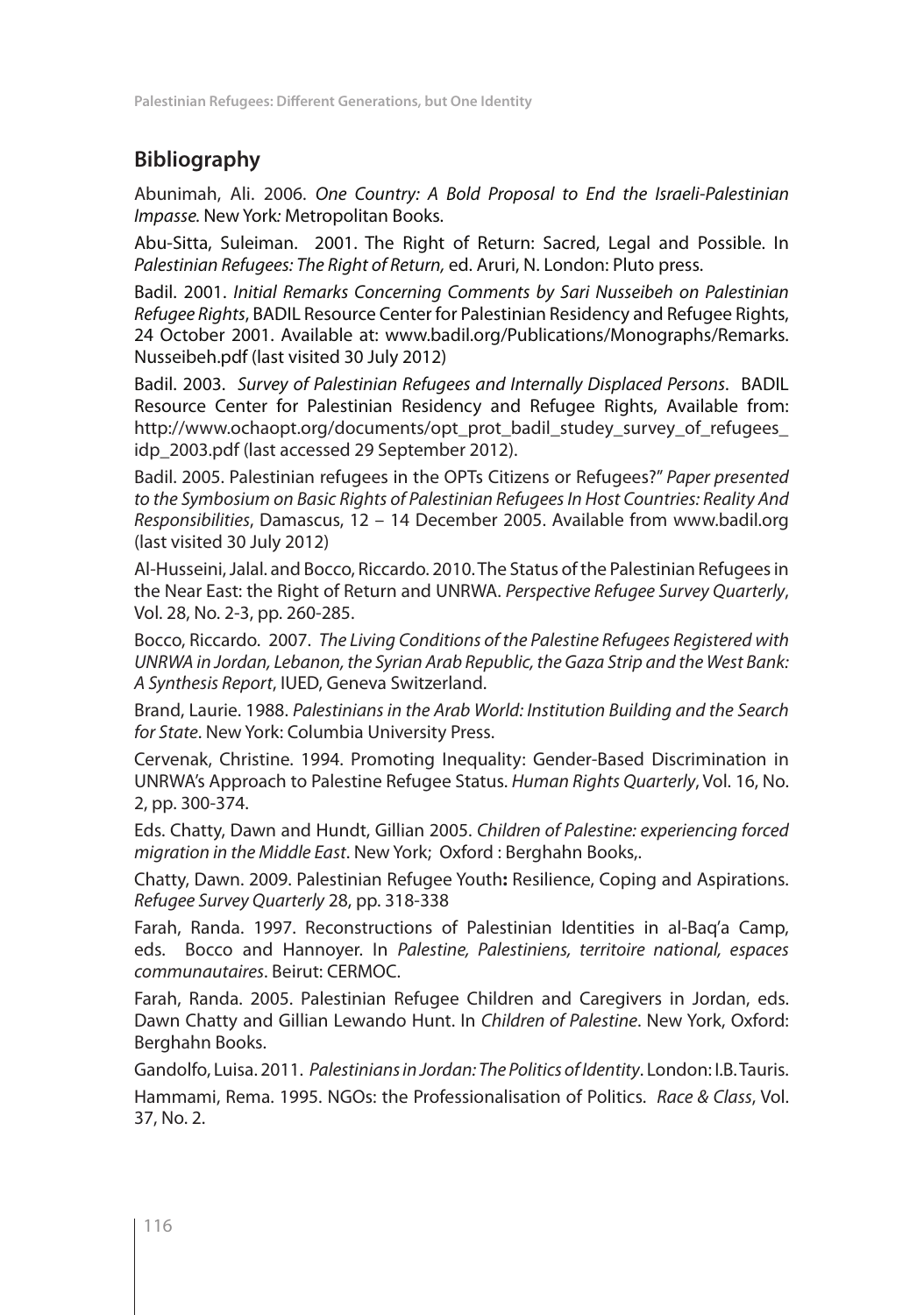Hanafi, Sari. and Tabar, Linda. 2005. *The Emergence of a Palestinian Globalised Elite: Donors, International Organizations and Local NGOs*. Jerusalem: Institute of Jerusalem Studies.

Muwatin, The Palestinian Institute for the Study of Democracy.

Hanafi, Sari (Ed). 2008. *Crossing Borders, Shifting Boundaries: Palestinian Dilemmas.* Cairo: The American University in Cairo Press.

Hanafi, Sari. 2011. Palestinian Refugees and the Right of Return: Towards a Extraterritorial Nation-State Solution in Light of Arab Uprising. Birzeit University Working Paper 2011/57. (ARA) Migration and Refugee Studies Module, Birzeit<br>University. Available at: http://ialiis.birzeit.edu/fmru/userfiles/WPS2011-57-Available at: http://ialiis.birzeit.edu/fmru/userfiles/WPS2011-57-SariHanafi-18-7-2012.pdf (last visited 30 July 2012).

Jad, Islah. 2004. The NGO-isation of Arab Women's Movement. *IDS Bulletin*, Vol. 35, No. 4.

Karmi, Ghada. 2011. Only Palestinian refugees can give up their Right of Return. *The Guardian*, 24 January 2011. Available from: http://www.guardian.co.uk/world/2011/ jan/24/palestinian-refugees-right-return (last visited 31 September 2012).

Khalil, Asem. 2007. Palestinian Nationality and Citizenship. Current Challenges and Future Perspectives. CARIM Research Report, No. 7. Available at http://cadmus. eui.eu/bitstream/handle/1814/8162/CARIM%20RR-2007-07.pdf?sequence=1 (last visited 30 September 2012).

Knudsen, Are and Hanafi, Sari. 2010. *Palestinian Refugees: Identity, Space and Place in the Levant*. London: Routledge.

Lindholm Schulz, H. 2003. *The Palestinian Diaspora: Formation of identities and politics of homeland.* London and New York: Routledge.

Masalha, Nur. 2004. *The Politics of Denial: Israel and the Palestinian Refugee* Problem. London: Pluto Press.

Mi'ari, Mahmoud. 2012. Refugees and Non-Refugees in the West Bank and Gaza Strip: Similar or Different Identities? *Birzeit University Working Paper 2011/52. (ARA)*  Available from http://papers.ssrn.com/sol3/papers.cfm?abstract\_id=2130390 (last accessed 30 September 2012).

Nabulsi, Karma. 2006. *Palestinian Register: Laying Foundations and Setting Directions. Report of the Civitas Project*. Oxford: Nuffield College.

Nusseibeh-Ayalon Agreement. 2002. The Nusseibeh-Ayalon Agreement, available at http://www.usip.org/files/file/resources/collections/peace\_agreements/nusseibeh\_ ayalon.pdf (last visited 30 July 2012).

Pappé, Ilan. 2008. The Birth, Demise, and Future of One Palestine Complete. *Electronic Journal of Middle Eastern Studies*, 8.

Peteet, Julie. 2005. *Landscape of Hope and Despair: Palestinian Refugee Camps*. Philadelphia: University of Pennsylvania Press.

Salih, Ruba. 2011. From bare lives to political agents: Palestinian refugees as political avant-garde. *Abstract, Palestinian Refugees: Different Generations but One Identity*, 21- 22 November 2011, Birzeit University. Available at http://ialiis.birzeit.edu/userfiles/ Ruba-Salih-Abstract-en.pdf (last visited 30 July 2012).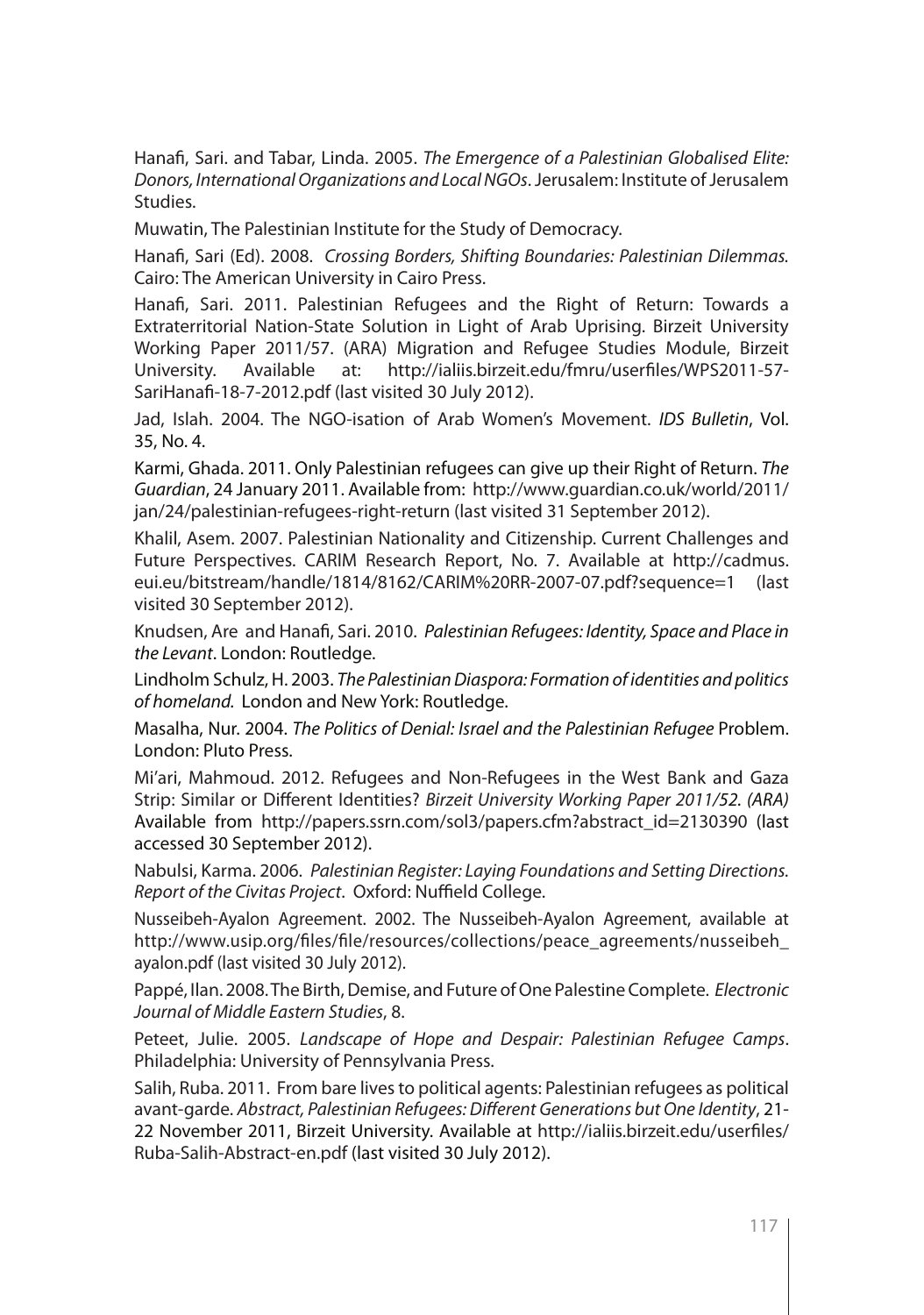Sayigh, Rosemary. 1994. *Too Many Enemies: The Palestinian Experience in Lebanon*. London: Zed Books.

Sayigh, Rosemary. 2011. *Palestinian refugee identity/ies: generation, class, region*. Birzeit University Working Paper 2011/55. (ENG) Migration and Refugee Studies Module, Birzeit University. Available at: http://ialiis.birzeit.edu/fmru/userfiles/ WPS2011-55-Rosemary.pdf (last visited 30 July 2012)

Ed. Shiblak, Abbas. 2005. *The Palestinian Diaspora in Europe: Challenges of Dual Identity and Adaptation.* Institute of Jerusalem Studies, Shaml, Palestinian Refugee and Diaspora Center.

Swedenburg, Ted. 2007. Imagined Youth. *Middle East Research and Information Project*, MERIP 245.

Taraki, Lisa. 2008. Enclave Micropolis: the Paradoxical Case of Ramallah/Al-Bireh. *Journal of Palestine Studies* Vol. 37, No. 4, pp. 6–20

United Nations Relief and Works Agency for Palestinian Refugees (UNRWA). *UNRWA in Figures*, Gaza, UNRWA, 2012.

Available from http://www.unrwa.org/userfiles/20120317152850.pdf (last visited 30 July 2012).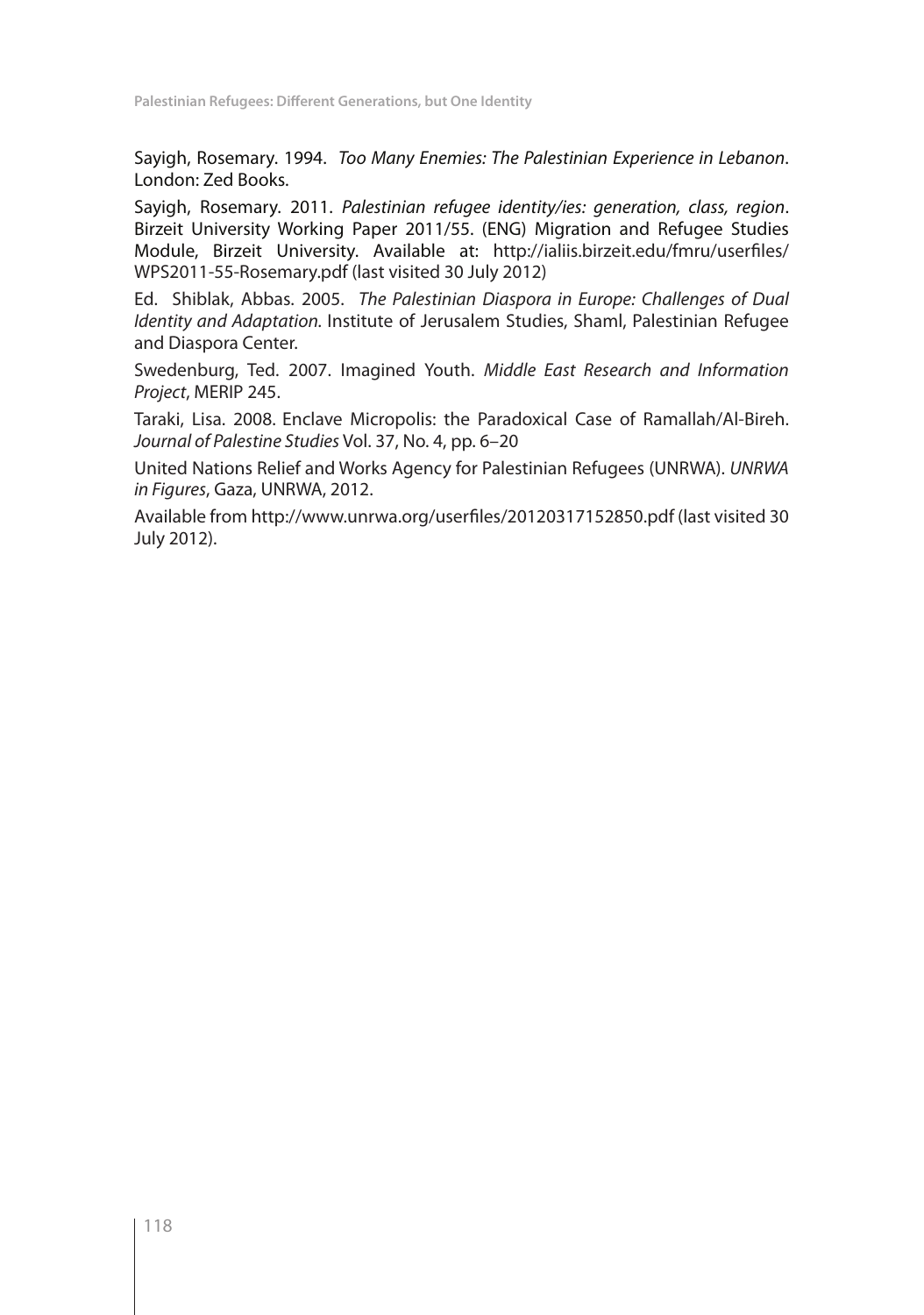# **Chapter Three:**

# **The Psychological and Spatial Dimensions of Palestinian Refugees**

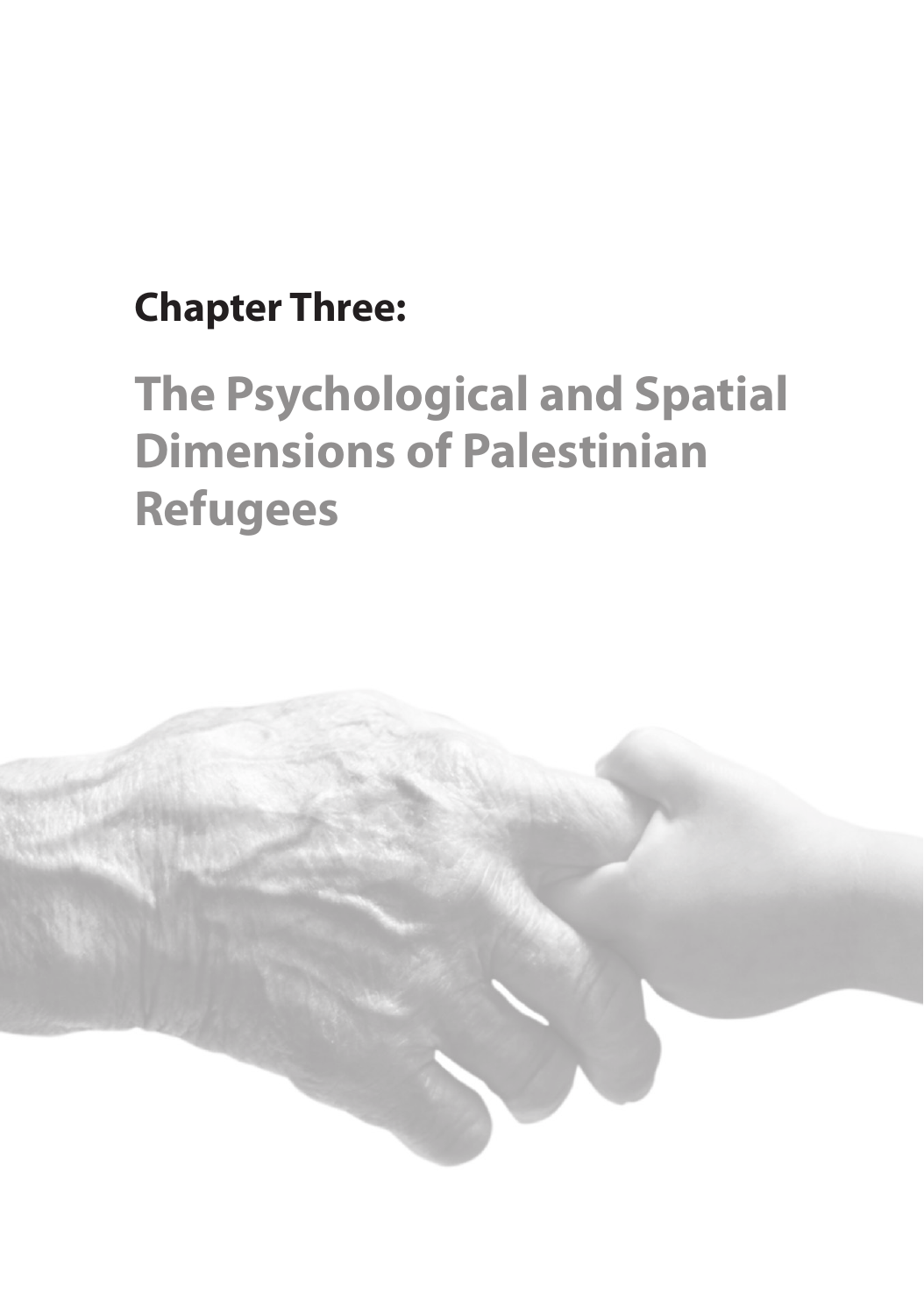**Palestinian Refugees: Different Generations, but One Identity**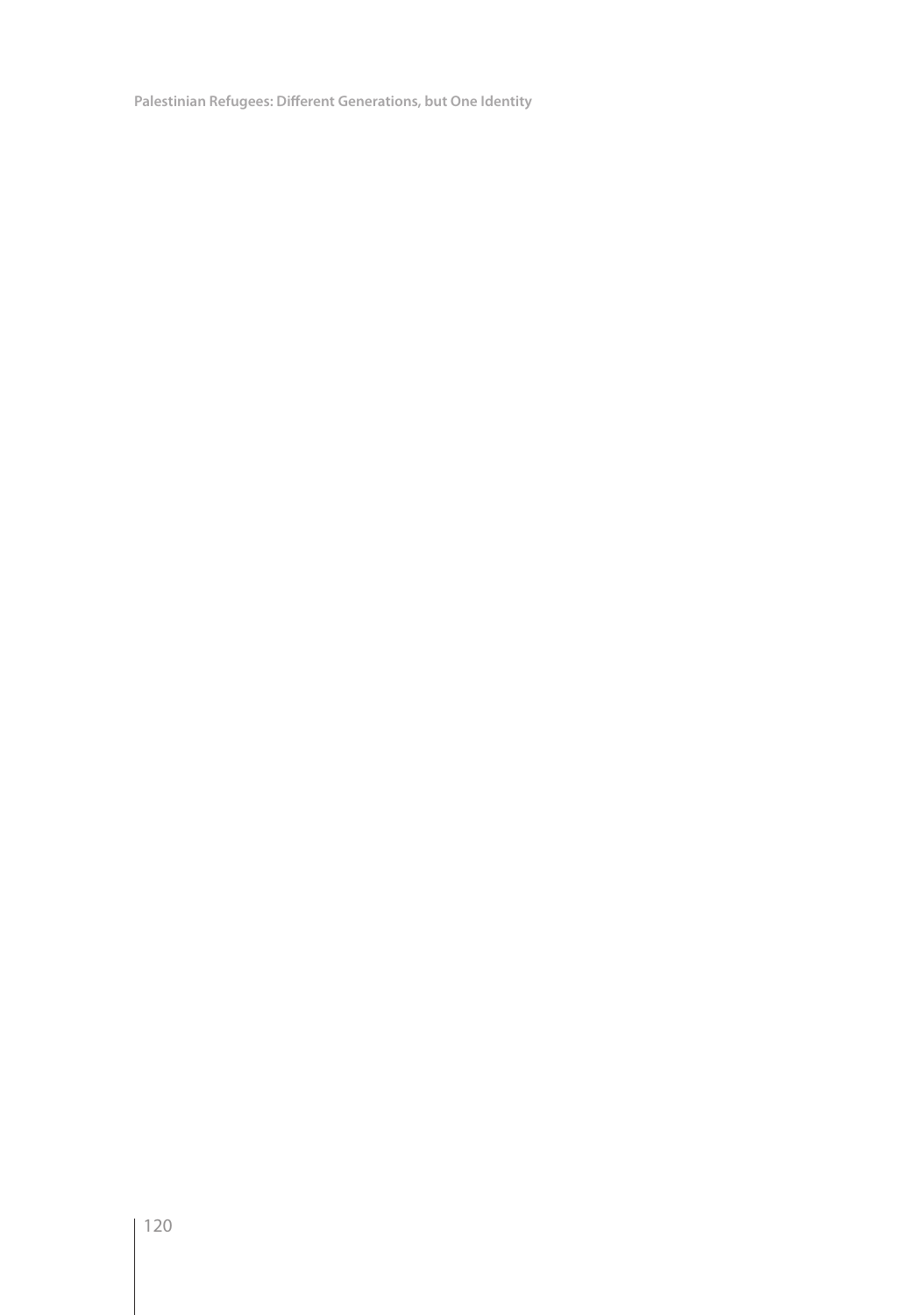# **For a Paradigm Shift: A Psychoanalytical Approach to Palestinian Refugees' Memory and Spatial Practices**

Khaldun Bshara

"Death does not pain the dead. It pains those who are alive"

Mahmoud Darwish (2006).

"It is enough for a person to go through the first experience of uprooting, to become uprooted forever"

Mourid Barghouti (2000).

"Why deny the obvious necessity for memory?"

Marguerite Duras (1961).

#### **Introduction**

In 1948, more than 700,000 Palestinians were forced out from their homes. Today, according to the United Nations Relief and Works Agency for Palestine Refugees in the Near East (UNRWA), there are around five million registered refugees in the West Bank, Gaza Strip, Jordan, Syria, and Lebanon. Each of those refugees has memories of the events surrounding 1948. Some lived through the events themselves, and some remember *via* the memories of their parents and relatives. Throughout my research, I examined how Palestinian refugees attempt to keep alive ties to their spaces of origin. I focus on the practices that give material expression to memories threatened by the passage of time.

This essay is part of investigation and conceptualization of the on-the-ground memory and the spatial practices of the Palestinian diaspora. My work focuses on how Palestinian refugees remember their villages of origin, and how they use the space of the camp to solidify their claims to their villages of origin. In a sense, I explore the way the camp has been functioning as a memory device that reminds refugees of their dispossession and loss even while it helps them pursue their everyday life. I build on the ethnographic research that I carried out among the Palestinian refugees in the West Bank, Jordan, and Lebanon in the years 2009, 2010, and 2011. My research locates memory and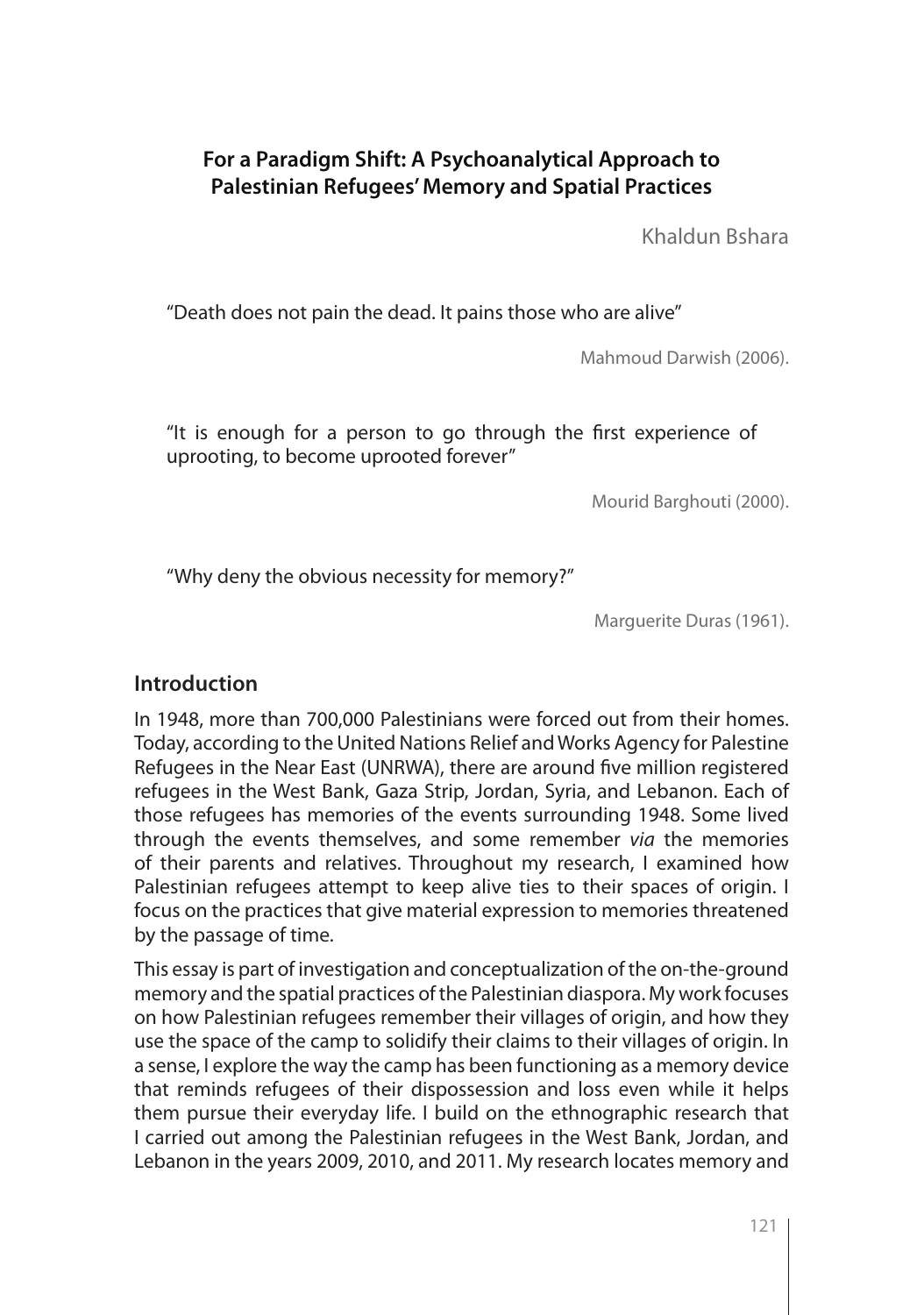spatial practices in habitual and everyday life within broader socio-economicpolitical landscapes. While I use the analysis of memory and spatial practices in the camps to critique the politics of subjugation that refugees have been living, I, nevertheless, show these practices are a powerful means of meaningmaking and articulation of world views in the process of the claiming of the lost self, and the decolonization of psychic space.

While refugee studies have focused on the formation of the refugee as a subject in humanitarian discourse, political violence, and exclusion, so far little attention has been paid to the refugees' psyche as the *milieu* of subjectification.<sup>1</sup> In this essay, I argue that the production of the refugee's identity *via* the memory and the spatial practices takes place in what I tentatively call, drawing on Kristeva (1989) and Oliver (2004), the "psychic space." Because I am concerned with social/collective memories rather than individual experiences and memories, I build on the growing body of literature that re-visits Freud's concepts of psychoanalysis and re-works them into a "psychic social theory."

My premise is that psychoanalytic theory can be helpful in investigating the "collective" innermost feelings of refugees, beyond their experience of the politics of colonization, dispossession, and loss. Through my fieldwork, I realized that the refugees' experiences have been overshadowed by the national and political discourse, which I believe does little justice to these experiences. In the context of Palestinian refugees, I argue for a paradigm shift that takes into account not only the conscious/experiential, but also the unconscious/affective. I found that Palestinian refugees' inability to forget has become a moral obligation, especially in the absence of social and political support of the refugees' cause. The territorial and political fragmentation, of the life of Palestinians in general and the refugees in particular, amplify this moral call for keeping the pre-Nakba era alive. I intend to shift this discourse from the political and colonial to what it means to be a subject of, and to experience, the political/colonial, by focusing on the changes that take place in the oppressed psyche. Only by understanding these experiences and the effects of these experiences on the refugees' own "psychic space" is it possible to illuminate their relation to space and to hidden codes of subjectivity.

The main premise of my argument is that the Palestinian refugees have been living "a melancholic existence" as a result of the traumatic event of the Nakba. I bridge the territorial space and the psychic space through theories of colonization, which suggest the conceptualization of the psyche as the

<sup>&</sup>lt;sup>1</sup> I use *milieu* the way it was used in the second half of the eighteenth century, when the term *milieu* "had evolved from a mechanical term—the medium through which action takes place at a distance—into a biological one [the body]" (Rabinow 1989, 31). Paul Rabinow notes that "the concepts of *milieu* in biology and *conditions de vie* or *modes de vie* in geography played central roles in the articulation of a conceptual field bringing space and society together into a historically situated relationship" (Rabinow 1989, 128).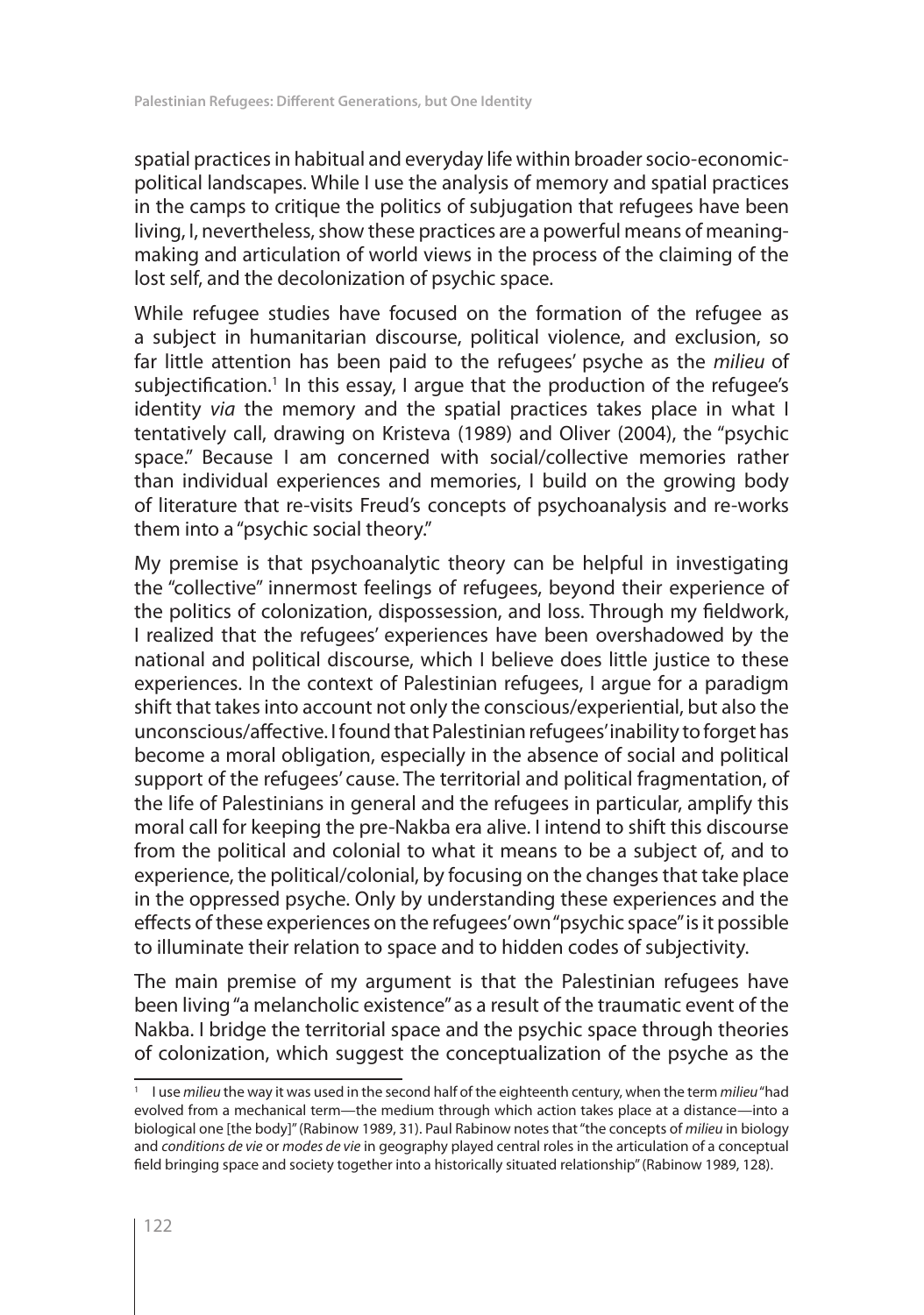*locus* of "debilitating alienation" á la Marx. I establish the relation between the psyche and the lost object (in this case, landed property in particular) as a "traumatic loss of honor" for Palestinian refugees. The traumatic rendering of the Nakba is what makes memory social, collective, and generational. To understand this "psycho-collective" memory, I turn to readings of melancholia as the absence of social support, and as a demand for self-possession by the oppressed. The intentional ignoring of the refugee problem and the continuous postponing of a resolution gives birth to the refugees' resilient spatial and memory work.

In the attempt to de-pathologize melancholia, I extend the work of authors who invest melancholia with the '*ethico-political*' attachments to loss that "enable" the refugees to "reengage in life." This shift will enable us to see the Palestinian refugees as active social actors, rather than as idle, humanitarian subjects, perceived as born into a world readymade to inhabit. My point is that memory and spatial practices are the result of the absence of a broad channeling system for the refugee dilemma. These practices do not only say something about who refugees are, but also what they want from a larger public.

#### **Background: Melancholic Existence**

I cannot forget my land because it was stolen from us. You [the researcher] are different, you can forget, you can sell and buy your property, because you can go anywhere, and still, you can go back to your father's home, to your village.<sup>2</sup>

The effect of Nakba on the Palestinians was colossal. Ahmad Sa'di and Lila Abu-Lughod argue that the event "deflects Palestinians from the flow of social time into their own specific history and often into *a melancholic existence*  [emphasis added]" (2007, 5). Julie Peteet (1991, 22) found that the abrupt displacement of the Palestinian population in 1948 was a traumatic event that resulted in depression and a melancholic-like situation, one that was translated into sadness and self-exclusion in the early days of exile.<sup>3</sup> Further, she (Peteet 1991, 24) found that there is a relation between the traumatic event of Nakba and how this event structured refugees' feelings:<sup>4</sup>

<sup>2</sup> Interview with AN-FA (summer 2008), born in 1935 in Abu Shousheh village/Haifa and currently living in al-Far'a refugee camp.

<sup>&</sup>lt;sup>3</sup> Peteet argues that "[e]xile and dispossession did create a cultural void—old institutions were now hardly functioning" (Peteet 1991, 22).

<sup>4</sup> Raymond Williams first used the concept of "structures of feeling" to characterize the lived experience of the quality of life at a particular time and place. It describes a common set of perceptions and values shared by a particular generation, and is most clearly articulated in particular and artistic forms and conventions (Payne, Michael ed. 1997. *Dictionary of Cultural and Critical Theory*. Blackwell Reference Online. www.blackwellreference.com, accessed April 28, 2010).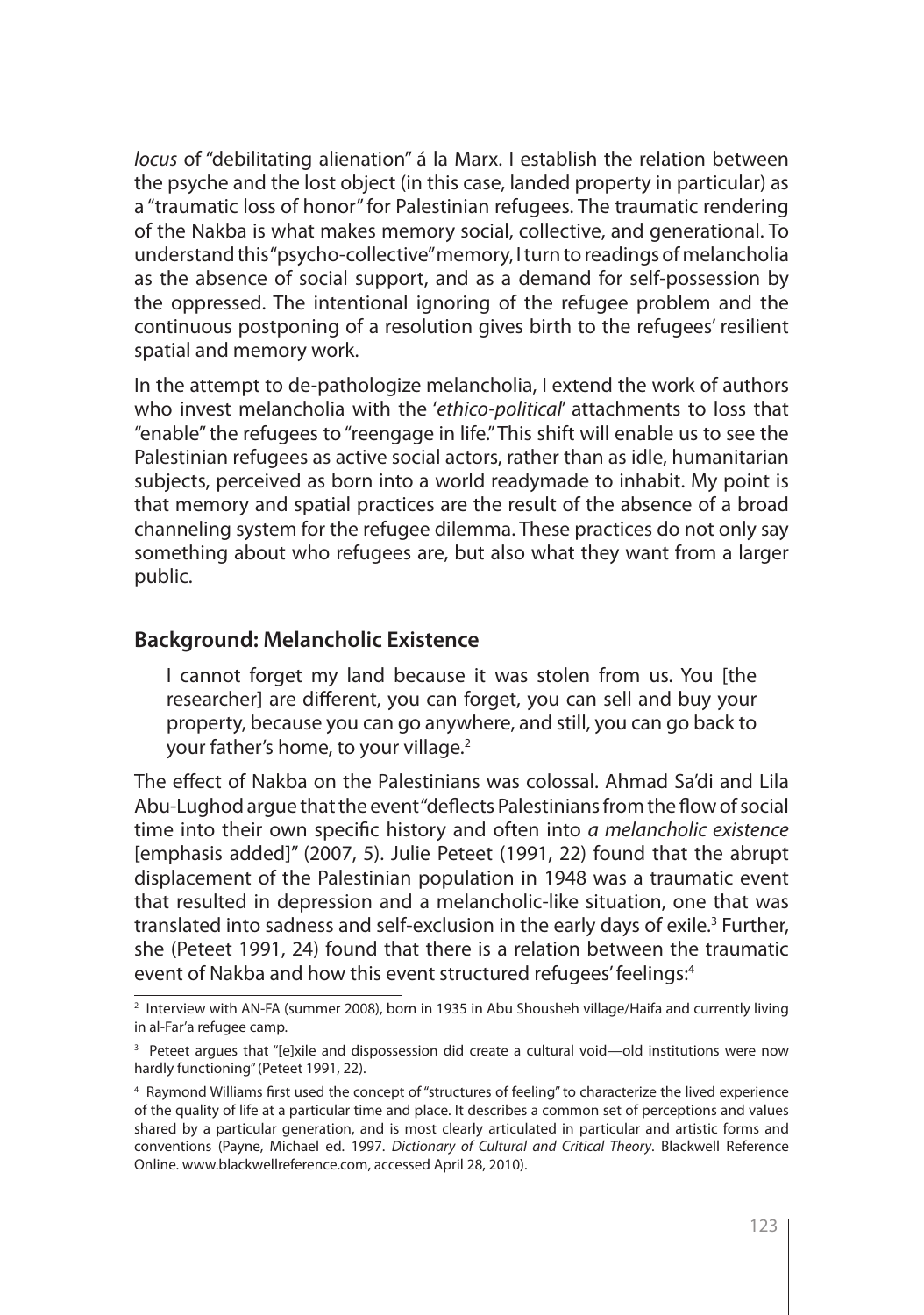…the refugees felt powerless in the wake of the sudden loss of control over their destiny and an intense frustration over the inability of any person, institution, or government to remedy their situation.

To be able to give an account of Palestinian refugees' memory and spatial practices, we need to understand the nature of their loss (as traumatic), and how this loss has been passed on from elder to younger generations through different processes (such as commemoration, narrative, kinship, and camp's construction). Certainly, literary works account for the trauma in rather powerful ways. For example, I opened this chapter with an epigraph from Darwish's *"Presence of Absence"* (2006), which suggests that loss is far more painful for those inherit the loss. Mourid Barghouti's autobiography, *I Saw Ramallah* (2000), points out that the "exiled" person is an altered person.<sup>5</sup> These, among many other works, exemplify this traumatic disruption of the Palestinian refugees that leaves them *melancholic*, forever.

The notion of a melancholic existence (the attachment to the loss, so one does not lose the self) is an entry point to the refugees' spatial and memory practices in exile. Palestinian refugees are evidently engaged in a continuous "quest" for the lost self in the absence of the "loving third," i.e., social support (Kristeva 1989, 23). This framework shifts the discourse of melancholia from the pathological to other notions of attachment, reengagement, and representation of the psyche. To grasp the mechanism that leads to such a *presence of absence* we need to understand the mechanism of colonization and how it works on the colonized/oppressed psyche. Frantz Fanon (1967) reads colonization as an interruption of the possibility of material/property/ labor alienation. Colonization is *alienation from alienation,* or *double alienation.* Stripped from their "private property," and in particular landed property, the two most important conditions for alienation could not be fulfilled in the Palestinian refugees' context, that is, not only they do not have access to their private property, but also they find themselves selling their labor in the colonial labor market in order to make a living and "survive." In this sense, Palestinian refugees are always in multiple layers of alienation, "estranged" or "doubly alienated," which renders their loss traumatic. This trauma persists because the refugees continue to be born into a certain spatio-body-politics, the meaning of which was already established.

Alienation and dis-alienation: Because "alienation" is crucial for the

<sup>&</sup>lt;sup>5</sup> "Does Dar Ra'd [ where I was born] reject my story about Dar Ra'd?

Are we the same at parting and at meeting?

Are you you? Am I me?

Does the stranger return to where he was?

Is he himself returning to a place?

Our house?

And who will wipe the weariness off the other's brow?" (Barghouti 2000, 56).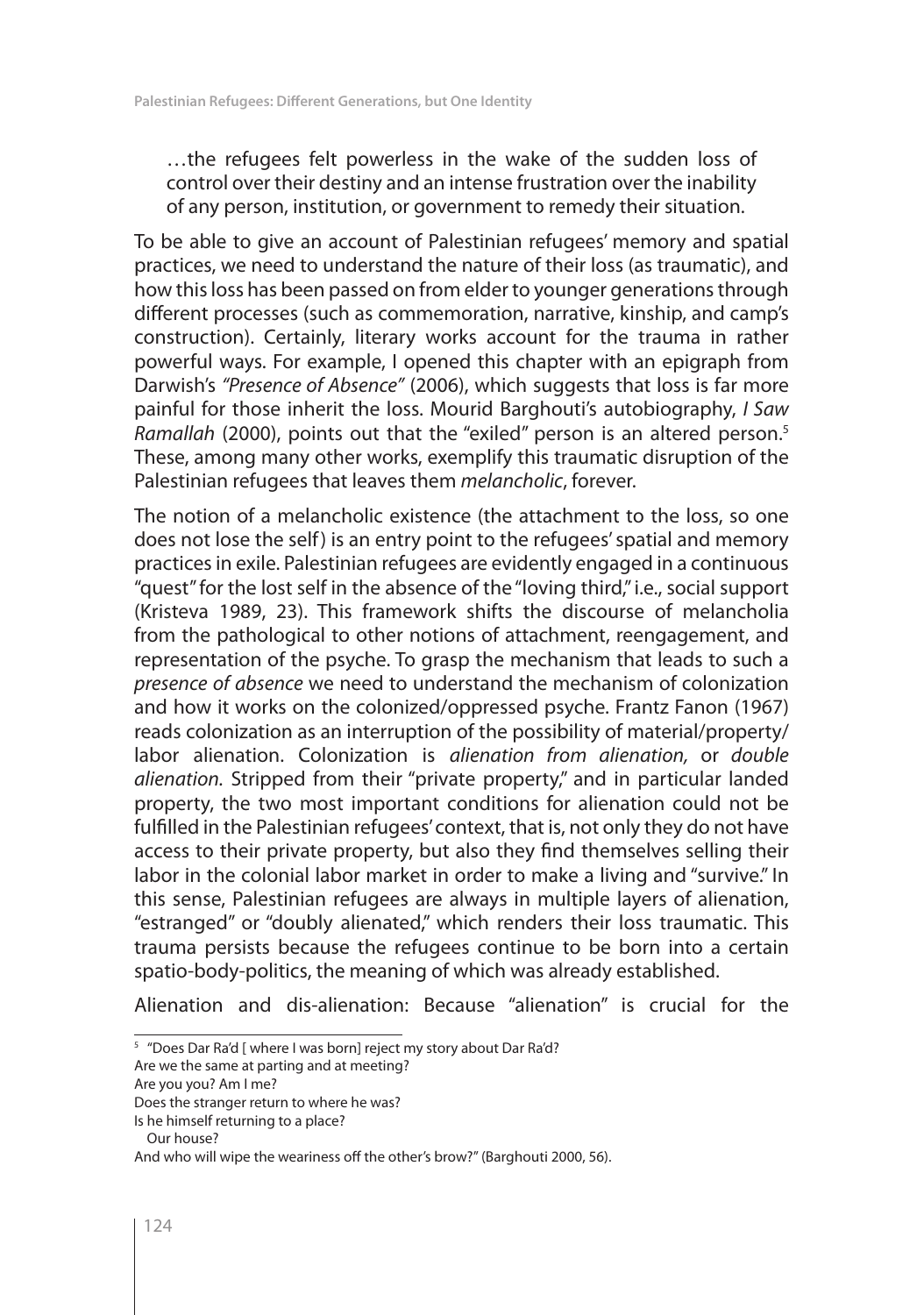"production of value," I argue that memory and spatial practices cannot be understood detached from the longing for landed property, that is crucial for opening up the potential for refugees to reflect on their lives and establish themselves, rather than inhabiting a world already established with its preexisting values, meanings, and possibilities. As far as landed property is impossible for them, refugees substitute for this absence, consciously and unconsciously, with memory and spatial practices that strive to fulfill the desire for the impossible "real."

# **Theoretical Framework**

Theoretically, this essay engages with the growing body of literature that uses psychoanalytical concepts to develop a psychic-social theory. By doing so, these theories not only illuminate the process of creating individual subjects but also show what it means to be an individual subject entangled in a web of social/cultural/political relations and in a colonial or a postcolonial discourse. I offer some working definitions, below, of some of the core concepts of this theoretical framework that will ground the analysis of refugees' "melancholic existence" to follow.

Melancholia: Freud's understanding of "loss" in his essay, "Mourning and Melancholia" (1917), is useful in rethinking Palestinian refugees' experiences of space and memory. According to Freud, the melancholic individual displays an extraordinary diminution in his/her self-regard, and an impoverishment of his/her ego (Freud 1917, 584). There exists a self-reproach emerging from a reproach directed against a loved object that has been shifted away from that object to one's own ego. In this process, the individual's free libido *was* not displaced onto (or cathected with) another object but withdrawn into the ego. There, it (the libido) serves to establish an *identification* of the ego with the lost object. In this way, "the object-loss is transformed into an ego-loss and the conflict between the ego and the loved [object] into a cleavage between the critical activity of the ego and the ego as altered by identification" (Freud 1917, 586). The narcissistic identification with the object then becomes a substitute for the erotic cathexis, the result of which is that "*in spite of the conflict with the loved person the love-relation need not be given up* [emphasis added]" (Freud 1917, 587).6

One of the most interesting readings of Freud's "Mourning and Melancholia" is Julia Kristeva's work, *Black Sun: Depression and Melancholia* (1989). Kristeva proposes a "loss theory" in the Freudian tradition, in which she argues that early psychic development results in a separation of the infant-mother dyad.

<sup>6</sup> Freud adds, "If the love for object takes refuge in narcissistic identification, then the hate comes into operation on this substitutive object, making it suffer and deriving sadistic satisfaction from its suffering" (1917, 588).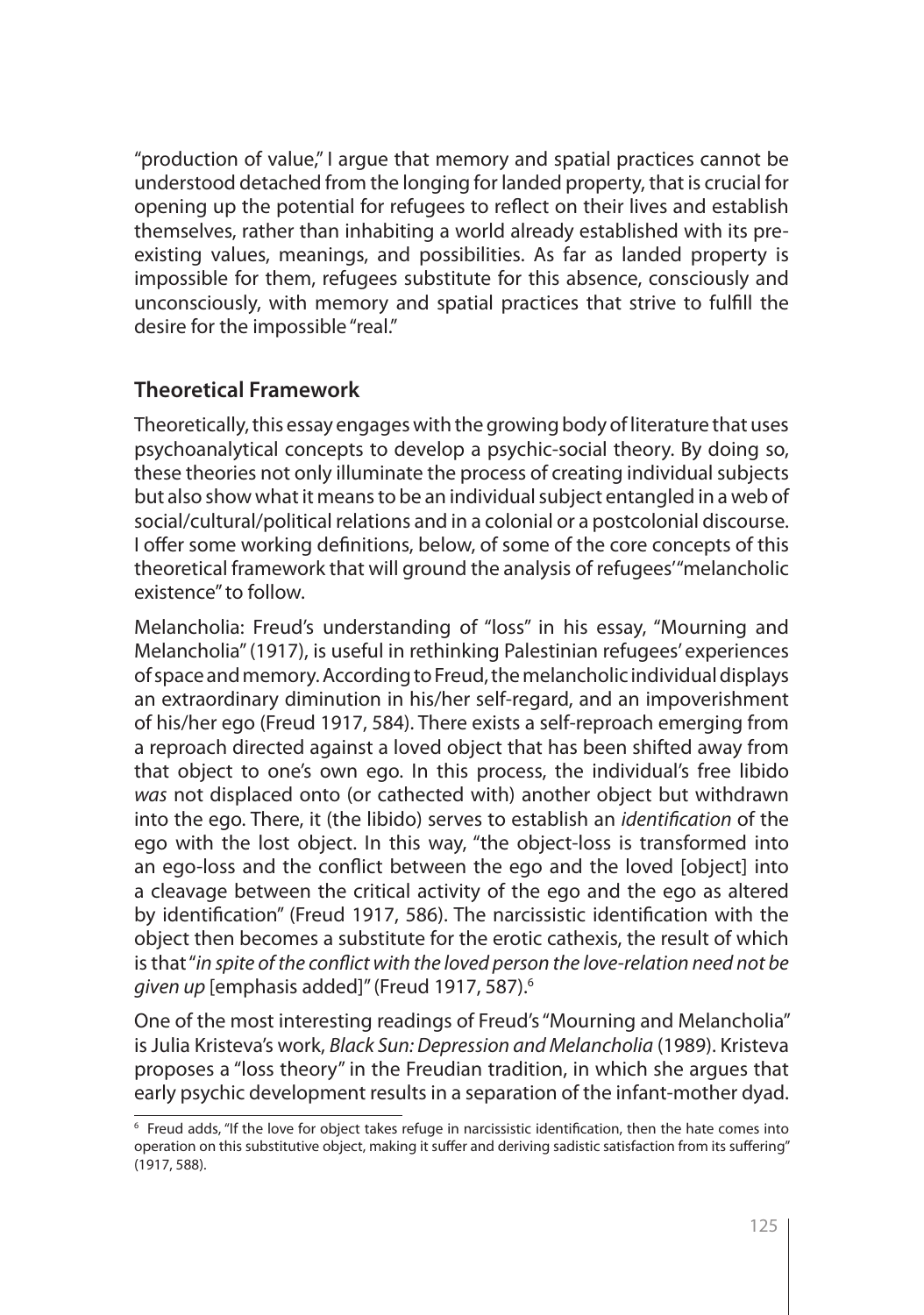She, nevertheless, identifies the sadness of depression with mourning for the lost other (the mother, in this case) given up at the time of weaning. Kristeva adopts Freud's theory of the "death wish" to introduce the notion of a form of depression that is "narcissistic." Therefore, in addition to being a form of mourning for the lost mother, *melancholia is mourning for the lost self*. Since in infancy, the lost object represents an unsymbolized item,<sup>7</sup> Kristeva proposes that only through literary and artistic expression (speech being the earliest form), can we approach such unsymbolized aspects of psychic life (Kristeva 1989, 21-2, 24-6; c.f., Radden 2000, 335). The most provocative and productive insights in Kristeva's work is in her stance that girls and boys experience the matricidal impulse and loss differently, because the "Thing" hated, as she calls it, and lost is the same sex as the girl herself.<sup>8</sup> Because of the "girl's spectacular identification with her mother" (Radden 2000, 336), the matricidal impulse is doubly inverted. This, according to Kristeva, complicates the course of a female's development and transforms the subsequent depressive states she experience (Radden 2000, 336).<sup>9</sup>

Kristeva's work on notions of melancholia was taken further to address marginal groups. In *The Colonization of Psychic Space* (2004), Kelly Oliver focuses mainly on the social aspects of alienation and the psychic aspects of oppression. She maintains that "depression among oppressed peoples can be seen as a form of social melancholy that results from the lack of the loving third, or social support, that leaves them *unable to complete a process of mourning for their own missing positive self-image* [emphasis added]" (Oliver 2002, 63).

Oliver rightly claims that less attention has been paid to the effects of colonization and oppression on the psychic dynamics of those marginalized within a dominant culture. Starting from Kristeva's notion of "the imaginary father,"10 Oliver develops "a notion of social support inherent to psychic identity, what Kristeva calls *psychic space* [italic in the original]" (Oliver 2002, 49). In doing so, she expands the notion of psychic space and reformulates it in relation to social space, diagnosing "*oppression as the colonization of psychic space that results from a lack of social support* [emphasis added]" (Oliver 2002, 49). Like Kristeva, Oliver begins with Freud's essay "Mourning and Melancholia," which describes melancholia as *identification* with the

<sup>7</sup> According to Kristeva (1989), "melancholia is a mourning for the lost self. This object, however, represents an undifferentiated, unsymbolized item at this early stage in the infant's conceptual development. The mourned self is ineffable, a "preobject" or "Thing" (Radden 2000, 335).

<sup>&</sup>lt;sup>8</sup> Kristeva writes. "She is I? Consequently, the hatred I bear her is not originated toward the outside but locked up within myself" (Kristeva 1989, 29).

<sup>9</sup> Male development in a heterosexist culture reflects the easier adaptation; the boy replaces the mourned maternal object with an opposite sex (female) substitute. In the girl's case, such replacement would be a homosexual love choice (Radden 2000, 336).

<sup>&</sup>lt;sup>10</sup> "Imaginary father," for Kristeva, is Freud's "father in individual prehistory," who guarantees primary identification (Kristeva 1989, 23).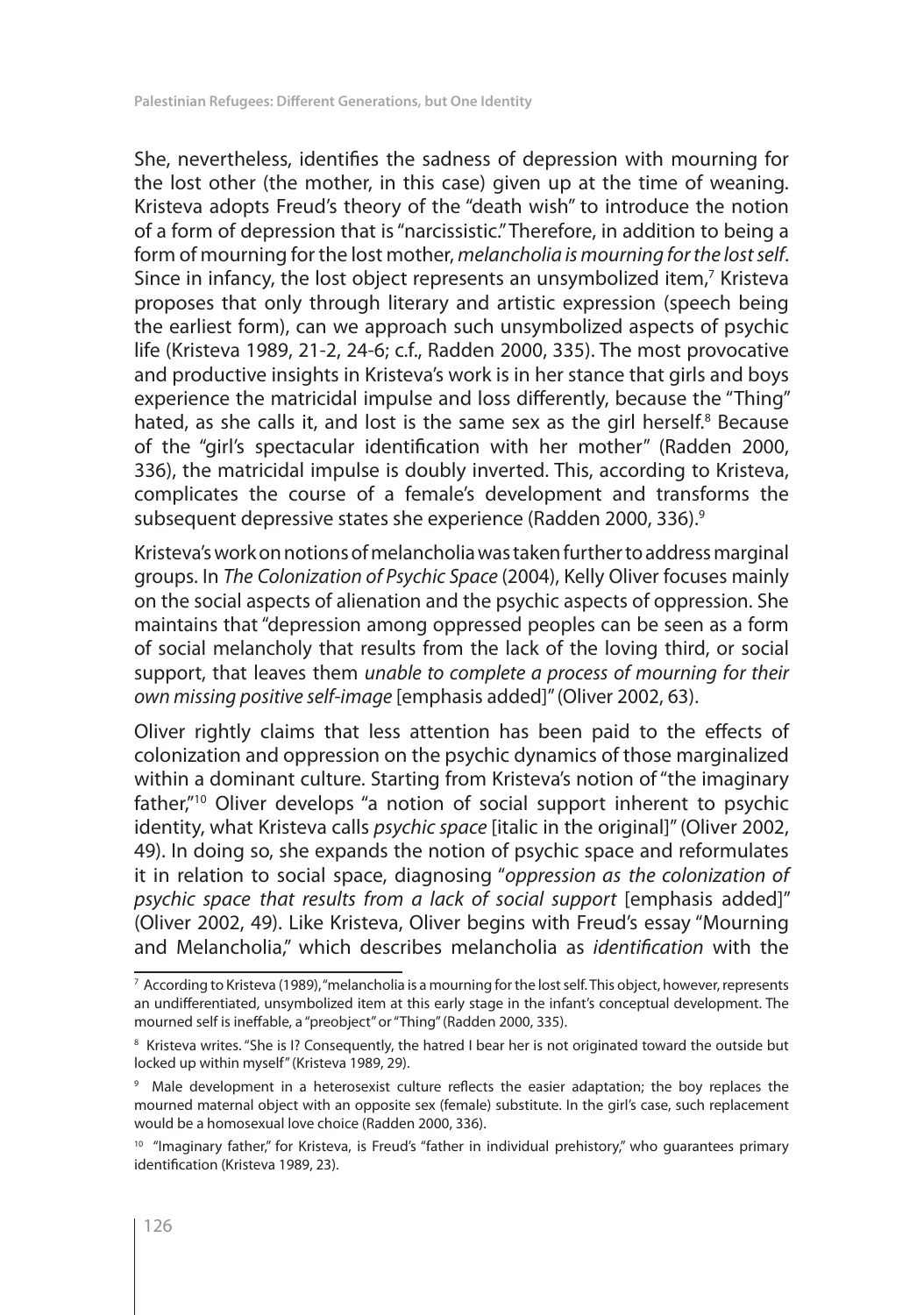loss,<sup>11</sup> and then takes Kristeva's theory (female sexuality as identification with the maternal body in order not to lose it, so it is melancholic) to develop a "social theory of oppression based on psychoanalysis." Oliver argues, "within a patriarchal culture where maternal affects are not valued, it is no surprise that we lack the social space in which these affects can be articulated" (Oliver 2002, 50-51). Oliver interprets Kristeva's descriptions of the 'imaginary father'—the loving paternal agency (Kristeva 1989, 23)—as the social support for *identity*. If there is no social support, or "loving third," then one is thrown into a narcissistic crisis having to identify with his/her own "meaninglessness."

Following Kristeva's claim that we can approach such an un-symbolized aspect of psychic life only through literary and artistic expression (Radden 2000, 335), Oliver argues that if women are less able to sublimate - that is, to articulate or represent their drives and affects -then they will be more depressed. Therefore, the loving third, as a conduit between drives/affects and words/symbols, is crucial for one's sense of belonging to the world of meaning (Oliver 2002, 53-55). In doing so, Oliver lends us the possibility of understanding marginal/oppressed cultures within dominant ones.

**Alienation:** Marx's notion of alienation presupposes the presence of private property or labor activity and the free will to engage in market exchange. Marx (quoted in Bernstein 1971, 70) distinguishes between "estrangement" and "alienation." His notion of *alienation* is predicated on the laborer's recognition of *his* existence through his "activity." Realizing the fact that his products and labor are being alienated from him is the moment of consciousness for the worker. Hence, for Marx, "human alienation is an *objective* social condition." Marx's notion of *estrangement,* however, addresses the alienation from the possibility of alienation in the sense of the distance necessary for self-reflection and meaning-making. Estrangement is, therefore, "a type of debilitating alienation through which the human capacity for meaning and reflection are undermined by a situation that reduces people to objects or commodities" (Oliver 2004, 9).

Mass psychology: Group psychology is relevant to the analysis of memory here, not only because my research deals with the collective memories, their social construction, and diffusion through collective practices, but also because it brings identity politics to the fore. The belief in a collective *ideal* is what makes a group. For Freud, and as confirmed by Judith Butler, this ideal could be a person, an idea, or an object. Freud asserts that "[a] *primary group of this kind…is a number of individuals who have put one and the same object* 

<sup>&</sup>lt;sup>11</sup> These self-reproaches are against a loved object, which have been shifted away from it onto the patient's own ego. In the process, the free libido was not displaced on to another object but instead, was withdrawn into the ego. There, it serves to establish an *identification* of the ego with the abandoned object (Freud 1917, 586).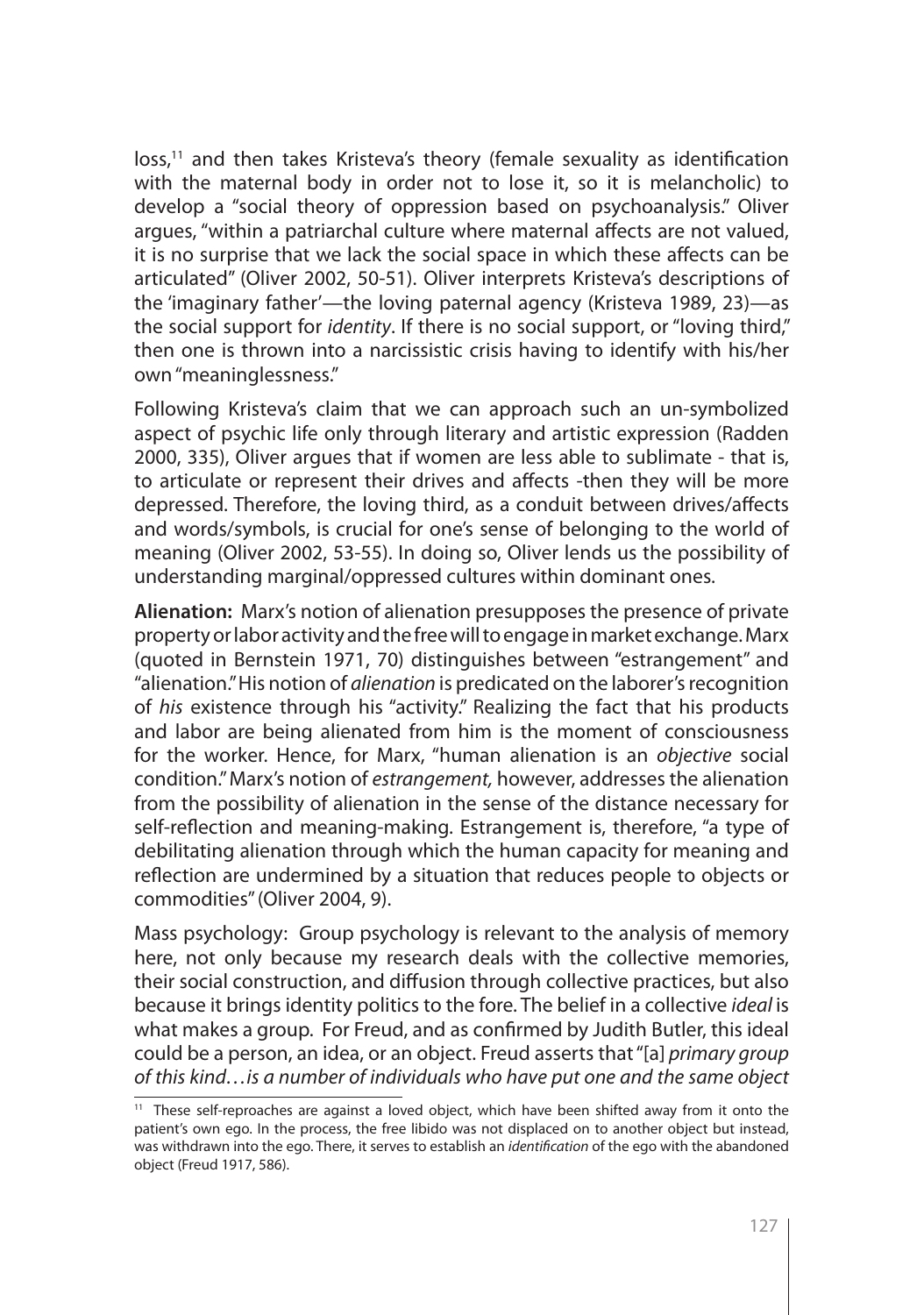*in the place of their ego ideal and have consequently identified themselves with one another in their ego* [emphasis in the original]" (Freud 1921, 147), and in return this object "provides the mass with the experience of being loved, i.e. receive something as a result of this identification" (Rose 2007, 66-67).

While acknowledging the importance of working with individual patients in his seminal work, *Black Skin White Masks*, Fanon (1967[1952], 105) called attention to "the *socius*," which is under some circumstances more important than the individual. Later, in *The Wretched of the Earth*, Fanon (1963[1961]) went further to show how individual case studies could not (should not) be understood without the broader understanding of the colonial project. Butler in *The Psychic Life of Power*, finds melancholia illuminating for the foundation of a psychic social theory.12 Oliver's project, in *The Colonization of Psychic Space*, is "to transform psychoanalytic concepts—alienation, melancholy, shame, sublimation, idealization, forgiveness, and affect, as the representative of drive—into *social concepts by developing a psychoanalytic theory based on a notion of the individual or psyche that is thoroughly social* [emphasis added]" (2004, xiii).

Subjects and subjectivity: Yannis Stavrakakis argues that it is possible to dispel the confusion which accompanies many discussions on the relation between psychoanalytic theory and socio-political analysis if we understand that the psyche, á la Lacan, as nothing other than the "pure substance-less" subject as lack (1999:36).<sup>13</sup> Such a psychoanalytic approach can be relevant to sociopolitical analysis because it offers a "socio-political" conception of subjectivity (Stavrakakis 1999, 38).14 Therefore, the unit of investigation and the unit of analysis in the context of the Palestinian refugee camp should be shifted from the individuals towards what they lack. To be able to decolonize psychic space, we need to take the refugees' desires as the point of departure to understand what they are doing with their bodies (as individual agents) and what they are doing with their spaces (as representations of the **r**epressed). I argue that refugees as individual subjects are the product of broad and complex socio-cultural-economic-political processes. Through their resilient search for fulfilling their identity (the Lacanian impossible as it seeks to represent the non-represent-able, that is 'the lack'), they lend us insights into the cultural constructs, the modes of governance, and the socio-economic-political constrains that condition their everyday lives and possibilities.

 $12$  Butler argues that "if the melancholic turn is the mechanism by which the distinction between internal and external worlds is instituted, then melancholia initiates a variable boundary between the psychic and the social, a boundary that distributes and regulates the psychic sphere in relation to prevailing norms" (Butler 1997, 171)

<sup>&</sup>lt;sup>13</sup> "Representation is the representation of a real fullness which is always beyond our grasp" (Stavrakakis 1999, 38).

<sup>&</sup>lt;sup>14</sup> "The subject is equivalent to the lack which stands at the root of human conditions" (Stavrakakis 1999, 38).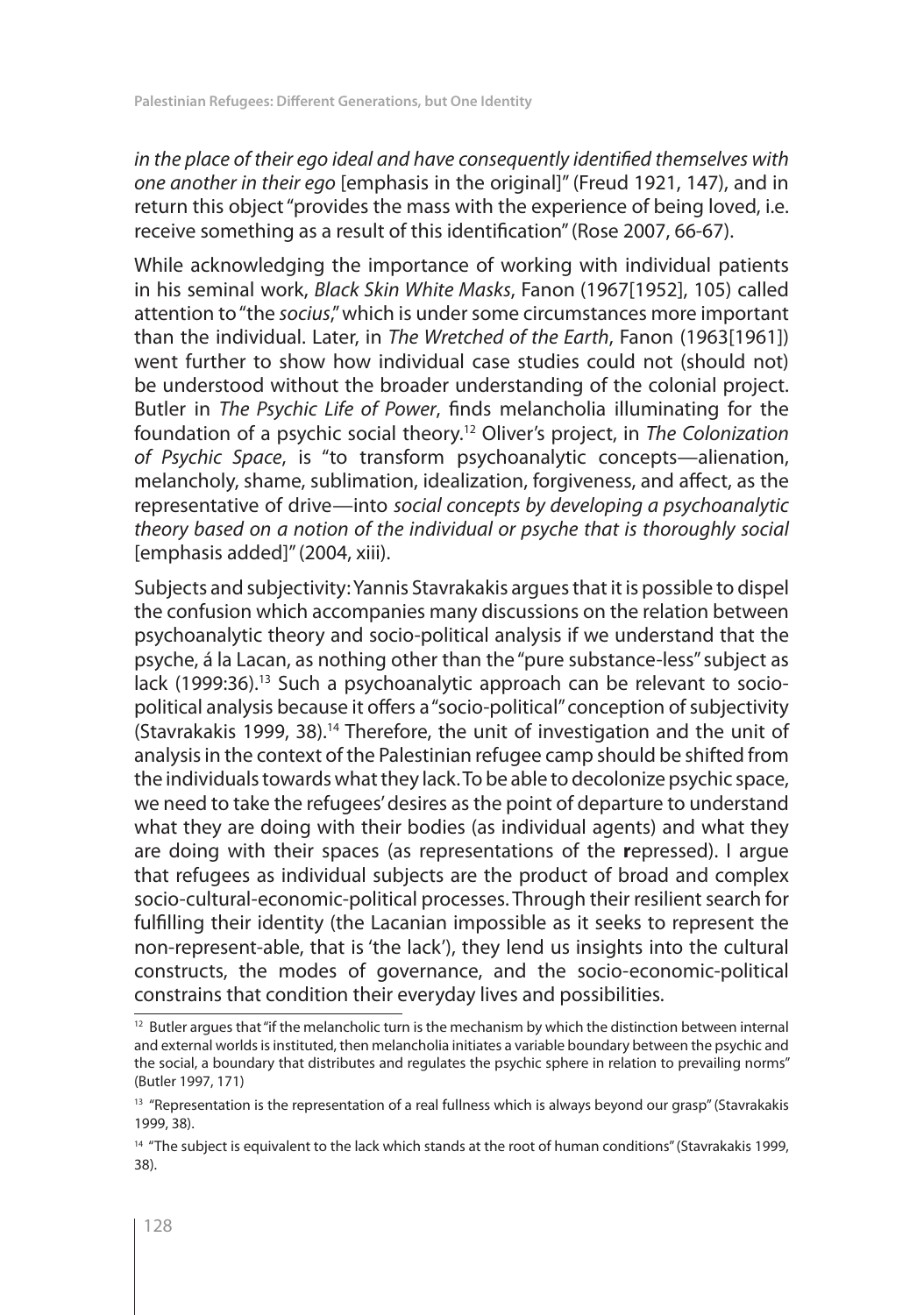Trauma**:** While trauma, according to Kristeva, is what is excluded from law, authority, and the social order as unknowable or un-represent-able (Oliver 2002, 57), Freud argues that the concept of trauma "involves such a relationship to an otherwise efficacious barrier. Occurrences such as an external trauma will undoubtedly provoke a very extensive disturbance in the working of the energy of the organism, and will set in motion every kind of protective measure" (Freud 2006, 25). Therefore, the traumatic events are "both inscribed as an inassimilable memory and transformative of the material biology of the individual, that traumatic memory is a disease of *time*  as well as an individual possession. That is, as an owned entity, trauma is that which disrupts the narrative flow of biographical time" (Young 1996, quoted in Han 2004, 170). Gabriele Schwab (2010, 14) writes:

While victims of trauma live with the scars of memory so to speak gaps, amnesia, distortion, revision, or even fugue states or intrusive flashbacks—the recipients of transgenerational trauma live with a "postmemory" that comes to them second hand.

According to Schwab's conception of postmemory as applied to the children of those experienced trauma, "children need to patch a history together they have never lived" (2010, 14). This cannot happen without opening the space up for "identity" work and "artistic expressions." The "social exclusion" from the realm of meaning-making happens because, as Oliver shows (following Fanon), the alienation produced by oppression is not analogous to the existential alienation of a subject thrown into a world not of his own making. Rather, the alienation of oppression is a double alienation, in which one (as a refugee) finds him/herself as one who has been denied the possibility of meaning-making and subjectivity altogether (Oliver 2002, 56). Fanon (1967) tells us that the colonized desires the colonial--not to act as the colonial,<sup>15</sup> but to be free and experience the prohibited.

#### **"Stubborn" Memory Work**

In their edited book, Nakba, Sa'di and Abu-Lughod (2007, 3) urge us to "look especially hard at how memories are produced, when people are silent and when collective memory proliferates, and what forms Palestinian memories of the cataclysmic events of 1948… take [emphasis added]". Sa'di and Abu-Lughod observe that "the special character of Palestinian memory lies in the key experiences of their radical and abrupt displacement from life in situ, the continuing violence and lack of resolution they must endure, and the political nature of the deliberate erasure of their story, which gives birth to the stubborn dissidence of their memory-work [emphasis added]"

<sup>&</sup>lt;sup>15</sup> Rosemary Sayigh notes that "older Palestinians had striven, through carefully correct speech and dress, to prove that they were as 'civilized' as Zionists" (1979, 7).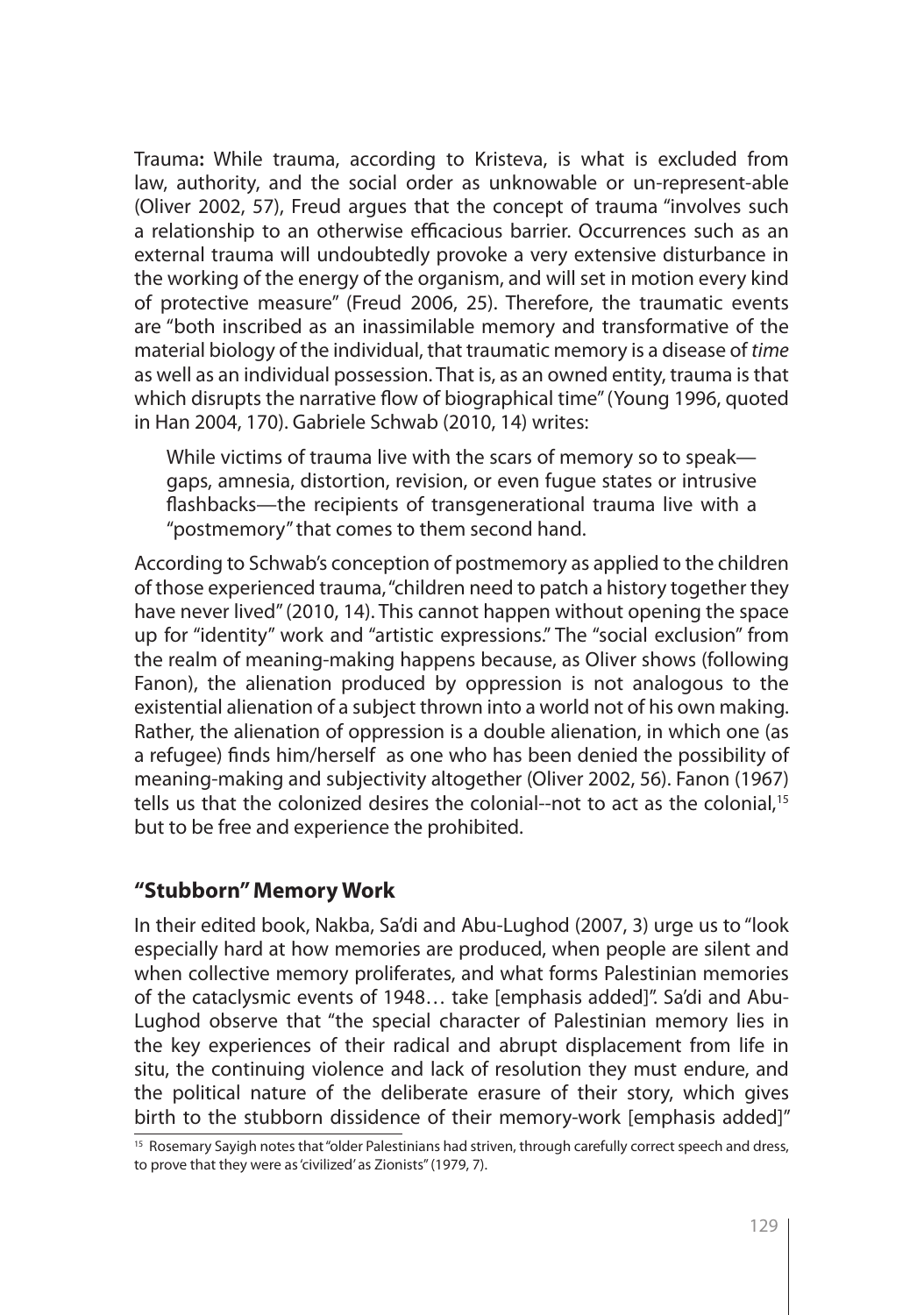(2007, 5). The deliberate erasure (exclusion  $=$  trauma) is what sets off the defense mechanism to initiate processes that undermine 'the despotic' (or the perpetrator) intentions of silencing. In a way, the absence is brought to the fore by way of the proliferation of memory practices. Here, by way of illustration, I share some excerpts of my interviews with refugees from different generations.

First generation: …If I'm permitted to return to Malha, I will take a blanket and return [to our village] immediately. I don't care about what I have achieved after Nakba…Here, I feel like a stranger, not because the neighbors don't accept us, but because I'm muhajjar [displaced] from my village. I always dream about it. Every night, I dream about al Malha, about my land and the trees. I dream that I am attending the olive trees.<sup>16</sup>

Third generation: …In harvest time, I go with the family to pick olives. It is not about the olives. We wanted to go and see the land. I wanted to see asli (my origin)… Here, we will continue to be refugees, we will always be strangers.<sup>17</sup>

First generation: …For me, these [houses and shops that we built in the camp] worth nothing; it is not equivalent to a tomb that I dig in al-Fallujah village, where my descendants and I would lay to rest.<sup>18</sup>

Third generation: …We want to go back because we are mudhtahadin (oppressed) here. We are treated as strangers. People accuse us of leaving our land. It is our dignity and honor that have been taken away from us. Honor and land are alike (al Ard zay al 'Ard).19

Second generation: *Ardhi 'ardi* (my land is my honor). It was raped *(ughtisibat)*. You [the researcher] did not experience this loss/rape to know how it feels. What happened is that somebody who has no right came, took over your land, and continues to occupy. Further, he still follows you here reminding you of your loss. The grief continues from one generation to another. Parents leave *al tapu* (the land titles) to their sons while others leave their home's original heavy keys… The key is a piece of metal, but it is a symbol of the house, and the continuing *rape*. These symbols have become systems of inheritance.20

<sup>16</sup> Interview with AI-BE, born in al Malha/Jerusalem, in 1928, currently lives in al Mawalih—a neighborhood named after the origin of its inhabitants, Summer 2008.

<sup>&</sup>lt;sup>17</sup> Informal interview A-BE, AI-BE's grandson, in his twenties, currently lives in al Mawalih neighborhood, Summer 2008.

<sup>&</sup>lt;sup>18</sup> Interview with AYR-F, born in Al-Faloujeh in 1920, living currently in Al-Fawwar refugee camp, established a life in the camp and had built, with his sons, several houses and shops, Summer 2008.

<sup>&</sup>lt;sup>19</sup> Informal interview with AYR-F's grandson SYR-F, in his early twenties, living currently in Al-Fawwar refugee camp (summer 2008).

<sup>&</sup>lt;sup>20</sup> Interview with AJS-T, born shortly after Nakba, currently living in Tulkarm and the founder of Qaqoun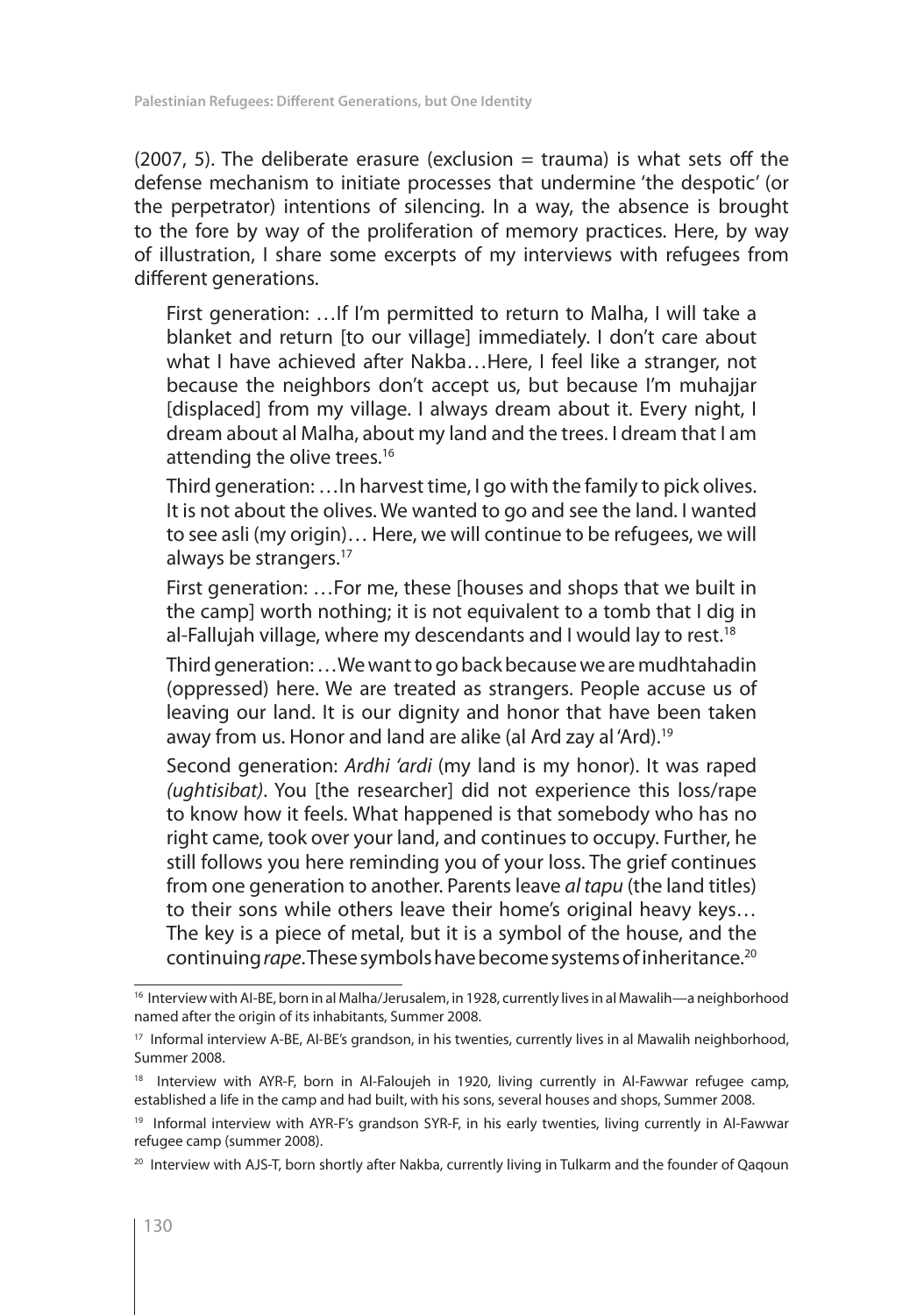Loss and shame: Honor is crucial to the understanding of the Palestinian 'melancholic existence.' Julie Peteet, who followed the Palestinian refugee women 'in crisis,' found that "*shame is not only a sexual matter or a matter of individual behavior. Communities can lose honor through collective shame"*  [emphasis added] (1991, 186). Understandingly, in a community that equates land with honor, and honor with women's chastity, the refugees were subjected to collective shaming. Peteet found that "[when] Palestinians encountered Zionism, they were patently unable to respond to it in such a manner as to prevent their own ultimate dispossession. Refugees… recount *fleeing Palestine to ensure their women's honor* in face of potential Israeli violations [emphasis added]" (1991, 186; c.f. Khleif and Slyomovics 2008).21 Furthermore, from the outset, the displaced Palestinians were held responsible for their displacement (Khalidi 1992, xxxiii; Said, in Aruri 2001, 3; Barghouti 2000, 41), and have been blamed for not standing firmly against the Zionists-like men,<sup>22</sup> which, according to Sayigh (1979, 125) produced a feeling of *loss and shame*:

A major factor in the early social isolation of the refugees was *their own senses of loss and shame*, which made them turn inward, shunning contact with non-Palestinians who at best did not share their abnormality and at worst would taunt them with having sold their country or fled in cowardice. *And with the establishment of the camps, the 'otherness' of the Palestinians was concretized in a particularly humiliating way.* Now they were marked out as 'different' by a special identity (refugee), special areas of residence (camps), special restrictions on movement, special schools, and—most humiliating of all—U.N.R.W.A. rations [emphasis added].

"Even worse," (Sayigh 1979, 126; c.f., Malkki 1997) tells us that "the refugee was like a gypsy or bastard, or a person of no known social origin, and therefore of no respect, the lowest level of human being."23 Barghouti (2000, 4) writes that "[the refugee] is despised for being a stranger, or sympathized with for being a stranger." These works and narratives show that the object lost has definitely come to mean more than the physical object itself; rather,

Association, named after the village his father was displaced from (summer 2008).

<sup>&</sup>lt;sup>21</sup> "Honor and shame are dominant idioms governing the behavior of Palestinian women and men. The honor, social standing, and prestige of the family are contingent upon their female (and male) member's publicly acknowledged [?] comportment, particularly in matters of sex and love. Families and men secure honor and lose face through the public actions of women kin. Shame is brought on not solely by the actions of women but by their becoming public knowledge" (Peteet 1991, 186).

 $22$  Sa'di and Abu-Lughod show that "[t]he body of place is also invoked imaginatively by Palestinians in metaphors such as the land of Palestine as a woman raped or violated,…or a beloved or mother in need of protection" (2007, 14).

 $23$  Liisa Malkki argues that refugees are usually considered as a "categorical anomaly, in the order of nations and as such represent a political and symbolic threat to that order" (quoted in Bisharat 1997, 215).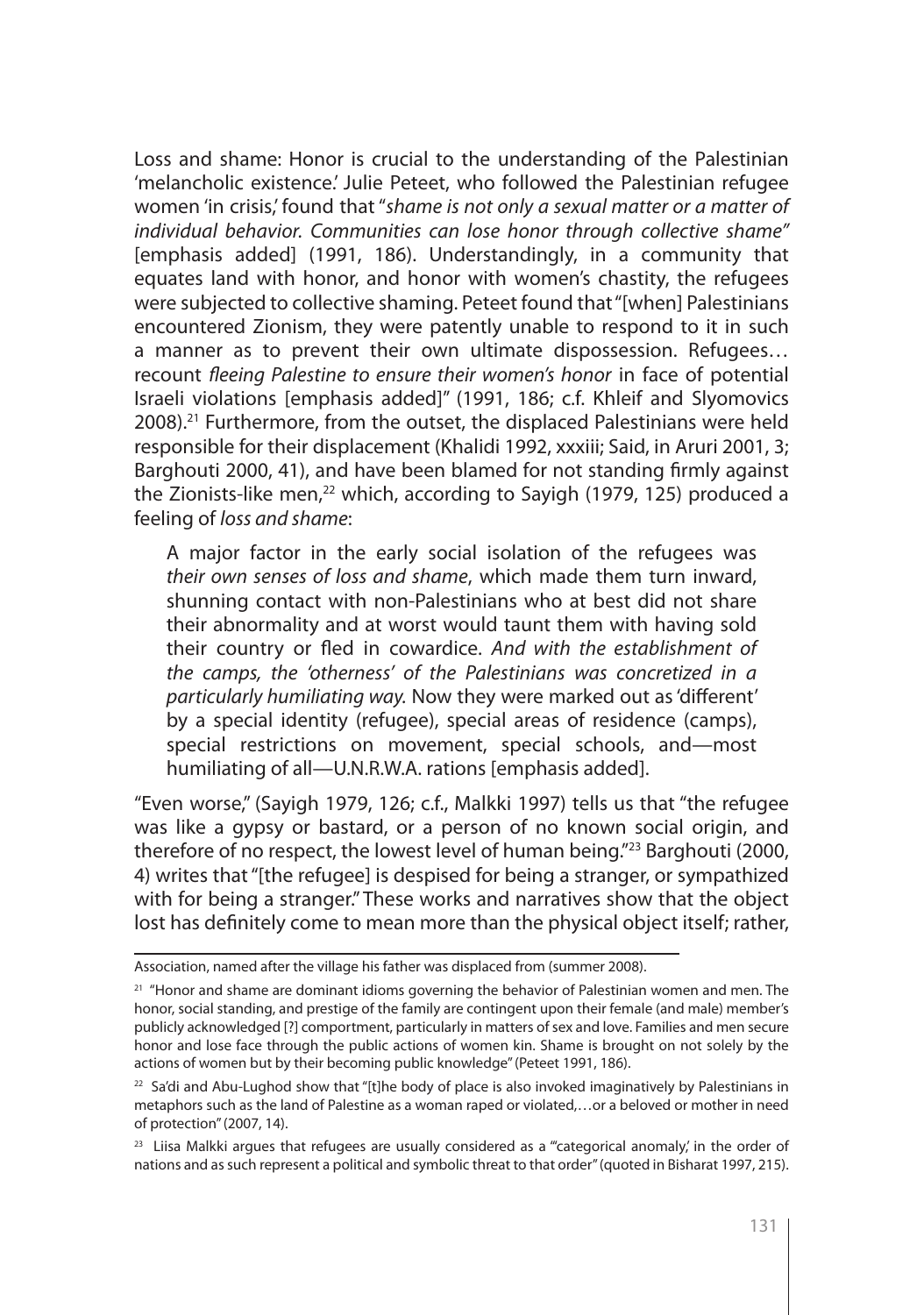#### it is *the exclusion from the physical space coupled with the exclusion from the social space that rendered the loss traumatic.*

The traumatic event of the Nakba resulted in a "generational" reproduction of the Nakba through narratives and commemorations, which burdened the offspring of the Nakba generation with passing on to later generations the story of loss and dispossession. This is common in the aftermath of the traumatic events. Eric L. Santner (1990, 37; c.f., Schwab 2010) shows that holocaust survivors and the Nazis, as well as their younger generations, suffered intensely due to their parents' memories.

The refugees' 'melancholic existence,' to extend Freud's theory, is the-takinginto-the-ego the pre-Nakba era (which cannot be reduced to the physical space and the material world).<sup>24</sup> The Nakba as a traumatic event has inscribed as an inassimilable memory, transformative of the material biology of the individual, while engendering practices that aim at constituting the refugees' actions in a debilitating manner, rather than in the making and the reshaping of the world around them.

Scholarly works on refugees have already urged us to rethink the question of Palestinian refugee memory psychoanalytically.25 Some scholars have explicitly utilized psychoanalytical concepts to examine certain phenomenon related to Palestinian collective memory.<sup>26</sup> However, these attempts fail to contemplate a theory of memory predicated on the inability to forget. $27$ Further, I argue that this inability to forget serves as a medium for (and a mode of) "articulating," in which memory has become a way of moving on (to change and engage) and meaning-making in one's existence (through trying to achieve what the refugees believe worthy). This applies to poster production, writing of a poem, construction of an extended family's *'hosh'* (courtyard), construction of a veranda that is not usually utilized, or constructing huge memorial with a key. While memory is widely acknowledged to belong to the

 $24$  Sa'di and Abu-Lughod (2007, 14) argue, "The remembered places are part of lived geographies, mundane naturalized fields of activity and bodied interaction. The smell of cucumber, the taste of a fig, the everyday objects used for living, the embodied sociality of life lived in particular places—all attest to the bodily presence critical to selfhood and memory."

<sup>&</sup>lt;sup>25</sup> Sayigh (1979) points to the traumatic event of Nakba and its effect on Palestinian reproach of the self and the loss of face. Darwish (1982) alludes to the impossibility of forgetting (memory of forgetfulness). Peteet (1991) shows how the traumatic event of Nakba left its marks on the Palestinian refugees furnishing them sad and losing their control over their destiny. Sa'di and Abu-Lughod point more directly to the melancholic existence" the Palestinian refugees live (2007, 5).

<sup>&</sup>lt;sup>26</sup> For example, Haim Bresheeth's work on Palestinian contemporary cinema, "The Continuity of Trauma and Struggle: Recent Cinematic Representations of the Nakba," in Sa'di and Abu-Lughod (2007, 161).

 $27$  Of course, one understands the justified reservations for abstaining from pursuing such a psychoanalytic approach as a method. Some question what counts as data in this methodology (e.g. what constitutes data). Others believe that psychoanalytic concepts are only appropriate for diagnostic/ treatment of individual patients.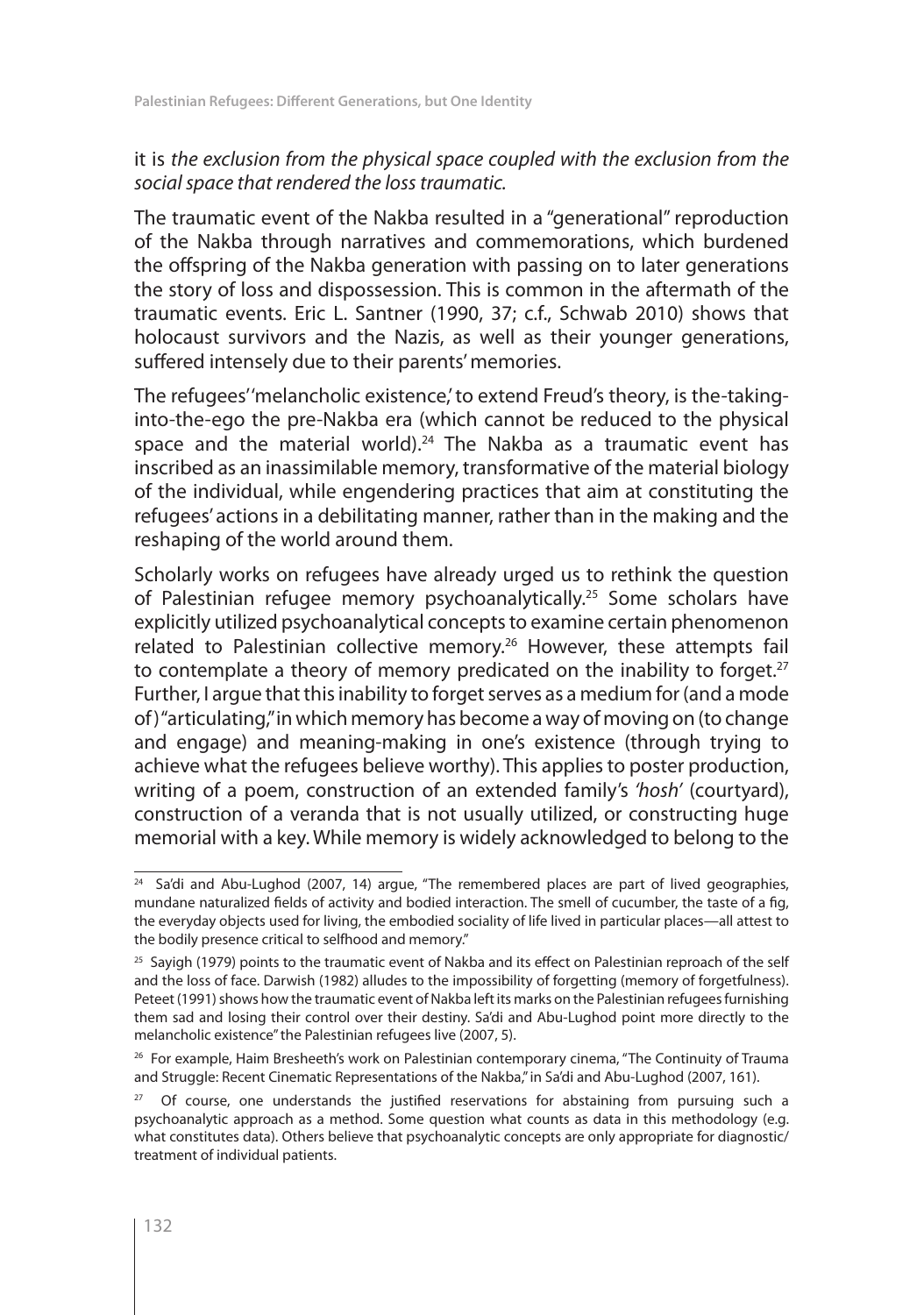past and the present, it also contributes to future generations' imaginations of a distant past (by generational transference).

The colonization of psychic space: While scholars argue for a *return* to spatial practices to resolve complex topics of political and collective topics (Harvey 2006, 125), I argue that we also should not ignore the "psyche" as a space if we want to resolve the space/memory coupling in the Palestinian refugees' context. Fanon (1967; c.f., Mbembe 2011) argues that colonization does not only take place in space, but it also works on the psyche of the colonized, altering it in different ways. 28 I draw on this insight of Fanon's to consider the Palestinian refugees' current memory and spatial practices as not detached from the colonial situation and distant past. The memory and remembrance of the Palestinian refugees has evolved into a political project, in which the memories not only *refuse* "forgetfulness," but are also recounted as "part of an active past that helps form Palestinian identity" (Sa'di and Abu-Lughod 2007, 7).

Rethinking the implications of the politics of dispossession (in the colonial project) for physical and the psychic space contributes to a better understanding of the formation of the refugee camps in the current moment. Spatial and memory practices of Palestinian refugees are mediated through each other; that is, memories find their way to the space of the camp in terms of narration and testimonies, and the villages of origin are inscribed onto the body of the camp in terms of neighborhoods (*'harat*), courtyards (*a'hwash*), guest houses (*dawawin*), houses, businesses, and memorials. It is the "psyche" that crosscuts the two (space and memory) and helps us understand "what is really going on." By approaching the space of the camp as both physical and metaphorical, and by exploring the relations inherent between the two, one may explore not only how the refugees' everyday lives are shaped but also how memories are reconfigured anew.

Of course, we can (and should) point to the social, economic, and political outcomes of the Nakba, which have since that historical moment shaped "the everyday life" of Palestinian refugees. However, it is more productive, building on the work of Paolo Jedlowski,<sup>29</sup> to consider memory work as a

<sup>&</sup>lt;sup>28</sup> In "On the Postcolony," Achille Mbembe (2001, 175) argues that the colonial project is more than a spatial and economic project, it is a violent project in which violence insinuates itself into the economy, domestic life, language, and consciousness. It [this violence] does more than penetrate every space: it pursues the colonized even in sleep and dream. It produces a culture; it is a cultural praxis. In so doing, the colonial reduces the colonized to nothing, so that the colonized ask "*how to exist as a human being in a universe inhabited by what is not myself, is not in myself, and has no relation to myself* [emphasis in the original]" (Mbembe 2001, 191).

 $29$  Sa'di and Abu-Lughod (2007, 6) refer to Jedlowski's article (2001) "Memory and Sociology: Themes and Issues," *Time and Society* 10:1(29-44), to show the inherent relation between memory and the lived present. Jedlowski argues that "memory is not only what serves the identity of a group and its present interests, but also the depository of traces that may be valid *both in defetishizing the existing and in understanding the processes that have led to the present as it is now, and to the criticism of this very present in*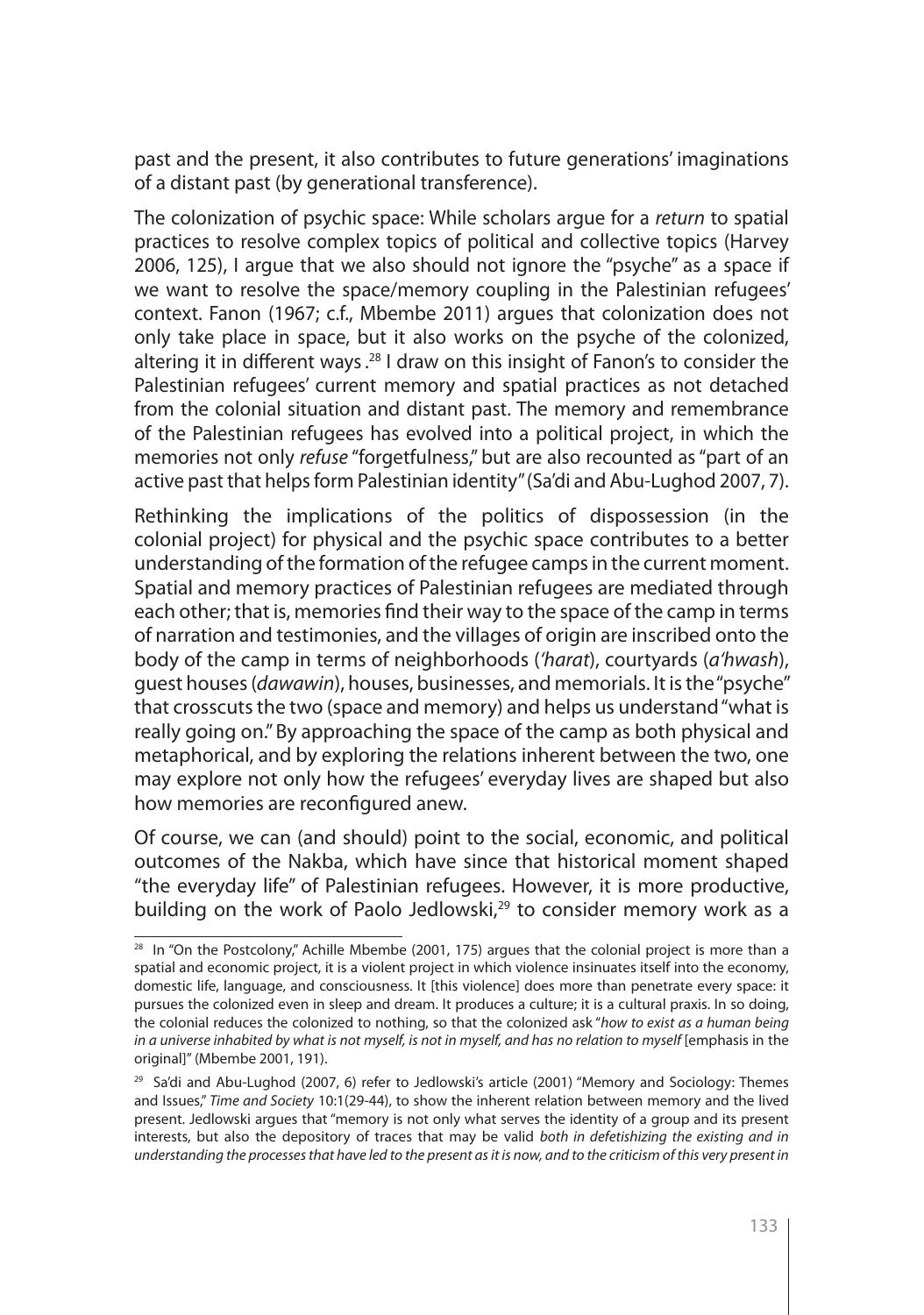medium to criticize the present (*political*) conditions of the refugees that had been masked by long processes of silencing and deliberate erasure, "even if it means having to live with an open wound" (Schwab 2010, 182).

Memory politics: When remembering has become a political action, $30$  I argue that understanding memory practices might help imagining a community to come whose memory coincides with the experience of the members of the community, and does not mask a present or circumscribe a future something more experiential and less representational.

Doing and desiring! Oliver argues that melancholia (as identification with loss/emptiness) occurs only in a society that lacks systems of support. The lack of social support contributes to the inability to articulate meanings for one's own existence. Further, "social support prevents the individual from identifying with emptiness" (Oliver 2002, 58). Art, film, and linguistic activities are forms of therapy that can "open psychic space" for the creative activity that sustains it and gives life meaning (Oliver 2002, 60; c.f., Schwab 2010, 7).<sup>31</sup> In the Palestinian refugee context there has been little work--except for [on?] Palestinian cinematic productions--that has analyzed Palestinian refugees' memory practices, spatial practices, and their everyday lives to show their *creative faculty* and hence uncover the *expressive meaning* of these practices. National narratives and political discourse usually obscure these practices, and therefore attachment to loss as a creative process is masked.

My findings suggest that the fencing of a hidden garden in the camp, the construction of a courtyard, dancing, writing, painting, sculpting, marching, remembering… are modes of expression and creative meaning-making processes. These undertakings not only help refugees cope with their everyday life, but also invest everyday life with meanings and values that prevent refugees from identification with emptiness, and hence put refugees on the road to dis-alienation.

My point is that we can neither understand much of the refugees' work of commemoration nor understand their spatial practices if we overlook the *psychological inference* of these practices on the refugees' psychic space. For example, here is how a Palestinian refugee commented on the construction of the world's biggest memorial featuring a key at Aida refugee camp in 2008:

The key symbolizes that after sixty years of exile, we are still insistent

*the name of forgotten desires, aspirations or traumas* [emphasis added]" (Jedlowski 200, 36, quoted in Sa'di and Abu-Lughod 2007, 6)

<sup>30 &</sup>quot;…understanding of melancholic attachments to loss might depathologize those attachments, making visible not only their social bases but also their creative, unpredictable, political aspects" (Eng and Kazanjian 2003, 3).

<sup>&</sup>lt;sup>31</sup> As Shoshana Felman and Dori Laub argue, "art inscribes (artistically bears witness to) what we do not yet know of our lived historical relation to events of our times" (quoted in Schwab 2010, 7).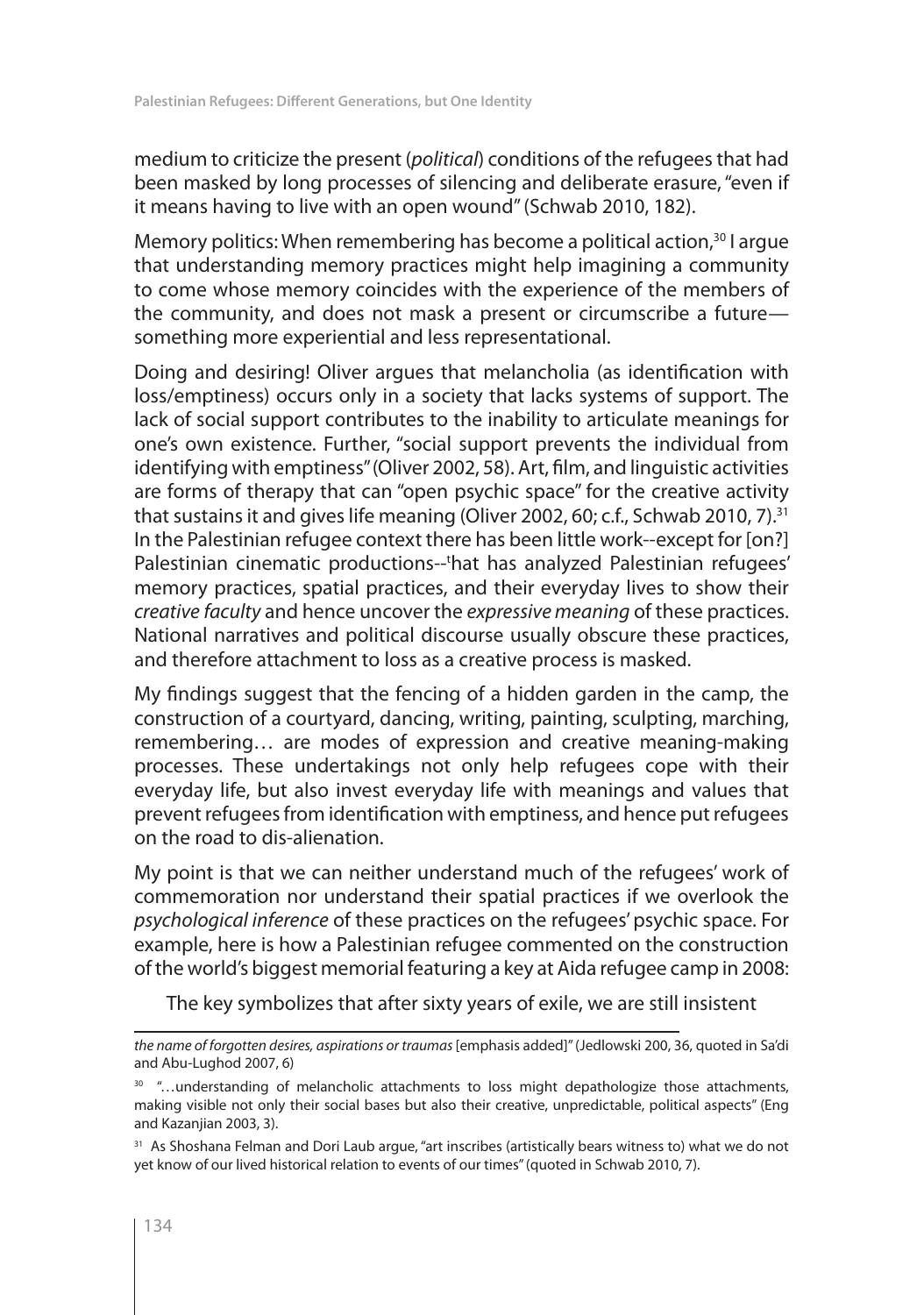on our right to return. I am thirty-six years old, and I live on the hope that a day will come that I go back to my village. I have my own individual right to return, and our leaders must realize that they do not have the right to abandon what this key symbolizes.<sup>32</sup>

In this interview, we observe, according to Lacan, an interplay between *the real, the imaginary*, *and the symbolic* which reveal a complex relation between the plural *we* and the singular *I*, between "the hope" and the "right*,"* between the "genuine" village and the "symbolic" key*.* We cannot understand what it really means to be part of this collective, and what it really means to be an individual *inaugurated* by these incremental/cumulative/habituated collective practices without introducing the psychic component of space.<sup>33</sup> In the Palestinian refugee context ,we need not ignore the possibility of these practices being driven by the unconscious, and informed by the traumatic 'ego split' in the process of defense.34 The banal comment by an ordinary man reveals a repressed desire for a social body (as home) rather than a "physical" home per se. It also reveals the longing for the loving third (our leaders) who have abandoned the refugee's right to return, or so says the ordinary man.

In dealing with anthropological questions in the zones of suffering, exclusion, or abandonment, a methodological point of departure should be what the subjects do or do not say, not for the sake of documentation, but to reveal moments of conflict or ambivalence that inform how subjects are being formed and how subjectivity emerges in shattered communities. Understanding the memory and spatial practices in terms of "opening up psychic space," would highlight what desires are repressed, and therefore the meanings of the practices.35

From narcissistic identification to 'positive attachments to loss': Memory plays an undisputed role in identity formation. Memories that reject *forgetfulness*  are particularly important in identification processes. The materiality of these memories is equally important for these processes. Freud's description of the melancholic (described earlier) emphasizes the fixity on the lost object, "a kind of madness with the mind always fixed on one object" (Samuel Johnson

<sup>&</sup>lt;sup>32</sup> Cited in "The world's biggest key," *Ma'an*, May 7, 2008. The Palestinian Return Centre (PRC). http:// www.prc.org.uk, accessed February 2009.

<sup>&</sup>lt;sup>33</sup> "The signifier," according to Bourdieu (1991, 207), "has the power to call into visible existence, by mobilizing it, the group that it signifies."

<sup>34</sup> Freud, in *An Outline of Psychoanalysis* (1940 [1938]), describes the splitting of the ego as "a universal characteristic of neuroses that there are present in the subject's mental life, as regards some particular behavior, two different attitudes, contrary to each other and independent of each other" (1940, 204).

<sup>35</sup> In *Suffering for Territory*, Donald Moore (2005, 2) argues for a spatial sensitivity to cultural politics, insisting that "micro-practices matter, that the outcome of cultural struggles remains crucially dependent on the diverse ways land comes to be inhabited, labored on, *idiomatically expressed*, and suffered for in specific moments and milieus."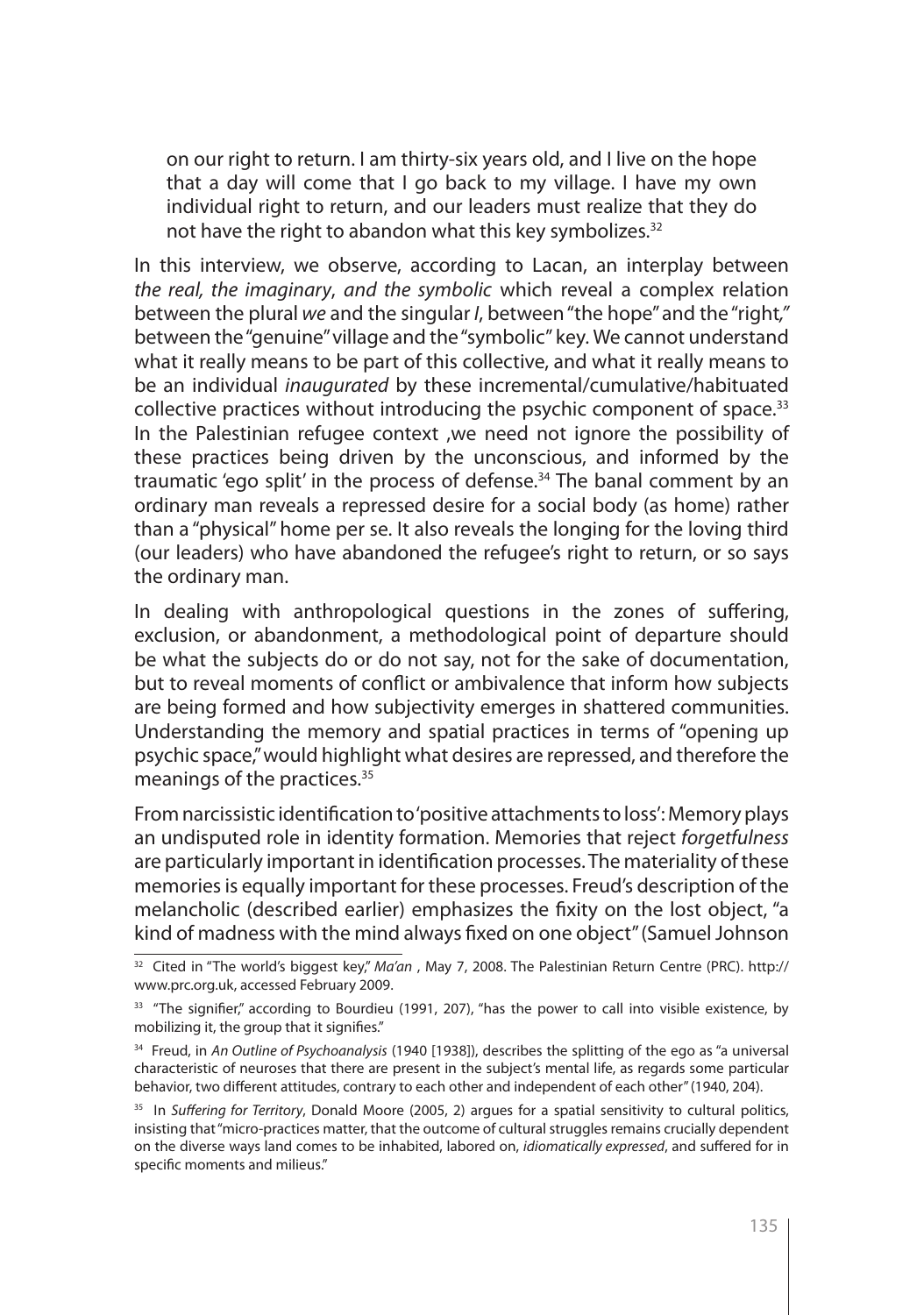1755, quoted in Radden 2000, 5).<sup>36</sup> The fixity on the object (melancholia) has become the social commitment to remember in a context (socio-economicpolitical) that denies not only the refugees' rights to their property but also the possibility of forgetfulness, or so AJS-T al-Qaqouni quoted earlier believes.37 As Butler (1997, 195-6) argues, "while mourning is the affirmative incorporation of the 'other,' the survival is a matter of *avowing the trace of loss that inaugurates one's own emergence, his identity* [emphasis added]."38 Understanding the cultural constructs of refugees and their relations to the host countries would invest the melancholic existence lived by Palestinian refugees with moral values that aim at making their loss visible.

David L. Eng and David Kazanjian (2003, 3) read Freud's melancholia in a rather positive way. They write, "Were one to understand melancholia better, Freud implies, *one would no longer insist on its pathological nature*. This spirit suggests that *a better understanding of melancholic attachments to loss might depathologize those attachments, making visible not only their social basis*  but also their creative, unpredictable, political aspects [emphasis added].<sup>39</sup> Therefore, melancholia can be seen as an enabling rather than debilitating agent in the processes of the "reengagement in life," to use LaCapra's words. LaCapra (2001, 22) asserts:

Those traumatized by extreme events, as well as those empathizing with them, may resist working through because of what might almost be termed a fidelity to trauma, a feeling that one must somehow keep faith with it. Part of this feeling may be melancholic sentiment that, in working through the past in a manner that enables survivals or reengagement in life, one is betraying those who were overwhelmed and consumed by the traumatic past.

Following Freudian *Group Psychology*, I have come to see the Nakba as the *ideal* with which the refugees identify. Although such an ideal is the devastating (as all identifying) event of the Nakba, it still unites refugees and gives them a sense of community.40 While the Nakba is materially manifested in the camps

<sup>&</sup>lt;sup>36</sup> According to Freud, "Identification is a preliminary stage of object-choice, that it is the first way—and one that is expressed in an ambivalent fashion—in which the ego picks out an object. The ego wants to incorporate this object into itself, and, in accordance with the oral or cannibalistic phase of libidinal development in which it is, it wants to do so by devouring it [emphasis added]" (Freud 1917, 587).

<sup>&</sup>lt;sup>37</sup> The colonized is reminded of the fact that he is colonized in the everyday life when he is required to confront the colonial measures. Fanon (1967) shows that colonization and decolonization are existential projects that are felt in every action and reaction.

<sup>&</sup>lt;sup>38</sup> For Butler, "The 'other' may be an ideal, a country, a concept of liberty, in which the loss of such ideals is compensated by the interiorized ideality of conscience" (Butler 1997, 6).

<sup>&</sup>lt;sup>39</sup> Melancholia it seems went through almost a full circle starting with the Greek understanding of melancholia as a creative positive force, through 'pathologizing' melancholia with the birth of psychiatry in the 19<sup>th</sup> century, to return to melancholia as positive attachments and social creative forces.

<sup>40</sup> According to the Lacanian concept of identification, "Since the objects of identification in adult life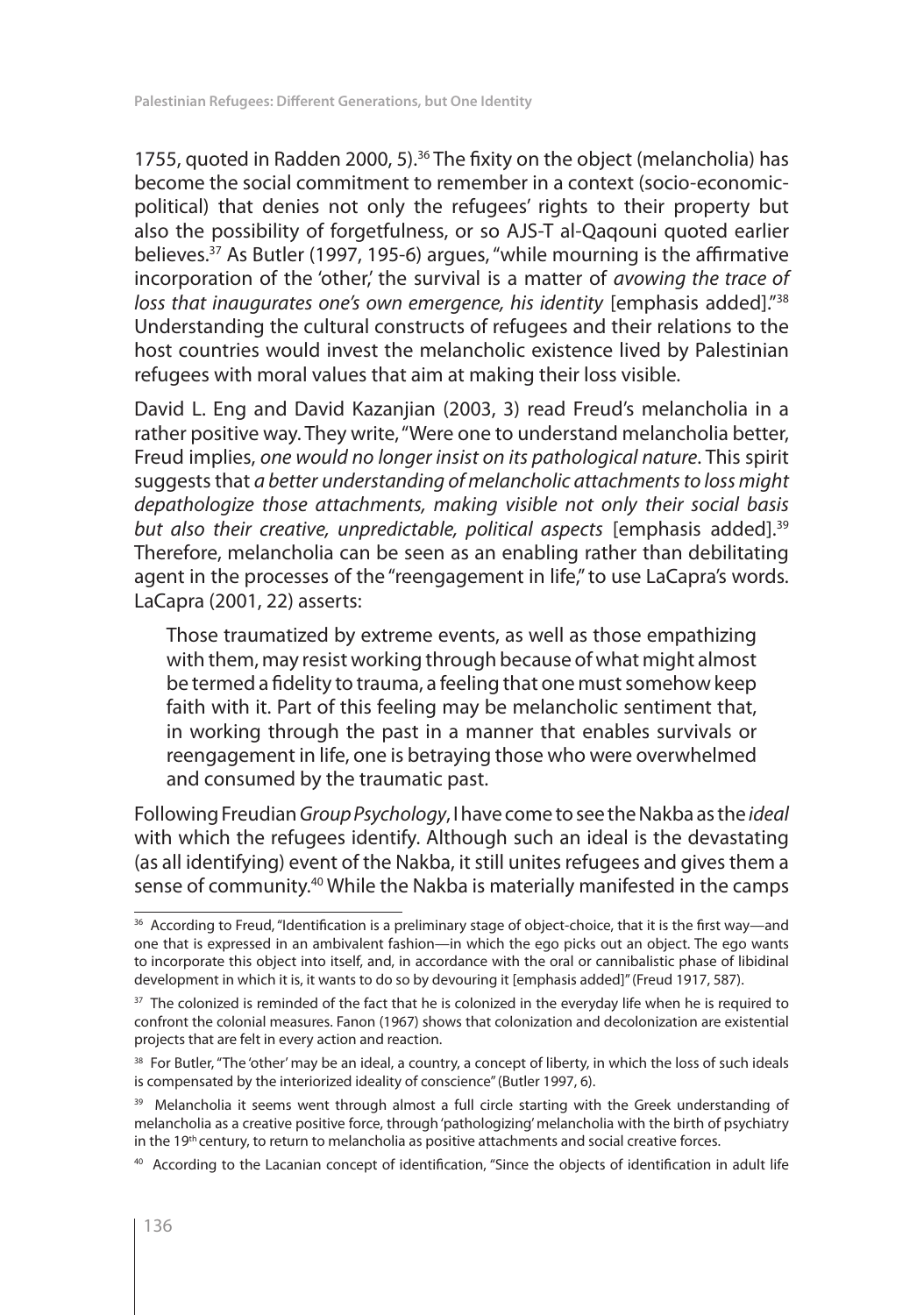and among dispossessed refugees, the camp and the refugee (the spatial and psychic representations of the Nakba), have become the space *par excellence* for the emerging Palestinian identity, $41$  centered on the identification with loss, or lack, to use Lacan's concept. The identification with "the loss" has become an important component of what constitutes Palestinian refugees' identity, and to a larger extent, also what is Palestinian. The incorporation of the Nakba as the ego ideal is a "*social feeling* is based upon the reversal of what was first a hostile feeling into positively-toned tie in the nature of an identification [emphasis added]" (Freud 1921, 149, 152-3).<sup>42</sup>

Palestinian refugeehood is, therefore, an identity that was "informed by sources external to the community [repression and alienation] and those internal to it [the sense of collective loss and solidarity], for all camp Palestinians underwent similar experiences of uprooting, poverty, discrimination, and the feeling of loss of control over one's destiny" (Peteet 1991, 27). In this sense, the historical event of the Nakba that led to the displacement of the Palestinian population was in an essence what brought their distinctive identity to light. This identity is not an end by itself; rather, it is a *call and a frame for collective action and organization*. 43 Oliver's work bridges politics and the ethics by working through the concepts of "subject positions" and "subjectivity."44 A psychoanalytic theory of oppression, á la Oliver (2004, xvi), must consider the role of subject position in subject formation—the relationships between subject position and subjectivity. One of the key claims Oliver (2004, xix) makes is that "oppression and domination undermine the ability to *sublimate*  by withholding the possibility of articulating, and thereby discharging bodily drives and affects", which is almost a prerequisite for constituting the self through "resisting domination."45

include political ideologies and other socially constructed objects, the process of identification is revealed as constitutive of socio-political life. It is not identity politics we should speak of identification politics" (cited in Stavrakakis 1999, 30)

<sup>41</sup> Julie Peteet (1991, 27) argues that the refugee camp has become "the locus of the reproduction of Palestinian social life and the forging of national identity." For her, "It is not unusual for a community such as the Palestinians to respond to repression and exploitation by emphasizing the bounded nature of their national community and their cultural distinctiveness" (Peteet 1991, 31).

 $42$  Kristeva explains melancholic ambivalence that emerges when "the object that has caused me pain is not only hated but also loved and thus identified with me: "I" am this detestable other, "I" hate myself in his/her place, that is why he/she incites my depression, which sometimes goes as far as suicide" (2000 [1996], 47).

<sup>&</sup>lt;sup>43</sup> Peteet argues that "the "Palestinianism" that developed in the pre-Resistance period was not yet expressed in an organizational format, but was eventually to form the basis of collective action" (1991, 27).

<sup>44</sup> While Oliver takes "subject position" as our relations to the finite world of human history and relations (the realm of politics), she takes "subjectivity" as the sense of agency and response-ability constituted in the infinite encounter with 'otherness' (the realm of ethics) (2004, xv).

<sup>&</sup>lt;sup>45</sup> Sublimation for Oliver is the cornerstone of psychoanalytic social theory, for "[sublimation] makes idealization possible, without which we can neither conceptualize our experience nor set goals for ourselves; without the ability to idealize, we cannot imagine our situation otherwise, and hence we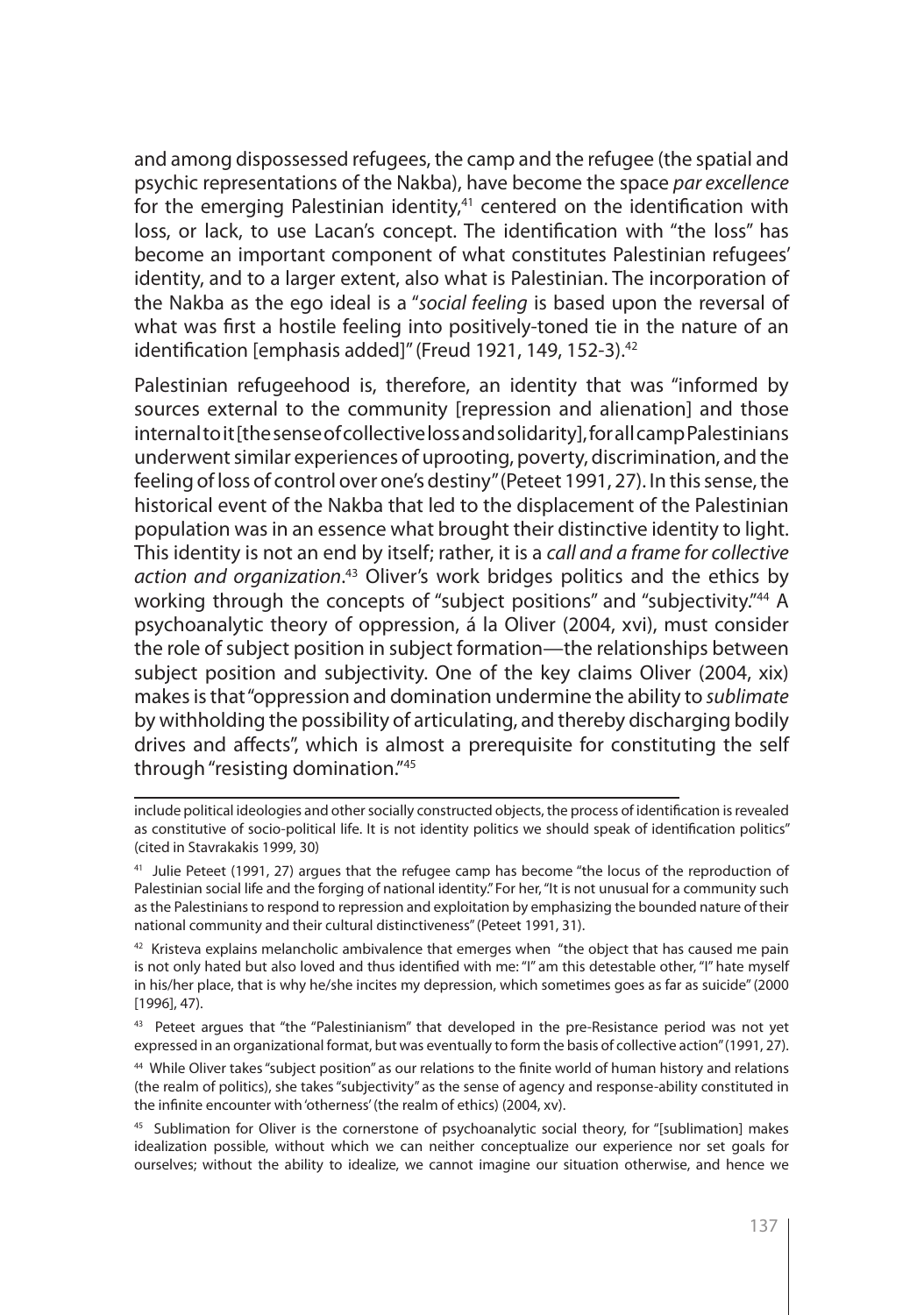Building on these insights, and the understanding of Palestinian refugees as a "psychological group," sheds light on individual practices implicated and enmeshed within the refugee community. It also reveals collective practices focuses on a multitude of political actions and activism; these practices are more than structured social practices (**á la** Bourdieu 1977) and also more than social production of space (á la Lefebvre 1991). Rather, these practices are partially informed by the unconscious, defensive measures that are triggered by the traumatic event of the Nakba, and the subsequent harsh life in exile. Palestinian refugees "do what they do" because it helps them "do what their fathers and grandfathers did," which gives them a sense of community and enables them to articulate or express a view of the world they inhabit.

### **Conclusion**

Dishonored by the inability to defend their land or honor, the Nakba was traumatic for refugees because it led to the massive displacement of the Palestinian population from their familiar social and physical landscapes. Because this also entailed the loss of private property—land in particular- -the loss was inherently psychological in a society that equates land with honor, and honor with women's chastity, and therefore, I have argued that these refugees have been living a melancholic existence. However, within the conditions of possibility allowed in the post-Oslo Accords era, Palestinian refugees protest their continuous exile and the deliberate erasure of their cause. They do so through direct memory work (commemoration of the Nakba, for instance) and indirectly, by using the space of the refugee camp as a memory device that 'polymerizes'46 a fragmented community and solidifies their claims to the spaces of origin. Keeping alive the social and the spatial traditions of the pre-Nakba era and injecting them with new meanings and symbols to convey certain aesthetics (of contemporaneous and modernism) are some expressions of subjectivity that emerge from the positive attachment to loss.47

As we have seen from ethnographies and literary works on the Palestinian

cannot resist domination" (Oliver 2004, xx).

<sup>&</sup>lt;sup>46</sup> I use "polymers" as a metaphor to note the process of making a complex, solid whole—a compound that consists of large molecules made of many chemically bonded, smaller, identical molecules. To "polymerize" is the chemical reaction in which a compound is made into a polymer by the addition or condensation of smaller molecules. In the refugee camp, the molecules are the refugees, and the compensating element is memory.

<sup>&</sup>lt;sup>47</sup> Caulfield argues that cultures of resistance are built upon "expressions of ethnic identity and group solidarity … retained in part from pre-colonial traditions, but they are also reshaped, altered, and created a new" and involve "a long process of redefinition of cultural identity, widening in scope from narrower village … to larger and larger groups, coupled with a growing awareness of the commonality of exploitative situations and of solidarity in the face of oppression" (Caulfield 1974, quoted in Peteet 1991, 31).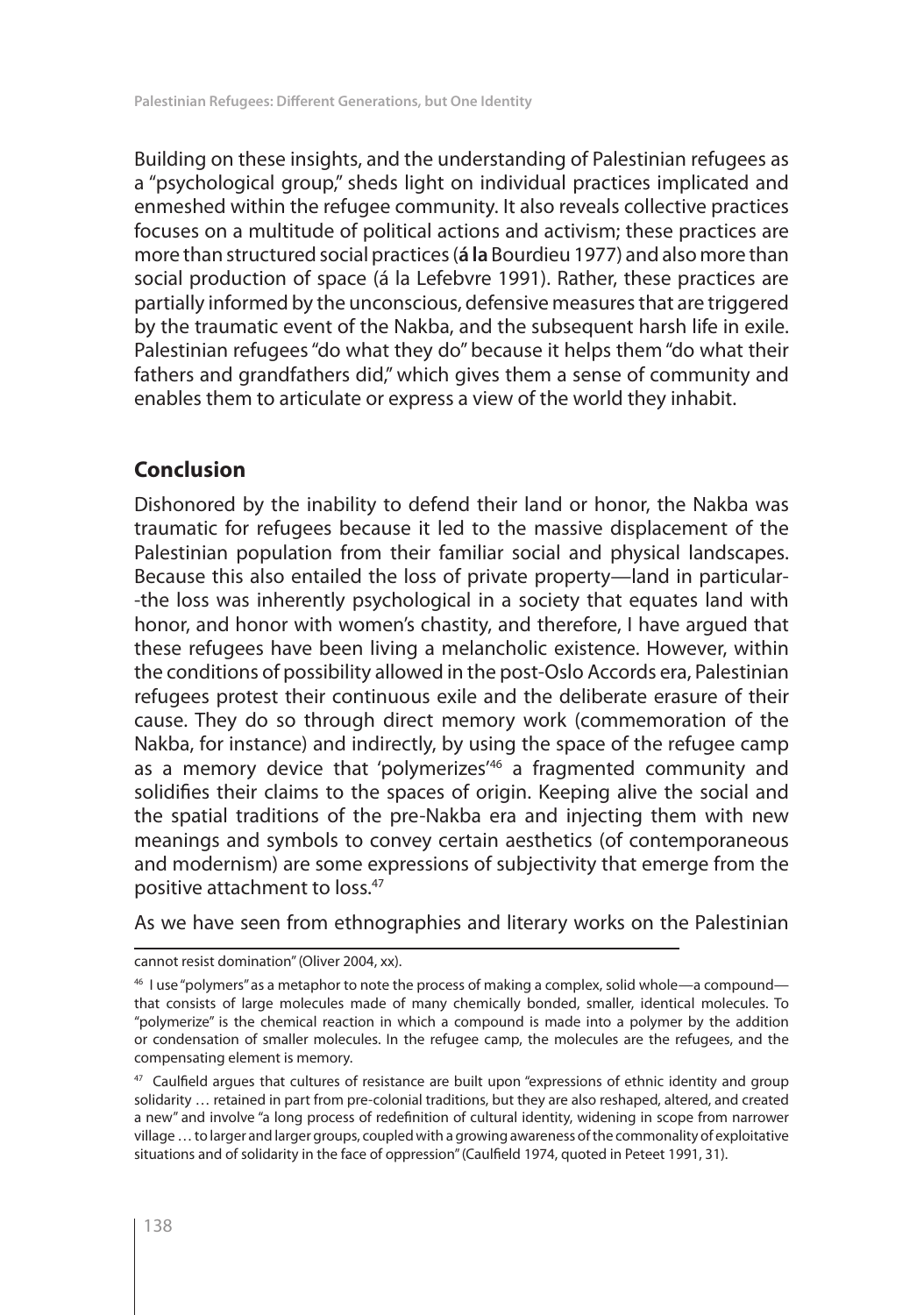exile, the Palestinian refugees have been continuously deterritorialized, in Deleuze and Guattari's sense of the word.<sup>48</sup> To reverse "the colonial situation," not only as an epistemology, but also in the space and the psyche, we need to develop a progressive political/conceptual/ethical infrastructure that makes it possible to discern the Palestinian refugee on the road to dis-alienation, to paraphrase Fanon (1967, 184).<sup>49</sup>

The body and the psyche: In the Fanonian analytical framework, the oppressed is not just a body but also a psyche. This is what has been colonized, and this is what needs decolonization. My fieldwork shows that as long as the Palestinian refugees have to endure the traumatic loss of Nakba, and suffer the harsh living conditions in the Diaspora, there will be no conciliation within "the self" let alone reconciliation with the 'Other.'

Because oppression operates through a debilitating alienation based on estrangement from the production of value, and this special kind of alienation is the result of being thrown into a world of preexisting meanings (Oliver 2004, 13, 15), we need to rethink how the third and the fourth generations of refugees born in exile feel. How does it feel to be a refugee (with all its limitations) born as an *excess* to the stable norms, into a world with its already predefined meanings<sup>50</sup>

According to Freud, melancholia at first appears to be an aberrant form of mourning, in which one denies the loss of an object (an ideal) and refuses the task of grief, being understood as breaking attachment to the lost. Yet, "the account of melancholy [could be considered as] an account of *how psychic and social domains are produced in relation to one another…* [and] offers potential insight into how the boundaries of the social are instituted and maintained, not only at the expense of psychic life, but through binding psychic life into forms of melancholic ambivalence [emphasis added]" (Butler 1997, 168). Melancholia initiates the doubling of the ego when it turns back upon itself, once love fails to find its object. The turn from the object to the ego *produces the ego*, which substitutes for the object's loss. This act of substitution institutes the ego as a necessary response to or 'defense' against loss (Butler 1997, 168-169). In a way, the bond with the loss "may invest trauma with value and make its reliving a painful but necessary commemoration or memorial to which one remains dedicated or at least bound [emphasis added]" (LaCapra 2001, 22). "Working through trauma," LaCapra (2001, 42) insists, "involves the effort to articulate or rearticulate

<sup>48</sup> In a way, "the colonized, within racist colonialism, is reduced to his being, and denied the lack or confrontation with nothingness for self-consciousness or humanity" (Oliver 2004,13).

<sup>&</sup>lt;sup>49</sup> See George W. Stocking, Jr. (ed.) 1991. Colonial situations: essays on the contextualization of ethnographic knowledge. Madison: University of Wisconsin Press.

<sup>&</sup>lt;sup>50</sup> Darwish writes, "Their births were surplus. They have no identity" (1995 [1982], 14).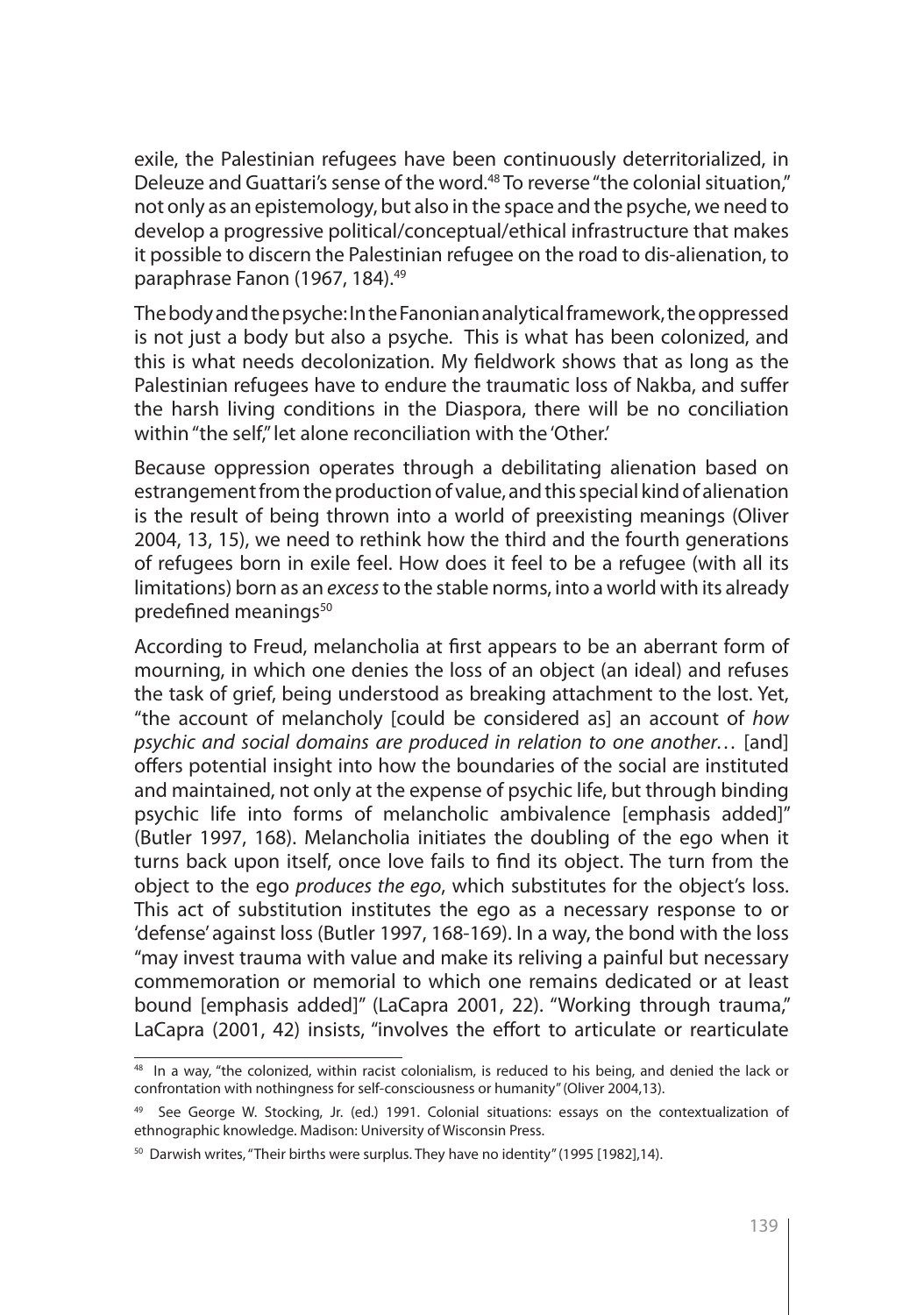affect and representation in a manner that may never transcend, but may to some extent counteract, a reenactment, or acting out, of the disabling dissociation."

The memory and spatial practices of Palestinian refugees cannot be seen as the letting go of the dead, but as an active creation of *living reminders of the dead*. This makes the refugees' life meaningful, makes the refugees' life possible.

I will end this essay with Barghouti's autobiography and his narrative about "a fig tree" to show the effects of the Nakba on the Palestinian psyche which have been contributing to stubborn, trans-generational "remembering." While in exile, (Barghouti 2000, 55) remembers,

A huge fig tree with a massive trunk and spreading branches dominated both house and courtyard. This tree fed our grandfathers and our fathers—there was not one person in the village who had not tasted its delicious fruit.

He returns after Oslo to his home in the village of Deir Ghassanah, and writes:

I crossed the threshold. I embraced my aunt, Umm Talal, and over her right shoulder I saw the fig tree—solid in my memory—absent from its place (Barghouti 2000, 55).

Then, his aunt, Umm Talal tells him:

I've grown old and weak. People have emigrated and people have died. To whom should I feed the figs, my son? No one to pick the fruit and no one to eat. The figs stay on the tree till they dry and litter the whole yard. It wearied me and I cut it down (Barghouti 2000, 56).

He notes: "[The people in the village] think you were not that upset about the cutting down of the fig tree" (Barghouti 2000, 85).

Then, he reflects,

Umm Talal is more attached to the fig tree than I am. Cutting it down must have been necessary at a particular moment that I do not recognize because I was there and she was here. It is that simple. Perhaps if it was I who had carried on living here I would have knocked down or built, or planted or cut down trees with my own hands. Who knows? They lived their time here and I lived my time there. Can the two times be patched together? (Barghouti 2000, 85).

Barghouti's problem becomes how to tell his son, Tamim, born in exile, that the fig tree had been cut down a long time ago,

[Tamim] knows all the stories of Deir Ghassanah, the stories of the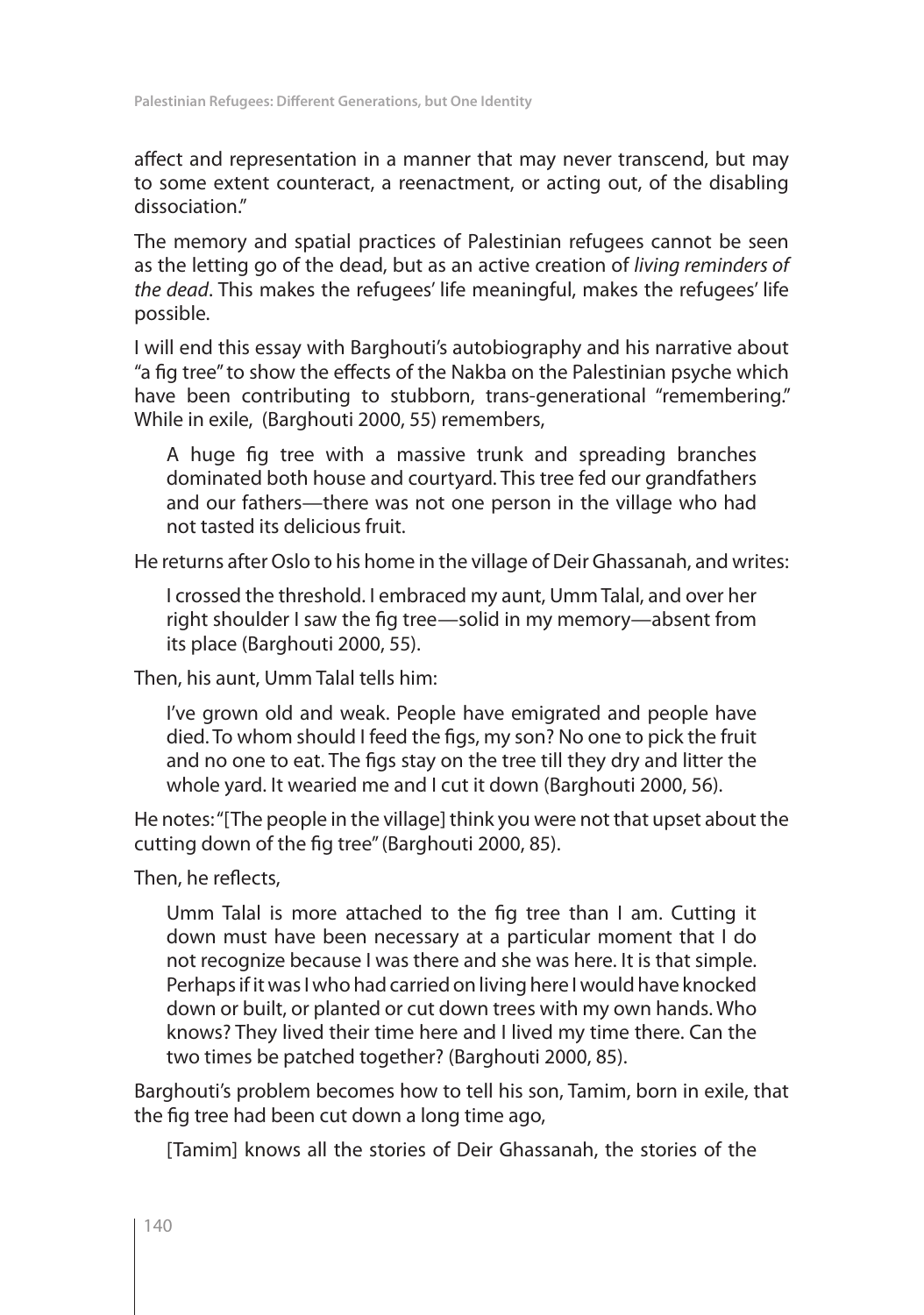guesthouse, and the news of the old men and women. He tells them in their peasant dialect exactly as though he had been born in Dar Ra'd. His sorrowful anger at the cutting down of the fig tree was more than the anger of the whole family. He will not forgive my uncle's poor wife what she did to a tree that he had never seen with his own eyes nor eaten the fruit of, but he cannot imagine Dar Ra'd without it (Barghouti 2000, 136).

This ending anticipates a traumatic situation, even after the return. It implies that we need to know how psyche and memory are configured and altered in the absence of the object, when there is "no continuity in psychic life." *How can we deal with a 'humanitarian' catastrophe without losing the focus of the very core of the catastrophe, the human?51* Equally important is posing the questions anew, and searching for creative ways out of the impasse, even if questions and answers are equally painful. Schwab writes in the closing paragraph of her book *Haunting Legacies* (2010, 182), "Every instance of fighting for peace, justice, and dignity is a victory over the perpetrator. Every creative act, every moment of joy, is a victory even as we learn to live again with our own open or hidden wounds."

<sup>51</sup> Fayez Sayegh argued in his book, *The Palestine Refugee,* that, "the refugee does not want charity. He is entitled to his human dignity. He is entitled to effective assistance in order to regain his lost property and to re-attain his seriously interrupted normality… Relief is not the solution for the problem: relief is at best a transitory measure and at worst a suspension of the solution" (1952, 48).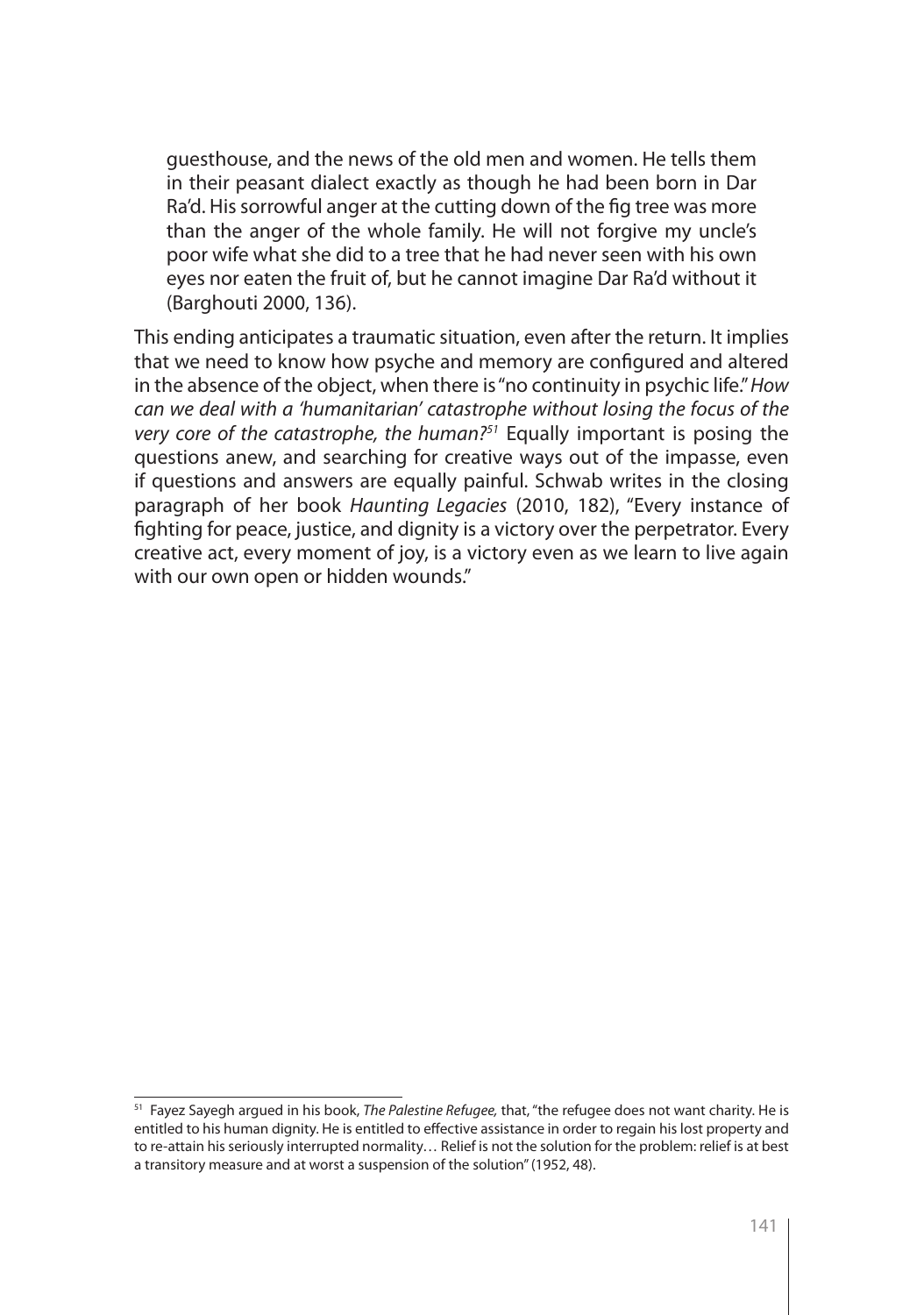# **Bibliography**

Anderson, Benedict R. O'G. 1983. *Imagined Communities: Reflections on the Origin and Spread of Nationalism*. London: Verso.

Antze, Paul, and Michael Lambek, eds. 1996. *Tense Past: Cultural Essays in Trauma and Memory*. New York; London: Routledge.

Barghouti, Mourid. 2000. *I Saw Ramallah*. Ahdaf Soueif, trans. Cairo; New York: American University in Cairo Press.

Bernstein, Richard J. 1971. *Praxis and Action: Contemporary Philosophies of Human Activity.* Philadelphia: University of Pennsylvania Press.

Biehl, João Guilherme. 2005. *Vita: Life in a Zone of Social Abandonment.* Berkeley: University of California Press.

Bisharat, George E. 1997. Exile to Compatriot: Transformations in the Social Identity of Palestinian Refugees in the West Bank. In *Culture, Power, Place: Explorations in Critical Anthropology*, ed. A. Gupta and J. Ferguson, 203−233. Durham, N.C.; London: Duke University Press.

Bourdieu, Pierre. 1977 [1972]. *Outline of a Theory of Practice*. Richard Nice, trans. London; New York; Melbourne: Cambridge University Press.

Bresheeth, Haim. 2007. The Continuity of Trauma and Struggle: Recent Cinematic Representations of the Nakba. In *Nakba: Palestine, 1948, and the Claims of Memory*, ed. Ahmad Sa'di and Lila Abu-Lughod, 161−187. New York: Columbia University Press.

Butler, Judith. 1997. *The Psychic Life of Power: Theories in Subjection*. Stanford, CA: Stanford University Press.

Cheng, Anne Anlin. 2000. *The Melancholy of Race: Psychoanalysis, Assimilation, and Hidden Grief*. Oxford; New York: Oxford University Press.

Conoldi, Cesare, and Tomaso Vecchi. 2003. *Visuo-Spatial Working Memory and Individual Difference*. Hove; New York: Psychology Press.

Crapanzano, Vincent. 1980. *Tuhami: Portrait of a Moroccan*. Chicago; London: University of Chicago Press.

Dabashi, Hamid, ed. 2006. *Dreams of a Nation: On Palestinian Cinema*. London; New York: Verso.

Darwish, Mahmud. 1995 [1982]. *Memory of Forgetfulness*. Ibrahim Muhawi, trans. Berkeley; London: University of California Press.

---. 2006 [1995]. *Why did you leave the horse alone?* Jeffrey Sacks, trans. Brooklyn, NY: Archipelago Books.

---. 2009. *La urida lihathi al qaseeda an tantahee* [I Don't Want This Poem to End]. Beirut: Riad Al-Rayyes Books S.A.R.L.

Darwish, Mahmud, Munir Akash, and Carolyn Forché. 2003. *Unfortunately, it was paradise: selected poems*. Berkeley: University of California Press.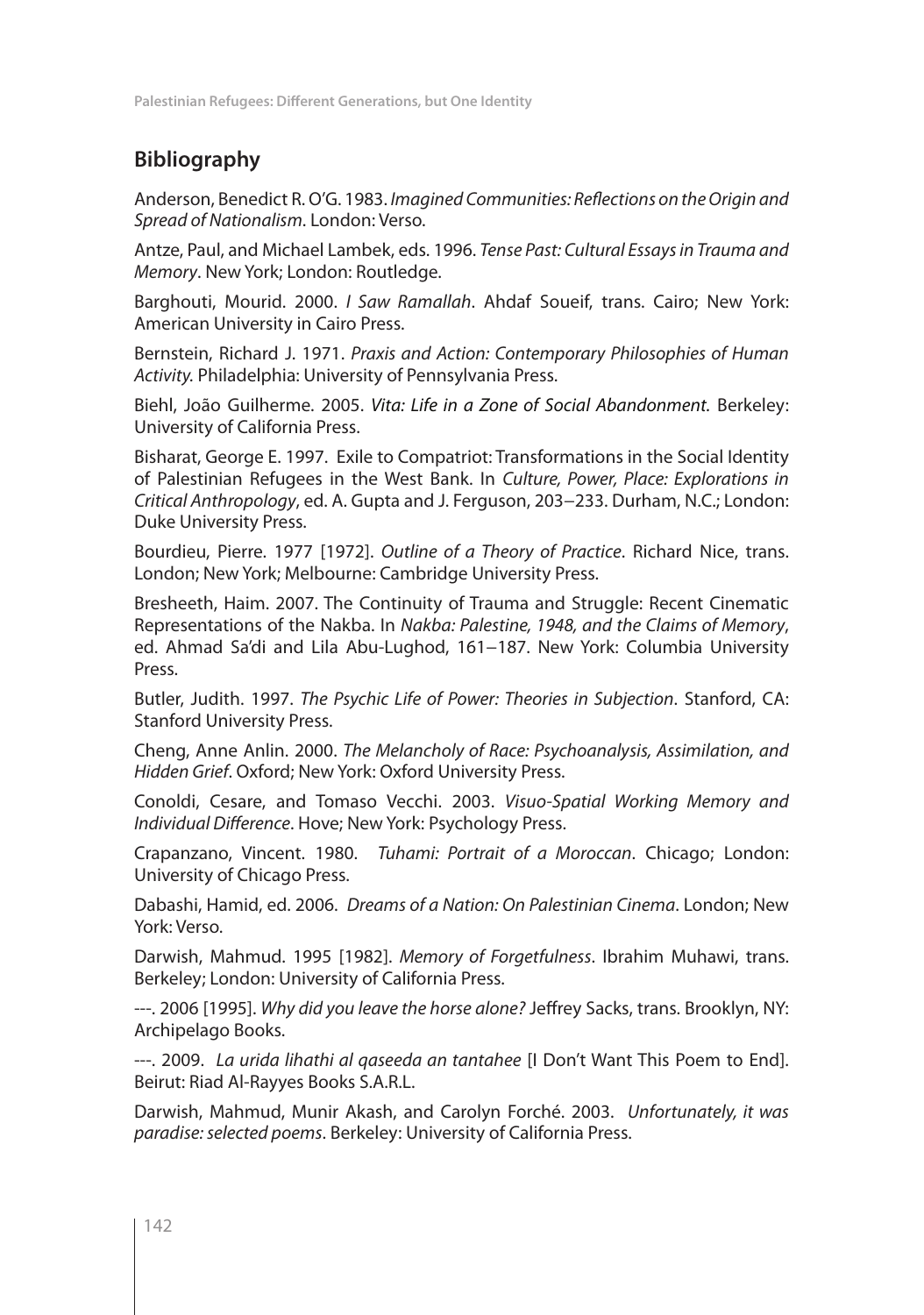Davis, Rochelle A. 2011. *Palestinian Village Histories: Geographies of the Displaced*. Stanford: Stanford University Press.

De Certeau, Michel. 1984. *The Practice of Everyday Life*. Steven F. Rendall trans. Berkeley; Los Angeles; London: University of California Press.

Deleuze, Gilles and Felix Guattari. 1977 [1972]. *Anti Oedipus, Capitalism and Schizophrenia*. New York: The Viking Press.

Duras, Marguerite. 1961. Hiroshima mon amour. Text by Marguerite Duras for the film by Alain Resnais. Translated by Richard Seaver. Picture editor: Robert Hughes. New York: Grove Press.

Edwin, Steve, and Kelly Oliver, eds. 2002. *Between the Psyche and the Social: Psychoanalytic Social Theory*. Lanham, Md.: Rowman & Littlefield Pub.

Eng, David L. and David Kazajian, eds. 2003. *Loss: the Politics of Mourning*. Berkeley and Los Angeles: University of California Press.

Fanon, Frantz. 1967[1952]. *Black Skin, White Masks*. Charles Lam Markmann, trans. New York: Grove Press.

---. 2004 [1961]. *The Wretched of the Earth*. Richard Philcox, trans; with commentary by Jean-Paul Sartre and Homi K. Bhabha. New York: Grove Press.

Ferguson, James, and Gupta, Akhil, eds. 1997. *Culture, Power, Place: Explorations in Critical Anthropology.* Durham, N.C.: Duke University Press.

Freud, Sigmund. 1914. Remembering, Repeating and Working-Through (Further Recommendations on the Technique of Psycho-Analysis II). In *The Standard Edition of the Complete Psychological Works of Sigmund Freud*, Volume XII (1911-1913): The Case of Schreber, Papers on Technique and Other Works, ed. James Strachey, 145-156.

---. 1989 [1917]. Mourning and Melancholia. In *The Freud Reader*, ed. Peter Gay, 584−589. New York; London: W. W. Norton.

---. 1989 [1930]. Civilization and Its Discontents. In *The Freud Reader*, ed. Peter Gay, 722−772. New York: W. W. Norton.

---. 1991[1921]. Group Psychology and the Analysis of the Ego. In Sigmund Freud, vol. 12: *Civilization, Society and Religion*, trans. James Strachey, ed. Albert Dickson, 91-179. England: Penguin Books Ltd.

---. 1991 [1927]. The Future of Illusion. In Sigmund Freud, vol. 12: *Civilization Society and Religion*, ed. Albert Dickson, 179−241. England: Penguin Books.

---. 2006 [1920]. *Beyond the Pleasure Principle*. C. J. M. Hubback, trans. New York: Barnes & Noble.

Gilmore, David D. 1982. Anthropology of the Mediterranean Area. *Annual Review of Anthropology* 11: 175−205.

Halbwachs, Maurice. 1992 [1925]. *On Collective Memory*, trans. and ed. Lewis A. Coser. Chicago; London: University of Chicago Press.

Harvey, David. 2006. *Spaces of Global Capitalism: Towards a Theory of Uneven Geographical Development*. London; New York: Verso.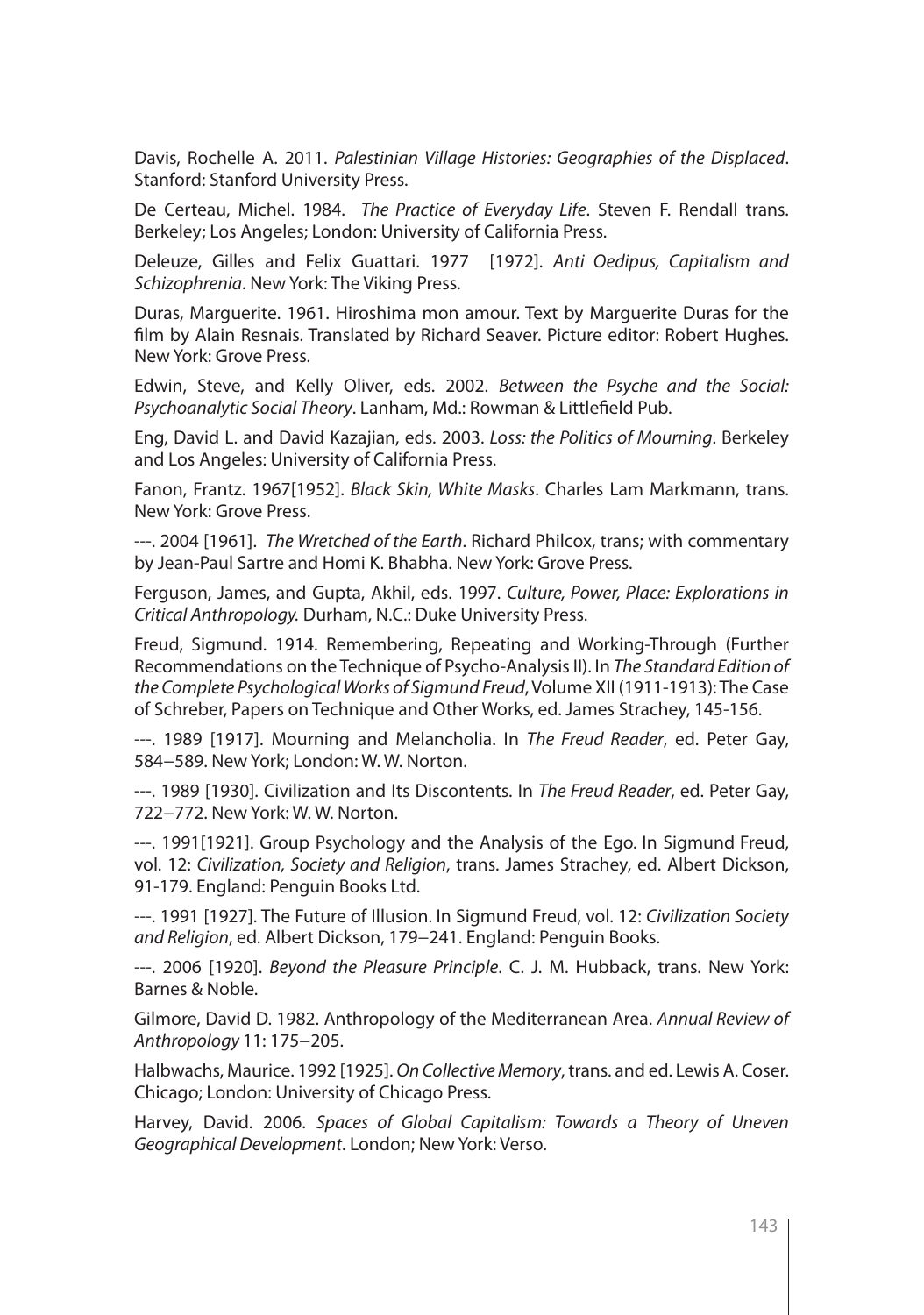Kanafani, Ghassan. 2008 [1969]. *A'id ila Hayfa [Returning to Haifa].* Beirut: Institute of Arab Research.

Kaplan, E. Ann. 2002. Trauma, Cinema, Witnessing: Freud's Moses and Monotheism and Tracy Moffatt's Night Cries. In *Between the Psyche and the Social: Psychoanalytic Social Theory,* Eds. Kelly Oliver and Steve Edwin, 99−121. Lanham, Md.: Rowman & Littlefield Pub.

Khalidi, Walid, ed. 1992. *All That Remains: The Palestinian Villages Occupied and Depopulated by Israel in 1948.* Washington, D.C.: Institute for Palestinian Studies.

Khanna, Ranjana. 2003. *Dark Continents: Psychoanalysis and Colonialism.* Durham, NC: Duke University Press.

Khleif, Waleed, and Susan Slyomovics. 2008. Palestinian Remembrance Days and Plans: Kafr Qasim, Fact and Echo. In *Modernism and the Middle East: Architecture and Politics in the Twentieth Century*, eds. Sandy Isenstadt and Kishwar Risvi, 186−220. Seattle and London: University of Washington Press.

Kristeva, Julia. 1989 [1987]. *Black Sun: Depression and Melancholia*, trans. Leon S. Roudiez. New York: Columbia University Press.

---. 2000 [1996]. *The Sense and Non-Sense of Revolt,* trans. J. Herman. New York: Columbia University Press.

LaCapra, Dominick. 2001. *Writing History, Writing Trauma*. Baltimore: Johns Hopkins University Press.

Lefebvre, Henri. 1991 [1974]. *The Production of Space*, trans. Donald Nicholson-Smith. Oxford, OX, UK; Cambridge, Mass., USA: Blackwell.

Makhoul, Najwa. 1982. Changes in the Employment Structure of Arabs in Israeli. *Journal of Palestinian Studies* 11(3): 77-102.

Malkki, Liisa H. 1995. *Purity and Exile: Violence, Memory, and National Cosmology Among Hutu Refugees in Tanzania*. Chicago: University of Chicago Press.

Mamdani, Mahmood. 1996. *Citizens and Subjects: Contemporary Africa and the Legacy of Late Colonialism*. New Jersey: Princeton University Press.

Marx, Karl. 1990 [1976]. *Capital: Volume 1: A Critique of Political Economy*, Trans. Ben Fowkes and introduced by Ernest Mandel. England: Penguin Books.

Mbembe, Achille. 2001. *The Postcolony*. Berkeley; Los Angeles; London: University of California Press.

Moore, Donald S. 2005. *Suffering for Territory: Race, Place, and Power in Zimbabwe*. Durham, N. C.; London: Duke University Press.

Nora, Pierre, ed. 2001 [1984]. *Rethinking France: Les Lieus De Memoire, vol. 1: The State*, trans. Mary Trouille and David P. Jordan. Chicago: University of Chicago Press.

Obeyesekere, Gananath. 1990. *The work of Culture: Symbolic Transformation in Psychoanalysis and Anthropology*. Chicago; London: University of Chicago Press.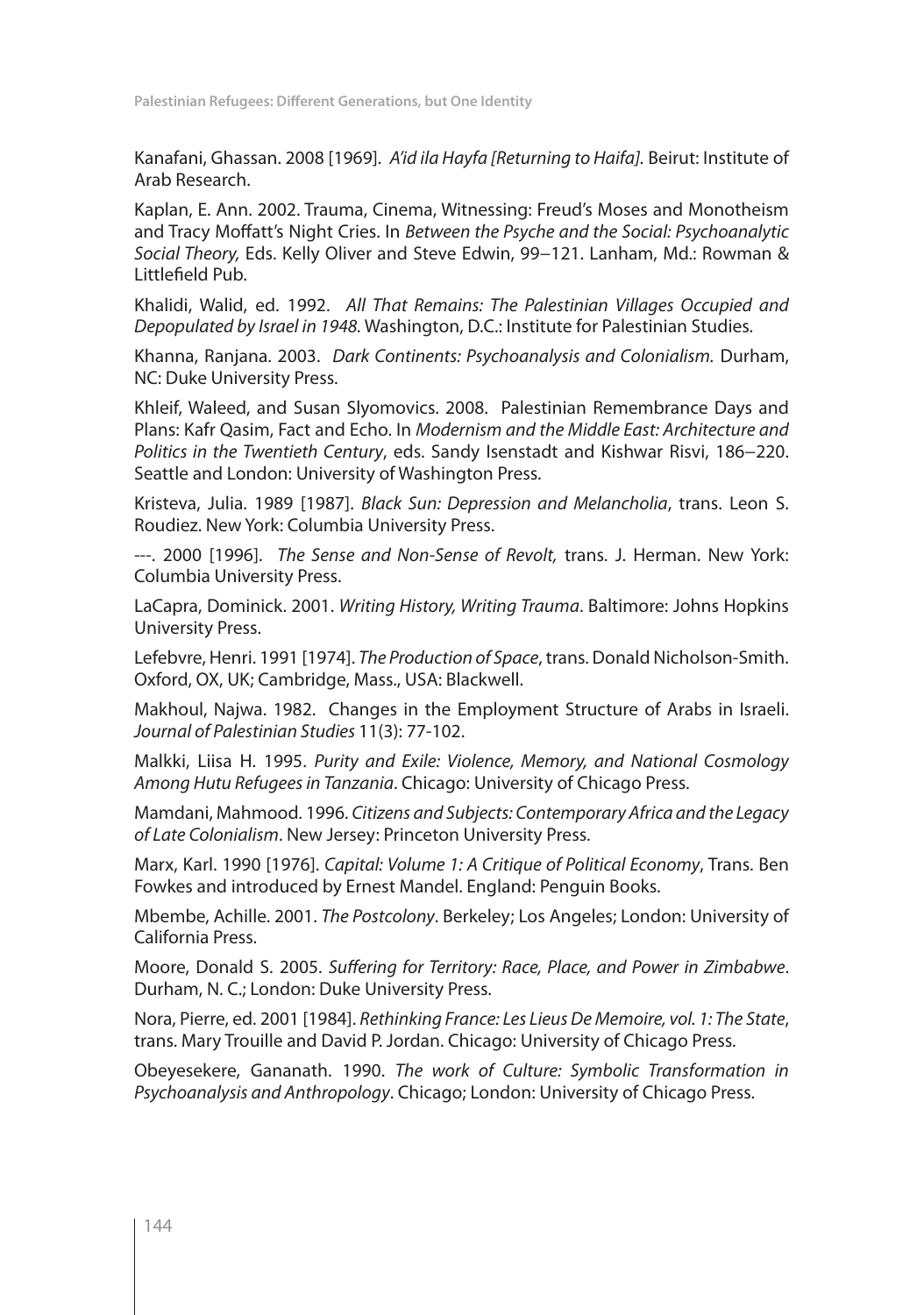Oliver, Kelly. 2002. Psychic Space and Social Melancholy. In *Between the Psyche and the Social, Psychoanalytic Social Theory*, ed. Kelly Oliver, 49−66. Lanbam, Boulder, New York, and Oxford: Rowman & Littlefield Publishers, Inc.

---. 2004. *The Colonization of Psychic Space: A Psychoanalytic Social Theory of Oppression*. Minneapolis: The University of Minnesota Press.

Peteet, Julie Marie. 1991. *Gender in Crisis: Women and the Palestinian Resistance Movement.* New York: Columbia University Press.

---. 2005. *Landscape of Hope and Despair: Palestinian Refugee Camps*. Philadelphia: University of Pennsylvania Press.

Radden, Jennifer, ed. 2000. *The Nature of Melancholy: From Aristotle to Kristeva*. Oxford; New York: Oxford University Press.

Rose, Jacqueline. 2007. *The Last Resistance*. London; New York: Verso.

---. 2003. On *Not Being Able to Sleep: Psychoanalysis and the Modern World*. London: Chatto & Windus.

Sa'di, Ahmad H., and Lila Abu-Lughod, eds. 2007. *Nakba: Palestine, 1948, and the Claims of Memory*. New York: Colombia University Press.

Said, Edward W. 2001. The Right of Return at Last. In *Palestinian Refugees: The Right of Return*, ed. Naseer Aruri. London and Virginia: Pluto Press.

Santner, Eric L. 1990. *Stranded Objects: Mourning, Memory, and Film in Postwar Germany*. Ithaca and London: Cornell University Press.

Sayegh, Fayez A. 1952. *The Palestinian Refugees*. Washington: AMARA Press.

Sayigh, Rosemary. 1979. *Palestinians from Peasants to Revolutionaries: A People's History*. London: Zed Press.

---. 2007. Women's Nakba Stories, Between Being and Knowing. In *Nakba: Palestine, 1948, and the Claims of Memory*, eds. Ahmad Sa'di and Lila Abu-Lughod, 135−158. New York: Columbia University Press.

Schwab, Gabriele. 2010. *Haunting legacies: violent histories and trans-generational trauma*. New York: Columbia University Press.

Slyomovics, Susan. 1998. *The Object of Memory: Arab and Jew Narrate the Palestinian Village.* Philadelphia: University of Pennsylvania Press.

---. 2007. The Rape of Qula, a Destroyed Palestinian Village. In *Nakba: Palestine, 1948, and the Claims of Memory*, eds. Sa'di, Ahmad H., and Lila Abu-Lughod, 27-51. New York: Colombia University Press.

Tamari, Salim. 1981. Building Other People's Homes: The Palestinian Peasant's Household and Work in Israel. *Journal of Palestinian Studies* 11(1): 31-66.

Weiner, Annette B. 1992. *Inalienable Possessions: the Paradox of Keeping-While-Giving*. Berkeley: University of California Press.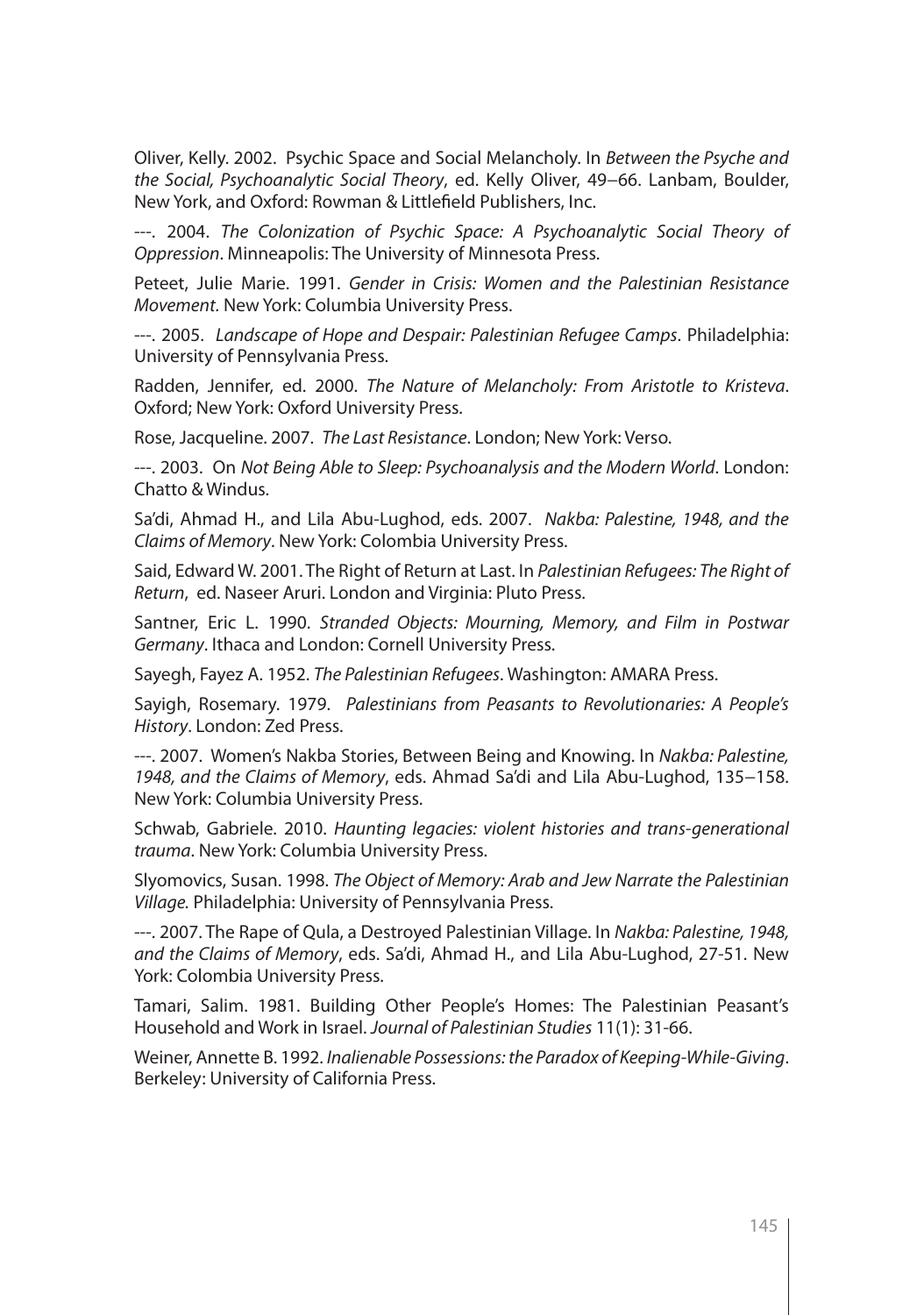**Palestinian Refugees: Different Generations, but One Identity**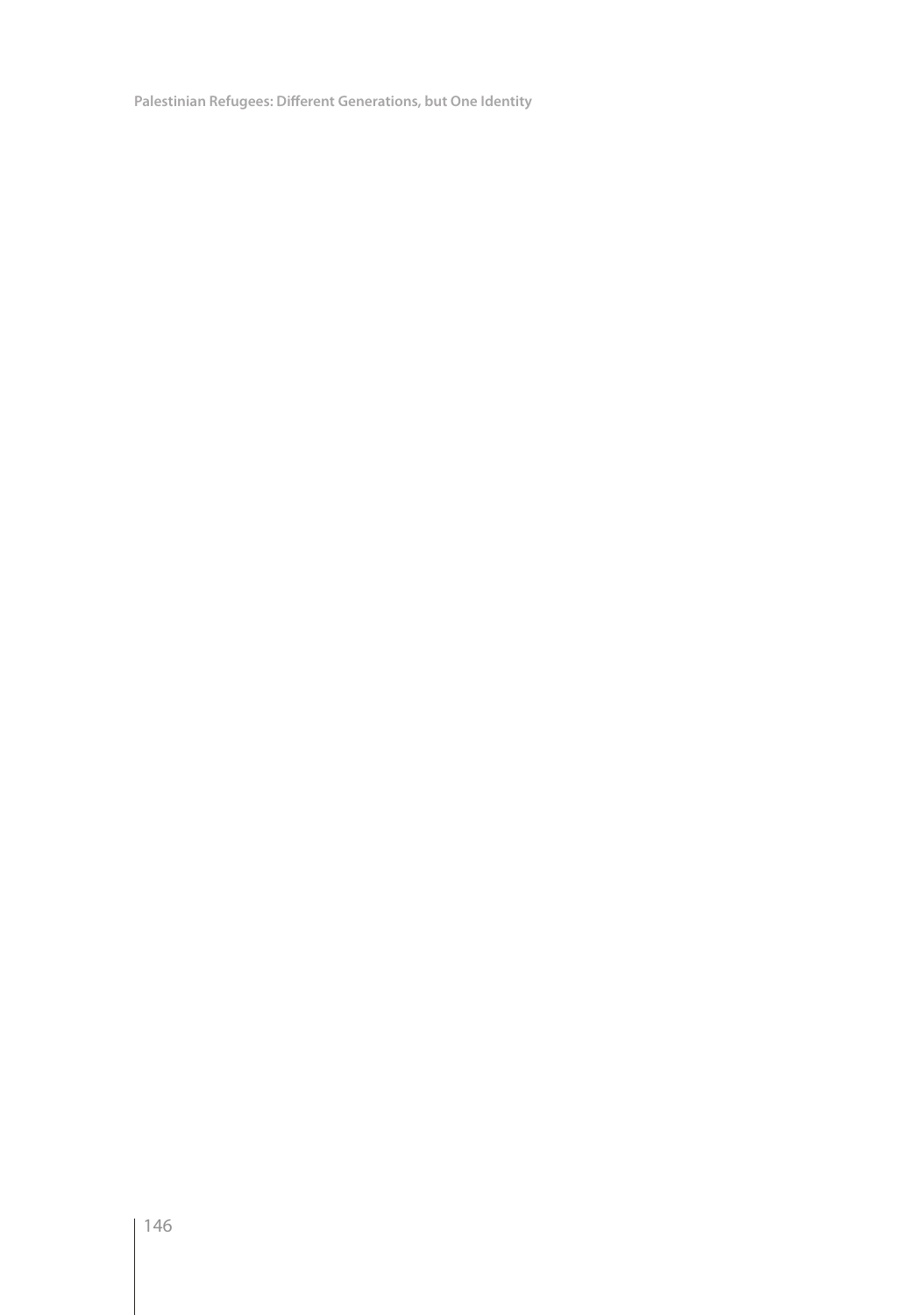# **Spatializing Identity: The Changing Landscape of Palestinian Refugee Camps**

#### Nell Gabiam

According to UNRWA (United Nations Relief and Works Agency for Palestine Refugees in the Near East), Neirab Camp "suffers from the most abysmal living conditions of all the Palestine refugees camps in Syria" (UNRWA 2007, 4). Situated about thirteen kilometers south-east of Syria's northern city of Aleppo, Neirab originally consisted of 94 zinc-covered barracks that were used to house allied troops during World War II (UNRWA 2003, 7). In the aftermath of the 1948 Arab–Israeli war, Neirab was turned into a refugee camp to accommodate some of the Palestinian refugees who had ended up in Syria. Over time, and as the population grew, some refugees moved out of the barracks and built their own houses nearby, within the limits of the land allotted by the Syrian government for the establishment of the camp.

In 2000, Neirab became the target of the Neirab Rehabilitation Project,<sup>1</sup> a development project sponsored by UNRWA and funded by international donors, most prominent among them, the governments of Canada, Switzerland, the United States, and the United Arab Emirates. UNRWA adopted a "participatory" approach with regard to the project, organizing regular community meetings to discuss the project's planning and implementation with Palestinian refugees living in Neirab, and recruiting some of these refugees as volunteers to help with the project's implementation. A major aspect of the Neirab Rehabilitation Project consists of plans to improve the infrastructure of Neirab by destroying the zinc-covered former World War II army barracks that originally were in Neirab and rebuilding that part of the camp.

The Neirab Rehabilitation Project, including plans to rebuild Neirab's barracks, proved to be a sensitive issue among Neirab's inhabitants, generating suspicions about UNRWA's real intentions in promoting socio-economic development in the camp and discussions about how far UNRWA should go in making changes to the camp. There were lengthy debates among Palestinian residents of Neirab at UNRWA-organized community meetings about whether UNRWA should simply renovate existing shelters in the barracks or do away entirely with the barracks and rebuild the area where the barracks were located from scratch. A particularly sensitive issue with regard to these debates was UNRWA's proposal to replace the barracks with apartment buildings, a proposal that had some Neirab residents worried that if that were the case, Neirab would no longer look like "a camp."

<sup>1</sup> The Palestinian refugee camp of Ein el Tal was also a target of the Neirab Rehabilitation Project although I do not discuss it in this piece.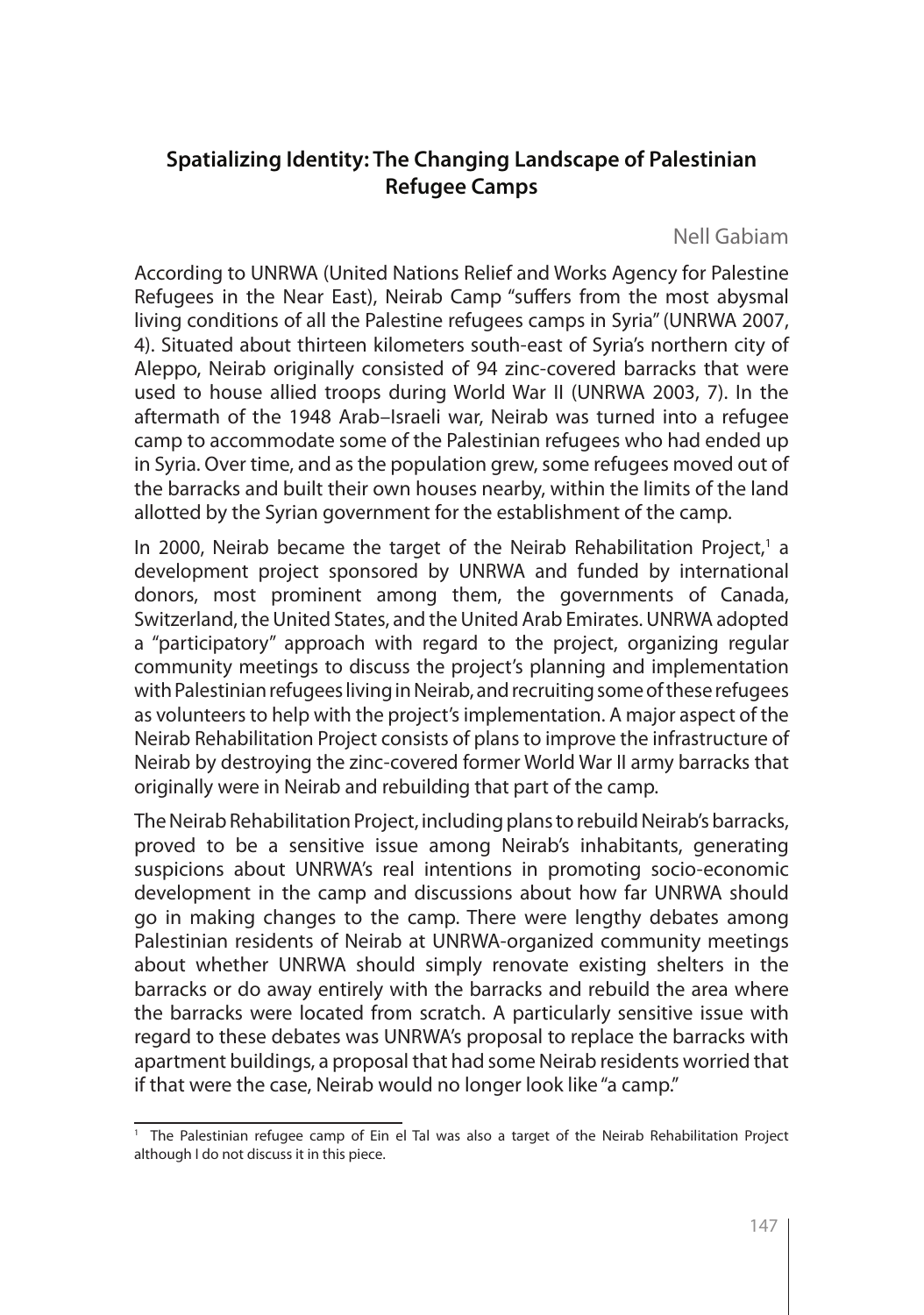In this article, I argue that the debates surrounding UNRWA's plans to rebuild Neirab's barracks point, on the one hand, to the continued relevance of the landscape of the camp to the sense of identity of Palestinian refugees living in camps; on the other hand, these debates reveal the existence of competing understandings among refugees about the meaning of the camp as a refugee space. These competing understandings transcend the notion of the camp as a physical space, relying instead on more abstract or flexible conceptions of what makes Neirab a Palestinian refugee camp. I show that those who attempted to disarticulate refugee identity from the physical landscape of the camp were contesting the notion of the camp as a space of suffering and victimhood, a notion that continues to hold sway among Palestinians living in camps. These contestations, when analyzed within a broader context, seem to point to a process through which an increasing number of Palestinian refugees living in camps are departing from an assumed link between refugeehood and material suffering.

### **The Barracks as Witness**

In October 2010, while in Lebanon for a conference, I took a side trip to neighboring Syria. I spent five days in the Aleppo area where the Palestinian refugee camp of Neirab is located. Some years earlier from 2005 to 2006, I had conducted fieldwork in Neirab, the site of the ongoing Neirab Rehabilitation Project. On the last evening of my October 2010 visit, I met in Aleppo with Mona, Ibrahim, and Mahmoud, three acquaintances from Neirab Camp, in their late thirties, late twenties and early twenties, respectively.<sup>2</sup> All three had been involved as volunteers with the Neirab Rehabilitation Project during the project's early stages. As we sat in one of the many outdoor cafés facing the Aleppo Citadel, the conversation turned to the project's latest phase during which UNRWA had begun implementing its plan to rebuild the area of the camp where the barracks are located. Commenting on the barracks, several of which had already been reduced to rubble, Mona suddenly asserted that "if the barracks stayed, it would be better." Referring to them as "a witness to the *Nakba*," she explained that the barracks "help us remember our cause (*qadiyatna*), the presence of Palestinians in the camp, our life of poverty, our martyrs." She ended by pointing out that "when the [World Trade Center] towers fell, the United States erected a memorial; we need to have our barracks."

Whether or not such a comparison is warranted, by linking the *Nakba* to the events of 9/11, Mona was trying to underscore the importance that people attribute to memorializing events in their history that they perceive as particularly traumatic. As Mona made clear, the barracks are a testament

<sup>&</sup>lt;sup>2</sup> I have changed the names of the people I interviewed to protect their identity.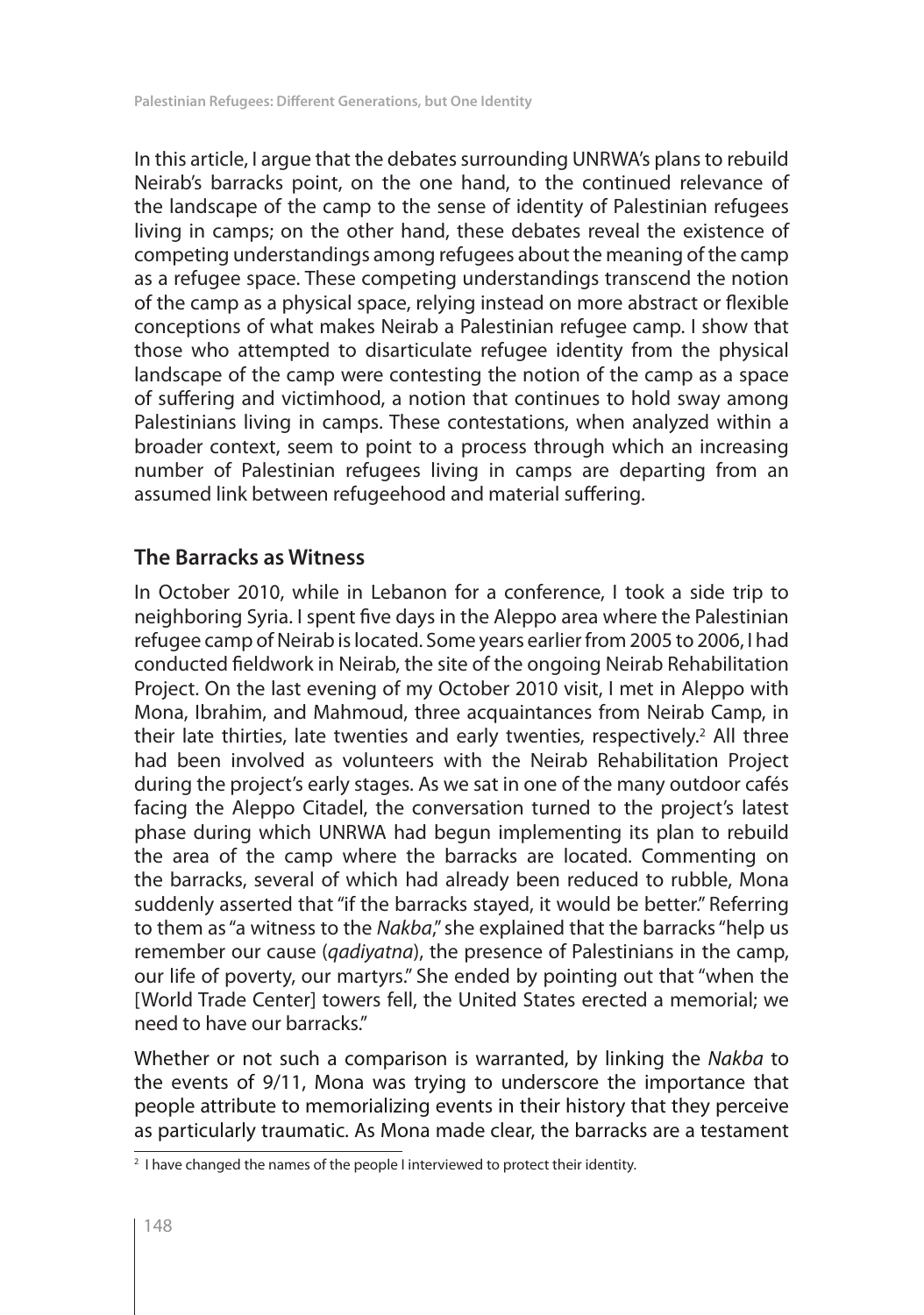to the events of 1948, during which around 700,000 Palestinians lost their homes, livelihoods, and possessions and became refugees (Morris 2004). With the barracks gone, what would be left to testify to the loss, desolation, and years of hardship Palestinians had endured since their forced displacement, especially if these barracks were replaced with modern apartment buildings? In order to understand the real and symbolic role played by the barracks in testifying to Palestinian suffering, it bears revisiting the events that led to the existence of Neirab Camp.

The approximately four thousand Palestinians who ended up in Neirab Camp in the aftermath of the 1948 war came from towns and villages in northern Palestine and had initially fled to Lebanon, ending up in the port city of Tyre (*Sur* in Arabic). There, local authorities put them on a train normally used for transporting cattle along with other Palestinian refugees (UNRWA 2003). Refugees were gradually dropped off at various locations within Lebanon and Syria. Several of them died during the journey. Neirab Camp's future inhabitants disembarked in northern Syria in the Aleppo area and were then taken by Syrian authorities to the zinc-covered barracks left over from World War II.

One of Neirab's older and well-respected residents, Abu Hosam, who was involved in the Neirab Rehabilitation Project as an intermediary between UNRWA and the Neirab community, was able to give me a first-hand account of how Neirab Camp came into being. Abu Hosam is from the Palestinian village of Jesh, a place that according to him is "very famous for its figs, the most delicious figs in the world." In 1948, when he was just nine years old, he and his family fled the village in a bid to find shelter from Israeli air raids:

People left their houses to neighboring fields in order to avoid bombs. After sunset some artillery began against the houses and villages. We spent that night in the fields and we thought that, especially my mother, thought that our leaving was only temporary so she didn't take anything of the furniture or blankets except for one blanket to cover us.

Within a few days, Jesh fell to Israeli forces who then occupied it causing some of its inhabitants to decide to continue their flight. Abu Hosam and his family crossed into Lebanon and eventually ended up in the port city of Tyre where Lebanese authorities made them board "a large cargo train":

We boarded the train and we began our long journey knowing nothing about our destination. The train began to stop in some cities. It stopped in Beirut. Some families got off; we don't know how… Others in Homs in Syria, in Hama, we don't know how… Until we arrived in Aleppo City at the main station. There, a large pick-up truck stopped in front of each wagon and we boarded these trucks to Neirab Camp. In Neirab Camp we were sheltered in the barracks which each accommodated 16 families.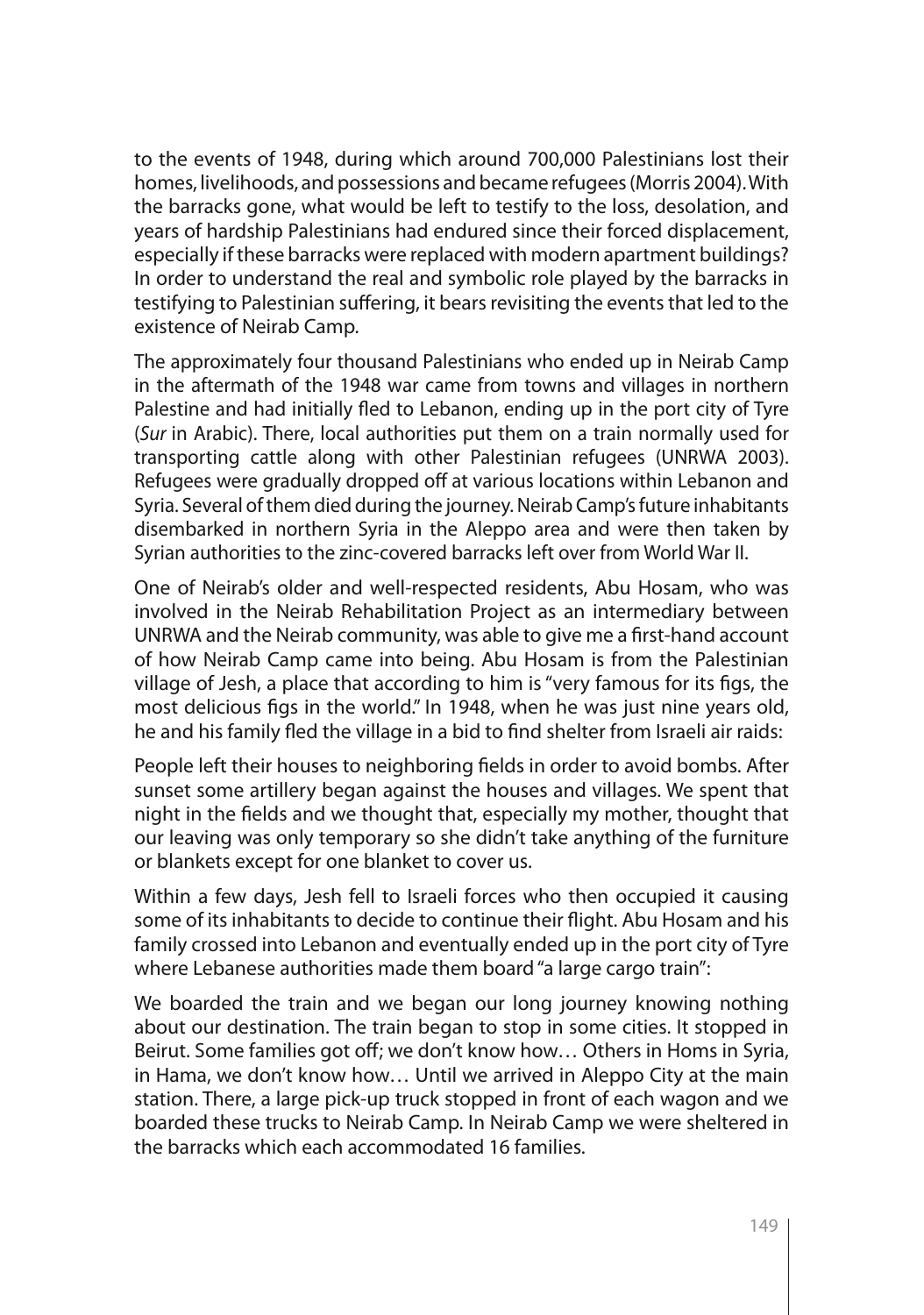In order to accommodate newly arrived refugees, each one of Neirab's zinccovered barracks was divided into housing units, initially separated from one another by sheets. Each family was housed in one of these units, regardless of family size (UNRWA 2003). While telling his story, Abu Hosam recalled with a chuckle instances of individuals rolling over into a neighboring unit while sleeping at night. Such funny occurrences aside, the barracks were "draughty and squalid to the extreme" and newly arrived refugees were exposed to the freezing winter and to insect and rodent infestations (Azzam 2005; UNRWA 2003, 2007, 7).

According to Abu Hosam, for many years, Neirab's refugees used public toilets and baths. Women, however, bathed inside the barracks using large basins. In the mid-1950s, UNRWA erected concrete walls between the housing units in the barracks and built corridors to separate every barrack into two halves, each half consisting of a row of rooms with doors opening to the outside. UNRWA also put wooden ceilings under the zinc roofs to mitigate the effect of extreme winter and summer temperatures. By the 1970s, refugees themselves had started making changes to their housing. Those who had the means to, moved out of their room in the barracks and built new accommodations for themselves on surrounding land donated by the Syrian government. There were no strict criteria as to how the space of the camp at large was to be subdivided, so people appropriated whatever space they could afford to build on, a situation that contributed to giving Neirab Camp its maze-like and irregular character.

Most of those who stayed in the barracks were able to enlarge their oneroom dwelling by appropriating the space between stretches of barracks to build tiny kitchens as well as showers and bathrooms. If the space was too small to accommodate a shower, some people would bathe in the kitchen area, using the kitchen drains to evacuate the water (this situation continued to exist in some of the barrack housing even at the time of my fieldwork in 2005). Finally, a few of the more affluent barrack inhabitants bought additional rooms within the barracks from people who were moving out, enabling them to enlarge their dwellings and, sometimes, even build an additional story.<sup>3</sup>

At the beginning of the Neirab Rehabilitation Project in 2000, fifty-two years after Palestinian refugees had moved into them, the barracks still existed and continued to provide shelter for some 6,000 Palestinian refugees out of a total population of 18,000 (UNRWA 2003). While insect and rodent infestations seemed to no longer be a problem, barrack inhabitants continued to experience flooding and leaking and extreme summer and

<sup>&</sup>lt;sup>3</sup> Most of this information was collected from conversations with Abu Hosam, one of the first inhabitants of Neirab Camp.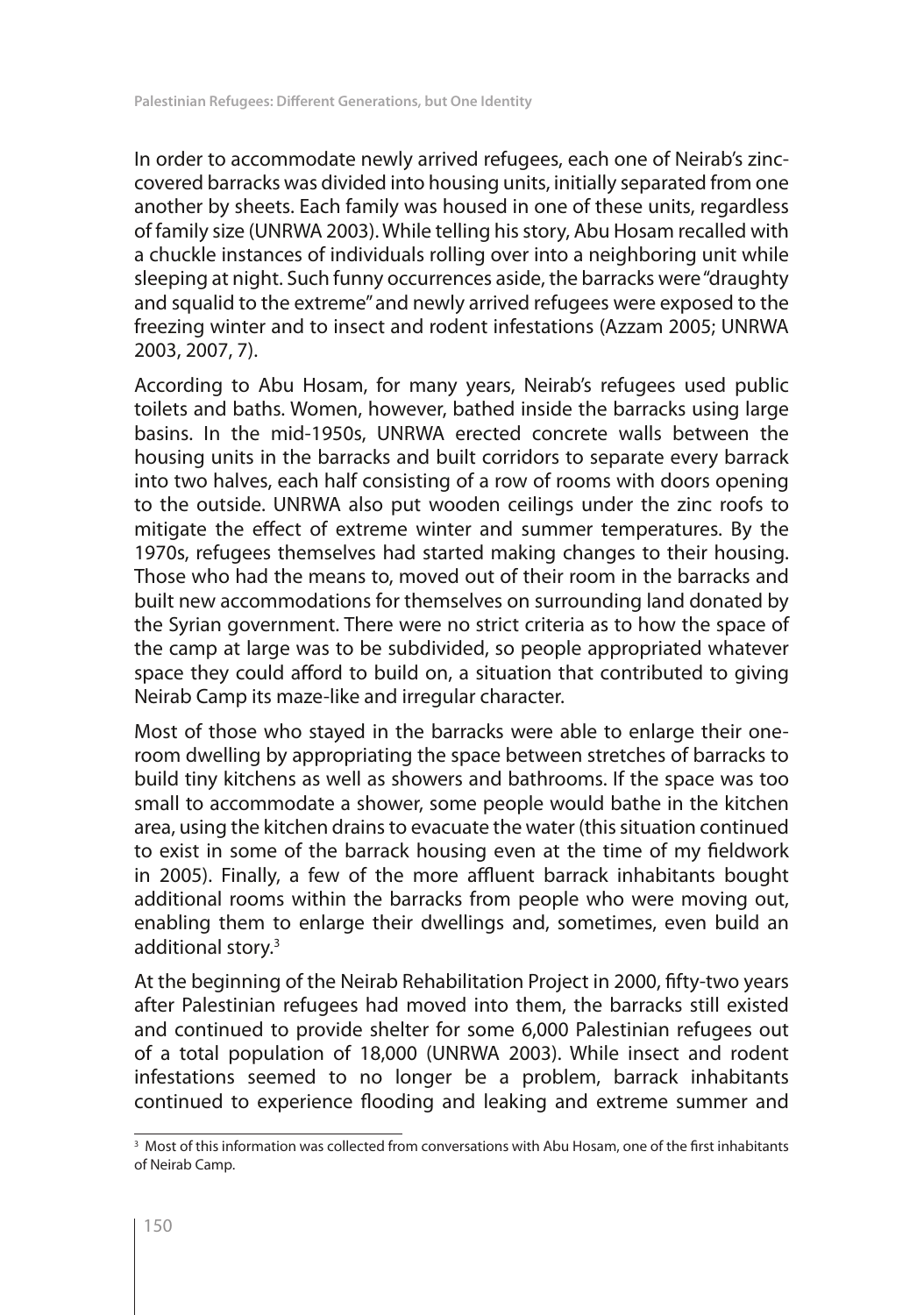winter temperatures in their housing. Additionally, residents complained about the overcrowding, the lack of sunlight and ventilation, and the humidity that left holes and cracks in their walls. Overcrowding is an issue that affects Neirab Camp as a whole: finite space, coupled with demographic increase, has resulted in a cramped camp, with a maze of narrow alleys and hardly any public space.

Despite space constraints, Neirab is bustling with activity. Close to the area occupied by the barracks is "*Shar'a al-Souq*" a commercial street where camp inhabitants buy their daily supplies of meat, fruit, and vegetables. *Shar'a al-Souq*, as well as the main streets that border the official limits of the camp, are lined with stores selling everything from pharmaceutical products to shoes and jewelry. Along those streets are also a few *shawarma* (skewered beef and chicken sandwiches), roasted chicken, and *falafel* stands. The walls of the camp are filled with posters and images of Palestinian political parties, political activists, prisoners, and martyrs fallen for the Palestinian cause. About half of the men in Neirab have jobs involving some type of skilled or unskilled manual work such as construction, blacksmithing or carpentry; about sixteen percent work as teachers (UNRWA and TANGO 2006). About thirty percent of the women in Neirab are employed, the majority working as teachers (UNRWA and TANGO 2006).

It was a member of the Neirab community working for the General Authority for Palestinian Arab Refugees (GAPAR), the Syrian government body that oversees Palestinian refugee camps, who first brought to UNRWA's attention the harsh living conditions of the barracks in the 1990s.<sup>4</sup> During my fieldwork, I also heard criticism about conditions in the barracks from Palestinians inside and outside Neirab. Younes, a Neirab resident in his early twenties and Neirab Rehabilitation Project volunteer, compared the barracks to "coffins," arguing that their residents lived "a life of death" (*hayat al-mawt*). The current Palestinian director of GAPAR made a similar observation at a conference organized by UNRWA in October 2010 to discuss the agency's new developmental approach in Palestinian refugee camps.<sup>5</sup> He, too, compared the barracks to "coffins," asserting that barracks residents never saw the sun (he was presumably alluding to the effects of cramped living conditions coupled with irregular building extensions on top of existing barracks).

Residents of the Neirab barracks, during interviews, talked about how "in the summer it's like the house is on fire" or how they wished they could "open

<sup>4</sup> This was noted on two occasions during conversations with UNRWA employees involved in the Neirab Rehabilitation Project.

<sup>&</sup>lt;sup>5</sup> The Conference was titled, "From Relief and Works to Human Development: UNRWA Sixty Years Later" and was held at the Issam Fares Institute for Public Policy and International Affairs, American University of Beirut (October 8–9, 2010).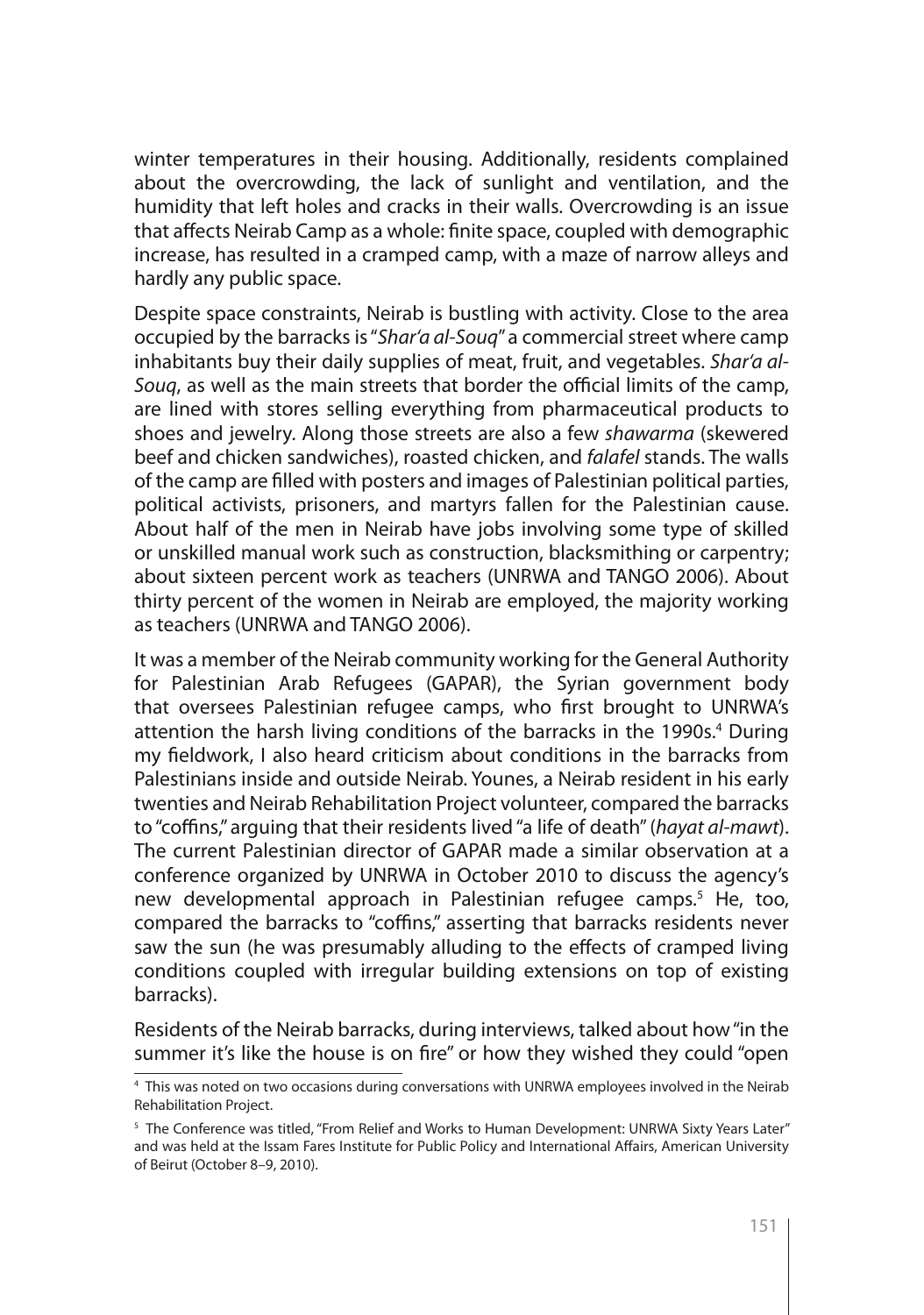a window to breath." "Just wait for winter; come visit us in the winter and see the suffering we go through," Mohamad, a middle-aged father of three, told me. Why, then, did UNRWA's plans to do away with the barracks and the proposal to replace them with apartment buildings, which would do much to alleviate the overcrowding and help solve problems of sunlight, ventilation, and humidity, prove to be so controversial? The answer lies primarily in Palestinian refugees' refusal to forget the suffering of the past. In his work comparing memories of partition in India and Palestine, Jonathan Greenberg notes that "to remember the traumatic past is, at least to some extent, to experience the suffering caused by the original wound" (Greenberg 2005, 93). Thus he argues that "partition's contested borders serve as an ongoing reminder of loss and pain, humiliation and failure, experienced more than a half century ago" (Greenberg 2005, 93). In the same vein, it can be said that Neirab's dilapidated barracks and the hardship associated with them serve as a reminder of the displacement and dispossession Palestinian refugees experienced more than half a century ago.

Randa Farah (1999, 193) notes that zinc-covered barracks were a defining feature of many early Palestinian camps:

These *numar al-zinco*, or the zinc housing units, symbolize the refugee experience in Palestinian culture. What holds the zinco sheets in place are mainly stones and old car tires. The 'zinco' appears in many if not most life histories: The 'sound of rain' in the winter as it hit the metal, leakage through cracks and crevices and unbearable scathing heat in the summer. These romanticized images are reproduced when describing 'innocent' childhood memories, where despite the unbearable cold and heat, their lives had more meaning and the relations of people in the camp were closer.

Abu Hosam certainly captured the ambiguous way in which some camp residents remember life in the barracks when recalling his life as an early resident of Neirab Camp. In an article that was published in the Neirab Rehabilitation Project newsletter, Abu Hosam recalled the harsh winters in the barrack during which "the rain froze before it reached the ground to form candles of ice hanging down on the edge of the zinc sheets" and how "some children and old people died from the severe cold." At the same time Abu Hosam noted that "childhood doesn't know pain, but always hope. So as a child, I didn't think of life as the young and old did. What concerned me at the time was that I had to find a place to play, which was available around the barracks. The most common games at that time were marbles, football and leap-frog . . ." (Azzam 2005).

During my fieldwork in Syria, I noticed that despite the hardship encountered by refugees living in the barracks, most of them were deeply attached to their lives in Neirab, praising most of all the camp's strong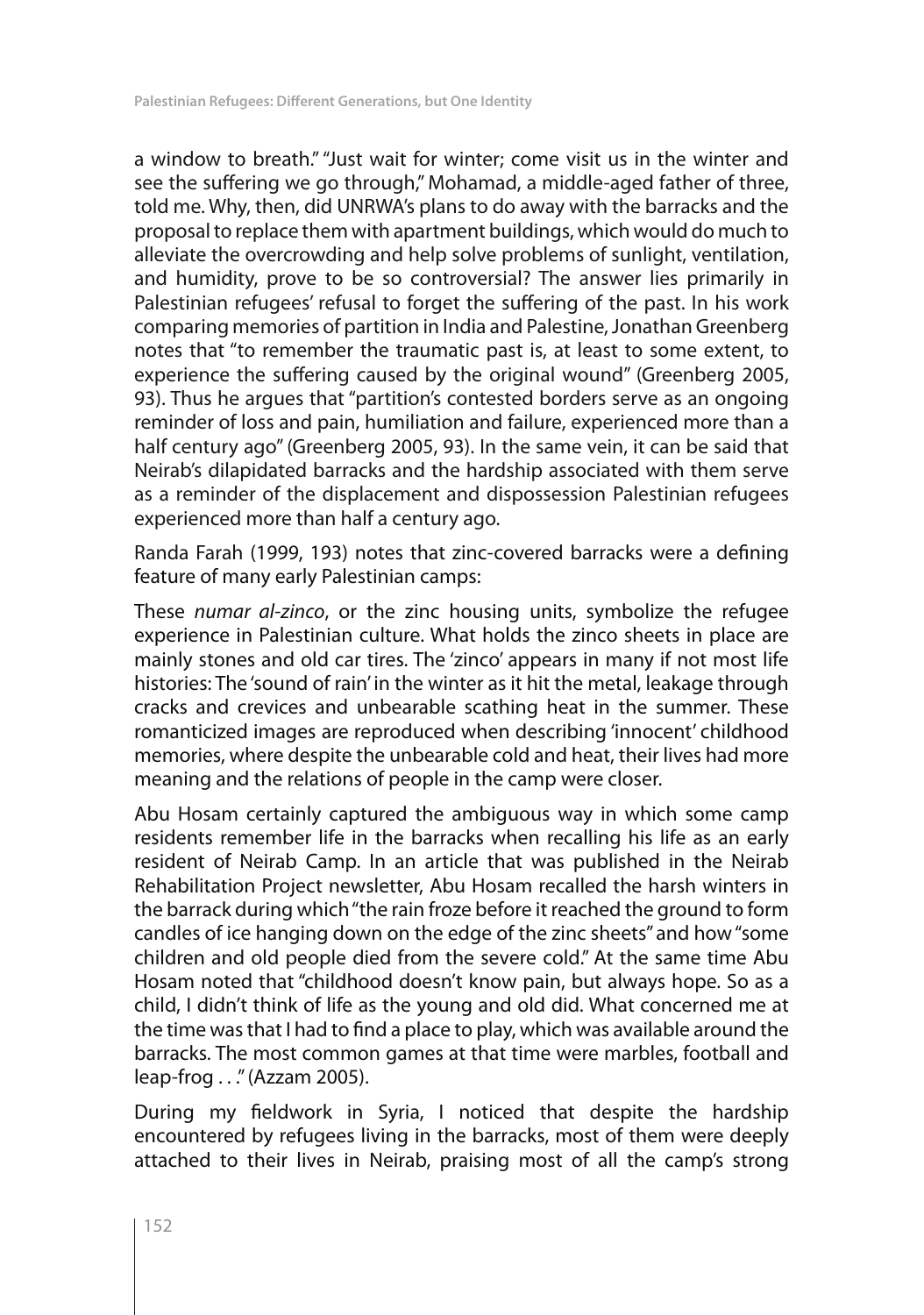social interconnectedness which worked as a safety net and contributed to giving them a sense of community and belonging. The first phase of the Neirab Rehabilitation Project entailed moving 300 families out of the Neirab barracks to UNRWA-built houses in the neighboring Palestinian refugee camp of Ein el Tal. UNRWA was soon to find out that convincing refugees to move from their dingy one or two-room, zinc-covered barrack housing to brand new concrete houses with yards would be an arduous task. A 2003 UNRWA survey showed that only 21 percent of refugees living in the barracks were initially interested in moving to brand new houses in Ein el Tal (UNRWA 2003). Refugees who were reluctant to move out of the barracks often praised their strong social ties to their neighbors and family, the feeling of security they felt in their surroundings, and the knowledge that they could depend on neighbors in times of need (Gabiam 2005). Neirab Camp's crowded and cramped barracks paradoxically contributed to creating an atmosphere that encouraged these valuable social assets (also see Chakaki 2006). Finally, while both camp residents and outsiders often used harsh language to describe conditions in the barracks, I found during my fieldwork that the barracks were nevertheless cheerful places where neighbors were constantly mingling with one another.

In addition to symbolizing the hardship of camp life, the zinc-covered barracks came to symbolize the temporariness of Palestinian refugees' stay in these camps. This explains why in the early years of exile it was not unusual for refugees to refuse "to use anything but the zinc roofs, since they believed they would return and anything more durable would look like they acquiesced to re-settlement" (Farah 1999, 195). The impending destruction of the barracks, as a result of the Neirab Rehabilitation Project, brought to the fore yet another role that the barracks have assumed: witness to Palestinian refugees' painful past, a past whose traces they embody. Neirab's barracks were erected during World War II, around the time that Palestinians became refugees; as wartime military barracks, they were built to serve as temporary shelters. Despite their temporary function, they bear the traces of a refugee return delayed time and time again and their cracks, holes, uneven floors, and draughty zinc roofs testify to the hardship refugees have had to face in exile.

The barracks speak to the lived, sensory, non-signifiable aspects of Palestinian refugees' collective memory (Nora 1989; Tugal 2007). It is only when the crumbling barracks of Neirab Camp became threatened with disappearance that their importance as an embodiment of Palestinian suffering and as a witness to the Palestinian history of forced exile became a matter of public consciousness. Most refugees in Neirab would agree that living conditions in the barracks needed to be improved. However, as the barracks became threatened with disappearance, refugees had to contend with the fact that along with keys, flags, land deeds, cemeteries, monuments, photographs,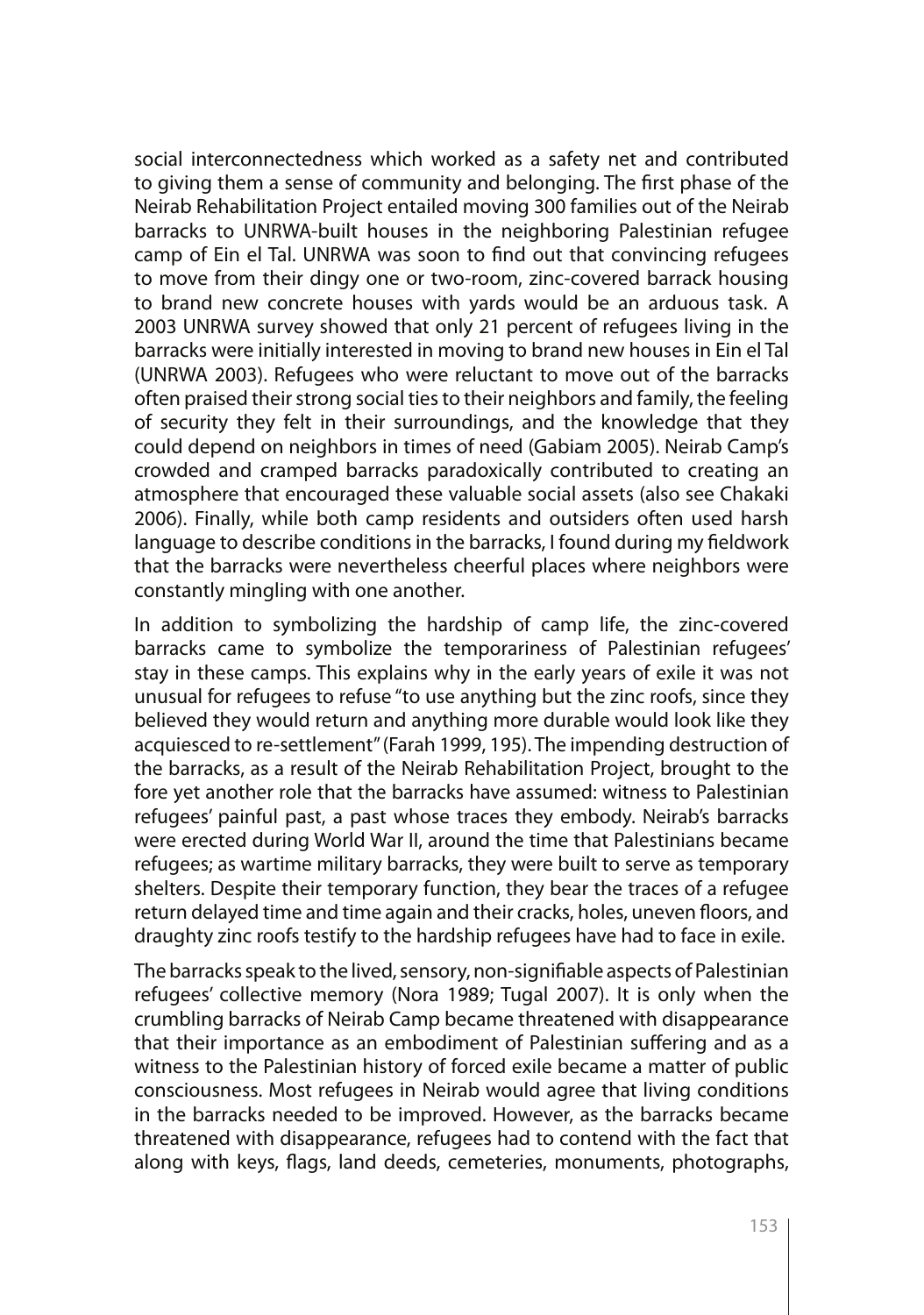and artistic representations, zinc-covered barracks are part of the material landscape of Palestinian memory (Feldman 2008; Khalili 2005). In this sense, the impending destruction of the barracks forced Palestinian refugees in Neirab to reevaluate the significance of the camp's landscape to Palestinian refugee identity and political claims.

Despite the political role of the barracks as a witness to Palestinian suffering, it would seem that a growing number of Palestinian refugees are questioning the notion that harsh living conditions are a sacrifice necessary to Palestinian refugees' resolve not to forget the past. Mona's comments that the barracks should not have been destroyed during our get-together at the Aleppo citadel, set off a debate between herself, Mahmoud and Ibrahim, with the latter two downplaying the role of the physical structure of the camp as a witness to the *Nakba* and trying to emphasize other ways of keeping alive the memory of Palestinian displacement and dispossession.

Responding to Mona, Mahmoud argued that "what is important is that that this area (Neirab) should be called 'Neirab Camp.'" For Mahmoud, the name "camp" irrespective of whether it is made up of "buildings, barracks, or high buildings, refers to the fact that we are still refugees, we have our rights, and the most important right is the Right of Return." "The name camp means our stay is temporary," he concluded. "Leave one barrack to be a witness to the *Nakba*" Mona retorted. "The barracks are gone. There is nothing left to show how people used to live." At this point, Ibrahim joined the conversation and countered Mona's claim by arguing that "the biggest witness to the *Nakba* is [resolution] 194 which protects the Right of Return . . . Barracks are not the only witness [to the *Nakba*], international law is a witness, the presence of UNRWA is a witness."

Agreeing with Ibrahim, Mahmoud then asked, "How long should people have to live in barracks?" "It is not difficult to be Palestinian; man even in agony, [living] in bad conditions can love life," he continued. Here, Mahmoud was criticizing the notion that material suffering builds political consciousness and encourages political resistance, the idea being that those who do not have much to lose materially, and thus do not "enjoy" life anyway will be more inclined toward political resistance. This idea continues to be a potent one among Palestinian refugees in Ein el Tal and Neirab, and a potent one also in terms of how Palestinian refugees in general conceive of life in the camps (Agier 2008; Parminter 1994; Farah 1999; Khalili 2005).

Turning to Mona, Mahmoud asked her if she thought children would be negatively affected by growing up in "modern houses." "No… They won't forget," replied Mona. She was pointing to the argument that was circulating among refugees in Neirab that refugees would "forget" about Palestine and about the Right of Return once they started living the comfortable lives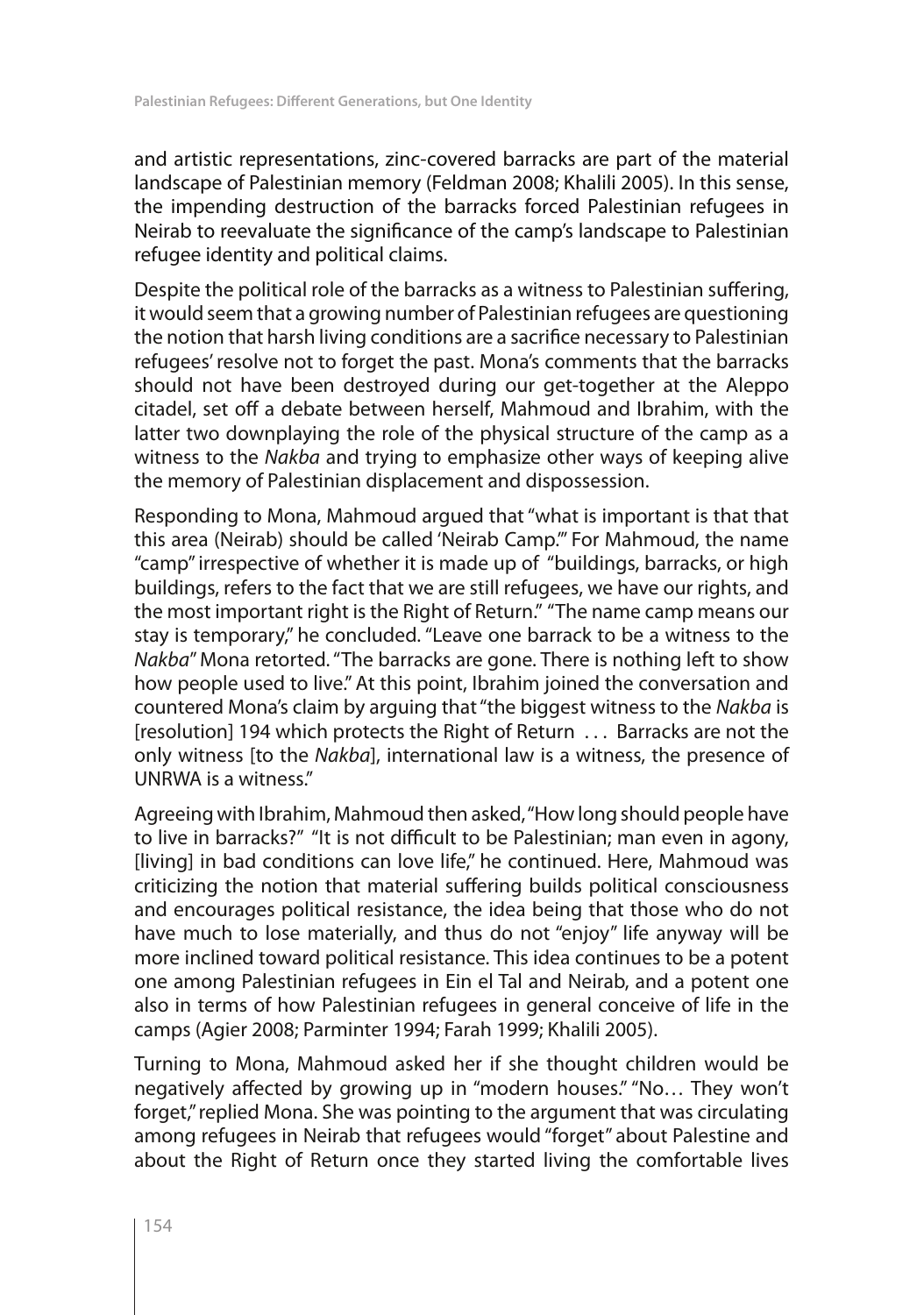promised by UNRWA's Neirab Rehabilitation Project. Mona, who apparently did not agree with this view, explained she wanted at least one barrack to remain, "so that people from outside see how we live, witness our suffering." To this Ibrahim replied that "It is not necessary to live in barracks, to stay poor, to remain committed to Palestine. The Palestinian land remains in our heart, our accent is Palestinian, our (cultural) heritage…"

## **Conclusion**

On the one hand, the debate that took place among Mona, Mahmoud, and Ibrahim the day of my departure from Aleppo is a testament to the continued relevance of the physical space of the refugee camp as a signifier of Palestinian refugee identity and political claims. On the other hand, this debate reflects competing understandings among Palestinian refugees about what makes the camp a meaningful space. As the years have passed with the refugee issue remaining unresolved and the camps having become de facto permanent spaces, it has become more tenuous for Palestinian refugees to resist changes to the landscape of their camps in the name of preserving refugees' history of forced displacement, their visibility, and their political claims. One way for Palestinian refugees to reconcile changes to the landscape of their camps with their political claims is to interpret the space of the camp in a more flexible and abstract manner, for example by emphasizing the affective, linguistic and temporal boundaries of Palestinian refugee identity and de-linking refugees' material conditions from their refugee identity. Mahmoud and Ibrahim's statements certainly point in that direction.

Recent scholarship also points to examples of Palestinian refugees de-linking their material conditions from their refugee identity; in her research based on fieldwork in the Palestinian refugee camp of Shatila, Diana Allan notes that younger Palestinian refugees are increasingly resisting an understanding of the refugee experience that focuses solely on the *Nakba* and the traces it has left in the present. Allan argues that these refugees are concerned primarily about their future in Lebanon and overcoming their "everyday experiences of suffering linked to poverty and social and political exclusion" (Allan 2007, 274). They are part of the growing number of Palestinian refugees living in camps who differentiate between their current living conditions and the imperative not to forget the past. Farah (2009, 89), in her research in Palestinian refugee camps in Jordan, points out that contrary to their parents and grandparents, "younger generations of refugees differentiate between their efforts to improve their livelihood and their political standing- -unlike their elders, who refused even to renovate their shelters lest this be misunderstood as acquiescence to resettlement." Farah notes that it has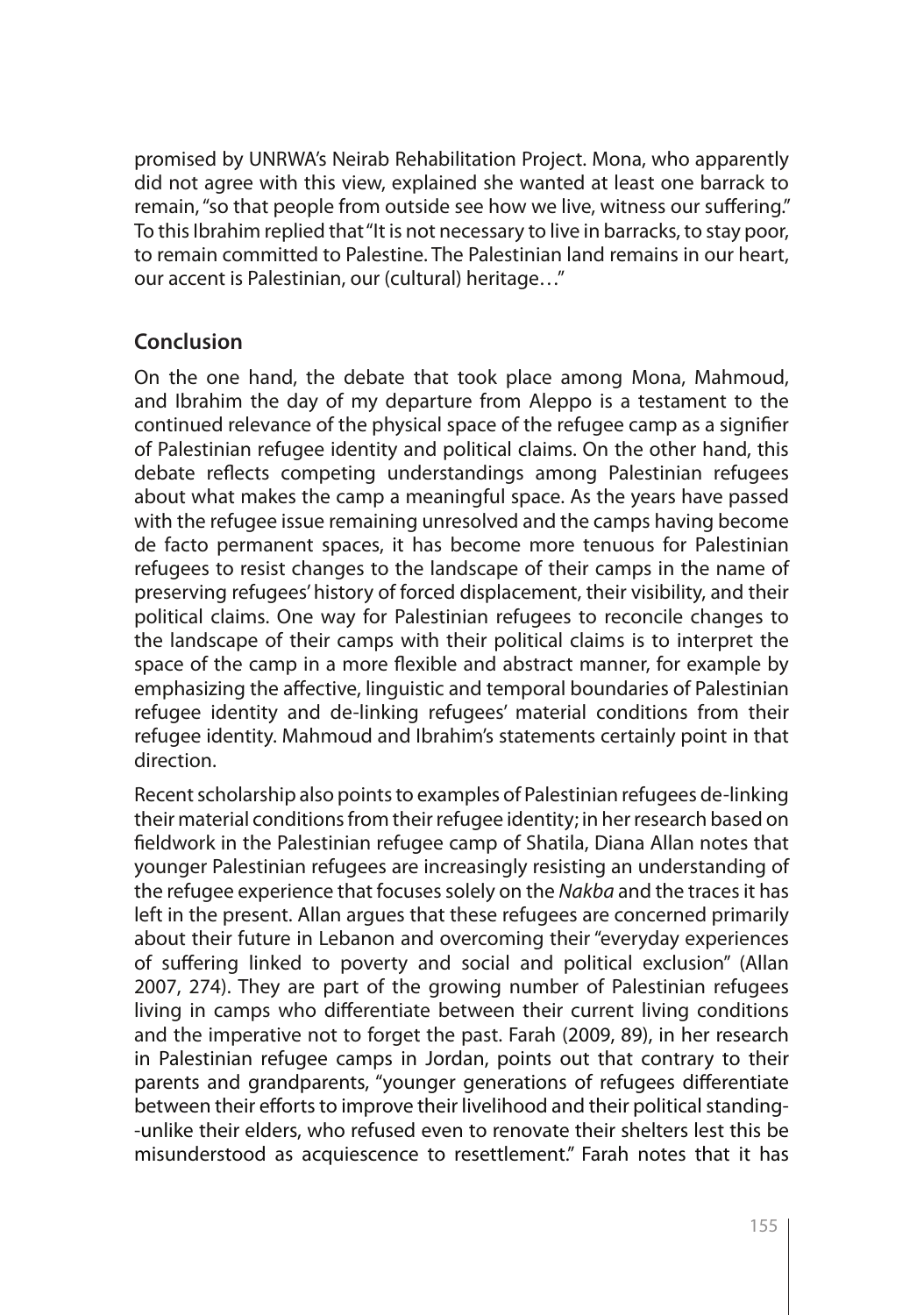become much more common for Palestinian refugees, especially younger ones, to make drastic improvements to their shelters in the camps. Similarly, Jalal Al-Husseini (2010, 17) argues that "[Palestinian] refugees no longer see the sustainable improvement of their living conditions as unalterably incompatible with the Right of Return."

It is not only the younger generations of refugees who are making the distinction between material conditions and the resolve not to forget the past, even if they perhaps are more likely to do so (Allan 2007; Farah 1999). Even those who belong to the first generation of refugees, people like Abu Hosam--who grew up in Palestine and experienced the *Nakba* firsthand- have distanced themselves from the notion that material suffering is central to refugee identity and memory. Abu Hosam, now in his seventies, considers himself "one of the Palestinians who always thinks about Palestine or for whom going back is the main goal." Referring to his childhood in Jesh, he says in the Neirab Rehabilitation Project newsletter that he cannot "forget past times when I used to go to the field with my parents and play with my cousins on the soft brownish soil under the big green olive trees" (Azzam 2005); at the same time, he believes that it is important for refugees to aspire to a better future within their current environment. For Abu Hosam, the Neirab Rehabilitation Project is about helping refugees in Neirab acquire skills that will "enable them to walk through life without any dependence on the other" and to "think freely about the future." With regard to the infrastructural component of the project, Abu Hosam hopes that families benefitting from these changes "will be happy to see their children live in decent houses which they lacked for more than 55 years," later adding that "living in good conditions does not mean forgetting the homeland."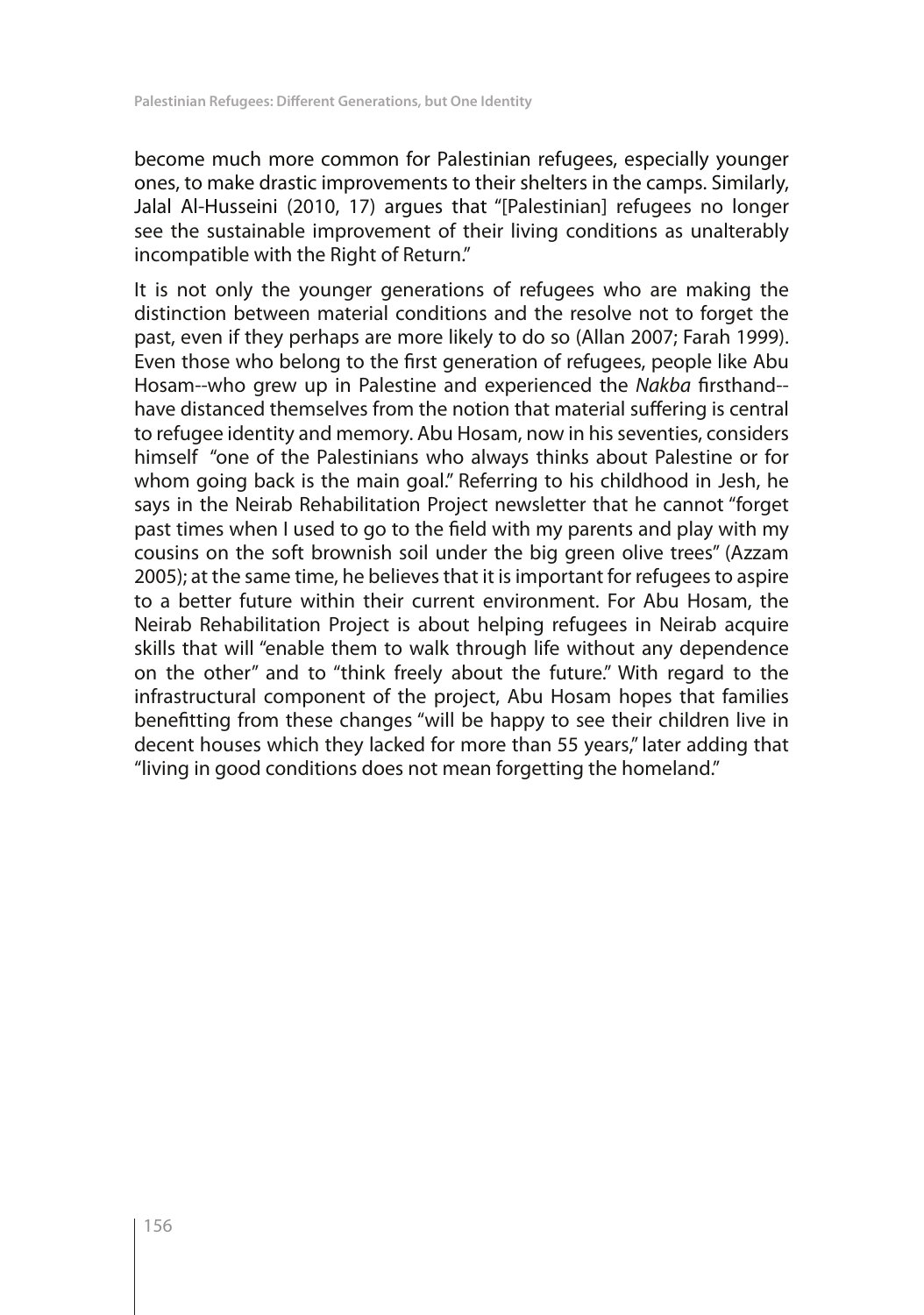## **Bibliography**

Allan, Diana K. 2007. "The Politics of Witness: Remembering and Forgetting 1948 in Shatila Camp." In *Nakba: Palestine, 1948, and the Claims of Memory*, ed. Ahmad H. Sa'di and Lila Abu- Lughod, 253–282. New York: Columbia University Press.

Al Husseini, Jalal. 2010. "UNRWA and Palestinian Refugees: A Difficult but Lasting Marriage." *Journal of Palestine Studies* 40(1): 6–26.

Azzam, Mohamad Hussein. 2005. *From the North of Palestine to the North of Syria: The Move of Palestine Refugees to Aleppo* (chapter 1). Communication: Neirab Rehabilitation Project Newsletter, July.

---. 2005. *From the North of Palestine to the North of Syria: The Move of Palestine Refugees to Aleppo* (chapter 2). Communication: Neirab Rehabilitation Project Newsletter, November.

Chakaki, Mohamad. 2006. *Beyond Tears, Blood and Olive Trees: Palestinian Refugee Identity and its Implications for the Sustainable Development of Palestinian Refugee Camps*. Doctoral Dissertation. School of Forestry and Environmental Studies. Yale University.

Farah, Randa. 2009. "Refugee Camps in the Palestinian and Sahrawi National Liberation Movement: A Comparative Perspective." *Journal of Palestine Studies* 38(2): 76–93.

---. 1999. *Popular Memory and Reconstructions of Palestinian Refugee Identity: Al Baq'a Refugee Camp in Jordan*. Doctoral Dissertation. Canada: University of Toronto/ Department of Anthropology.

Feldman, Ilana. 2008. "Refusing Invisibility: Documentation and Memorialization in Palestinian Refugee Camps." *Oxford Journal of Refugee Studies* 21(4): 498–516.

Gabiam, Nell. 2005. *Barracks Housing Unit Research: Neirab Camp Family Discussions and Questionnaire*. Unpublished UNRWA document.

Greenberg, Jonathan D. 2005. "Generations of Memory. Remembering Partition in India/Palestine." *Comparative Studies of South Asia, Africa, and the Middle East*. Theme Issue, "Mourning and Memory," 25(1): 89–110.

Khalili, Laleh. 2005. "Places of Commemoration and Mourning: Palestinian Refugee Camps in Lebanon." *Comparative Studies of South Asia, Africa, and the Middle East.* Theme issue, "Mourning and Memory," 25(1): 30–44.

Morris, Benny. 2004. *The Birth of the Palestinian Refugee Problem Revisited*. Cambridge: Cambridge University Press.

Nora, Pierre. 1989. "Between Memory and History: Les Lieux de Memoire." Marc Roudebush, trans. *Representations* 26 (Spring): 7–24.

Schiff, Benjamin. 1995. *Refugees Unto the Third Generation: UN Aid to Palestinians.* Syracuse: Syracuse University Press.

Tugal, Cihan. 2007. "Memories of Violence, Memoirs of Nation: The 1915 Massacres and the Construction of Armenian Identity." In *The Politics of Public Memory in Turkey*, ed. Esra Özyürek, 138–161. Syracuse: Syracuse University Press.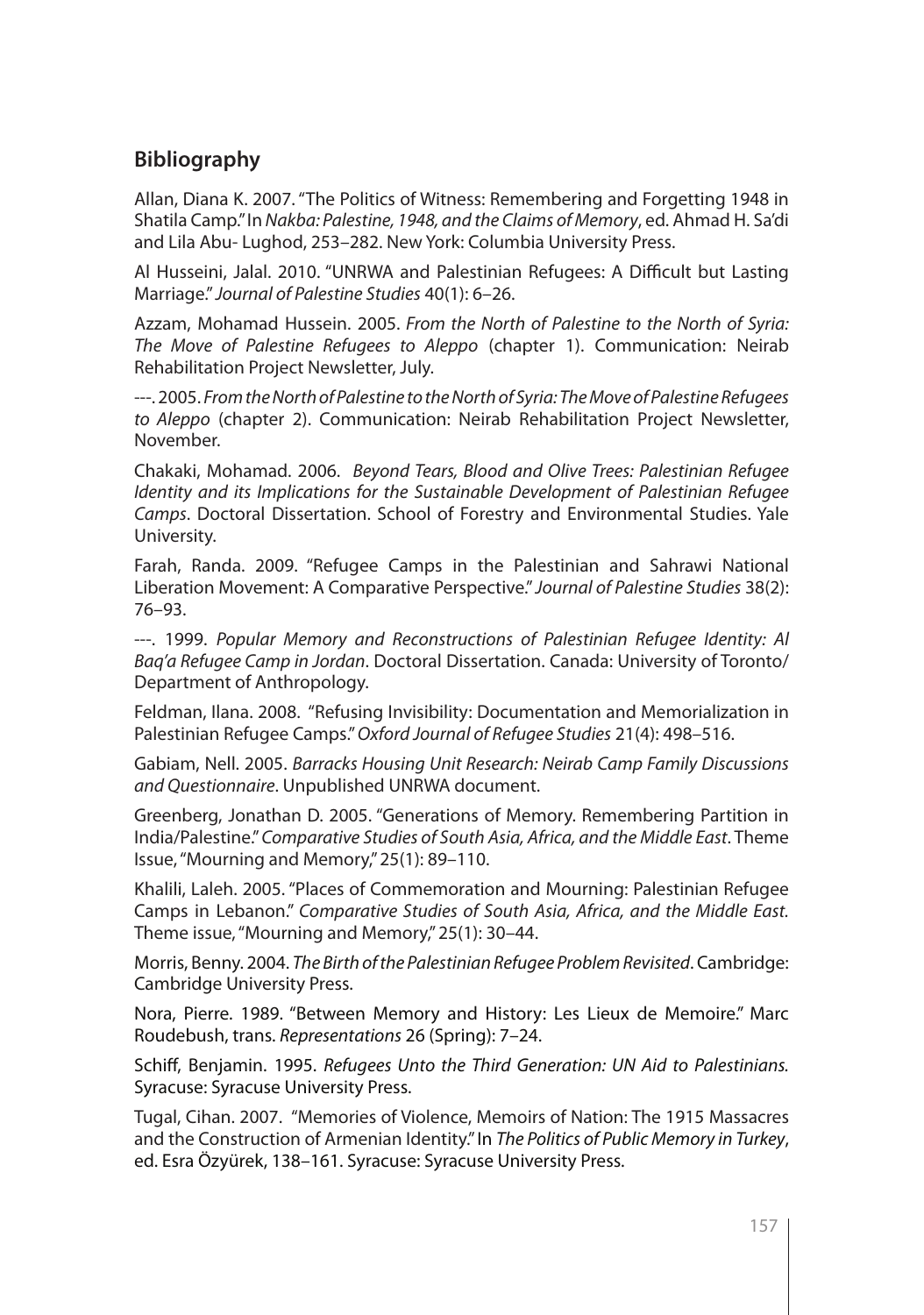UNRWA. 2007. *The Development of Neirab Camp*. Neirab Rehabilitation Project, Phase Two. Syrian Arab Republic: Aleppo, February.

---. 2003. *Rehabilitation of Neirab Camp and Development of Ein el Tal Camp*. Neirab Rehabilitation Project. Syrian Arab Republic: Aleppo, April.

UNRWA and TANGO (Technical Assistance to NGOs). 2006. *Neirab Sustainable Livelihood Survey and Asset Mapping Exercise*. Damascus, Syria.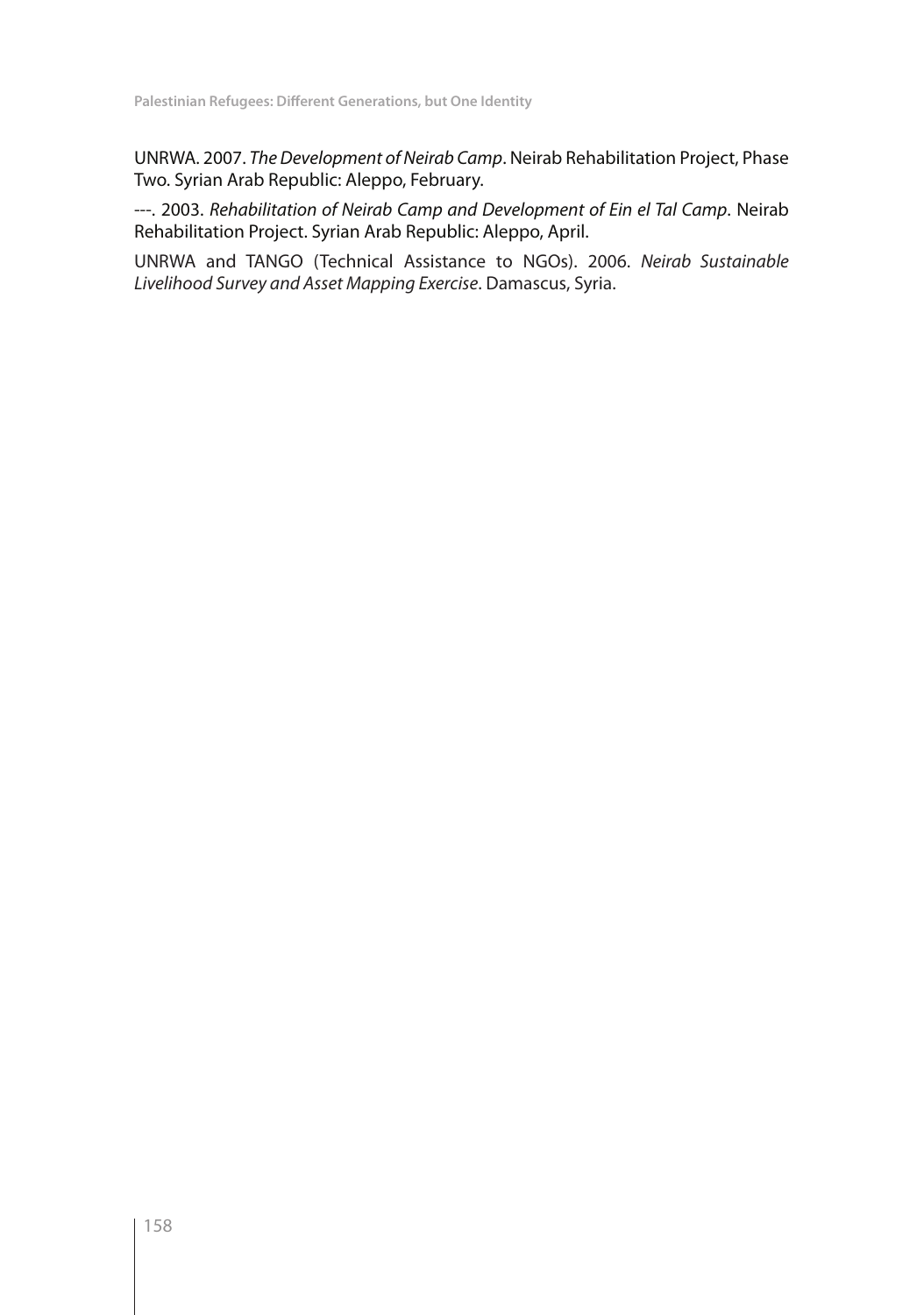## **Conclusion**

# **Palestinian Refugee Studies: Divergence, Convergence and Change**

Rana Barakat

The concept of Palestinian refugee studies, although routinely treated in a unidimensional fashion (although the specific mix of academic and political ingredients may vary), may best presented as practical, theoretical and multifaceted. This is the approach adopted from the start by the Forced Migration and Refugee Unit (FMRU) of the Ibrahim Abu-Lughod Institute of International Studies (IALIIS) at Birzeit University in its research, its workshops and its conferences, most recently those held during the 2011- 2012 academic year. In arriving at the end of the present volume, the reader, whether an experienced scholar or an interested, generalist citizen, will have noted that the papers selected reflect a kind of quest for unity between theory and practice, system and advocacy, science and pedagogy.

In particular, and underlying the variety of cases and disciplines represented, the authors have treated the vast problematic of Palestinian refugee studies' commonality/specificity, and in their provision of answers to questions raised in a given area, have spawned new sets of questions, as it were, serially. The objective has been, in part, to contextualize the universal in its Palestinian specificity. This has been from the start the stated *raison d'être* of the FMRU, whose research coincides with the academic objectives of the Refugee Studies concentration within the IALIIS's Masters program in international studies, thus potentially effecting the essential link between research and teaching and framing the activist-pedagogical fulcrum.

The attempt to draw general and analytically based conclusions from the movement of refugees goes back to the immediate aftermath of the Second World War, where enormous governmental and non-governmental, official and charitable efforts were made to deal with massive population displacements and evaluate them even as these movements and the resultant efforts interacted in the field. First the journalists, then the activists, then the academics and finally the refugees themselves came to speak in a broad variety of venues intended to provoke sympathy, support and funding for ongoing activities, in addition to prescriptions for the future and, finally, explanatory paradigms. Palestinian refugee studies are not a stagnant set of claims set in many languages. Instead, they are framed by the shifting approaches of successively established disciplinary conventions advanced by the social sciences and the humanities. They thus reflect the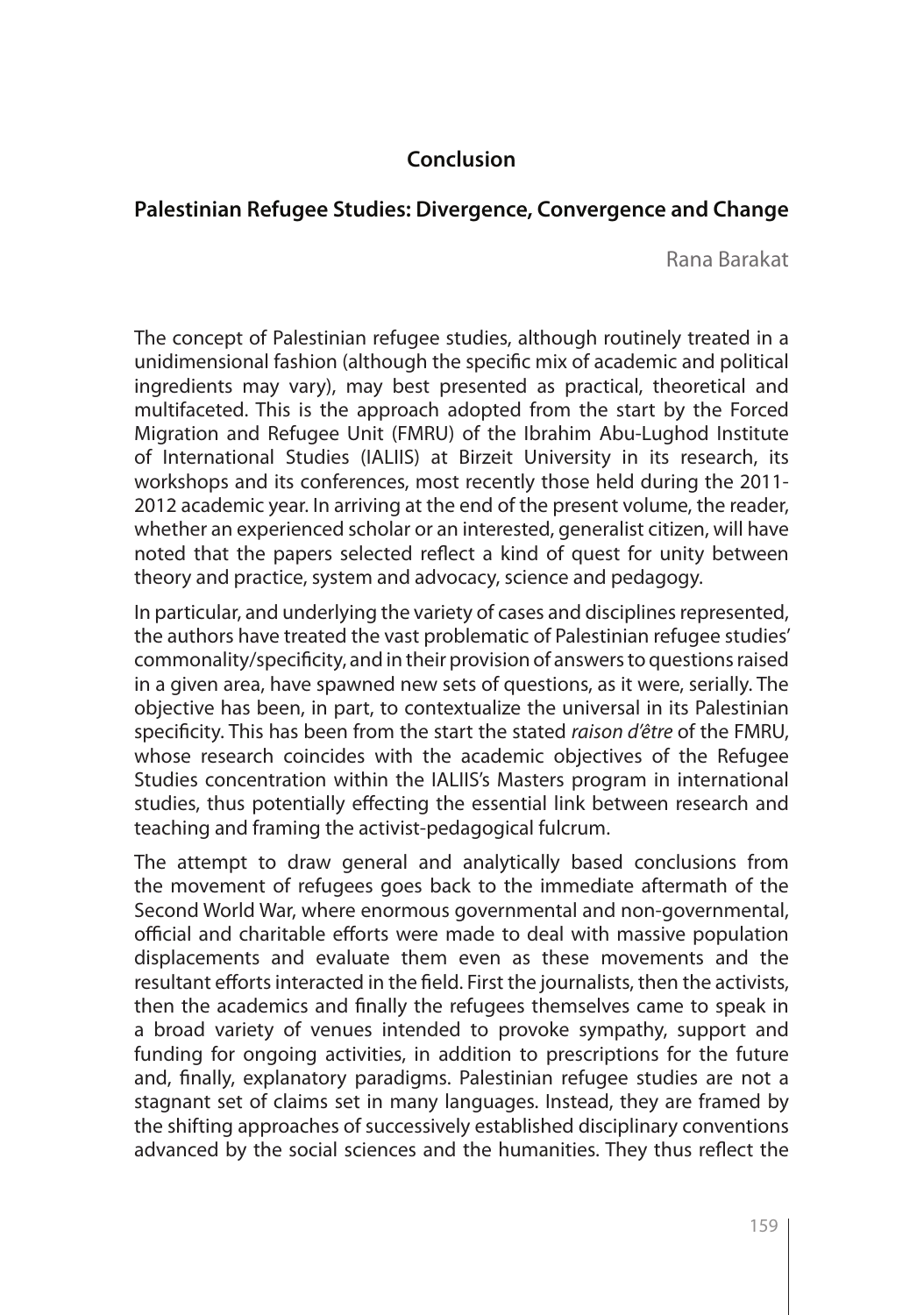dominant epistemologies of a given era, from ethno-nationalism through religious to social, legal and normative ones. Today a wide degree of diversity characterizes these studies, which have also come to include the postmodern vision of hybridity and virtuality and the potential this post-colonial framework can offer. Moreover, part of the potential of this project can be seen an attempt to deconstruct and, thus reveal, the dominant disciplinary hegemonies in the field of refugee studies and perhaps pave a different intellectual as well as political path.

The expulsion of Palestinians directly followed that first wave of "studied exoduses" within the hegemonic fields of intellectual production in Europe. Palestine, even within this context, was unique both in political and actual terms. Part of the unique situation was the forces behind the brutal expulsions, the settler-colonial Zionist movement and its European rooted ideology and practice. But here a new dimension was also added: a constant, persistent and prevalent resistance to this colonial power among the Palestinian population as well as its various political strategies. Moreover, while the great European migrations of 1945 were almost entirely directed in one direction: the West, the *Nakba* gave rise to a veritable multidirectional explosion, the hundreds of thousands of expelled or deported people heading for all cardinal points from the Palestinian center. This multidirectional flow, with its multiple geo-cultural outcomes and analytical points of entry, became part of the particularity of Palestinian refugee studies from that time on. Added to it has been the insistence on of the Right of Return. This particularity within the universality of refugee studies is refracted in the present book: the geographical expanse of refugee locations, cultures and studies, and the unremitting insistence upon that principle which the Palestinians have proclaimed as the legal, ethical, political and humanitarian touchstone of their cause: return.

Palestinian refugeehood therefore coincides historically with a broader post-1945 global phenomenon, but its particularities have marked Palestinian refugee studies and defined them as a subfield whose parameters are shifting along with the fate of the millions of people concerned, the plans of politicians of all stripes and nationalities, and the general movement of Palestinian studies more generally. This movement is clearly articulated in the pieces of this collection, which point to the need to rethink, reorganize and even rediscover an essential field of knowledge exemplified by the close unity between theory and practice.

The pieces of this volume combine research by some of the most accomplished and widely read scholars in the field, with that of new and young activist scholars. Both ethnographic and theoretical in nature, this volume fits snugly into the Institute's edited works. Although answers are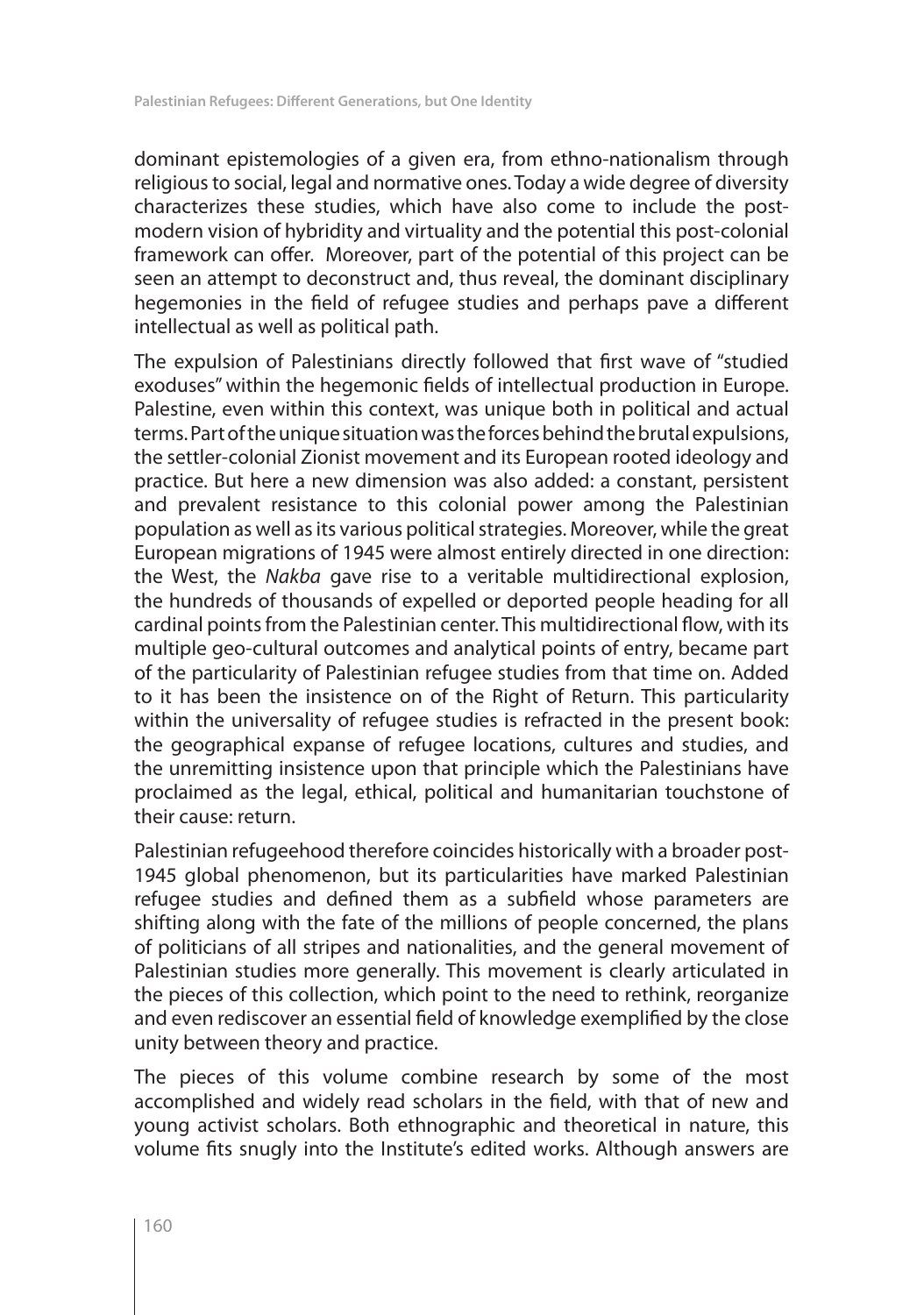provided to the specific questions raised by the authors, a number of new questions immediately arise, all bound to motivate and inspire further development.

Rosemary Sayigh, whose anthropological inquiries have come to epitomize Palestinian refugee studies, offers her wealth of experience and her own expanding vision in the chapter entitled "Palestinian Refugee Identity/ies; Generation, Class, Region."Her ethnographies explore the history of a more complicated construction of identity among Palestinian refugees in Lebanon. Sameness and difference among Palestinians generally, while not in the forefront of her argument here, are always the overarching background theme. Beginning with an attempt to distinguish conceptualizations of identity, Sayigh explores gaps emerging within the shared sense of "Palestinianness." A recurring theme among contributions to this book generally, working to capture refugee specificities, is surely an unavoidable and necessary element in the historical construction of contemporary Palestinian society, in its full transnational reality. Ever present in this quest is the precarious and evolving relationship to a core component of modern national identity – the land. Palestinian identity, for Sayigh, has gone through phases, the two major ones being the time of resistance (1968-1982) and the subsequent "aftermath" phase (1982 through Oslo to the present). She thus links this rupture (and its epistemological consequences) directly to the PLO and its "rise and fall" in the contemporary period, and also to the dialectic between populations of the center (Palestine) and the diaspora. Continuing with her pioneer work in the (geographic) field, Sayigh returns to the Palestinian refugee community in Lebanon, tracing the specificity of their evolving sense social selves. She identifies a generational divide, as between members of the first and oldest set – the *generation of Palestine*, followed by their offspring – the *generation of the Revolution.* One might suggest that the subsequent generation, to which she does not refer here, may be titled, within her political paradigm, as the *generation of defeat* and their offspring, the *generation of Oslo.* Sayigh does trace the successive generational markers of identity, first social, then political, then winding back once again, after the "defeat of the revolution" to more familial and social factors. Sayigh also begins to construct a vision of a broader diasporic identity, exploring Palestinians born and raised in Europe and the United States and their relation to the "center," here seen more broadly as that space which combines Lebanon and Palestine. And she discovers the ominous link between time and space, noting that among more recent generations, Sayigh "political stagnation is generating negative feelings between people of different diasporic regions" (Sayigh 2011, 9). The current rather dire political circumstances in a post-Oslo era, various contributors point out, have thus dangerously bruised certain basic and foundational identitarian notions.

Although such observations are inevitably troublesome, Sayigh remains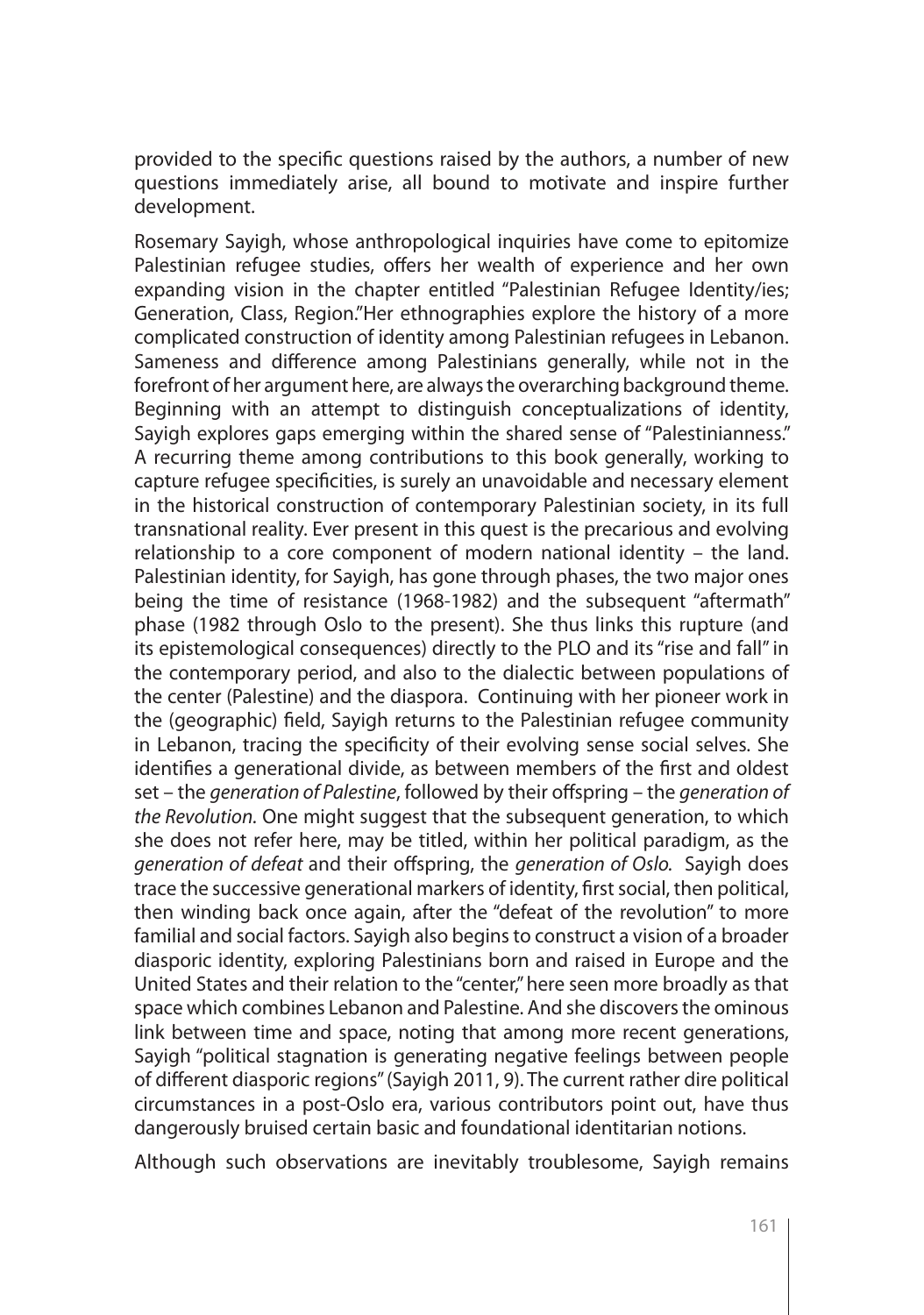ever the optimist in her reading of the current "identity crisis," noting that far from being primordial in nature, members of the current generation have knowingly selected original political and social strategies, while giving nothing up beyond formal attributes such as party affiliation. The current Palestinian Youth Movement (PYM), for example, includes Palestinians from all parts of the dispersed population (including, for once, 1948 Palestinians and those from the broadest diaspora) and refuses to affiliate to or subject itself to the whims and will of the PLO. In a real sense then, Palestinians have collectively grown up, and no longer require the symbolic unifying factor which at one point the umbrella organization provided. National identity then, is not *assumed* but rather *developed* through various concrete programs and organized events where Palestinians come together to work collectively in a manner which largely transcends previous generations' ties to a specific reading of cultural authenticity. In Sayigh's words, "their capacity for citizenship in a still incomplete nation needs to recognized and encouraged through mutually constructed educational, cultural, history and civics programmes circulated through the whole diaspora" (Sayigh 2011, 14). A new and broader understanding of the refugee thus develops, that is historical in its very break from the heavy weight and constraints of history. While she did not discuss this, the political forces behind the PYM might be a bit more complicated and related to the past more than serve as a break from it. The PLO is in fact still a significant component, but there a novel vision of the organization, in addition to an (as it were post modern) attempt to break from an identity based on land and location, that is to say, in sheer spatiality. While the Palestinian Authority (PA) claims control over the West Bank, the PYM by definition undermines such claims and somewhat marginalizes the populations of the West Bank and Gaza.

Clearly building on the wealth of literature that Sayigh has provided, Leonardo Schiocchet in his piece, "Palestinian *Sumud*: Steadfastness, Ritual and Time Among Palestinian Refugees," takes three communities, Al-Jalil and *Dbaye* refugee camps, and a group of 110 Palestinian refugees who were moved from Iraq to Brazil in 2007 in his own investigation of the refugees' specific 'Palestinianness." He develops this term based on the work of previous ethnographic and anthropological studies which he uses in his interrogation of Palestinian subjects and practices to compare and contrast subsets, finally building an identity thesis within the overall Palestinian condition. What it means to be a Palestinian, a Palestinian refugee in particular, is an intellectual exercise fraught with problematic hypotheses and conclusions. Shifting between a critical reading of historicization and the stereotypical reading of passive and active modes of resistance and suffering as the basis for various levels of Palestinianness, this piece represents the thread that connects more traditional Palestinian refugee analysis and the new literature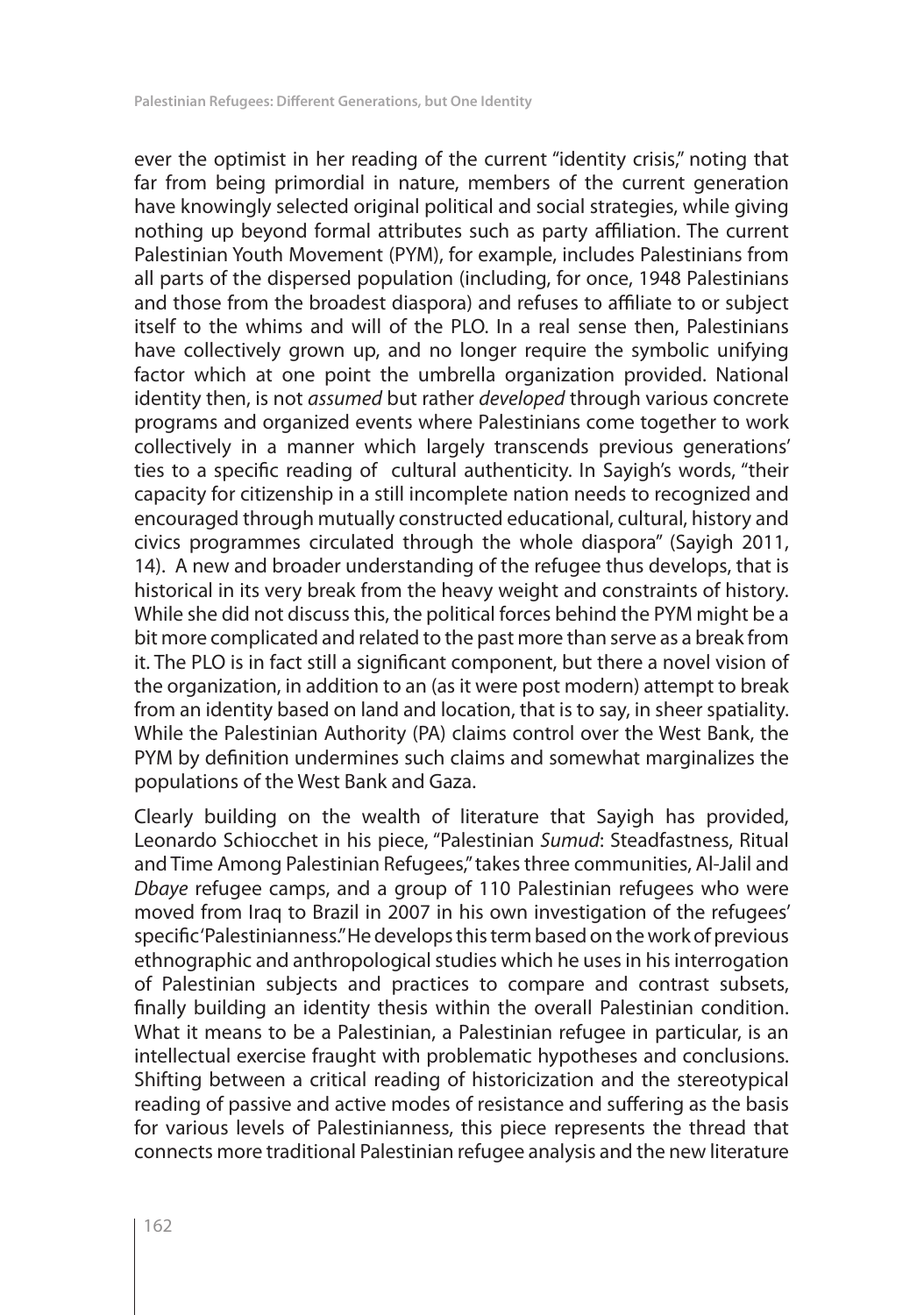which sees (and speaks to) multi-generations of refugees while reading the historical and political context of social lives more critically that was previously possible. At times problematic in his generalizations as well as in his reluctant objectification of "the Palestine subject," Schiocchet manages to complexify the Palestinian refugee narrative, in particular that of Lebanon, by including not only a reading of the space of the refugee camp, but also the political and social contestations involved in that space (or lack thereof for the Palestinians in Brazil).

In her chapter, "Return Narrative of Palestinian Refugees in the West Bank: A Generational Perspective," Sophie Richter-Devroe explores similar questions but within a divergent political discourse focusing on refugees in the West Bank, taking these findings back to the "center" of Palestine to those that she describes as finding themselves in the "paradoxical situation of living as Palestinian refugees within the Palestinian quasi-state under Israeli occupation" (Richter Devroe 2011, 3). Adopting an increasingly classic multi-generational ethnographical approach, Richter-Devroe challenges traditional dicta regarding the Right of Return, and proposes a new reading of the discourse based on her analysis of the younger generation's political consciousness. Like other authors of this collection, she approaches her subjects with a two-fold inquiry that includes their understanding of "return" as well as ways in which they might "envisage" this potential return. She also addresses the notion of "Palestinianness" within the argument of the multifaceted nature of political cultures (including that of 'return') in the Palestinian dynamic that add onto the political, that is to say, "struggles for identity, for legitimacy, support and power" (Richter-Devroe 2011, 2). Richter-Devroe argues that her ethnographic data from among the younger generation of refugees shows that, "the Right of Return…is no longer framed only within a nationalist narrative, but is increasingly merged, treated within, and linked by local actors to international or global rights discourse" (Richter-Devroe 2011, 2). Particularly focusing on Palestinian refugees in the occupied West Bank, she frames her analysis within a colonial reading of both the Oslo Accords and the ensuing Palestinian Authority (PA).

Richter-Devroe likewise expands on the idea of "citizenship," finding that the concept, within a broader and decidedly transnational context best describes the politics of youth. Though a common theme in the post-Arab "spring," democracy and representation as well as human-rights based discourses are certainly not new to a discussion on Palestine. Her claims, however, might be a result of cherry-picking her subjects to a certain extent, as well as a lack of analysis regarding the complicated structures of the PA as well as the post-Oslo colonial and neo-liberal condition of Palestine. While a useful attempt at challenging the rhetorical traditions in the "Right of Return discourse industry," this piece may fall into the similar trap of a dominant discourse.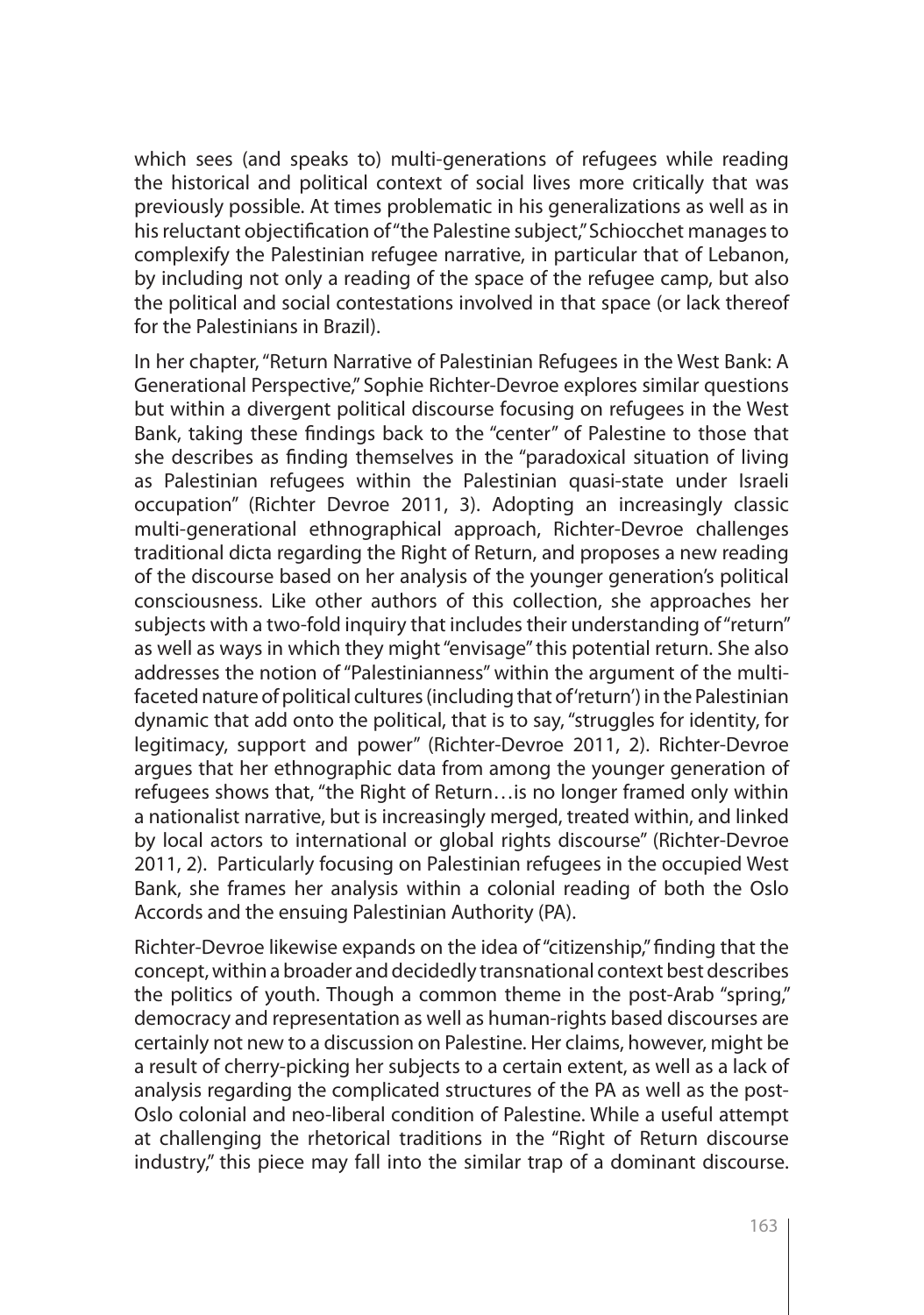Representation and democracy are equally risk-laden discursive tools that have produced their own industries in Palestine and Palestine studies, as well as Palestinian refugee studies. Nevertheless, even asking about return narratives is a new and potentially useful approach to refugee studies, by breaking away from a static reading of the "past" and turning to a historically contextualized attempt to incorporate actual return narratives into the Right of Return industry.

In her article, "Pity versus Rights' Recognition: Rejection of the Victim Label by Palestinian Refugees," Kristine Beckerle employs a similar method, using the voices of those she interviews as the means for making her argument in favor of international legal protection for Palestinian refugees. Embedding her discussion within the language of unachieved justice, Beckerle dutifully explains the various international agencies as well as international juridical precedents that have failed to protect or provide the proper means or methods of advocacy for Palestinians. Beckerle does an excellent job in presenting her evidence to prove this colossal failure, but then uses this same evidence to advocate for the attribution of a greater role for the agencies involved. This is a rather precarious argument that is quite common and points up the paradoxes of international human rights law. Beckerle argues the strengthening of UNRWA in the pursuit of rights for Palestinian refugees. In this context, the ideas of justice and reparations conflate, in spite of her best rhetorical efforts to do otherwise. Beckerle's arguments are important for they represent a particular kind of understanding of the potential utility of international agencies. At the same time, this particular line of thinking is presented as an implicit alternative for the lack of national institutions which should be the indigenous advocates for Palestinian rights. In the aftermath of Oslo, this search for spaces for substantial advocacy is common, but it nonetheless elides the role of national institutions and movements that might be free of the paradoxes embedded within international agencies and their policies. The ubiquitous questions that hang over this sort of argument remain. Can these international organizations be given the means to be advocates or provide the space for true advocacy? Where can Palestinian agency find a place in this imagined space? Can human rights as a juridical notion be salvaged from the colonial and imperial practices of both international law and regional power imbalances?

In a similar analysis of the international agencies that serve Palestinian refugees and their changing mandates, Ilana Feldman in her piece, "Palestinian Refugee Experience in a Changing Humanitarian Order," explores the history of the system. As is well known, the UNHCR and UNRWA are the two principal topics under discussion in terms of Palestinian refugees and the UN over the "exceptional" nature of the Palestinian situation. This offers a rich debate in refugee studies, and Feldman places the discussion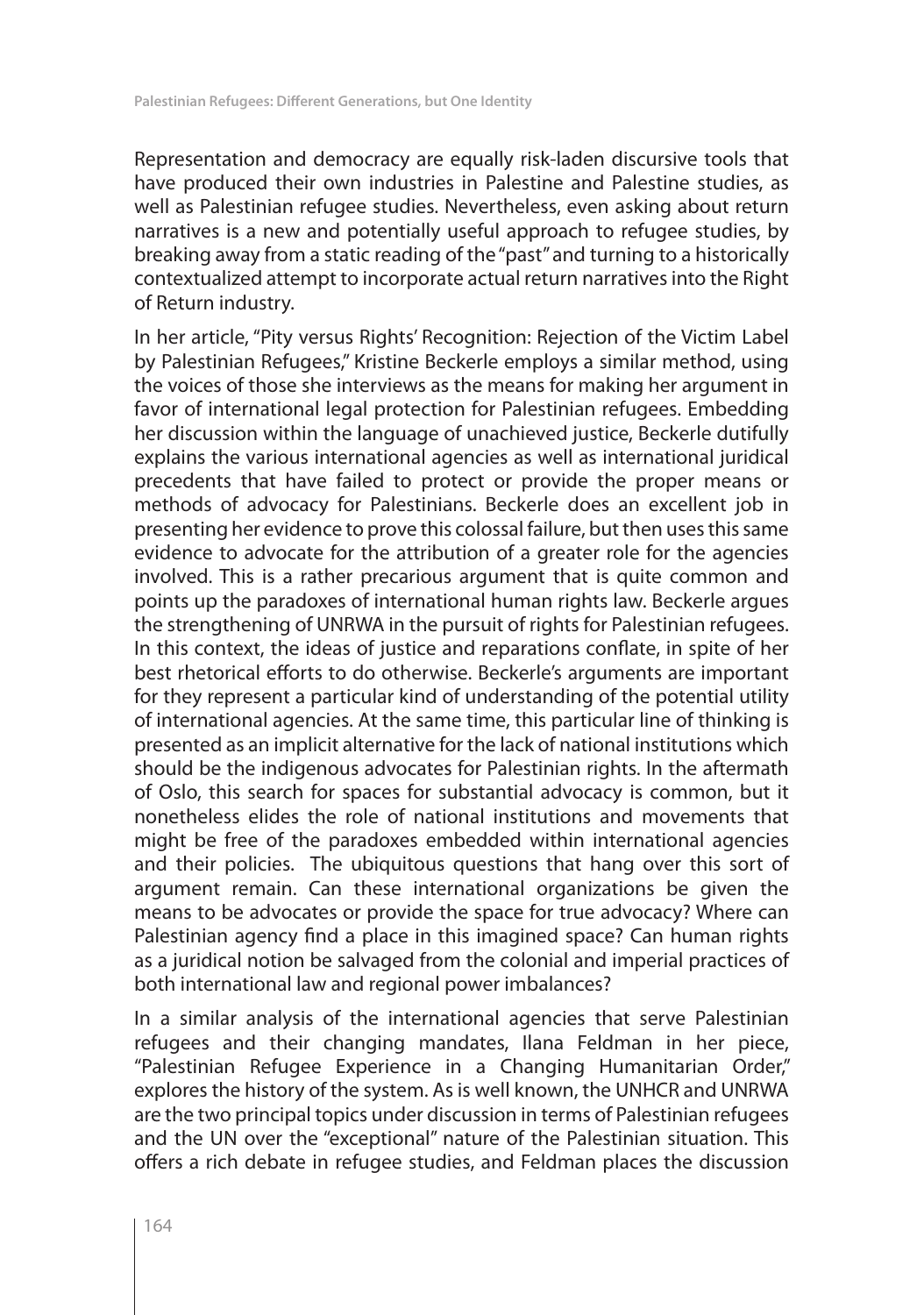under the rubric of the post World War II "humanitarian order." Referring to Giorgio Agamben's notion of bare life, as many others (including some in this collection) have done, Feldman explores the protection nature of vulnerability that these agencies claim. In her discussion, the political consequences of humanitarian intervention are foremost. By providing a brief overview of the on-going debate, particularly involving anthropologists, over the theoretical categorization of the space of the camp, Feldman provides us with insight regarding directions taken by the scholarship of refugee studies. Bare life and its historical and political ramifications are here paramount. The question remains, where will this intellectual discussion lead with regard to the political trajectories of the Palestinian national movement and representation beyond (but still including) humanitarian needs? Has the humanitarian mandate of the international organizations so stripped refugees of political rights that they are forever divorced notions?

In her chapter on "Spatializing Identity: the Changing Landscape of Palestinian Refugee Camps," Nell Gabiam, like Feldman, explores the relations between the space and landscape of a refugee camp and the sense of identity of Palestinian refugees. This topic, Gabiam shows, has taken on a variety of forms including both economic and generational aspects in the contestation of political identity. Specifically referring to the Neirab Camp in Aleppo, Syria, she explains the particular specificities of this camp, a former military barracks and the object of a UNRWA-sponsored rehabilitation project in 2000. Though her conversations with camp residents seem limited in this piece, she does manage to place them within the larger conversation regarding the state of the camp (as a space) and the state of being (of refugees).

In his piece, "Palestinian Refugees and the Right of Return: towards an Extraterritorial Nation-State Solution in Light of Arab Uprising," Sari Hanafi directly confronts the questions that all of the previous pieces raise, that is: political agency and a political solution for Palestinian refugees. In this vain, Hanafi presents his notion of an extraterritorial nation-state. This is clearly an attempt to alleviate the inherent contradictions between the two state project and the Right of Return, and Hanafi tries to re-define a modern nation in the Palestinian state context. He assumes the failure of both the two-state solution represented by the Oslo process as well as the failure of a single democratic state on the land of historic Palestine as the backdrop for his analysis. While a precarious backdrop – in particular, the assumed failure of a national program based on the singular failure of Oslo is by no means an axiomatic proposition – it serves his purposes well. Hanafi, like others in this volume, uses the transnational practices of refugees to articulate a new road towards what he appears to envision as a possible liberation of the people divorced from liberation of the land. In performing this "divorce," Hanafi offers the notion of "social citizenship" in lieu of unobtainable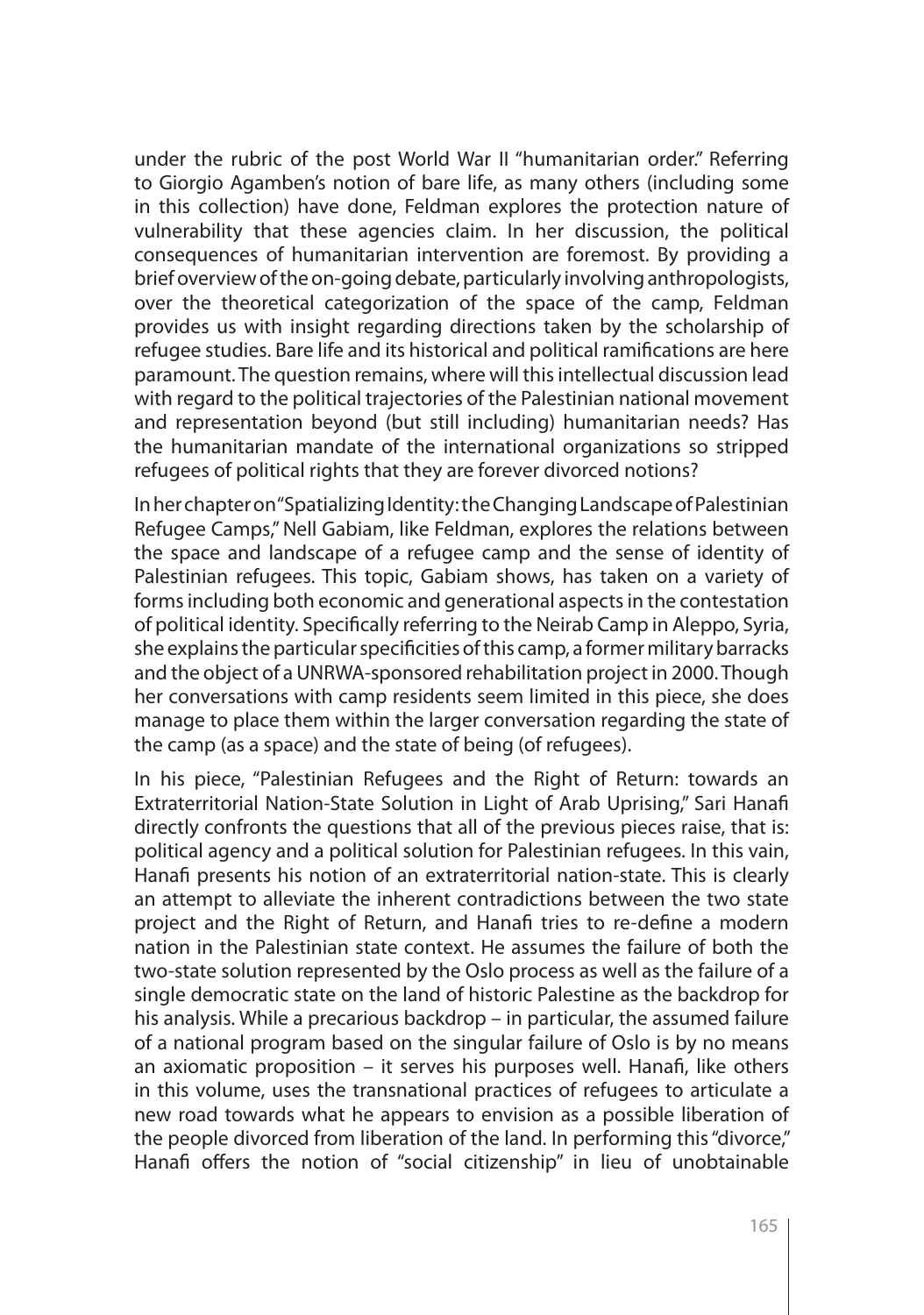national citizenship. Given the vast geographical range of Palestinians (refugees in particular), he bases his argument on multi-citizenship as well as the necessity of multilateral agreement between the various states (of actual national citizenship) involved. This would require, by definition, the agreement of the Israeli state as well as other states of residency of Palestinians. Given the unrelenting nature of Israeli negotiation practices, this kind of agreement structure suffer the same demise as the Oslo non-state of Palestine. Hanafi assumes pressure (both regional and international) might protect the process in ways it has not others. Moreover, this may – in spite of the rights for Palestinians abroad that he rightfully focuses on – further alienate refugees from their return to their place within the geographic land of Palestine. Though he claims otherwise, "the solution of an extraterritorial nation-state will enable a Palestinian refugee in Egypt, for instance, to have Palestinian, Israeli, and Egyptian citizenship. … him/her to reside and work in any of these three countries" (Hanafi 2011, 3). Moreover, the extraterritorial nature of the state will, in Hanafi's words, fulfill Arab nationalist frameworks whereby a Palestinian, for example, is also a Syrian (in citizenship) and inherently connected to both spaces/lands. It will also allow the Israelis to alleviate the oppressive nature of their own state. This can only be seen as a possibly utopian, and more likely, pragmatic attempt to re-invent the notion of the nation given the frustrations and reverses suffered by Palestinians, Hanafi performs the impossible task of ignoring historical injustices in order to search for a just solution. He borrows from Amon-Roz's writings without paying proper attention to the basis of Roz's thinking – the great tragedy of the Nakba and the loss of Palestine. Furthermore, he argues that while his solution is related to the model of the two-state solution (which he rightfully states has created an apartheid situation due to the grave power imbalances involved), but he fails to describe how the extra-territorial nature of this proposal will be a solution to those power imbalances. Sovereignty and a solution to the refugee problem remain unclear in this analysis, though he does, like others, argue in favor of a human rights based approach to finding a solution. And like others, he fails to explain how international law might be made into a mechanism that finally and unexpectedly becomes the means for this human rights based approach. It remains unclear, based on the historical record, current dynamics, and the dimensions of ongoing obstacles, how international law can morph into this.

The great changes that began to show results in December 2010 with a massive popular uprising in Tunisia have sparked new vitality in the scholarship of the Arab world, including refugee studies. Hanafi explores this excitement as a potential spark for Palestinian political activity and agency. He boldly states that "it is no longer acceptable in the era of Arab revolutions to broadcast slogans about liberating Jerusalem, without liberating camps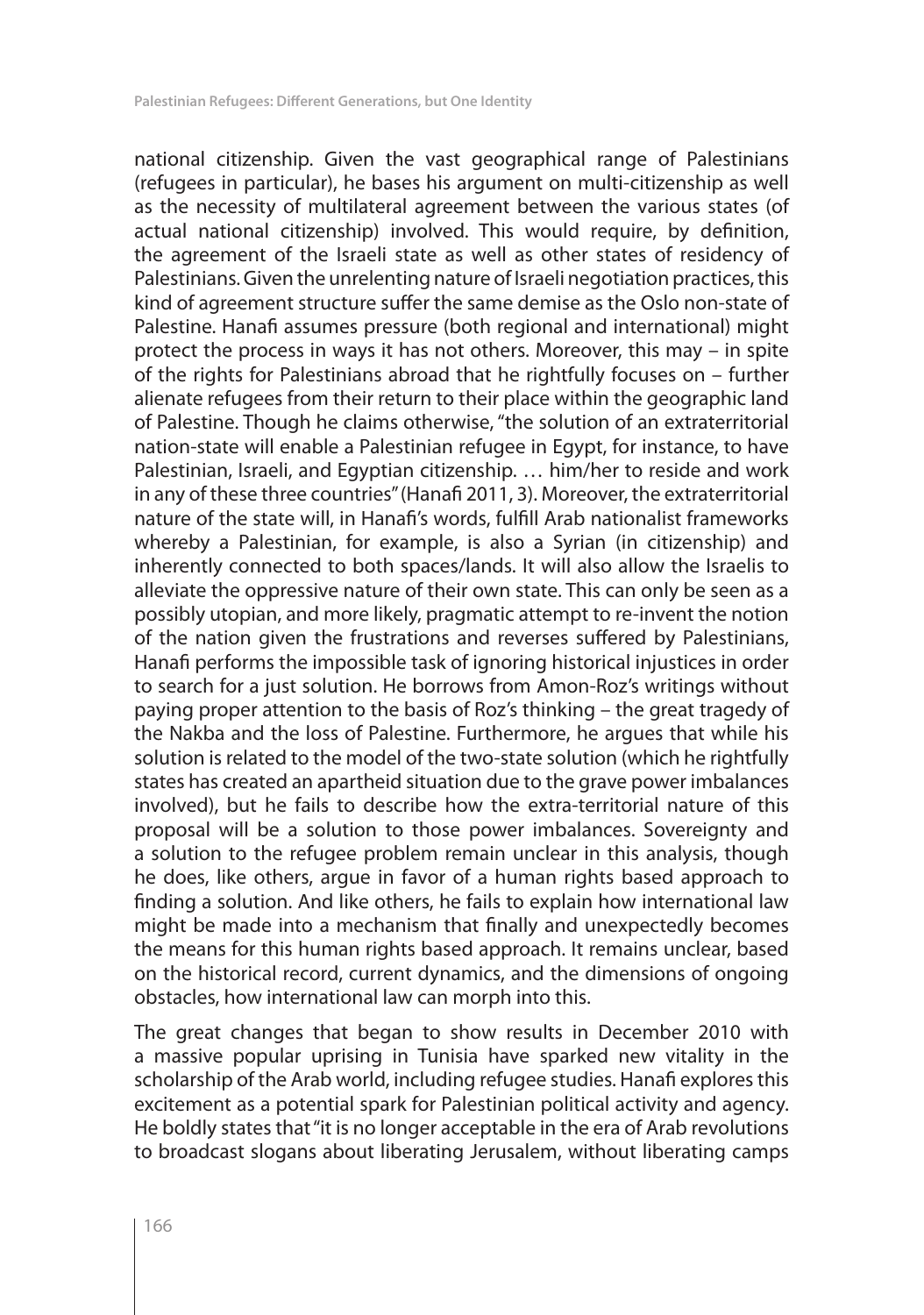from discrimination" (Hanafi 2011, 8). Like Sayigh, he sees Palestinian youth as the conduits for real change in what is a dire political and social situation. The presence of movement is clear; what is unclear, however, is where this movement will head. Moreover, emerging political identities are historically based: it is counterfactual to assume otherwise. Though Hanafi attempts to find a new relationship between territory and the nation, the territory of Palestine remains occupied. Moreover, given the revolutionary potential of the Arab world, more involved ideas of social citizenship are already taking actual form in political action, and yet the question remains: how will liberation be infused into this action?

Khaldun Bshara shares both Hanafi's and Beckerle's efforts to find a framework that can both capture the refugee experience and prescribe a more productive means of for understanding Palestinian refugee studies. His approach is psychoanalytic, as reflected in the chapter "For a Paradigm Shift: a Psychoanalytical Approach to the Palestinian Refugee's Memory and Spatial Practices." Here, he offers an interesting approach to what Edward Said called "beginnings," by placing the trauma of the Nakba at the center of his argument. Dwelling on the making of a Palestinian refugee, Bshara pleads in favor of a more robust understanding of the refugee experience. Often seen as unproductive baggage to the quest for a "solution" to the problem, the actual experience of dispossession has been sidelined in many socialscientific studies of the refugee phenomenon. Bshara directly challenges this as he goes through a complicated theoretical web to offer a distinct approach to understanding the experience of Palestinian refugees. Though a great deal of literature has been written about the Nakba, and an in-depth discussion regarding Palestinian refugees is virtually impossible without context, this argument contends that it is not only the beginning of the conversation, but well embedded in every phase and part of any discussion on Palestinian refugees. Julie Peteet once claimed that, "the core issue…is not the conditions of departure but denial of an internationally recognized Right of Return, as elaborated in United Nations General Assembly Resolution 194."1 Turning that back to the beginning, Bshara through his exploration argues that the core issue was and remains the actual act of dispossession. This might seem like a vague or almost non-existent difference, but it is not. While many pieces in this collection rightfully lament the victim status of refugees, the focus remains on the post-trauma situation, divorcing the land from the identity or changing that fundamental relationship to focus exclusively on return or reparations.

Every article in this volume is both representative of Palestinian refugee studies as well as active striking out for new approaches to the field.

<sup>1</sup> Julie Peteet. "Problematizing a Palestinian Diaspora," *International Journal of Middle East Studies*, 39 (2007), page 627.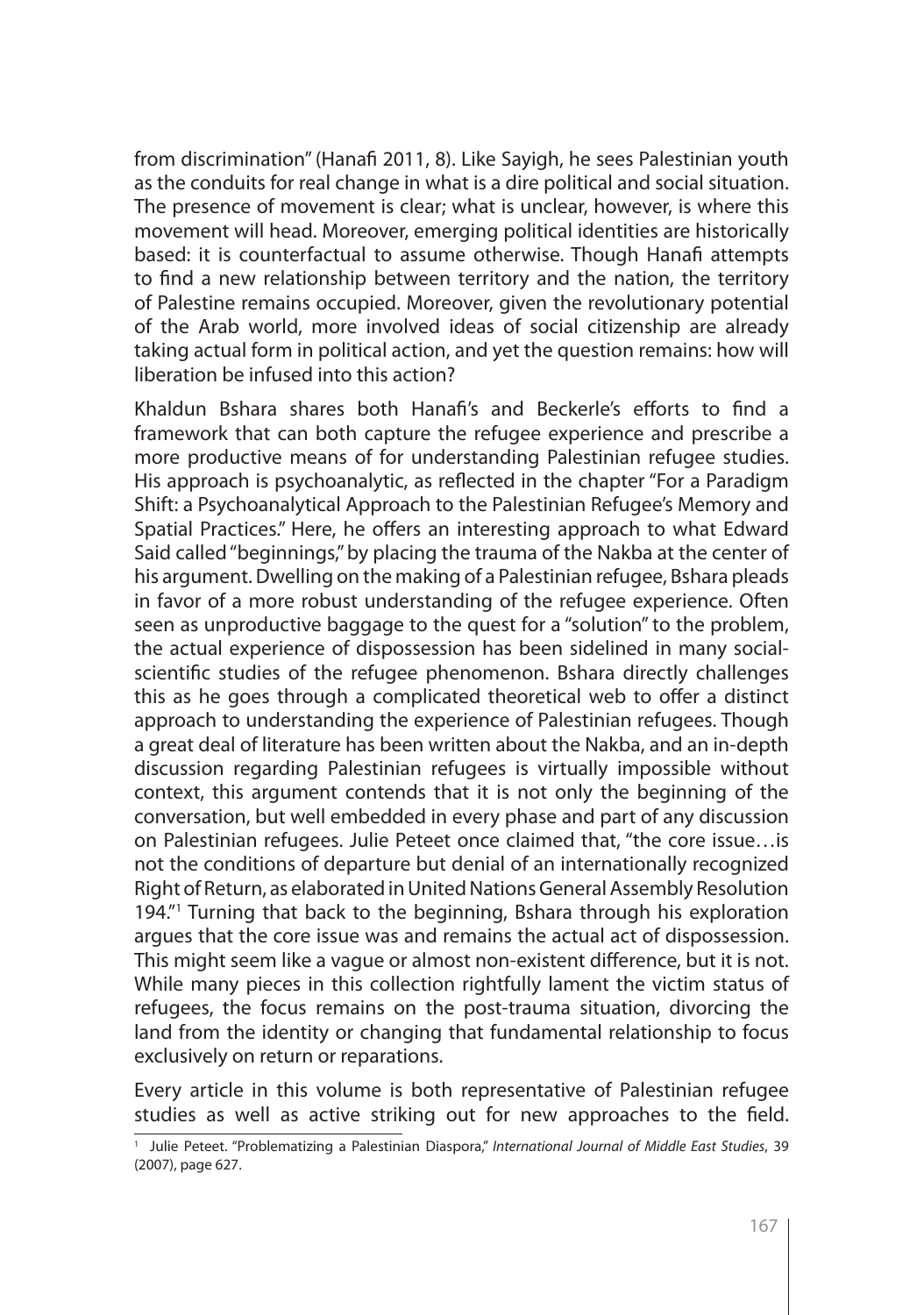Dwelling on questions of belonging, citizenship, identity, and return have been constants in the field, but infusing Palestinian agency as well as an attempt at creating new standards for moral agency represent a new kind of scholarship. As in all new attempts in research and exploration, many questions remain. This volume provides a wealth of original analyses, which collectively question the means and ends of old scholarship, advance new ideas, and provide a space in which to think through and break through the ever-recurring dilemmas at hand. Criticism is intrinsic to scientific progress: it sets standards and establishes parameters, and the renewal of scholarship is unthinkable without a critique of critique.

The Ibrahim Abu-Lughod Institute of International Studies and its various research components, notably the Forced Migration and Refugee Unit which has produced the present volume, has the potential through our place, our people, and our current time to seek the balance between a necessary criticism of the hegemonic debates in classical scholarship and forging ahead along new paths towards our own understanding, in this instance of refugee studies, but always in the quest for clarity, not in and of itself, but for the sake of equity and justice for Palestinians, without which there can be none for the region nor even the world at large.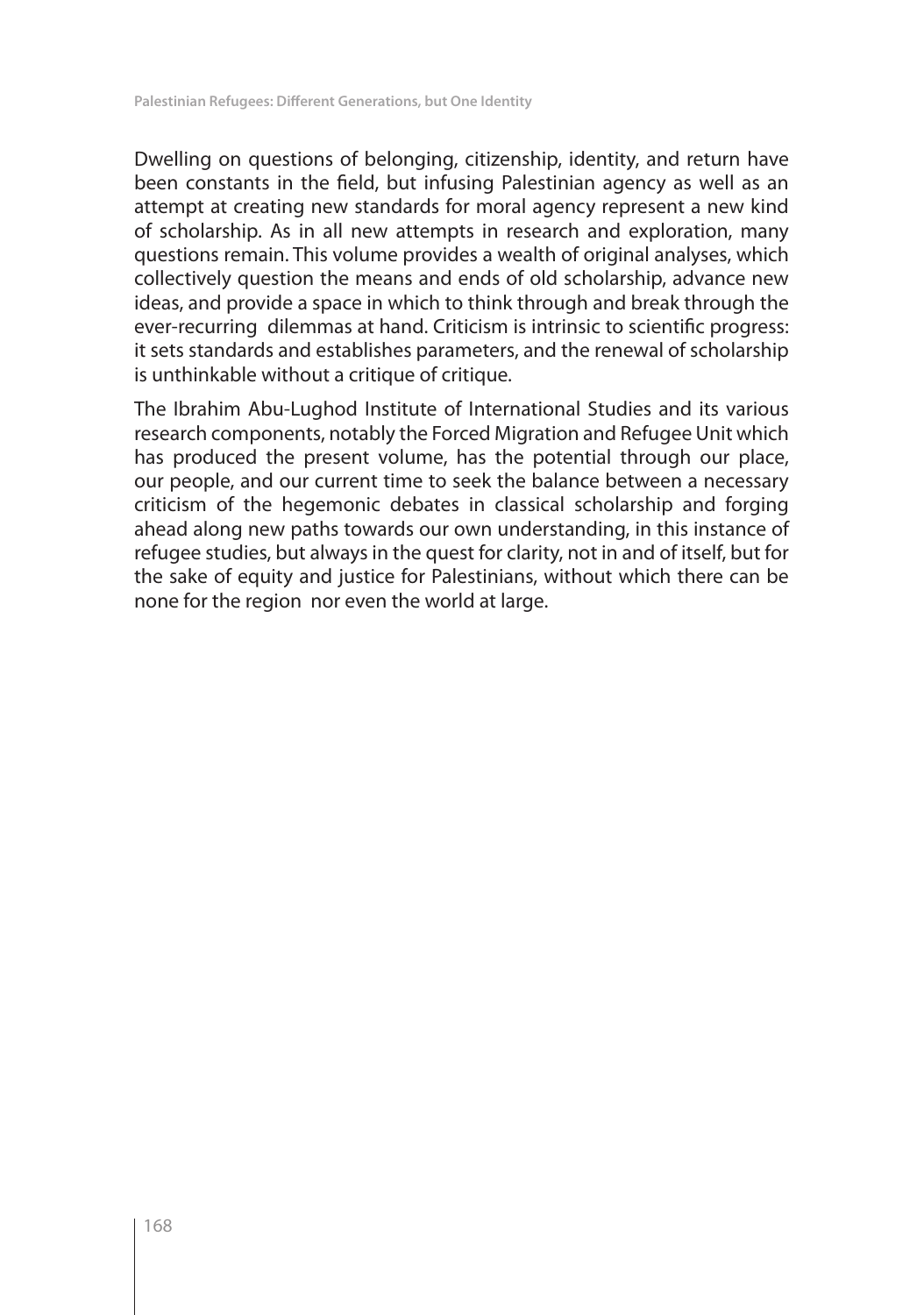#### **Annex: Keynote address by Filippo Grandi, Commissioner-General, UNRWA**

21 November 2011 Birzeit University Conference: Palestinian refugees: Different Generations but One Identity

Mr. Vice President, Roger, Asem, Colleagues, and Friends,

I am truly honoured to have been invited to deliver the opening address in a conference about Palestine refugees, a community in whose history UNRWA has such a special place. And I am particularly happy to be back at this University, a citadel of Palestinian and Arab learning, and a little bit of home for UNRWA too. In this respect, I am pleased that, as announced, the Ibrahim Abu Lughod Institute of International Studies at Birzeit University and UNRWA will sign today a Memorandum of Understanding, aimed at strengthening our cooperation and furthering our shared objectives.

My sincere appreciation goes to you, distinguished scholars present here, for your dedication in bringing the power of academic research and scrutiny to our common quest to improve the well-being and protection of the refugees. This conference presents an opportunity to share UNRWA's assessment of the complex and often traumatic realities that refugees face, while reflecting on the indivisible rights to which they are entitled, now – wherever they reside – and in the context of a solution to their plight. That solution must be based on the fundamental principle of inclusive justice. Anything less – that is, any actions or initiatives that exclude or deny refugee rights, and fail to bring closure to their long suffering – can be neither just nor lasting.

Let me add here that I am happy so many students are on hand this morning to share in our discussion.

The plight of Palestine refugees is linked to the unresolved Israeli-Palestinian conflict, with which it shares an aura of intractability acquired over repeated wars and countless political crises, interspersed with numerous but - so far - vain attempts at finding solutions. The international community, having been unable to act as impartial broker between the parties, bears considerable responsibility in the grave political failure which the Middle East peace processes have displayed until now. This among other things has generated immense frustration among Palestinians. For Palestine refugees, in addition to the repeated disillusionment of failed peace attempts, a sense of exclusion from these efforts has further increased anger and anxiety about their future. I have heard very often refugees say that after more than 60 years of exile they feel forgotten and ignored.

True, Palestine refugees have enjoyed remarkable hospitality over the decades, especially in Jordan and Syria; and have received substantial international support, through UNRWA and in many other ways, though assistance - because of financial difficulties - has never been able to meet all of their needs. Refugees have also lived in ever-changing and often very threatening environments, shaped by local political, social and economic forces that constantly interact with powerful external actors. These changing contexts, in which at times their own displacement has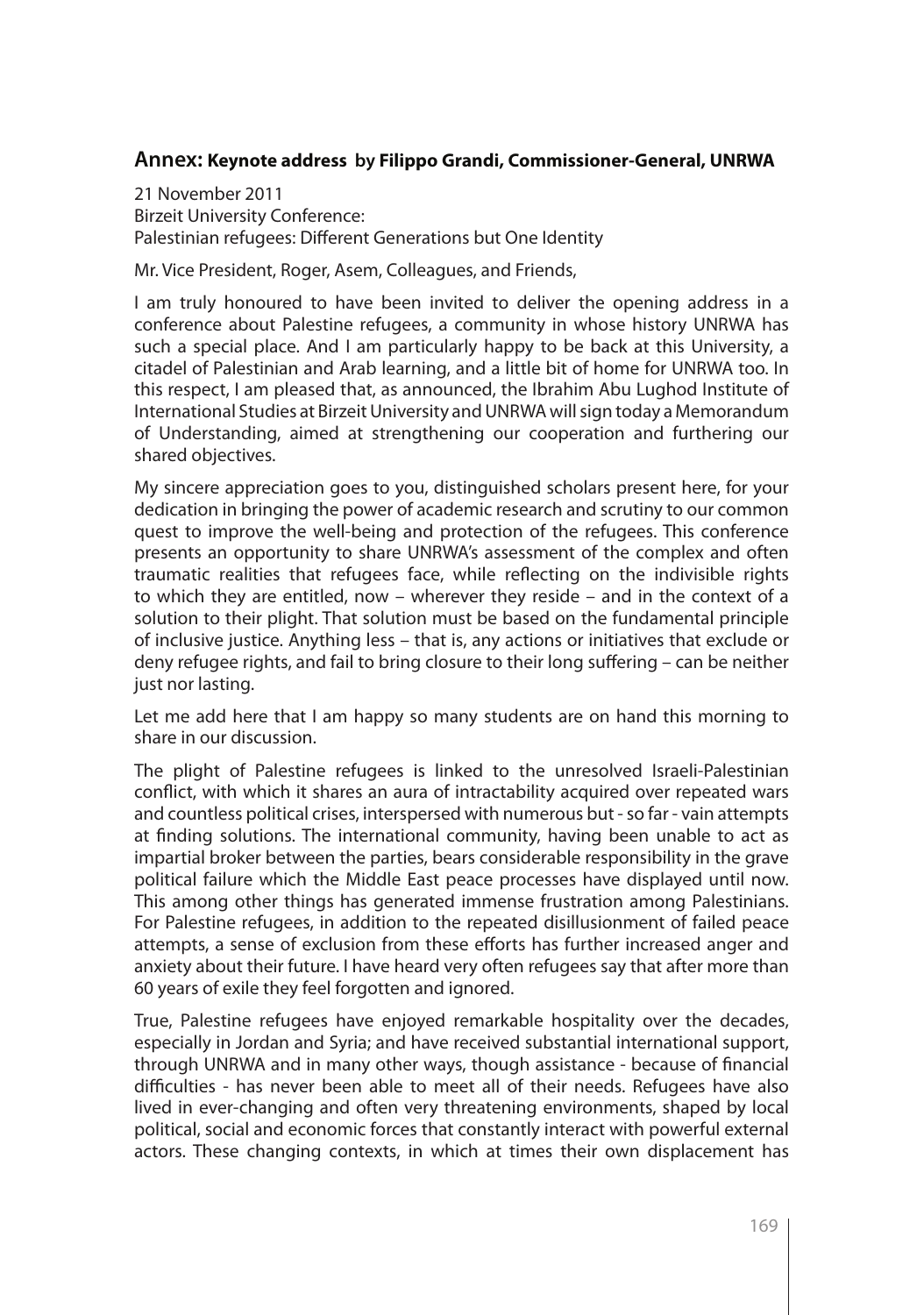played a role, has not served their interests or brought them any closer to fulfilling their main aspiration for a just solution, even if they have made strides over the longterm in developing their potential and in making key contributions to the peaceful development of their communities and of the region. Sadly, since 1948, a significant feature of the refugee condition has been accumulating vulnerability, and being vulnerable and exposed has been a common experience, regrettably, for all refugees in the region.

The dispersion of refugees, principally within the areas in which UNRWA operates – Lebanon, Syria, Jordan, and the occupied Palestinian territory – has thrust them into the volatile fault lines of ethnicity and religion, making them susceptible to the insecurities of the communities in which they live. With each round of violence, new layers of pain have been added to an injured people, whose expulsion in 1948 had already stripped them of any fundamental sense of security and belonging.

Exposure to violence is the most obvious of refugee vulnerabilities, but other, different types of exclusion – political, social, legal, economic – have hemmed many refugees into lives of endemic poverty, with limited opportunities to develop themselves and their communities. Outside the occupied Palestinian territory this is especially acute in Lebanon, where refugees are barred from most formal sector employment, from legally owning property and from regular access to public education or health services besides those offered by UNRWA, or by Palestinian institutions such as the Palestine Red Crescent Society. To appreciate the end result of such policies, one need only stroll through one of the camps in the outskirts of Beirut – Burj al-Barajneh or Chatila, for example, where tens of thousands live in cramped and unsanitary conditions. The lively richness of social life in the camps – a source of resilience that sustains the refugees – cannot conceal or erase the squalor and sense of desperation that is evident in every alley.

Even where hosts have offered Palestine refugees an exemplary range of rights and freedoms, including access to socio-economic opportunities, there remains the spectre of insecurity and exclusion. In Jordan, so far the most stable of the host countries, there is nevertheless a refugee underclass – including among others 130,000 Palestinians who were displaced twice, first to Gaza in 1948, and again to Jordan in 1967 – that face barriers to entering the job market, owning property and accessing public services. Their poverty rate of 64% is far higher than the national average, but opportunities to work their way out of exclusion and marginality are limited.

Another, more urgent example of vulnerability is occurring in Syria. I must clarify that in spite of the onset of violent unrest in mid-March, Palestine refugees have not been direct targets of hostile action. However, there have been episodes where they have been seriously affected by the situation. In Yarmouk in June, Hama in July and Latakia in August, for example, the violence extended into areas inhabited by refugees, sometimes with tragic consequences. Our own assessment is that these were incidents - not a pattern. But while UNRWA hopes that refugees will continue to be spared the worst, events in Syria are proof that exposure to violence and other vulnerabilities are never far away in the lives of Palestine refugees in the Middle East.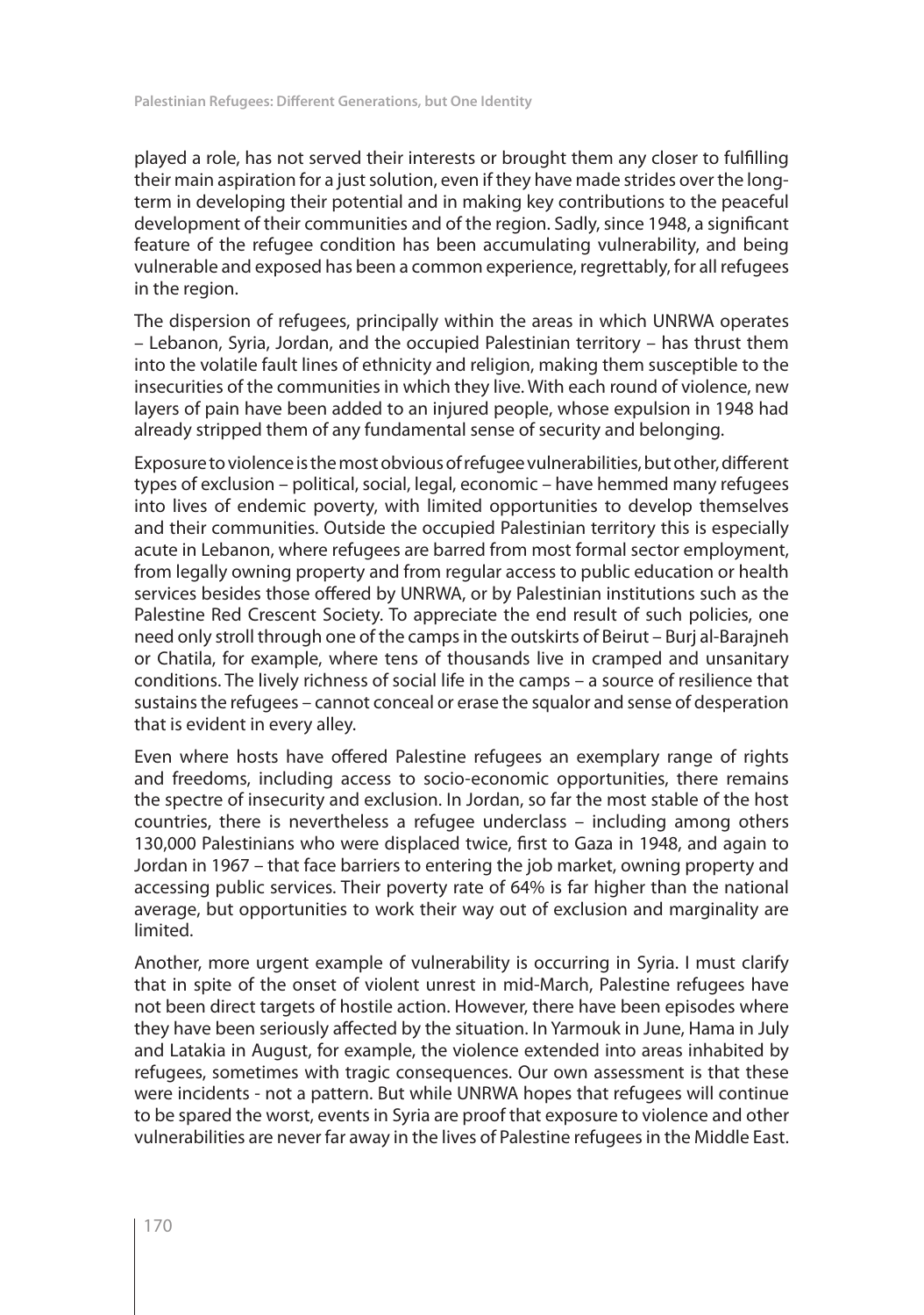But it is above all here, in the occupied Palestinian territory that Palestinians and Palestine refugees see their rights and their dignity subjected to the most severe violations. Almost every aspect of their social, economic and political life has been exposed to the Israeli occupation and its coercive structures of deprivation. Palestinians (including refugees, who account for 40% of the population), have had to contend with 44 years of military occupation.

In Gaza, the illegal blockade continues to corrode the lives of its one-and-a-half million residents, 70% of whom are refugees registered with UNRWA. To some observers, these effects are not immediately apparent as the inflow of commodities through the underground tunnels connecting Gaza with Egypt ensures that consumer goods are available, at least to those who can afford them. The partial but welcome easing of restrictions announced by Israel last year, moreover, has gradually allowed UNRWA and other United Nations agencies to begin rebuilding infrastructure destroyed or damaged during years of conflict, though cumbersome procedures, and the bottleneck effect of having to channel all goods through one crossing point with limited capacity, mean that reconstruction projects can only be implemented by international agencies at a pace which is vastly inadequate given the needs of the population.

Nobody should be misled by the absence of conspicuous starvation in Gaza or the outward appearance of bustling, crowded streets and shops: they are but a thin veil of normality concealing a profound wretchedness of human suffering, which affects every aspect of the lives of ordinary people in a large and developed urban environment - their household economy, the availability and quality of basic services, clean water and a regular supply of electricity among many others. Above all, Israel's blockade stifles the economy, especially because of the ban on exports to the traditional markets, Israel itself and the West Bank: Gaza is now importing goods that it once exported. The blockade has largely devastated the once-thriving private sector, its rich agricultural and fishing potential and (last but not least) its role as a force for peace and stability.

One should of course also mention the ability of people to move more freely in and out of the Gaza Strip, which Gazans must constantly fight for. This situation makes small concessions seem like major progress, though freedom of movement is a basic right which most people in the world take for granted. The severe limitations imposed by both Israel and more recently Egypt aggravate the deepest and perhaps most dramatic phenomenon of the blockade - the way in which it affects the human psyche by instilling a sense of profound and dramatic isolation. We observe this firsthand through the work of counselors in our mental health clinics (themselves at peril of being closed next year if urgent funding is not going to be provided by donors). These staff are busy giving psycho-social support to thousands of Gazans affected by the situation and by the deployment of heavy weaponry on targets in Gaza before and since the war in the winter of 2008. Every military incursion into the Strip renews the profound trauma and psychological stress which have become standard features of life in Gaza. Every threat of military escalation, as in recent weeks, sends waves of panic across communities in the Strip.

What these facts convey is that military means to address the conflict, including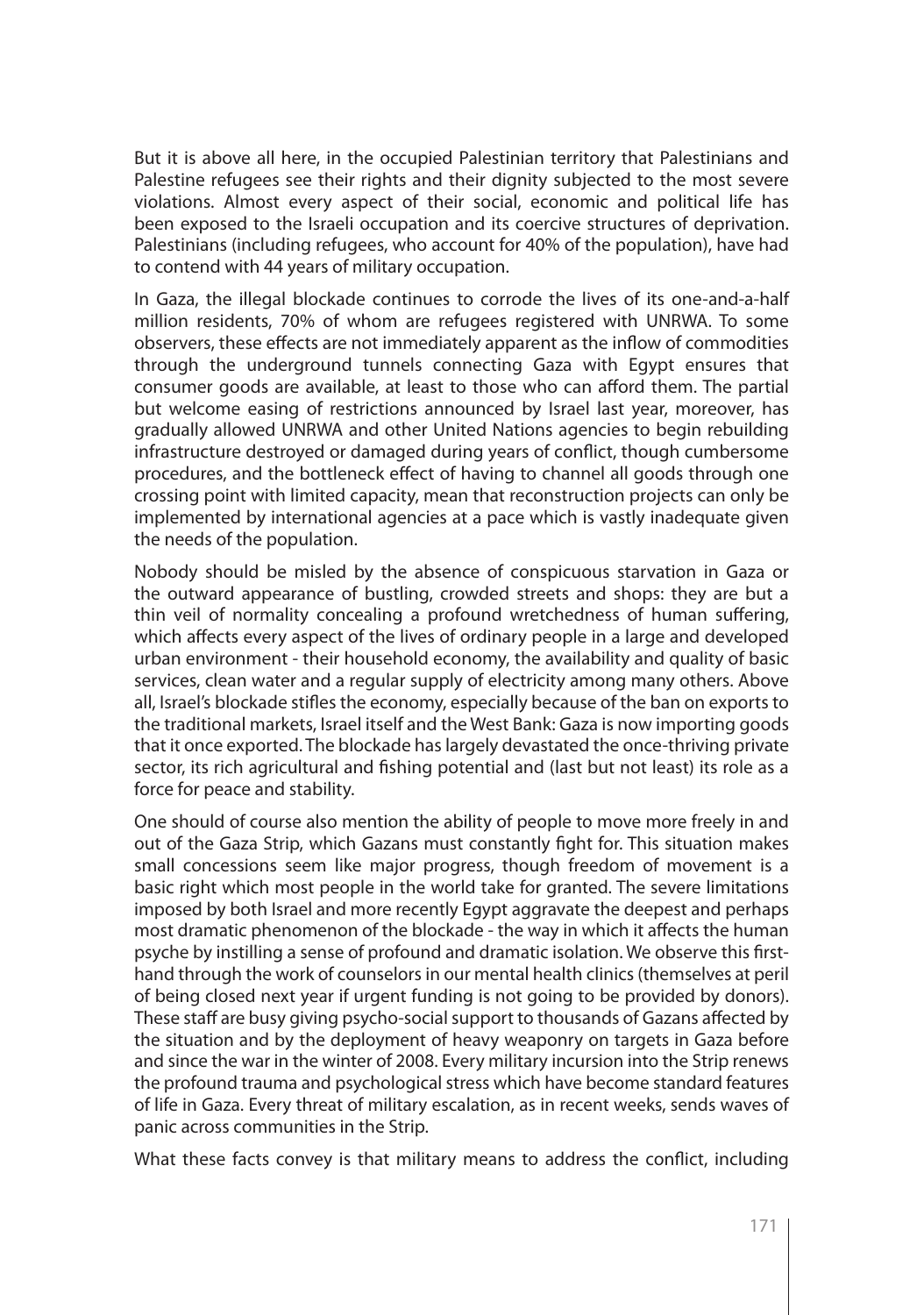punishing an entire population already suffering from the blockade, and including launching rockets, affect civilians and thus not only breach the laws of war but protract the diverse, profound and intolerable plight of the people of Gaza.

I am not suggesting that that there is a simple solution to the Gaza crisis, with its asymmetries of power and seemingly irreconcilable agendas. Nor by the way has the recent rift between the main Palestinian factions made the will to peace, or the means to achieve it, any easier. In this respect, let me echo here the United Nations Secretary-General's appreciation for reconciliation efforts, and his exhortation that they be conducted in a manner conducive to the pursuit of peace.

As you all know from daily experience, military occupation in the West Bank takes even more complex forms. Movement restrictions including the West Bank separation barrier are most invasive, ubiquitous and stifling, as Palestinian movement occurs only with the permission of the occupying authority. Without the liberty to move freely, Palestinians are systematically denied a prerequisite for a normal life.

Another manifestation of the occupation is the continuous cycle of home demolitions, evictions and building permit denials to which Palestinians – including the refugees – and their homes and properties are being subjected, especially in East Jerusalem. The rate and frequency of demolitions leave no doubt as to the systematic and deliberate nature of these practices.

At the same time Israeli settlements expand relentlessly on Palestinian land throughout the West Bank. Among many examples, let me mention the village of Walajeh, a refugee village in southern Jerusalem. Several visits there have left me with indelible images of settlements encroaching with steady progress on the community's land, fenced off from its rightful owners who are denied permits to build anything, and whose homes are methodically demolished without mercy. At every visit that I make, the situation of the local community has worsened.

The twin policies of demolishing Palestinian homes and expanding settlements raise political issues, and I am referring here to the viability of a durable and comprehensive solution of the Israeli-Palestinian conflict that diminishes steadily with every brick laid in the settlements. These are, however, also issues with a dramatic human cost. It is estimated that three thousand demolition orders targeting Palestinian homes and properties are awaiting implementation in the coming months. This will cause acute, untold suffering to thousands of people. We at UNRWA are especially concerned by the situation of many of them - refugee families living for decades in exile - for whom this situation will mean further displacement to create space for the illegal settlement enterprise, especially in and around East Jerusalem. We should be under no illusion: unless decisive action is taken by the international community to stop this abuse, the worst is yet to come.

#### **Ladies and Gentlemen,**

Given this discouraging picture, it is natural to ask about the real scope of UNRWA's role and impact in a refugee context adversely shaped by geopolitics and the conflicts that come with it. We are, after all, a humanitarian and human development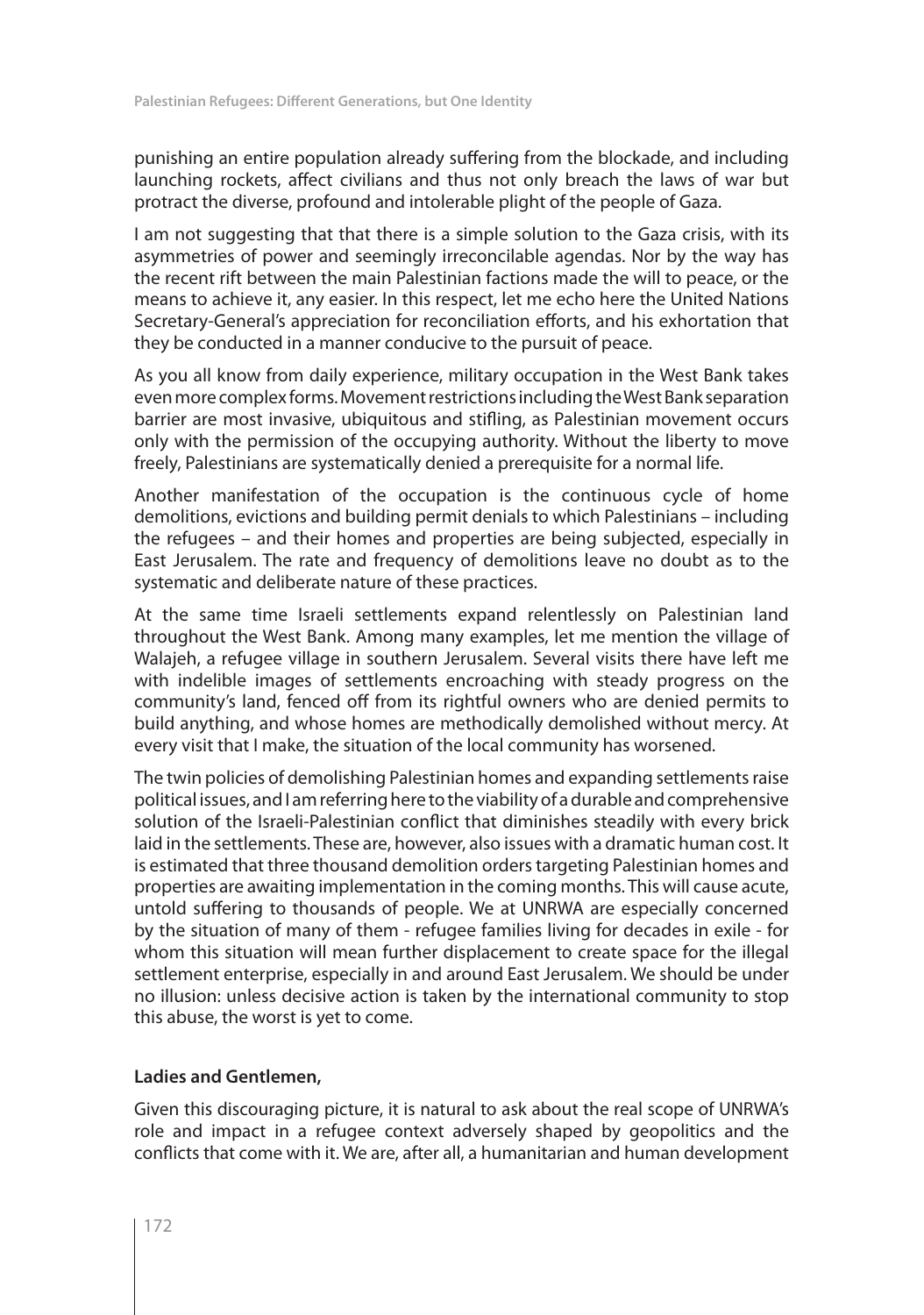organization with no mandate to address the conflict itself.

In the absence of a just solution to the refugee question, as everybody knows, UNRWA's mandate is to promote the well-being of refugees and to protect them. Besides providing relief in conflict or other emergency situations, with the generous commitment of donors we have invested over \$4 billion in the human development of refugees in the last 10 years alone, delivering tangible improvements in the social and economic life of refugee communities, and attempting to empower individuals, especially young people, to seize and create opportunities - opportunities that help them lead more secure and fulfilling lives.

When a refugee from Ein El-Hilweh, a graduate from our schools, studies in America and is drafted by NASA to assist in cutting-edge research, and is then awarded a full scholarship to pursue a PhD at one of the leading science schools, UNRWA is fulfilling its purpose.

When we provide loans to Umm Aysha, an informal-sector entrepreneur in Gaza with no other access to capital, helping her to generate income to support herself and 26 family members wholly dependent on her, we are delivering on our objective to create opportunity.

When, as happened in 2010, UNRWA partners with the UN family and the Government of Lebanon to legalize the rights of Palestinian refugees to work in a range of professions from which they are banned, resulting in an unprecedented amendment of labour legislation, we further strive to fulfill our purpose by ensuring that rights endowed become rights in practice, with the potential for long-suffering refugees in Lebanon to achieve basic human security.

I consider the creation of opportunities a crucially important aspect of UNRWA's work. It is at the heart of what we do, and must do further, to improve the quality of life of the refugees we serve. Let me therefore amplify, taking as a point of departure the situation of Palestine refugee youth in the occupied territory and where they and UNRWA face some of the most profound challenges.

Young people, 25 years of age and under, exceed 50% of the population. This means that a majority of Palestinians here have lived the entirety of their lives under Israeli military rule. It is their formative reality. Within this demographic, refugee youth are uniquely vulnerable. While the data is disturbing, to fully appreciate its shocking implications one must set it against the region as a whole.

At 23%, the Middle East and North Africa have the highest rate of youth unemployment of any region in the world, as recorded by the International Labor Organization in its comprehensive report released late last year. In the occupied Palestinian territory this rate approaches 50%. In Gaza it reaches 66%. When taking into account that these rates exceed those found in Tunisia and Egypt, where they contributed to igniting the Arab Spring, there can be no doubt about the severe conditions which Palestinian youth cope with on a daily basis.

Against this background of coerced deprivation, with its negative effects on refugee youth, the need to lay the foundation for human development and opportunity takes on special significance. Notwithstanding the many and shifting impediments on the refugees and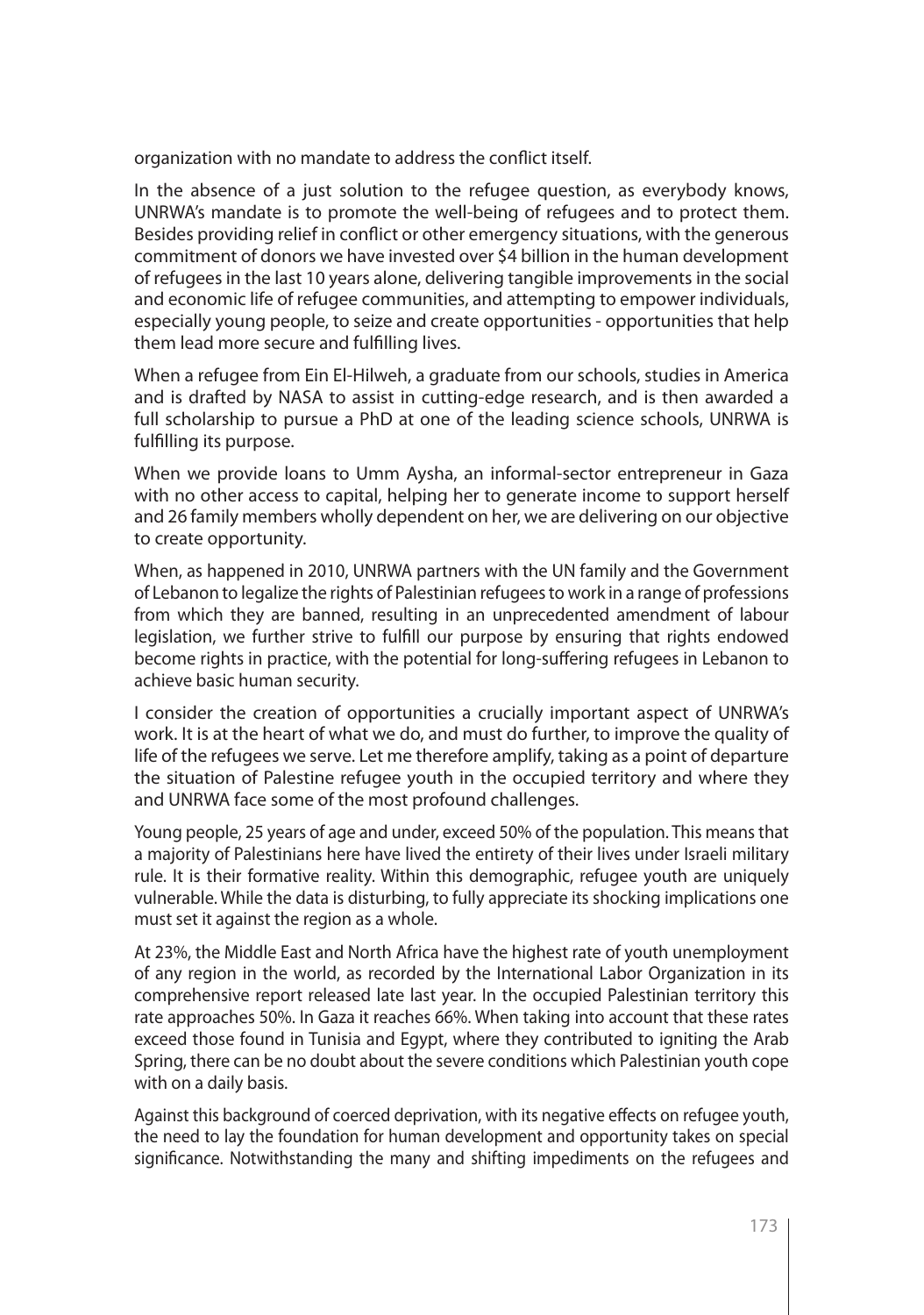on UNRWA's ability to optimize its impact - including a constant shortage of resources - I believe that UNRWA must continue to work to empower refugee youth and to help them stake their claim to their future.

It is an effort which UNRWA is striving to conduct in all areas of its core work by innovating its programmes, from primary education (the most important contribution of UNRWA to the future of Palestine refugees), to technical and vocational training; from a reformed health programme which focuses on healthy lifestyles and on families and communities, to economic investments which are modest, but growing in both quantity and quality - through the microfinance programme and through efforts to modernize relief activities by establishing a proper social safety network targeting the poor and vulnerable.

Many of these efforts, for which the support of refugees and stakeholders continues to be crucial, are being conducted through comprehensive programmatic reforms whose impact is already tangible in some areas. Take for example our residential technical and vocational training centres, which enable students from remote low-income rural communities – including women – to earn diplomas and build careers. They also enable students from Gaza and the West Bank to study together, helping them bridge a problematic divide. We are striving to make skills learned more relevant to the labour-market, and incorporate cutting-edge technologies where resources allow, creating broader employment opportunities in a range of professions. In the West Bank, the most recent data show over 81% of our trainees found work, by comparison to less than 70% of the age group as a whole.

Or take microfinance - and I am glad the Director of our Microfinance Programme is with us today - through which in the past 20 years we have contributed to placing economic power in the hands of a range of vulnerable groups including women and, more recently, youth. In 2010 people between the ages of 18 and 30 obtained 4,000 loans valued at \$5.7 million from UNRWA's microfinance programme. Overall, since 1991 when it was established, the programme has invested almost \$300 million in the region.

#### **Ladies and Gentlemen,**

Palestine refugees remain, largely, in the locations to which they fled after the dispersion following the events of 1948 and 1949. Naturally, their numbers have grown – we now register 4.8 million, about six times more than the refugees in 1948. In spite of the passage of time refugees are no less determined to seek redress for the injustice they have suffered, to claim recognition for their plight and compensation for what was lost when they had to abandon their homes. Their numbers, the centrality of their history and the fragility of the contexts in which they live, make them an important - or dare I say a crucial - constituency not only in the dynamics of the search for peace but also in the geo-political balance of the Middle East.

The majority of refugees as you know are too young to have known the "home" which their parents or grandparents speak about. However, to refer to the title of this conference, refugee identity is indivisible when it comes to asserting the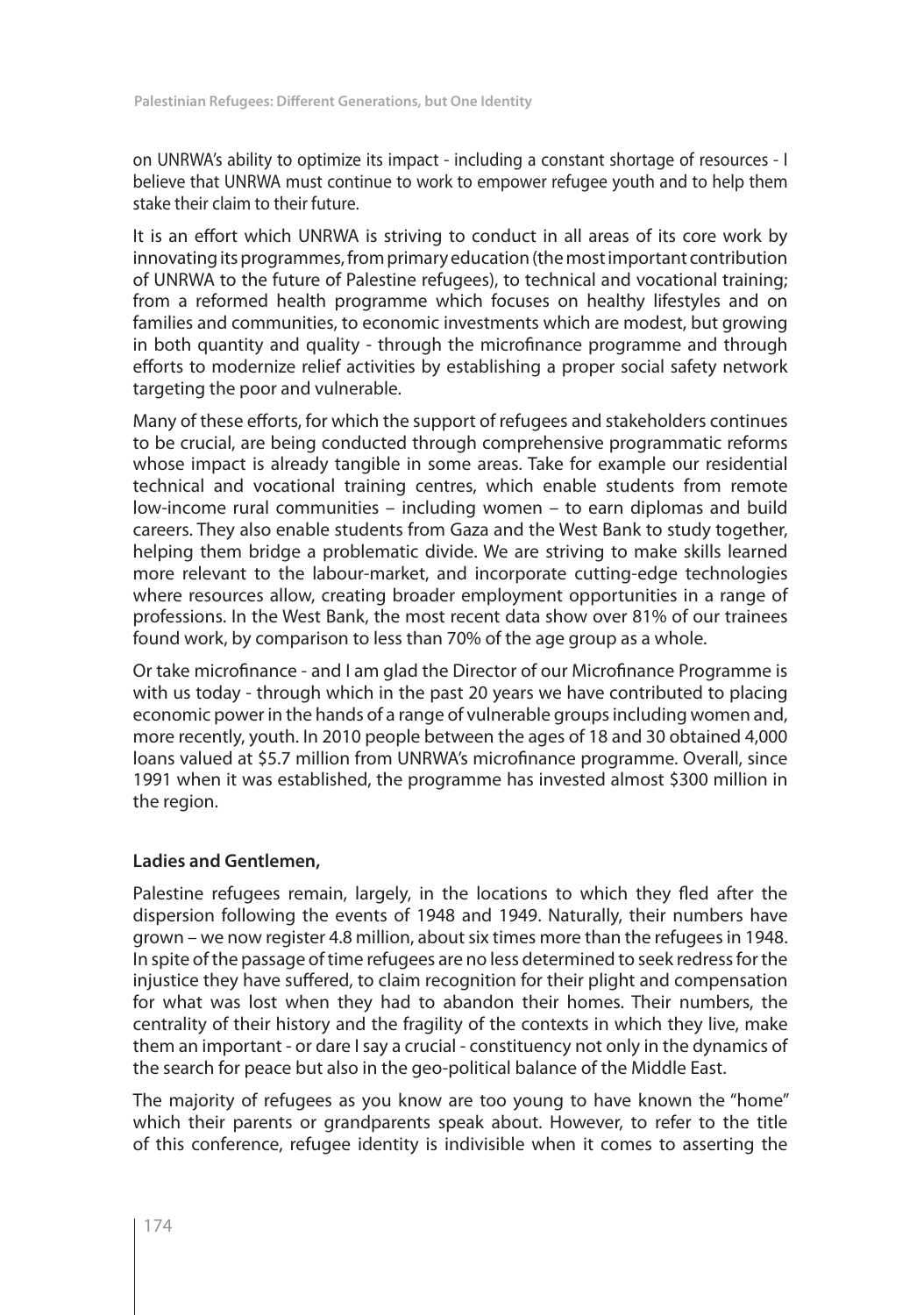fundamental right of refugees to seek a solution to their plight which not only is just and in accordance with international law and UN resolutions, but which also responds to their aspirations and demands. This is a basic entitlement which underpins the collective identity of refugees.

It could thus not be clearer that any process leading to a resolution of the conflict must include the refugees – engaged as a party with specific interests – and address the realization of this entitlement. Without them – a strategic constituency influencing the equilibrium of the region – justice will not be obtained, and peace cannot be durable.

In fact, there simply can be no peace in the Middle East until Palestine refugees are brought out of their 63-year state of dispossession and exile. UNRWA will continue to advocate that refugees must be engaged in the context of discussions between political actors, including the parties - discussions that must in turn be based on international law and UN resolutions and reflect the informed views and choices of the refugees.

We are not naive. We understand the complexity of the conflict, and of possible solutions thereof. We appreciate that political deals are hard deals, requiring compromises by the parties that are sometimes painful - and especially so when issues are deeply existential, as is the case for the Israeli-Palestinian conflict. We know that consulting refugees is a challenging exercise.

But many things that seemed wishful thinking only a few months ago in this region are profoundly, irreversibly changing as a result of the "Arab Spring". If the Egyptian, Libyan and Tunisian people have succeeded in ousting dictators and demanding and partly obtaining - the establishment of political processes in which everybody will have a voice; if non-democratic regimes are being asked to respond to the demands of their people; it then stands to reason that Palestinians, too, have a right to be heard, and - of specific interest to us here - that Palestine refugees have a right to be represented in a fair manner in the processes that will decide on their own future. This will require - in different ways and from different perspectives - courage and commitment by refugee community leaders and the Palestinian leadership, by the State of Israel, by peace negotiators and by the international community at large. It will be a difficult effort, but one which could yield important results in terms of achieving and sustaining peace.

Palestine refugees hold a substantial stake in a just, stable future for the Middle East - a stake on which hangs theirs and their children's destiny. Given their numbers and propensity for high achievement, they constitute a substantial reservoir of human capital capable of contributing to the strength and stability of the region and to the future of their nation. It is incumbent on us, at long last, to heed their call for justice.